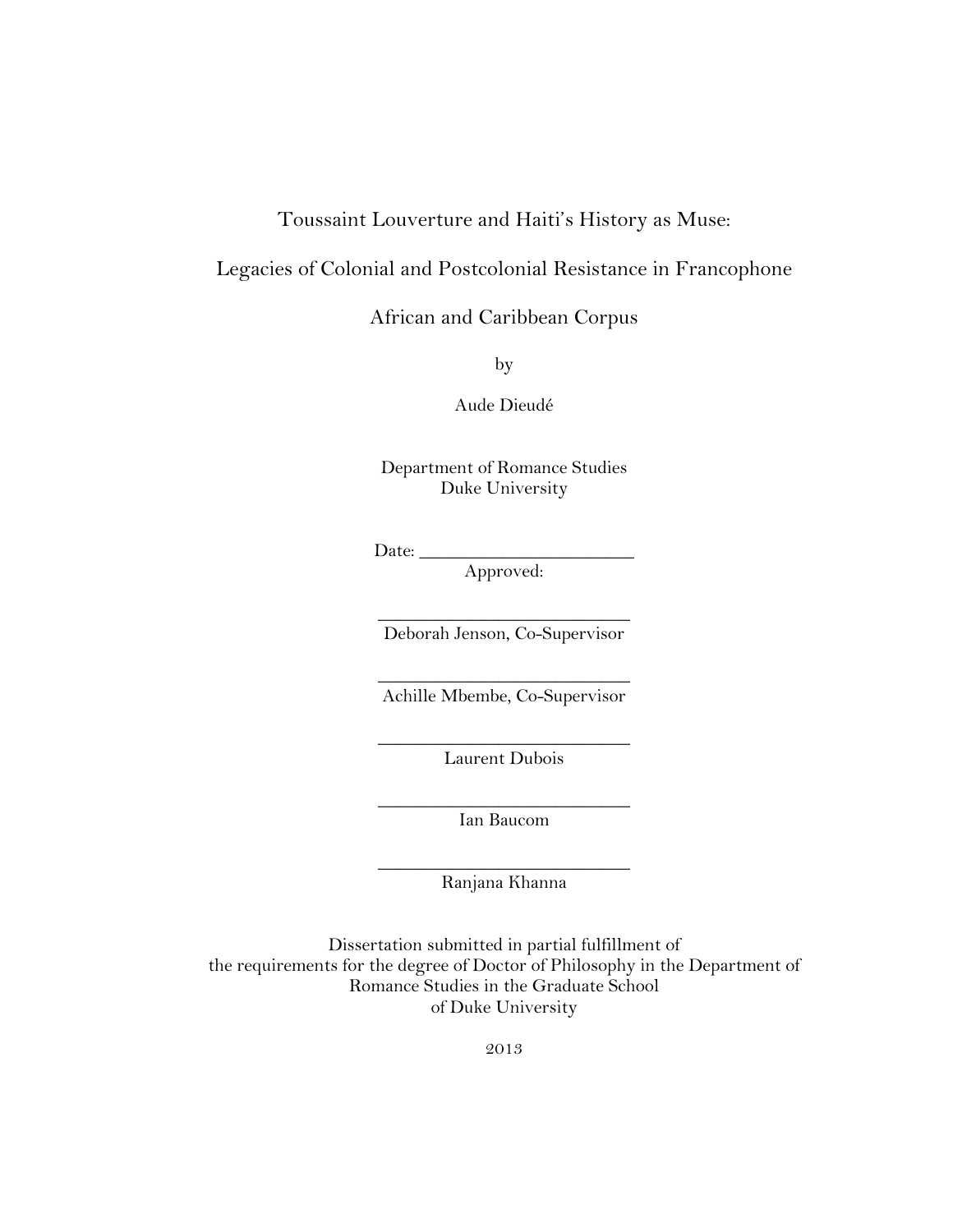### ABSTRACT

## Toussaint Louverture and Haiti's History as Muse:

## Legacies of Colonial and Postcolonial Resistance in Francophone

# African and Caribbean Corpus

by

Aude Dieudé

Department of Romance Studies Duke University

Date:  $\_\_$ 

Approved:

 $\overline{\phantom{a}}$  , where  $\overline{\phantom{a}}$  , where  $\overline{\phantom{a}}$  , where  $\overline{\phantom{a}}$ Deborah Jenson, Co-Supervisor

 $\overline{\phantom{a}}$  , where  $\overline{\phantom{a}}$  , where  $\overline{\phantom{a}}$  , where  $\overline{\phantom{a}}$ Achille Mbembe, Co-Supervisor

 $\overline{\phantom{a}}$  , where  $\overline{\phantom{a}}$  , where  $\overline{\phantom{a}}$  , where  $\overline{\phantom{a}}$ Laurent Dubois

 $\overline{\phantom{a}}$  , where  $\overline{\phantom{a}}$  , where  $\overline{\phantom{a}}$  , where  $\overline{\phantom{a}}$ Ian Baucom

 $\overline{\phantom{a}}$  , where  $\overline{\phantom{a}}$  , where  $\overline{\phantom{a}}$  , where  $\overline{\phantom{a}}$ Ranjana Khanna

An abstract of a dissertation submitted in partial fulfillment of the requirements for the degree of Doctor of Philosophy in the Department of Romance Studies in the Graduate School of Duke University

2013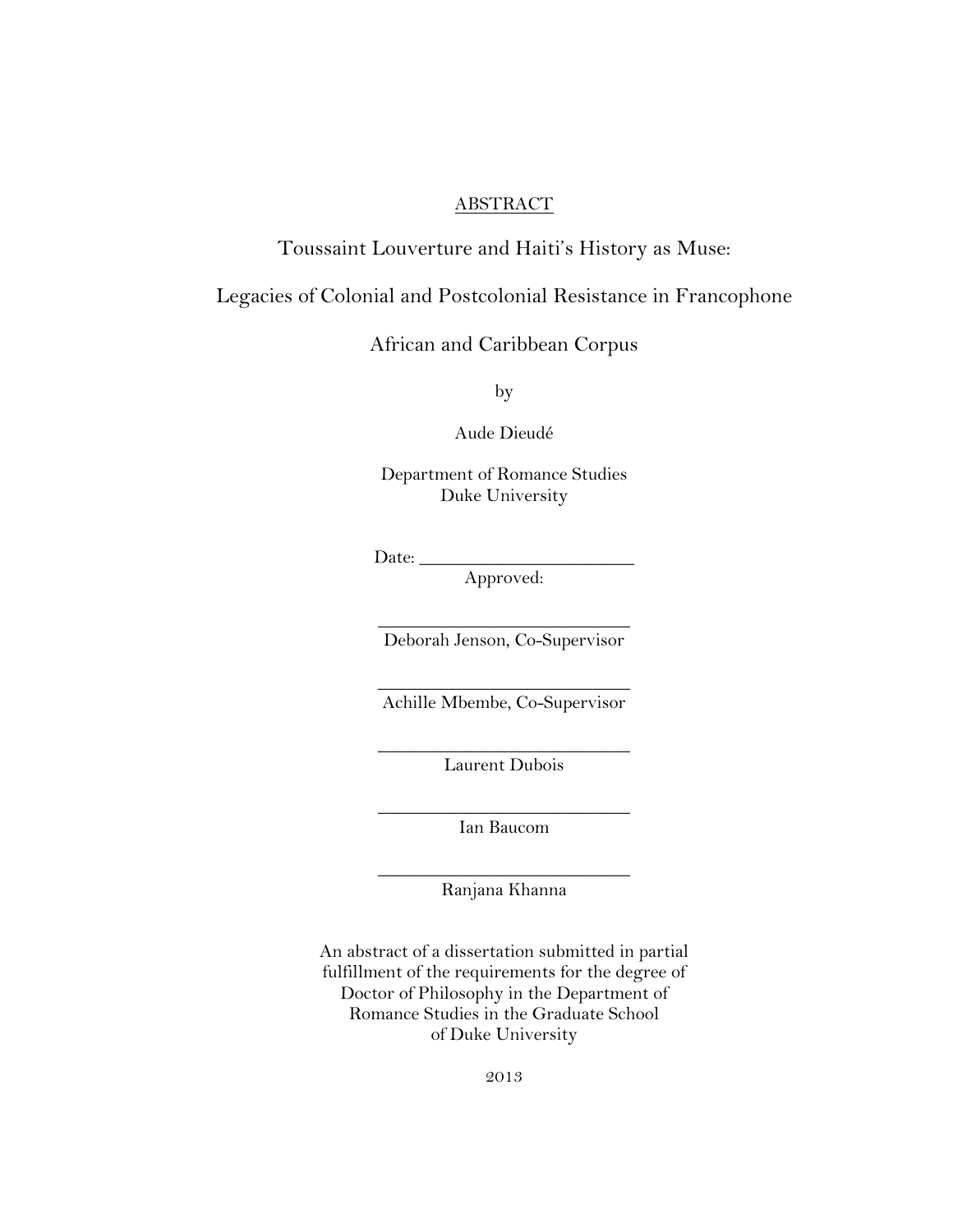Copyright by Aude Dieudé 2013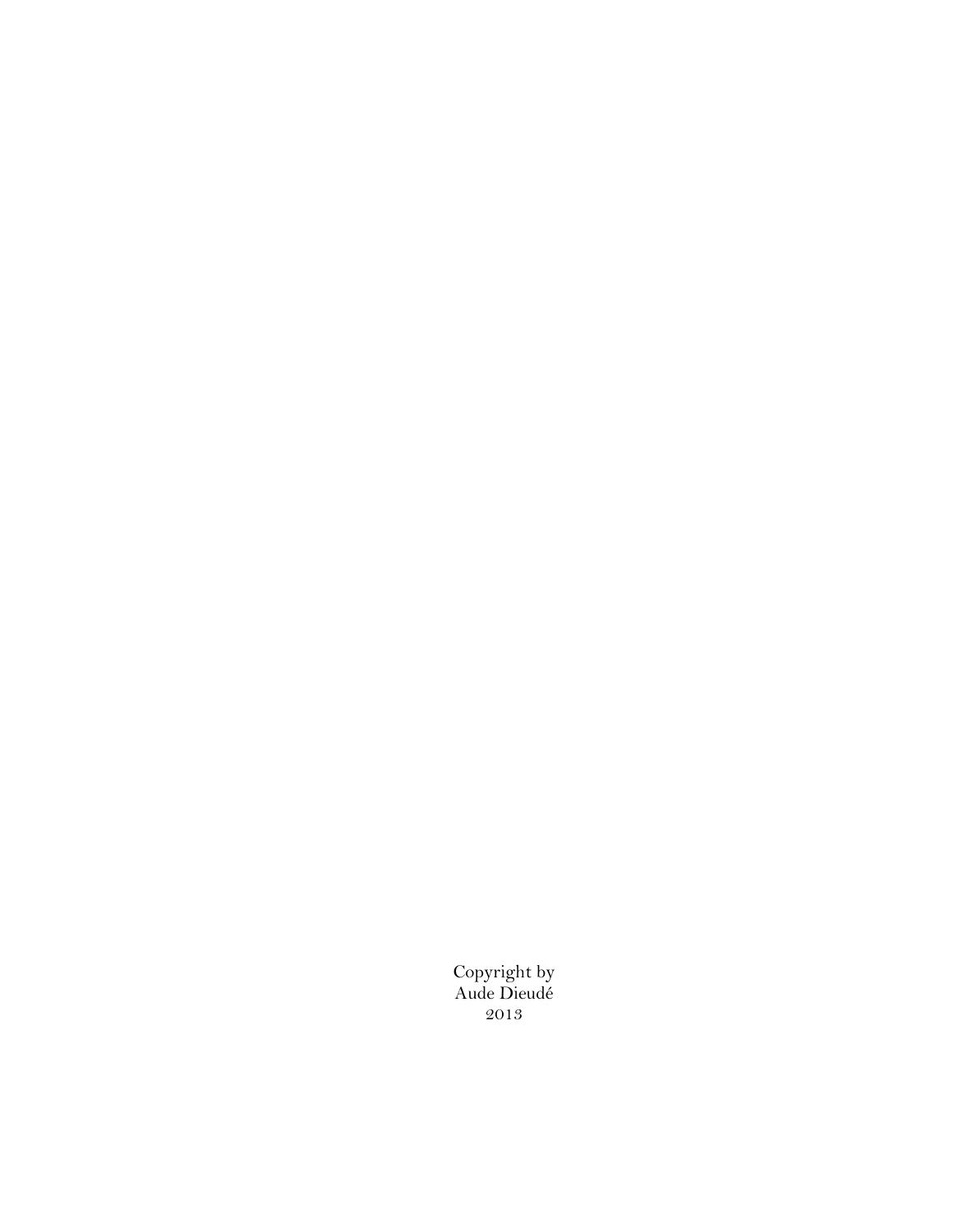### **Abstract**

This dissertation explores the themes of race and resistance in nineteenth-century Haitian writings and highlights their impact on French-speaking nineteenth- and twentieth-century African and Caribbean literature. This exploration spans across literary genres and centuries, and juxtaposes disciplines that are rarely put into dialogue with each other. Central to my approach is an interdisciplinary perspective that sheds light on the key interactions between colonial history, legal decrees, anthropology and engaged literature in nineteenth-century French and Francophone studies. And in charting the impact of these writings on the twentieth-century Francophone landscape, this project also addresses current debates in Caribbean, French and Haitian studies and contributes to the growing literature in black Atlantic and postcolonial studies. This research project begins by analyzing rhetorical representations of race and resistance in rare texts from Toussaint Louverture, Pompée-Valentin de Vastey and Juste Chanlatte, in particular with respect to their representations of the Haitian revolution (1791-1804), the only successful slave revolt in history to have resulted in the creation of a new state. By focusing on how Louverture, Vastey and Chanlatte responded to slavery, pseudoscientific theories of racial difference, and the pernicious effects of the colonial system, it explores both the significance of the revolution's literary representation and the extent of its impact on postcolonial imaginations in Haiti, and the rest of the Caribbean, Africa and France. In particular, I analyze the impact these texts had on subsequent African and Caribbean literature by Emeric Bergeaud, Joseph-Anténor Firmin, Marie Vieux-Chauvet, Aimé Césaire, Edouard Glissant, and Bernard Dadié.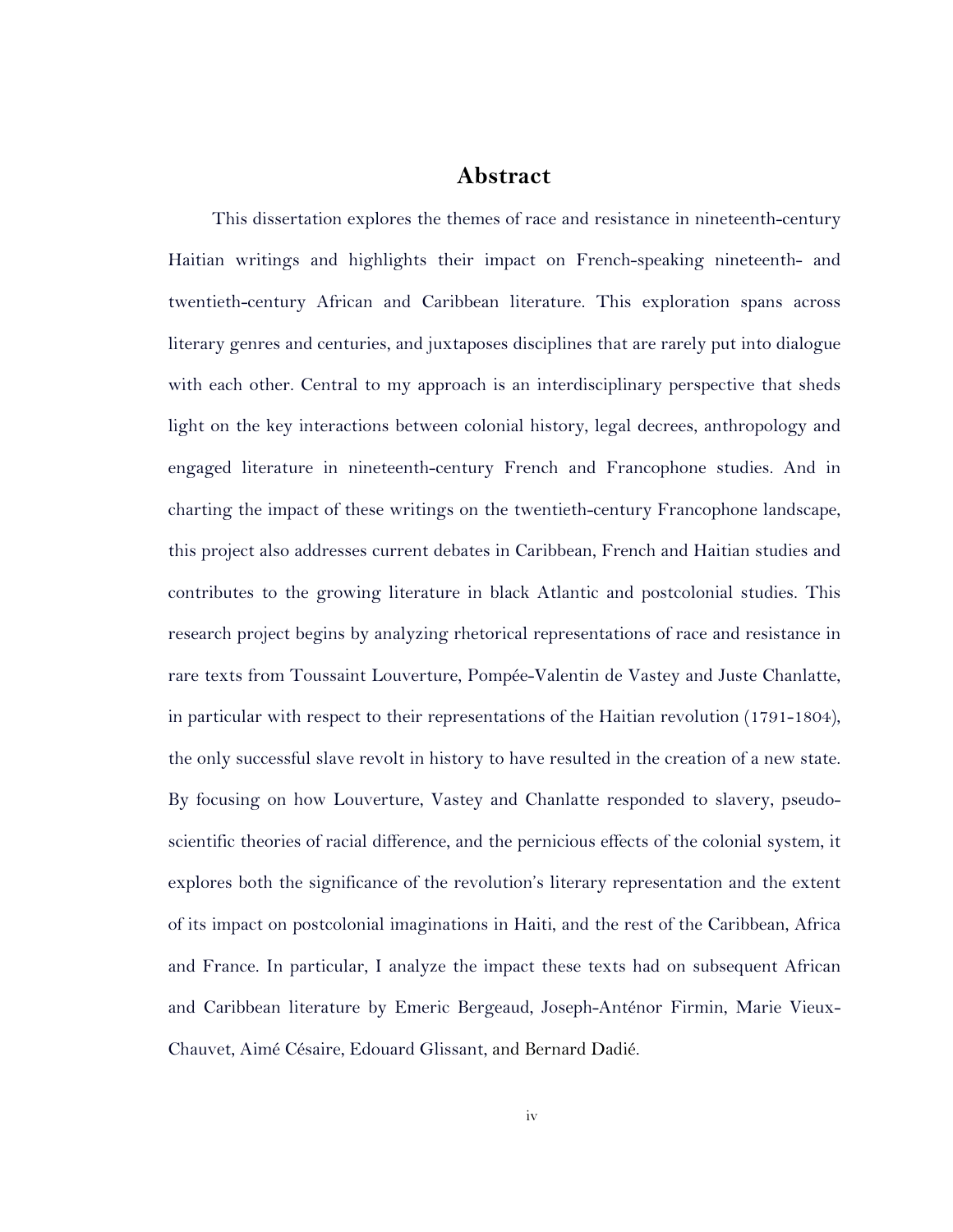# **Dedication**

For my grandparents, Maria & Roger Niemann, along with my parents,

v

Elisabeth Niemann & Jacques Dieudé, as well as my brother, Michel Dieudé, and last

but not least for Amir Aazami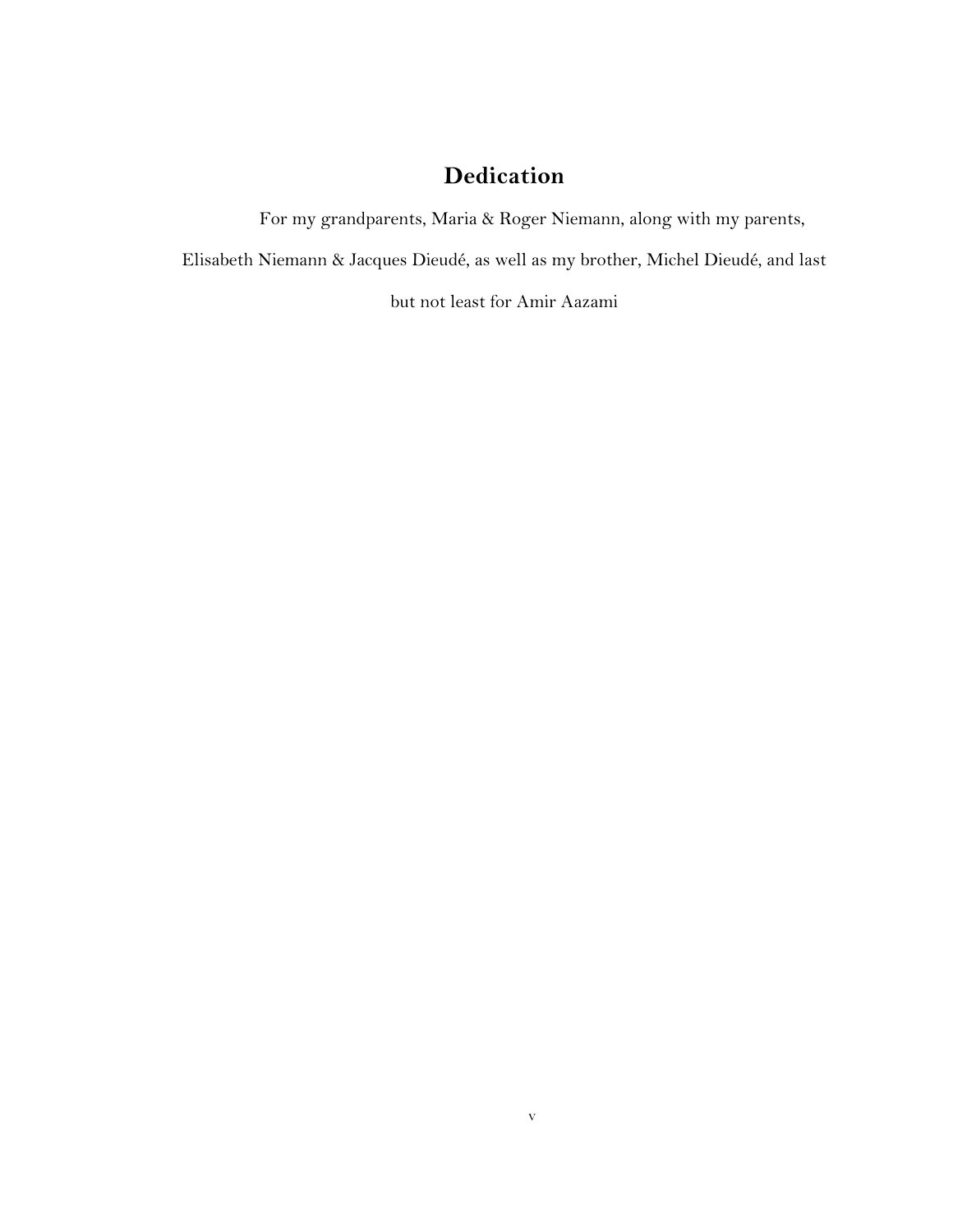# **Contents**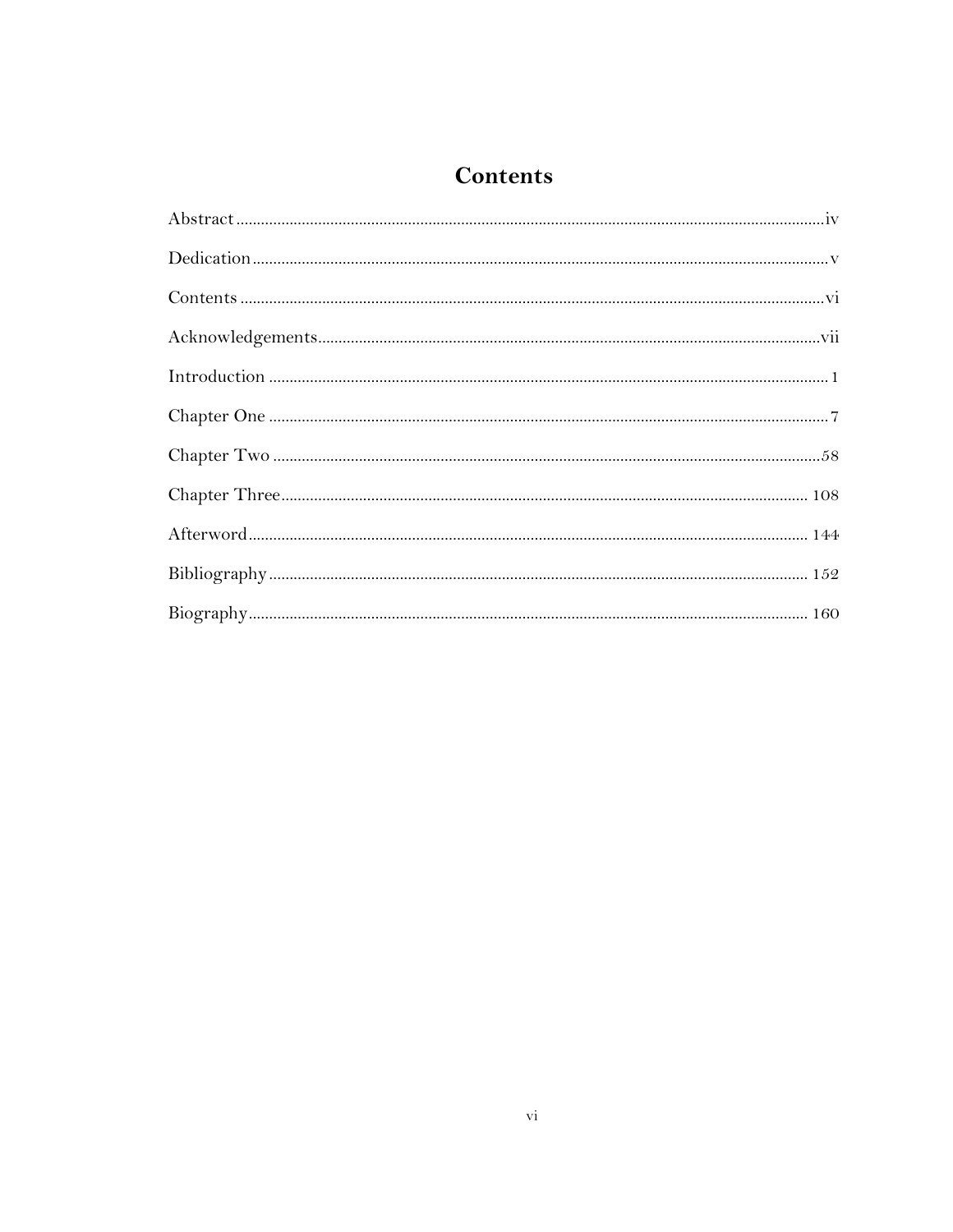# **Acknowledgements**

This dissertation would not have been possible without the inspiration, guidance and helpful support of all the persons mentioned in this section. I am pleased to take the time to thank everyone for making throughout these years both an academic and human significant difference in the unique experience and journey of pursuing a PhD in the United States. From my co-advisors, Drs. Deborah Jenson and Achille Mbembe, to my committee members, Drs. Laurent Dubois, Ian Baucom and Ranjana Khanna, along with many additional influential and significant professors, colleagues, guest speakers, friends and family members, all their names are present and ordered alphabetically. A sincere and warm thank you to Amir Aazami, Anastasia Batrachenko, Ian Baucom, Anne-Emmanuel Berger, Scott Brown, Nora Bynum, Viviane Callier, Pascale Casanova, Astride Charles, Géraldine Charles-Dominique, Thomas Cole, Dominique Combe, Aline Coudray, Anna Coudray, Jean-Michel Coudray, Michaeline Crichlow, Lesley Curtis, Marlene Daut, Ben Dillon, Jacques Dieudé, Michel Dieudé, Marilou Dieudé, Carla Dieudé, Diva Dhar, Laurent Dubois, Xavier Fontaine, Pierre-Philippe Fraiture, Samba Gadjigo, Elisa Gelfand, Heidi Scott Giusto, Leislie Godo-Solo, Brian Goldstone, Christelle Gonthier, Kristin Graves, Lise Guilhamon, Jean Waddimir Gustinvil, Michael Hardt, Brenna Heitzman, Deborah Jenson, John Johnston, Ranjana Khanna, Mary Ann Kong, Eloy La Brada, Sabine Lamour, Christine Leonard, Tristan Leperlier, Gaspard Louis, Wahneema Lubiano, Heidi Madden, Matthew's Chocolates, Hervé Mayer, Achille Mbembe, Christopher L. Miller, Jane Moss, Sarga Moussa, Florent Moutti, Valentin Mudimbe, Sanam Nader-Esfahani, Pap Ndiaye, Peter Nyangweso, Elisabeth Niemann, Kathi Niemann, Maria Niemann, Roger Niemann, Sylvie Niemann,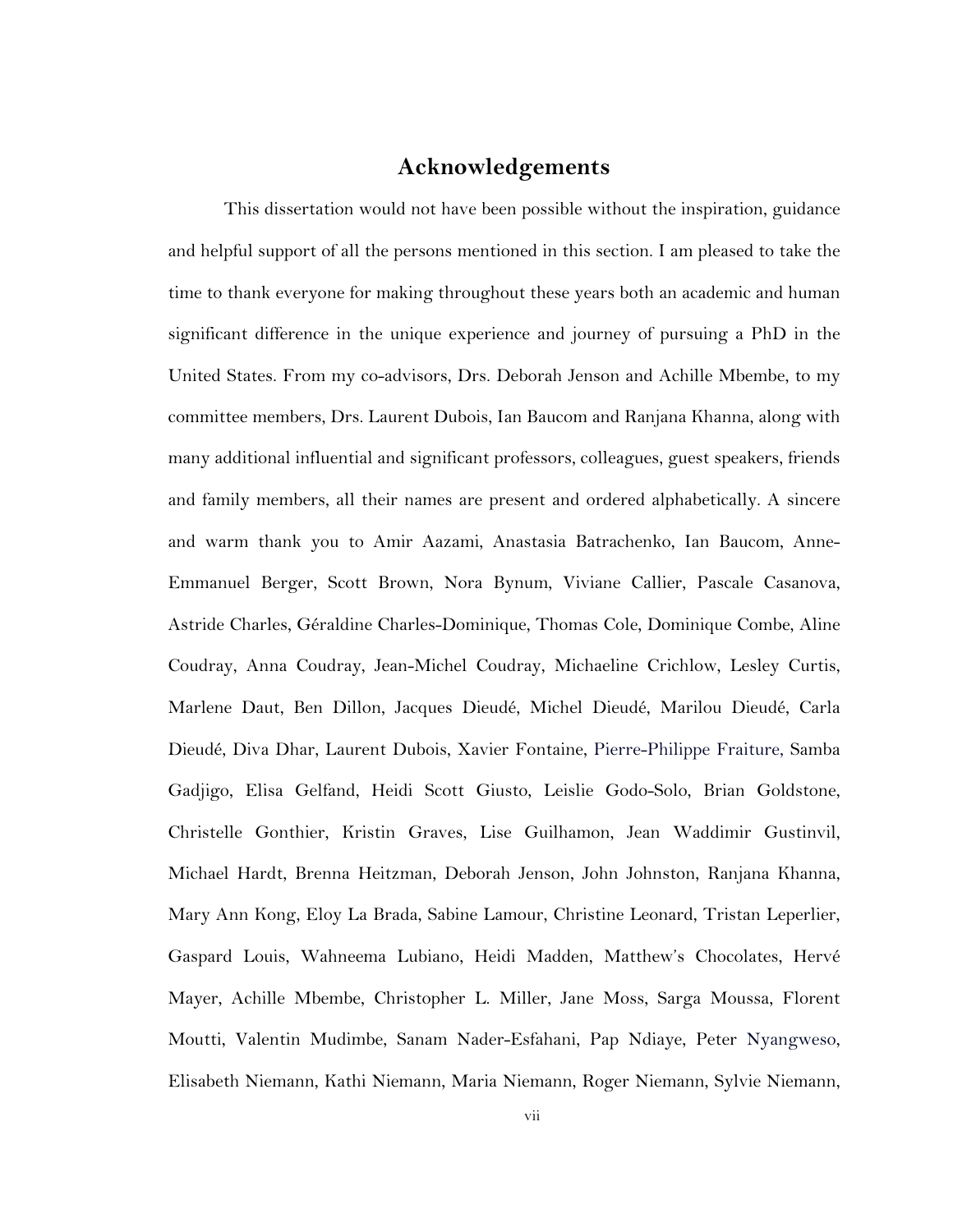Jodie Nimerichter, Reginald Patterson, Jacques Pierre, Sylvain Pons, Julien Pourel, Madina Regnault, Ariane Revel, James Rives, Rebecka Rutledge Fisher, Adrianna Saada, Simar Singh, Ombeline de Saint Louvent, Mathieu Stenger, Lilian Thuram, Christopher Rivers, Pascal Sciabbarrasi, Solaiman Shokur, Donald Weber, Alison Woodman, Robert Wortham, and Laetitia Zecchini.

This research has benefited immensely from the continuing and generous support from Duke University. I sincerely thank the Graduate School, the Romance Studies department, the Haiti Lab along with the Franklin Humanities Institute and the Women's Studies department at Duke University. Spending an academic year in Paris at the Ecole Normale Supérieure in Paris has been an eye opening and life changing experience. The Julian Price fellowship gave me the chance and the time to understand the pleasure of reading, conducting research, and writing a dissertation in English. Participating in conferences and workshops in Canada, France, the United States and South Africa contributed greatly in rearticulating and refining my arguments throughout the stage of the dissertation writing process. Articulating my thoughts in French for a book review, and in English for a book chapter were additional sources of intellectual inspiration. They contributed to offer stimulating platforms in order to write creatively in both English and French. Finally, organizing and participating in a symposium with my colleagues at the Ecole Normale Supérieure in Paris with, among other guests, Daniel Maximin and Louis-Philippe Dalembert has been an exceptionally rich learning experience.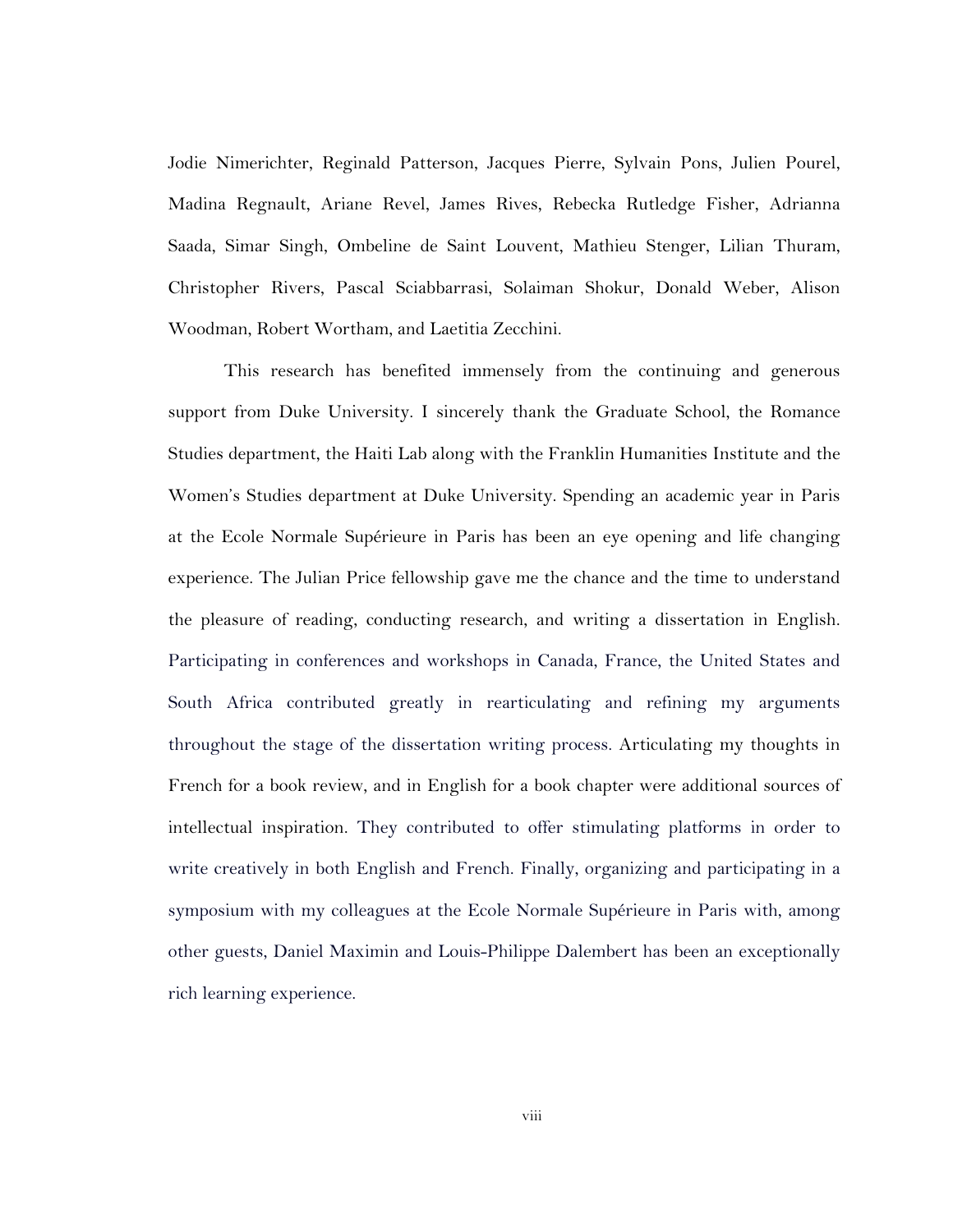# **Introduction**

To the real question, How does it feel to be a problem? I answer seldom a word (…) I remember well when the shadow swept across me (…) In a wee wooden schoolhouse, something put it into the boys' and girls' heads to buy gorgeous visiting-cards -ten cents a package- and exchange. The exchange was merry, till one girl, a tall newcomer, refused my card, -refused it peremptorily, with a glance. Then it dawned upon me with a certain suddenness that I was different from the others; or like, mayhap, in heart and life and longing, *but shut out from their world by a vast veil*. (W.E.B. Du Bois, 9) 1

This quotation struck me immediately the very first time I came across it, during the preparation of a research paper on Claire de Duras' novel *Ourika* (1823). In a few lines, W.E.B. Du Bois captures the essence of racial, colonial and postcolonial problems and raises awareness on questions that Toussaint Louverture, Joseph-Anténor Firmin, and Aimé Césaire, among others, also addressed in their writings. Different authors, distinct times, same questions, similar problems, and solutions that resonate with each other: writing to resist, resist in writing, writing for resisting. In this passage, W.E.B Du Bois manages to succinctly grab our attention, challenge our assumption, and change our way of looking at race, resistance, and the barrier and metaphor of the veil.

In his selection of short stories titled *Flying Home and other Stories* (1941), Ralph Ellison (1914-1994) dedicates one of his writings to Toussaint Louverture. 2 In "Mister Toussan," two young black boys, Riley and Buster, are seating outside watching an old white man rocking back and forth on his chair. During this time Riley's mother is singing and "sewing for the white folks" (23). As the two boys speak to each other, Buster shares with Riley a story one of his teachers has told him:

<sup>1</sup> Gates Jr., Henry Louis, and Terri Hime Olivier, eds. Du Bois, W. E. Burghardt. *The Souls of Black Folk: Essays and Sketches* (1903). New York: Norton, 1999. 9. Print. Italics mine

<sup>2</sup> Callahan, F John, ed. Ellison, Ralph. "Mister Toussan" (1941) in *Flying Home and Other Stories*. New York: Randam House, 1998. 23. Print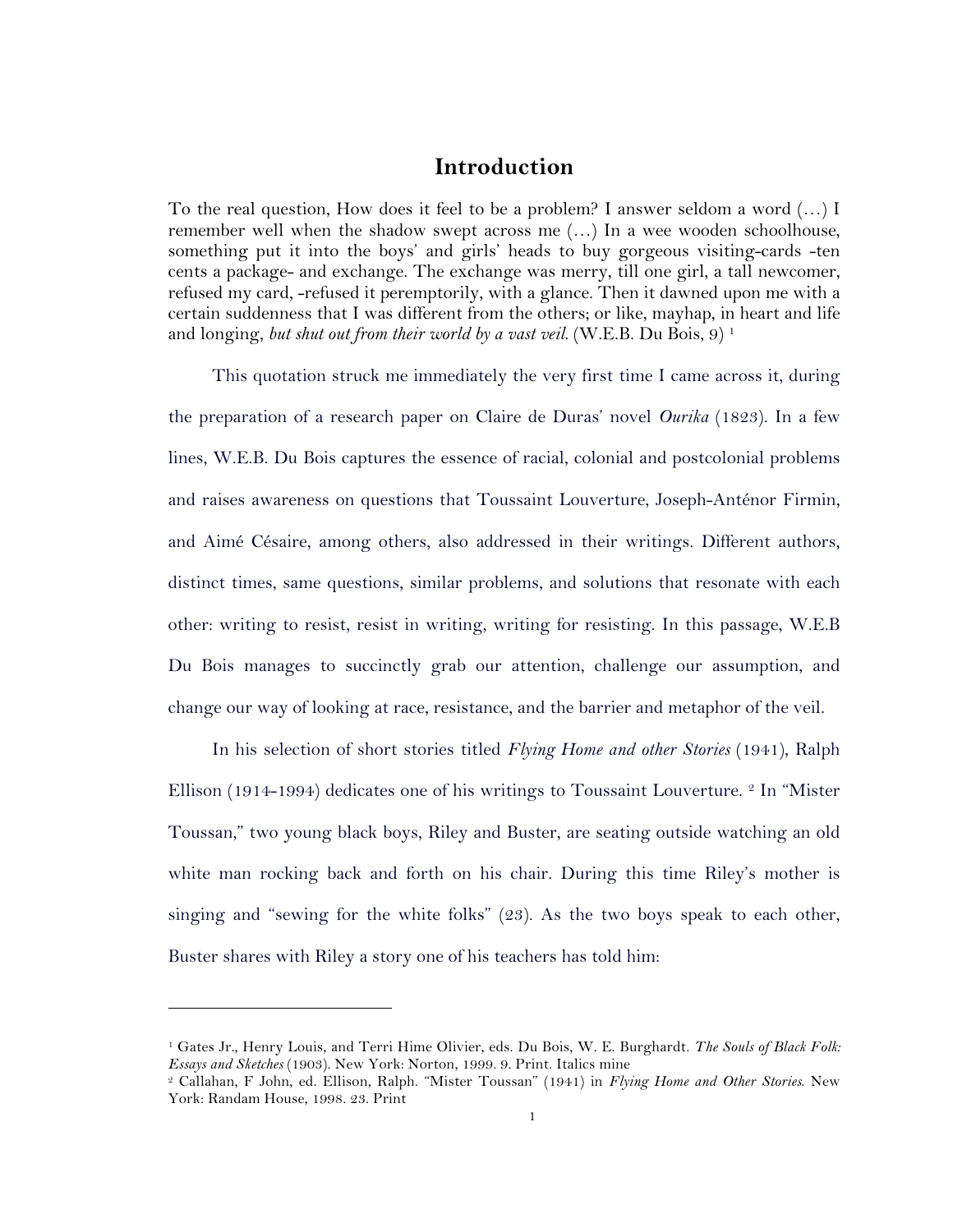"(…) She tole us 'bout one of the African guys named Toussan what she said whipped Napolen! (…) Really, man. She said he come from a place named Hayti (…) Really, man, she said that Toussan and his men got up on one of them African mountains and shot down them peckerwood soldiers fass as they'd try to come up  $(...)$  and they throwed 'em off the mountain..." (26-7)

They are both getting very excited about this story, and as Buster shares his name one more time with Riley, his friend thinks that his name is the American equivalent to "Tarzan": "And where did ole what you call 'im run them guys?..."/ His name was Toussan."/ "Toozan! Just like Tarzan…"/ "Not Taar-zan, dummy, Toou-zan!'" (27) Clearly very excited by this conversation, Toussaint Louverture is becoming the paragon of a black leader, whose accomplishments and legacy inspire them in their present lives. In this sense, Louverture becomes an argument and provides an excellent tool by which to deconstruct racial prejudices, colonial and slave trade systems. In looking more closely, Louverture becomes the metaphor for the metamorphosis from the colonized Saint-Domingue to the newly independent Haiti, and represents the hope of a better future for previously colonialized, segregated and subordinated population.

This idealized version of Toussaint Louverture and Haiti's history, however, is strongly challenged in C.L.R. James's play *Toussaint Louverture: The Story of the Only Successful Slave Revolt in History* (1934). 3 In this piece, Louverture's ambiguity is exposed in detail, and particularly his naïve loyalty to France and the French language, which reveals the extent to which, even though he was fighting against colonialism, he was not himself fully decolonized. In the second act, as General Maitland, an officer of the British army, offers Louverture the chance of freeing Saint-Domingue and of

<sup>3</sup> Hogsberg, Christian, ed. *Toussaint Louverture: The Story of the Only Successful Slave Revolt in History*. Durham: Duke University Press, 2013. Print.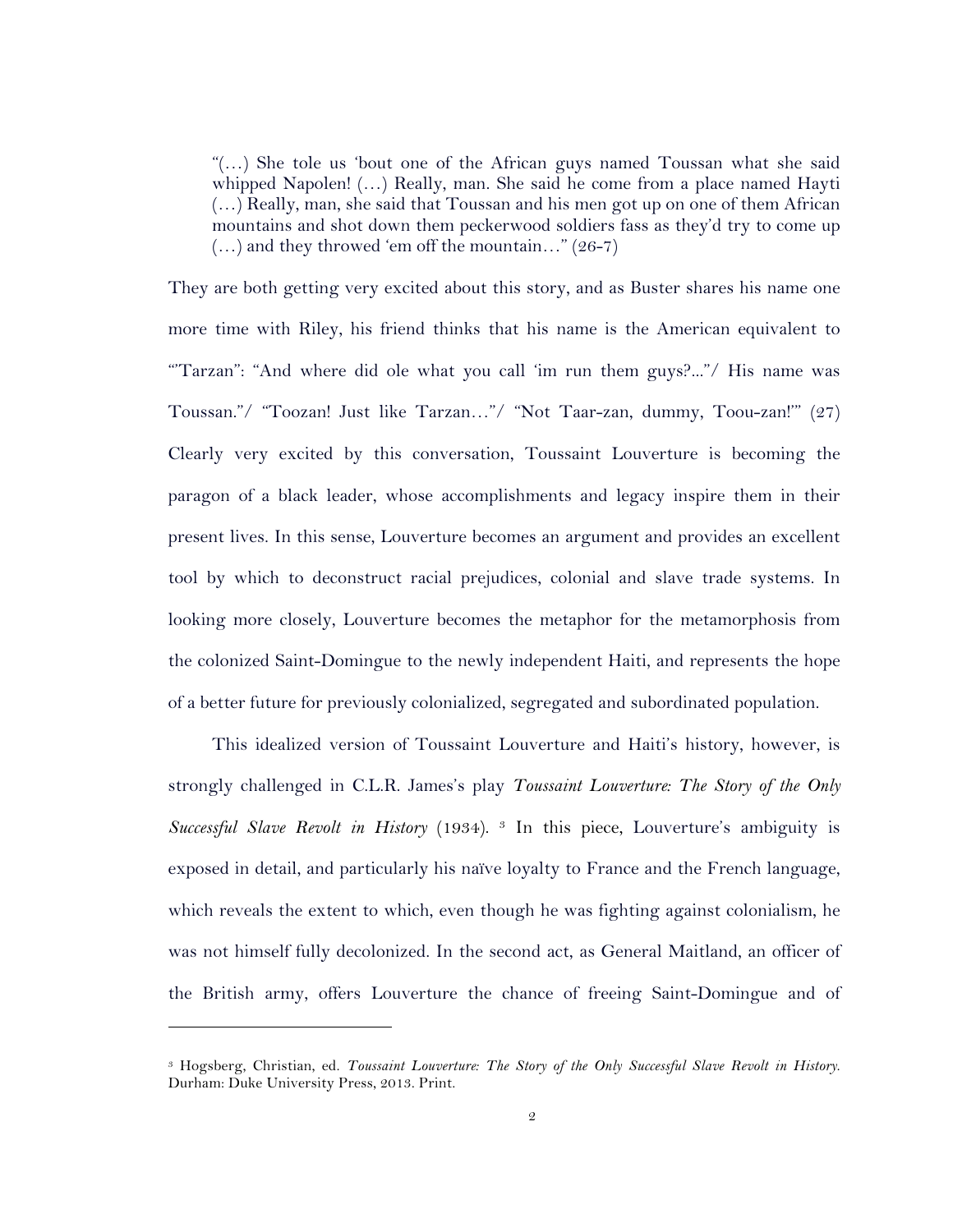becoming King of Santo Domingo, he politely but firmly refuses, creating a vivid exchange between Louverture, Henri Christophe (who became Henry I, King of Haiti), and Jean-Jacques Dessalines (who declared Haiti independent after Louverture's arrest by the French government). This key scene unveils the ambivalence and ambiguity of Louverture's mindset, thereby providing a complex and nuanced portrait of Saint-Domingue and Haiti's history:

Dessalines: You know and yet you talk of loyalty to France. The people know too. They are restless, confused. All we want is freedom. Finish with all this loyalty, Toussaint. They will fight for freedom to the last man. Toussaint: Freedom –yes- but freedom is not everything. Dessalines, look at the state of the people. We who live here shall never see Africa again – some of us born here have never seen it. Language we have none –French is now our language. We have no education - the little that some of us know we have learnt from France. Those few of us who are Christians follow the French religion. We must stay with France as long as she does not seek to restore slavery. (93-4)

What does Louverture's consciousness and ambiguity toward his own country reveal? To what extent does his ambivalence reflect the importance of his legacy as a source of inspiration for subsequent generations? The purpose of this dissertation, "Toussaint Louverture and Haiti's History as Muse: Legacies of Colonial and Postcolonial Resistance in Francophone African and Caribbean Corpus," is to answer these questions as well as to map out the writings from and about Louverture written in the French language, so as to appreciate his impact and influence. In putting into dialogue Louverture's life and ambiguity along with Haiti's history, one can get a sense of the extent to which he became a source of inspiration across languages, eras, and continents.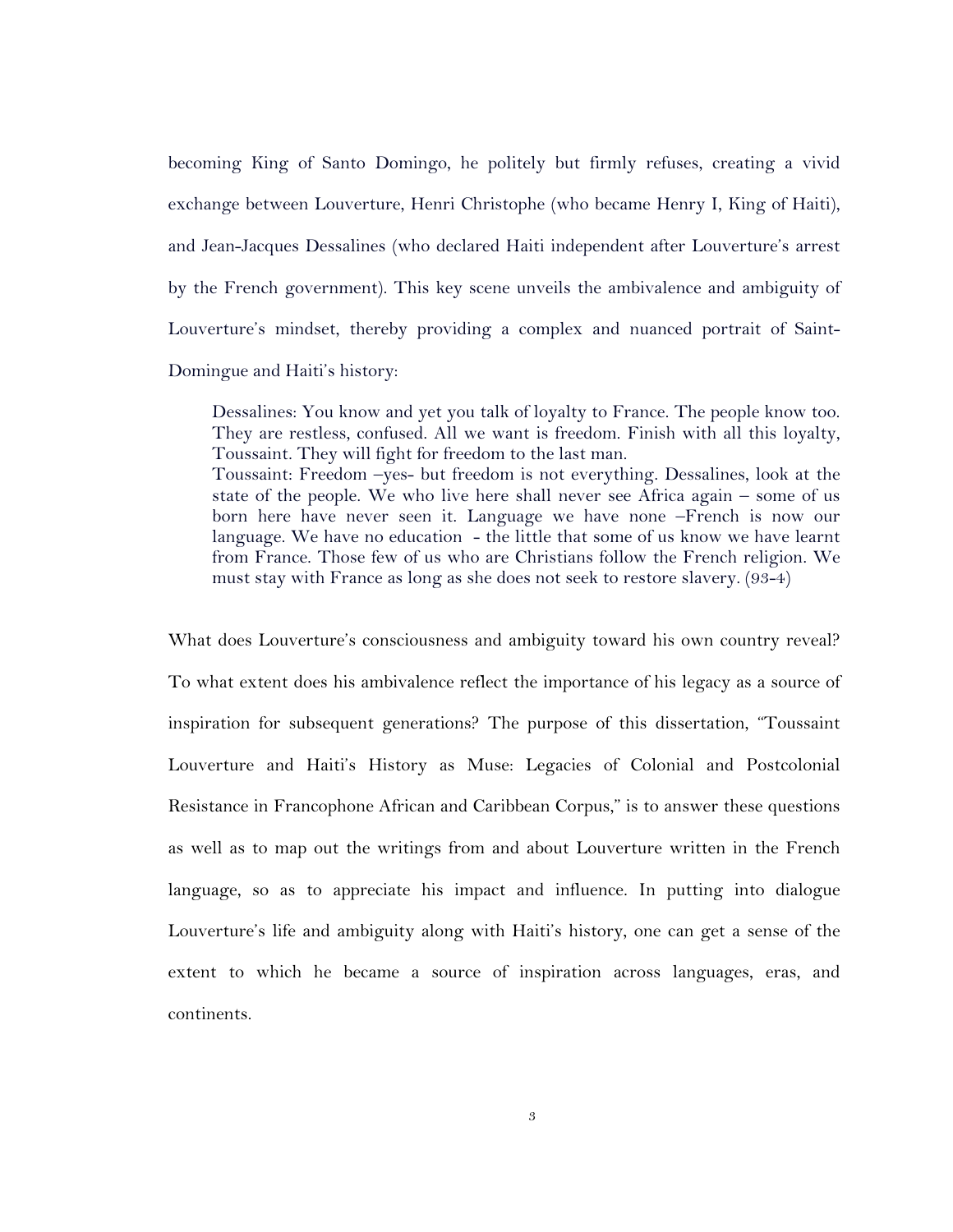The first chapter of this dissertation begins with an exploration of the specific rhetorical techniques used in a selection of provocative texts by political figures from 1794 to 1824. In "The Politics of Rhetoric in the Haitian Revolution: Unveiling Toussaint Louverture, Pompée-Valentin de Vastey, and Juste Chanlatte," I show that these authors return frequently to tropes of the veil -- of oblivion, prejudice, error or hypocrisy -- in their representations of the Haitian revolution. These letters, memoirs, and essays reveal a re-appropriation of Haitian history that goes hand-in-hand with a rewriting of the authors' own stories in an effort to legitimize their historical roles in the eyes of their Haitian and French audiences. Although metaphors of the veil were a common rhetorical device in the French revolutionary context as well, here they are employed to justify the resilience and resistance of the Haitian population. Contradictions and omissions in the notion of hypocritical or deceitful veiling also allow us to grasp the complex process of fictionalizing the writers' own identities. This process of revealing key elements of their identities and historical contexts while at the same time hiding others, exemplifies the rewriting of knowledge and subjectivity through literature. These authors' deployment of techniques of omission and opacity contributed to the creation of a tradition of a politics of resistance in the black Francophone world.

Chapter two, "Haitian Metamorphoses: Pioneer Allegories in the Work of Emeric Bergeaud, Joseph-Anténor Firmin, and Marie Vieux-Chauvet" analyzes both prose and novels distributed over the broad time period from 1859 to 1957, that nevertheless share a figuration of postcolonial resistance and internal revolution through the metamorphosis of intellectually pioneering figures. In Haiti's first novel, *Stella*, Bergaud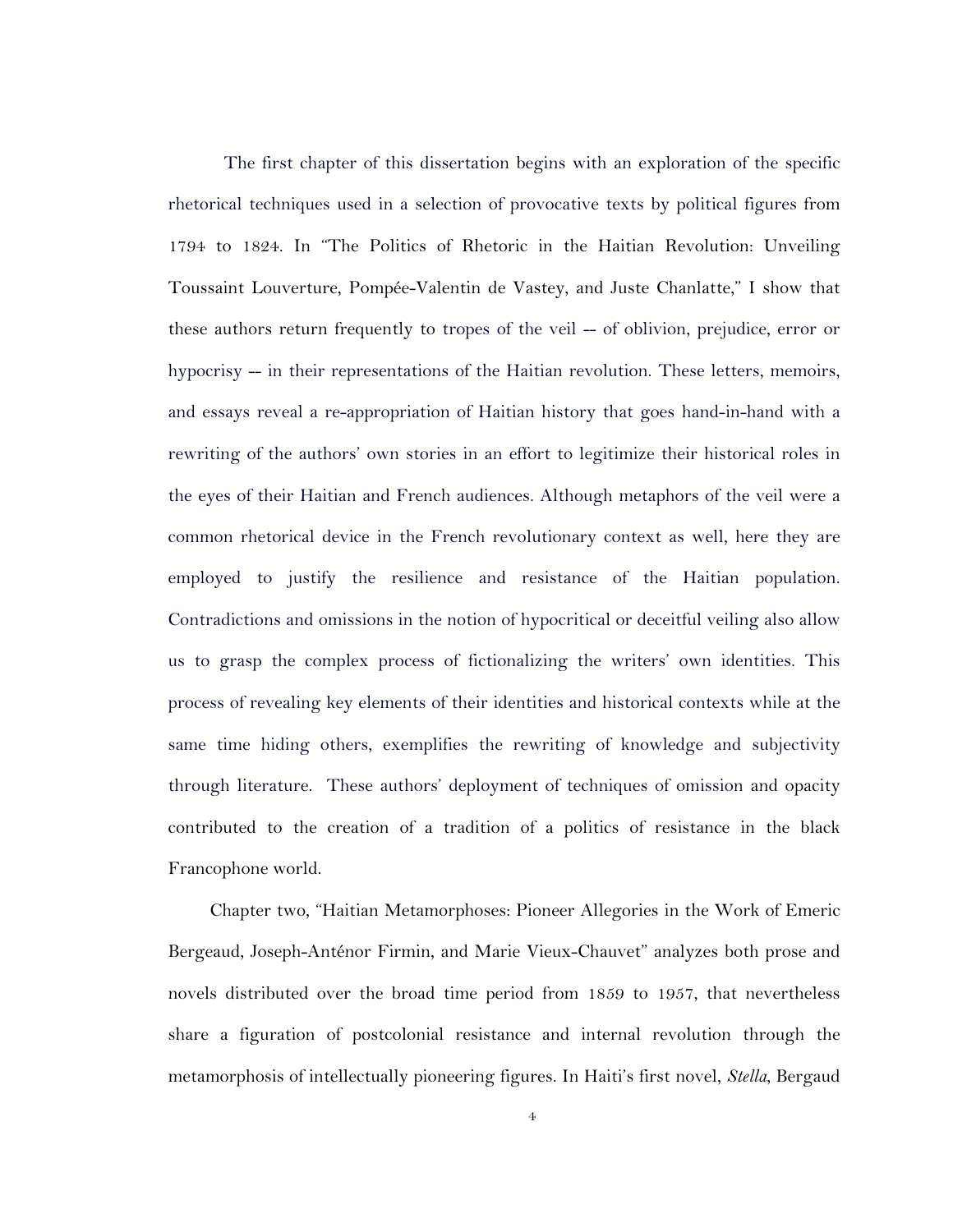uses the story of the diversely racialized siblings Romulus and Rémus, children of the maternal "Marianne" figure Marie l'Africaine, to represent the emergence out of colonized Saint-Domingue of the independent country named Haiti. In *De l'Egalité des Races Humaines (Anthropologie positive),* Firmin shares his own transformative experience as a Haitian intellectual who is accepted to the Paris Anthropological Society at a time when he is supposed to belong to an inferior race. From this paradoxical situation Firmin draws the inspiration for his 662-page deconstruction of racist theories developed in Joseph Arthur de Gobineau's (1816-1882) *Essai sur l'Inégalité des Races Humaines*. Vieux-Chauvet offers an in-depth analysis of the metamorphosis of the first person of color in Saint-Domingue allowed to sing and perform at the Comédie in Portau-Prince -- the "mulatta" actress Minette -- as a metaphor for Saint Domingue's transformation. Through these fictions of inaugural metamorphoses, Bergaud, Firmin and Vieux-Chauvet allegorize the importance of individual and collective resistance, solidarity and transformation as a springboard for an ongoing Haitian national revolution.

This dissertation's third chapter explores the legacy of Toussaint Louverture in a selection of plays and essays from 1961 to 1973. In "Toussaint Louverture as the Personification of Haiti's legacies in Aimé Césaire, Edouard Glissant and Bernard Dadié," I analyze the allegorical adaptation of the Haitian revolution to visions and revisions of African and Afro-diasporic statehood in the twentieth century. The three Francophone African and Caribbean authors in question frame Toussaint Louverture's roles and limitations during the transition from Saint-Domingue to Haiti as an exemplary case for their own evolving geopolitical identities. In *Toussaint Louverture: La*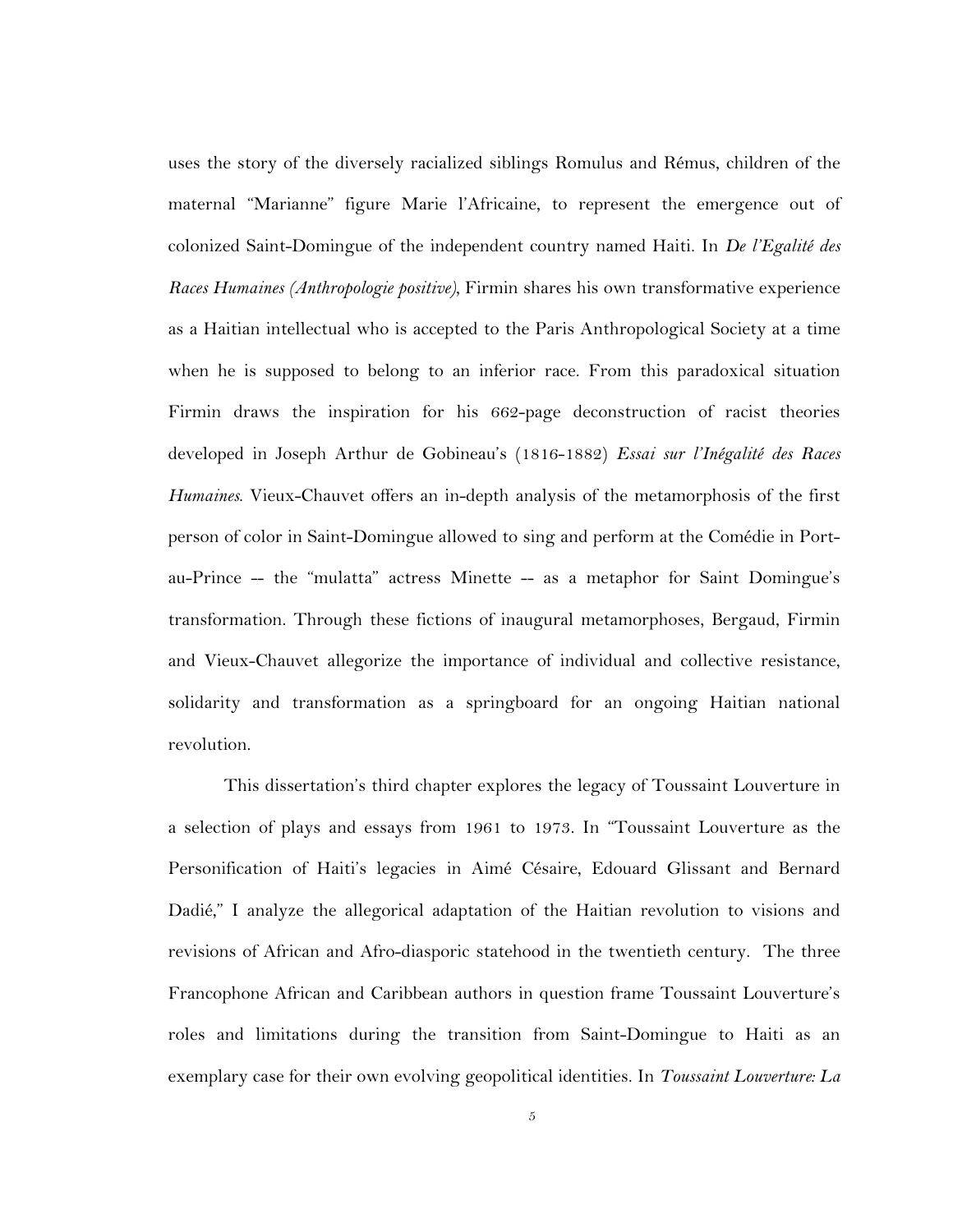*Révolution Française et le Problème Colonial*, Aimé Césaire discusses Saint-Domingue's exceptionalism and Toussaint Louverture's pioneering role in harnessing the tensions between the different socio-economic and racial groups for the purposes of radical social change. Edouard Glissant offers in *Monsieur Toussaint* a portrait of Louverture as both a "charismatic hero and a tragic figure," playing the role of the prophet with a vision of the significance of the unfolding transformation in the *Perles des Antilles*. In his play *Iles de Tempête*, Bernard Dadié unveils Louverture's mimetic attitude vis-à-vis France and Napoléon Bonaparte using authentic archival letters and drawing a key parallel between Saint-Domingue and newly independent African countries. Ultimately, Césaire, Glissant, and Dadié offer a complex and human portrait of Louverture, putting into perspective the legacy of his accomplishments, errors and visions for subsequent generations of independence movements.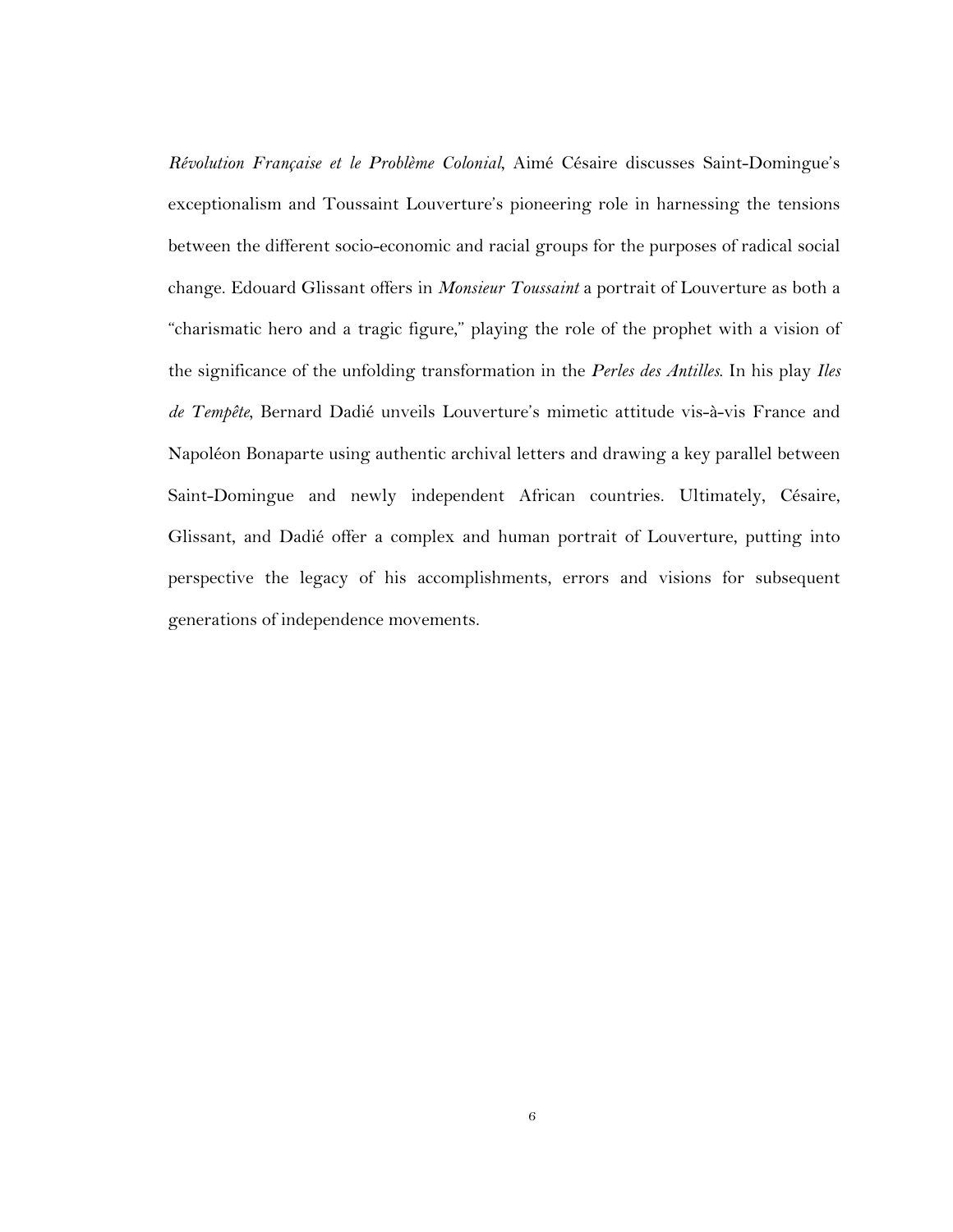# **Chapter One**

*The Politics of Rhetoric in the Haitian Revolution:* 

*Unveiling Toussaint Louverture, Pompée-Valentin de Vastey, & Juste Chanlatte*

#### **Abstract**

This dissertation begins with an exploration of the specific rhetorical techniques used in a selection of literarily provocative texts by political figures from 1794 to 1824. In "The Politics of Rhetoric in the Haitian Revolution: Unveiling Toussaint Louverture, Pompée-Valentin de Vastey, and Juste Chanlatte," I show that these authors return frequently to tropes of the veil --of oblivion, prejudice, error or hypocrisy-- in their representations of the Haitian revolution. These letters, memoirs, and essays reveal a re-appropriation of Haitian history that goes hand-in-hand with a rewriting of the authors' own stories in an effort to legitimate their historical roles in the eyes of their Haitian and French audiences. Although metaphors of the veil were a common rhetorical device in the French revolutionary context as well, here they are employed to justify the resilience and resistance of the Haitian population. Contradictions and omissions in the notion of hypocritical or deceitful veiling also allows us to grasp the complex process of fictionalizing the writers' own identities. This process of revealing key elements of their identities and historical contexts, while at the same time hiding others, exemplifies the rewriting of knowledge and subjectivity through literature. These authors' deployment of techniques of omission and opacity contributed to the creation of a tradition of a politics of resistance in the black Francophone world.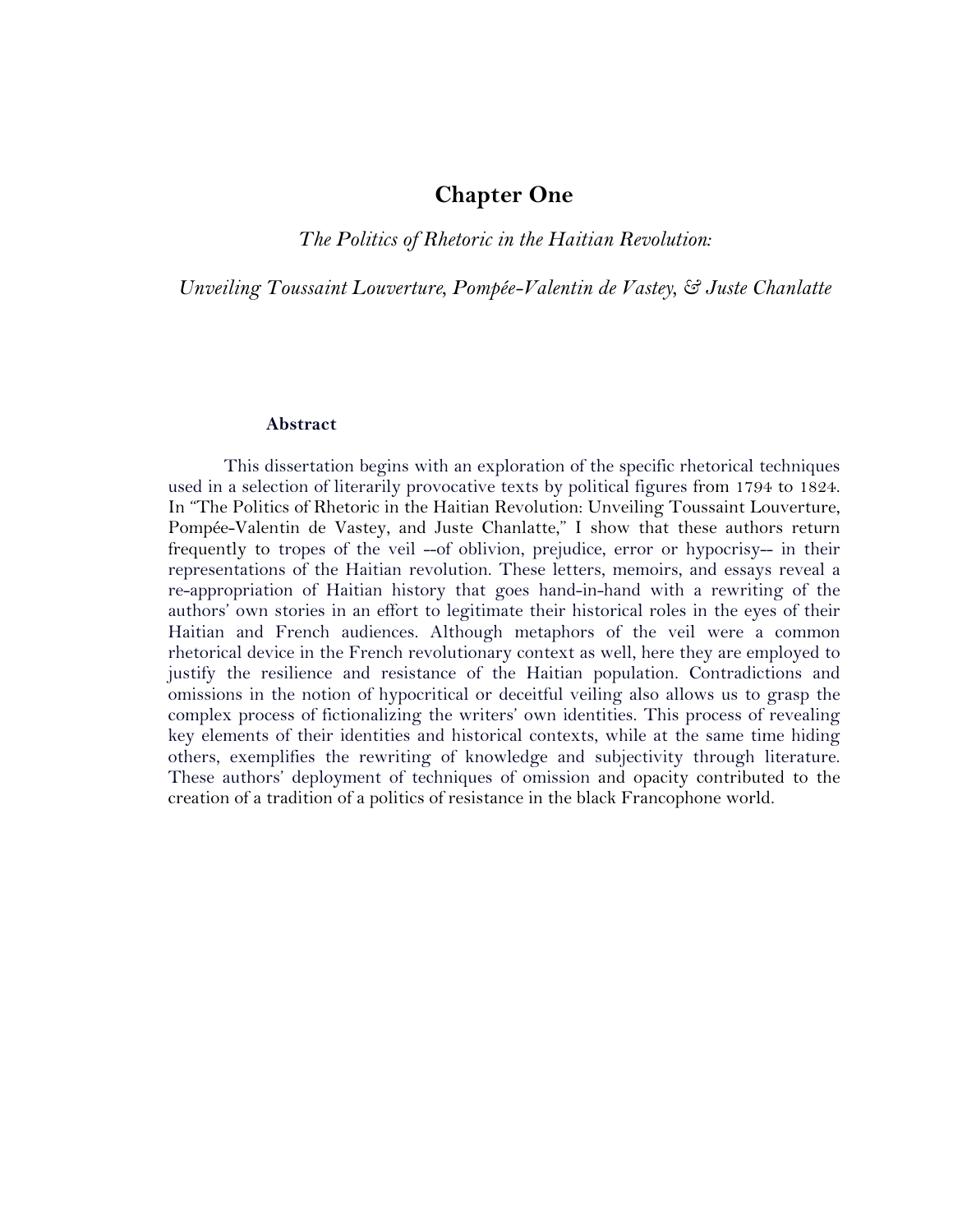### *1.1.The Politics of Rhetoric in Toussaint Louverture's Writings (1795-1801)*

### *Introduction*

The writings of Toussaint Louverture (1743-1803), Pompée-Valentin de Vastey (1781-1820), and Juste Chanlatte (1766-1828) have rarely been analyzed as a corpus. Yet they represent the earliest wave of narrative historical "ownership" of the Haitian revolution by Haitian writers. Although Toussaint Louverture has only recently been recognized as a writer as well as a thinker, his correspondence and memoir, Vastey's *The Colonial System Unveiled* (1814), and Chanlatte's *History of the Catastrophe of Saint-Domingue* (1824), represent a subjective rescripting of the meaning and empirical events of the revolution. This first chapter assesses the "unveiling" of personal, even autobiographical, narratives in the critical discourse unveiling Haitian history and the biographical stories of Louverture, Vastey, and Chanlatte. Prose narratives ostensibly dedicated to exposing or "unveiling" colonial wrongs, I argue, also unveil the author's first person experiences, creating a kind of submerged autobiographical element. How does narration of the history of Saint Domingue and Haiti permit the reshaping and rewriting the author's own story?

According to the Oxford English Dictionary, a trope is defined in rhetoric as figure of speech, "which consists in the use of a word or phrase in a sense other than that which is proper to it  $(...)^{n+1}$  This definition echoes the one that Ephraim Chambers offers in *Cyclopaedia* from 1741, where a trope is defined as "a word or expression used in a different sense from what it properly signifies. Or, a word changed from its proper and

<sup>1</sup> Oxford English Dictionary. "Trope". Web. 10 February, 2013.

<sup>&</sup>lt;http://www.oed.com/view/Entry/206679?rskey=2nj2UE&result=1&isAdvanced=false#eid>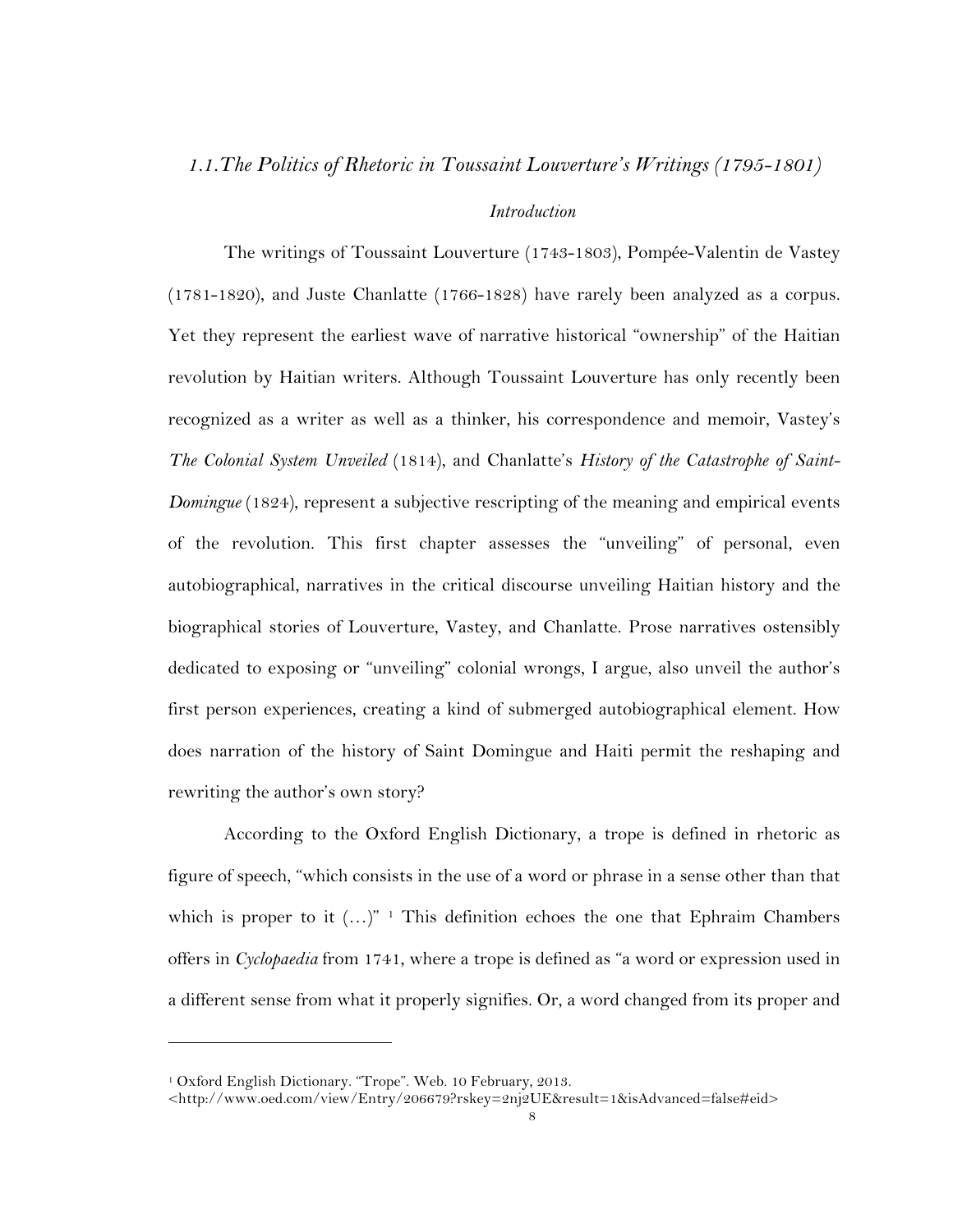natural signification to another, with some advantage  $(...)'$  (Aravamudan 1). <sup>2</sup> During the era of the French and Haitian revolutions, the use of the specific trope of veiling and unveiling can be developed in relation to Edouard Glissant's concept of *opacité*, Michael Dash's notions of tropes and tropicality, and Srinivas Aravamudan's paradigm of a tropicalized Enlightenment in Saint-Domingue. 3 Even though the images of veiling and unveiling slavery, colonialism and racial prejudices belong to this longer tradition of tropes in Caribbean literature and theory, including for instance "the trope of wildness and that of the noble savage" (Dash 26), they nevertheless belong to a unique set of tropes. 4 The metaphors of veiling and unveiling in Louverture, Vastey, and Chanlatte provide a performative, motoric revelation of racial distinctions and the ambiguous social arena of Saint-Domingue. They reveal the author's political agenda and use of rhetorical devices to convince large French-speaking audiences, already literate in the rhetoric of veiling and unveiling from writings about the French revolution. The veil of imposture, mystery and blood had been made visceral in representations of the French revolution such as Antoine-François de Bertrand de Moleville's *Annals of the French Revolution*. 5 However, as Aimé Césaire stated in

<sup>2</sup> Aravamudan, Srinivas. "Introduction: Colonialism and Eighteenth-Century Studies" in *Tropicopolitans: Colonialism and Agency, 1688-1804*. Durham: Duke University Press, 1999. Print. 1

<sup>3</sup> *Ibid.* and see Dash, Michael. J. *The Other America: Caribbean Literature in a New World Context*. Charlottesville: University Press of Virginia, 1998. Print and see Crowley, Patrick. "Édouard Glissant: Resistance and *Opacité*." *Romance Studies*, Volume 24, Number 2, July 2006. Print. 105-115

<sup>4</sup> Dash, Michael. J. *The Other America: Caribbean Literature in a New World Context*. Charlottesville: University Press of Virginia, 1998. Print. 26

Boisrond Tonnerre, Louis Félix Mathurin. *Mémoires pour Servir à l'Histoire d'Haiti.* Port-au-Prince: Editions des Antilles, 1991. Print. 41: "Je passerai rapidement sur les événements qui ont precede de quelques mois l'arrivée des Français à Saint-Domingue, pour rassembler, s'il m'est possible, tous les faits qui achèveront de dévoiler leurs perfidies aux yeux des nations courbées sous leur joug de fer. "

<sup>5</sup> See Bertrand de Moleville, Antoine-François. "Appendix" in *Annals of the French Revolution or, a chronological account of its principal events with a variety of anecdotes and characters*. Volume 4. London: Sampson Low, 1800. Print. 166 "Déjà même toutes ces vérités sont devenues sensibles; déjà le voile de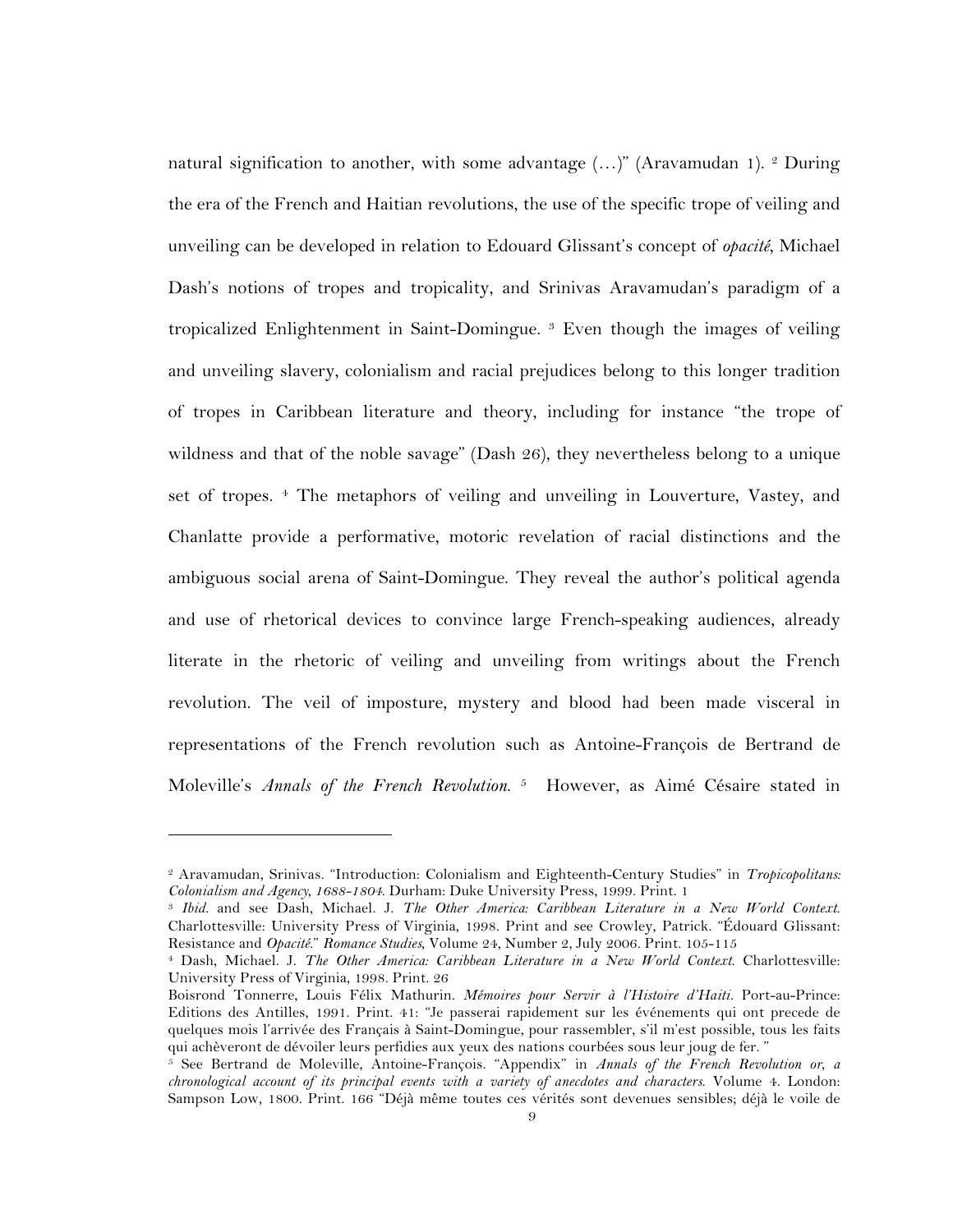*Toussaint Louverture: La Révolution française et le problème colonial*, the revolution taking place in the French colonies was not another French revolution, but rather a unique revolution taking place with its own specific rules and objectives (Césaire 24): "Il faut bien qu'on le comprenne; il n'y a pas de "Révolution française" dans les colonies françaises. Il y a dans chaque colonie française une révolution spécifique, née à l'occasion de la Révolution française branchée sur elle mais se déroulant selon ses lois propres et avec ses objectifs particuliers." <sup>6</sup>

In the case of Toussaint Louverture, the tropes of the veil of oblivion, prejudice, error and hypocrisy reveal a re-appropriation of Haitian history that goes hand-in-hand with a rewriting of the author's own story in an effort to convince his audience. The metaphor of the veil justifies the resilience and resistance of the Haitian population. Toussaint's rhetoric is consistence with the November 29, 1803 independent document the document signed by Jean-Jacques Dessalines, Henri Christophe and Philippe Clerveaux symbolizing the freedom of Saint-Domingue from its colonial ties to France with image of the veil:

The independence of St. Domingo is proclaimed. Restored to our primitive dignity, we have secured our rights; we swear never to cede them to any power in the world. *The frightful veil of prejudice* is torn in pieces; let it remain so forever [.] Woe to him who may wish to collect the bloodstained tatters. We have sworn to show no mercy to those who may dare to speak to us of slavery. <sup>7</sup>

l'imposture se déchire de toutes parts, et les murmures contre l'Assemblée qui a usurpé tous les pouvoirs et anéanti tous les droits, s'étendent d'une extrémité du Royaume à l'autre. "

<sup>6</sup> Césaire, Aimé. *Toussaint Louverture: La Révolution Française et le Problème Colonial*. Paris: Présence Africaine, 1981. Print. 24

<sup>7</sup> Dessalines by William Wells Brown accessed on January 16, 2012. Italics mine

http://www.cwo.com/~lucumi/dessalines.html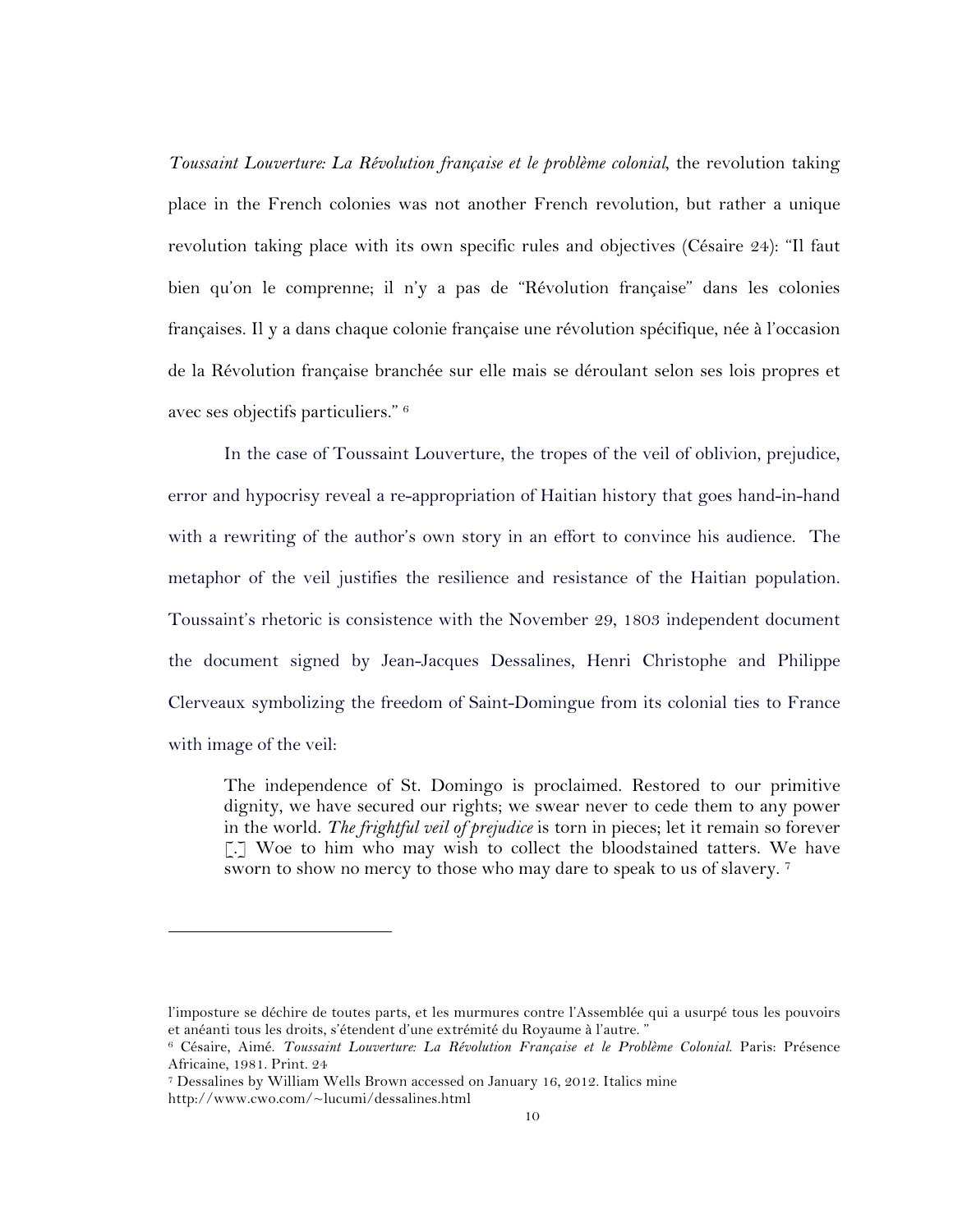This specific metaphor highlights as well the importance of the key issues at stake in this entangled historical context in trying to get rid of the colonial, gender, and racial barriers that the population of Saint-Domingue faced.

Saint-Domingue's and Haiti's history are part of the larger Black history of resistance that contextualized Louverture's revolutionary actions and inspired numerous writers. For Sibylle Fischer, Haiti symbolized for instance the struggles and aspirations of the black diaspora. Many diasporic writers, from C. L. R. James to Derek Walcott and Edouard Glissant, have written important works that were inspired by the Haitian Revolution. Any analysis of the silences in the Western record therefore needs to be balanced against the central position of Haiti in the representation the cultures of the Black Atlantic, <sup>8</sup> in which Toussaint Louverture played an exemplary role.

As this passage from the Rev. John R. Beard, Louverture was an intriguing, mysterious, and veiled figure:

His mind appeared in his countenance and his manner, *yet only as if under a veil*. His looks were noble and dignified, rather than refined; …his eyes, darting fire, told of the burning elements of his soul. Though little aided by what is called education, he, in the potency of his mind, bent and moulded language to his thoughts, and ruled the minds of others by an eloquence which was no less concise than simple, fused ideas into proverbs, and put into circulation sayings that reported to be still current in his native land. (Tyson 129-30)<sup>9</sup>

What does Louverture's own use of the veiling and unveiling of truth, omission, and oblivion reveal about his own veiled identity?

<sup>8</sup> Gina Ulysse. "Sibylle Fischer" in "Bomb". New York: Issue 90, Winter 2005. Interview available online on January 25, 2012: http://bombsite.com/issues/90/articles/2712

<sup>9</sup> George F. Tyson, Jr Ed. "Toussaint in History. The Abolitionists: Rev. John R. Beard" in *Toussaint Louverture*. New Jersey, Prentice-Hall, 1973. 129-130. Italics mine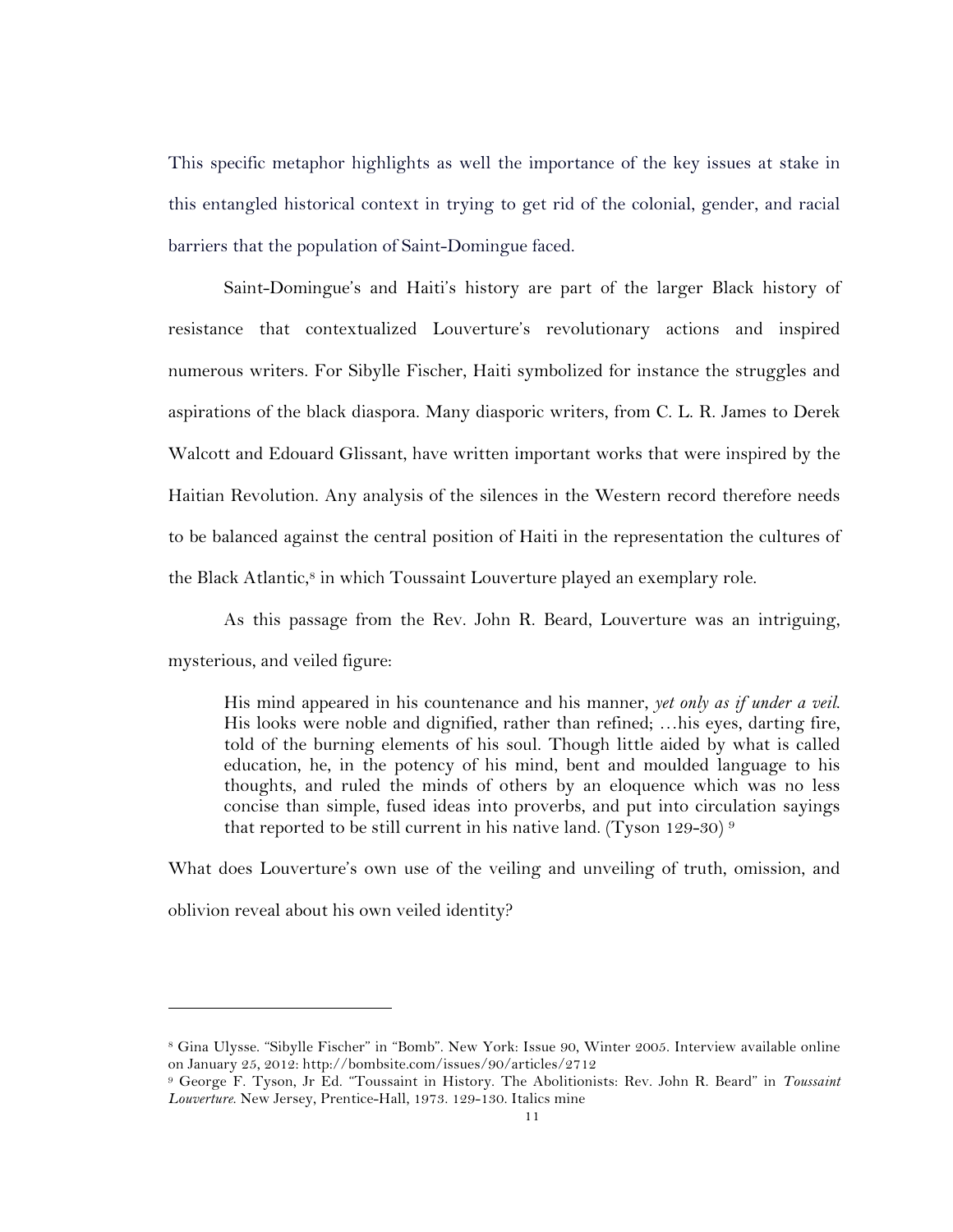#### *Toussaint Louverture's Biography*

The uncommon trajectory of Toussaint Louverture encapsulated the unique history of Saint-Domingue and Haiti, which is complex, multi-layered and full of contradictions. François Dominique Toussaint Louverture was a slave of African ancestry who was born around May 20, 1743 on the large Bréda plantation near Cap Français in the northern part of Saint-Domingue (today Cap-Haïtien). 10 According to one of Toussaint Louverture sons, Isaac Louverture, Toussaint's father was "an African prince, the second son of an Arada king, who had been captured and sent to Saint-Domingue as a slave." 11 The case of Toussaint Louverture is particularly exceptional in the sense that he grew up building a unique relationship with the manager of the Bréda estate, Bayou de Libertas (or "Bayon de Libertad"), and apparently received informal education from his godfather Pierre Baptiste Simon. 12 His godfather, a free black "who had been educated by missionaries" and lived in Le Cap, is said to have taught him geometry along with French and some Latin. 13 As a black educated slave, Toussaint Louverture, according to James, had some understanding of politics and the military art thanks to his readings of Caesar's *Commentaries* and of the economics engaged in

<sup>10</sup> Paul Finkelman Ed. Roy E. Finkenbin. "Toussaint Louverture" in *Encyclopedia in African American History 1619-1895: From the Colonial Period to the Age of Frederick Douglass*. Oxford: Oxford University Press, 2006. 242

<sup>11</sup> Laurent Dubois. *Avengers of the New World: The Story of the Haitian Revolution*. Cambridge: The Belknap Press of Harvard University Press, 2004. 171

<sup>12</sup> George F. Tyson, Jr Ed. "Introduction" in *Toussaint Louverture*. New Jersey, Prentice-Hall, 1973. 12

<sup>13</sup> C.L.R James. *The Black Jacobins: Toussaint Louverture and the San Domingo Revolution*. New York: Vintage, 1989. 19-20 and 91

Laurent Dubois. *Avengers of the New World: The Story of the Haitian Revolution*. Cambridge: The Belknap Press of Harvard University Press, 2004. 172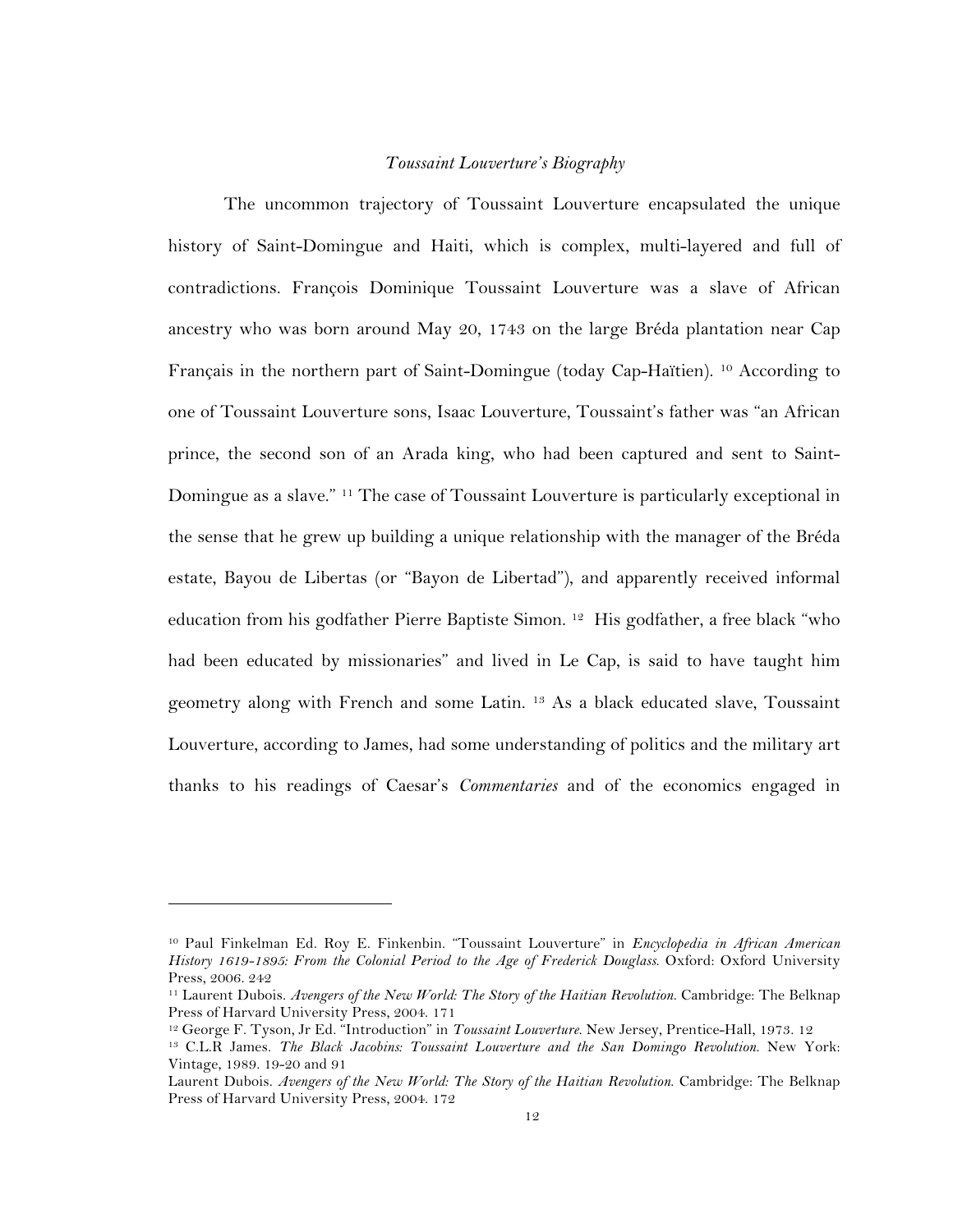colonial expansion and trade thanks to the Abbé Raynal's writings. 14 After being a coachman and a driver, Toussaint was freed at the age of thirty-three, and then married Suzanne Simone Baptiste. He became a slave-owner from 1776 onwards, and joined the army after 1791.15 Toussaint Louverture became "Governor General for Life" on April 1, 1797. Even though Saint-Domingue remained a French colony, Louverture appreciated a large amount of authority and success. To reign in this power, Napoléon Bonaparte decided to send twenty-two thousand French troops along with his brotherin-law, Charles Leclerc. 16 After resisting, Toussaint Louverture was controversially captured in May 1802 and deported to the jail of Fort-de-Joux in the Doubs in France, where he passed away on April 7, 1803.

Since the end of the eighteenth century, Toussaint Louverture's life achievements and downfalls have been a major source of inspiration in the imagination of the Haitian revolution for the population of Haiti, along with writers, politicians and other prominent black diasporic figures from the international scene. He received significant attention from the nineteenth- to the twenty-first century from English, French, German, Kreyol and Spanish-speaking authors. Toussaint Louverture was the point of focus in different disciplines such as anthropology with Joseph-Anténor Firmin, history with C. L. R. James, and literature with Alphonse de Lamartine. Poets such as William Wordsworth and John Greenleaf Wittier, but also Aimé Césaire, Derek

<sup>14</sup> C.L.R James. *The Black Jacobins: Toussaint Louverture and the San Domingo Revolution*. New York: Vintage, 1989. 91

<sup>15</sup> Nick Nesbitt. *Toussaint Louverture: The Haitian Revolution*. London: Verso, 2008. 40

<sup>16</sup> Paul Finkelman Ed. Roy E. Finkenbin. "Toussaint Louverture" in *Encyclopedia in African American History 1619-1895: From the Colonial Period to the Age of Frederick Douglass*. Oxford: Oxford University Press, 2006. 243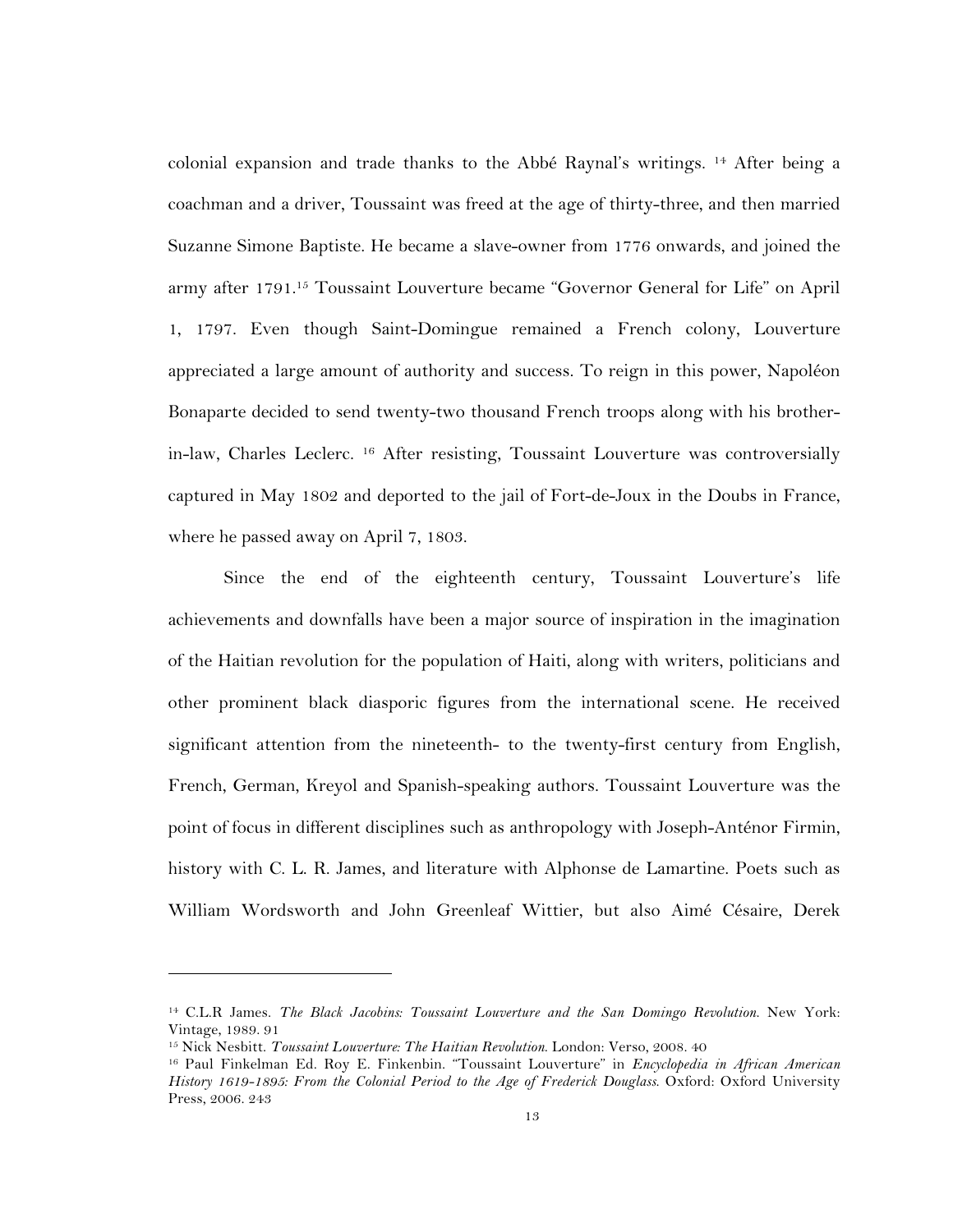Walcott, Jacques Roumain and René Depestre, took up positions regarding Toussaint Louverture's accomplishments and contradictions. 17 Some others contributed to publish his memoirs and wrote about Louverture's life in order to share the story of his legacy, which was intimately intertwined with the history of Saint Domingue.

The Haitian lawyer Joseph Saint-Rémy des Cayes (1818-1856) was the first to publish Toussaint Louverture's *mémoires* in 1850 thanks to the Parisian editor Moquet.18 In his *Mémoire du général Toussaint Louverture écrits par lui-même pouvant servir à l'histoire de sa vie précédés d'une étude historique et critique suivis de notes et renseignements avec un appendice contenant les opinions de l'empereur Napoléon Ier sur les événements de Saint Domingue*, Saint-Rémy des Cayes included the original version of Louverture's memoirs that are still kept at the National Archives in Paris.19 Victor Schoelcher wrote also a book on Toussaint Louverture's life, *Vie de Toussaint Louverture,* published in 1889 in Paris with the editor Paul Ollendorf. Defending the equality of human races and the law of human solidarity, Schoelcher believed that the slaves remaining to be freed were white people, who were still psychologically enslaved by the color line prejudice: "Ah! Il y a encore des esclaves à affranchir, ce sont les blancs, esclaves du préjugé de couleur

<sup>17</sup> Joseph-Anténor Firmin. *De l'égalité des races humaines (anthropologie positive)*. Paris: Librairie Cotillon, 1885

C.L.R. James. *The Black Jacobins: Toussaint Louverture and the San Domingo Revolution*. New York: Vintage, 1989

Alphonse de Lamartine. *Toussaint Louverture*. Exeter: University of Exeter Press, 1998

George F. Tyson Jr. Ed. "Romantics React to Toussaint" in *Toussaint Louverture*. New Jersey, Prentice-Hall, 1973. 114-120

Aimé Césaire. *Toussaint Louverture: La Révolution française et le problème colonial*. Paris: Présence Africaine, 1981

Jacques Roumain. *Oeuvres complètes*. (édition établie par Léon-François Hoffmann). Madrid: ALLCA XX (Collection Archivos), 2003

René Depestre. *Le Métier à métisser*, Paris: Stock, 1998

<sup>18</sup> Jacques de Cauna Ed. *Mémoires du général Toussaint Louverture.* Guitalens-L'albarede: Editions la Girandole, 2009

<sup>19</sup> See Archives Pictures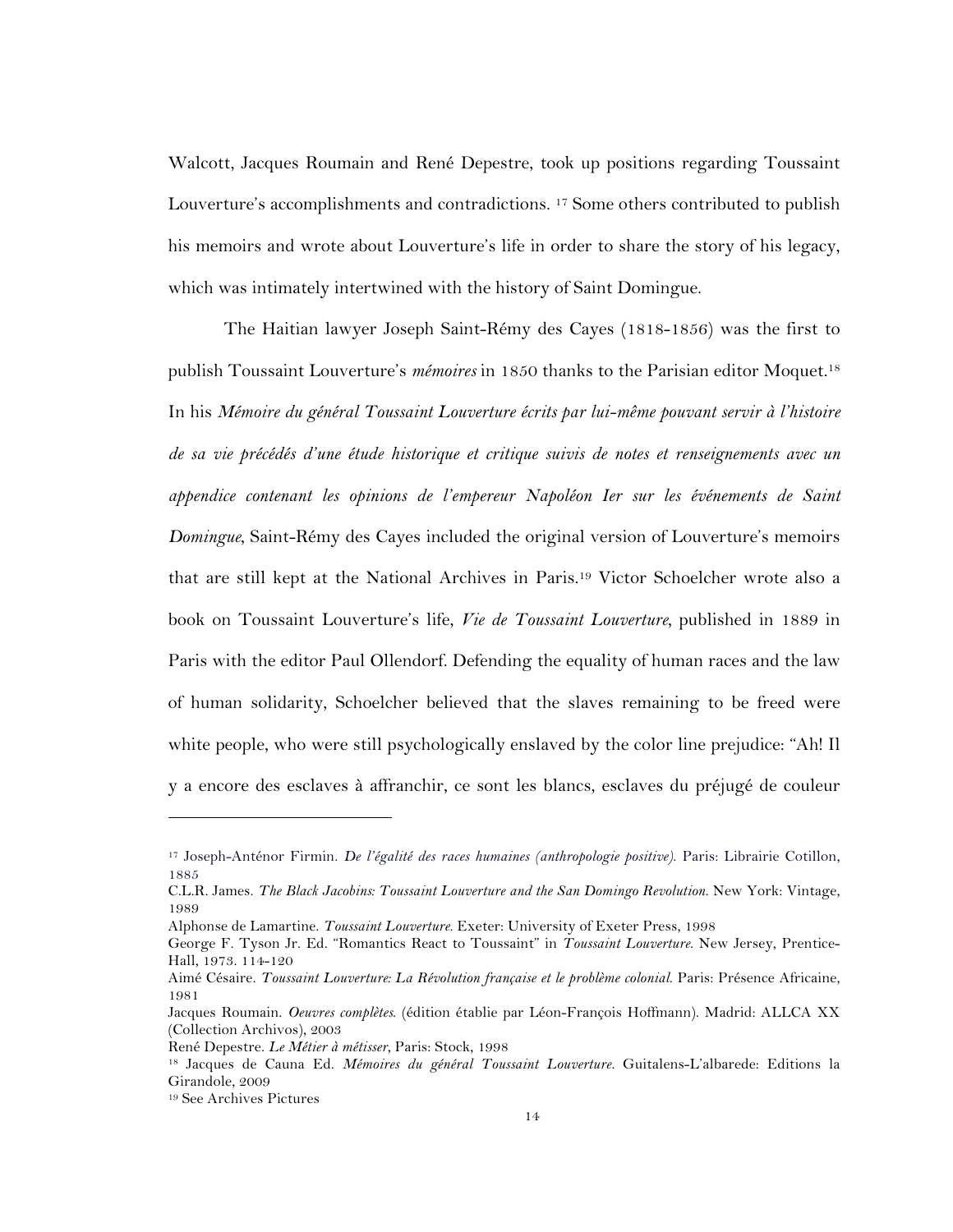(…)" 20 ("Ah! There is still slaves to set free, they are white people, who are enslaved by the prejudice of color"). Taking as a key example the impact and legacy of the revolution in Saint-Domingue, Victor Schoelcher defends the principle of equality, justice, solidarity and talent among human beings:

Quiconque voudra réfléchir, jugera qu'il y a une grande puissance cérébrale dans la race des Africains, qui s'emparèrent du pays où ils avaient été amenés esclaves, en chassèrent leurs maîtres et s'y constituèrent en peuple policé (…) *Il n'y a plus à le nier : les exemples que nous venons d'en citer sont probants, les nègres de la révolution de Saint-Domingue sont la démonstration vivante de l'égalité de leur race avec la race blanche, dès qu'il y a égalité de circonstances favorables au développement complet de l'être humain* (…) (412-3) 21

(Anyone who will think seriously about it, will judge that there is a great mental strength in the Africans' race, who seized the power in a country, where they were brought as slaves, before chasing out their masters and creating an organized body of people (…) *One can not deny it any longer : the examples that we have been giving are compelling, the negroes of the Saint-Domingue revolution are the living proof of the equality of their race with the white one, provided that there is an equality of favorable circumstances to the full development of the human being* (...))

Toussaint Louverture provides an excellent illustration of this argument claiming racial equality. He demonstrated his ingenuity and leadership skills throughout his life. In other words, as C.L.R. James puts it, if slavery may dull the intellect and degrade the character of slaves there was nothing of that degradation or dullness in Toussaint Louverture.<sup>22</sup>

However, Toussaint Louverture has also been the target of many critics such as Louis Dubroca (1757-183?), who describes at length in *La Vie de Toussaint-Louverture, Chef des Noirs Insurgés de Saint-Domingue* the veil of hypocrisy surrounding Louverture's calculated actions and perfidy in his betrayal against France:

<sup>20</sup> Victor Schoelcher. *Vie de Toussaint Louverture* (1889). Paris: Editions Karthala, 1982. 412

<sup>&</sup>lt;sup>21</sup> *Ibid.* 412-3. Italics mine.<br><sup>22</sup> C.L.R James. *The Black Jacobins: Toussaint Louverture and the San Domingo Revolution*. New York: Vintage, 1989. 91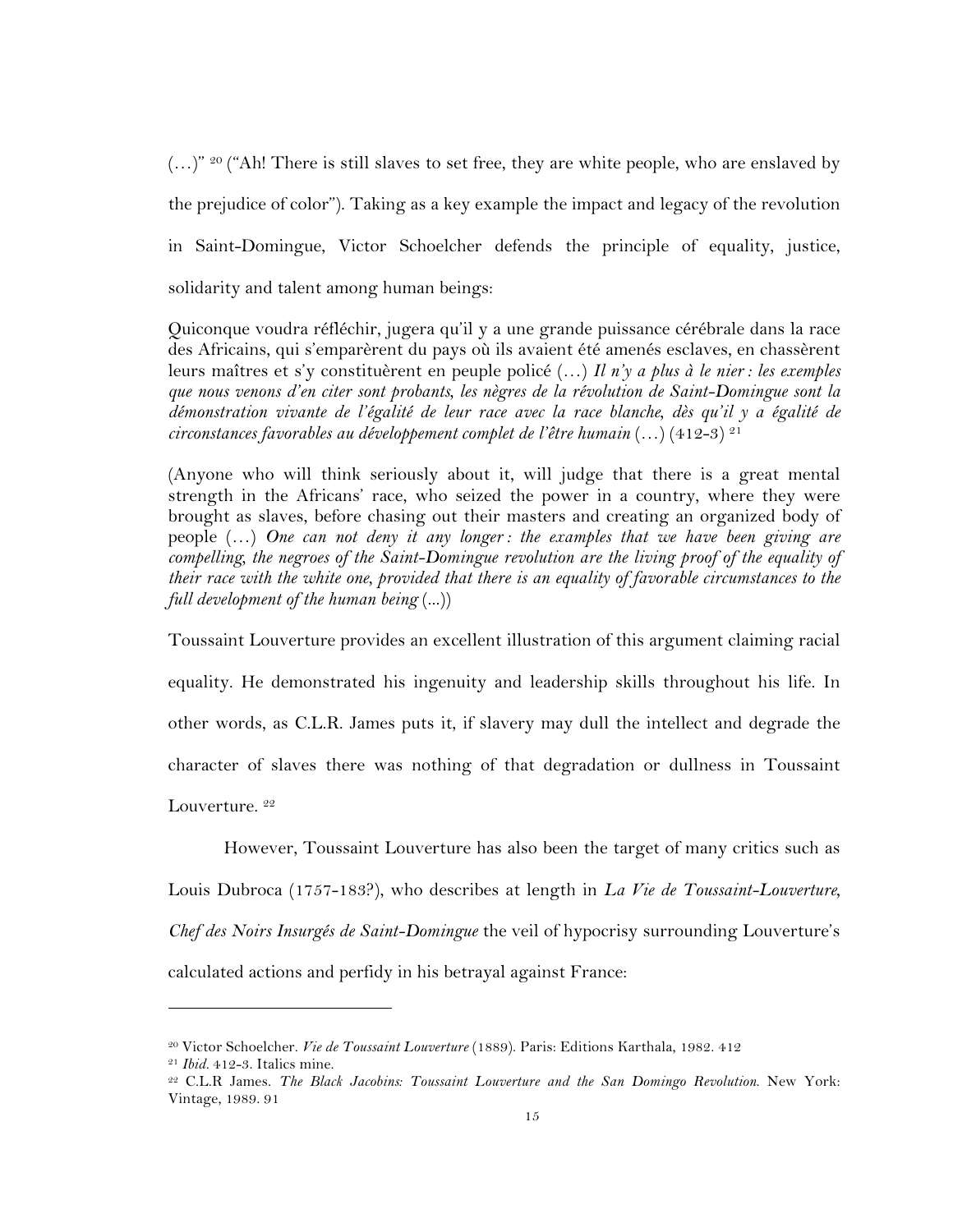(…) Toutes ces actions sont couvertes d'*un voile d'hypocrisie* si profond, que quoique sa vie entière soit une suite continuelle de trahisons et de perfidies, il a encore l'art de tromper tous ceux qui l'approchent, sur la plupart de ses sentimens  $(...)$  (50)  $^{23}$ 

(All these actions are covered by a veil of hypocrisy so deep, that even though his entire life was nothing but a continuous series of betrayals and treacheries, he still got the art of fooling all those around him on most of his feelings (…)).

This image of the veil appears very frequently as a rhetorical device in the writings of both colonists, such as Dubroca, and anti-colonists including Toussaint Louverture, Pompée-Valentin de Vastey, Juste Chanlatte and Jean-Jacques Dessalines.<sup>24</sup> Using a specific image in a text may seem innocent at first, or at least not an engaged and significant act per se. The specific choice, context and significance of this trope should not be underestimated. I argue that its inclusion is far from naïve and constitutes a form of resistance, political engagement and new forms of literary creations. The choice of this image in this language corpus is not only a meaningful act per se, but reveals an artful and skillful form of *prise de position* and resistance from nineteenth-century Haitian authors writing in French to French, French-speaking and Haitian audiences, where politics and poetics become intimately intertwined.

### *Toussaint Louverture's Correspondence*

Toussaint Louverture and his secretaries' uses of the metaphor of the veil and of the French language became both a strategic device to convince its audience of its truthfulness and a way to enable one's voice to have a strong national and international impact. Even though Louverture's correspondence "were not written by his hands" and

<sup>23</sup> Dubroca. *La Vie de Toussaint-Louverture, Chef des Noirs Insurgés de Saint-Domingue*. Paris: Dubroca, 1802. 50

<sup>24</sup> Deborah Jenson. *Beyond the Slave Narrative: Politics, Sex and Manuscripts in the Haitian Revolution*. Liverpool: Liverpool University Press, 2011. 90-4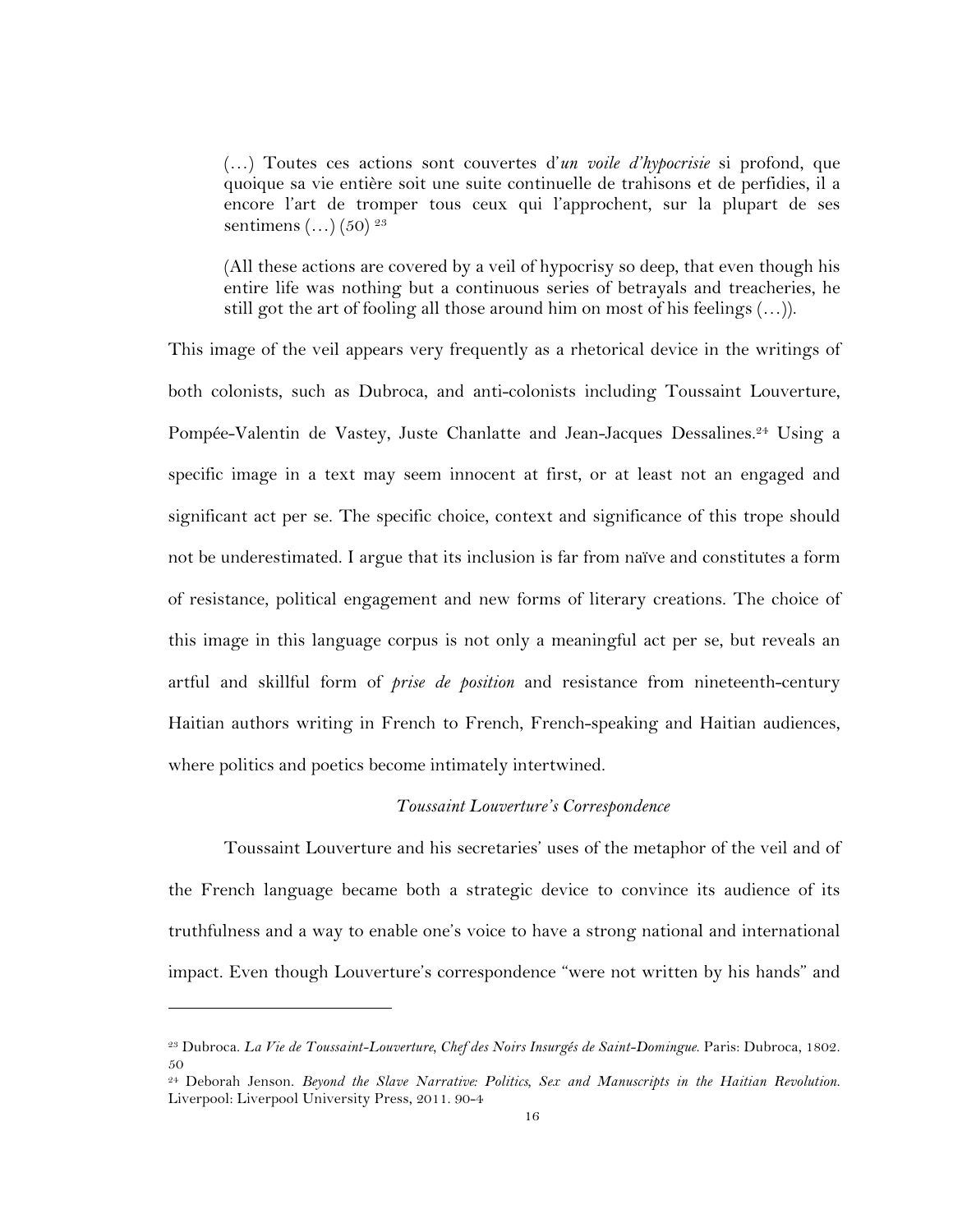Toussaint "often turned to creole in communicating his ideas" since he "spoke French poorly", "a divine instinct enlightened him about the value of words" and ideas articulated in the French language.<sup>25</sup> Louverture's perfectionism was such that he made sure his secretaries were working constantly until they had found the exact *tournure* to express his original thought.<sup>26</sup> The omnipresence of images is especially striking in his political discourses, memoirs and letters as a means to convince his readers of his sincerity. Toussaint Louverture's use of visual references provides his audience a poetics that transcends the politics inherent in his writings and masks the opacity of the kind of information disclosed or omitted. In one of his correspondences to the citizens of Upper Varettes, for instance, Louverture opens a letter written on March 22, 1795 with these words: "Toussaint Louverture à Tous ses frères et soeurs actuellement aux Verrettes/ Frères et Soeurs/ Le moment est arrivé où *le voile épais qui obscurcissait la lumière* doit tomber (…)" 27 ("Brothers and Sisters / The moment has arrived when *the veil obscuring the light* must fall  $(...)$ " (Nesbitt 13). <sup>28</sup> In this passage, Louverture uses the metaphor of light to reflect his knowledge of the "truth" and what the right citizens' duties to the French Republic refer to in detail. With an authoritative and paternalistic tone, he reminds them of "the decrees of the National Convention" and expresses his "infinite joy of the return of the citizens of Upper Varettes within the Republic." (13) <sup>29</sup> This example demonstrates the strategic use of the metaphor of the veil to persuade its readers of

<sup>25</sup> Laurent Dubois. *Avengers of the New World: The Story of the Haitian Revolution*. Cambridge: The Belknap Press of Harvard University Press, 2004. 173

<sup>26</sup> Pamphile de Lacroix. *La Révolution de Haiti* (1819). Paris: 1995. 244 and 354

<sup>27</sup> Gérard M. Laurent claims. *Toussaint Louverture à travers sa correspondance (1794-1798)*. Madrid [No publisher], 1953. 171. Italics mine

<sup>28</sup> Nick Nesbitt. *Toussaint Louverture: The Haitian Revolution*. London: Verso, 2008. 13. Italics mine <sup>29</sup> *Ibid.*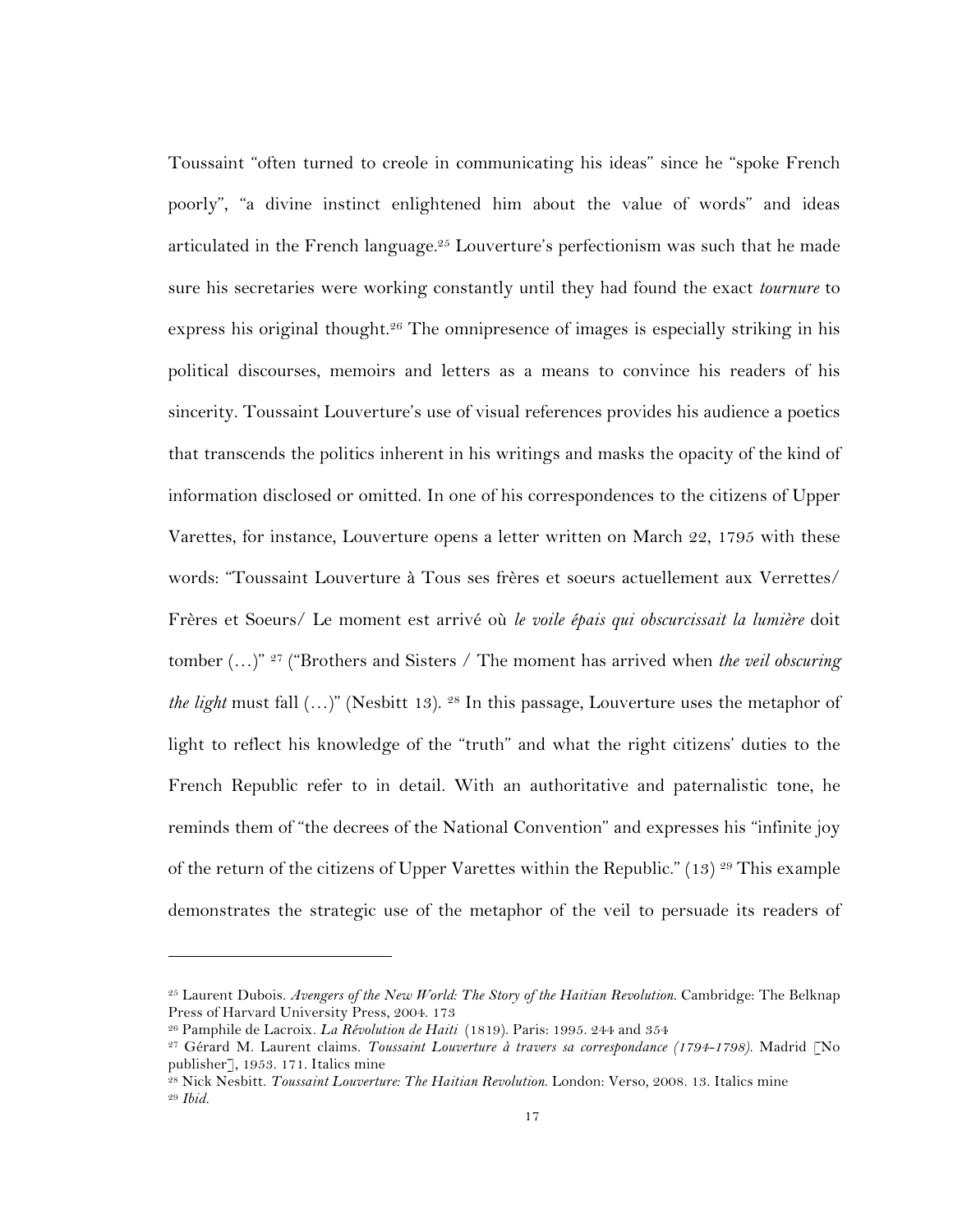Louverture's authority, knowledge and power over the divided population of Saint-Domingue. Considering their previous alliances with the English, Royalists and the Spanish as "no more than errors", he makes clear to the citizens of Upper Varettes that their duties are "now to contribute with all your moral and physical might to strengthen your parish and to make flourish therein the principles of holy liberty." (14) <sup>30</sup> In return for their loyalty, services and work, the "citizens united under the flag of the French nation" are guaranteed to remain under the protection and safety of the law.  $(14)$  <sup>31</sup> In his correspondence and memoirs, Toussaint Louverture uses many metaphors and images along with specific legal decrees to unveil the blindness, calumny, injustice, or mistakes vis-à-vis his specific audience. Louverture's famous metaphor after his arrest provides a good illustration of the power of metaphor as a form of resistance and reveals the resilience of the black population in Saint-Domingue: "En me renversant, on n'a abattu à Saint-Domingue que le tronc de l'arbre de la liberté des noirs; il poussera par les racines, parce qu'elles sont profondes et nombreuses" (Schoelcher 349). <sup>32</sup> ("In overthrowing me, they have uprooted in Saint-Domingue only the trunk of the tree of the liberty of the blacks; it will grow back because its roots are deep and numerous.") <sup>33</sup> As Deborah Jenson argues, this image that Jean-Jacques Dessalines later altered and reused, "was a euphemism for the veiled fetishes of slavery and prejudice", and the tree of liberty became "l'arbre antique de l'esclavage et des préjugés" ("the ancient tree of

<sup>30</sup> *Ibid.* 14

<sup>31</sup> *Ibid.*

<sup>32</sup> Victor Schoelcher. *Vie de Toussaint Louverture* (1889). Paris: Editions Karthala, 1982. 349

<sup>33</sup> Deborah Jenson. *Beyond the Slave Narrative: Politics, Sex and Manuscripts in the Haitian Revolution*. Liverpool: Liverpool University Press, 2011. 90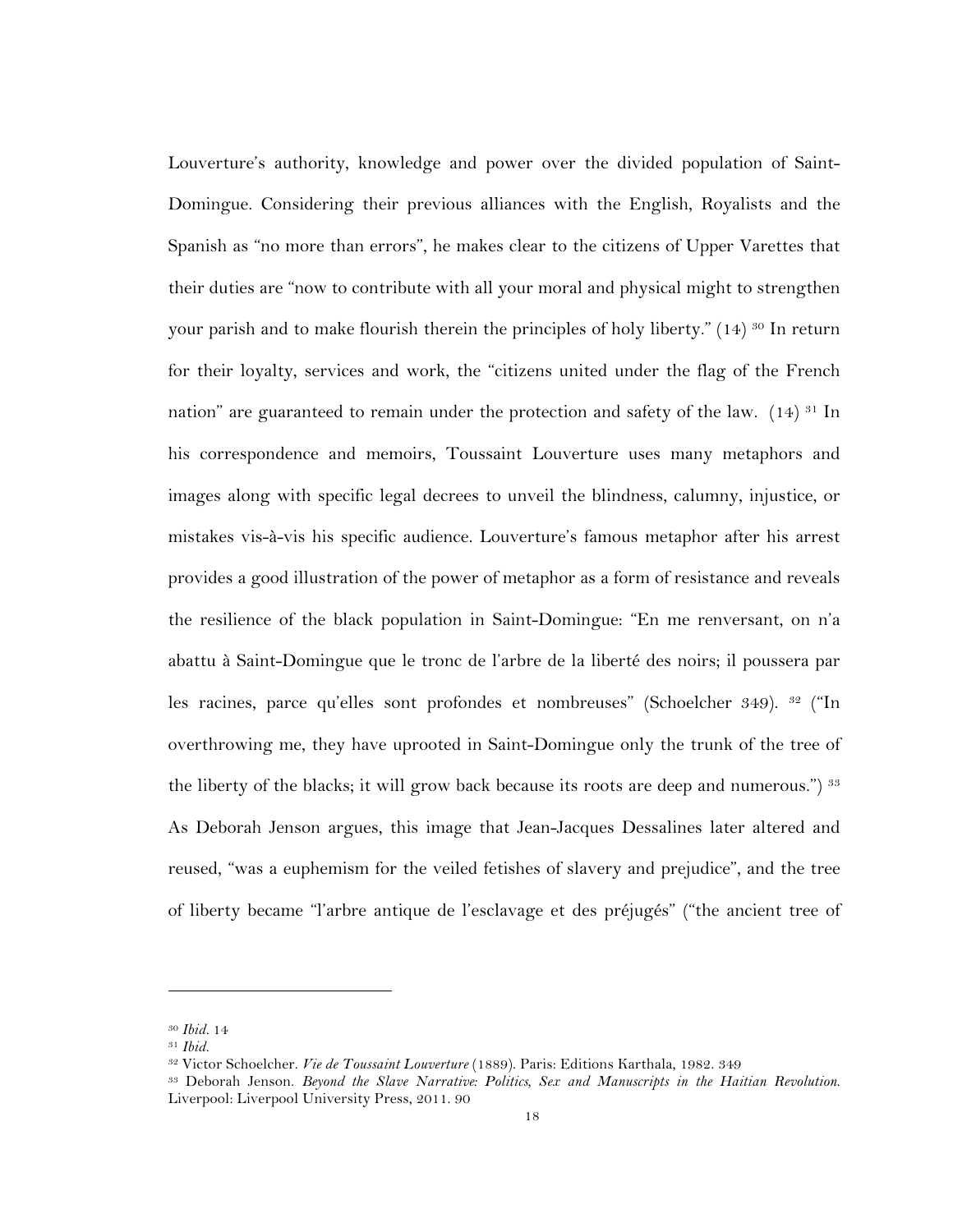slavery and prejudice") (90). <sup>34</sup> In this vein, Toussaint Louverture is particularlygifted in playing a double game, where he takes advantage of vegetable and visual images to persuade readers of his sincerity.

Toussaint Louverture, with the help of his secretaries, mastered very well how to navigate and negotiate different degrees and forms of resistance in their narratives according to the specific audience, context and the power relationship at hand. One particular detail that is worth noticing is the degree of resistance, from a subtle form of resistance using images to strong and clear-cut arguments and facts, that Toussaint Louverture uses to make his point in a more efficient way according to his audience. As an example, in one of his letters to the French directory from November 1797, Toussaint Louverture defends his belief in "universal human rights". Voicing his determination not to witness the return of slavery to Saint-Domingue while denouncing the racist attacks of the pro-slavery representative, Louverture denounces the actions of the French planter Viénot de Vaublanc in a direct and strong manner:

Toussaint L'Ouverture to the French Directory (…)

Vaublanc has threatened the blacks less than the certainty of the plans meditated upon by the property owners of Saint-Domingue. Such insidious declamations should have no effect upon the wise legislators who have decreed liberty to humanity. The attacks the colonists propose against this liberty must be feared all the more insofar as they hide their detestable projects under *the veil of patriotism*. (Nesbitt 32-33) 35

Louverture refers more specifically at the end of his letter to the decree of February 4, 1794, abolishing slavery in the French colonies, and makes his point even more clear. The population in Saint-Domingue knew how to face dangers to obtain their liberty and

<sup>34</sup> *Ibid.*

<sup>35</sup> Nick Nesbitt. *Toussaint Louverture: The Haitian Revolution*. London: Verso, 2008. 32-33. Italics mine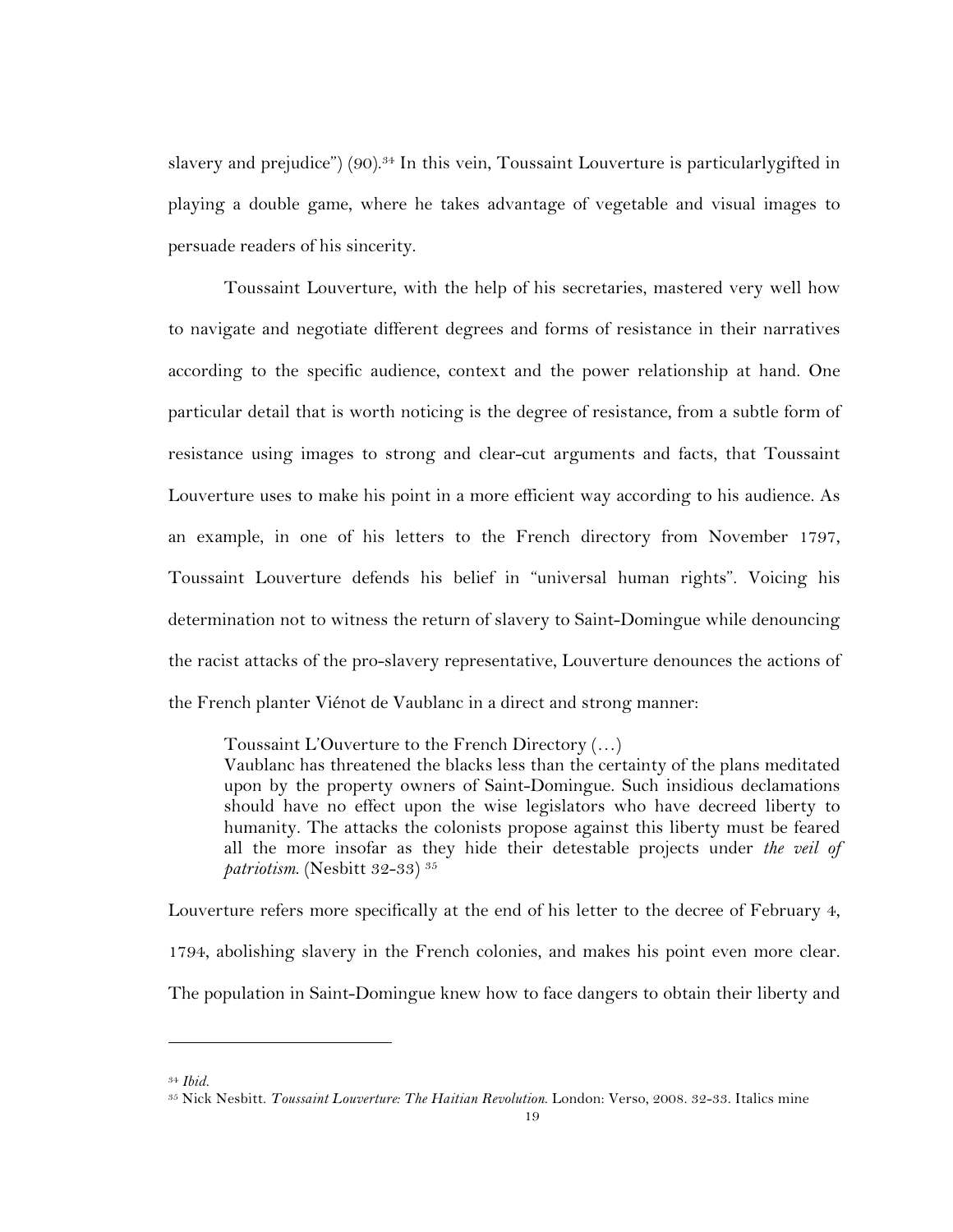how to brave death to maintain it. <sup>36</sup> C.L.R. James speaks highly of this letter in his book *The Black Jacobins*, and praises particularly how in this urgent context, the ex-slave Louverture was "dictating his thoughts in the crude words of a broken dialect", before being written and rewritten by his secretaries "until their devotion and his will had hammered them into adequate shape." (197-8) <sup>37</sup> For C.L.R. James, the uniqueness of Louverture's writings are encapsulated in the fact that: "Toussaint could defend the freedom of the blacks without reservation, and this gave to his declaration a strength and a single-mindedness rare in the great documents of the time." (198) <sup>38</sup> Gérard M. Laurent claims, in his work *Toussaint Louverture à travers sa correspondance (1794-1798)*, that Toussaint Louverture dictated his letters in either Haitian creole or French. Louverture's numerous secretaries thus translated or transcribed his thoughts and spelled his correspondences according to their level of education.39 This letter in particular shows the power of the trope as a means of resistance that can be articulated and expressed in a myriad of relevant ways.

#### *Toussaint Louverture's Strategy*

The veil's image reflects both a re-approriation of Saint-Domingue's history and Toussaint Louverture's biography. In sharing specific aspects of his life that are put in a brighter light and hiding others, Louverture provides a credible version of himself. In playing with information and knowledge through his writings of letters and memoirs

<sup>36</sup> C.L.R James. *The Black Jacobins: Toussaint Louverture and the San Domingo Revolution*. New York: Vintage, 1989. 197

<sup>37</sup> *Ibid.* 197-8

<sup>38</sup> *Ibid.* 198

<sup>39</sup> Gérard M. Laurent. *Toussaint Louverture à travers sa correspondance (1794-1798)*. Madrid [No publisher], 1953. 11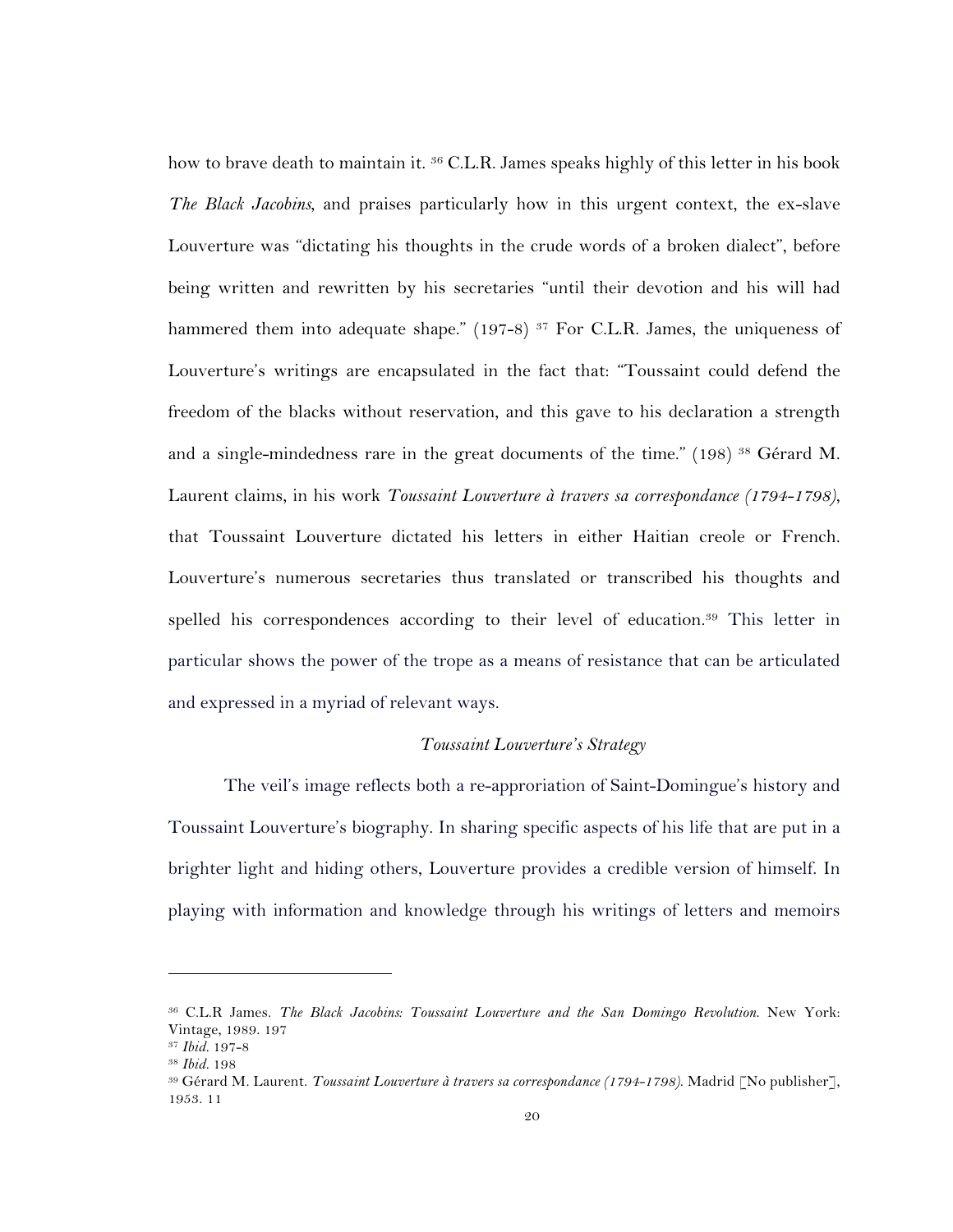with the help of secretaries, Louverture is creating a portrait of himself that may fit with the Haitian and French imaginary and the leading charismatic figure he wants to embody. Another example regarding the degree of resistance can be found in Toussaint Louverture's memoir, when Louverture refers to "le voile de l'oubli" ("the veil of oblivion") in regards to France's amnesia towards the events that took place in Haiti on November 9, 1801:

He [General Leclerc] replied that an hour of conversation would be worth more than ten letters, giving me his word of honour that he would act with all the frankness and loyalty that could be expected of a French general. At the same time a proclamation from him was brought [to] me, bidding all citizens to regard as null and void that article of the proclamation of 16 February 1802 that made me an outlaw. 'Do not fear,' he said in this proclamation, 'you and your generals, and the people who are with you, that I shall search out the past conduct of anyone; I will draw *the veil of oblivion* over the events that were taken place at St-Domingue (…) (Laurent 99) <sup>40</sup>

This example shows the interaction between the trope of the veil and the question of race taking place in the French colony Haiti during the end of the eighteenth and beginning of the nineteenth centuries. According to Louverture's memoirs, this passage refers implicitly to General Leclerc's alleged willingness to overlook the insurrections of the blacks in Haiti and promise to offer the protection of the French government to Louverture.41 In this context, the "veil of oblivion" becomes not only a subtle way to refer to the contradiction, hypocrisy and prejudices on behalf of the French government. This specific choice is not naïve and puts cleverly into light the inconsistencies and

<sup>40</sup> *Ibid.* 99. Italics mine

<sup>41</sup> Joseph Saint-Rémy. *Mémoires du général Toussaint L'Ouverture, écrits par lui-même ... précédés d'une étude historique et critique avec un appendice contenant les opinions de l'empéreur Napoléon Ier sur les événements de Saint-Domingue* by Toussaint Louverture. Paris: Pagnerre, 1853. 68-70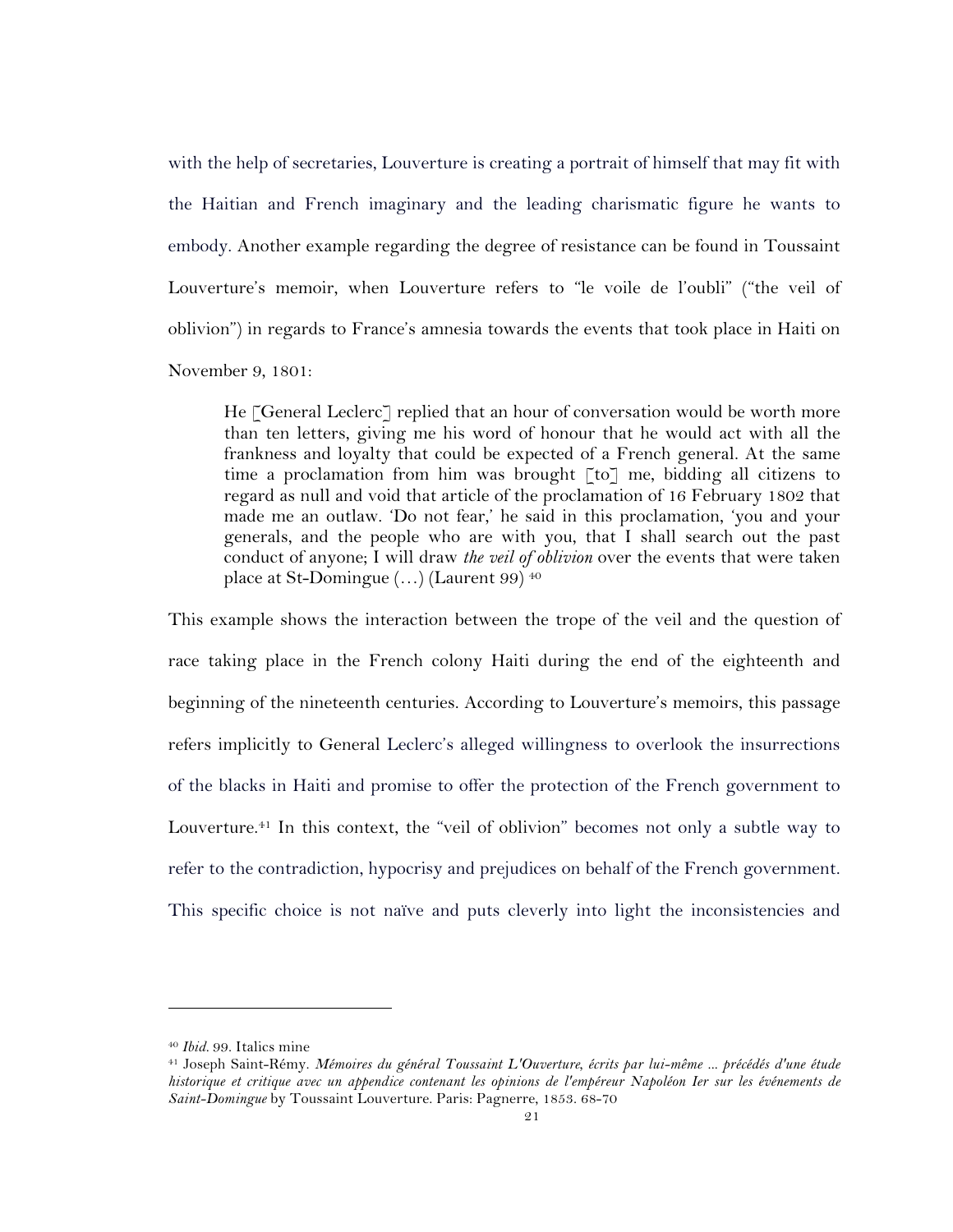aporias of the unfair situation. Using the image of the veil produces a mirror effect that allows the reader to reflect upon and rethink Louverture's arrest.

Toussaint Louverture's strategic way of presenting himself in a very positive light through his use of the metaphors of the veil seemed to be always present according to the writings from the French general François Joseph Pamphile de Lacroix (1744- 1841). This example is crucial since it shows how depending on the kind of audience to whom he speaks, Louverture and his secretaries knew very well how to strategically use literary devices and metaphors to appear more credible, as well as how to master the art of revealing and omitting information as necessary. In his first volume *Mémoires pour servir à l'histoire de la révolution de Saint-Domingue* (1809), Pamphile de Lacroix describes Toussaint Louverture as someone who used to work during long hours and until late with his secretaries. However, as any exceptional human being, it seems that Toussaint Louverture was still very much human in his desire to describe his trajectory from a Haitian slave to a general in fictionalized and mythical ways:

Comme les hommes extraordinaires, il avait le faible de vouloir envelopper son élevation de circonstances mystérieuses et difficiles à croire. Un capucin lui avait appris à lire dans sa jeunesse; il n'en convenait pas. Avec un air de bonhomie et de confidence, il disait quelquefois: *Dès les premiers troubles de Saint Domingue, je sentis que j'étais destiné à de grandes choses. Quand je reçus cet avis divin, j'avais cinquante-quatre ans; je ne savais ni lire ni écrire, j'avais quelques portugaises, je les donnai à un sous-officier du régiment du Cap; et, grâce à lui, en peu de mois, je sus signer mon nom et lire couramment.* (Lacroix 404) 42

(As with many exceptional men, he had the tendency to shroud his ascension with mysterious and difficult to believe circumstances. A Capuchin had taught him to read when he was young; but he would not admit it. With a false air of affability and confidence, he would sometimes say: *During the very first upheavals in Saint Domingue, I felt that I was destined for great things. When I received this* 

<sup>42</sup> Pamphile de Lacroix. *Mémoires pour servir à l'histoire de la révolution de Saint-Domingue*. Paris: Pillet, 1819. 404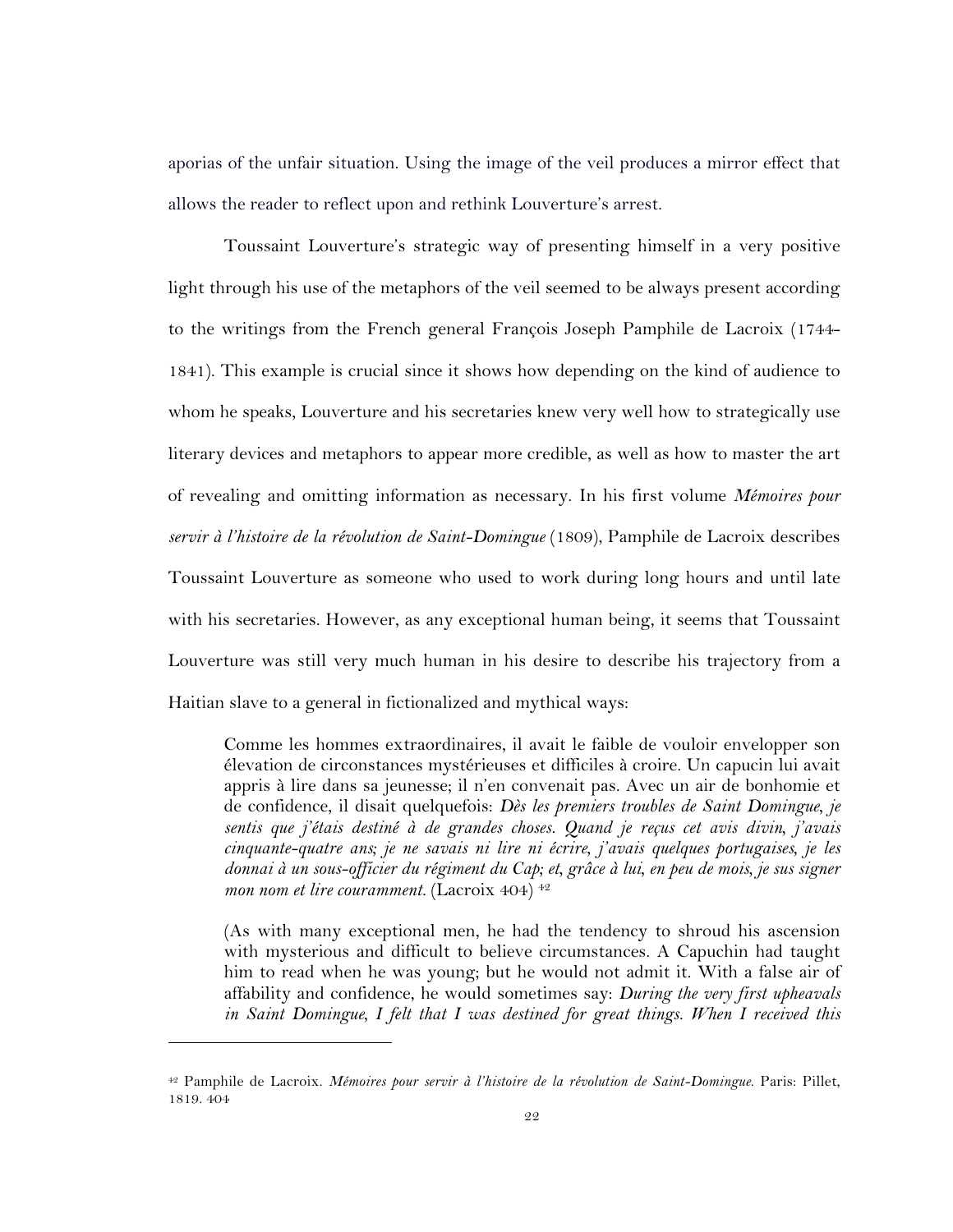*divine portent, I was fifty-four years old; I did not know how to read or write; I had a few portugaises; I gave them to a junior officer of the Regiment du Cap; and, thanks to him, in a few months I knew how to sign my name and read correctly.*)

In this apparent short autobiographical text, an idealized story depicts Toussaint Louverture to his audience, where Pamphile de Lacroix highlights the divine destiny of Louverture's life. According to Pamphile de Lacroix, Louverture referring to his belief and trust in God gives the impression of following miraculously God's divine signs and the path that was meant for him. In so doing, the portrait passes over some crucial aspects of Toussaint Louverture's life such as the fact that he received informal education from his godfather Pierre Baptiste Simon. As Nick Nesbitt noticed, in 1791 when the Revolution began, Toussaint had been a free man and a slave-owner for fifteen years since at least 1776, and had accumulated a comfortable amount of wealth and property.43 In this above extract from Pamphile de Lacroix, the reader learns how in order to "begin his career" Toussaint Louverture joined the Spanish troops who offered asylum and protection to the black soldiers, until he realized that this option was not fruitful and decided to rejoin the French army when the French Republic proclaimed the general freedom of the black population.44

Ironically, the visual images and strategic devices used in Louverture's letters, memoirs and speeches disclose the amnesia, prejudice, and manipulation around Saint-Domingue's complex history, but also demonstrate Louverture's own duplicity and opacity. It offers a more nuanced perspective of this time period as well as crucial insights into Toussaint Louverture's own deceptions and manipulations. The "double

<sup>43</sup> Nick Nesbitt. *Toussaint Louverture: The Haitian Revolution*. London: Verso, 2008. 40 <sup>44</sup> *Ibid.* 40-1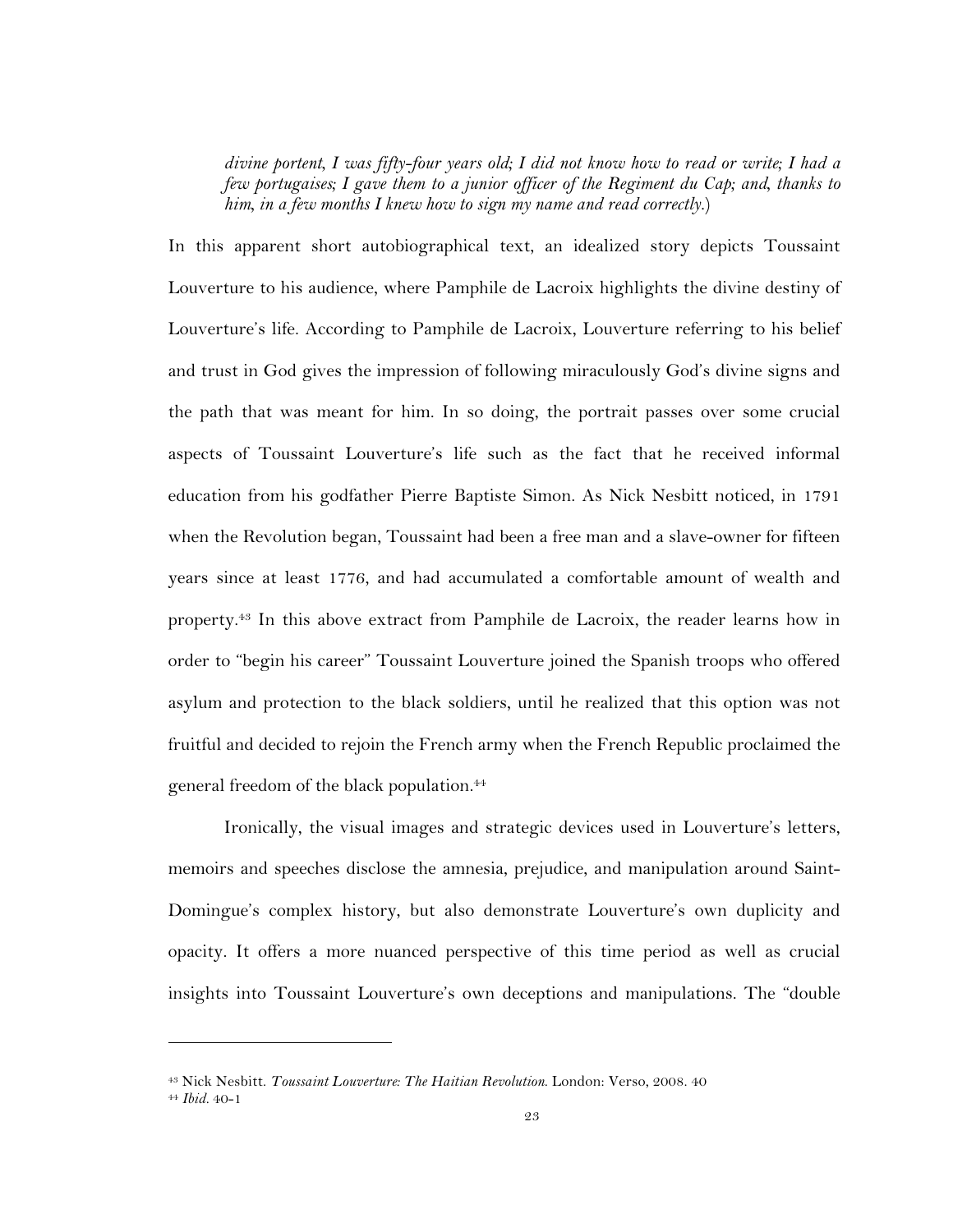game" played by Toussaint Louverture reveals his ability (with the aid of his secretaries) to excel in the French language and to use visual metaphors to convince his audience of his knowledge and power over the divided population of Saint-Domingue (16).<sup>45</sup> In focusing on Toussaint Louverture's stylistic approaches, such as the particular tropes on which he depends and the points of references (religious, symbolic, political, and mythical) he uses in his writing, one notices a clear pattern. Throughout his writings, Toussaint Louverture reveals France's own ambiguity towards Saint-Domingue regarding its position on the restoration of slavery. However, it also provides an understanding of Toussaint Louverture's mastery of self-representation and offers a powerful "mise-en-scène" regarding his own actions and objectives. In doing so, Toussaint Louverture manages to reappropriate for himself some of the same methods and tools that the French Empire had mastered, such as the use of the French language and of secretaries. 46 Thanks to the mediation of his secretaries, Toussaint Louverture successfully co-produced letters, speeches and memoirs, which defend his usage of the French language as well as his usage of specific metaphors to assert his actions and convince his audience of his credibility and sincerity. <sup>47</sup>

In making write in his place as he dictated, Toussaint Louverture brings to light the importance of his authority and his need to be respected. 48 The distance established between the author and the writing via this mediation plays the role of a dramatization

<sup>45</sup> Geggus, David Patrick. *Haitian Revolutionary Studies*. Bloomington & Indianapolis: Indiana University Press, 2002. 16, 17, 18 and 22

<sup>46</sup> Desormeaux, Daniel Ed. *Mémoires du général Toussaint Louverture*. Paris: Classique Garnier, 2011. 75

<sup>47</sup> Deborah Jenson. *Beyond the Slave Narrative: Politics, Sex and Manuscripts in the Haitian Revolution*. Liverpool: Liverpool University Press, 2011. 26-7

<sup>48</sup> Desormeaux, Daniel Ed. *Mémoires du général Toussaint Louverture*. Paris: Classique Garnier, 2011. 64-5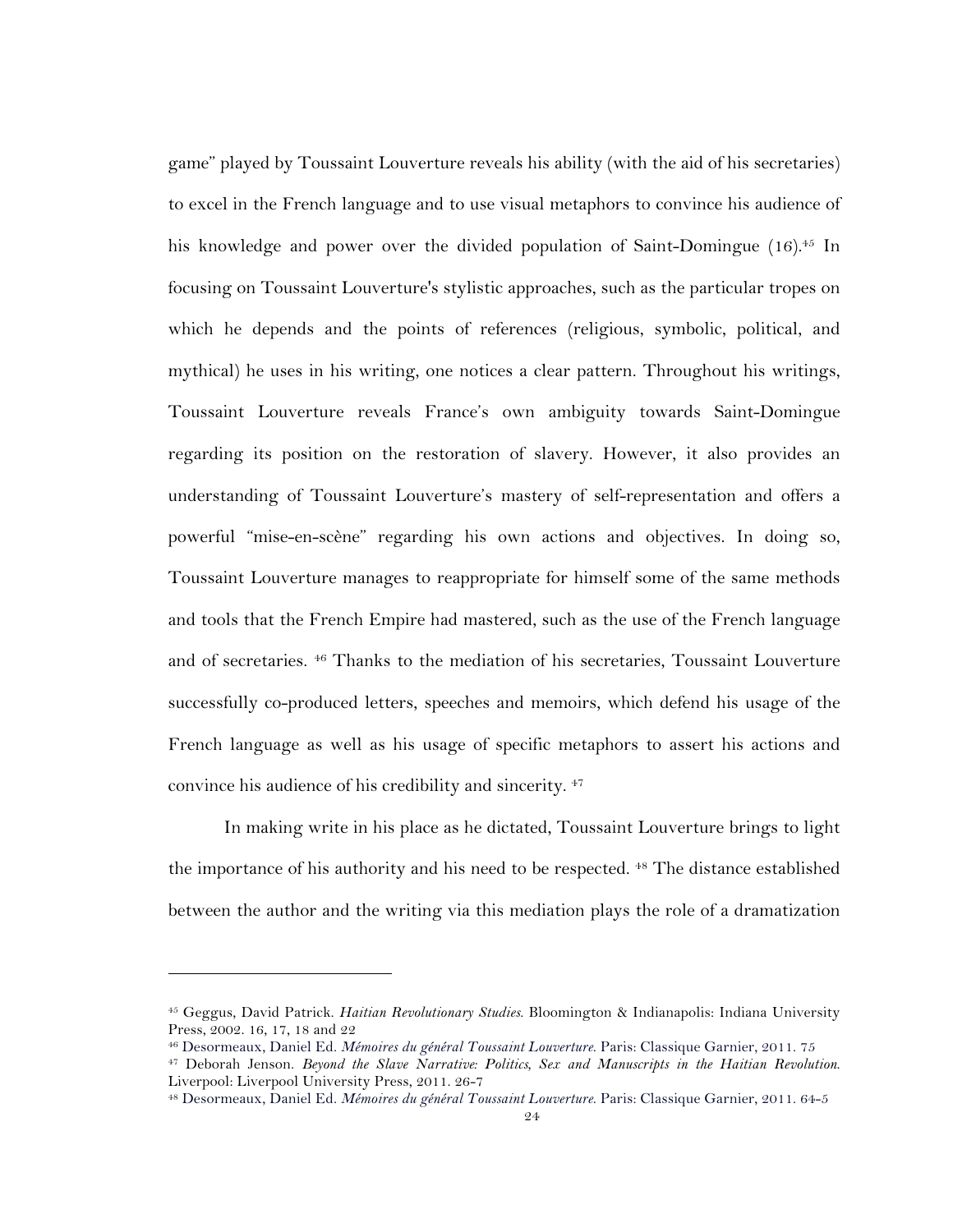of his empowerment and superiority. Even though, according to General Kerverseau, Toussaint Louverture knew how to read and write, he was dictating his letters and memoirs to his secretaries as a way to reinforce his power and status.<sup>49</sup> As Claude Lévi-Strauss explains in his book *Tristes Tropiques*, the primary function of written communication was to facilitate enslavement. According to him, so-called disinterested writings, which were written for intellectual or esthetic pleasures, became in the end another way to reinforce, justify or mask the desire to implement subordination. <sup>50</sup> Toussaint Louverture in this sense occupies a unique position in this corpus of texts, since he is not simply writing to express his resistance, but rather he is making other people write to articulate his ideas. In doing so, he reasserts his equality vis-à-vis the French government and especially the generals who acted similarly. It is precisely because Toussaint Louverture knows how to write, and yet still chooses to dictate his thoughts to his secretaries and scribes, that he stands out from other black generals and reveals how he is using the same codes and practices as his white counterparts. The fact of writing and making others write for him in French becomes then for Toussaint Louverture another tool to demystify racial prejudices. In fighting against "l'anéantissement du préjugé de l'épiderme" (Des Cayes 15), Toussaint Louverture was one of the first Haitians to understand the importance of resistance through writings

<sup>49</sup> *Ibid.* 64 "Le général de brigade Kerverseau, commandant de la partie est de l'île, en 1802, et considéré d'ailleurs comme l'un des principaux instigateurs de l'expédition de 1802, tient presque les mêmes propos dans le rapport qu'il rend au ministre de la Marine le 20 fructidor an IX (7 septembre 1801) lorsqu'il déclare: 'Il [Toussaint] savait lire et écrire et c'était le seul. Cet avantage lui en donna un immense et le rendit l'oracle des conjurés.' (…)"

<sup>50</sup> *Ibid.* 65 and Claude Lévi-Strauss. *Tristes tropiques*. Paris: Plon, 1955. 344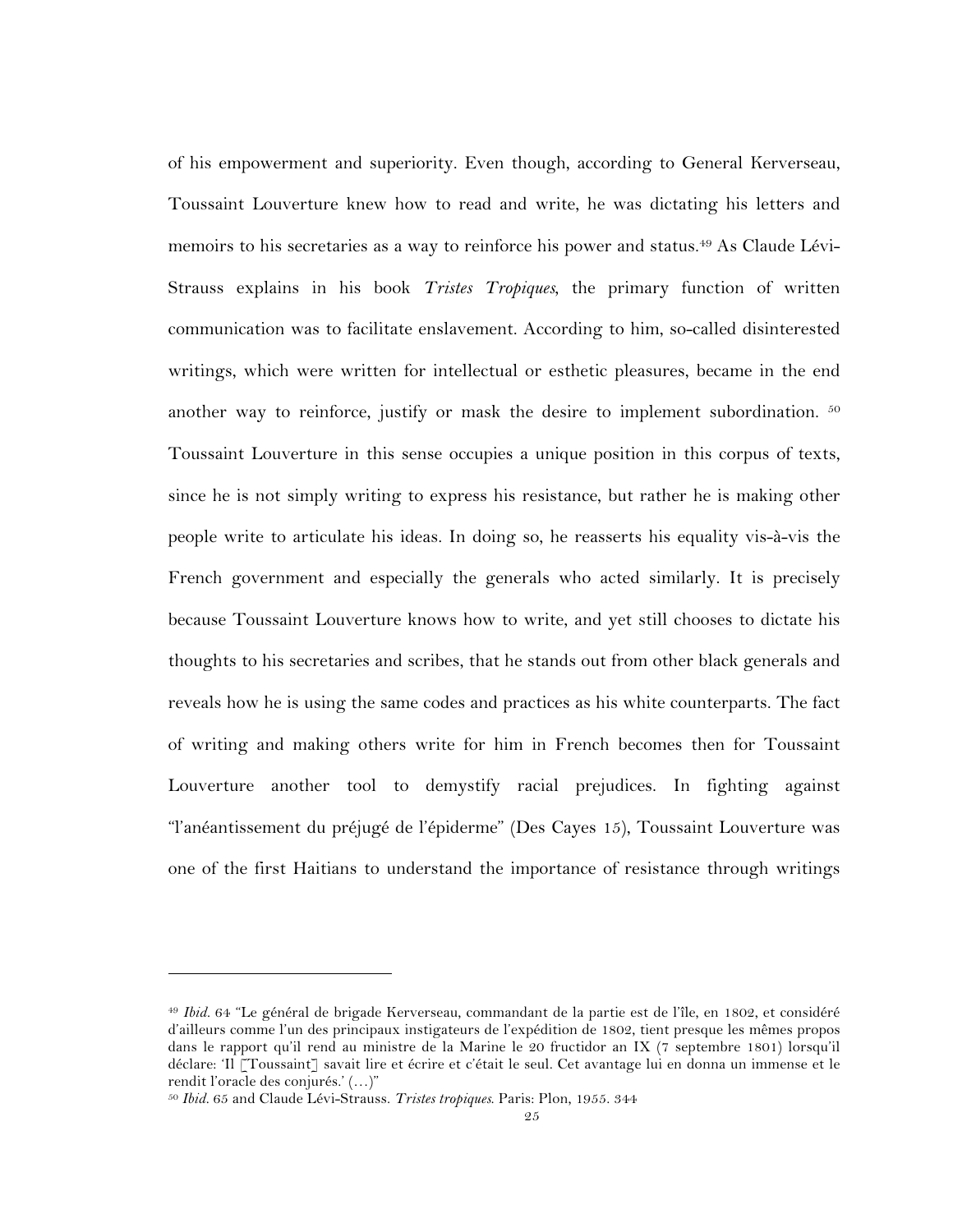composed in the French language, a tradition that Vastey and Chanlatte will then continue. 51

<sup>51</sup> Saint-Rémy des Cayes. *Vie de Toussaint Louverture*. Paris: Moquet libraire-éditeur, 1850. 15: "the destruction of the epidermal prejudice"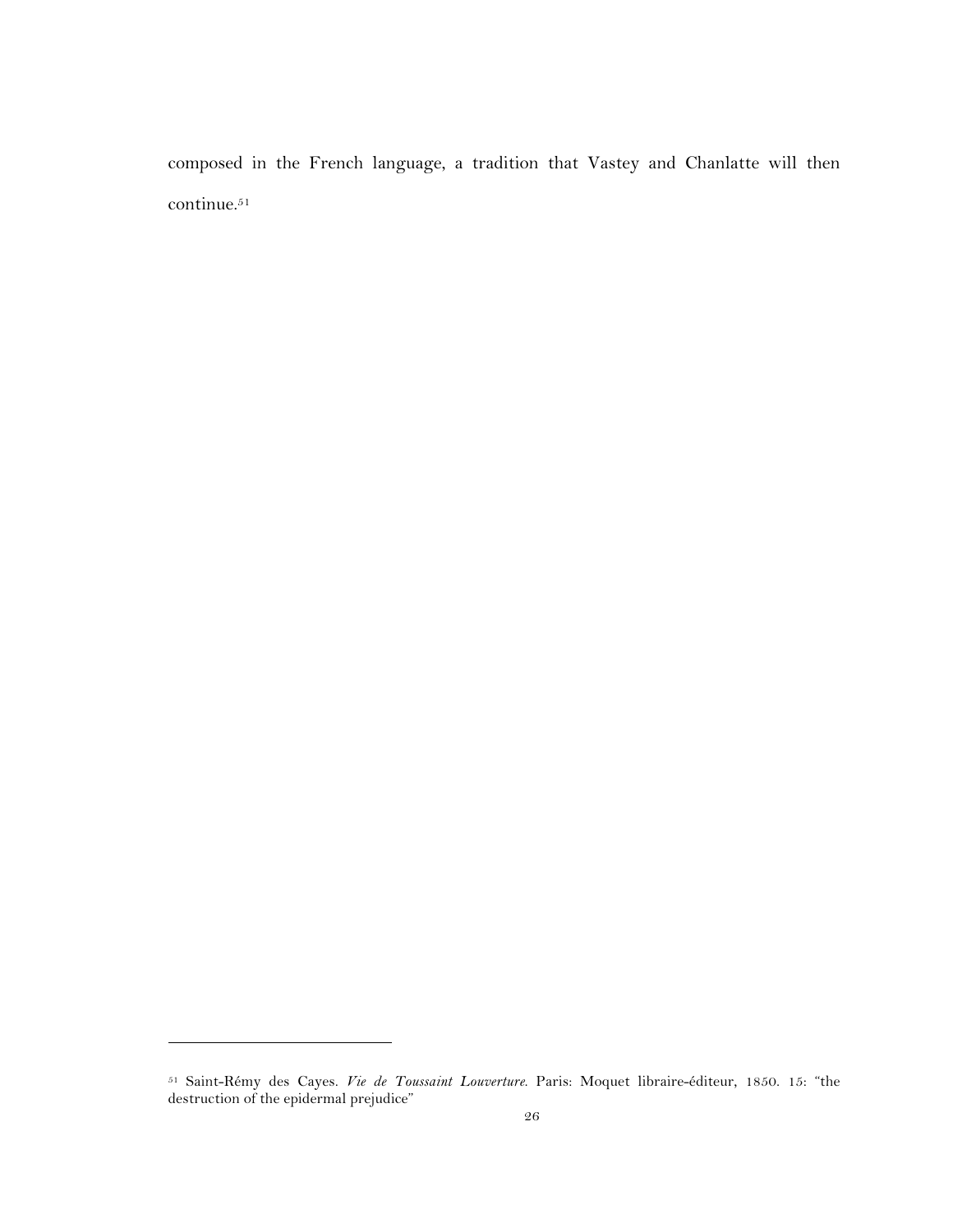### *1.2. The Politics of Rhetoric in Pompée-Valentin de Vastey's*

### *Le Système Colonial Dévoilé (1814)*

Le travail que j'entreprends fait à la hâte (…) manquera certainement cet esprit de méthode et de correction qui font la beauté de la plupart des ouvrages d'ailleurs, haytiens, élevé sur le sommet des montagnes au milieu des forêts, il n'est pas étonnant si mes écrits fourmillent de fautes de littérature; mon but en écrivant, n'est pas d'aspirer à la gloire d'être homme de lettres, mais bien *d'être utile à mes compatriotes, de les éclairer et de dévoiler la vérité aux Européens.* (Vastey vii-viii).  $52$ 

(The work that I undertake has been made hastily, [and] will certainly lack this spirit of method and correction, which makes the beauty of most books from other places. Being Haitian, raised on the top of mountains and in the middle of forests, it might not be surprising if my writings are filled with literary mistakes. My goal in writing, is not to aspire to the glory of men of letters, but rather to be useful to my fellow countrymen, to enlighten them and to unveil the truth to Europeans.)

The second section of this first chapter focuses on colonial and postcolonial sources including Pompée-Valentin de Vastey's *The Colonial System Unveiled* (1814). This rare essay provides an important account of French colonizers in Saint-Domingue, which became Haiti after its independence in 1804. In this work, in which the metaphor of veiling and unveiling is omnipresent, Vastey reveals the artifices and perverse logic of the slave trade system, giving concrete examples of tortures inflicted on the subordinated population. In this sense, who actually were Pompée-Valentin de Vastey and Jean-Louis Vastey? Thanks to the use of the metaphor of the veil, what does Vastey's book reveal to its audience? To what extent did this author and this essay influence twentieth-century Caribbean writers?

<sup>52</sup> Pompée-Valentin de Vastey. *Le Système Colonial Dévoilé* (1814). La Vergne: Nabu Press, 2010. (vii-viii). Italics mine.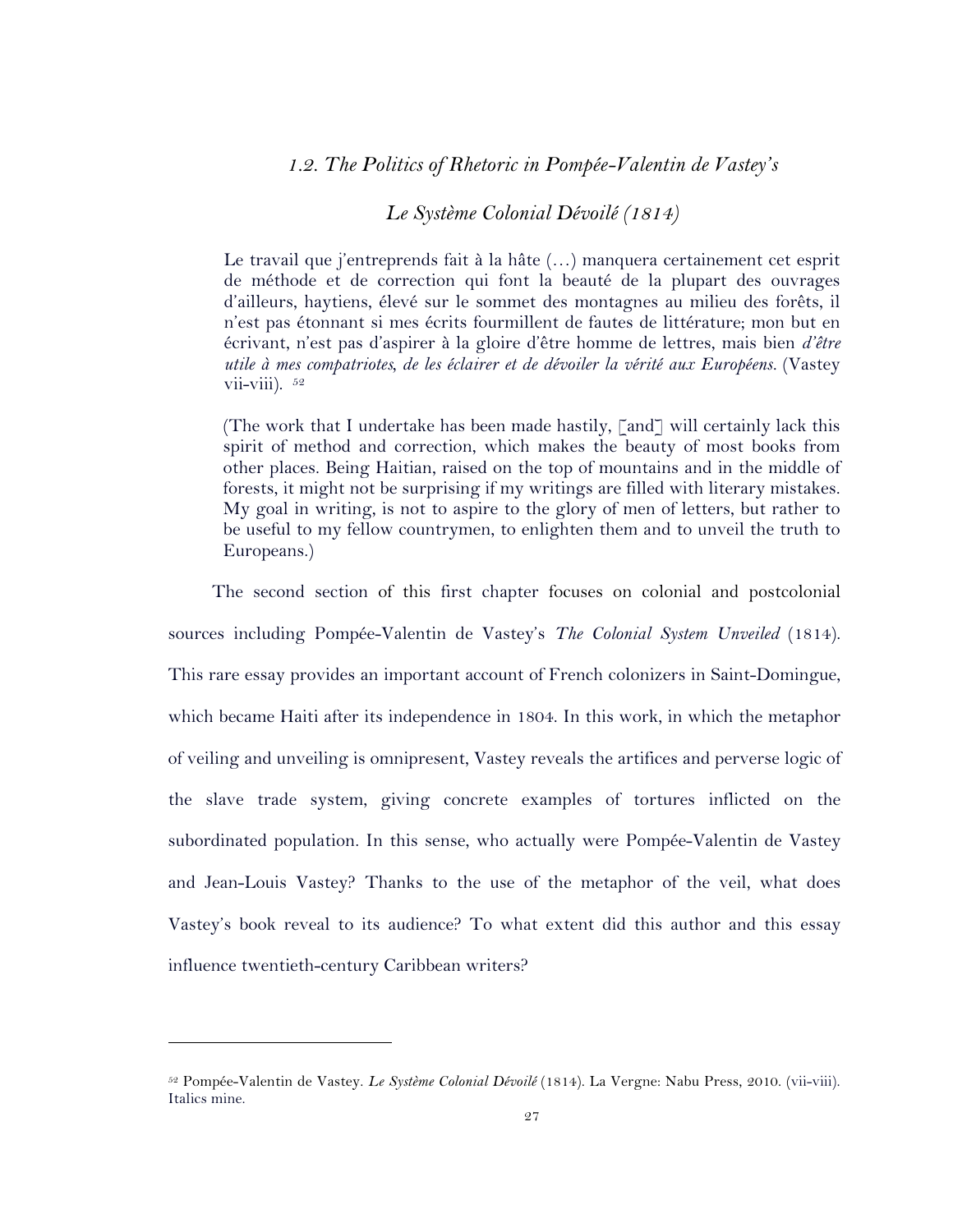#### *Historical Context of the Haitian Printing System*

Vastey's essay was written "in reply to an apologist for the French colonists" and published with the printer Pierre Roux during October 1814 in Cap-Henry, which is today Cap-Haïtien (Dash 29). <sup>53</sup> The printing system and the historical context in which books were published in Haiti are key, and Pierre Roux offers one excellent illustration of the power of publishing Haitian literary resistance during times of conflict. In his article on "Pierre Roux and Leméry, Printers of Saint-Domingue in Haiti", Patrick Tardieu reveals that a major shift happened in the production of printed monographs from 1789 to 1816. The major change can be found in the kind of documents that were being published. Half of all the publications during this time were not pure administrative writings any longer. Instead they were manifestos written by Toussaint Louverture for instance, and contributed to revolutionary resistance during this time of war and tension between France and Saint-Domingue.<sup>54</sup> In this sense, the importance of the state printers can not be underestimated since they gradually transformed themselves into strategic capital and peaceful weapon to help fight for the autonomy of Saint-Domingue and towards the Haitian independence:

L'imprimerie étant au service des gouvernants, elle sera d'abord arme de répression méthodique sous couvert scientifique, puis organe de défense des intérêts des pouvoirs locaux, mais très vite elle devint une arme puissante aux mains des nouveaux libres. (Tardieu 6)  $55$ 

(Printing being at the service of the people who ruled, it will first become a pseud0-scientific weapon of methodic répression. Then, printing will become a

<sup>53</sup> Charles Arthur and Michael Dash (Eds). *A Haiti Anthology: Libète*. London: The Latin American Bureau, 1999. 29

<sup>54</sup> Patrick D. Tardieu. "Pierre Roux et Leméry: Imprimeurs de Saint-Domingue à Haïti" in *Revue de la Société Haïtienne d'histoire et de géographie*. Volume 218. Port-au-Prince: Juillet-Septembre 2004. 2 <sup>55</sup> *Ibid.* 6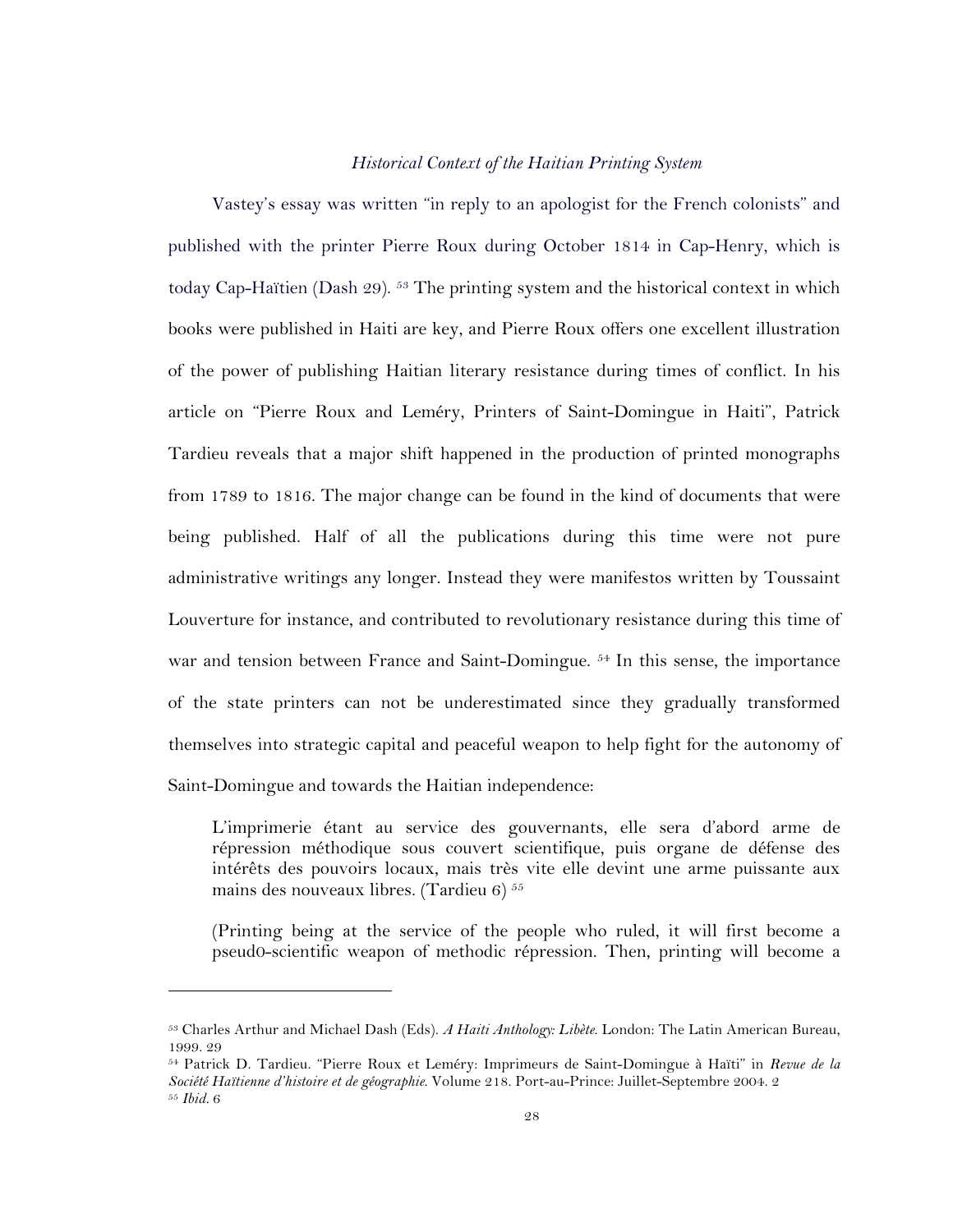tool for defending the interests of local powers, but will very quickly become a powerful weapon in the hands of the newly freed people.)

Pierre Roux started to publish books from 1793 in Saint-Domingue before becoming the Printer for the Government between 1801 and 1802. He also published the first edition of the 1801 Constitution between 1797 and 1803 along with more than twenty texts for Toussaint Louverture or the Haitian government. Pierre Roux became the printer of Jean-Jacques Dessalines between 1804 and 1806 along with the one of the Haitian king Henri Christophe from 1807 to 1816. 56

Vastey's name became strongly associated with the one of Pierre Roux along with Haitian history. For Duraciné Vaval for instance, one do not Haitian history if one do not know Vastey and his work. 57 Pierre Roux played as well a major role in the struggle and forms of resistance that took place during the difficult transition from being an important French colony to the first independent nation that arose from the slaves' revolts. He published in particular most of Pompée-Valentin de Vastey's writings including in 1814 *Notes à M. Le baron de V. P. Malouet, ministre de la marine et des colonies, de sa Majesté Louis XVIII, et ancien administrateur des colonies et de la marine, ex-colon de Saint-Domingue, etc. En réfutation du 4ème volume de son ouvrage, intitulé: Collection de mémoires sur les colonies, et particulièrement sur Saint-Domingue, etc. Publiée en l'an X, par M. Le baron de J. L. Vastey. 58* This detail provides an additional proof regarding the change of name from Jean-Louis Vastey to the one under which he published *Le système colonial dévoilé*, le baron Pompée-Valentin de Vastey. In 1815, Pierre Roux published Vastey's

<sup>56</sup> *Ibid.* 7

<sup>57</sup> Duraciné Vaval. *Histoire de la littérature haïtienne ou* "*l'âme noire*"*.* Nendeln: Kraus Reprint, 1971. 129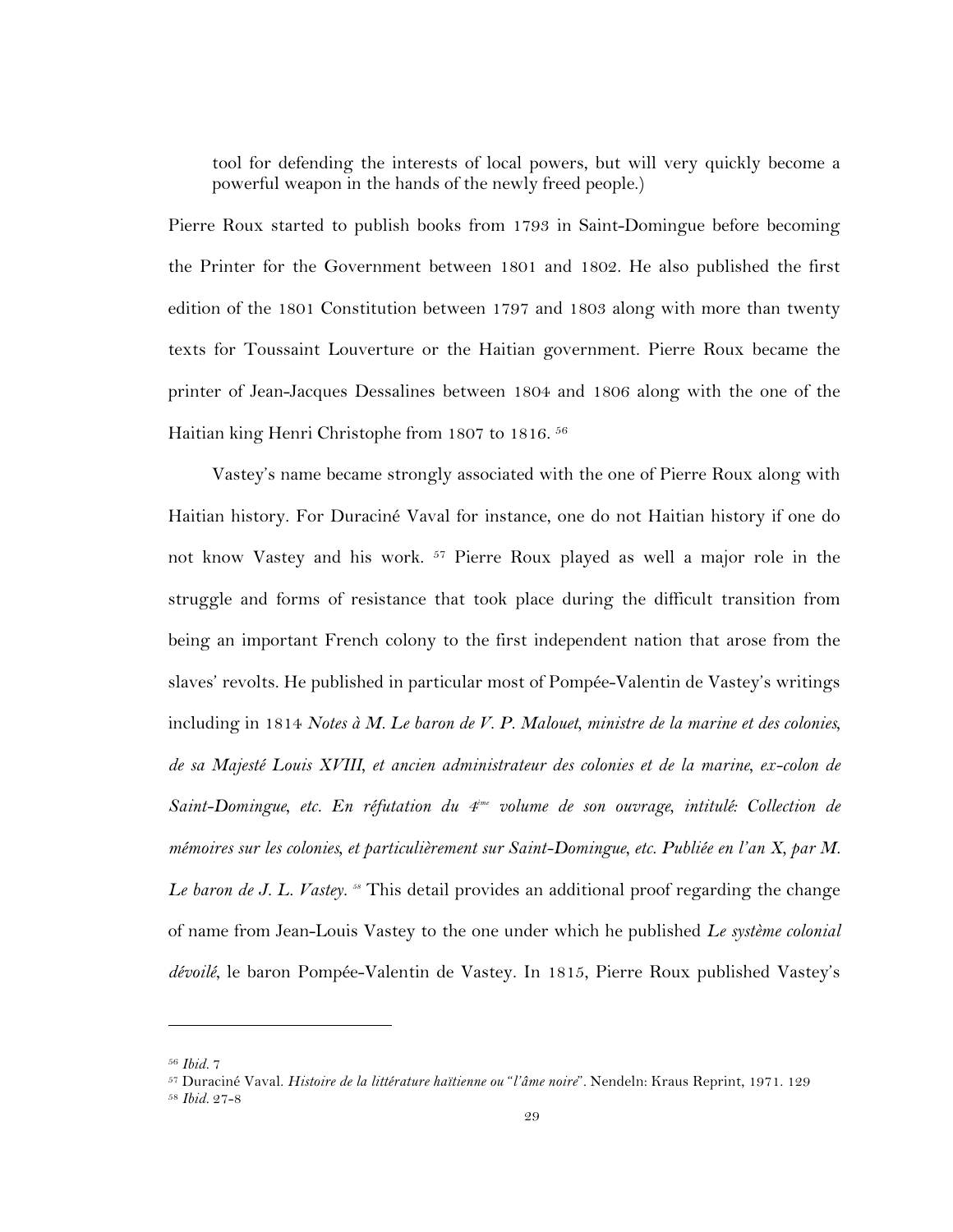political discourse titled "A mes concitoyens Haytiens!" and some of his essays including *Le cri de la conscience; ou, Réponse à un écrit, imprimé au Port-au-Prince, intitulé: Le peuple de la République d'Hayti, à Messieurs Vastey et Limonade* and *Le cri de la patrie ou Les intérêts de tous les Haytiens. 59* In 1816, Pierre Roux published four pieces written by Vastey that are less well-known on African, Haitian and racial issues including *Réflexions politiques sur les noirs et sur les blancs* as well as *Réflexions sur une lettre de Mazères, ex-colon français adressée à M. J. C. L Sismonde de Sismundi, sur les noirs et les blancs, la civilization de l'Afrique, le royaume d'Hayiti, etc. 60* Thanks to his writings, Vastey became intimately associated with Haitian history.

### *Unveiling Vastey's Biography*

Depending on the sources, Pompée-Valentin de Vastey (1781-1820) is sometimes portraited as a selft-taught key Haitian figure and as "a remarkable polemicist who was born a slave and became King Henry-Christophe's secretary" to quote Léon-François Hoffmann (51). <sup>61</sup> Christophe Philippe Charles in *Les pionniers de la littérature haïtienne* confesses that very few information about the future writer and his family are available, but explains that based on Vastey's personal writings, the reader is meant to believe that Vastey was an "autodidacte" who was born in 1735 (26). 62 After conducting research inspired by the work done by Marlene Daut, Vastey's own story was fictionalized as much as Haiti's literary history has also been fictionalized during the

<sup>59</sup> *Ibid.* 29

<sup>60</sup> *Ibid.* 30

<sup>61</sup> Léon-François Hoffmann. *Essays on Haitian Literature.* Washington: Three Continents Press, 1984. 51 <sup>62</sup> Christophe Philippe Charles. "Pompée Valentin Vastey" in *Les pionniers de la littérature haïtienne*. Haiti: Editions Choucoune, 1999. 26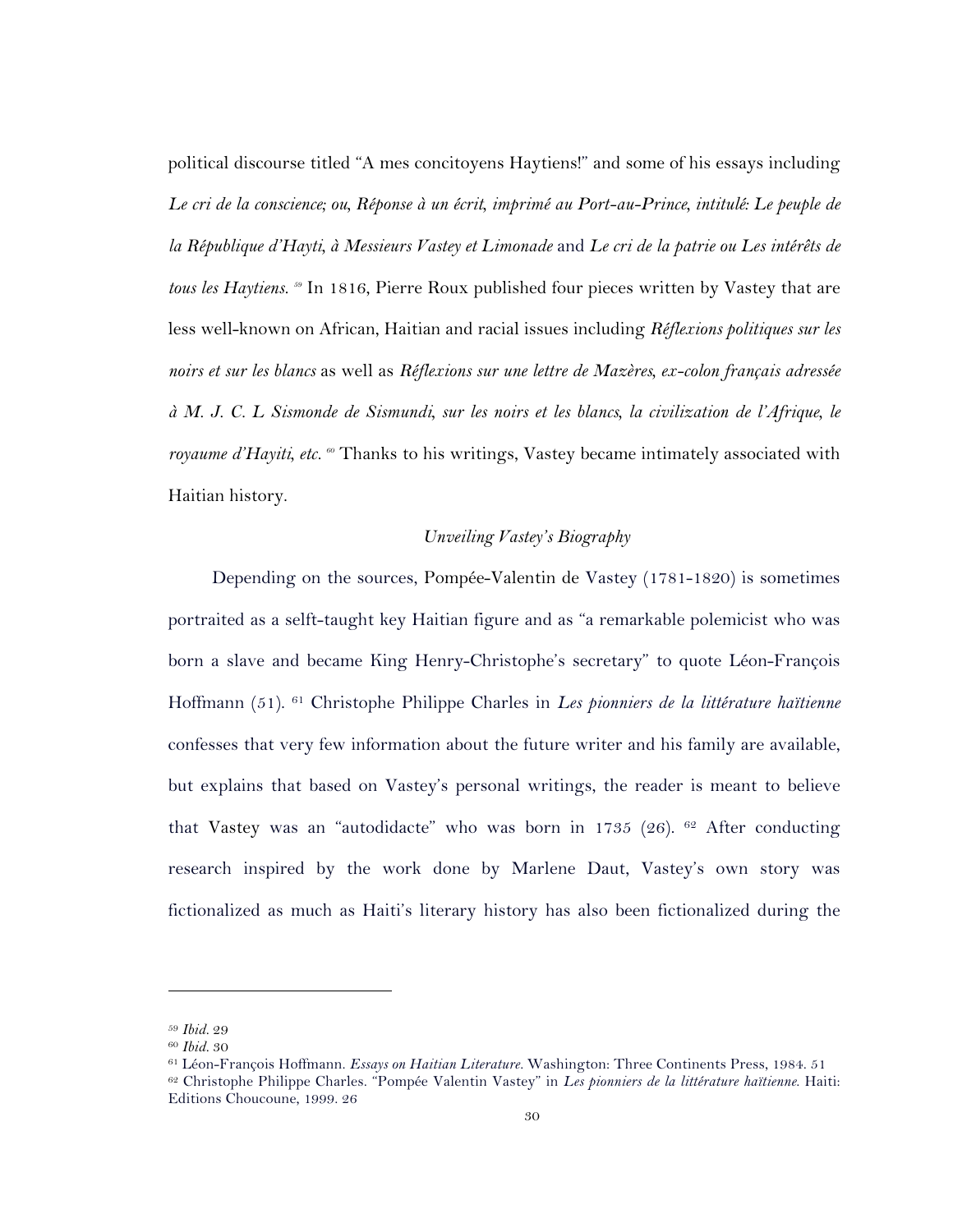nineteenth century. 63 In fact, many sources are incorrect, and Vastey himself occulted some major information about his real identity and travels to France and Great Britain during the time period referred to in his book *Le Système Colonial Dévoilé* (1814). In so doing, it is not only the colonial system, but also Vastey's identity that become unveiled. According to his Christian baptismal certificate his birth name was not Pompée-Valentin de Vastey, but rather Jean-Louis Vastey. He was born in Ennery, a small province of Saint-Domingue near Gonaïves on January 21, 1781 and baptized on March 29, 1788. <sup>64</sup> He was the second son of a Frenchman, Jean Valentin Vastey who "had left France in 1769 to make his fortune in the thriving colony of Saint-Domingue" (Nicholls 131). <sup>65</sup> The certificate specifies as well that his father Jean Vastey was a "planter in Marmelade, before that miner at Boutin [plantation]". 66 His mother was a *mulâtresse* (mulatto in English), which refers to *gens de couleur*, who were the offspring of white men and black slave women. Even though many of them were granted their freedom by their fathers, becoming property and slave owners, they still suffered intense racial discrimination, and had no political rights. <sup>67</sup> It seems that Vastey's mother, named Marie Françoise Elisabeth Dumas, was a woman of mixed race who belonged to the wealthy Dumas family of planters even though he referred to her as the "African" who

<sup>63</sup> Daut, Marlene L. "From Classical French Poet to Militant Haitian Statesman: The Early Years and Poetry of the Baron de Vastey" in *Research in African Literatures*, Vol. 43, No.1, Spring 2012. 35-57

<sup>64</sup> Baptismal certificate, Jean Louis Vastey, 29 mars 1788, Paroisse de Plaisance, Saint-Domingue, Haiti. Archives Nationales d'Outre Mer, Aix-en-Provence, France: Micro Film, 85 MIOM 75

<sup>65</sup> David Nicholls. "Pompée-Valentin Vastey: Royalist and Revolutionary" in *Revista de Historia de América*. No. 109. Jan-Jun 1990. 131

<sup>66</sup> Baptismal certificate, Jean Louis Vastey, 29 mars 1788, Paroisse de Plaisance, Saint-Domingue, Haiti. Archives Nationales d'Outre Mer, Aix-en-Provence, France: Microfilm, 85 MIOM 75

<sup>67</sup> Charles Arthur and Michael Dash (Eds). *A Haiti Anthology: Libète*. London: The Latin American Bureau, 1999. 19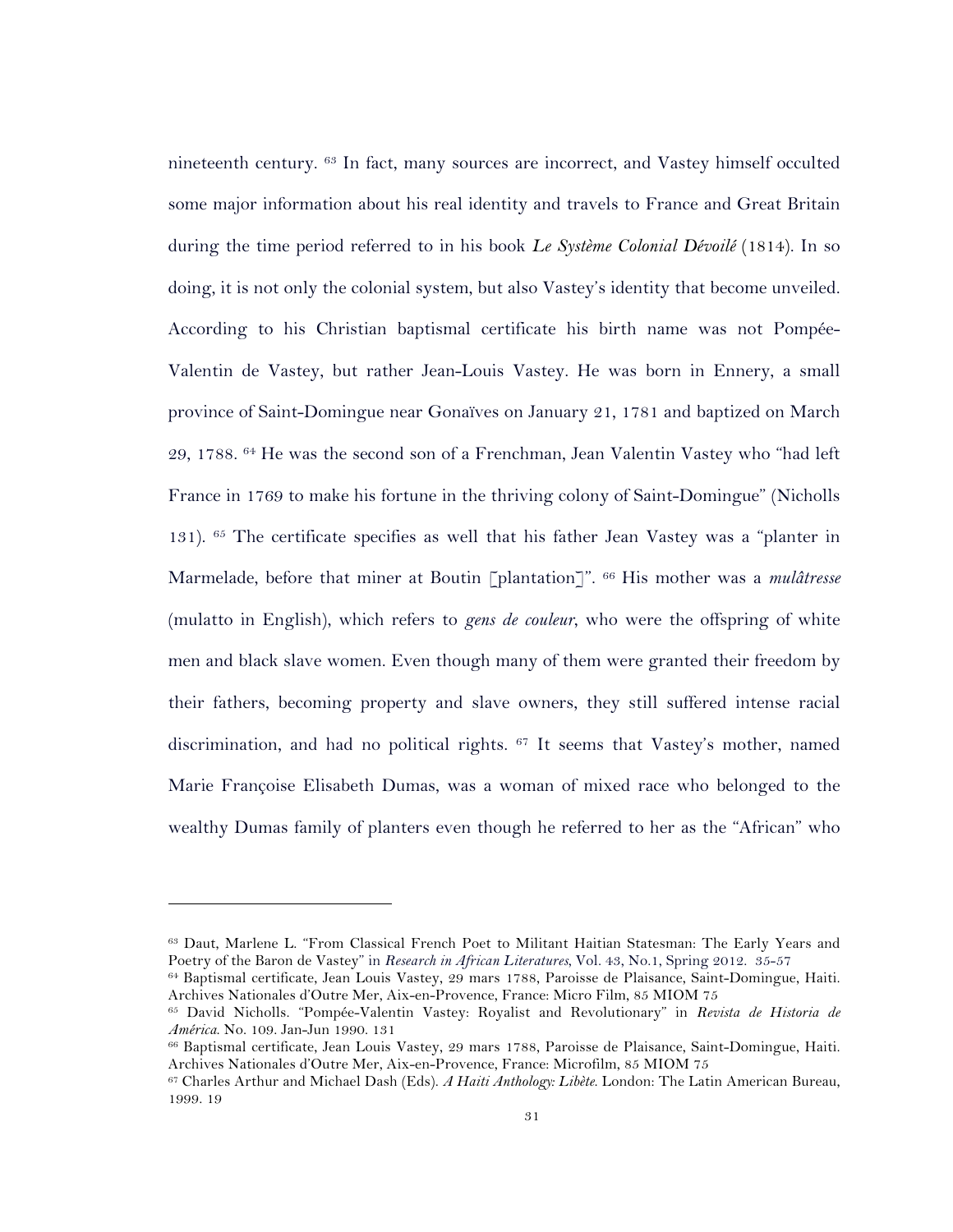"gave [him] life" (Daut 3). <sup>68</sup> If the Dumas connection is correct, Jean-Louis Vastey was actually the second cousin of the nineteenth-century French writer Alexandre Dumas. 69

Vastey was an *affranchi* (free colored person), who according to his writing joined Louverture's army at the age of fifteen, and "from then on identified himself with successive black leaders" (Nicholls 132), rather than with mulatto leaders. <sup>70</sup> According to David Nicholls, Vastey survived the revolutionary wars and became one of the main advisers to Henri Christophe, the early leader of independent Haiti. <sup>71</sup> But, Vastey had also spent some time in Paris at the end of the eighteenth-century around the early 1790's, very likely for his education at the highschool level. According to Marlene Daut's recent findings, he published in France at least three collections of poetry under the pen name Pompée-Valentin Vastey along with several poems under the signature V. Vastey in French literary journals.  $7<sup>2</sup>$  In one of these poems titled "Satire", he alludes to the fact that in French high schools, the students knew by heart French poems. 73 In one of Vastey's letter to Thomas Clarkson on November 29 1819, he also stated that he had

<sup>68</sup> Marlene L. Daut. "From Classical French Poet to Militant Haitian Statesman: The Early Years and Poetry of the Baron de Vastey" in *Research in African Literatures*, Spring 2012. 3

<sup>69</sup> "Pompée-Valentin de Vastey". Accessed on March 22, 2011 http://www.haiti-reference.com/notables

<sup>70</sup> David Nicholls. "Pompée-Valentin Vastey: Royalist and Revolutionary" in *Revista de Historia de América*. No. 109. Jan-Jun 1990. 132

<sup>71</sup> Charles Arthur and Michael Dash (Eds). *A Haiti Anthology: Libète*. London: The Latin American Bureau, 1999. 29

<sup>72</sup> Marlene L. Daut. "From Classical French Poet to Militant Haitian Statesman: The Early Years and Poetry of the Baron de Vastey" in *Research in African Literatures*, Spring 2012. 7

<sup>73</sup> I am very grateful to Marlene L. Daut for giving copies of some examples of Vastey rare poems during the Vastey's workshop that took place at Duke University and the Haiti Lab on December 1 and 2, 2011: "Etendez, au Pont-Neuf, vos recherches utiles;/ Là, parmi cent bouquins l'un à l'autre colés,/ Se trouvent, au grand jour, avec soin étalés,/ Poëmes, Almanachs, Apolognes, Epîtres,/ Don't par Coeur, au Lycée, on répète les titres:/ Quels précieux trésors! Qu'on y lit de beaux vers!/ Vous y verrez, de l'art, tous les secrets divers:/ La science des mots, seule, fait les poëtes…" (106)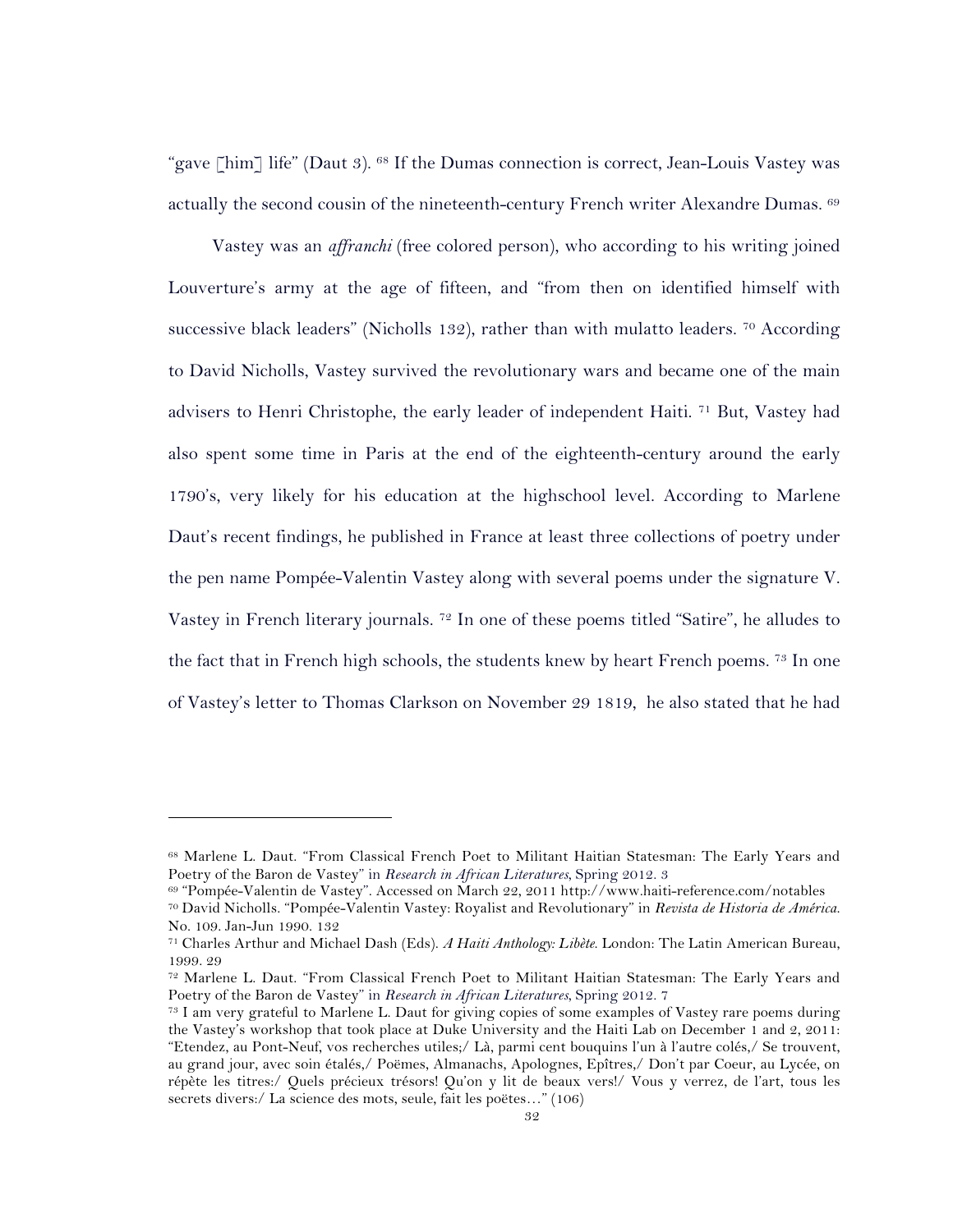been married for twelve years and was the father of two daughters, Aricie and Malvina. 74

During his time in Paris, Vastey refers to the barrier of the color line, and looking behind this veil, one may appreciate a human being about whom very few scholars and readers may know. In his poetry, Vastey describes his love hate relationship with France and some of his French ladies such as "Angélique" and "Mirza" in his two love poems "Derniers Adieux" (1798) and "Les soupçons" (1808). According to Daut, these writings may reveal more than they suggest at first, since they give voice to Vastey's "disillusionment with a revolutionary France that was riddled with violence and later with a Napoleonic France where rampant 'racial' and 'color prejudice' made life increasingly difficult for people of color" (Daut 75). <sup>75</sup> The reality was that many laws where put into place during this time to limit "the freedom and movement of free people of color", even though they often served in the military and held key military and civil posts for France. 76 In his poem "L'Explication" (1808), Vastey points out the colonial, national, and racial issues at stake in France in the early nineteenth century. In one passage, he expresses the breaking point between himself and his unnamed love interest as a metaphor for the tangible barrier between France and Haiti: "Epouvanté, je vois la fatale barrière/ Que posent entre nous les destins ennemis: / C'en est fait! pour jamais nous sommes désunis!" (Daut  $11$ )<sup>77</sup> The interracial discrimination between the two

<sup>74</sup> Many thanks to Laurent Dubois for sharing this information during the workshop. Clive Cheesman Ed. *The Armorial of Haiti: Symbols of Nobility in the Reign of Henry Christophe*. College of Arms manuscript JP 177. London: College of Arms, 2007. 168

<sup>75</sup> Marlene L. Daut. "From Classical French Poet to Militant Haitian Statesman: The Early Years and Poetry of the Baron de Vastey" in *Research in African Literatures*, Spring 2012. 40 76 *Ibid.*

<sup>77</sup> *Ibid.* 11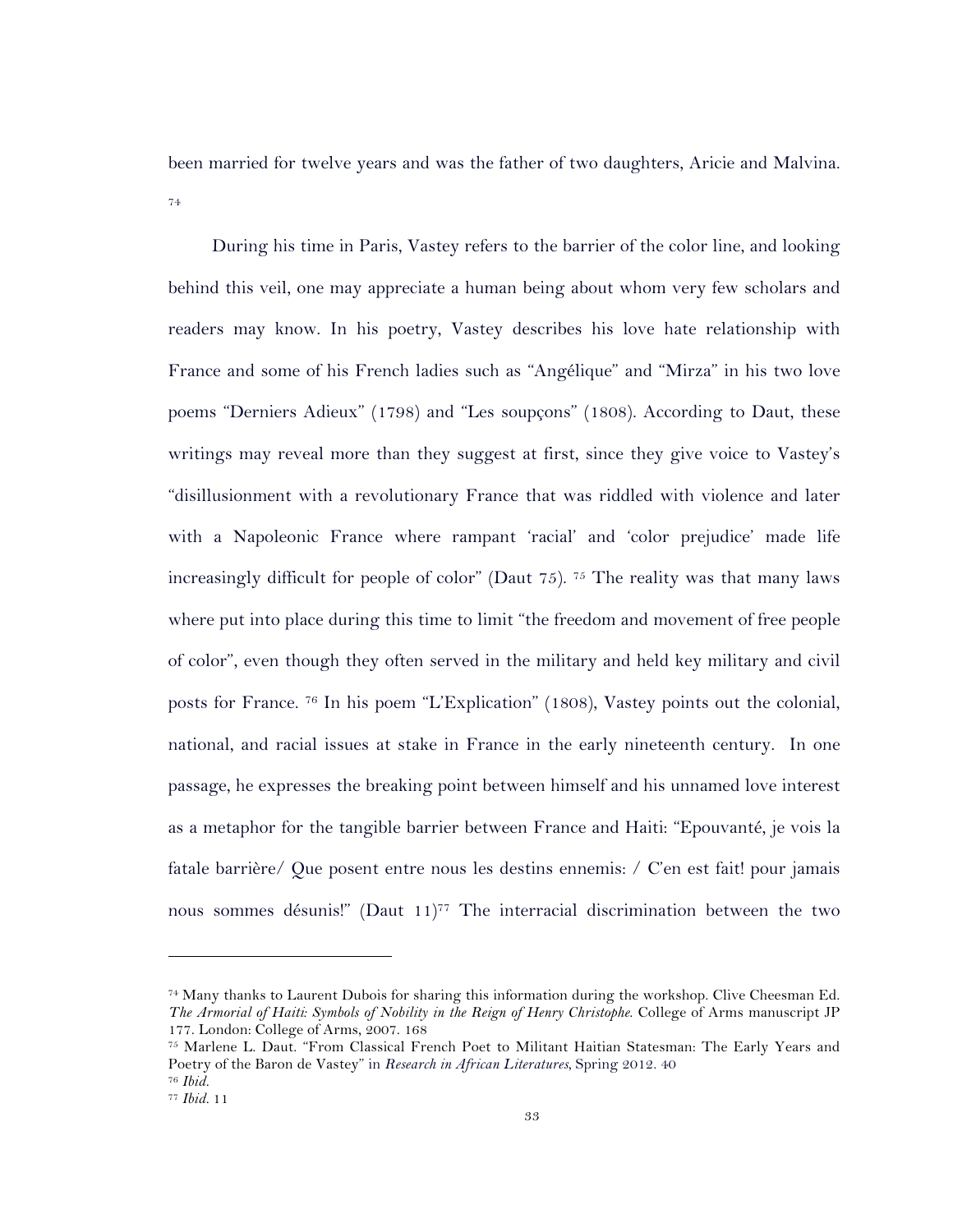lovers and rivalry between the two countries become interrelated in this extract with the powerful image of the fracture. The voice of Vastey in these poems echoes in many ways the future style of his essay in which the use of metaphors become key instrumental and rhetorical devices to persuade his audience and to foster change through knowledge gained.

Reading critically his piece *The colonial system unveiled* provides a perfect example of his ability to fictionalize his own life and to present himself to his readers as a Haitian man who grew up in the montains of the island, whereas he has been educated in Paris. Vastey apologies in advance for the imperfect style and tone of his essay on the colonial system, claiming that since he is neither white nor a colonist, he can not pretend to the same education or eloquence in his writings. As Marlene Daut clearly explains this passage shows in a significant way the extent to which his real identity, family history, and liberty were hidden in order to appear more credible in front of his audience:

Vastey's deliberate misrepresentation of his involvement in the Revolution as well as his desire to conceal his white phenotype and education were likely his attempt to create a rapprochement between his status as an elite government official and the Haitian people, but also to mask a family history of slave ownership and former loyalty to the French that – like that of Toussaint L'Ouverture- was at odds with the goals of independent Haiti. For Vastey consciously constructs an oppositional Haitian identity that allows him to disavow his implicit access to certain elements of white privilege, including his French education, former planter status, and ultimately, relative freedom  $(...)$ . (Daut 23)<sup>78</sup>

These recent discoveries about Vastey are key since they provide a completely new approach to the identity and trajectory of Jean-Louis Vastey, who became Pompée-Valentin de Vastey by October 1814 when he signed under this name the "Adresse au

<sup>78</sup> *Ibid.* 23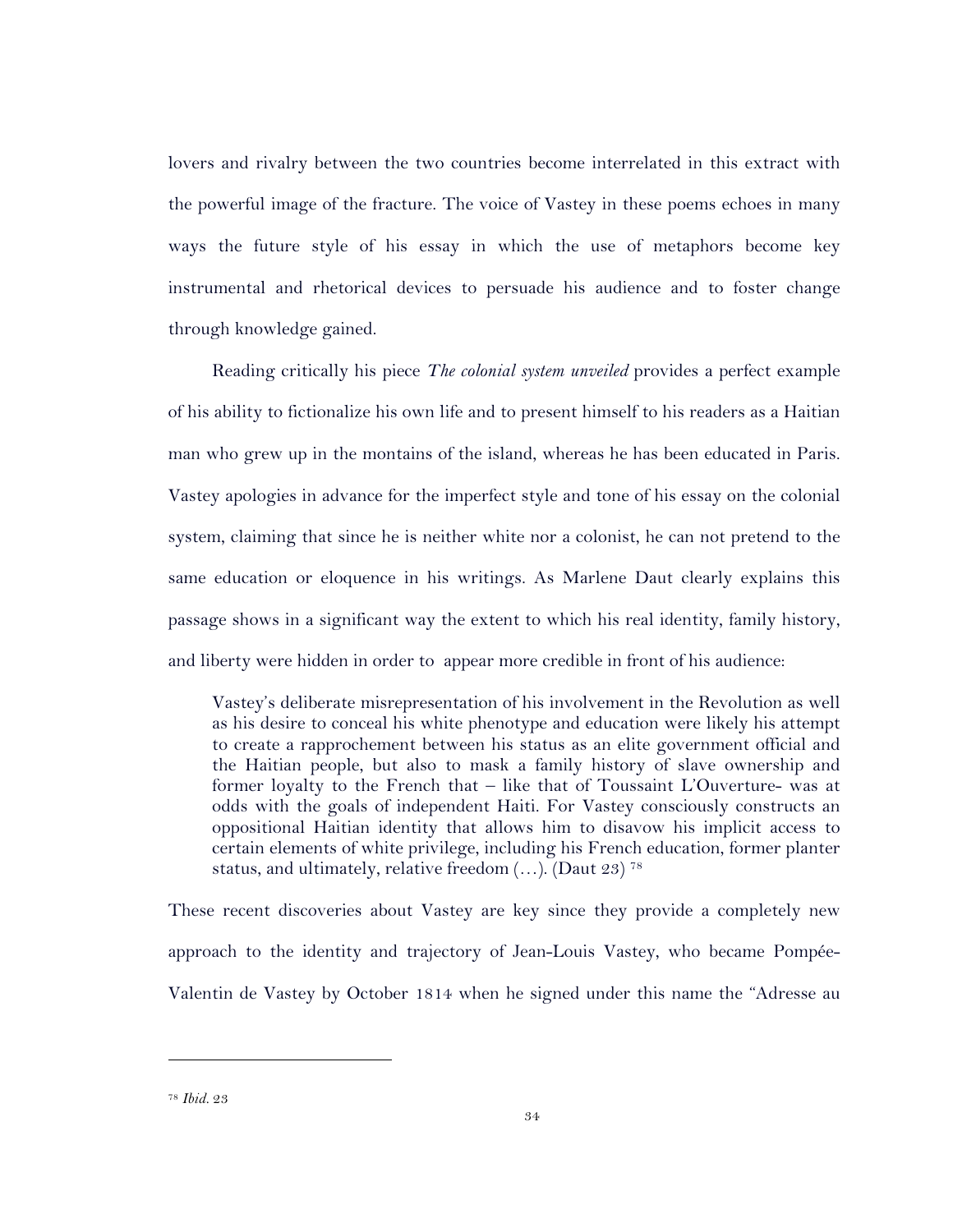Roi" for the Dauxion Lavaysse affair. 79 Ironically, the motto chosen to represent Vastey's symbol of nobility during the reign of Henry Christophe was: "Sincérité franchise", which translates into English as "Sincerity frankness" (Cheesman 168). <sup>80</sup> Even though some information about Vastey appears to be false or fictionalized, he still played an important role on the Haitian historical, literary, and political stage. Vastey has been a source of inspiration for numerous Caribbean writers. The Haitian historical context in which Pompée-Valentin de Vastey wrote his essay *Le Système Colonial Dévoilé* has been critically depicted in numerous plays. Two examples from Martiniquan authors include Edouard Glissant's *Mr Toussaint* in 1961 and Aimé Césaire's *La Tragédie du Roi Christophe* in 1963, where Vastey is presented as the "secretary of Henry Christophe" (Césaire 27). 81 In an enigmatic theatrical text titled *Monsieur de Vastey* (1975), the Haitian writer René Philoctète provides another less well-known example.  $s<sup>2</sup>$ The Saint Lucian poet Derek Walcott also wrote several plays inspired by Vastey in *The Haitian Trilogy* including *Henri Christophe* and *The Haitian Earth* (2002).

### *Historical Context Before, During and After Vastey's Publication*

One of the key facts to keep in mind for understanding Vastey's work is that under French rule, Saint-Domingue became a very prosperous colony producing vast quantities of coffee, cotton, indigo and sugar. The country was composed of *grands blancs*, who were small groups of plantation owners and merchants who amassed large

<sup>79</sup> Clive Cheesman Ed. *The Armorial of Haiti: Symbols of Nobility in the Reign of Henry Christophe*. College of Arms manuscript JP 177. London: College of Arms, 2007. 168

<sup>80</sup> *Ibid.*

<sup>81</sup> Aimé Césaire. *La Tragédie du Roi Christophe*. Paris: Présence Africaine, 1963. 27

<sup>82</sup> Marlene L. Daut. "From Classical French Poet to Militant Haitian Statesman: The Early Years and Poetry of the Baron de Vastey" in *Research in African Literatures*, Spring 2012. 36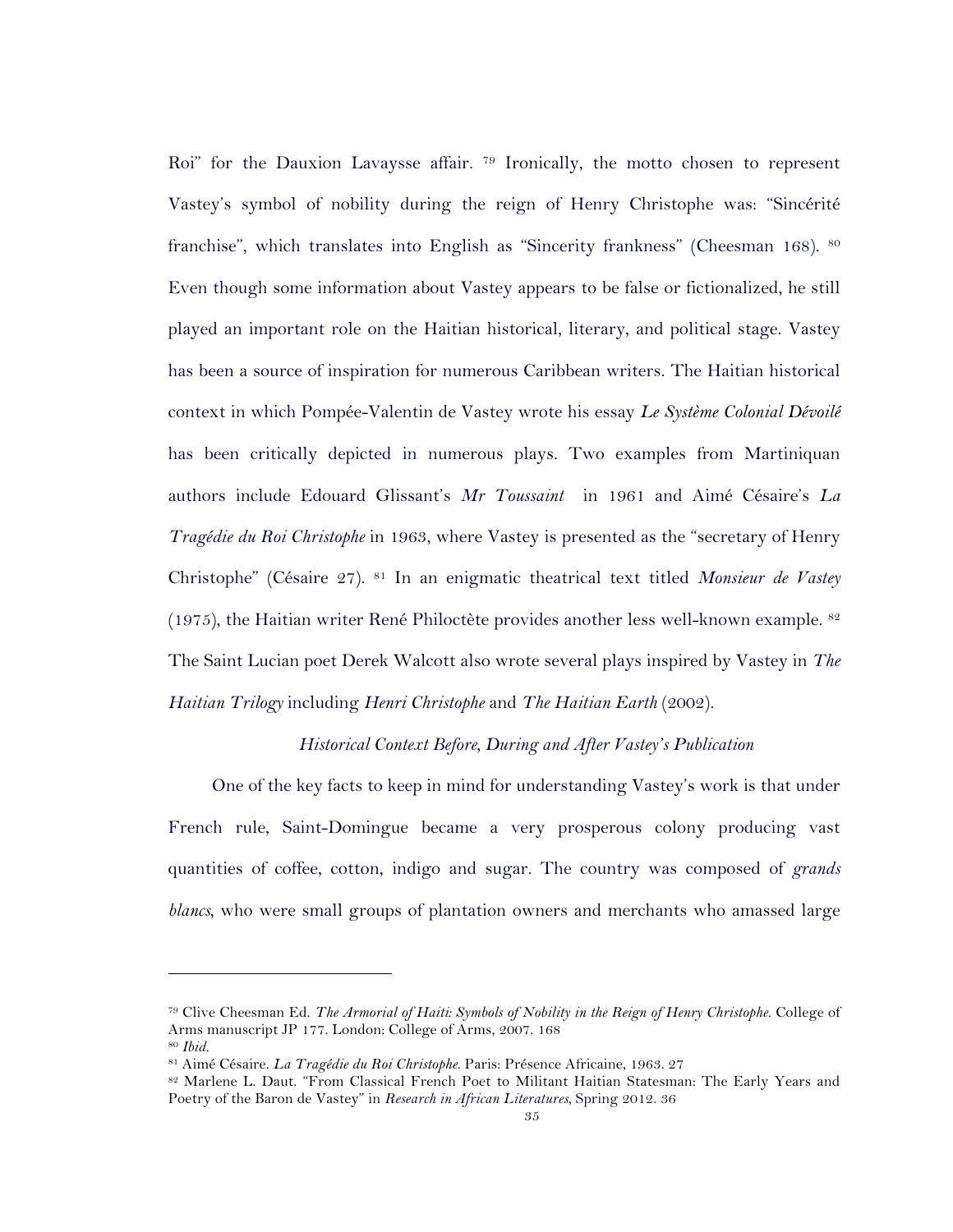fortunes exploiting *black slaves*, who came from Africa and crossed the Atlantic during the slave-trade system. <sup>83</sup> The poor whites or *petits blancs* were the plantation managers, artisans, shopkeepers, clerks or lawyers. Since voting was based on the amount of property owned, the *petits blancs* just like the *gens de couleurs* were excluded from any role in the administrative or political life of the colony. <sup>84</sup> After an epic twelve-year struggle, the first and only successful slave revolution in history gave birth on January 1, 1804 to the independent republic of Haiti. <sup>85</sup> However, the new independent state was very fragile because the colonial powers, whose empires still depended on the slave trade, were openly hostile to the world's first black republic. <sup>86</sup>

For several decades, the country was under a constant threat of invasion from the exterior and some important tensions began to appear as well from the inside. Among the Haitian population that survived the revolution, two distinct conceptions emerged regarding the form the new society should take. On the one hand, a small but powerful minority composed mainly of mulattos, who had been property and slave owners before the revolution, were now hoping to inherit the power and wealth previously enjoyed by the French colonists. On the other hand, the black ex-slaves, who composed the majority of the Haitian population, were against the idea of continuing work in the plantation system, and instead hoped for the opportunity to farm their own land.<sup>87</sup> Charles Arthur and Michael Dash in their Haitian anthology titled in kreyol *Libète*,

<sup>83</sup> Charles Arthur and Michael Dash (Eds). *A Haiti Anthology: Libète*. London: The Latin American Bureau, 1999. 29

<sup>84</sup> *Ibid.*

<sup>85</sup> *Ibid.* 19-20

<sup>86</sup> *Ibid.* 45

<sup>87</sup> *Ibid.*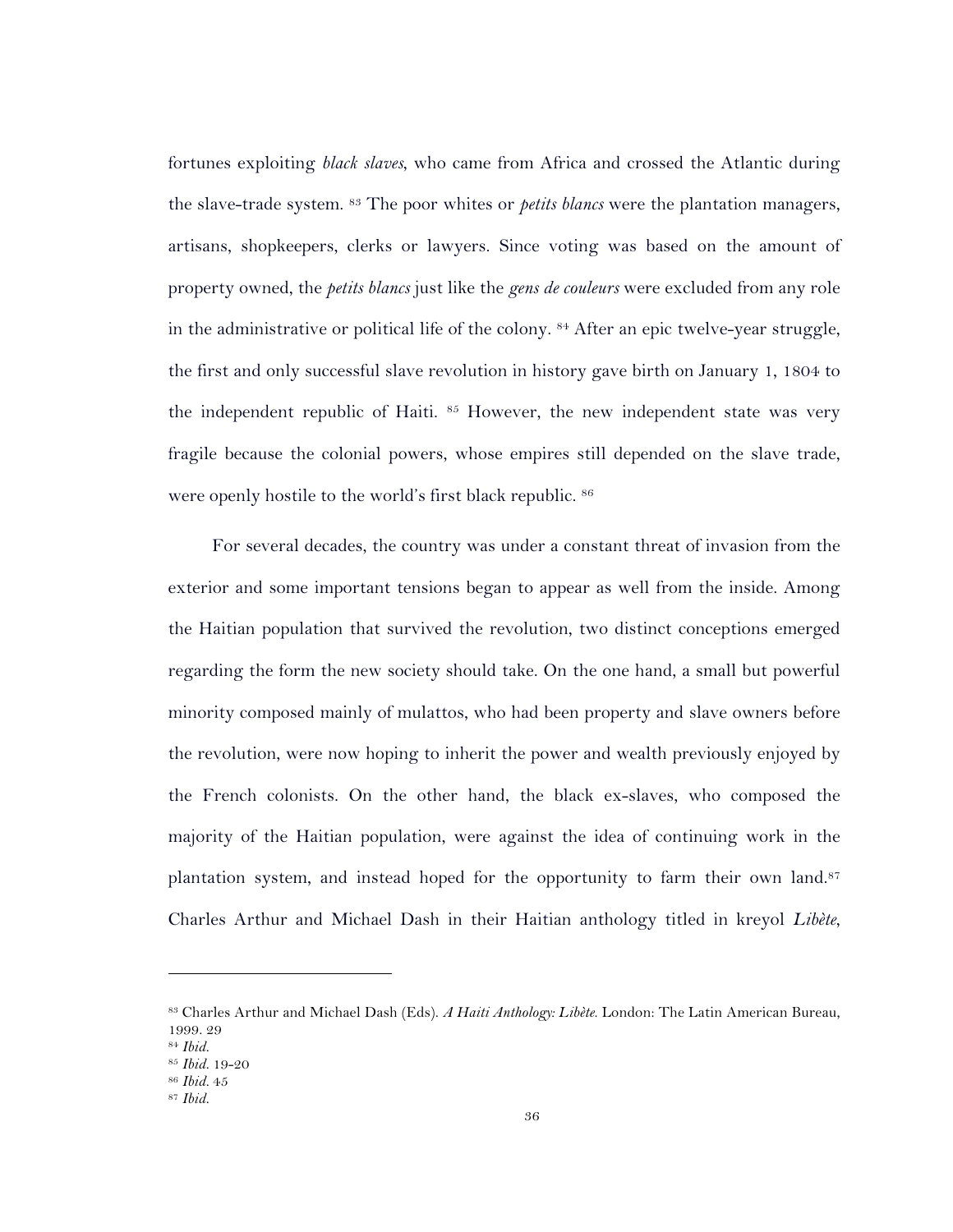claim that during the early decades of Haitian independence, the interplay between the racially and ideologically divided groups determined the economic, social, and political foundations of modern-day Haiti.88 When Vastey published his first essay *Le système colonial dévoilé* in 1814, Haiti had been divided into a northern state from 1806 to 1820 and a republic in the western and southern part of the country. From 1807, the North was under the control of the black president Henri Christophe, who became the king of Haiti on June 2, 1811, while the South was under the supervision of the mulatto president Alexandre Pétion.<sup>89</sup> This division manifested the inner tensions present in Haiti, until the suicide of the King Henri Christophe in October 1820, and the murder of Vastey a few days afterwards by the troops of Pétion's successor, the new Haitian president Jean-Pierre Boyer.90 In 1814, when Vastey wrote *Le système colonial dévoilé*, he found himself in the paradoxical situation of defending human dignity and liberty in the public sphere at a time when violence and a highly hierarchical and unequal society was instituted by Henri Christophe. Vastey's work offers a model of radical Enlightenment critique denouncing the slave trade system, tortures and colonialism without including a constructive political agenda regarding Haiti's future and governmental unity.

## *Unveiling Tropes in Le Système Colonial Dévoilé*

In the very first page of *Le système colonial dévoilé*, Vastey provides a significant example of a piece of writing where the metaphor of the veil reveals his belief of the

<sup>88</sup> *Ibid.*

<sup>89</sup> Jean-Elie Gilles. Dissertation on "Patriotism, Humanism and Modernity: Three European Concepts as a Basis for the Investigation and Affirmation of the Negro Soul in the Francophone Literature of Haiti from the Nineteenth through the late Twentieth Century". Washington: University of Washington, 2002. 344

<sup>90</sup> Chris Bongie. *Friends and Enemies: The Scribal Politics of Post/Colonial Literature*. Liverpool: Liverpool University Press, 2008. 227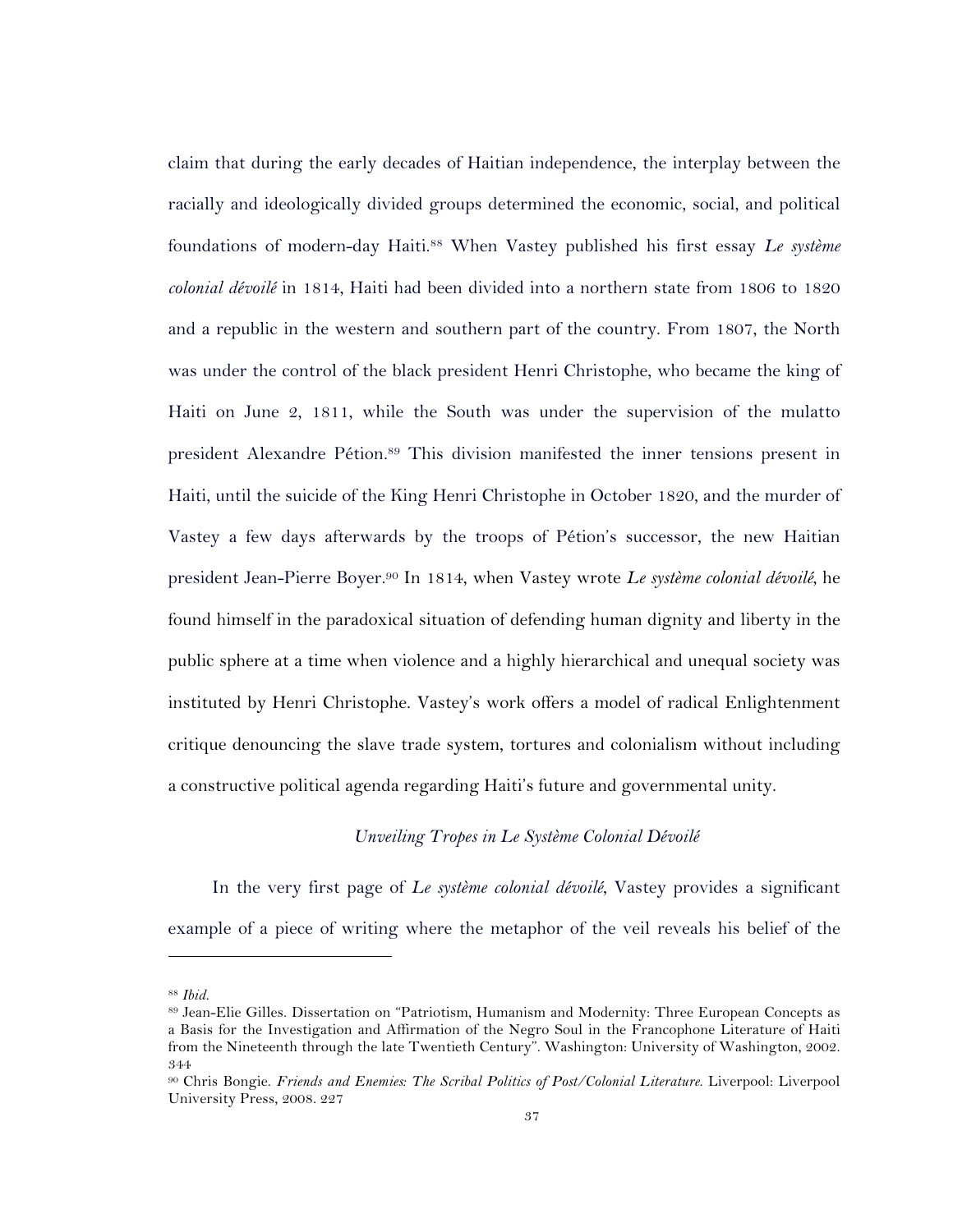most important secret behind French colonialism in Saint-Domingue: "*Le voilà bien connu ce secret plein d'horreur:* le Système Colonial, c'est la Domination des Blancs, c'est le Massacre ou l'Esclavage des Noirs."91 Vastey defines the colonial system as the domination of the white race and the enslavement of the black one. This system of domination refers implicitly to the problematic way of classifying and valuing human beings based on their color, and the inner perversity of this race distinction. Constructing racial difference among human beings living in Saint-Domingue, refers exactly to what Vastey is denouncing at length through the lens of the metaphor of unveiling. Playing on the literal and metaphorical image, his objective is to "enlighten and reveal the truth to Europeans."92 Vastey's *Le système colonial dévoilé* is a hybrid text composed of a tribute to the King of Haiti, but also of historical and literary research, legal decrees, and correspondences, along with an errata section at the end.

In his opening tribute to Henri Christophe, Vastey considers the King of the northern part of Haiti to be "the only black Prince, in short the only man of our color, who can speak up and make his voice prevail among the Sovereigns of Europe and at the Tribunal of Nations  $(...)$ " (Bongie 2).<sup>93</sup> Throughout his book, Vastey denounces the artificial basis in the construction of racial differences and hierarchies to benefit the colonial *system*. Vastey aspires to deconstruct this system and to provide an historical counter-discourse in order to offer a distinct voice regarding the aporia of critical representation of the French colonial system that is taking place in Saint-Domingue:

<sup>91</sup> *Ibid.* 

<sup>92</sup> *Ibid.* viii

<sup>93</sup> Chris Bongie Ed. *The Colonial System Unveiled* by Baron de Vastey. Liverpool: Liverpool University Press: 2013. 2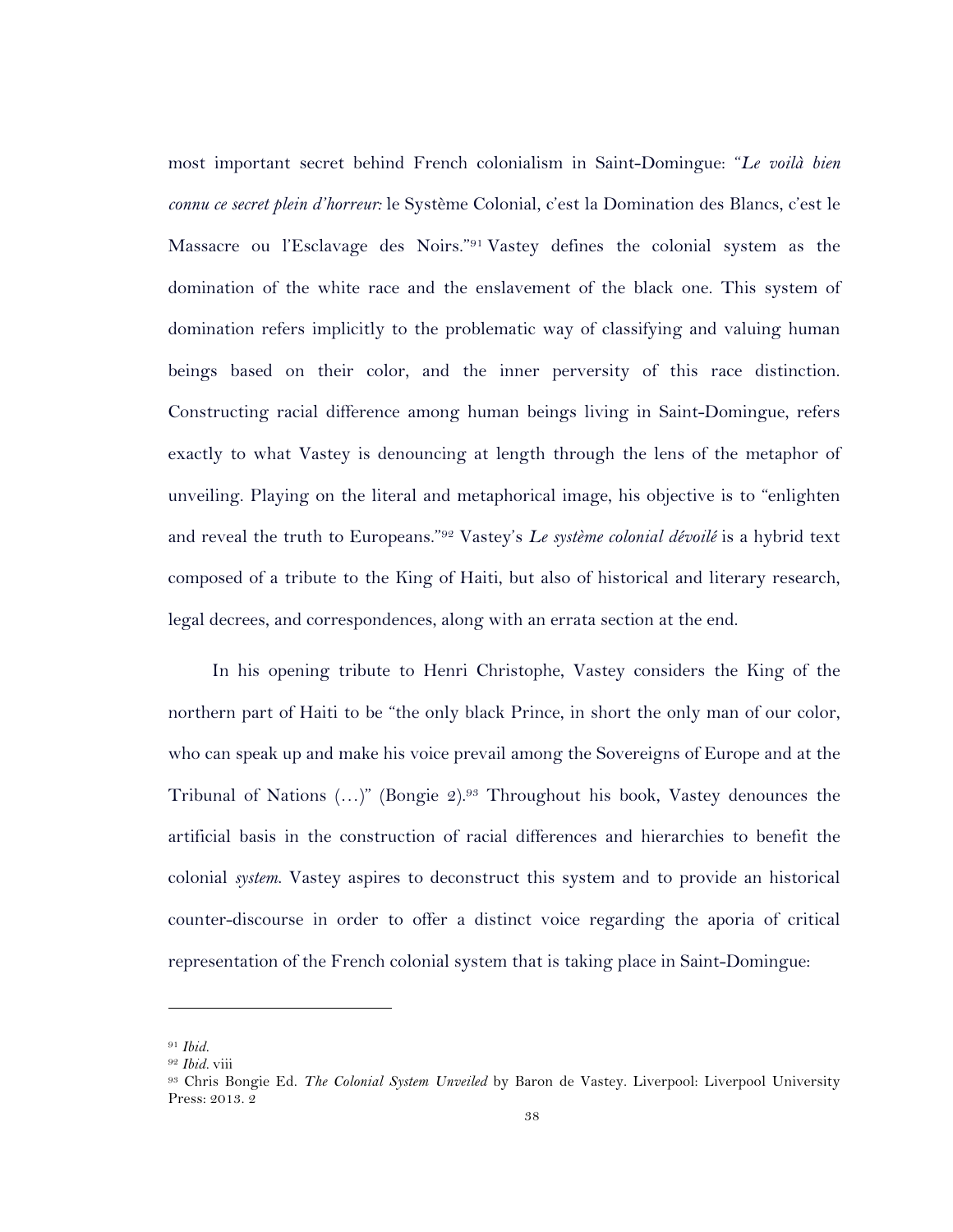La plupart des historiens qui ont écrit sur les colonies étaient des *blancs*, même des *colons*, ils sont entrés dans les plus petits détails sur les productions, le climat, l'économie rurale, mais ils se sont donnés bien de garde de dévoiler les crimes de leurs complices; bien peu ont eu le courage de dire la vérité, et encore en la disant, ils ont cherché à la déguiser et atténuer par leurs expressions, l'énormité de ses crimes. Ainsi, par des motifs pusillanimes, des vues intéressées, ces écrivains ont voilé les crimes atroces des colons. (Vastey 39) <sup>94</sup>

(Most of the historians who have written on the colonies were *whites,* even *colonizers*. They have written in the most minute details about [Saint-Domingue] productions, climate, and rural economy, but they strategically avoided unveiling the crimes of their accomplices; very few have had the courage to say the truth, and even when they said it, they tried to mask and attenuate, thanks to their wordings, the enormity of their crimes. Thus, because of fainthearted reasons and biased points of views, these writers have veiled the obnoxious crimes of the colonizers.)

In this passage the trope of the veil appears as a judicious choice on Vastey's behalf to

underscore the importance of revealing the tortures inflicted on the Haitian slaves by

the French colonists. In another passage, Vastey provides more detail:

Haven't they [the French colonists] committed unheard-of-cruelties, crimes until then unknown to humankind? Haven't they burnt, roasted, grilled and impaled alive the unfortunate slaves?  $(...)$  Haven't they put men and women into barrels spiked with nails, closed at both ends, and rolled them from the tops of mountains, hurling the unfortunate victims inside to the abyss below? (Arthur and Dash 29) 95

This is one of the reasons why Vastey's work is relevant as its objectives are to convince and spread a message in the French language not only throughout Haiti, but also throughout France, Europe, and beyond. Hénock Trouillot in *Les origines sociales de la littératures haïtienne* explains the extent to which a large number of people pretended to offer their own truthful version of the history. But for him, Vastey is creating a genuine attempt to write an alternative historical piece that belongs to nineteenth-century

<sup>94</sup> Vastey de, Pompée-Valentin. *Le Système Colonial Dévoilé* (1814). La Vergne: Nabu Press, 2010. 39

<sup>95</sup> Charles Arthur and Michael Dash (Eds). *A Haiti Anthology: Libète*. London: The Latin American Bureau, 1999. 29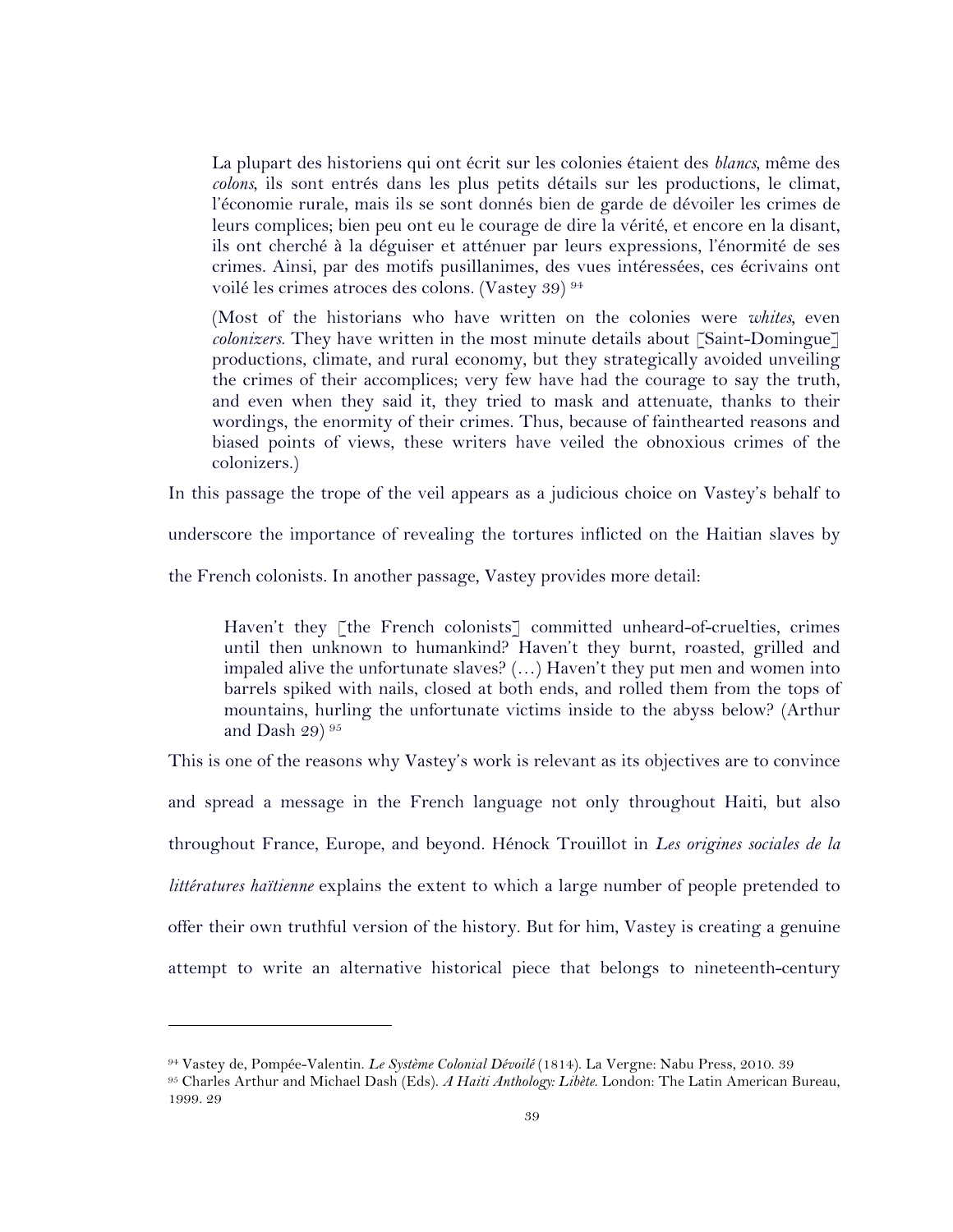Haitian literary resistance.96

Tracking down the use of tropes in Vastey's essay shows his desire to deconstruct the racial prejudices, to reveal the violence and perversity of the framework of the colonial *system* that took place during several centuries. In this vein, Vastey's book invites its reader to look critically at the perverse logic of the colonial system and to understand its motives (search for gold, sugar, coffee), mechanisms (colonial system secured through legal decree, torture, physical and psychological violence), and how to resist it through literary means (claiming equality among Haitian population and showing solidarity to the King Henri Christophe). The scholar Chris Bongie acknowledges the importance of tropes in Vastey's essay in these terms: "The tropes of reversal constitute the most obvious rhetorical move in Vastey's counter-discourse: it is the French colonists who are 'cannibals' (1817b, 2), they who play the role of white Cain to the black Abel (1814b, 32), they who descend from 'sordid origins' (1814b, 83)."97 In regards to a relevant rhetorical device, the trope of reversal that Bongie refers to represents only the tip of the iceberg. Each passage using the metaphor of unveiling can be analyzed in depth since it reveals Vastey's literary resistance in a context when the Bourbon monarchy was restored in France and Haiti's independence was under serious threat. There were several attempts by France to negotiate "its way back into a position of power" in the former colony. <sup>98</sup> Even though Henri Christophe rejected right away this option, the southern part of Haiti under Alexandre Pétion was initially receptive to

<sup>96</sup> Christophe Philippe Charles. "Pompée Valentin Vastey" in *Les pionniers de la littérature haïtienne*. Haiti: Editions Choucoune, 1999. 30-1

<sup>97</sup> Chris Bongie. *Friends and Enemies: The Scribal Politics of Post/Colonial Literature*. Liverpool: Liverpool University Press, 2008. 230

<sup>98</sup> *Ibid.* 231-2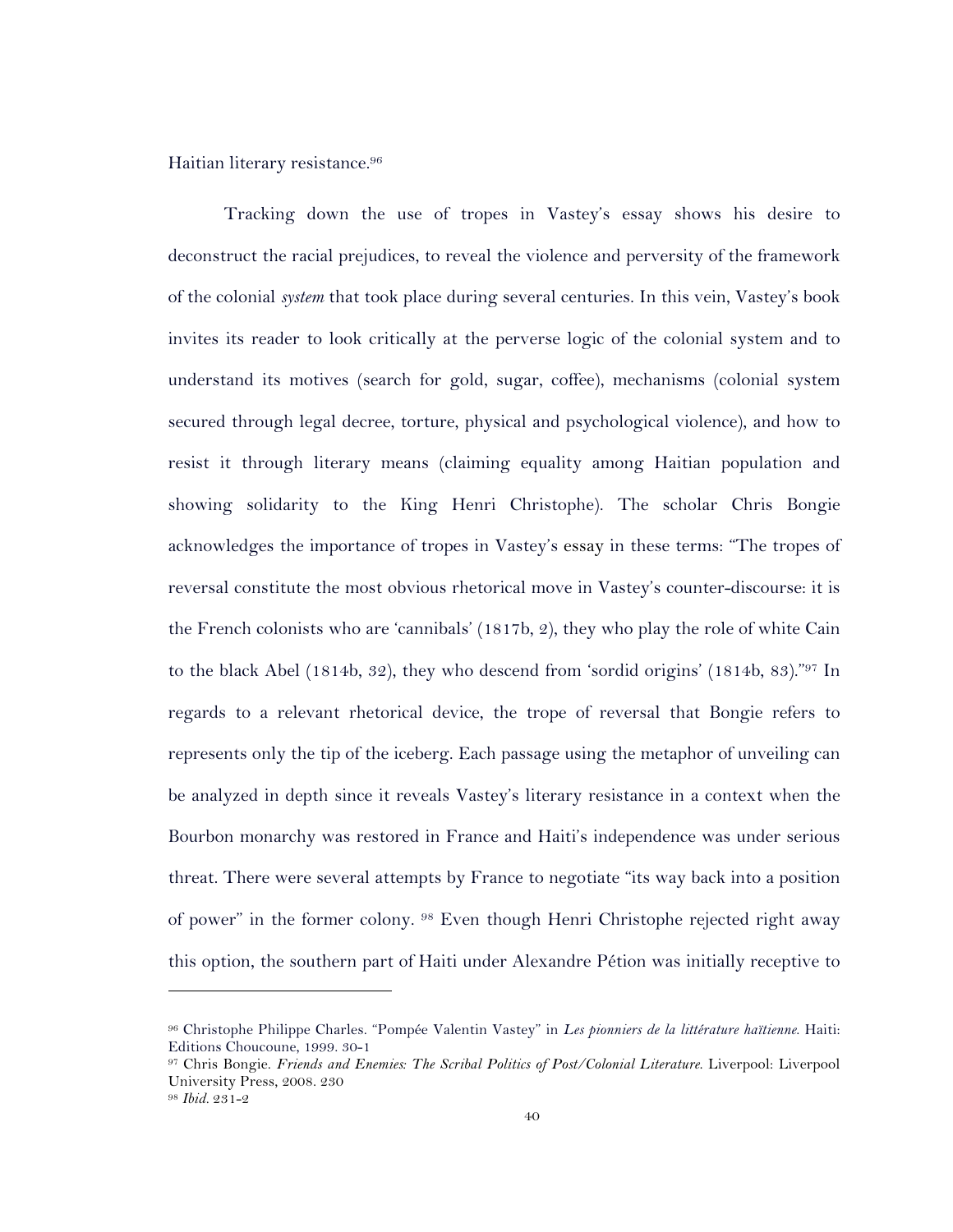the idea of negotiating with France, which explains the sense of urgency and the significance of tropes in Vastey's book. French colonization was over in 1814 in Haiti, but France only officially recognized Haiti's independence in 1825. It is not a coincidence that in the errata section at the very end of his essay, Vastey clarified to his readers that they should read throughout the book, "*ex*-colonized population of Saint-Domingue" instead of the "colonized population of Saint-Domingue." 1 This lapsus may be interpreted as a simple error. However, I will argue that it exposes the system of colonialism as a pervasive form of alienation from which it is difficult to extract oneself entirely.

For Vastey, slavery was an integral part of the plantation economy and colonial *system*. <sup>99</sup> In such a context, the prejudice of color and racial theories justified the cruelty of the masters and the slaves' degradation since "the difference of color is the key to all colonial questions."100 The construction of intellectual, racial and social distinctions created in this situation an artificial difference and hierarchy that altered human interactions in Saint-Domingue and Haiti:

(…) à présent que nous avons des presses haytiennes, et que nous pouvons dévoiler les crimes des colons et répondre aux calomnies les plus absurdes, inventées par le préjugé et l'avarice de nos oppresseurs (…) Pourquoi nous ne dévoilerons pas les crimes de ces marchands de chair humaine et de ces odieux colons? (94-5) 101

 $((\ldots))$  now that we have the Haitian publishing houses, and can disclose the colonizers' crimes and answer to the most absurd slanders that were invented by the prejudice and greediness of our oppressors (…) Why should we not unveil the crimes of these merchants of human flesh and of these obnoxious colonizers?)

<sup>99</sup> David Nicholls. "Pompée-Valentin Vastey: Royalist and Revolutionary" in *Revista de Historia de América*. No. 109. Jan-Jun 1990. 137-8 <sup>100</sup> *Ibid.*

<sup>101</sup> Vastey de, Pompée-Valentin. *Le Système Colonial Dévoilé* (1814). La Vergne: Nabu Press, 2010. 94-5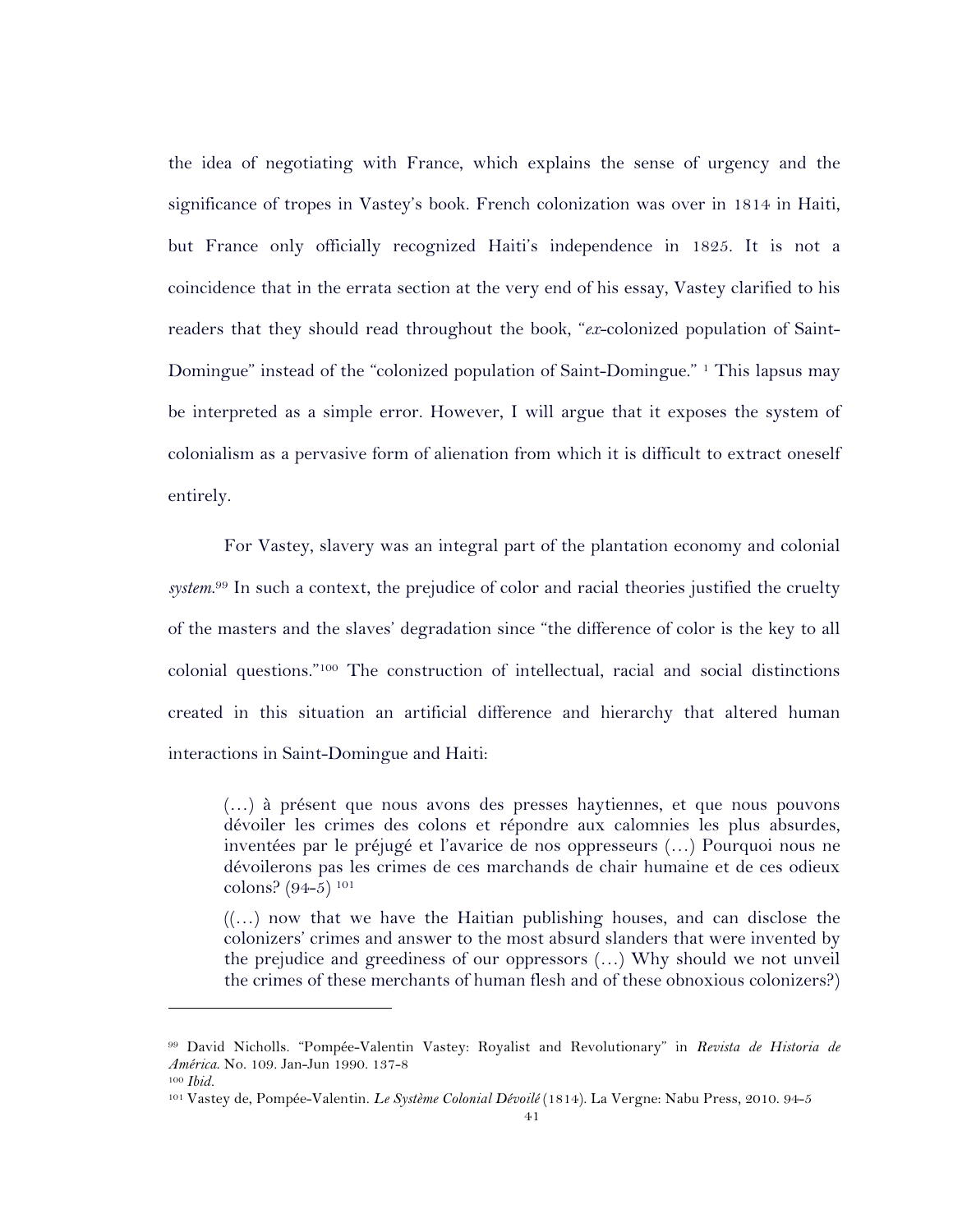*Le système colonial dévoilé* does not pretend to be a work of art, and beyond the imperfections of Vastey's essay and "the paradoxical figure" of its author, it does an excellent job in articulating in detail the hypocrisy of pseudo-scientific racial constructions of difference.102

When talking about Saint-Domingue, Vastey refers to the French colonists' desire to maintain racial discrimination between the "white race" and the others. In the proclamation from February 9 1779 for instance, the law decreed that "people of color" dressed elegantly in luxurious clothing and objects, were considered problematic. The idea behind this temporary decree was to prevent confusion among races and to avoid the confusion for some people of seeing people of color wearing clothing similar to the privileged white population in Saint-Domingue. This provisional decree has inspired the female Haitian writer Marie Vieux-Chauvet in the very first pages of her historical novel *La danse sur le volcan* (1957), which the fourth chapter focuses on in more depth.<sup>103</sup> According to this legal decree, it was in the interest of morals (or "l'intérêt des moeurs") to reduce the possibility of confusing different races and social statuses and to prevent the Haitian population from presenting exterior signs of luxury: "Le luxe extrême dans les habillements et ajustemens auquel se livrent les gens de couleur, ingénues ou affranchis, de l'un et de l'autre sexe, ayant également frappé l'attention des magistrats, du public et la nôtre, il est devenu nécessaire d'y apporter un frein (…)"104 This population of color was composed of two categories according to this temporary decree.

<sup>102</sup> David Nicholls. "Pompée-Valentin Vastey: Royalist and Revolutionary" in *Revista de Historia de América*. No. 109. Jan-Jun 1990. 142

<sup>103</sup> Marie Vieux-Chauvet. *La Danse sur le volcan*. Léchelle: Zellige, 2008. 1-3

<sup>104</sup> Vastey de, Pompée-Valentin. *Le Système Colonial Dévoilé* (1814). La Vergne: Nabu Press, 2010. 83-4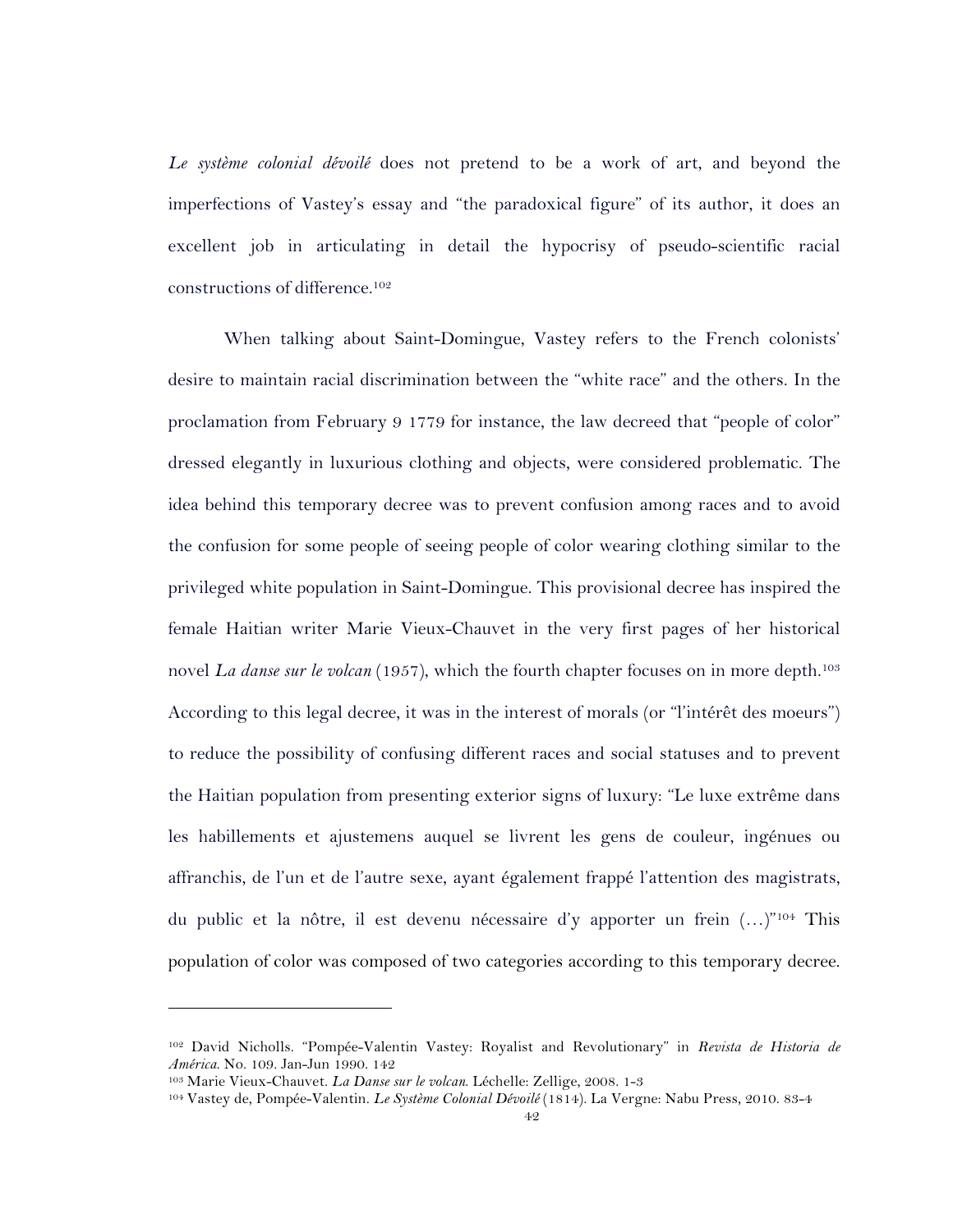First, "les affranchis", free people of color who were ex-slaves, and "les ingénus", people who were free by birth. Vastey wrote his book in French, and in this language both expressions are strongly connotated. On the one hand, the expression "les affranchis" suggests that the persons have been released from slavery. However, despite the Code Noir in 1685 which "had prescribed equal treatment for the whole free population, the *affranchis* in the colony were excluded from a number of professions, and prohibited to sit with whites in public places such as theatres and churches."105 The *affranchis* of Saint-Domingue were therefore in an ambivalent position, were they shared economic interests as property-owners with the whites, while suffering from racial discriminations with the great mass of slaves.106 On the other hand, the term "les ingénus" means literally that someone is born free, but also refers to a person that is supposed to have an innocent and naïve sincerity.<sup>107</sup> What is particularly telling about this example is how merely the fact of changing the racial and social dynamics and of having "people of color" wearing luxurious clothing and jewelry alters the strict separation between gender, race and status. In this sense, men and women of color play a key role here since this decree was implicitly referring to "les gens de couleurs" who were considered to become a serious threat to the white population in Saint-Domingue. This legal decree puts into question the construction of racial difference based on pseudo-scientific methods that the Haitian anthropologist Joseph-Anténor Firmin (1850-1911) will deconstruct in his 1885 book *On the Equality of Human Races*. Firmin's

<sup>105</sup> David Nicholls. "Pompée-Valentin Vastey: Royalist and Revolutionary" in *Revista de Historia de América*. No. 109. Jan-Jun 1990. 131

<sup>106</sup> Charles Arthur and Michael Dash (Eds). *A Haiti Anthology: Libète*. London: The Latin American Bureau, 1999. 19

<sup>107</sup> *Le Petit Robert*. Paris: 1993. 1317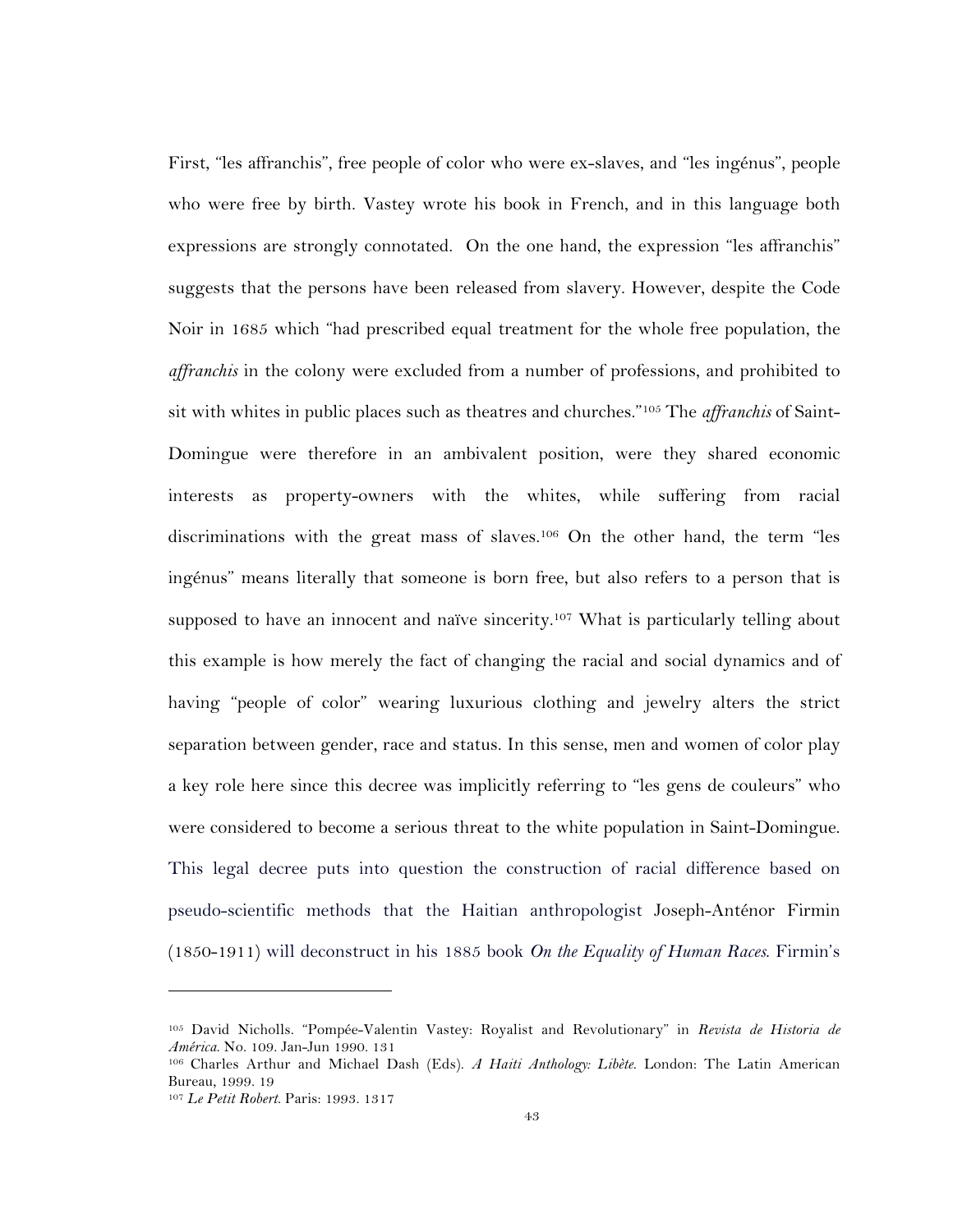work, analyzed in the second chapter, offers an answer to Arthur de Gobineau's theory developed in *De l'Inégalité des Races Humaines* (1853-55), which used anthropological arguments to assert that racial distinctions were biologically determined.

Another component, however, is missing here, namely that physical attraction and sexual unions are clearly referred to in this passage, but are not explicitly stated. The decree speaks instead of "malentendus" ("misunderstandings"), "scandale" ("scandal") and of "l'intérêt des mœurs" ("the interest of the morals"), but what is implicitly alluded to here is the fear of miscegenation and the taboo of incest.108 At this time the colonial society in Saint-Domingue was a rigid hierarchical and claustrophobic system, which "was obsessed with race, sexual liaisons and the most subtle graduations of color which emerged from them."109 Vastey's subtle allusion to the slippery trope of racial constructions of difference, fear of miscegenation and the taboo of incest echoes Frantz Fanon's *Black Skin, White Masks*. In *Peau Noire, Masques Blancs* (1952), Fanon in his chapter on "Le Nègre et la psychopathologie" analyses a quote from Octave Mannoni's book *Psychology of Colonization*:

O. Mannoni, dans *Psychologie de la Colonisation*, écrit: "Un argument utilisé partout dans le monde, de la part des racistes contre ceux qui ne partagent pas leurs convictions, mérite d'être mentionné à cause de son caractère révélateur. "Quoi? Disent ces racistes, *si vous aviez une fille à marier, la donneriez-vous à un nègre?"* J'ai vu des gens qui n'étaient aucunement racistes en apparence, interloqués par ce genre d'argument, perdre tout sens critique. C'est qu'un tel argument touche en eux des sentiments très troubles (exactement *incestueux*), qui poussent au racisme par une réaction de défense." (…) [For Fanon] Le Blanc civilisé garde la nostalgie irrationnelle d'époques extraordinaires de licence sexuelle, de scènes orgiaques, de viols non sanctionnés, d'incestes non réprimés.

<sup>108</sup> Vastey de, Pompée-Valentin. *Le Système Colonial Dévoilé* (1814). La Vergne: Nabu Press, 2010. 84 <sup>109</sup> Charles Arthur and Michael Dash (Eds). *A Haiti Anthology: Libète*. London: The Latin American Bureau, 1999. 19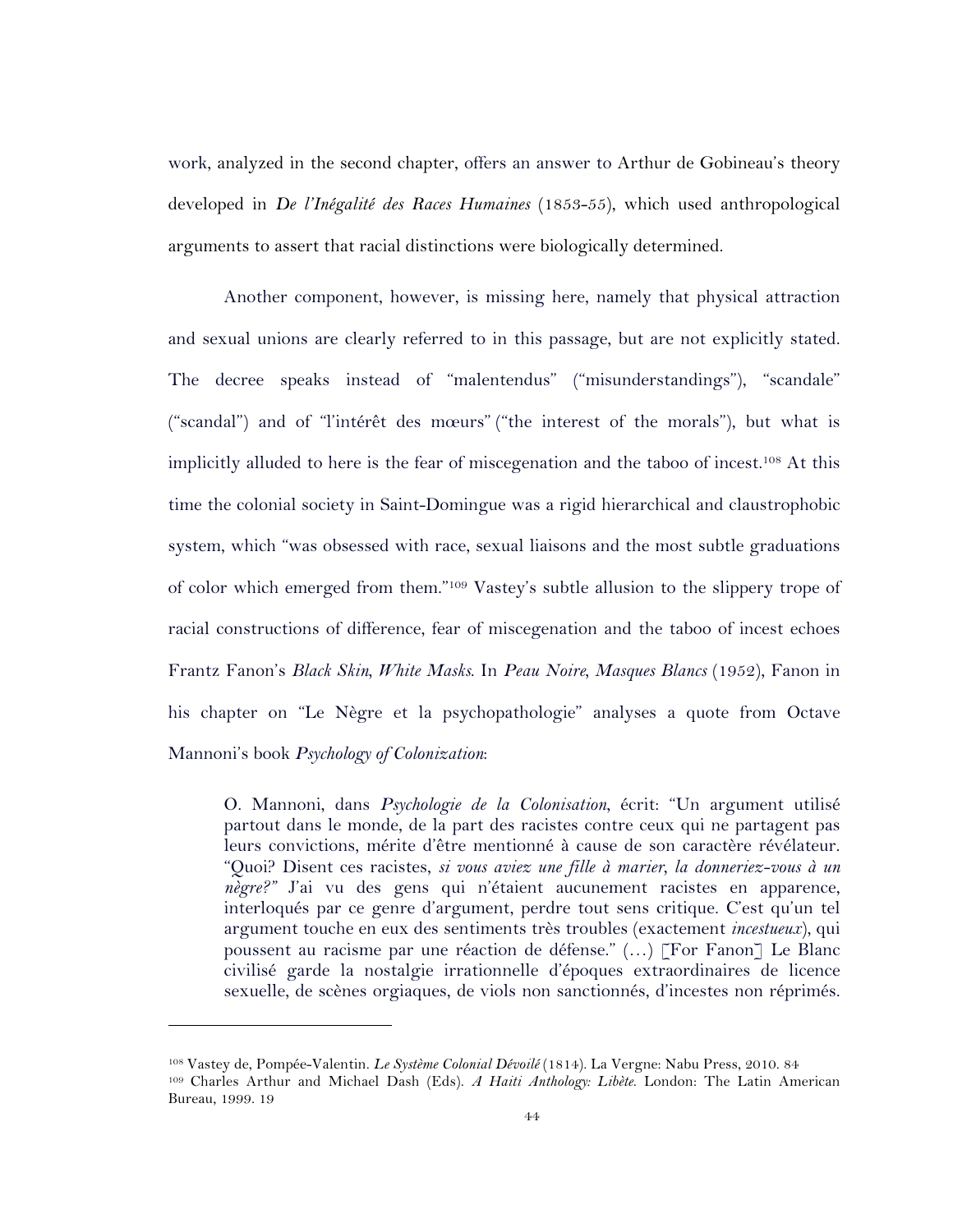Ces phantasmes, en un sens, répondent à l'instinct de vie de Freud. Projetant ses intentions chez le nègre, le Blanc se comporte "comme si" le nègre les avait réellement. (Fanon 133-4) 110

In this sense, I agree with David Nicholls and Chris Bongie when they claim that the originality and significance of Vastey's *Le Système Colonial Dévoilé* lies " (…) in his critique of the colonial system and the dangers of neo-colonialism  $(...)$ " since "like" Fanon, Vastey offers a comprehensive critique of colonialism as a *system*, one based on 'violence, theft, pillage, treachery – in short, the foulest, vilest of depravities'."111 Vastey's writings may not have been necessarily flawless, and they were not always taken seriously as his main critic Noel-Michel Colombel loves to remind his reader. <sup>112</sup> However, in *Le système colonial dévoilé*, Vastey does voice the injustices of slavery, colonialism and neo-colonialism and echoes Aimé Césaire's *Discourse on Colonialism* and Frantz Fanon's *Peau Noire, Masque Blanc* and *Les Damnés de la Terre.* Unlike Césaire and Fanon, Vastey's work distinguishes itself by the absence of any political doctrine that would be applicable to the Haiti of his time period. This silence encapsulates in a nutshell the originality, but also the limitations of Vastey's pioneering work.

<sup>110</sup> Frantz Fanon. *Peau Noire, Masques Blancs*. Paris: Seuil, 1952. 133-4

<sup>111</sup> Chris Bongie. *Friends and Enemies: The Scribal Politics of Post/Colonial Literature*. Liverpool: Liverpool University Press, 2008. 229

<sup>112</sup> Christophe Philippe Charles. "Noel-Michel Colombel" in *Les pionniers de la littérature haïtienne*. Haiti: Editions Choucoune, 1999. 34-6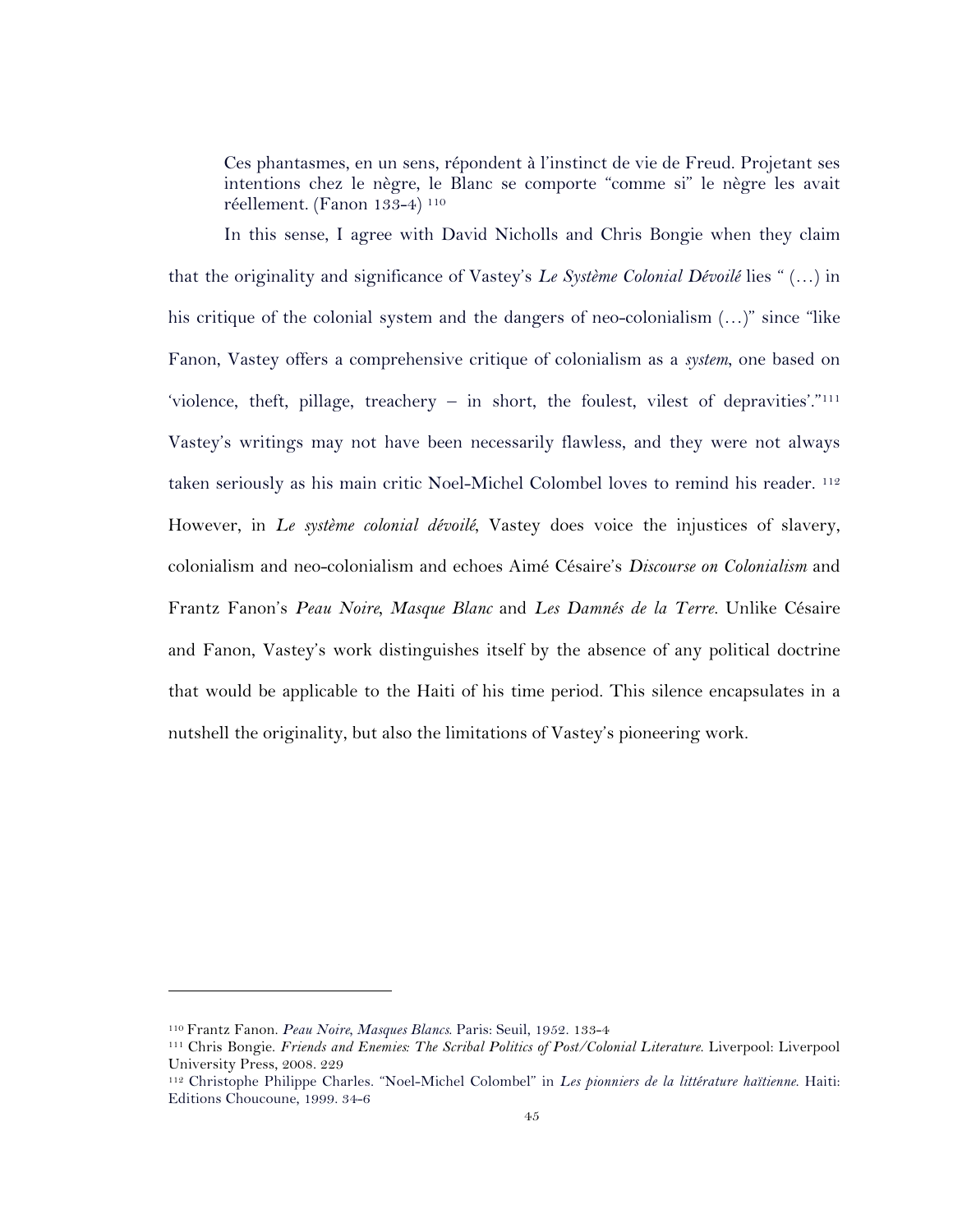## *1.3. The Politics of Rhetoric in Juste Chanlatte's*

## *Histoire de la Catastrophe de Saint-Domingue (1824)*

De cet échange inhumain des droits et de la propriété de l'homme contre la main de fer du malheur, ne pouvaient naître que des résulats épouvantables, et l'excès de ces crimes préparait dans la nuit du silence les élémens d'une effrayante explosion. (Chanlatte 18-9)<sup>113</sup>

Juste Chanlatte (1766-1828) is another complex and intruiging major Haitian figure, who lived a versatile and rich life, changing often his political positions and personal convictions depending on the situation at hand. Acting like a chameleon, he collaborated alternately with the English, the Americans as well as the French. His *volte-face* were no secrets, and happened according to the changes within the political power dynamics in Saint-Domingue and Haiti. However, Juste Chanlatte stands out by the fact that one of his major writings, *History of the Catastrophe of Saint-Domingue* (1824) has been neglected and, indeed, has not always been attributed to him, either. Very few scholarly articles or books have focused on him as an engaged writer because of his frivolity and reputation. Knowing his ability to change sides depending on the circumstances, what were the main messages in Juste Chanlatte's *Histoire de la Catastrophe de Saint-Domingue* (1824)? To what extent did his use of the trope of the veil in this book reflect nineteenth-century Haitian literary resistance and reveal difference, opacity and secrets in the French Atlantic? How can analyzing Juste Chanlatte's piece help the reader look at him in a different light?

<sup>113</sup> Auguste Jean-Baptiste Bouvet de Cressé Ed. *Histoire de la catastrophe de Saint-Domingue*. Paris: Librairie de Peytieux, 1824. 18-9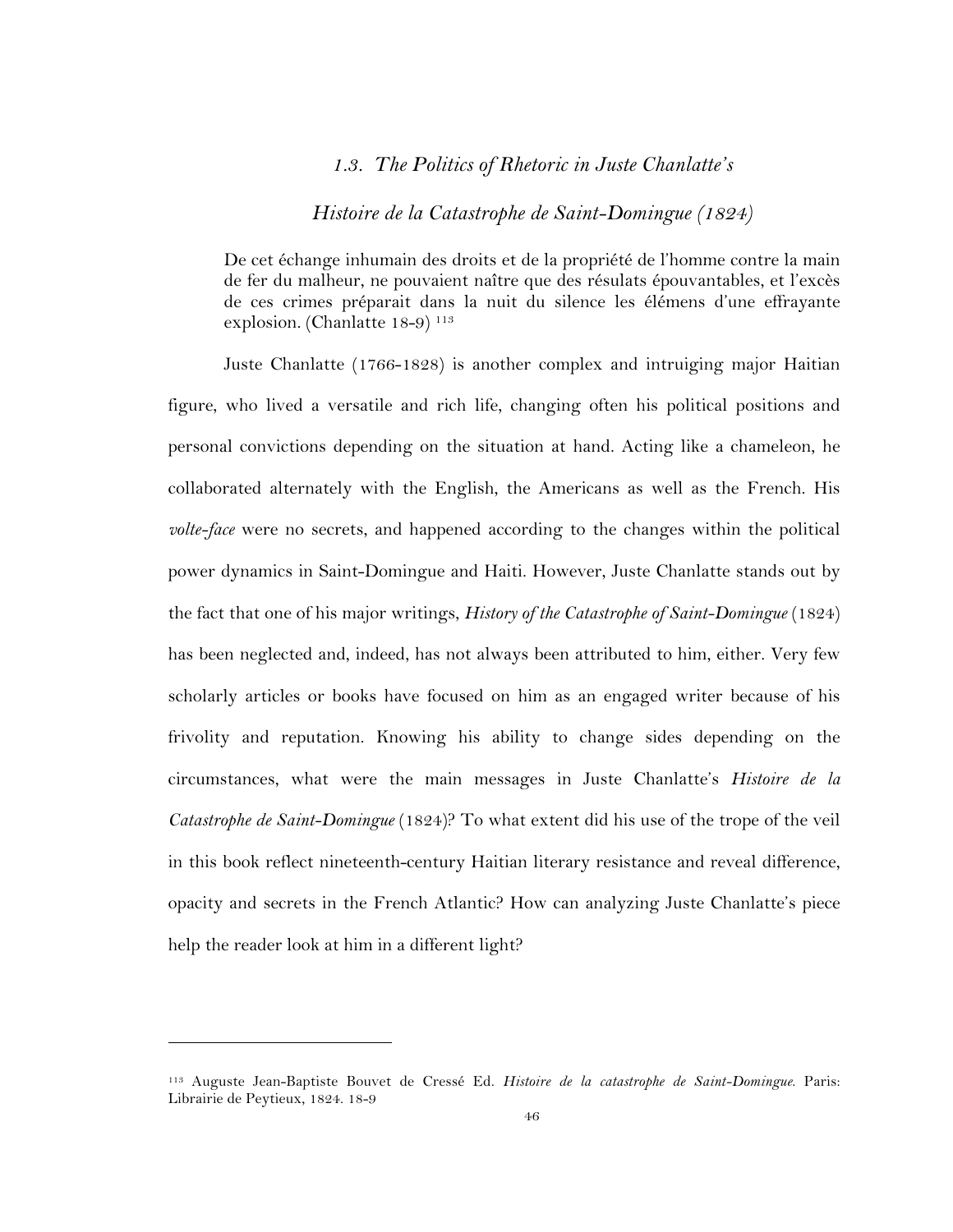### *Chanlatte's Biography*

Born in 1766 in Port-au-Prince, Juste Chanlatte was a mixed-race child and the son of Rémy Chanlatte and Olive Barreau.114 Educated and raised in Paris at the prestigious high school Louis-Le-Grand, Juste Chanlatte's passion and talent for words made him a journalist, playwright, and a poet. Depicted as an "offical poet", Juste Chanlatte is for instance one of Aimé Césaire's characters in his play *La Tragédie du Roi Christophe* (1963), which is analyzed in more detail in this dissertation's third chapter. <sup>115</sup> Strategic about his positions, Juste Chanlatte collaborated with the English during the revolutionary period in Saint-Domingue before taking shelter in the United States between 1798 and 1803 after the English's rout.116 Back in Saint-Domingue, Chanlatte worked with the French troops for the Emperor Jean-Jacques Dessalines and became his official secretary. On January 1, 1804, Saint-Domingue gained independence, and was named after its original name, Haiti. On May 20, 1805, Dessalines ratified the first Haitian constitution that his secretaries, including Juste Chanlatte and Boisrond Tonnerre, had written. I have found at the National Archives in Paris a copy of this constitution written by hand and signed with the names of the Haitian emperor Dessalines and his general secretary Juste Chanlatte.<sup>117</sup>

Juste Chanlatte played a key role behind the stage in the political life of Haiti, but also played a major role in the circulation of anti-colonial ideas that would deconstruct the arguments based on pseudo racial difference, which justify slavery in a

<sup>114</sup> Christophe Philippe Charles. "Noel-Michel Colombel" in *Les pionniers de la littérature haïtienne*. Haiti: Editions Choucoune, 1999. 34-6

<sup>115</sup> Aimé Césaire. *La Tragédie du Roi Christophe*. Paris: Présence Africaine, 1963. 56

<sup>116</sup> Duraciné Vaval. *Histoire de la littérature haïtienne ou* "*l'âme noire*"*.* Nendeln: Kraus Reprint, 1971. 17

<sup>117</sup> See Pictures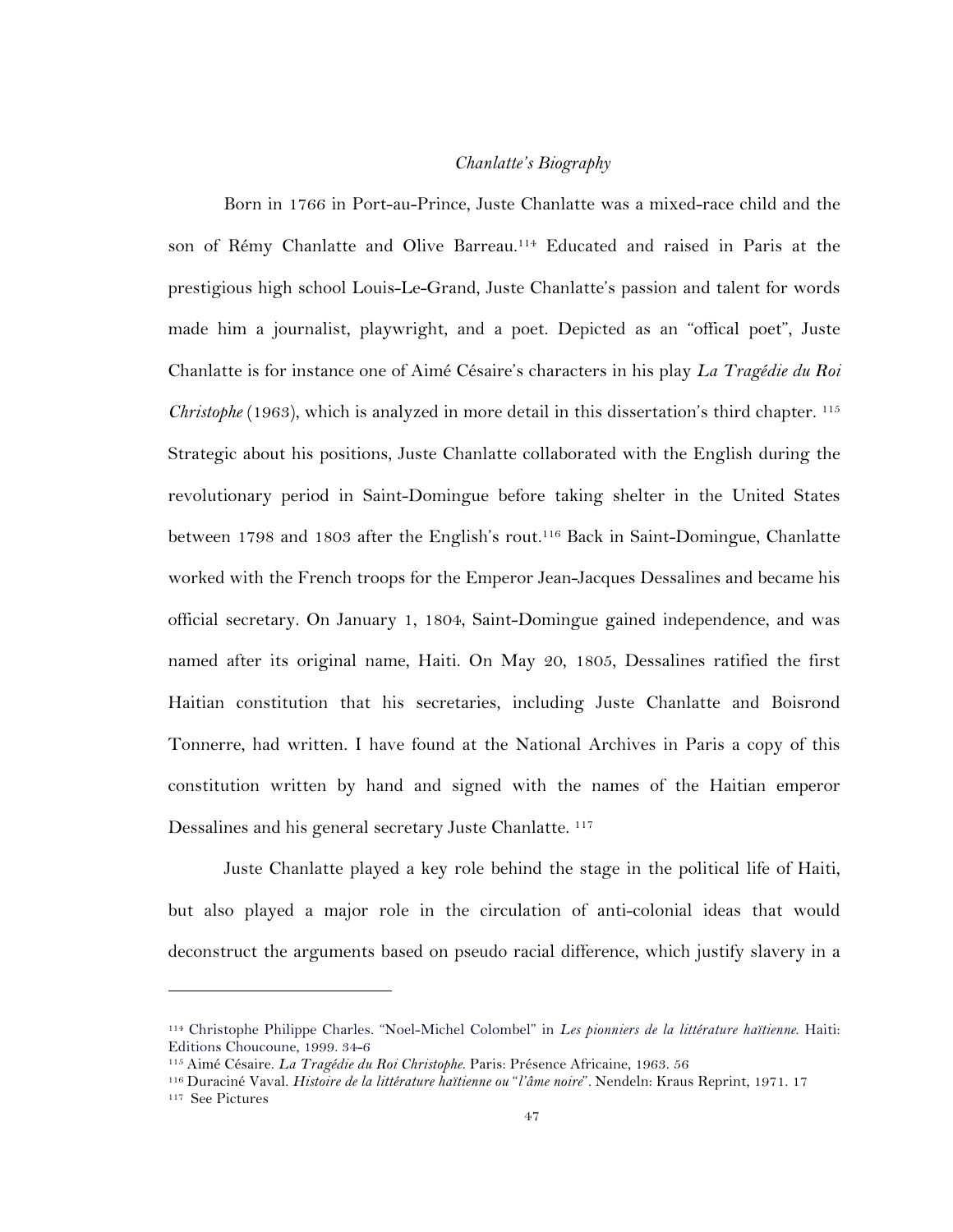discrete but assertive way. By claiming officially and circulating the idea that black people were not part of the human race and denying them the fundamental rights of all human beings, the right to traffic human bodies was born, and the slave trade system became legitimate:

Désavouer chez les Nègres l'unité d'espèces, poser en fait leur infériorité morale, c'était légitimer en quelque sorte le traffic des vendeurs de chair humaine, et constituer en principe le droit de l'esclavage. (6) 118

(To deny that Negroes are part of the human race, to assert as fact their moral inferiority, meant to legitimize in other words the traffic of the sellers of human flesh, and to set up as a rule slavery as a right.)

What is particularly exceptional about Juste Chanlatte's book is the way he successfully explains the perverse logic hidden behind the colonial system, just as Vastey did. However, Chanlatte managed subtely to invite his reader to appreciate and understand the resilience and resistance of the Saint-Domingue population until the ultimate explosion and revolution from the Haitian population. In doing so, Chanlatte may have succeeded in convincing his audience since he provides original correspondences from Henry Christophe and General Leclerc who may have not otherwise been well-known. Articulating brilliantly his arguments that deconstruct the rhetoric of slavery, Chanlatte offers the unique oppportunity to hear a different version of the story and to continue the reading of his book edited and published with the support of Auguste Jean-Baptiste Bouvet de Cressé.

### *Chanlatte's Significant Writings*

Juste Chanlatte's *Histoire de la Catastrophe de Saint-Domingue* (1824) is quite an

<sup>118</sup> Auguste Jean-Baptiste Bouvet de Cressé Ed. *Histoire de la catastrophe de Saint-Domingue*. Paris: Librairie de Peytieux, 1824. 6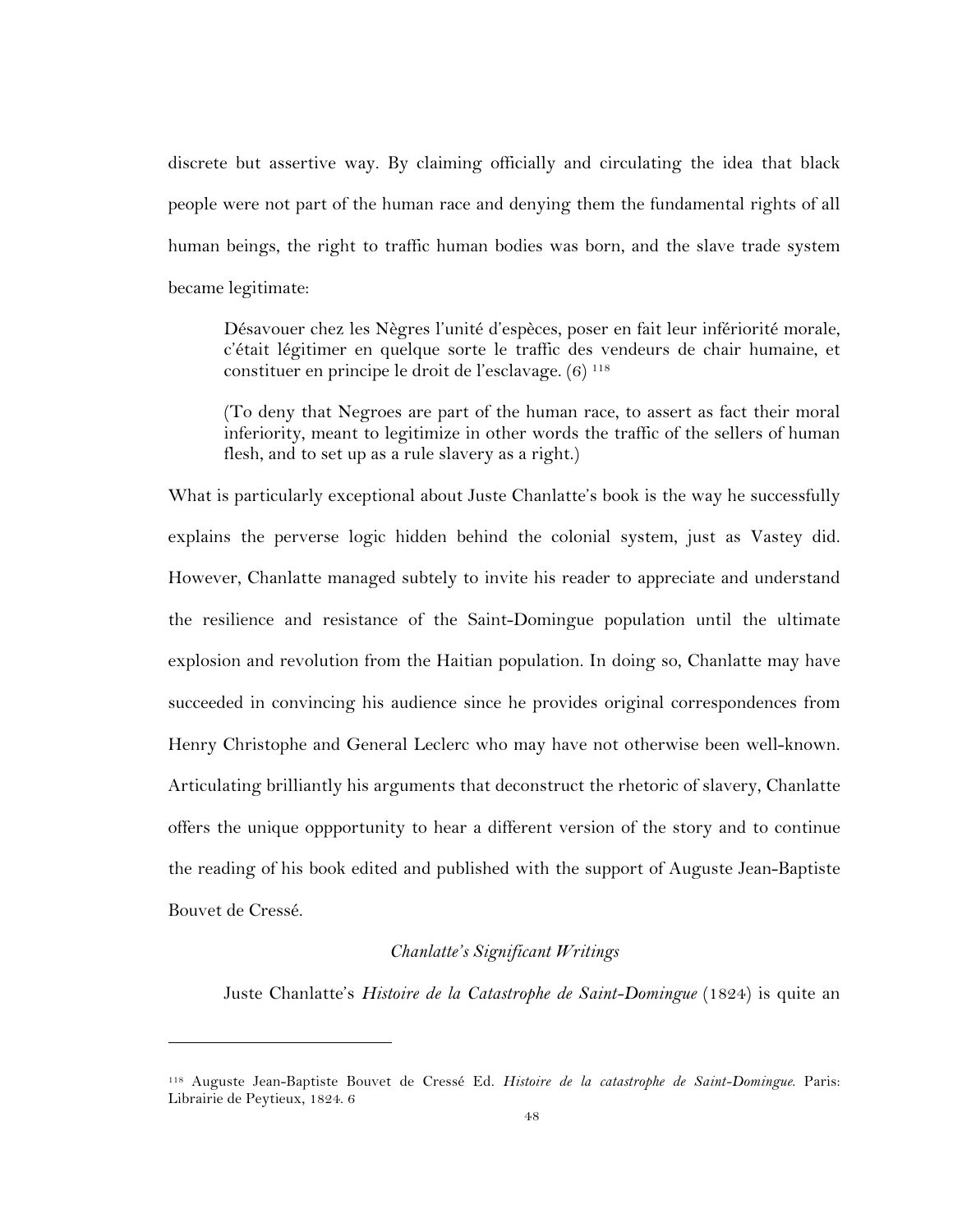astonishing book in many instances for its content, form and impact. First of all, the name of its author is never explicitly mentioned but only alluded to several times throughout the piece. The book was printed in Paris by the "Librairie de Peytieux" and published by the printer Rignoux in 1824. The work was edited by a major figure in the Parisian intellectual and printing world, namely Auguste Jean-Baptiste Bouvet de Cressé. Cressé was a previous professor in rhetoric and chief in printing works in the French naval forces, who also wrote a book on French history. 119 The name of Cressé is strategically mentioned in the book just below the title, so as to give the impression that Cressé was the author. Once the reader opens the work, however, there is no further ambiguity thanks to the fact that Cressé mentions clearly in his preface that he is not the author, but rather the one who edited and helped to publish *Histoire de la Catastrophe de Saint-Domingue*. The author of the book is referred as "M. J. C." or more precisely "J…E CH……E", and described as "an orator, an historian, and one of the most distinguished writer from the New World" (i-ii).<sup>120</sup>

After reading Cressé's preface and looking at the book closely keeping in mind the Haitian context of the time, it appears obvious that Mr. Juste Chanlatte is indeed the rightful author. The reasons for this are numerous, and one may presume that Chanlatte may have certainly preferred to write and publish his essay without risking his life and prevent any kind of threats, critics and censorship. Throughout the book the names of living people are mentioned, but some others are simply initialized. Therefore one infers that this cautious tone is not mere coïncidence but rather a discrete but deliberate act of

<sup>119</sup> Auguste Jean-Baptiste Bouvet de Cressé Ed. *Histoire de la catastrophe de Saint-Domingue*. Paris: Librairie de Peytieux, 1824. Front cover and vii <sup>120</sup> *Ibid.* i-ii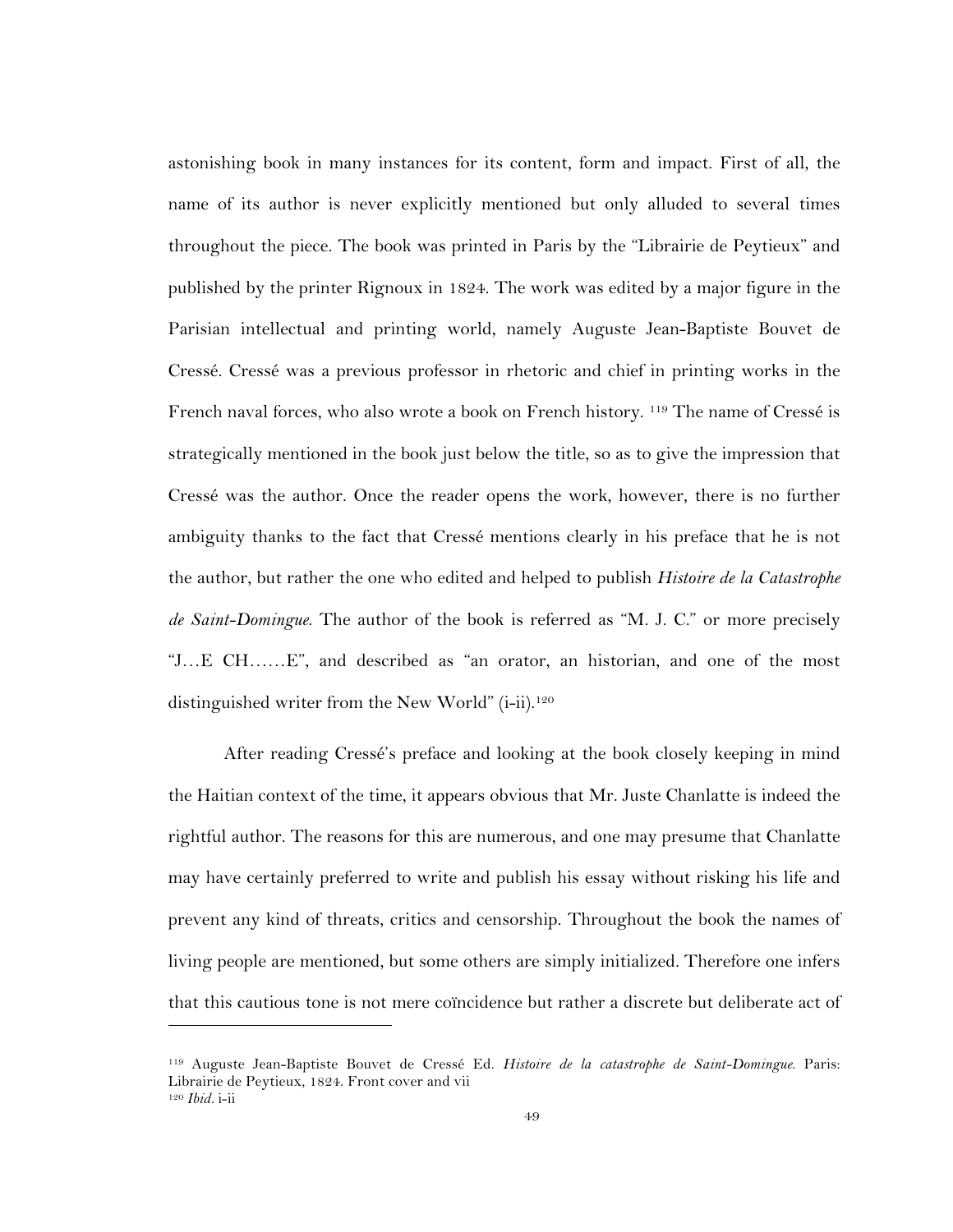resistance. At the eve of the independence, Juste Chanlatte is writing an important book to unveil the complex relationship between Saint-Domingue and Haiti along with France and its previous colonizers. The situation being still tense, he may have preferred to protect his name and his life while sharing his convictions with French speaking readers. At the end of Chanlatte's book, Cressé mentions in a final note that he certifies the authenticity of the correspondences and documents gathered in Juste Chanlatte's *Histoire de la Catastrophe de Saint-Domingue.* 

Divided into seven chapters, Chanlatte's work provides a literary history from the racial construction of differences among human races to the introduction of the slave trade system to Saint-Domingue and Haiti. The author is particularly gifted at showing the intimate and perverse relationship between the veil of prejudice regarding someone's skin, racial discrimination and violence:

(…) il fallait de criminels prétextes à des individus assez déhontés pour trafiquer de leurs semblables (…) Un système d'oppression tel que celui de l'esclavage, si froidement calculé, si froidement suivi, ne pouvait être pallié que par les idées les plus extravagantes, que par des artifices diaboliques.

Mais où nous entraîne la nature du sujet que nous traitons? Quelle plaie horrible de l'humanité nous venons de découvrir! Ah! puisque nous avons eu le courage de soulever *ce voile*, hâtons-nous d'en déchirer les lambeaux dégoutâns! et puissentils ne jamais reparaître sur la surface du globe!  $(5)^{121}$ 

((…) some pretty shameless individuals needed some criminal pretexts in order to set up a human traffic of their fellows (…) A system of oppression such as slavery, so coldly calculated, executed, could not but be disguised by the most extravagant ideas, and most diabolic artifices.

But where does the nature of the topic we are dealing with lead us? What horrible wound of humanity are we discovering! Ah! since we have the courage to lift this veil, let's make haste to tear off its disgusting scraps! And may they never reappear on the surface of the globe!)

<sup>121</sup> *Ibid.* 5. Italics mine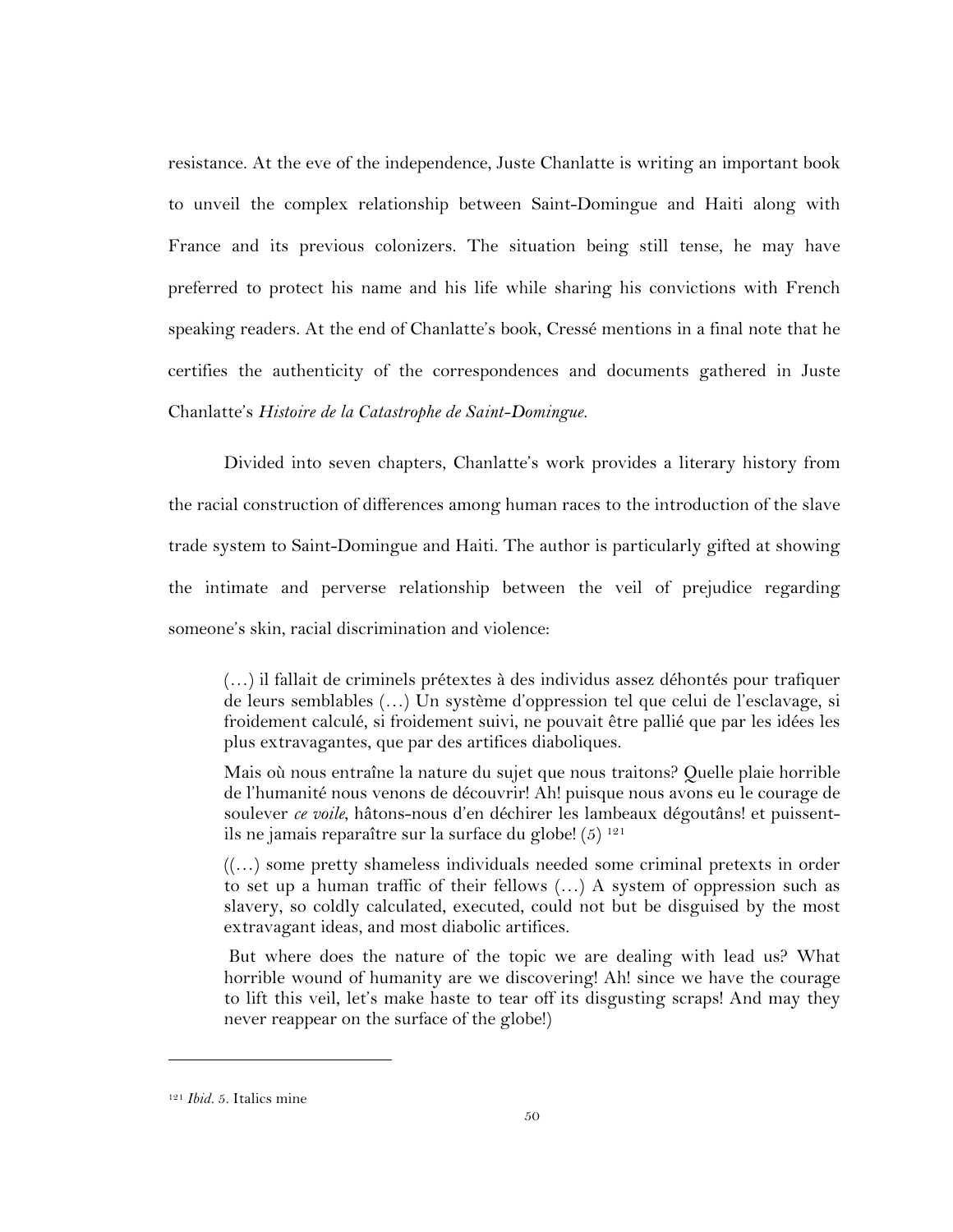This passage is particularly important since precisely the same metaphor had been previously used in the November 1803 proclamation of Haitian independence. This piece, which clearly inspired Chanlatte, was signed by "Dessalines, Christophe, Clerveaux" and another secretary of Jean-Jacques Dessalines called B. Aimé. Deborah Jenson refers to this metaphor regarding the veil of prejudice in her book *Beyond the Slave Narrative*: "Nous jurons de ne les jamais céder à aucune puissance, qu'elle qu'elle soit sur la terre; *le voile effroyable du préjugé* est déchiré en pièces; et il l'est à jamais. Malheur à quiconque oseroit tenter d'en rajuster les sanglans lambeaux!"<sup>122</sup> In a very subtle way, Juste Chanlatte provides a testimonial and historical narrative based on archival material, which starts from the very conception of racial discrimination against the black race. Deconstructing the arguments and contradictions and unveiling the artifices and interests behind the introduction of slavery and the colonization of Saint-Domingue, Chanlatte offers to his reader a hopeful but fierce defense of human beings' rights that is still very relevant today:

Je ne sais de quel côté sortira la lumière, mais un vaste champ s'est offert à mon imagination. Si jamais nous avons nos peintres, nos poètes, nos sculpteurs et nos historiens, que nos monumens seront déshonorans pour vous, si vos crimes y sont fidèlement retracés! Au tableau de vos vices, au récit de vos atrocités, justement révoltée, la postérité s'écrira: (…) blancs, à la vérité, de peau, mais noir de coeur et d'esprit. (29-30) 123

This passage echoes Fanon's metaphor and rhetoric present in his book *Black Skin,* 

*White Masks* (1952) that is discussed in the third chapter of this dissertation.

<sup>122</sup> Deborah Jenson. "Before Malcom X, Dessalines: Postcoloniality in a Colonial World" in *Beyond the Slave Narrative: Politics, Sex and Manuscripts in the Haitian Revolution*. Liverpool: Liverpool University Press, 2011. 91. Italics mine

<sup>123</sup> Auguste Jean-Baptiste Bouvet de Cressé Ed. *Histoire de la catastrophe de Saint-Domingue*. Paris: Librairie de Peytieux, 1824. 29-30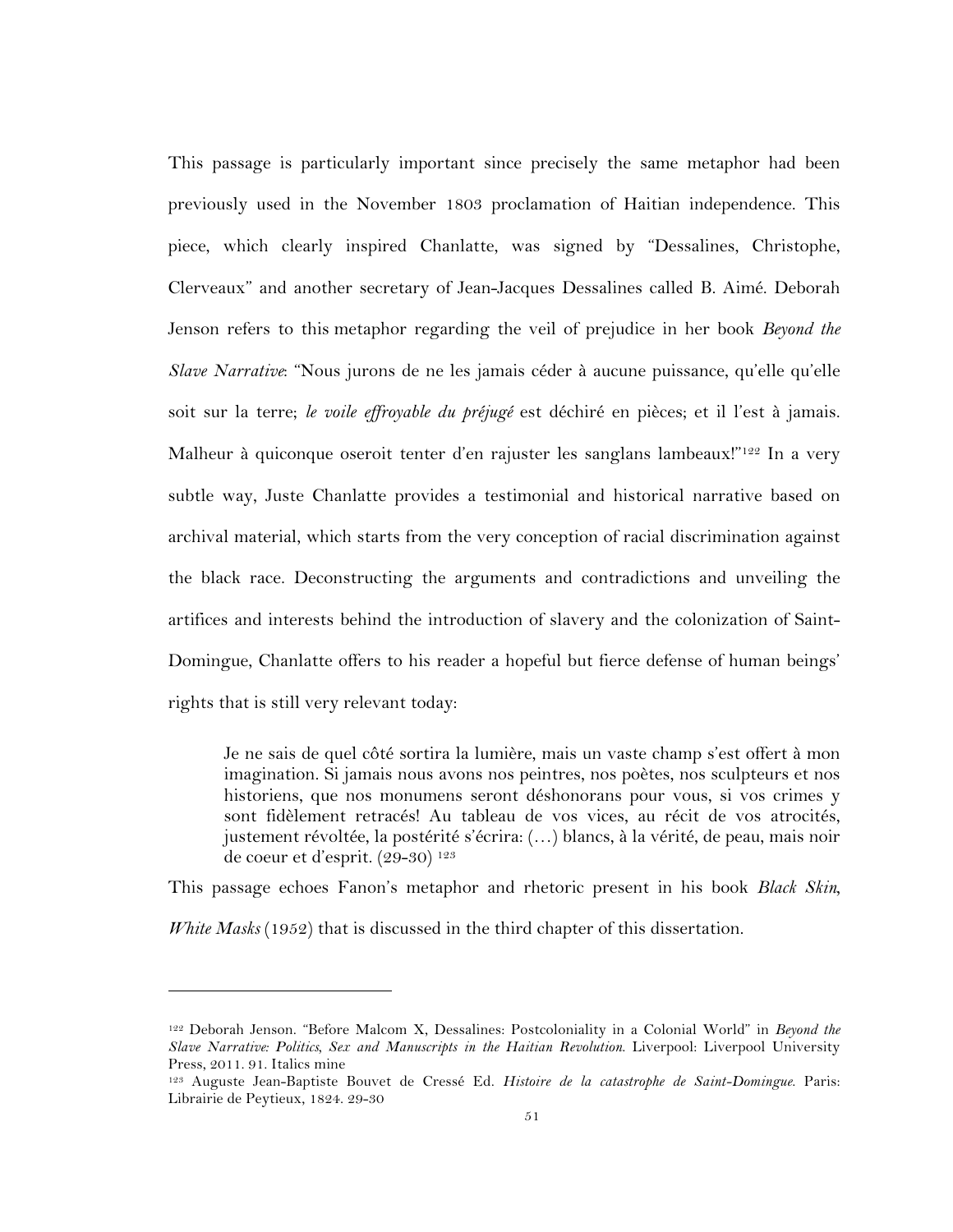### *Chanlatte's Key Messages*

In *Histoire de la Catastrophe de Saint-Domingue*, Juste Chanlatte gives a concrete portrayal of the atrocities and inhuman conditions in which the Haitian population lived, while explaining their desire for revenge, and paying tribute to the generous and exceptional human beings who helped them. In his fourth chapter and his conclusion, however, Chanlatte provides a clear understanding for the necessary basis needed to restore a fair and reciprocal relationship between the old and the new world. In the end, it is Chanlatte's future hope for humanity, justice and liberty that prevails: "Malgré *l'épaisseur du voile* qui couvre encore ce séduisant avenir, l'imagination se plaît à écarter un coin du rideau, et toutes les puissances de l'âme sont émues à la moindre probabilité d'un événement qui doit resserrer l'union des deux mondes par des nœuds sacrés et indestructibles."124 (In spite of the thickness of the veil, which still covers this attractive future, the imagination enjoys to draw a corner of the curtain, and all the strengths of the soul are moved at the slightest probability of an event, which must tighten the union of two worlds by some sacred and indestructible bonds.) Playing on the image of the veil of slavery, colonialism and racial distinction, Juste Chanlatte strategically uses this metaphor to strengthen his argument and transform his ideas into concrete and visual works of art:

(…) vous osez faire un tableau imaginaire de l'homme noir transporté dans les colonies, et affirmer que vous lui avez rendu un service essentiel en l'arrachant à ses contrées sauvages, pour le faire jouir des douceurs de votre administration paternelle! Quelle horrible lumière que celle qui jaillit des torches des furies! (14) 125

<sup>124</sup> *Ibid.* 93. Italics mine

<sup>125</sup> *Ibid.* 14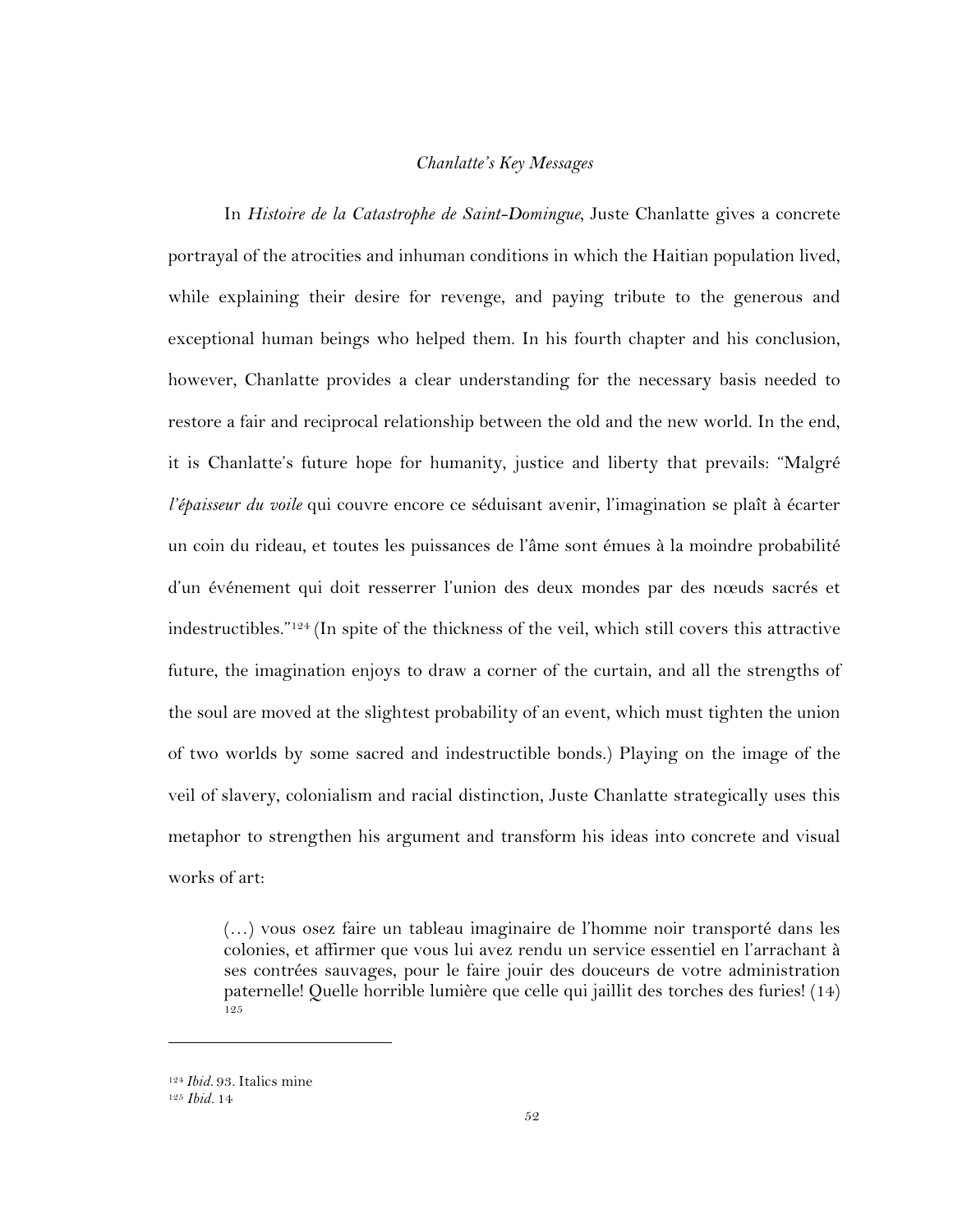Similarly to a visual artist who uses his colors to make more apparent one aspect of his painting, Juste Chanlatte as a writer takes full advantage of the poetics of the French language to spread knowledge and make a difference in politics. The figures of rhetoric, image and metaphor that appear throughout his book reflect the personal touch of an artist on his canvas. Every detail is there for a reason, and it is up to the reader to understand why and to derive his or her own interpretation and understanding of Saint-Domingue's catastrophe.

In trying to unveil the catastrophe of Saint-Domingue, Juste Chanlatte is hoping to provide some historical, political and racial backgrounds to fully grasp the situation at the time of the revolution. In this vein, Chanlatte, with his attempt to provide a more nuanced and complex picture of the Haitian landscape, appears as a pioneering thinker in nineteenth-century Haitian literature. Ultimately, what he offers is a behind the scene picture from the construction of racial discrimination against the black race to the introduction of the slave-trade system. The financial aspects of this human traffic become intertwined with the politics and economics of the Atlantic slave trade system. Resonating strongly with contemporary writings about the notions of disaster associated with Haiti throughout its history and especially after the earthquake taking place on January 12, 2010, Juste Chanlatte attempts to give a precise understanding of the difficult and fragile transition from a colonized country to an independent state. <sup>126</sup> Turning towards the past and the history of Saint-Domingue and Haiti gave Chanlatte

<sup>126</sup> Munro, Martin Ed. *Haiti Rising: Haitian History, Culture, and the Earthquake of 2010*. Liverpool: Liverpool University Press, 2010

Dubois, Laurent. *Haiti: The Aftershocks of History*. New York: Metropolitan Books, 2012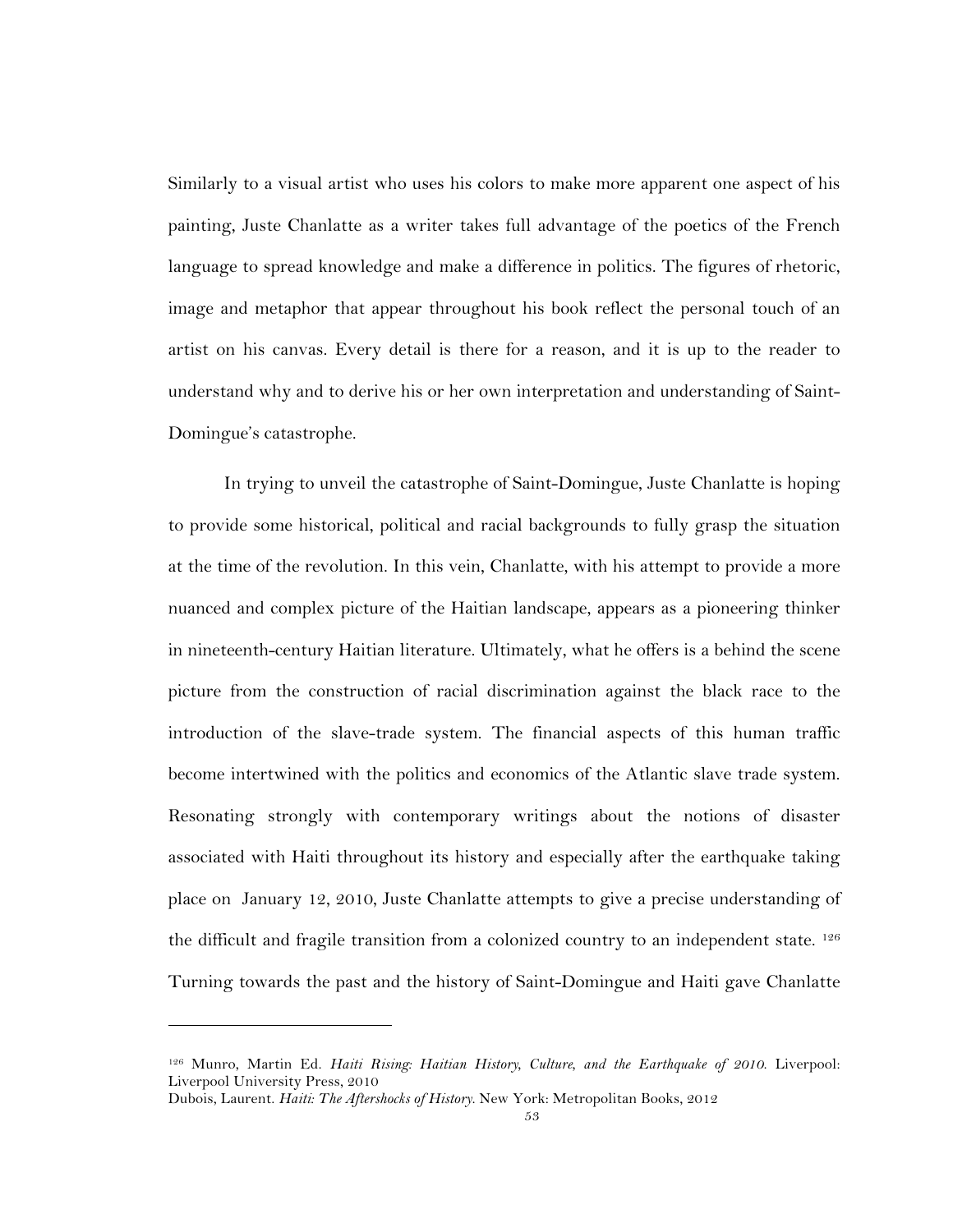the possibility to assess in a nuanced way the present and to create hope for the future of Haiti and the West Indies. For Juste Chanlatte, it is thanks to a reconciliation between the old and the new world and the triumph of exchange, justice, humanity, independence, and liberty that the prosperity and happiness of the Caribbean can and will prevail. 127

## *Chanlatte's Critics*

As for Toussaint Louverture and Vastey, there were many critics of Juste Chanlatte's writings. Even though Chanlatte can be considered as one of the pioneers of Haitian literature, who claims to defend his country and culture, his style was still very influenced by French literature and, for some people, not enough by Haitian culture. Two contemporary Haitian writers, Louis-Philippe Dalembert and Lyonel Trouillot express this idea in their 2010 tribute to Haitian literature titled *Haïti: Une Traversée Littéraire*:

Au lendemain de l'Indépendance, il est vrai que nos premiers auteurs, Juste Chanlatte, Jules Solime Milcent ou encore Antoine Dupré, pour ne citer qu'eux, imitaient beaucoup les auteurs français des XVIIe et XVIIIe siècles, chez qui ils allaient chercher des images, un style et des formes fixes. Et il est vrai aussi que la réalité haïtienne, la vie de tous les jours, la culture, le créole, le vaudou ainsi que les traditions populaires, n'étaient pas présents dans leurs œuvres. En dehors des appels à l'unité en cas de nouvelle attaque de la part de l'armée française, c'était une littérature "nationale" sans "la nation", comme cela fut le cas pour de nombreuses sociétés postcoloniales. (13) 128

The idea of writing and creating literary forms about Haitian culture without including

key Haitian references, such as Haitian creole, Haitian music, and the Haitian religions

<sup>127</sup> Auguste Jean-Baptiste Bouvet de Cressé Ed. *Histoire de la catastrophe de Saint-Domingue*. Paris: Librairie de Peytieux, 1824. 95-9

<sup>128</sup> Louis-Philippe Dalembert and Lyonel Trouillot. *Haïti: Une Traversée Littéraire*. Port-au-Prince: Presses Nationales d'Haïti, 2010. 13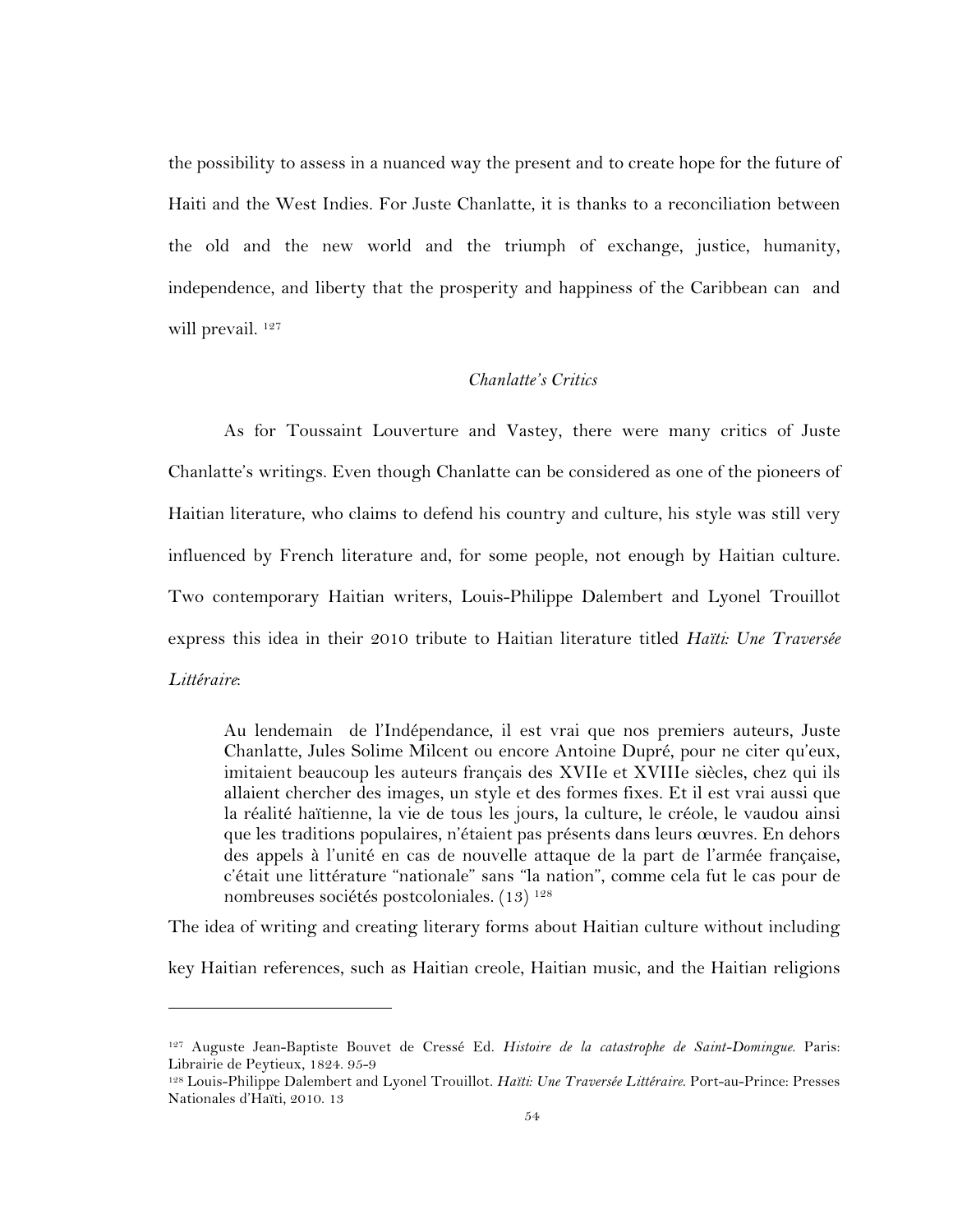among others, contribute to remind the importance of inner contradiction, disavowal and opacity present in postcolonial countries such as Haiti. Duraciné Vaval in *Histoire de la littérature haïtienne ou l'âme noire* sums up this situation very clearly in claiming that: "Le comte de Rosiers (c'est ainsi que J. Chanlatte s'appelait sous la royauté de Christophe) encensa dans ses écrits le monarque du Nord, tant que celui-ci tenait en main les destinées du pays (...)"<sup>129</sup> With flattery, hypocrisy and a clever strategy, Chanlatte avoided throughout his life sticking to his initial positions. This was a strong mistake according to Henock Trouillot, who claims that because of his hesitation at taking sides, his literary talents in poetry especially were diminished. 130 However, if Juste Chanlatte may have decided to protect his life and skin during the tense political transitional time in Saint-Domingue and Haiti, his secret book, *Histoire de la Catastrophe de Saint-Domingue*, seems on the contrary to reveal in a subtle way his most secret ideas and convictions. This is actually the plot of one of Juste Chanlatte's plays titled *Le Philosophe-Physicien* (*The Physician-Philosopher*), which offers an additional piece of evidence to bear in mind before judging him. This piece tells the story of a gifted physician named Gélanor, who is supposed to have mysterious and uncommon magic powers. To prove this fact, anyone who would step into his "office of truth" would see his or her most secret thoughts unveiled. <sup>131</sup>

Until the end of his life, Juste Chanlatte experienced a great deal of political and professional changes. Initially, he was in support of the new Haitian king Henry

<sup>129</sup> Christophe Philippe Charles. "Juste Chanlatte" in *Les pionniers de la littérature haïtienne*. Haiti: Editions Choucoune, 1999. 46

<sup>130</sup> Henock Trouillot. *Les origines sociales de la littérature haïtienne*. Port-au-Prince : Imprimerie N. A. Théodore, 1962. 29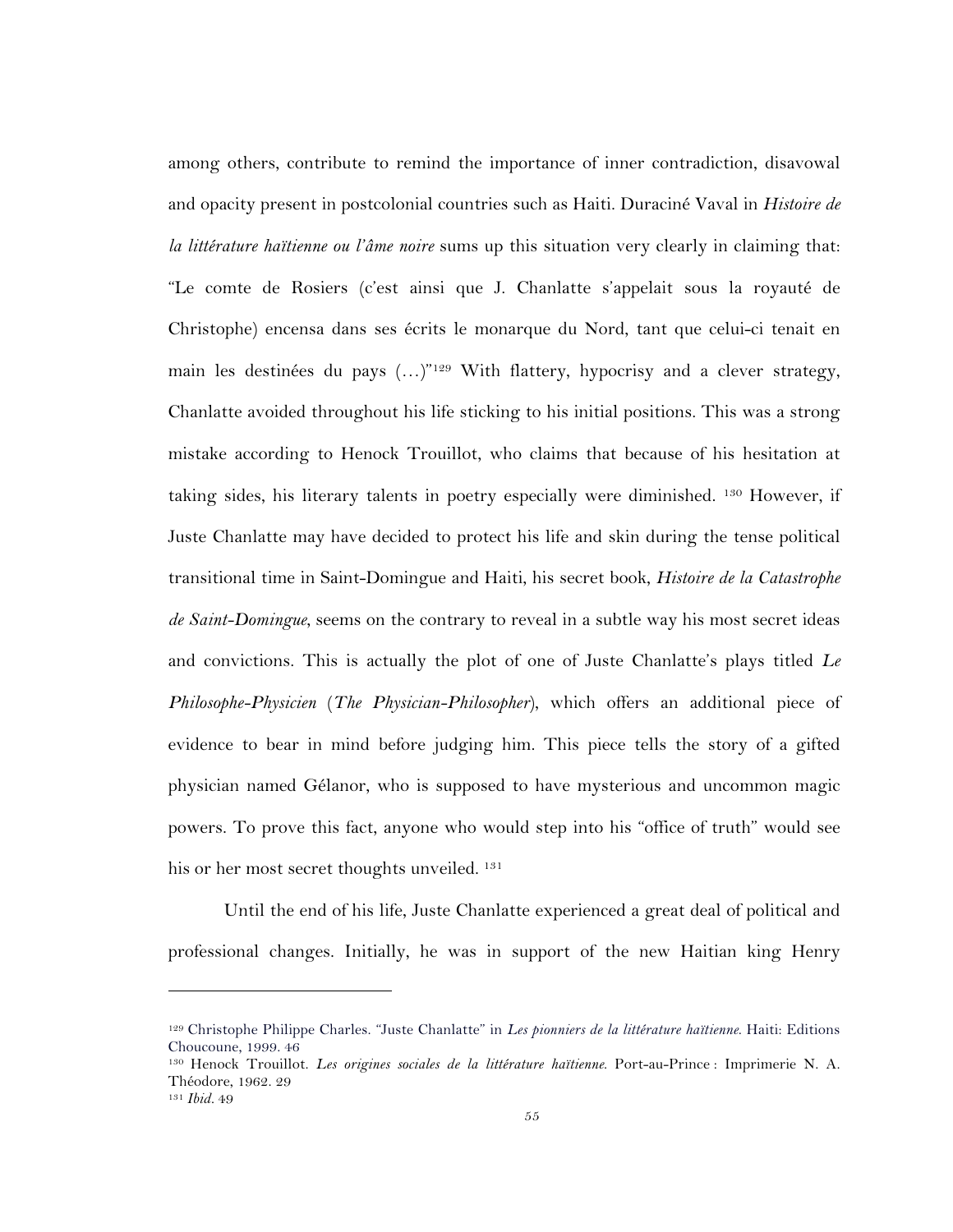Christophe after Dessalines' assassination, and wrote from 1807 to 1811 for la "Gazette Officielle de l'Etat d'Hayti". This newspaper became from 1811 to 1820 la "Gazette Royale d'Hayti" and was published in Cap by the state printer Pierre Roux.<sup>132</sup> A member of the nobility under Christophe's reign, Juste Chanlatte's name changed to become "Comte de Roziers" in 1818. The motto that represented his symbol of nobility was: "Image of my zeal". 133 Following Christophe's suicide, Juste Chanlatte shifted sides and became closer to his previous political "enemy" on the republican side. He became the editor of "Le Télégraphe", which was the official newspaper of the new Haitian president Jean-Pierre Boyer and his government. Contrary to other newspapers, "Le Télégraphe" included numerous articles about the preservation of Haiti national independence and was against slavery and racial segregation.134 Juste Chanlatte died at the age of 62 year old in Port-au-Prince in 1828. The French speaking academic and literary figure Auguste Viatte (1903-1993) offers a complex and nuanced portrait of Chanlatte's life in *Histoire Littéraire de l'Amérique Française*:

Elevé en France, collaborateur des Anglais pendant les guerres révolutionnaires, il a rédigé les proclamations de Dessalines puis est devenu publiciste officiel de Christophe: son *Cri de la Nature*, en 1810, a devancé les diatribes anticoloniales de Vastey; il compose, pour le couronnement de son Roi, une cantate où figurent (…) le génie d'Haïti, et autres allégories (…) quitte à flagorner Boyer lorque la République aura vaincu. (Castera 45) 135

The relation between literature, history and opacity refers back to Edouard Glissant,

and can maybe help us understand more fully the motives of Chanlatte's essay. If

<sup>132</sup> Justin Emmanuel Castera. *Bref Coup d'Oeil sur les Origines de la Presse Haïtienne: 1764-1850*. Port-au-Prince: Imprimerie Henri Deschamps, 1986. 31

<sup>133</sup> Cheesman, Clive Ed. *The Armorial of Haiti: Symbols of Nobility in the Reign of Henry Christophe*. College of Arms manuscript JP 177. London: College of Arms, 2007. 90

<sup>134</sup> Justin Emmanuel Castera. *Bref Coup d'Oeil sur les Origines de la Presse Haïtienne: 1764-1850*. Port-au-Prince: Imprimerie Henri Deschamps, 1986. 35-6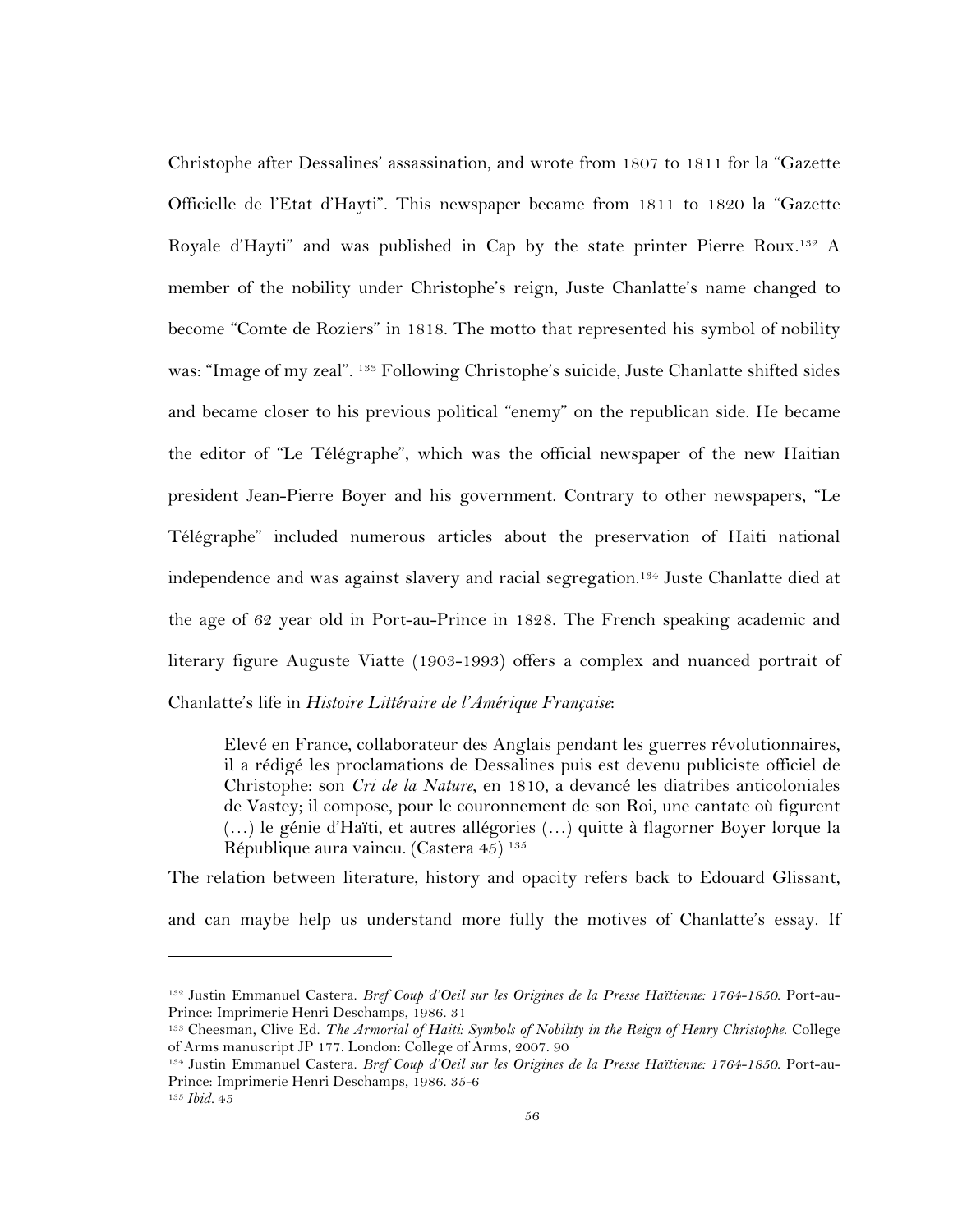*Histoire de la Catastrophe de Saint-Domingue* is clearly influenced by the French tradition, its language and its literature, Juste Chanlatte, however, tries to distance himself from the fictionalization of French history by providing another version of the story: "Inconnue en Europe, la relation qu'on va lire des atrocités commises à Saint-Domingue, sous le consulat et par ordre de Napoléon Bonaparte, est une de ces monstruosités dont heureusement la nature est avare, et que l'histoire trouve rarement l'occasion de consacrer dans ses fastes immortels." 136 In this sense, Juste Chanlatte perhaps appears more honest in this writing that one would first think, knowing his reputation of being insincere and interested. Chanlatte was faithful to his objectives in this book, which were to decontruct the prejudices of racial difference and racial distinction, a legacy that Alponse de Lamartine and Joseph-Anténor Firmin will also continue.

<sup>136</sup> Auguste Jean-Baptiste Bouvet de Cressé Ed. *Histoire de la catastrophe de Saint-Domingue*. Paris: Librairie de Peytieux, 1824. iv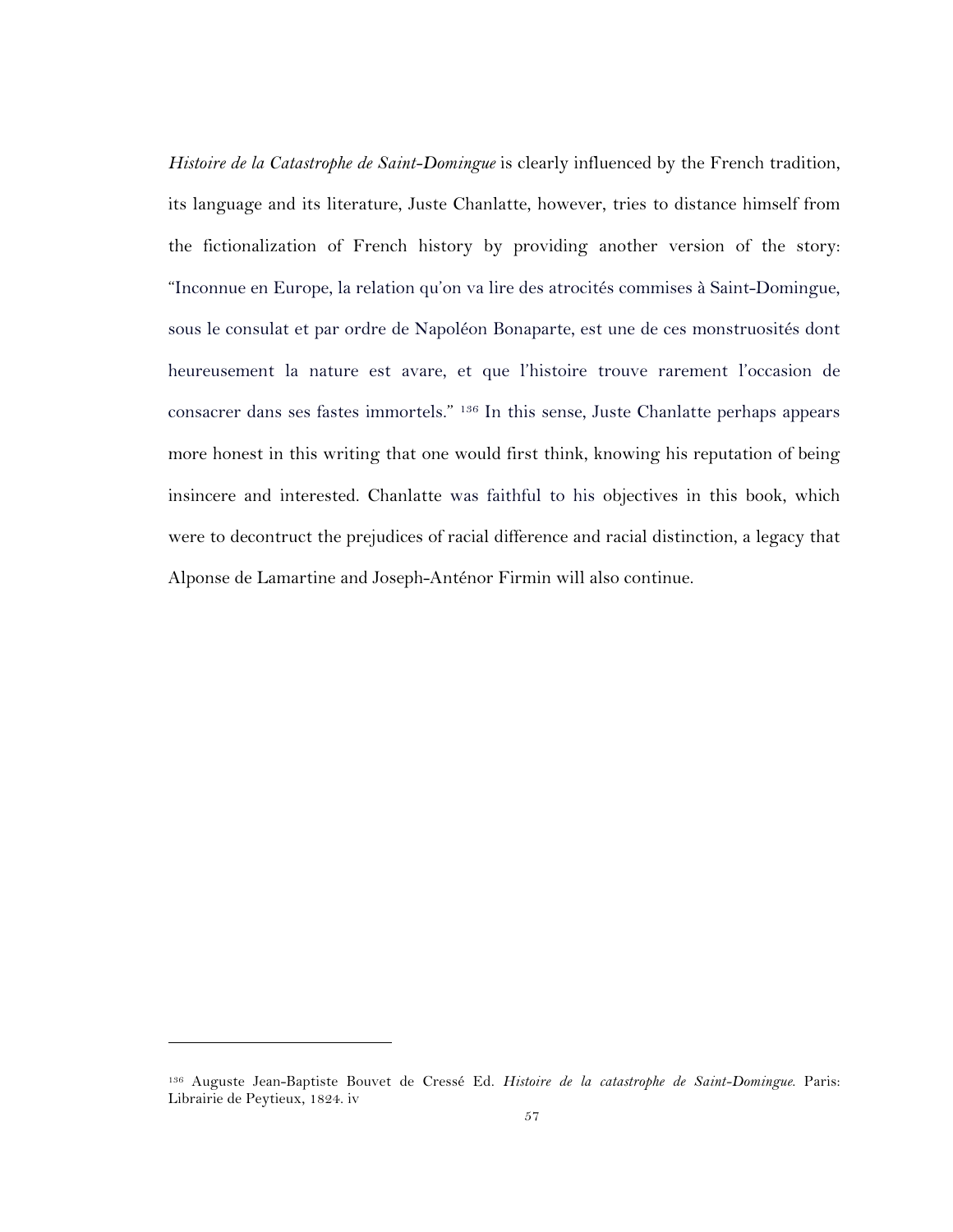# **Chapter Two**

*Haitian Metamorphoses: Pioneer Allegories in the Work of Emeric Bergeaud,* 

*Joseph-Anténor Firmin, & Marie Vieux-Chauvet*

#### **Abstract**

Chapter two, "Haitian Metamorphoses: Pioneer Allegories in the Work of Emeric Bergeaud, Joseph-Anténor Firmin, and Marie Vieux-Chauvet" analyses prose and novels, chronologically distributed over the broad time period from 1859 to 1957, that nevertheless share a figuration of postcolonial resistance and internal revolution as through the metamorphosis of intellectual pioneer figures. In Haiti's first novel, *Stella*, Bergaud uses the story of the diversely racialized siblings Romulus and Rémus, children of the maternal "Marianne" figure Marie l'Africaine, to represent the emergence from colonized Saint-Domingue of the independent country named Haiti. In *De l'Egalité des Races Humaines (Anthropologie positive),* Firmin shares his own transformative experience as a Haitian intellectual who is accepted to the Paris Anthropological Society, at a time when he is supposed to belong to an inferior race. From this paradoxical situation Firmin draws the inspiration for his 662 page deconstruction of racist theories developed in Joseph Arthur de Gobineau's (1816-1882) *Essai sur l'Inégalité des Races Humaines*. Vieux-Chauvet offers an in-depth analysis of the metamorphosis of the first person of color in Saint-Domingue allowed to sing and perform at the Comédie in Portau-Prince --the "mulatta" actress Minette-- as a metaphor for Saint Domingue's transformation. Through these fictions of inaugural metamorphoses, Bergaud, Firmin and Vieux-Chauvet allegorize the importance of individual and collective resistance, solidarity and transformation as a springboard for an ongoing Haitian national revolution.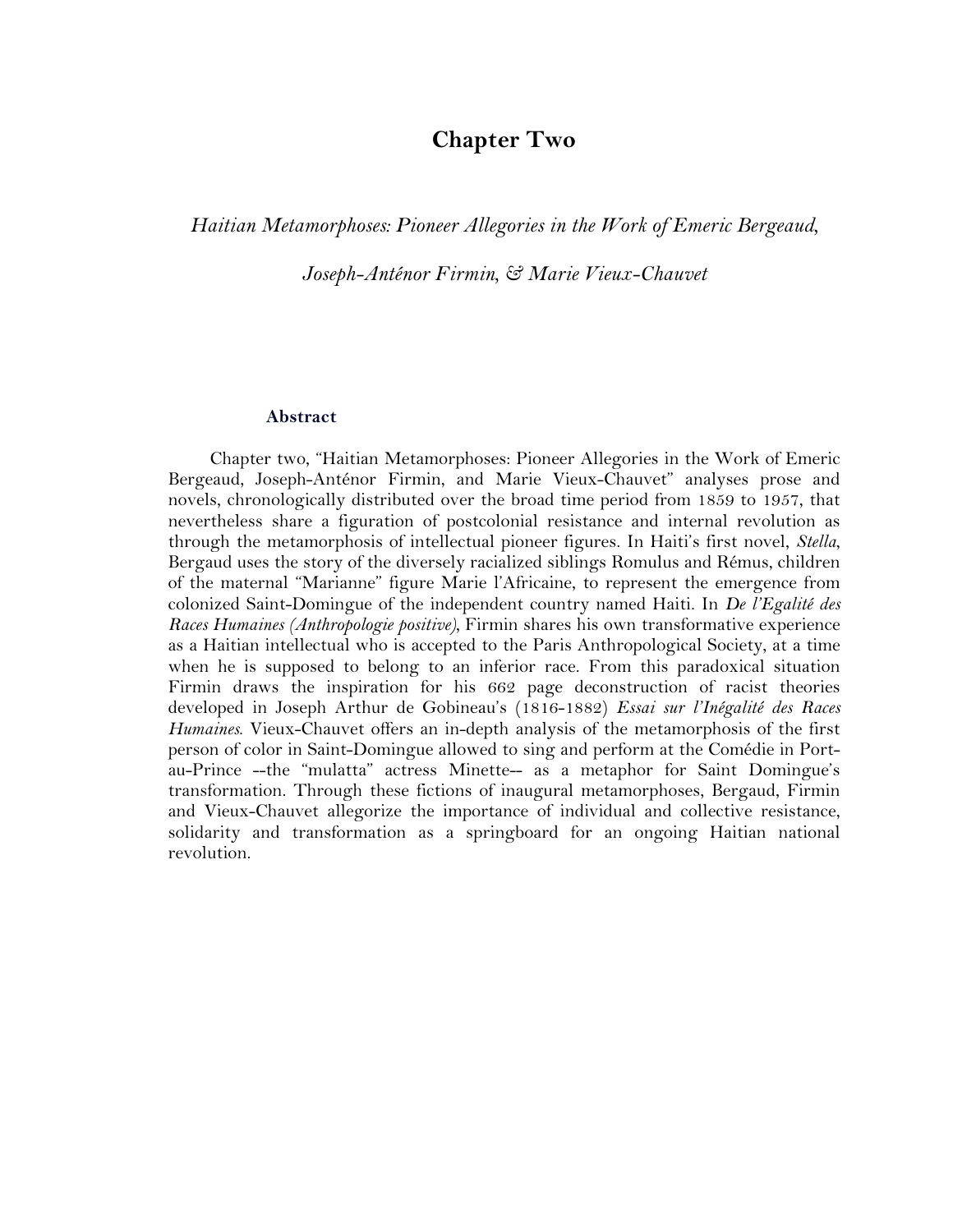### *2.1. Post-colonial Resistance in Emeric Bergeaud's Stella (1859)*

### *Introduction*

The first section of this chapter revisits the transition from slavery to liberty, and its impact on the population of Saint-Domingue and Haiti. In doing so, it sheds light on the metamorphosis from colonized Saint-Domingue to the birth of an independent country named Haiti, and the subsequent attempts to preserve their dignity. Throughout the writing of *Stella*, Emeric Bergeaud (1818-1858) explores in detail this change, and unveils how the enslaved population in Saint-Domingue was abused within the context of the slave trade. The strength of this book is to enlighten the quest of Rigaud, Toussaint, Dessalines and Pétion to fight back to gain their freedom.<sup>1</sup> In his writing, Emeric Bergeaud provides the example of a strong resistance in pioneering Haitian literature in depicting the lives of two brothers Rémus and Romulus, who will help both the enslaved population and Saint-Domingue to become both free and free of prejudices. At the frontier between fiction, history and literature, Bergeaud combines elements of mythology, surrealism, and historical references about Saint-Domingue and Haiti. This hybrid and original piece of writing deserves some close attention for its ability to bring together the beauty of a complex history in the form of a fable. In doing so, Emeric Bergeaud composes an Ode to Haiti and to Liberty personified by the abstract and idealized character called Stella. Her name echoes the title of his book, which is a tribute to the humanity, resistance and solidarity of Haiti as a united country. Composed during his exile in Saint Thomas, Emeric Bergeaud wrote

<sup>1</sup> Emeric Bergeaud. *Stella*. Carouge-Genêve: Editions Zoé et Les Classiques du Monde, 2009. 19: "La révolution de Saint-Domingue, laborieux enfantement d'une société nouvelle, a donné naissance à quatre hommes qui en personnifient les excès et la gloire: RIGAUD, TOUSSAINT, DESSALINES, PETION."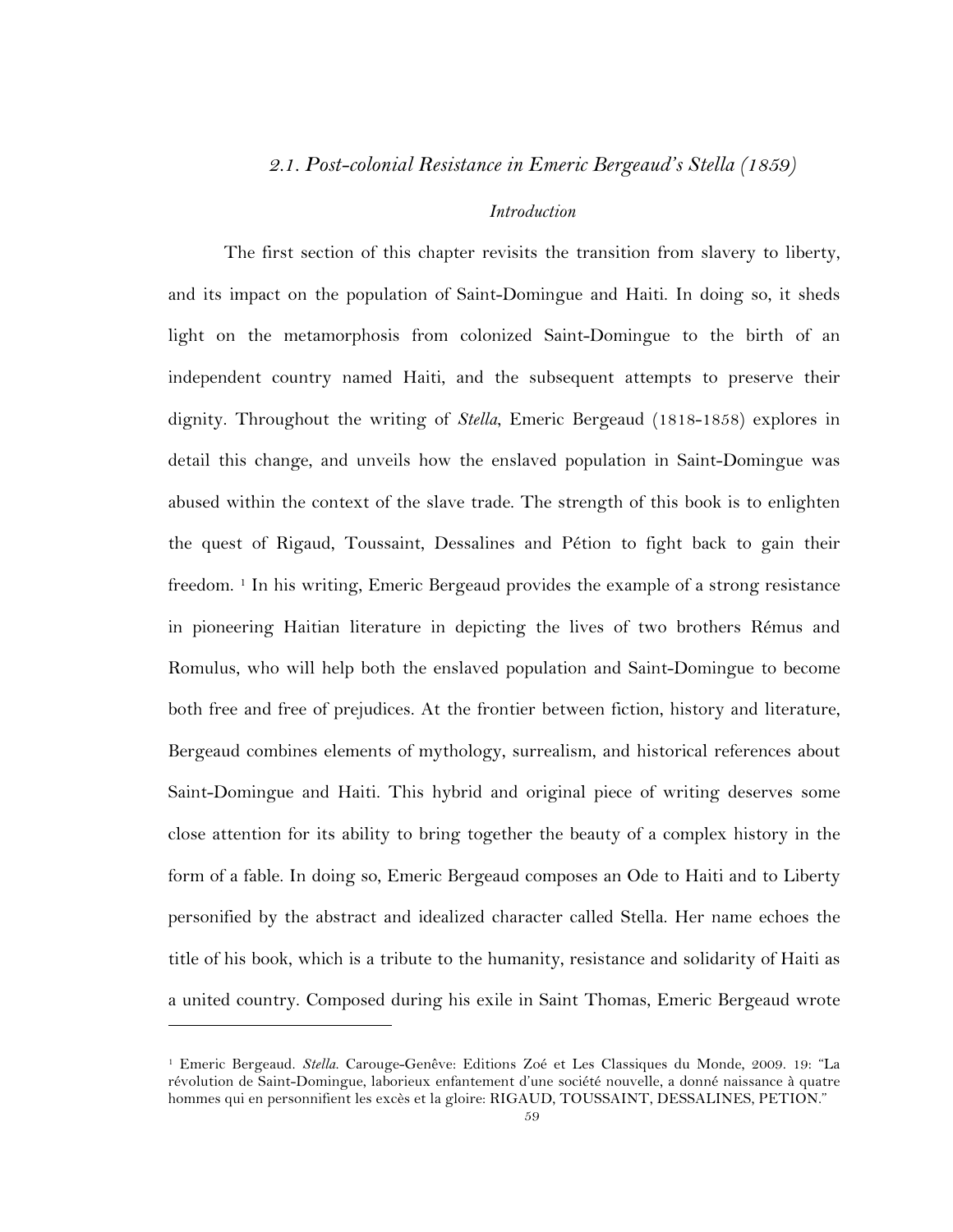his book *Stella* for his country, his fellow citizens and their future. Bergeaud himself did not survive the publication of this piece. He came to Paris in 1857 with the hope of recovering from his illness, but facing the fact this was unlikely, Bergeaud gave the copy of his manuscript to his friend, the Haitian historian and politician Alexis Beaubrun Ardouin (1796-1865). Published for the first time in 1859 by Ardouin, the book would be published again in 1887 by Bergeaud's wife, who then omitted the forward and biographical information.  $2$  Why exactly was Emeric Bergeaud in exile at the time during the writing of *Stella* and what was his intention in writing this last piece before his death? This section firstly puts into light how Emeric Bergaud's book can be analyzed through the lense of sound. Secondly it reveals the difficulty of establishing a common united basis for the diverse Haitian population. Thirdly, it explores to what extent the recognition of the Haitians' dignity, liberty and unity is key for the future of its country.

### *Emeric Bergeaud's Biography*

Born in the southern Haitian city called Les Cayes in 1818, Emeric Bergeaud witnessed throughout the first thirty years of his life the plots and conflicts for power in Haiti along with the political coups, riots and civil wars which took place during the construction of this newly independent country. 3 He worked as a secretary for his uncle the Haitian General Borgella, who was major of the Cayes quarter and the chief of the

<sup>2</sup> Emeric Bergeaud. *Stella*. Carouge-Genêve: Editions Zoé et Les Classiques du Monde, 2009. 5

<sup>3</sup> Anne Marty. "Préface de Anne Marty" in Emeric Bergeaud's *Stella*. Carouge-Genêve: Editions Zoé et Les Classiques du Monde, 2009. 9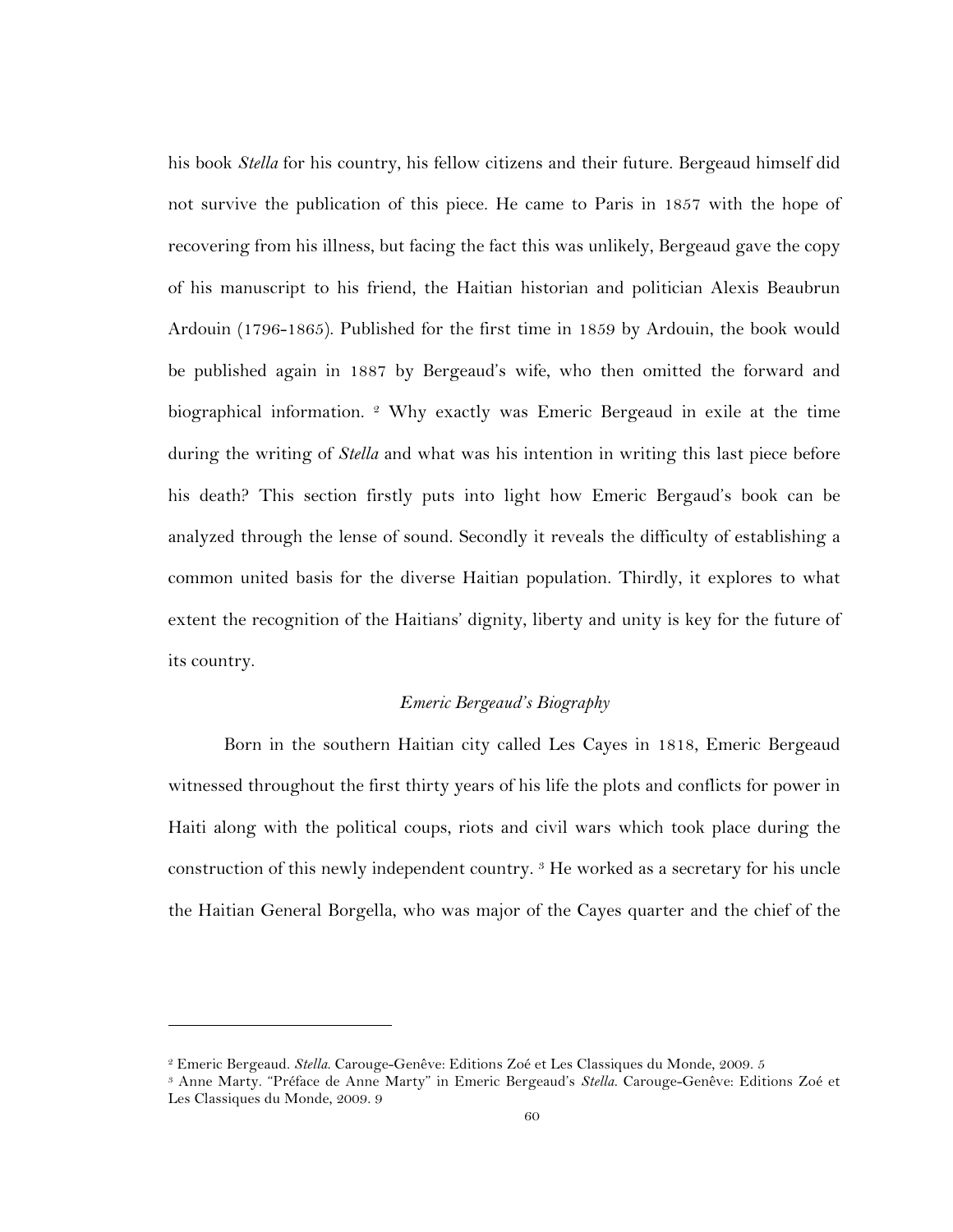southern state. <sup>4</sup> However, Emeric Bergaud was forced to exile after the bloody rebellion in Port-au-Prince and additional uprisings taking place in Cayes on April 16, 1848 to revolt against the Haitian President Faustin Soulouque. 5 Because Bergaud was involved in one of these conspiracies against the government of Faustin Soulouque, he was obliged to continue to live and write in Saint Thomas, which constitutes nowadays one of the islands of the United States Virgin Islands. <sup>6</sup> Bergaud stayed there until 1857, when he travelled to Paris concerned about his health, and came back to Saint Thomas the following year during which he passed away on February 23, 1858. 7 Faustin Soulouque had been an officer and a general in the army of Haiti before officially accepting the role of President of Haiti on March 2, 1847. His name changed to Faustin I on August 26, 1849 when thanks to the support of a very loyal militia he was proclaimed Emperor of Haiti. It was in this context, during Emeric Bergaud's exile in Saint Thomas, that *Stella* was written between 1848 and 1857. 8

### *Reception of Stella*

Bergaud's only published book *Stella* has been ignored by many literary critics, who often considered this historical novel to be "a blind imitation of French literature that does not reveal Haiti's uniqueness," and as such did not belong to the real Haitian

<sup>4</sup> Raphaël Berrou et Pradel Pompilus. *L'Histoire de la littérature haïtienne illustrée par les textes: Tome I*. Portau-Prince: Editions Caraïbes, 1975. 192

Duraciné Vaval. *Histoire de la littérature haïtienne ou* "*l'âme noire*"*.* Nendeln: Kraus Reprint, 1971. 141

<sup>5</sup> Raphaël Berrou et Pradel Pompilus. *L'Histoire de la littérature haïtienne illustrée par les textes: Tome I*. Portau-Prince: Editions Caraïbes, 1975. 192

<sup>6</sup> Léon-François Hoffmann. *Haïti : Lettres et l'être.* Toronto : Editions du Gref, 1992. 147

<sup>&</sup>lt;sup>7</sup> Ghislain Gouraige. *Histoire de la literature haïtienne: de l'indépendance à nos jours* (1960). Genêve: Slatkine Reprints, 2003. 28

This example echoes the trajectory of another Haitian key figure, Joseph-Anténor Firmin, who was also compelled to exile himself in Saint Thomas.

<sup>8</sup> Christiane Ndiaye. "*Stella* d'Emeric Bergaud: une ériture épique de l'histoire" in *Caraïbe et Océan Indien: Questions d'histoire*. Paris: L'Harmattan, 2009. 23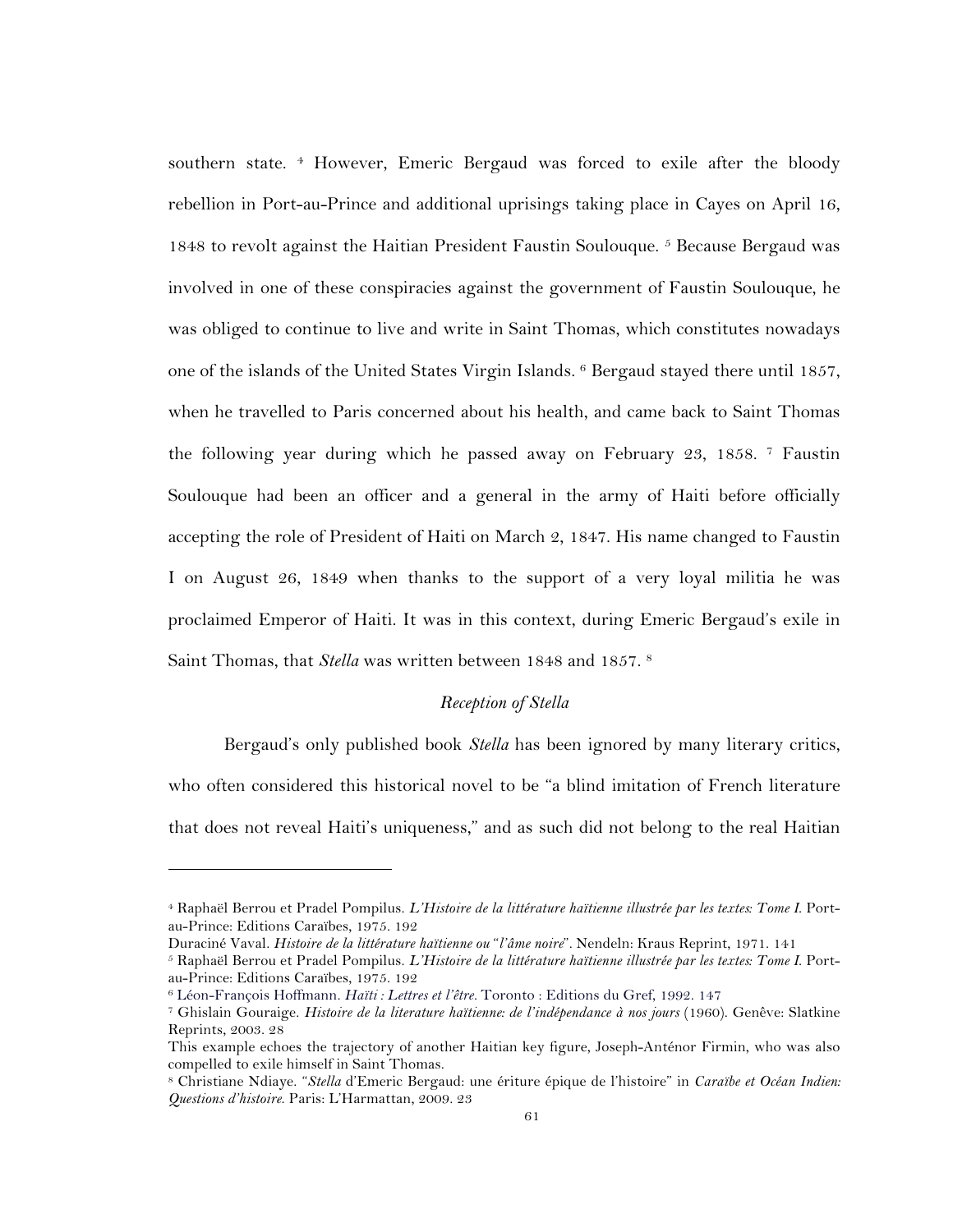literary tradition. <sup>9</sup> Ghislain Gouraige for instance in his *Histoire de la literature haïtienne: de l'indépendance à nos jours* explains that:

Ecrit en 1858, après les terribles persécutions impériales contre les mulâtres, le roman de Bergaud (lui-même proscrit par Soulouque) avait une signification pour l'époque et l'on comprend qu'Ardouin, (autre victime du régime) en ait assume la publication. Ce sont là, en somme, les vrais mérites de l'oeuvre qui, du point de vue historique et romanesque, suscite un intérêt limité. (29) <sup>10</sup>

However, Hénoc Dorsinville, in one of his article from *L'Essor littéraire et scientifique*, considers *Stella* to be "un petit livre rare dont on perd le souvenir." 11 Emeric Bergaud's book constitutes the first Haitian novel and throughout my analysis of *Stella*, I argue that far from being disconnected from Haitian political issues, it sets the tone for the beginning of the Haitian historical novelistic tradition written in French while providing key messages for its readers. One of the first scholars to notice and analyze this book in depth, Léon-François Hoffmann, noticed that one of the main points of this book is to persuade Haitian readers "that the antagonisms present between the Blacks and the Mulattoes, present at the origins of Haiti's history, were the cause of all the country's misfortunes  $(...)^{n+2}$  Because this hostility between them made the progress in Haiti impossible, Emeric Bergaud urges his readers to overcome this division and to

<sup>9</sup> Daut, Marlene L. "Between the family and the nation: parricide and the tragic mulatto/a in nineteenthcentury fictions of the Haitian revolution" in *Science of Desire: Race and Representations of the Haitian Revolution in the Atlantic World, 1790-1865*. Indiana: Notre Dame, 2008. 298

<sup>&</sup>lt;sup>10</sup> Ghislain Gouraige. *Histoire de la literature haïtienne: de l'indépendance à nos jours* (1960). Genêve: Slatkine Reprints, 2003. 29

<sup>11</sup> Hénoc Dorsinville. Conférence [sur les lettres haïtiennes] in *L'Essor littéraire et scientifique*. Number 15, June 1913. 346

Léon-François Hoffmann. *Haïti : Lettres et l'être.* Toronto : Editions du Gref, 1992. 147

 $12$  Daut, Marlene L. "Between the family and the nation: parricide and the tragic mulatto/a in nineteenthcentury fictions of the Haitian revolution" in *Science of Desire: Race and Representations of the Haitian Revolution in the Atlantic World, 1790-1865*. Indiana: Notre Dame, 2008. 299

Léon-François Hoffmann. *Haïti : Lettres et l'être.* Toronto : Editions du Gref, 1992. 159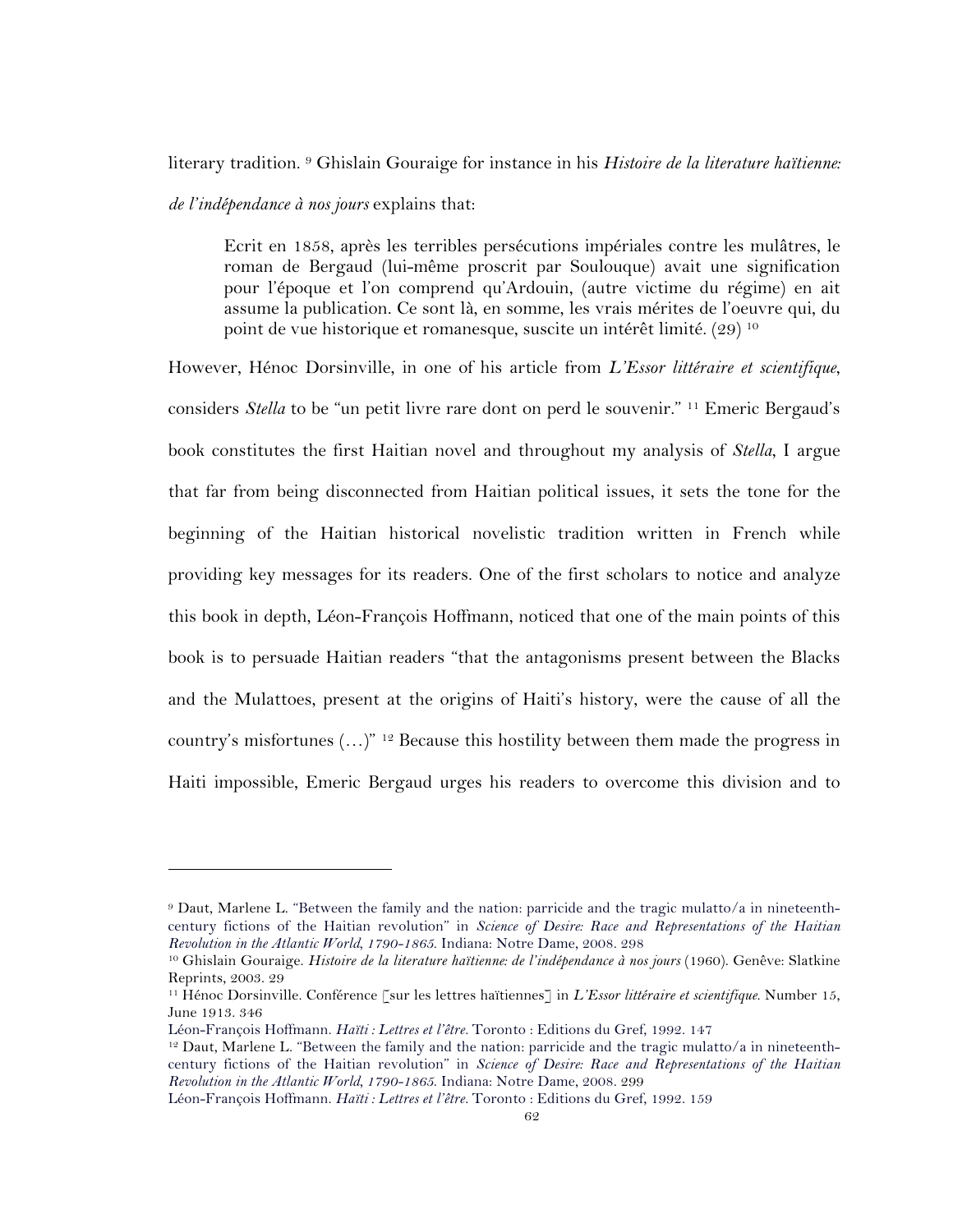remain as united as possible in order to preserve and save the independence and liberty of the Haitian society. 13

## *Stella's Audience*

In *Stella*, the question of audience is crucial, to whom exactly was this book addressed? Written in French, this book seems to be primarily intended for both the French and Haitian elite as well as younger and older generations of literate Frenchspeakers. On the one hand, Bergaud is presenting a concise but respectable portrait of Saint Domingue, its history and its culture to a French audience at a time when Soulouque is offering a negative image of Haiti. On the other, Bergaud wants to inspire his Haitian readers with pride and respect for their country by looking back at Haiti's history. The Soulouque government persecuted educated mulattoes, and the Haitian elite was getting more in the habit of criticizing its own country while praising instead French culture and Parisian society. Léon-François Hoffmann explains therefore that in writing *Stella*, Emeric Bergaud had in mind to reverse this tendency:

L'élite haïtienne était en train de s'enfoncer dans ce "bovarysme collectif" que Price-Mars dénoncera vigoureusement. Il s'agissait donc de rappeler aux Haïtiens leurs origines et leurs sacrifices consentis par leurs ancêtres pour conquérir la dignité humaine. (159) 14

In this sense, the first Haitian novel of Emeric Bergaud belongs to the genre of the "literature engagée", which used writings as a form of political resistance. In writing this book for a specific reason and for a particular audience in mind, Bergaud offers to both French and Haitian audiences a relevant historical novel to change the perception

<sup>13</sup> Daut, Marlene L. "Between the family and the nation: parricide and the tragic mulatto/a in nineteenthcentury fictions of the Haitian revolution" in *Science of Desire: Race and Representations of the Haitian Revolution in the Atlantic World, 1790-1865*. Indiana: Notre Dame, 2008. 299

<sup>14</sup> Léon-François Hoffmann. *Haïti : Lettres et l'être.* Toronto : Editions du Gref, 1992. 159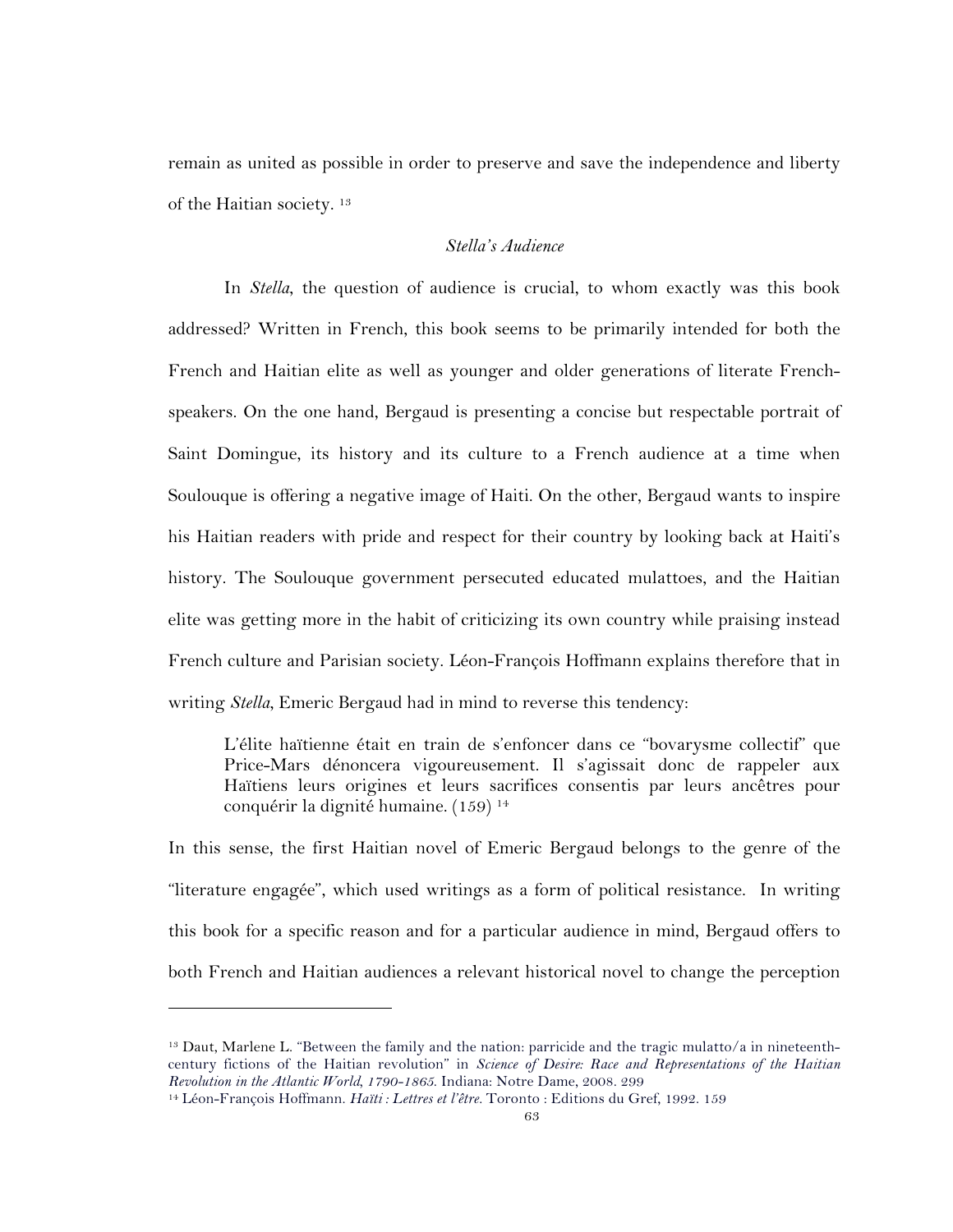of Haiti at home and abroad and to resist Haiti's current political situation. Far from writing a literary text disconnected from his contemporary context, Emeric Bergaud offers a subtle novel, which offers clear messages of resistance to educate and convince his readers to act and implement changes.<sup>15</sup>

### *History & Memory*

Emeric Bergaud emphasizes in *Stella* the crucial importance of history and memory to build a country that can transcend its inner divisions across race, class and gender to become stronger and fully aware of its potential. One specific sound resonates throughout his writings to remind his reader of this fundamental principle. The human cry and scream symbolically echo the recognition of the human dimension in each and every character present in his book. It not only reflects the necessity to break the silence, but also to reconnect the reader with a basic fact: which is that every life begins with a *cri* (in French) and a *scream* (in English). In this sense, the scream reveals the inherent nature and common characteristic of all human beings, brought into the world with a scream because they are alive and heathy, and thoughout their life come back to this initial stage to grow, resist and survive. This "survival skill" represents in many ways the common human characteristic in all protagonists, including Rémus, Romulus, Stella and the Colon. Each of them at some point in the story will experience an extreme situation during which they will revert to this initial cry to break the silence and accept their fear, fragility and ultimate humanity. The first encounter between Rémus, Romulus, Stella and the Colon encapsulates how the scream reveals their common desire for life and human instinct for survival and love. After and insignificant incident,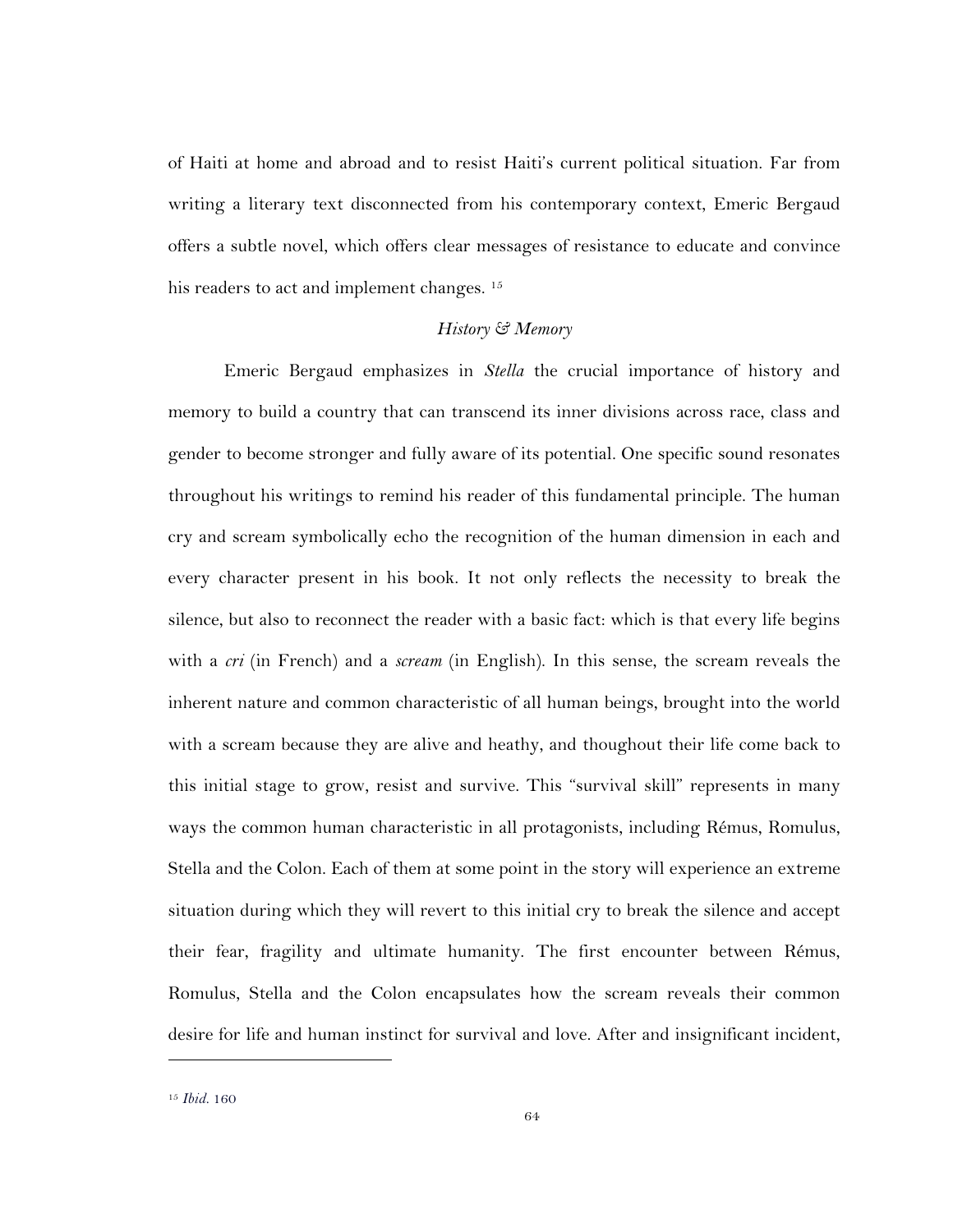the Colon orders the beating of Marie l'Africaine, the mother of Rémus and Romulus, who is of African descent, and who will ultimately die; the two brothers then decide to seek revenge and kill the Colon. One night, as the Colon is silently asleep in his house, Rémus and Romulus plan to set his house on fire. In this intense scene, the human scream plays a key role in the book's section titled "Représailles," and embodies this instinct for survival in the characters:

La flamme perce le toit et circule comme une lave au milieu des tuiles. Ses progrès sont rapides, effroyables : au *cri sinistre* qui l'annonce, un *cri plus sinistre* répond de l'autre côté du bâtiment.

*Ces cris, le grondement de l'incendie, le fracas des tuiles brisés* dans leur chute, tous ces *bruits rententissants* ont enfin réveillé le Colon qui, à demi vêtu, entrebâille sa porte et avance timidement la tête. Soudain *siffle* et brille une manchette tranchante dont le coup mal dirigé effleure son visage. 16

If it is thanks to these noises and screams that the Colon awakens, then, it is thanks to

additional and slightly different sounds that Rémus and Romulus discover the presence

of Stella in the Colon's house:

Tout à coup *une voix lamentable* s'élève des flammes, une *plainte lugubre* traverse les régions de l'air et parvient aux deux frères qui, la prenant pour un *cri d'angoisse* du Colon expirant, y répondent par un *rire cruel*.

Pendant qu'ils se réjouissaient, *un second cri plus douloureux* se fait entendre. Ils prêtent attention, ils distinguent au milieu des flammes une forme humaine: ce n'est pas un homme, c'est une femme échevelée, éperdue, qui se débat *dans l'horreur et le désespoir d'une mort certaine* (…) *Un dernier cri* les transporte au-delà du rempart de feu, et ils enlèvent dans leurs bras une jeune fille presque sans vie.  $(46-7)^{17}$ 

In this passage, it is worth noticing that the scream of despair convey a sense of emergency and tragedy in a more powerful way than words can express, and remind both brothers of their naturally good instinct to save this unknown person from her

<sup>16</sup> Emeric Bergeaud. *Stella*. Carouge-Genêve: Editions Zoé et Les Classiques du Monde, 2009. 46-7. Italics mine.

<sup>17</sup> *Ibid.* 48. The italics are mine.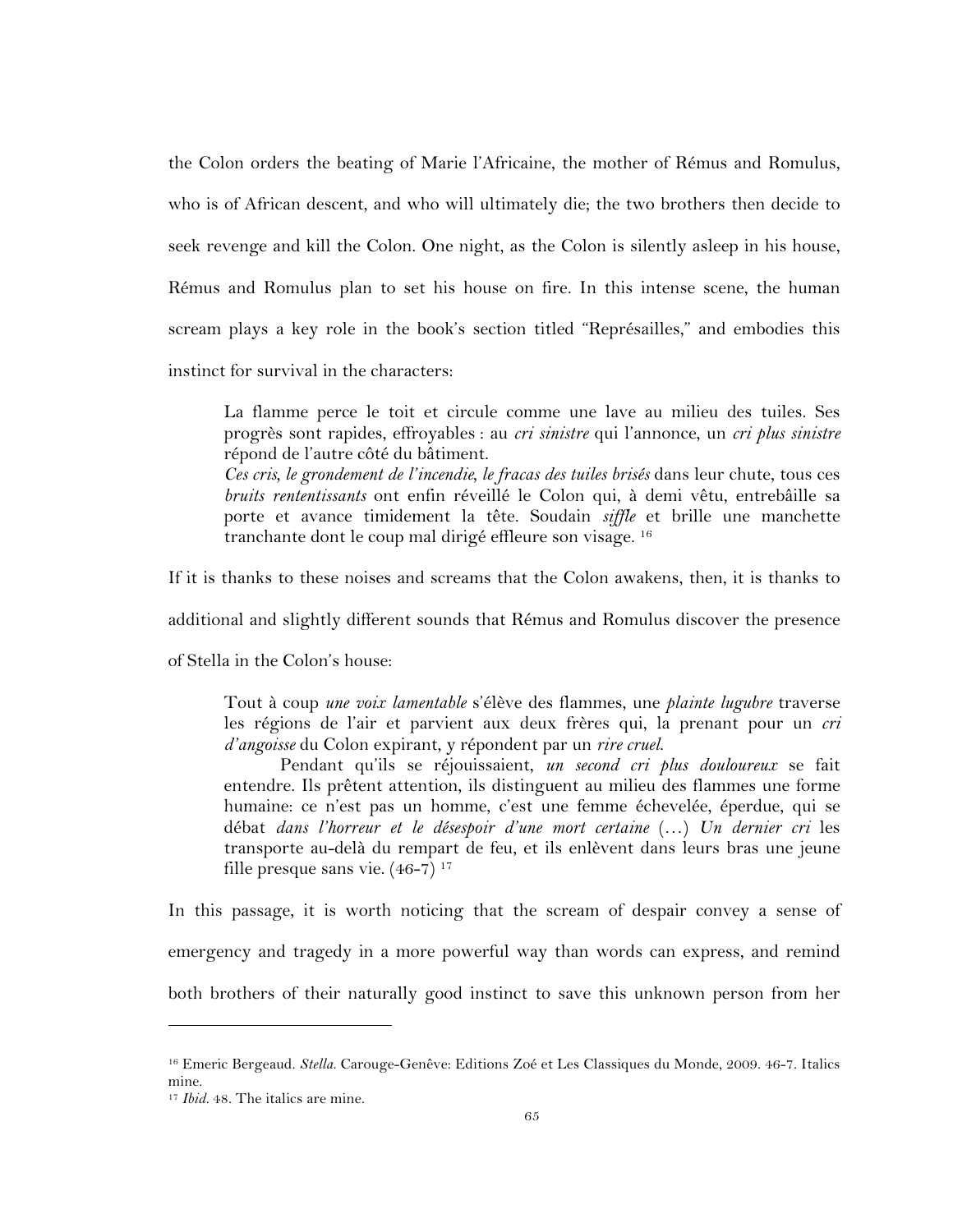immanent death. In so doing, Bergaud shows how his protagonists and his readers have the shared responsability to remember where they originate as human beings, as a country, as Haitians, and to act accordingly. One of the messages of Emeric Bergaud in this book is to reveal the importance of showing respect for Saint-Domingue's history, memory and ultimate independance in order for Haiti to move forward as a united and strong nation speaking with the same voice.

### *Resistance & Solidarity*

However, Emeric Bergaud expresses at the same time the difficulty of resistance and solidarity in the face of racism and the construction of human inequalities based on the color of one's skin, which were omnipresent during the slave trade and colonial systems in Saint-Domingue and Haiti. In *Stella*, the reader understands this dichotomy from the very beginning of the book with the example of Rémus and Romulus. Both brothers share the same mother, Marie l'Africaine, but differ in skin color since their fathers are not the same. Romulus' father was an African officer, who passed away during a tribal war in Africa; hence Romulus' skin color is dark. <sup>18</sup> The father of his brother Rémus is the white plantation owner called the Colon, who refused to recognize him as a legitimate child; hence Rémus' skin color is brown:

Par une bizarrerie, un jeu pittoresque de la nature, le moins âgé de ces jeunes gens avait la nuance pâlie de l'acajou, tandis que l'aîné pouvait être comparé à l'ébène le plus noir. Cette différence de couleur n'excluait pas entre eux un air de famille qui les eût fait, à première vue, reconnaître pour frères. (28) 19

<sup>&</sup>lt;sup>18</sup> In *Stella*, Rémus embodies the Mulattoes, Romulus metaphorically represents the Blacks, Marie l'Africaine personifies the motherland, and Stella becomes the allegory of Freedom, Unity and Wisdom. Léon-François Hoffmann. *Haïti : Lettres et l'être.* Toronto : Editions du Gref, 1992. 156

<sup>19</sup> Emeric Bergeaud. *Stella*. Carouge-Genêve: Editions Zoé et Les Classiques du Monde, 2009. 28.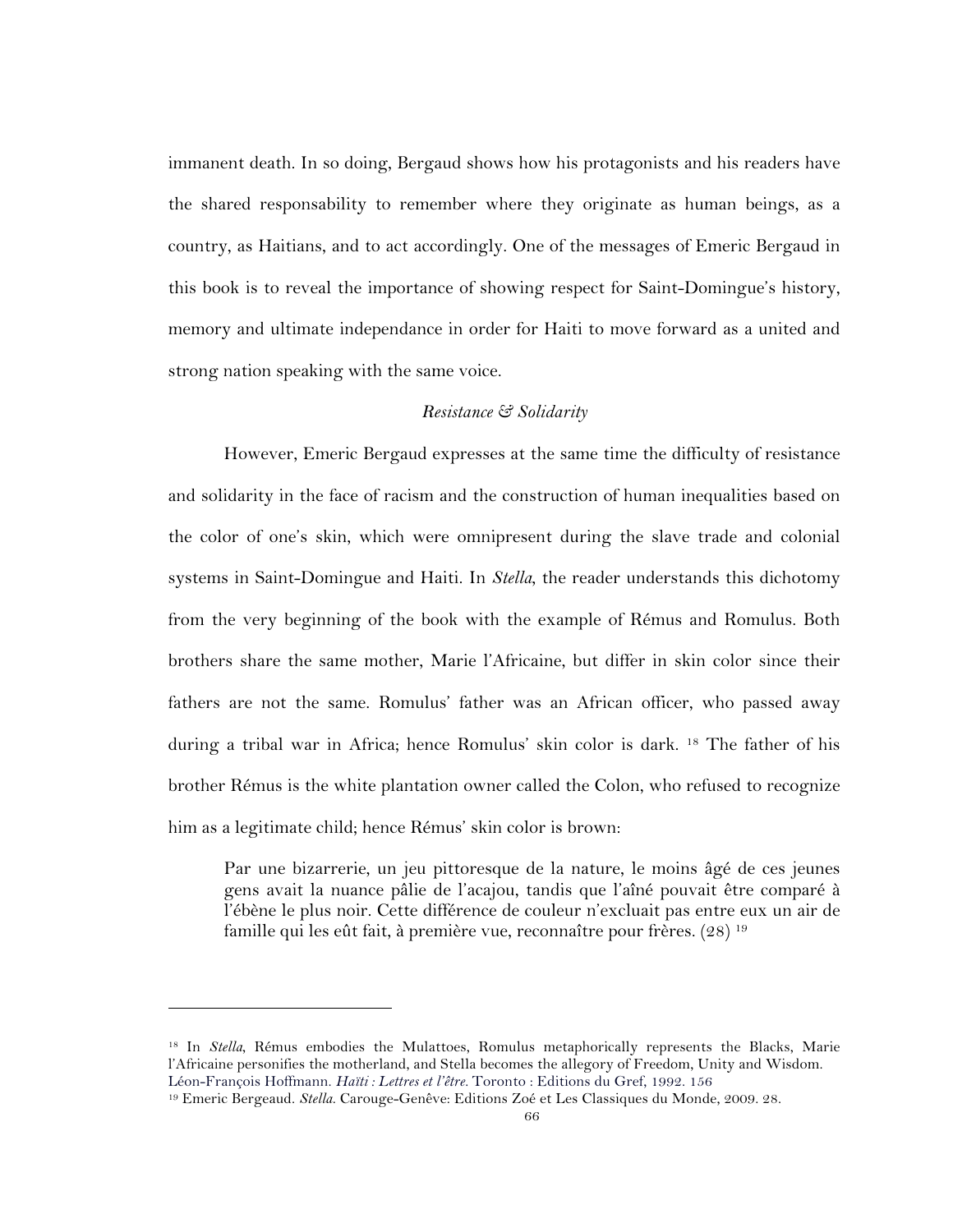Rémus works with his brother Romulus and his mother Marie l'Africaine in one of the plantations of his biological father. When Marie is flogged to death under the order of the Colon for protecting another slave, the depiction of the noises and effects of the whip on her body when she is tortured to death echoes in the reader's imagination the importance of this universal human instinct, shared by all regardless of color:

Aussitôt *le fouet terrible retentit*; une scène d'horreur dont les détails font frémir commence. Au bruit multiplié des coups se mêlent des *cris aigus, déchirants, qui s'affaiblissent peu à peu jusqu'à s'éteindre dans un râle*. Le fouet frappe, frappe deux heures. La victime bondit, se tord, *grince les dents*. Sa bouche écume, ses narines s'enflent, ses yeux sortent de leurs orbites. Il n'y a plus de vie, mais la matière tressaille encore et *le fouet frappe toujours* pour ne s'arrêter enfin que sur un cadavre inerte. (34) 20

In this context, the ambivalence of human nature within the colonial system is revealed. On the one hand, every human being possesses the same instinct and is capable of him or herself. On the other hand, Bergaud reminds his reader that human nature is also capable of exactly the opposite: "S'il est des êtres d'exception que le ciel a doués de toutes les supériorités morales, il en est malheureusement d'autres auxquels la nature a refusé ses meilleurs instincts, et dont elle a fait quelque chose d'inférieur à la bête féroce elle-même."  $2^1$  This ambiguity is explored in more depth in the chapter "Colonial" Machiavelism," wherein Rémus and Romulus, after fighting the Colon together and being strongly united, experience some inner division due to the negative influence of the Colon, who warns Romulus to mistrust Rémus. After the first hostilities between Rémus and Romulus and the Colon, the latter decides during a time of peace in Saint-Domingue to ingratiate himself with and to convince Romulus that his darker

<sup>20</sup> *Ibid.* 34. The italics are mine.

<sup>21</sup> Emeric Bergeaud. *Stella*. Carouge-Genêve: Editions Zoé et Les Classiques du Monde, 2009. 34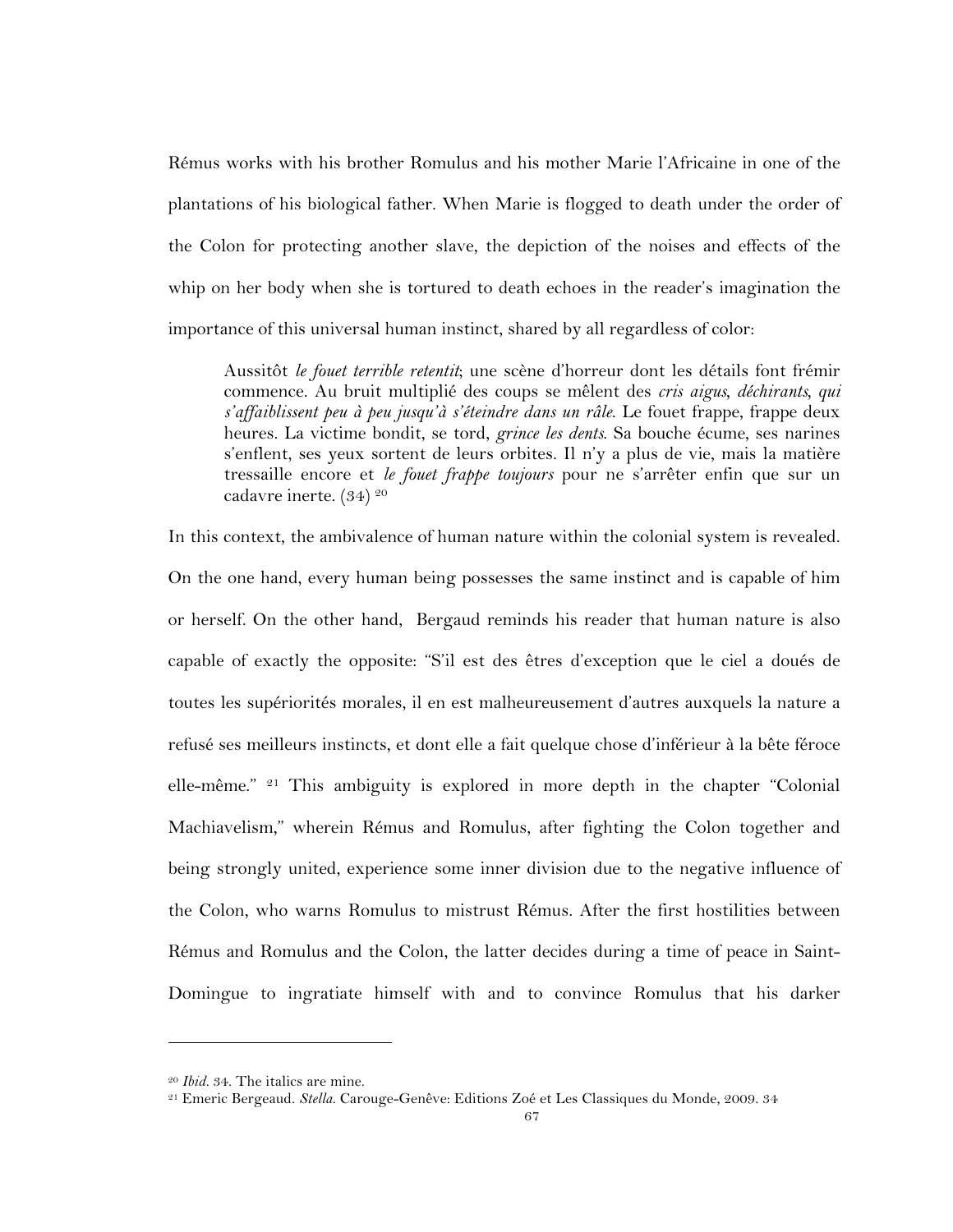complexion is the reason why Rémus thinks that his brother is morally inferior to him. In creating this lie, the Colon manages to lead Romulus to give up his strong union with his brother. Now that the slaves have won their freedom, both Rémus and Romulus have become powerful men, who led the way to the independence of the country. The purpose of this tactic was to oppose them to one another in order to create a civil war and to alter their ambitious project of independence, while strengthening the colonizers' own interests including establishing slavery in Saint-Domingue again. Remembering the fable of the damned fig tree that their mother told them, Romulus tries to use the moral of this metaphorical story to show how the perverse influence of the Colon on Rémus can be dangerous for his brother. In this creole fable, a deviant and sterile fig tree, condemned to crawl because of its evil nature, pleads to the other trees of the forest. He begs them for pity, since his branches are too weak to grow. Every tree in the forest, knowing the intentions behind his surreptitious attempt, refuse to help him, with the exception of the candid elm, which, moved by his entreaties, bends to help him grow. As soon as the elm does so, the fig tree climbs up and spread his branches to reach the elm before eating its heart. Since it becomes impossible for the elm to breathe, he dries and ultimately dies, while the fig tree grows to be the biggest tree in the forest. <sup>22</sup> Emeric Bergaud in his footnote, written in the original publication of *Stella*, explains to the reader the extent to which this fable was a creole invention. To illustrate his point, Bergaud refers to a passage from a letter written on April 20, 1799 by the mulatto military leader, Benoit Joseph André Rigaud (1761–1811), in which Rigaud complains about the widespread military strategy of creating suspicion and tension among friends

<sup>22</sup> *Ibid*. 113-4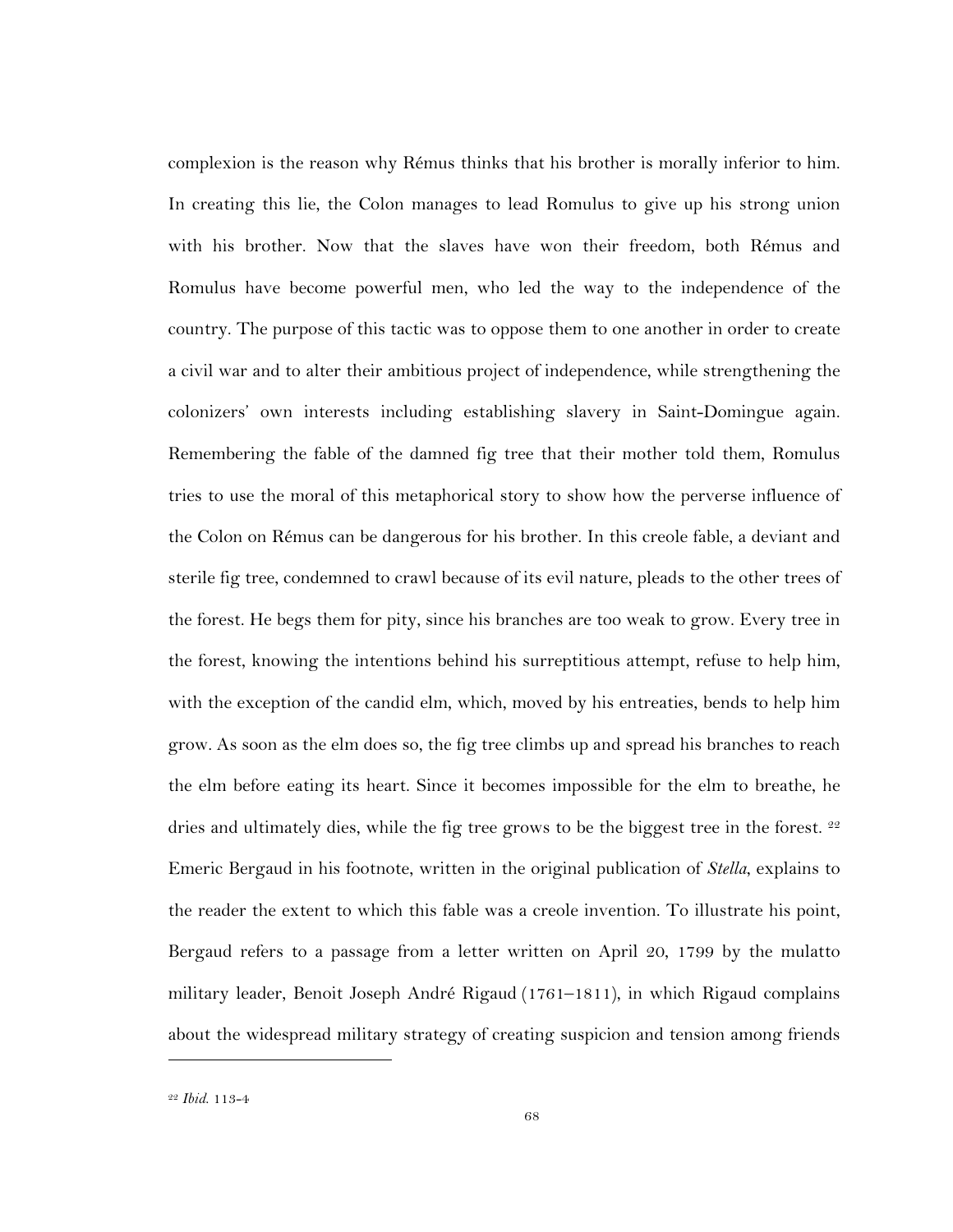and brothers in order to divide the solidarity and unity of the army fighting for the good of the country: "Pourquoi faut-il que les enemis les plus perfides aient aujourd'hui la faculté d'irriter frères contre frères, amis contre amis ? Jusques à quand la défiance portera-t-elle les uns à soupçonner les autres et à détruire l'union et l'accord si nécessaires à notre bonheur  $(...)$ ?"  $(251)$  <sup>23</sup> In putting this example in context, Emeric Bergaud therefore reveals a larger issue, which starts from this apparent simple startegy of division.

## *Human Dignity, Equality & Liberty*

Understanding the importance of respect for human dignity, equality and liberty while putting this into practice constitutes one of the leitmotifs in *Stella*. Throughout his book, Bergaud reveals the key behind slavery: breaking the equality and shared humanity inherent in human beings and establishing human racial prejudices based on the color of one's skin creates a vicous circle by which profit is made on the backs of other human beings, and from which it is difficult to escape :

Une misérable question, la plus misérable qui ait jamais été soulevée parmi les hommes, est sans contredit la question vulgairement appelée de couleur. Elle renferme une proposition dont le simple énoncé est absurde, et qu'il est conséquemment inutile et même ridicule de discuter. Les raisons d'être de l'esclavage et des préjugés qui en forment le hideux cortège sont connues. Elles tiennent toute à une insatiable cupidité. Pour torturer sans remords les malheureux Africains, les maîtres, voilant le crime sous le sophisme, ont prétendu qu'ils étaient inférieurs aux autres individus de l'espèce humaine, par cela seul qu'ils étaient noirs. (116) 24

In the crucial final chapter of his book titled "Haïti," Bergaud deconstructs the inherent inequalities within the slave trade-system. While the European *flibustiers* (freebooters) in

<sup>23</sup> Emeric Bergeaud. *Stella*. Carouge-Genêve: Editions Zoé et Les Classiques du Monde, 2009. 251 <sup>24</sup> *Ibid*. 116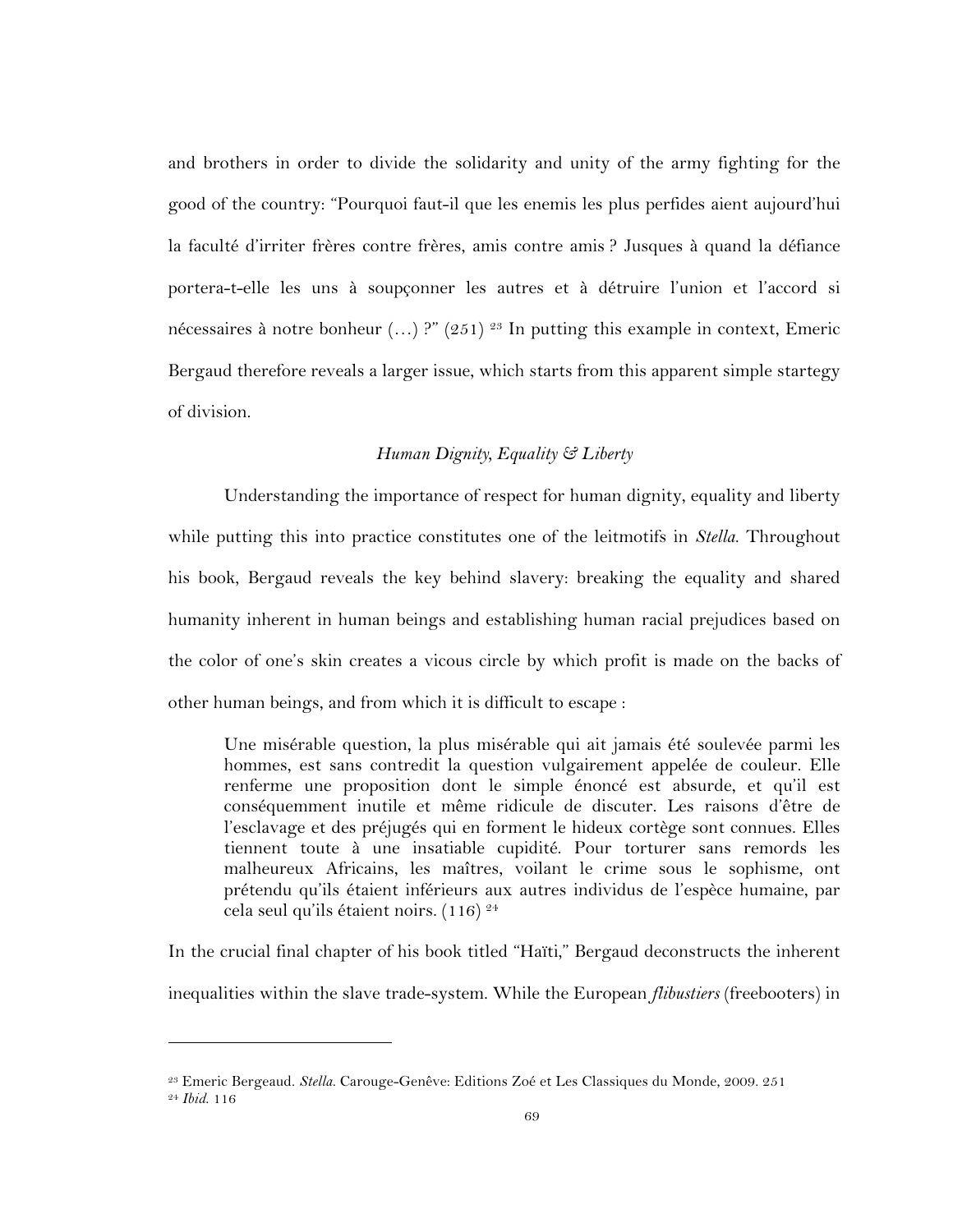Saint-Domingue worked temporarily and were therefore temporarily under the servitude of the colonizers, the enslaved population from Africa extracted by force from their countriesand made to work intensely in the plantation, was perpetually enslaved physically and morally. This chain of racial prejudice corresponds to what Emeric Bergaud called "une fatale chaîne qui se prolongeait dans le néant." <sup>25</sup> After being physically enslaved, the few slaves who were able to purchase their freedom, or to obtain it after becoming pregnant from their masters, or else by performing some extraordinary service, had to face the everyday moral humiliation and persecution, which justified slavery: "Ils étaient toujours moralement esclaves. La véritable chaîne, celle qui avait pesé sur leurs membres, sur leur volonté, sur leur vie et sur la vie de leurs familles était brisée; une autre chaîne, invisible, impalpable, la chaîne des préjugés, se repliait autour d'eux et les étouffait." <sup>26</sup> This form of open racism became a constructed pretext to legitimize the lie on which the slave trade and colonial system was built.

#### *Legacies & Lessons from the Haitian Revolution*

One of the answers that Emeric Bergaud offers to overcome this construction of color distinctions is to remember and inspire oneself from the legacies of the Haitian revolution. For Bergaud, it is thanks to the Haitian population's solidarity, resistance, courage and sacrifice beyond one's personal pride or ego that Haiti has been and will continue to be successful as a united country. In this sense, the tortures and executions of many Haitians including Vincent Ogé, Jean Baptiste Chavannes, and Toussaint

<sup>25</sup> Emeric Bergeaud. *Stella*. Carouge-Genêve: Editions Zoé et Les Classiques du Monde, 2009. 242 <sup>26</sup> *Ibid.* 242-3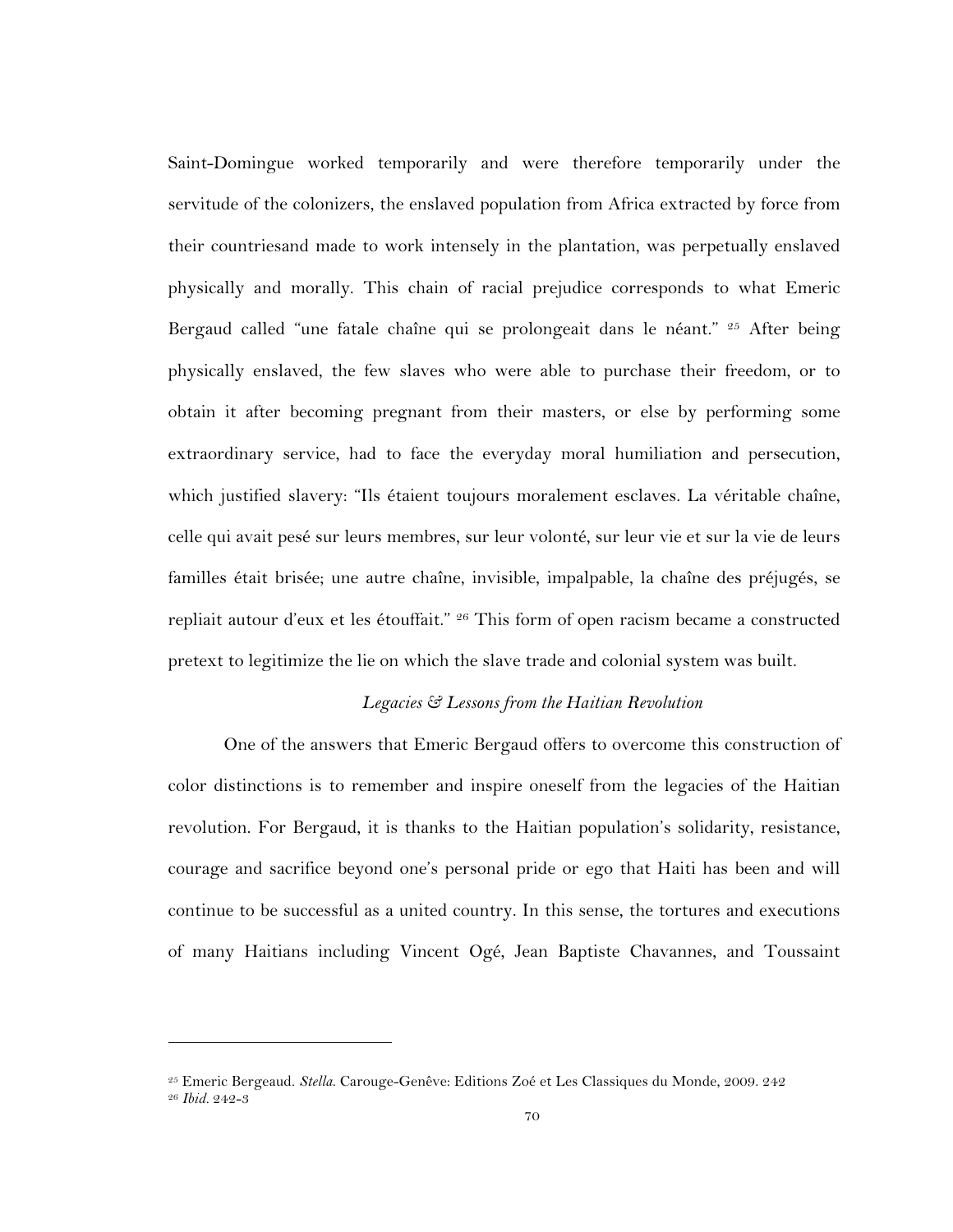Louverture were not in vain. They represent significant sacrifices that must be remembered as fundamental to the birth of free Haiti:

Ainsi s'accomplit la révolution de Saint-Domingue, inaugurée par un supplice, le supplice d'Ogé, de Chavannes et d'autres martyrs, terminée par un massacre... Malgrè tous ces crimes qui ont ensanglanté son cours, cette révolution fut aussi grande que pas une. Le peuple qu'elle émancipa peut aujourd'hui s'en glorifier; il doit même s'y reporter souvent par l'esprit, afin d'apprendre à ne pas déroger de son passé. (247)<sup>27</sup>

The question of the imagination is key here, since Emeric Bergaud recommends to his readers to appreciate fully and to keep in mind the meaningful actions of many including their executions, for the future good of the country. Remembering means in this case, not only forgetting the sacrifices of previous generations, but also breaking the silence in order to continue to move forward. This transition from slavery to liberty is not only experienced by the Haitian population, but by the nation as a whole, and this metamorphosis is once again hinted at by a scream. This time, it is God, who according to Emeric Bergaud is asking the Haitians to walk and to work together peacefully and lovingly:

La civilisation n'est pas exclusive ; elle attire au lieu de repousser. C'est par elle que doit s'opérer l'alliance du genre humain. Grâce à sa toute-puissance influence, il n'y aura bientôt sur la terre ni noirs, ni blancs, ni jaunes, ni Africains, ni Européens, ni Asiatiques, ni Américains : il y aura des frères. Elle poursuit de ses lumières la barbarie qui se cache. Partout où celle-ci, *de sa voix mourante* conseille la guerre, la civilisation prêche la paix; et quand retentit le mot haine, elle répond amour. Notre pays n'est pas étranger aux idées progressives du siècle. *Dieu lui crie: marche !* et, dans sa pénible ascension, nos vœux sincères l'accompagnent. (248)<sup>28</sup>

<sup>27</sup> *Ibid.* 247

<sup>28</sup> Emeric Bergeaud. *Stella*. Carouge-Genêve: Editions Zoé et Les Classiques du Monde, 2009. 248. Italics mine.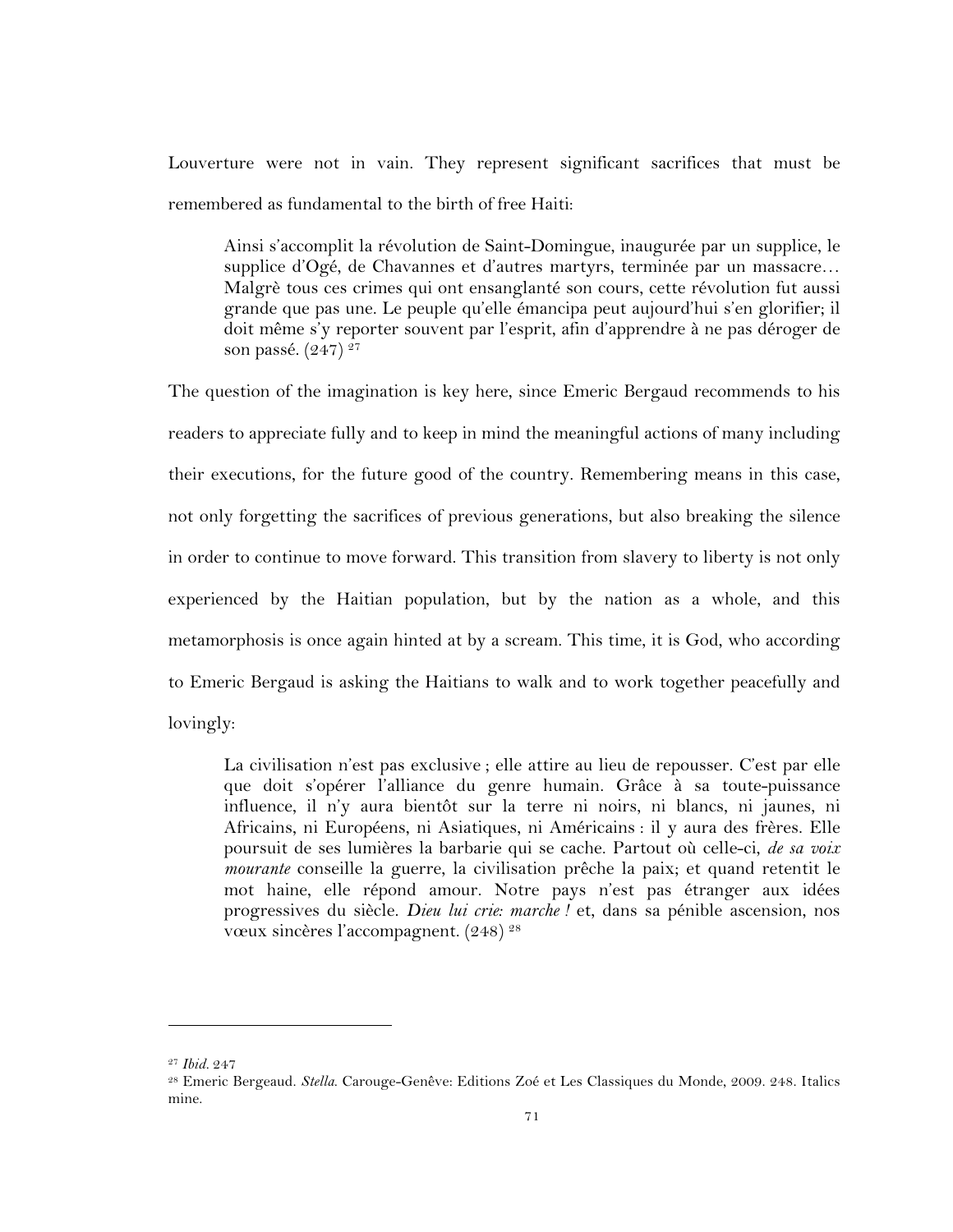Thus one of the main messages in *Stella* is that color distinctions among the Haitian population are a legacy inherited from the slave trade and colonial times, which foster division and create scission, risking the loss of Haiti's independence. Bergaud stresses the fact that Haiti has to embrace *métissage* as a fruitful and enriching process leading to the continuous unity and liberty of its country. <sup>29</sup> As a new, free country it should not continue to think in terms of racial distinctions, which makes its freedom more fragile and difficult to maintain over time. In referring to God in the last line of his historical novel, Emeric Bergaud expresses his strong desire to see this lesson implemented not for his sake, but for the sake of the divine creator. This call for unity though a divine voice can be interprated as an ultimate way to convince his readers of the necessity to hear and listen the divine calling to help Haiti preserve its liberty.

#### *The Relevance of Sound in Stella*

In analyzing *Stella* through the lense of sound, the reader can appreciate most fully Emeric Bergaud's writings and message. In his book, sound is the natural element which breaks the silence of history and reminds the Haitians of their legacies and sacrifices made during the Haitian revolution. The reader listens to the voice of Stella, who reminds Rémus and Romulus of their common humanity and of their necessity to continue fighting together for their mother country. Ultimately, though, the reader is asked to be attentive to the voice of God, who warns the Haitians to stay united and make Haiti stronger in the future while accepting her past and current population without reference to any color line. In moments of extreme joy for instance during the

<sup>29</sup> Daut, Marlene L. "Between the family and the nation: parricide and the tragic mulatto/a in nineteenthcentury fictions of the Haitian revolution" in *Science of Desire: Race and Representations of the Haitian Revolution in the Atlantic World, 1790-1865*. Indiana: Notre Dame, 2008. 309-310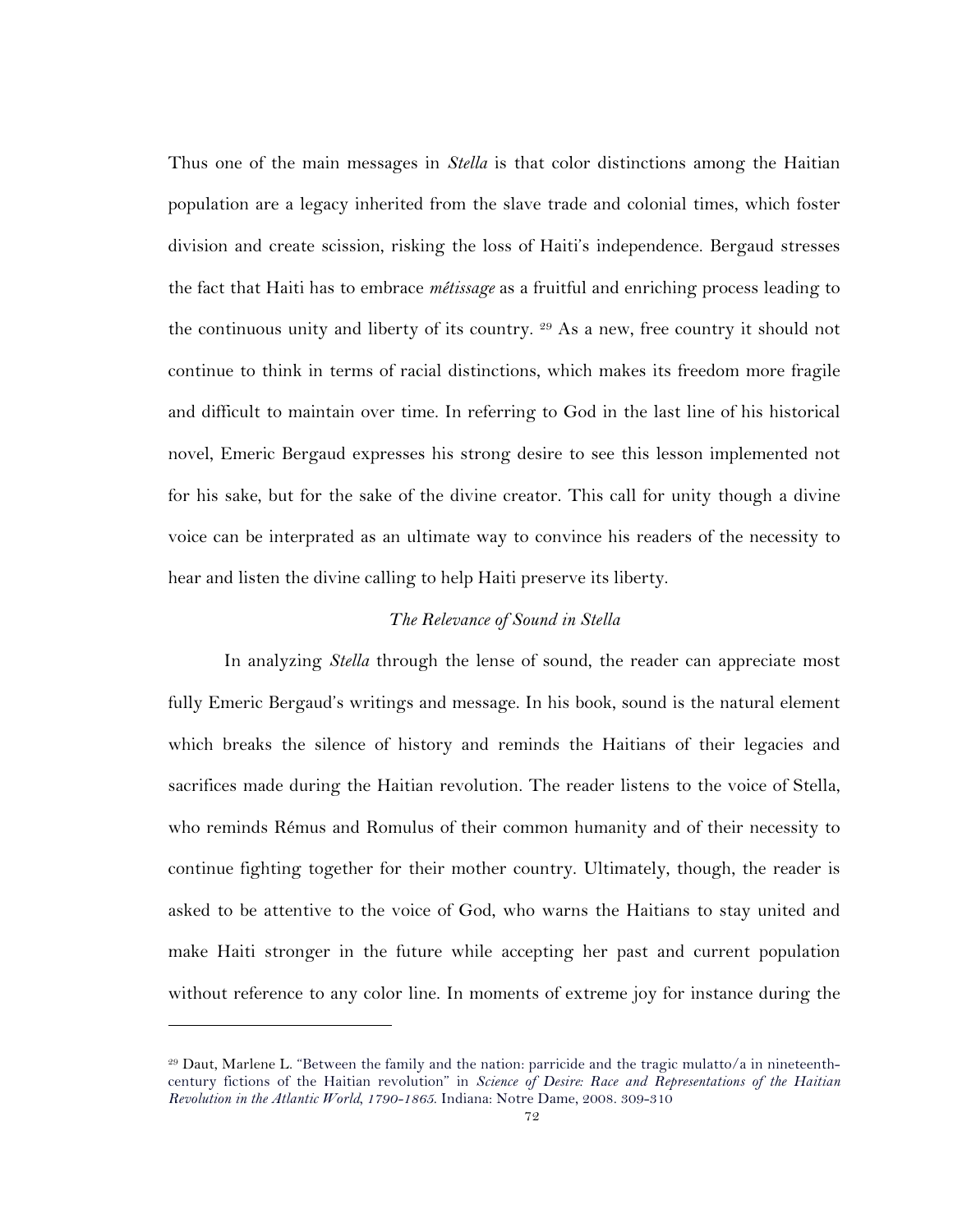abolition of slavery in Saint-Domingue, the reader witnesses the sound of music mixed with the voices of the Haitian population, screaming for joy when the publication of the legal decree to abolish slavery is read aloud. 30 *Stella* teaches its reader the importance of resisting through remembering and writing, but also of resisting through *listening*.

<sup>30</sup> Emeric Bergeaud. *Stella*. Carouge-Genêve: Editions Zoé et Les Classiques du Monde, 2009. 92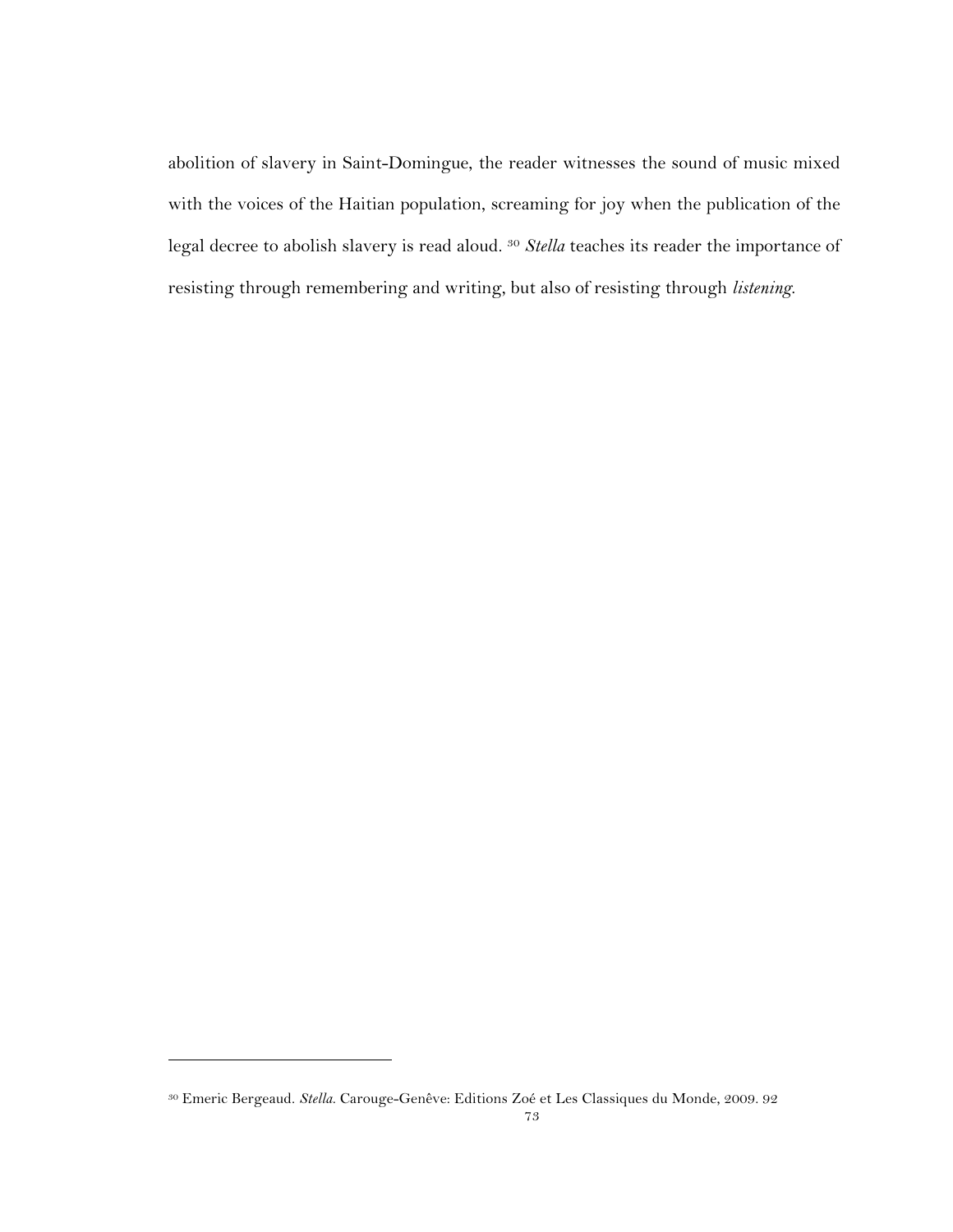# *2.2. Post-colonial Resistance in Joseph-Anténor Firmin's*

*On the Equality of Human Races (1885)*

# *Introduction*

Born in Cap-Haïtien, Joseph-Anténor Firmin (150-1911) studied law in Haiti and traveled to the French capital as a diplomat in 1883. In the city of Paris, Firmin met the Haitian scholar Louis-Joseph Janvier (1855-1911), the French physician Simon Alexandre Ernest Aubertin (1825-1893) and his colleague Gabriel de Mortillet (1821- 1898), who were all members of the Société d'Anthropologie de Paris. On July 17, 1884 Firmin was admitted as *Membres Titulaires* to the Paris Anthropological Society. During the following eighteen months, he attended Society meetings and wrote a 662-page book titled *De l'Egalité des Races Humaines (Anthropologie positive)*. 31 Written in French in 1885, it was largely ignored at the time, before being recognized later on as a proper anthropological work. Thanks to Carolyn Fluehr-Lobban and Asselin Charles, it was translated into English for the first time in 2000 and published in French again with an introduction by Jean Métellus in 2005. 32 In this work, Firmin deconstructed Joseph Arthur de Gobineau's (1816-1882) racist theory developed in *Essai sur l'Inégalité des Races Humaines*, but also countered racist thoughts that were present in American and European scholarship. Dedicated to Haiti, to its history and people, Firmin's book opens

<sup>31</sup> Carolyn Fluehr-Lobban and Asselin Charles Ed. Anténor Firmin. "Introduction" in *The Equality of Human Races.* New York: Garland publishing, 2000. xiv

<sup>32</sup> *Ibid. "*Note on the Translation". ix-x

According to Asselin Charles the main challenges in translating this book were to reproduce in modern English Joseph- Anténor Firmin's modulated style, scientific terminology, documentation techniques and frame of intellectual reference.

Anténor Firmin. *De l'égalité des races humaines: Anthropologie positive* (1885). Montréal: Mémoire d'encrier, 2005.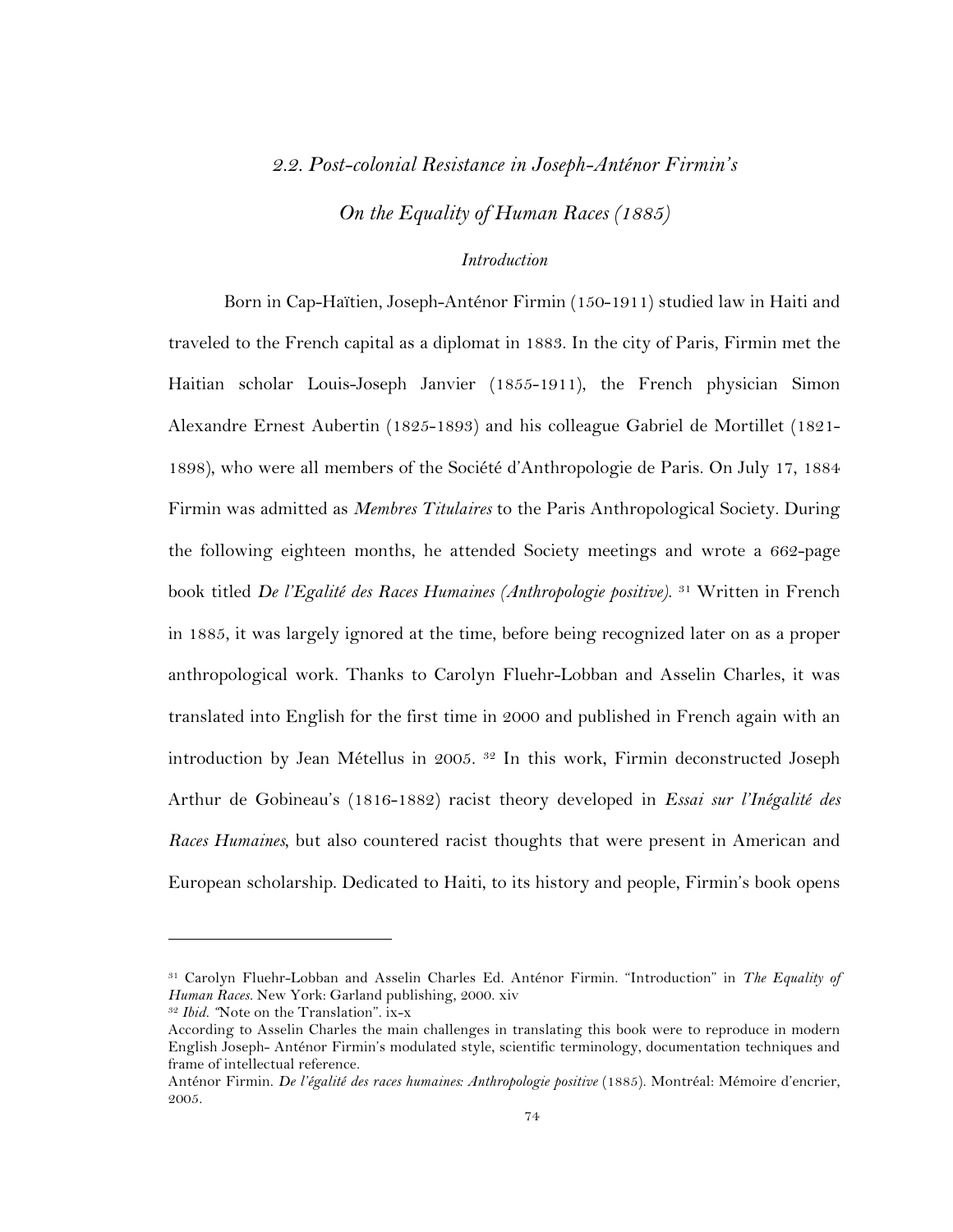with a portrait of Toussaint Louverture, whose example is used as a counter-argument to Gobineau's theory and to one of the chapters in his book specifically. <sup>33</sup> Born in 1850, Firmin was among the third generation of post-independence Haitians who took pride in the heroic accomplishment of being the world's first Black Republic and provides an example of post-colonial resistance in *De l'Egalité des Races Humaines* (1885). 34 To what extent is the voice of Firmin particularly crucial in deconstructing the racism embodied in Joseph Arthur de Gobineau's *Essai sur l'Inégalité des Races Humaines* (1853-55)? 35 How does Joseph-Anténor Firmin specifically portray the accomplishments embodied in the Haitian independence? In this section, I explore first of all the crucial importance of Firmin's reaction to the atmosphere of the Paris Anthropological Society, before analyzing in depth the reasons why Firmin dedicated this book to Haiti, and finally the extent of its global impact on postcolonial imaginations.

### *Joseph-Anténor Firmin's Biography*

In order to appreciate the boldness, challenges, and subtleties inherent in writing and publishing such a piece, this first part of this section unveils the specific context of resistance in which Joseph-Anténor Firmin composed *De l'Egalité des Races Humaines (Anthropologie positive)*. Coming from a humble family, Firmin loved intellectual work, and continued to learn for pleasure for two years after highschool under the supervision of one of his previous professors, Jules Neff, who received his

<sup>33</sup> Anténor Firmin. *"*Rapidité de l'évolution dans la race noire: Toussaint-Louverture" in *De l'égalité des races humaines: Anthropologie positive* (1885). Montréal: Mémoire d'encrier, 2005. 331-340 <sup>34</sup> *Ibid.* "Preface". xiii

Joseph-Anténor Firmin. *De l'Egalité des Races Humaines (Anthropologie positive).* Paris: Librairie Cotillon, 1885

<sup>35</sup> Joseph Arthur de Gobineau. *Essai sur l'Inégalité des Races Humaines* (1853-55). Paris: Editions Pierre Belfond, 1967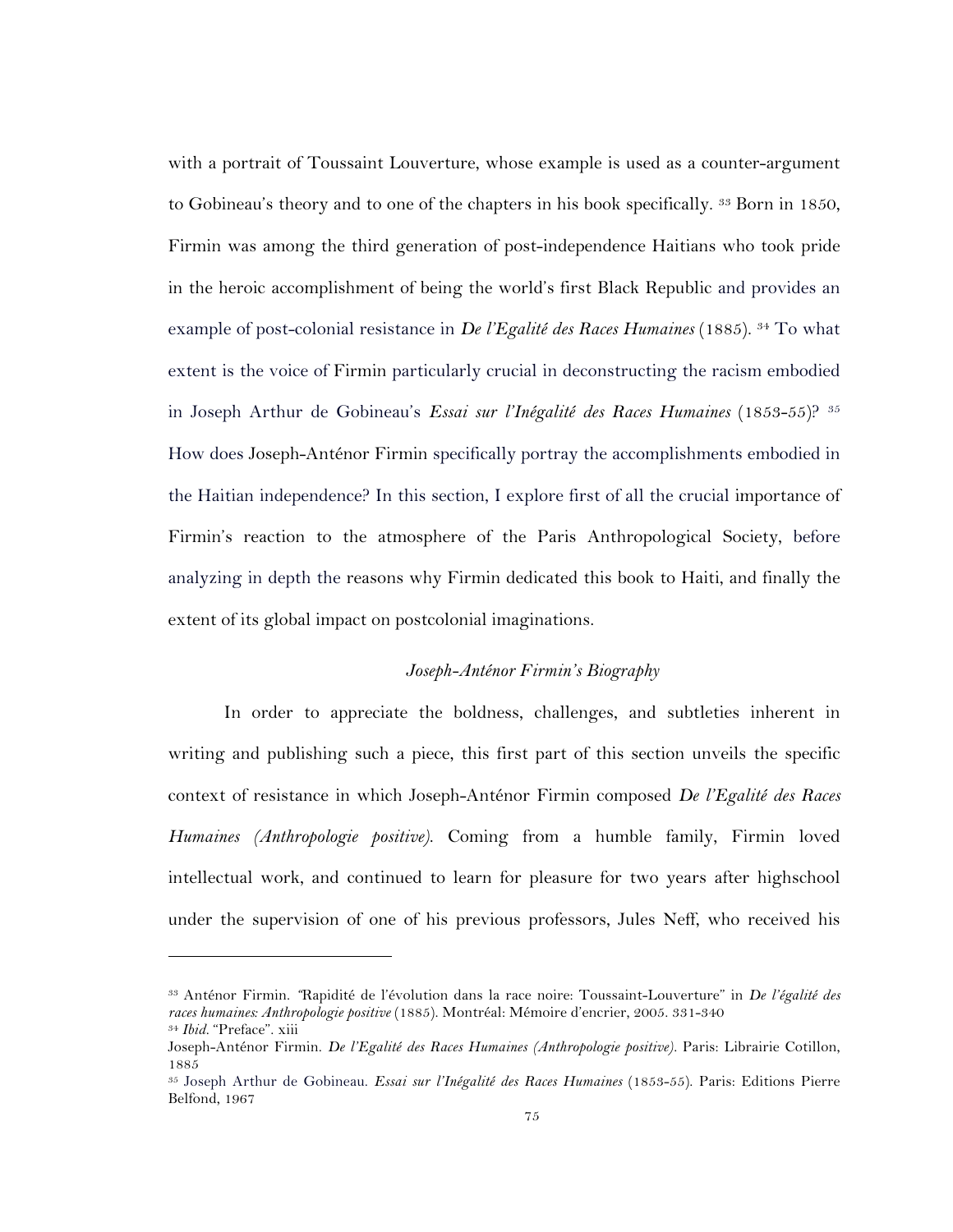diploma from the Ecole Normale Supérieure in Paris. 36 Firmin combined several careers throughout his life, from engaged intellectual work as a writer, researcher and lawyer, to diplomacy as an ambassador, to politics as a Minister of Finances and Exterior Relations for Haiti. Firmin's life was punctuated by failed attempts to play a significant political role as a President in Haiti because of the opposition in his country. As a result he was forced throughout his life to exile himself to Saint-Thomas in the Caribbean and to Paris, France. However, his times in exile were highly productive and Firmin used these years spent overseas to write about delicate questions regarding Haiti and to publish some of his most important works, including *De l'Egalité des Races Humaines (Anthropologie positive)* in 1885, *M. Roosevelt, Président des Etats-Unis et la République d'Haïti* (1905) and *Lettres de St-Thomas* (1910). In addition, he founded a liberal news paper in Cap-Haïtien called *Le Messager du Nord*. Married to the daughter of the Haitian president Sylvain Salnave who led the country from 1867 to 1870, Firmin was part of the Haitian elite. Firmin's legacy was mostly ignored during his lifetime, but since then he has been remembered for fighting for the development and respect of his mother country and the rehabilitation of the black race worldwide. <sup>37</sup> Through he was not always appreciated and taken seriously by his intellectual and political counterparts, he was able not only to deconstruct and resist racial prejudices, but also to bring to light the history and independence of Haiti. In doing so, and in leaving behind him legacies of

<sup>36</sup> Raphaël Berrou et Pradel Pompilus. *L'Histoire de la littérature haïtienne illustrée par les textes: Tome I*. Port-au-Prince: Editions Caraïbes, 1975. 636

<sup>37</sup> Raphaël Berrou et Pradel Pompilus. *L'Histoire de la littérature haïtienne illustrée par les textes: Tome I*. Port-au-Prince: Editions Caraïbes, 1975. 641 "Firmin a vécu avec cette noble idée de travailler à la prospérité de son pays et au relèvement de la race noire."

Laurent Dubois. *Haiti: The Aftershocks of History*. New York: Metropolitan Books, 2012. 181

Pradel Pompilus. *Manuel Illustré d'Histoire de la Littérature* Haïtienne. Port-au-Prince: Editions Henri Deschamps, 1961. 188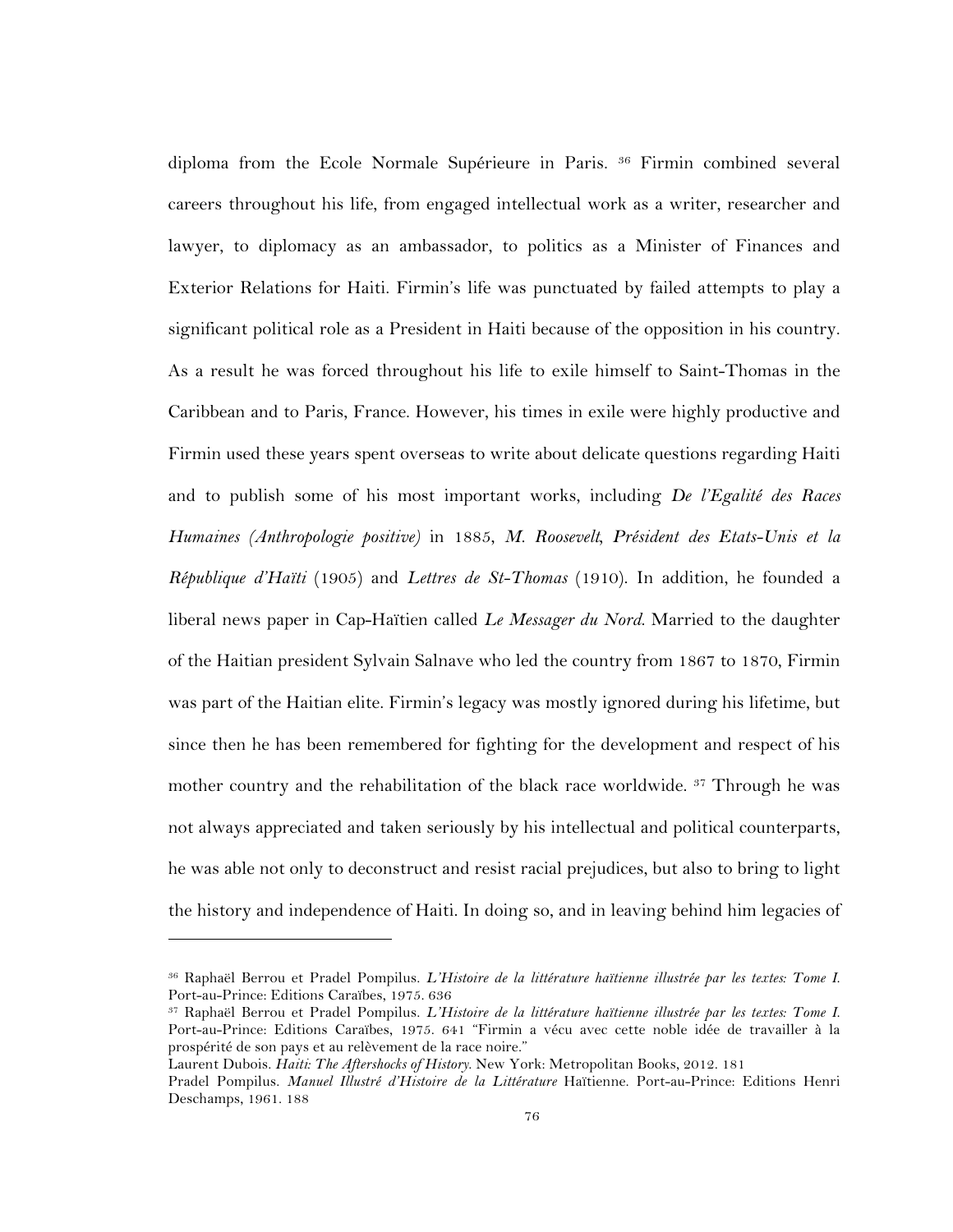post-colonial resistance in his books, he became a source of inspiration for many hopes and ideas to concretize and be implemented in subsequent generations.

# *Historical Context*

The twentieth-century Haitian diplomat, ethnographer and thinker Jean Price-Mars (1876-1969) for instance has dedicated an entire book to the life of Firmin titled *Anténor Firmin*. Published posthumously in 1978, Price-Mars provides some important insights into the intellectual and scientific atmosphere at the prestigious Paris Anthropological Society in 1884 and 1885, at which time Joseph-Anténor Firmin and Louis-Joseph Janvier were both accepted. 38 During this time, the firm belief in the inferiority of the black race was endorsed by many Parisian, French, and European intellectuals and scientists. 39 The founder of the Paris Anthropological Society, Paul Broca (1824-1880) and one of his members, the diplomat and writer, Joseph Arthur de Gobineau, claimed for example that the inequality among human races was undeniable and scientifically proven. The paradox of having both Firmin and Janvier, who were both black Haitians, being accepted to the Paris Anthropological Society, at a time when they were supposed to belong to an inferior race is telling. Firmin shares his impressions as he finds himself in this contradictory situation in the "Preface" of *De l'Egalité des Races Humaines*:

Je n'ai pas à le dissimuler. Mon esprit a toujours été choqué, en lisant divers ouvrages, de voir affirmer dogmatiquement l'inégalité des races humaines et l'infériorité native de la race noire. Devenu membre de la Société d'anthropologie de Paris, la chose ne devrait-elle pas me paraître encore plus incompréhensible et illogique? Ets-il naturel de voir siéger dans une même société et au même titre des hommes que la science même qu'on est censé représenter semble déclarer inégaux?

<sup>38</sup> Jean Price-Mars. *Joseph Anténor Firmin.* Port-au-Prince: Imprimerie du Séminaire Adventiste, 1978. 148 <sup>39</sup> *Ibid.* 148-150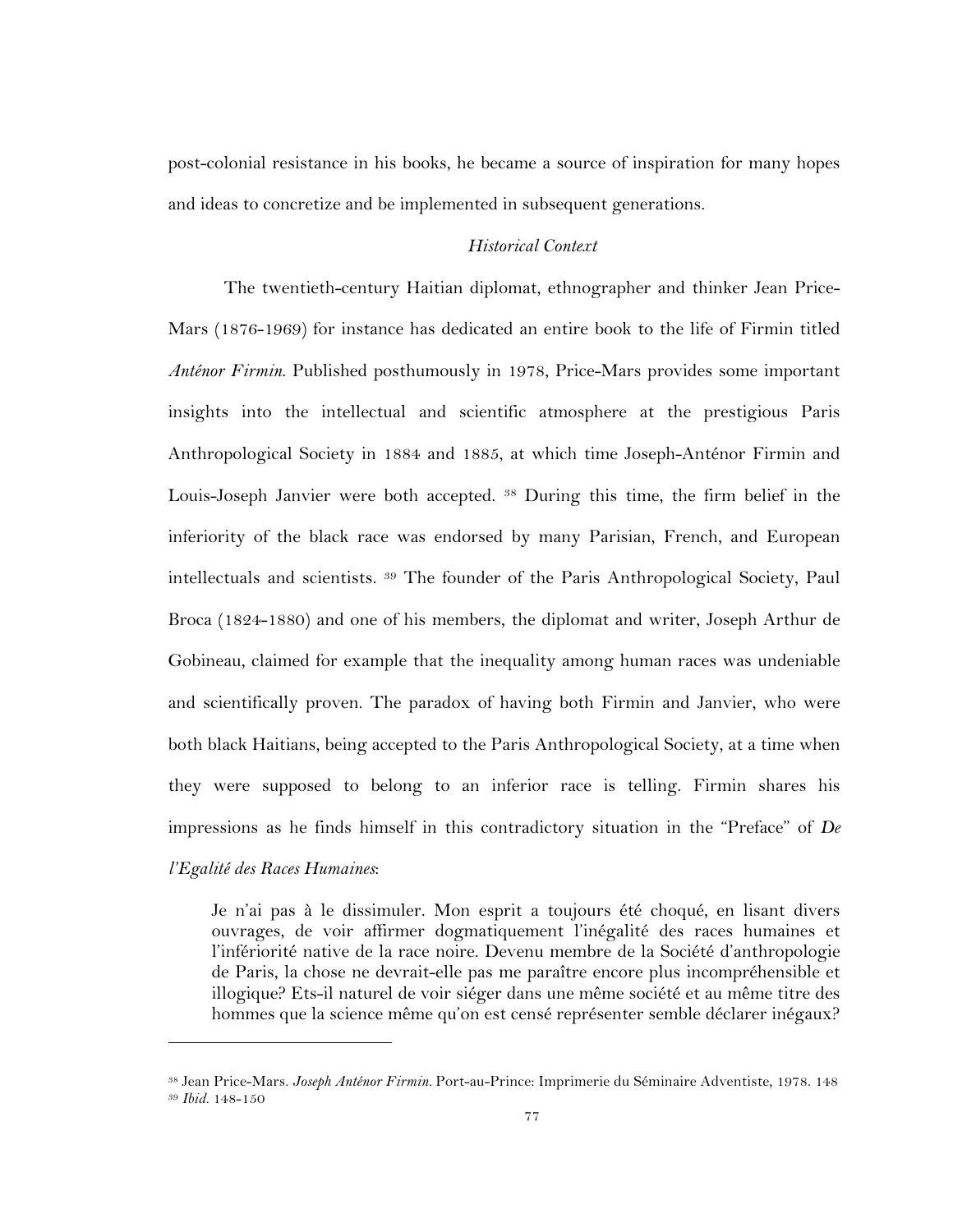$(xxxiv)$ <sup>40</sup>

 $\overline{a}$ 

In his book, Firmin argued against Broca and Gobineau and demonstrates using the positivist methodology, history and common sense that there is only one human species and that racial hierarchies among human beings do not exist. However, Firmin shows how these racist theories are strategies put into place to justify the slave trade, colonialism, and the exploitation and extermination of some human beings by others.

The main argument in Gobineau's *Essai sur l'Inégalité des Races Humaines* intended to prove that some human beings were superior to other people. Gobineau's theories of racial differences in the nineteenth-century were later used during the twentiethcentury to support Hitler's myth of Aryan supremacy in Germany. According to Gobineau, human beings were divided into three races, first the Aryans ("white race" based in Europe), then the Yellows ("yellow race" based in the Asian continent) and finally the Negroes ("black race" present in Africa and the Caribbean). <sup>41</sup> For Firmin and Jean Price- Mars, such theories were constructed to justify the invasion of Africa and the Caribbean islands as well as the division of their land (which contained natural resources such as gold, diamond, woods, cacao, coffee, and tea) among the powerful European countries. During 1884 and 1885, the same years that Firmin joined the Société d'Anthropologie de Paris, writing and publishing *De l'Egalité des Races Humaines*, the Berlin Conference started to regulate European colonization and trade in Africa. The African continent was then split into territories among its colonizers, which

<sup>40</sup> Anténor Firmin. *De l'égalité des races humaines: Anthropologie positive* (1885). Montréal: Mémoire d'encrier, 2005. xxxiv

<sup>41</sup> Joseph Arthur de Gobineau. *Essai sur l'Inégalité des Races Humaines* (1853-55). Paris: Editions Pierre Belfond, 1967. 155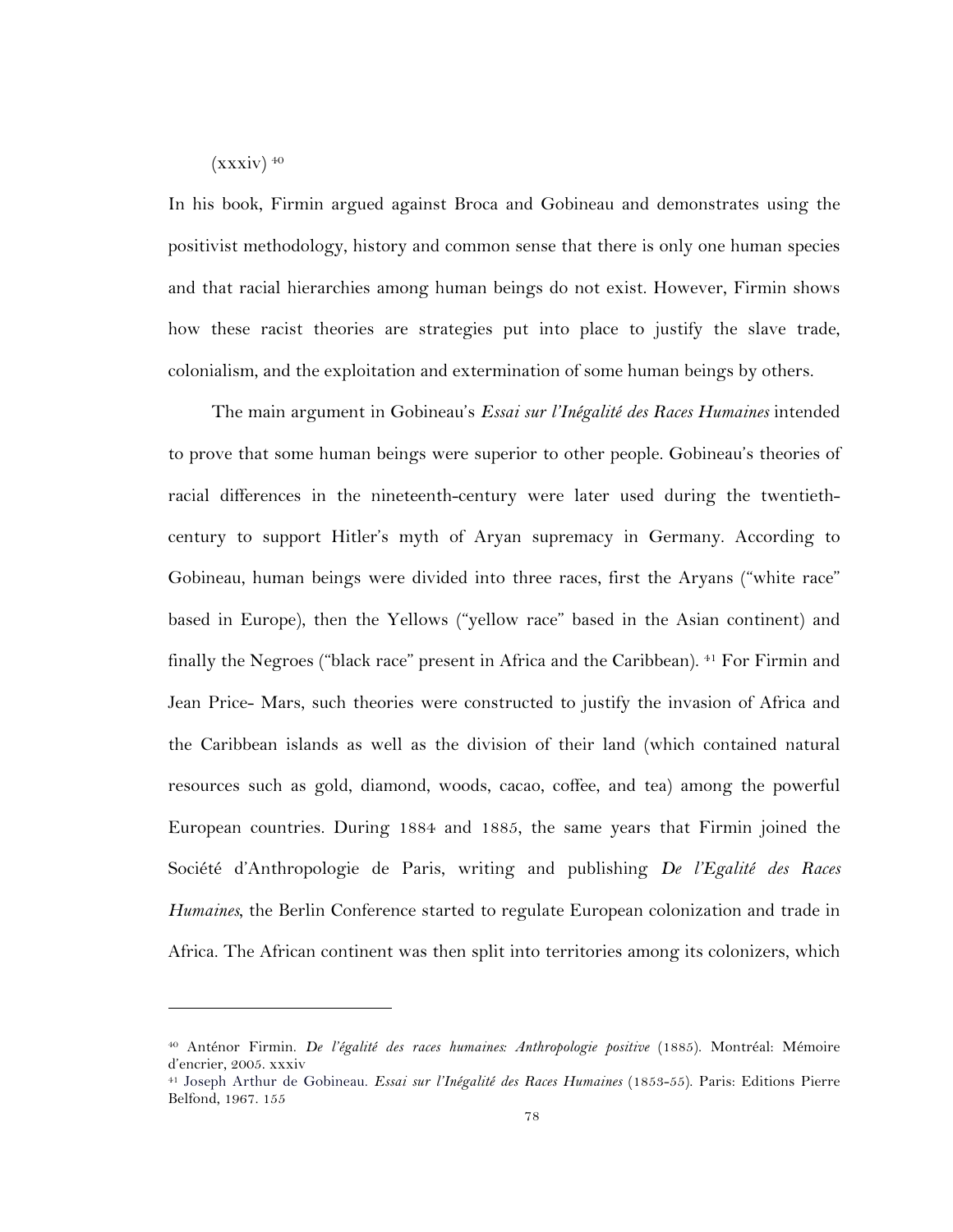included England, the Netherlands, Spain, Portugal, Italy and France. <sup>42</sup> It is not difficult to imagine therefore the scandal that aroused with Firmin's answer to Gobineau, at a time when pseudo-scientific racist theories were acclaimed in Europe and beyond. 43

To grasp Firmin's strategy, it is important to keep in mind that instead of creating a formal scandal by requesting a debate or by expressing his disapproval regarding racial inequality during one of the Society meetings, he chooses instead to discretely focus his energy in writing his detailed book, *De l'Egalité des Races Humaines*. In his "Preface", Firmin explains how he could have requested a discussion based on scientific evidence, which would have put into light the exact motives and reasons for scientists to divide humans into superior and inferior ones. Even though this thought was very appealing to Firmin, his common sense warned him that he might simply be considered an intruder, and would therefore not be taken seriously. 44 In choosing to meticulously deconstruct the purported scientific basis for racial inequalities, Firmin chooses to provide scientific and logical rebuttals to this commonplace misconception that would resound against the beliefs circulating within and beyond the Paris Anthropological Society:

Puisse donc ce livre contribuer à répandre la lumière dans les esprits et rappeler tous les hommes au sentiment de la justice et de la réalité! En y réfléchissant, peutêtre bien des savants européens, convaincus jusqu'ici de la supériorité de leur sang, seront-ils surpris de constater qu'ils ont été le jouet d'une méchante illusion. La situation actuelle des choses, les mythes et les légendes, dont on a bercé leur enfance et qui ont présidé à la première éclosion de leur pensée, les traditions dont

<sup>42</sup> Jean Price-Mars. *Joseph Anténor Firmin.* Port-au-Prince: Imprimerie du Séminaire Adventiste, 1978. 155 <sup>43</sup> *Ibid.* 

<sup>44</sup> Jean Métellus Ed. Anténor Firmin. *De l'Egalité des Races Humaines: Anthropologie positive*. Montréal: Mémoire d'encrier, 2005. xxxiv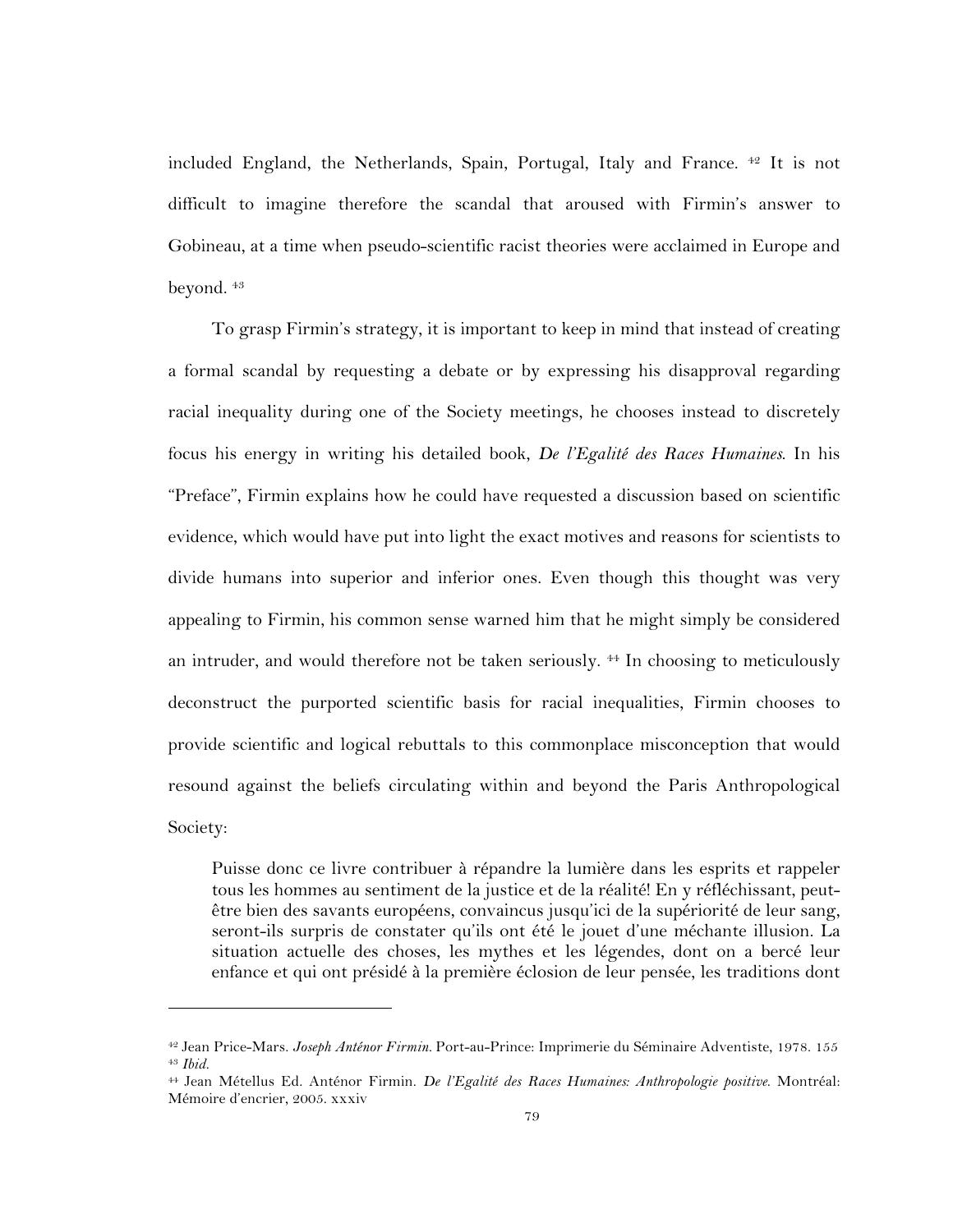leur intelligence a été continuellement nourrie, tout les entraînait invinciblement à une doctrine, à une croyance que les apparences semblent si bien justifier. Mais peuvent-ils persévérer dans une erreur dont le voile est déchiré, sans renoncer à l'exercice de la raison qui est le plus bel apenage de l'humanité?  $(...)$  (403)<sup>45</sup>

(My wish is that this book will enlighten minds, inspire a sense of justice in all, and compel one and all to face reality. Perhaps European scientists, who are still convinced of the superiority of their race, will stop, think, and realize that they have been the victims of an illusion. The current state of the world, the myths and legends which had shaped their thought as children, the traditions that had continuously fed their intelligence, everything necessarily led them to a doctrine, to a set of beliefs, which appearances seem to justify. But can they persevere in a proven error without renouncing the exercise of reason, the greatest endowment of humanity?) 46

In spite of the absence of any solid scientific argument to back up the claim that human beings are not equal, the persistence indisseminating such a claim illustrates the importance to keep this conviction firmly rooted "in the minds of the most enlightened men of Europe". 47 In reality, such a conviction and mindset had been created for centuries during the slave trade and colonialism to produce and shape what was and still remains today naturalized racial prejudices. 48 The case of Saint-Domingue and Haiti had been used as an argument by Gobineau and would later be used as a counter argument by Firmin.

#### *Haiti's Independence as an Argument*

The second part of this section on Firmin assesses the crucial importance of Haiti's independence and the legacy of its history as an argument to deconstruct the

<sup>45</sup> *Ibid.* 403

<sup>46</sup> Carolyn Fluehr-Lobban and Asselin Charles Ed. Anténor Firmin. *The Equality of Human Races.* New York: Garland publishing, 2000. 450

<sup>47</sup> Laurent Dubois. *Haiti: The Aftershocks of History*. New York: Metropolitan Books, 2012. 183

<sup>48</sup> *Ibid.*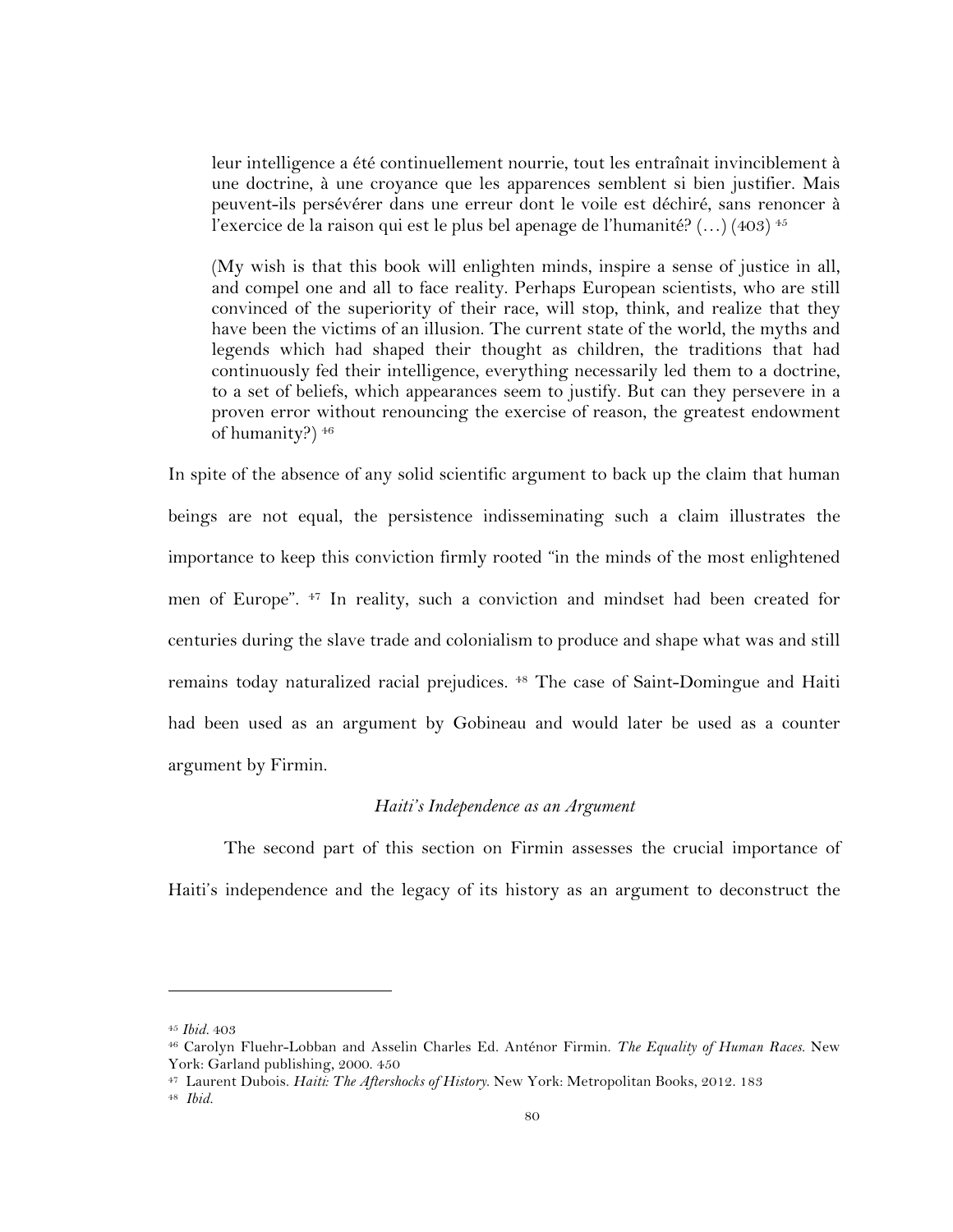idea of racial inequality in Firmin's book. 49 The choice of Firmin's first illustration to open the original edition of *De l'Egalité des Races Humaines (Anthropologie positive)* in 1885 is not innocent. The portrait of Toussaint Louverture, the formerly enslaved black leader of the Haitian revolution, visually sets the tone of his work. <sup>50</sup> On the first page and on the left handside of Firmin's book, the reader can see Toussaint Louverture's dignified medaillion along with his handwritten signature at the bottom, and a note written by Firmin at the top, where he pays tribute to the Paris anthropological Society. <sup>51</sup> On the right handside, the title of the book is composed of different font for each part of the title. The first one: "*De l'Egalité*" is elegantly put forward with a font that reminds one of the one used by the French motto, which was inspired by the French revolution: "Liberté, Egalité, Fraternité." This device later became the official motto of the Haitian Republic, when it was included in article four of the 1987 Haitian Constitution: "La devise nationale est: Liberté - Egalité - Fraternité."  $52$  The second part of the title, "*Races Humaines*" is written in large bold letters, which piques the attention and suspicion of the reader. The third part of the title is presented very discretly since "*(Anthropologie Positive)*" is mentioned below the second part in very small bold caracters. When the reader turns these first pages, he notices that Firmin dedicates his book to his motherland, Haiti, and expresses the hope that his contribution may make a difference in the rehabilitation of the black race and inspire all children of the black race:

<sup>49</sup> Ramsey, Kate. *The Spirits and the Law: Vodou and Power in Haiti*. Chicago: The University of Chicago Press, 2011. Print. 92<br>50 See Pictures

<sup>&</sup>lt;sup>51</sup> Jean Métellus Ed. Anténor Firmin. *De l'Egalité des Races Humaines: Anthropologie positive*. Montréal: Mémoire d'encrier, 2005. "Hommage respectueux à la Société d'anthropologie de Paris. A. Firmin."

<sup>52</sup> *Constitution de la République d'Haïti, 29 mars 1987* [archive], Port-au-Prince, Éditions Henri Deschamps, 1991.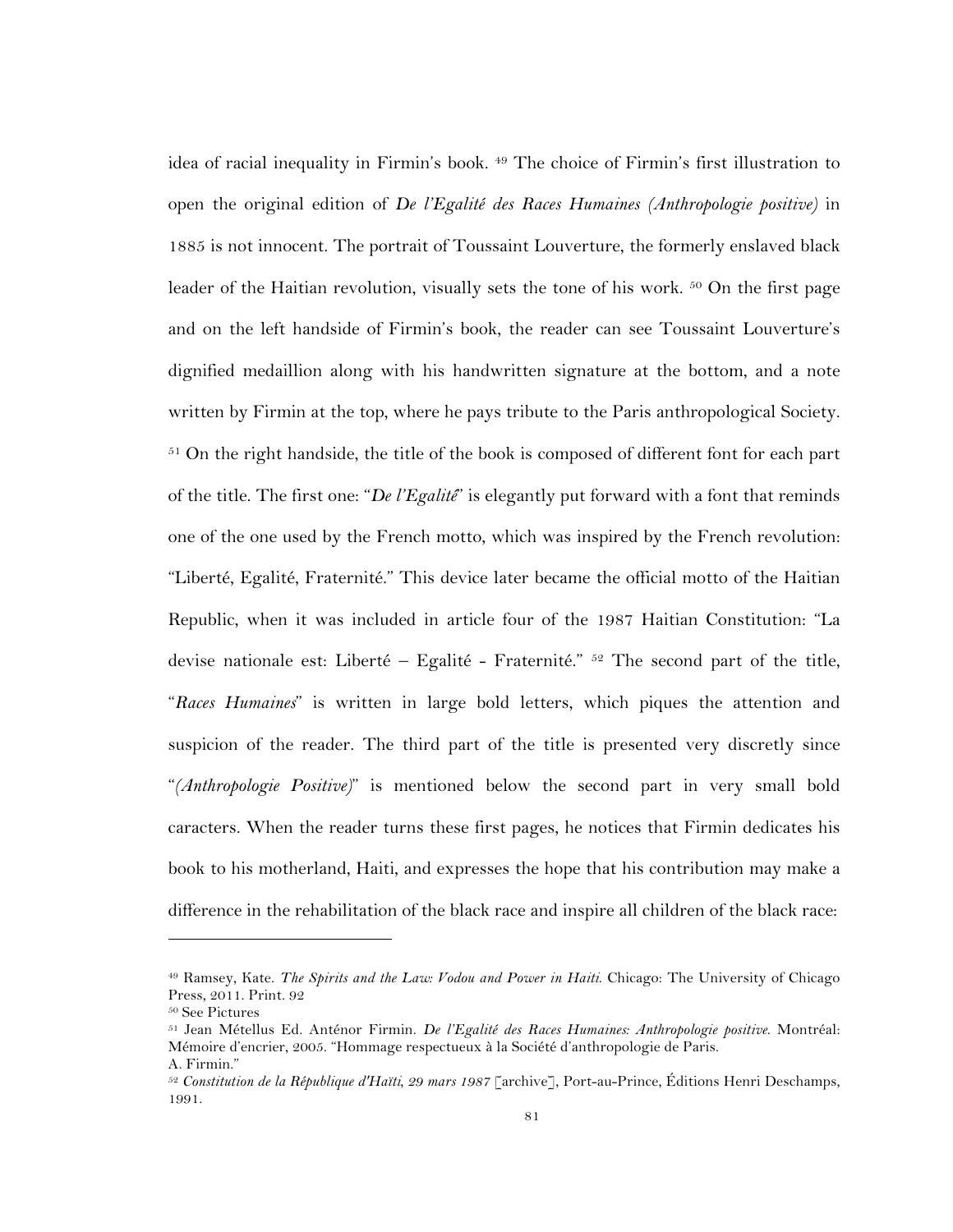### A HAITI

Puisse ce livre être médité et concourir à accélérer le mouvement de régénération que ma race accomplit sous le ciel bleu et clair des Antilles! Puisset-il inspirer à tous les enfants de la race noire, répandus sur l'orbe immense de la terre, l'amour du progrès, de la justice et de la liberté! Car, en le dédiant à Haïti, c'est encore à eux tous que je l'adresse, les déshérités du présent et les géants de l'avenir. (xxxii) 53

This *mise en page* or setting is not only very well organized and precise, it also presents immediately to the reader the conviction that this piece of writing is fundamentally distinct in its message and crucial in its contribution.

Using many examples including Haiti as a key counter argument to Gobineau's point of view, Firmin provides concrete proof of the moral and intellectual equality of the black race. In the very first pages of Firmin's "Preface", the reader understands the motives and urgency of his writings very clearly. Firmin emphasizes that "Haiti must serve to the rehabilitation of Africa," and that "there are no fundamental differences between the Blacks of Africa and those of Haiti." 54 In addition, he asserts the importance of education and freedom to demystify racial prejudices among the elite and popular cultures since they are "an unfortunate legacy from the past that has been internalized." 55 In one of his chapters focusing on "The Role of the black race in this history of civilization," Firmin unveils how meaningful and significant the independence of Saint Domingue had been in the eyes of history:

Quand on eut vu les Noirs de Saint-Domingue, livrés à leurs propres ressources, réaliser ces prophéties que personne n'avait voulu prendre au sérieux, on se mit à

<sup>53</sup> Jean Métellus Ed. Anténor Firmin. *De l'Egalité des Races Humaines: Anthropologie positive*. Montréal: Mémoire d'encrier, 2005. xxxii

<sup>54</sup> *Ibid.*

Carolyn Fluehr-Lobban and Asselin Charles Ed. Anténor Firmin. "Preface" in *The Equality of Human Races.* New York: Garland publishing, 2000. lv

<sup>55</sup> *Ibid.* "Intellectual Evolution of the Black Race in Haiti". 313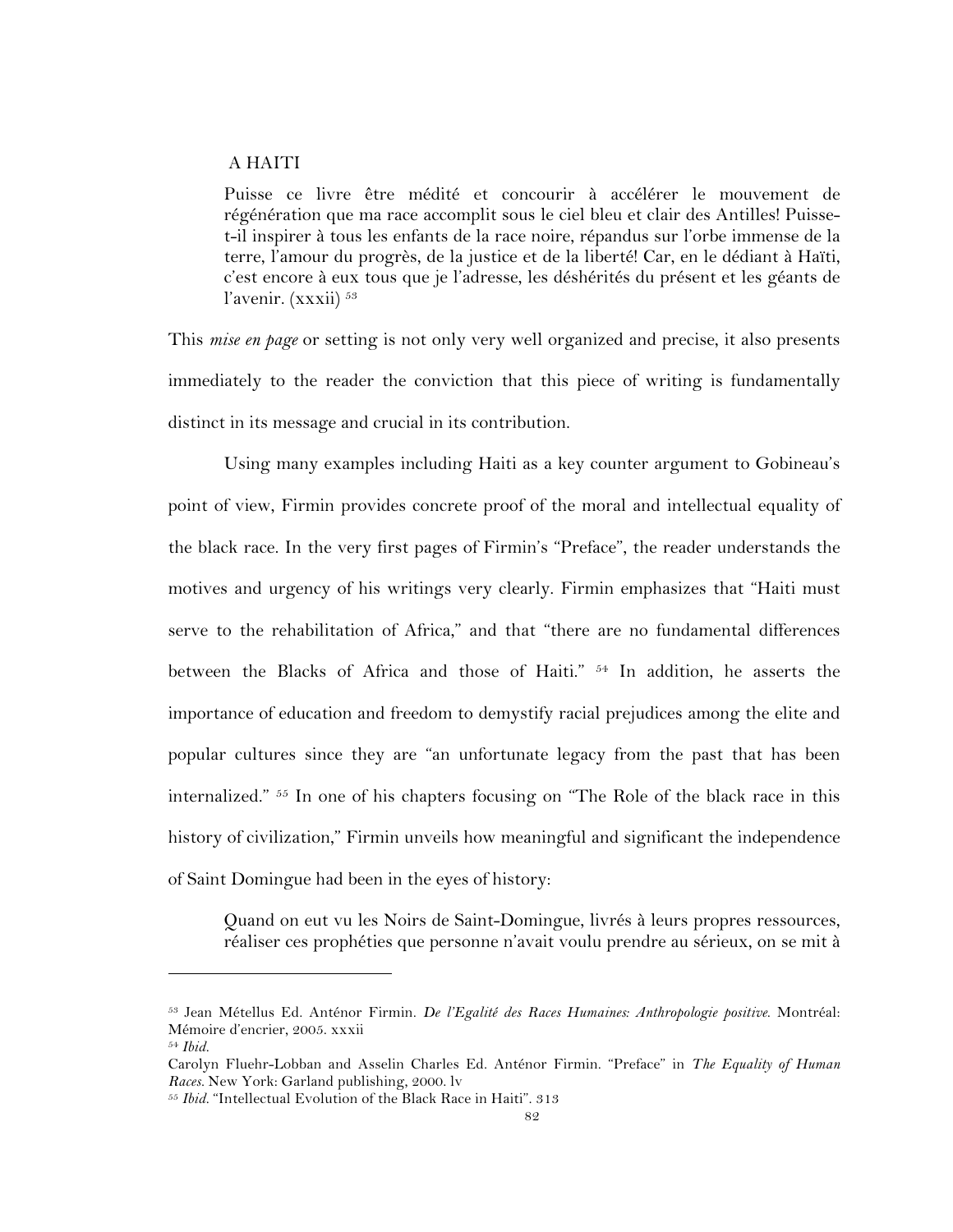réfléchir (…) La conduite des Noirs haïtiens apportait, en effet, le plus complet démenti à la théorie qui faisait du Nigritien un être incapable de toute action grande et noble, incapable surtout de résister aux hommes de la race blanche.  $(358)$ <sup>56</sup>

In another chapter titled "Intellectual Evolution of the Black Race in Haiti", Firmin gives concrete examples of Haitian people who constitute the living proof that men of all races are equal. However, Firmin pays attention not to provide an idealized portrait of Haiti: "Aussi, tout en reconnaissant que la race noire d'Haïti a évolué, avec une rapidité étonnante, je suis loin de nier que, maintenant encore, il ne lui faille faire bien des efforts, afin de rompre avec certaines habitudes qui ne sont propres qu'à paralyser son essor. Quand on est en retard, il convient peu de s'amuser sur la route. " <sup>57</sup> This critical perspective on Haiti's situation provides an instance of Firmin's auto-critical and objective analysis and shows his attempt to rigorously focus on "the thirst for truth and the need for light". 58 Respect for justice, liberty and the rule of law constitutes the necessary step to elevate "to the same heights all human beings and all races." 59 It is this kind of freedom of speech, along with civic and political liberties, that Firmin considers to be essential to the development of human beings.

In *Essai sur l'Inégalité des Races Humaines,* Gobineau used the example of Saint-Domingue to prove to his readers that racial inequalitites were biologically constructed and not the result of education or institutions in order to support his argument about

<sup>56</sup> *Ibid.* "Rôle de la race noire dans l'histoire de la civilization". 358

<sup>57</sup> Anténor Firmin. *De l'égalité des races humaines: Anthropologie positive*. Montréal: Mémoire d'encrier, 2005. Xxxviii: "While recognizing that the Black race in Haiti has progressed with an astonishing rapidity, I cannot deny that it still needs to do its best to break with certain habits that can only hold it back. When one is late, one cannot afford to dawdle *en route*."

<sup>58</sup> *Ibid.* "Preface". lv

<sup>59</sup> *Ibid.* "Preface". lviii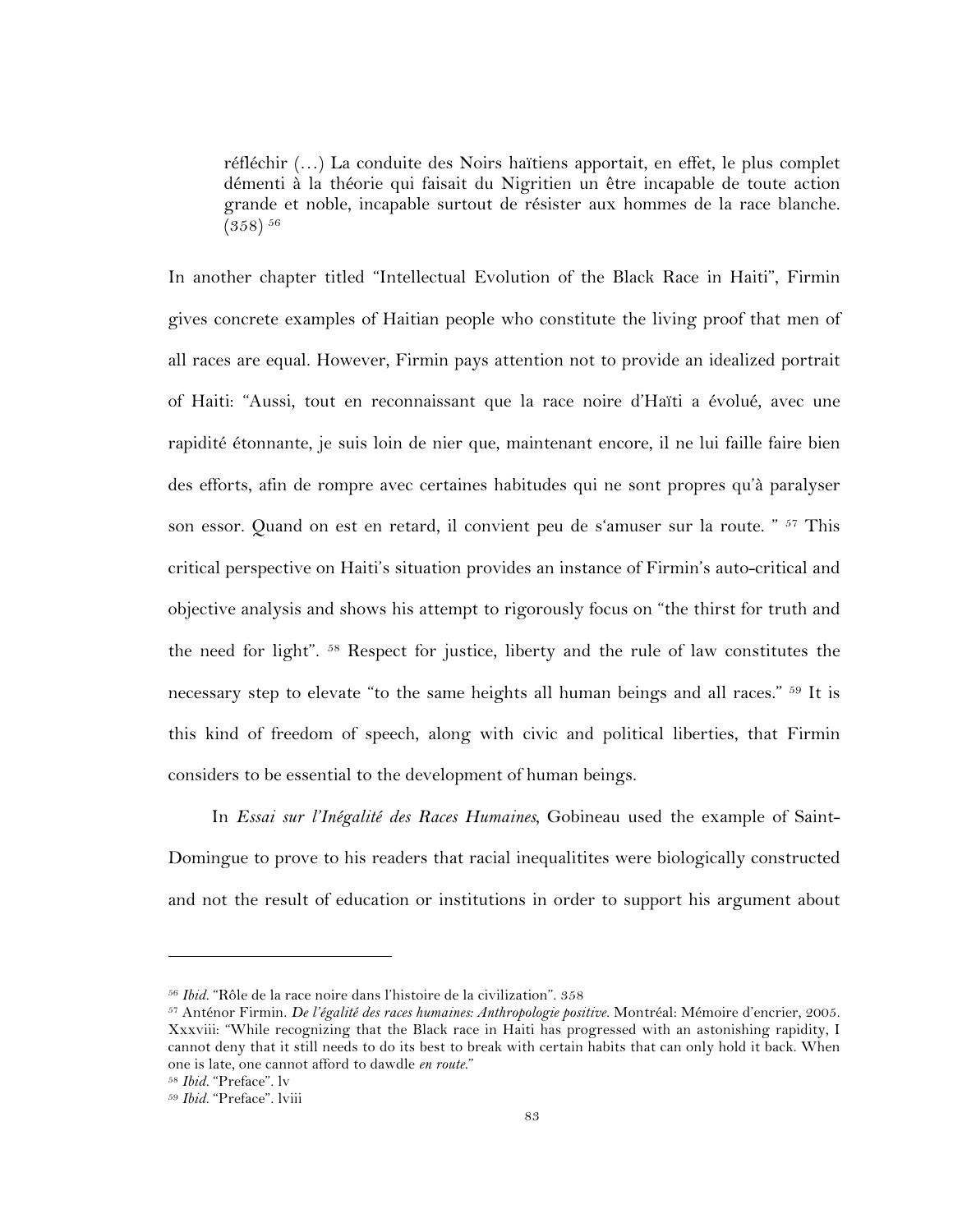the inherent racial inferiority of the black race. In one passage, Gobineau asserts for instance that the Haitians possess the exact same institutions as in France, however their morals are very distinct:

Veut-on, dans ce pays-là, [Saint-Domingue] s'approcher d'un haut fonctionnaire ? on est introduit près d'un grand nègre étendu à la renverse sur un banc de bois, la tête enveloppé d'un mauvais mouchoir déchiré et couverte d'un chapeau à cornes largement galonné d'or (…) Si cet homme ouvre la bouche, il va vous débiter tous les lieux communs dont les journaux nous ont fatigués depuis un demi-siècle. Ce barbare les sait par cœur (…) au fond, il n'a de sérieux soucis que de mâcher du tabac, boire de l'alcool, éventrer ses ennemis et se concilier les sorciers. Le reste du temps, il dort.  $(76-7)^{60}$ 

For Gobineau, the population in Haiti is as "depraved, brutal and savage as in Dahomey or among the Fellatahs". 61 According to him, Haiti was exemplifying what happens when "European forms of government were imposed upon people of different and lower races." <sup>62</sup> One key element, however, that Gobineau omits to say is that his own mother, Anne-Madeleine de Gercy, was herself the daughter of a French planter, who was the director of the farms of Bordeaux, and of a creole woman from Saint-Domingue. 63 In other words, Joseph Arthur de Gobineau had ancestors in Saint-Domingue since his maternal grandmother was "creole", which means that he was also himself and to a certain degree of black descent. His silence and denial on this topic is particularly worth mentioning since it is not brought to the reader's attention in Firmin's book.

As an answer to Gobineau's, Firmin puts forth seventeen examples in support of the conviction "that the small Haitian Republic (…) will provide sufficient evidence in

<sup>60</sup> Joseph Arthur de Gobineau. *Essai sur l'Inégalité des Races Humaines* (1853-55). Paris: Editions Pierre Belfond, 1967. 76-7

<sup>61</sup> *Ibid.* "Introduction". xxxi

<sup>62</sup> *Ibid.*

<sup>63</sup> Website accessed on December 30, 2012: http://www.19e.org/biographies/G/gobineau.htm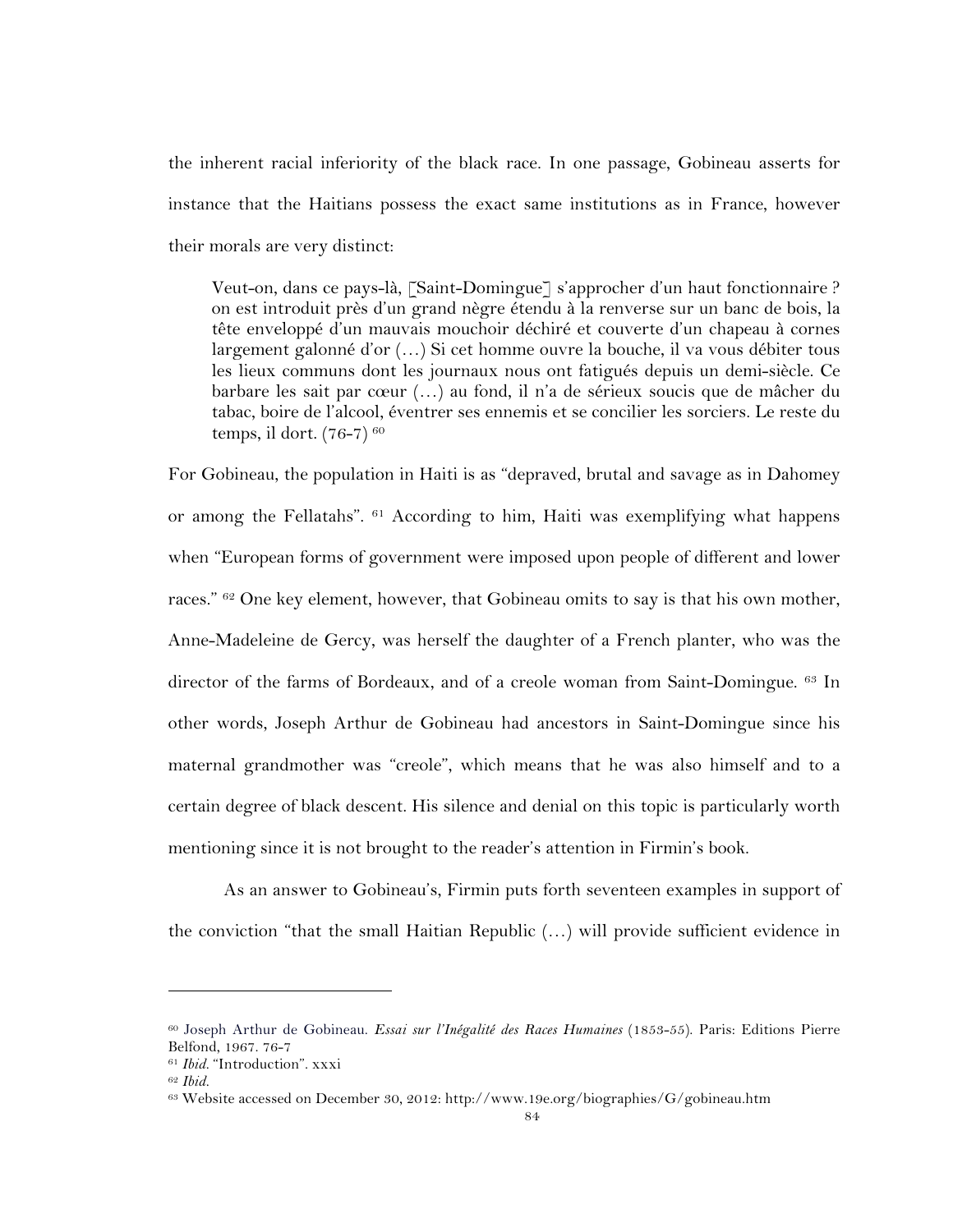support of the idea of the equality of the races in all its ramifications." <sup>64</sup> Mentioning for instance the Haitian writer Emmanuel Edouard whose poetry avoids exotic clichés about Haitian culture, even though this strategy would have helped him to find "easy success among foreign readers". 65 Another example is Tertulien Guilbaud, whose talent is manifested in his poem "*Toussaint Louverture* Beholding the French War Fleet" written in 1802. In this piece, Louverture communicates his fear for the black population of Saint-Domingue as he sees General Leclerc's expeditionary army approaching the island:

Ces vaisseaux dans leurs flancs ramène l'Esclavage… Se peut-il qu'en nos champs du commandeur sauvage Vienne encore tonner l'épouvantable voix? (…) Oh! Non, je combattrai (…) (…) des Noirs dans ma main je tiens la délivrance (…) (309) 66

(These ships are bringing back slavery in their holds… Is it possible that the savage overseer Should return to terrify with his frightening voice? (...) No, I shall fight  $(...)$  $(...)$  I hold in my hands the delivrance of the Blacks  $(...)$ ?  $67$ 

Just like Toussaint Louverture, who metaphorically holds in his hands the key to Haiti's liberation, Joseph-Anténor Firmin offers intellectual arguments based on common sense and concrete examples to deliver human beings' minds from racial prejudices. The realization of the equality among human races constitutes for Firmin "the true basis of human solidarity" and contributes to "the work of universal progress". <sup>68</sup> In this vein

<sup>64</sup> *Ibid.* "Intellectual Evolution of the Black Race in Haiti". 295

<sup>65</sup> *Ibid.* 301

<sup>66</sup> *Ibid.* 307-9

<sup>67</sup> Carolyn Fluehr-Lobban and Asselin Charles Ed. Anténor Firmin. "Intellectual Evolution of the Black Race in Haiti" in *The Equality of Human Races.* Champaign: University of Illinois Press, 2002. 309 <sup>68</sup> *Ibid.* "Conclusion". 448-50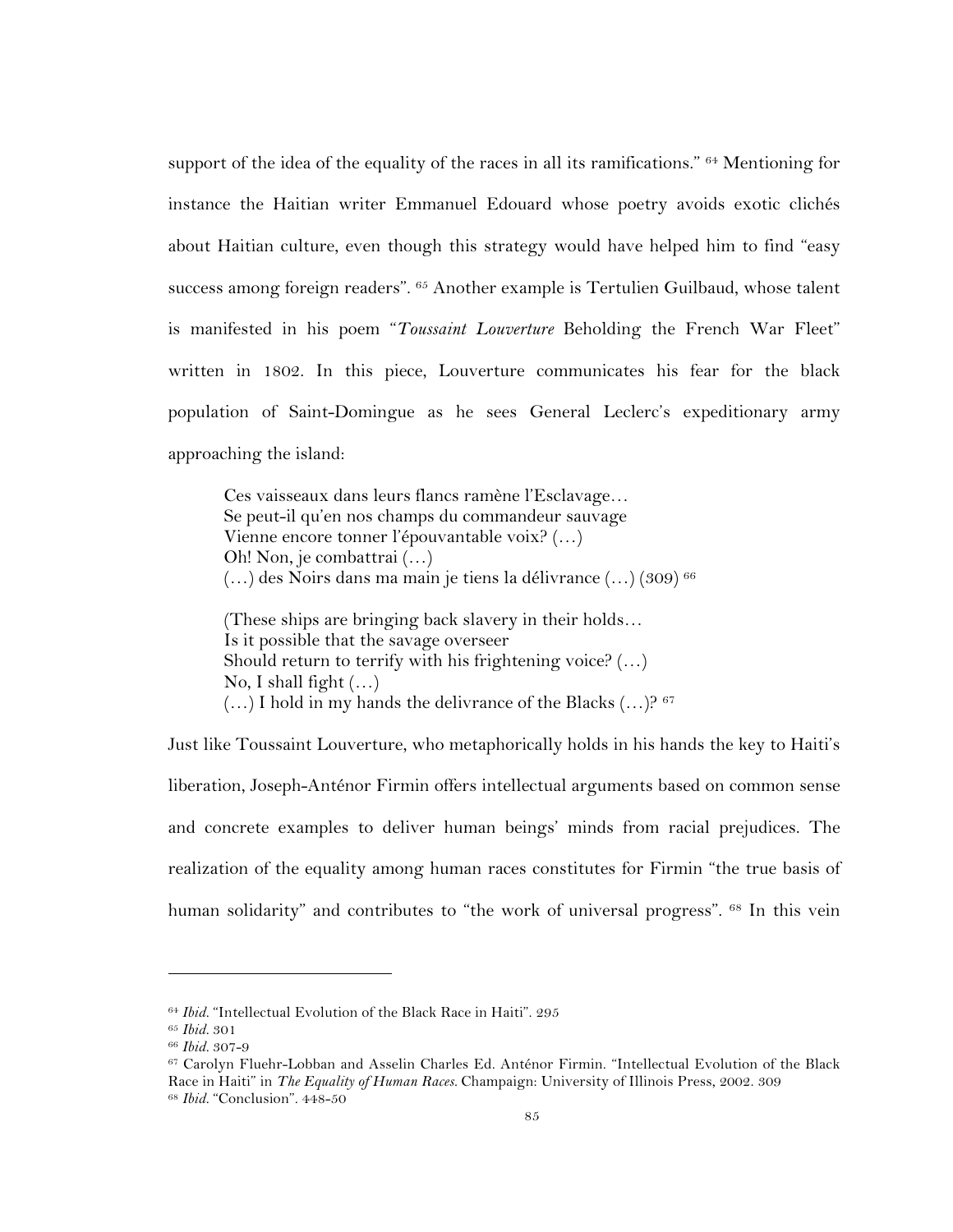Firmin asserts and demonstrates that differences of color among human beings are insignificant and a sincere interest in the happiness and progress of human beings reveals "the greatest achievement of the human heart and mind." <sup>69</sup> For Firmin the only "invisible chain" that connects human beings to each other reveals the links of our common humanity and unveils our human solidarity. However, Firmin is realistic in describing human nature as highly ambiguous since it is able at the same time to fall victim to illusion or to its own pride and racial prejudices, as well as to change, develop and improve itself endlessly.

#### *Impact of Firmin's De l'Egalité des Races Humaines on Postcolonial Imagination*

The third part of this section highlights the impact of Firmin's book on the postcolonial imagination in Haiti, Africa, the United States and France. Joseph-Anténor Firmin's work was largely ignored by the members of the Paris Anthropological Society; however, Firmin remains to this day revered in Haiti as an important scholar, politician and diplomat. 70 Even though the reception of his book was not welcomed among intellectuals, Firmin was successful in providing a book that will be able to reach a key audience, the worldwide black population. If Firmin wrote his book for scholars and intellectuals, he also invites Haitians and international black readers to take Haiti's fight for independence as an example to grasp the crucial importance of their freedom of speech, liberty of action and equality in the name of law in order to bloom and become not only in theory, but also *in practice* real free and equal human beings:

<sup>69</sup> *Ibid.* 450

<sup>70</sup> Carolyn Fluehr-Lobban. "Anténor Firmin and Haiti's contribution to anthropology", *Gradhiva*, 1, 2005, mis en ligne le 10 décembre 2008. 8 URL: http://gradhiva.revues.org/302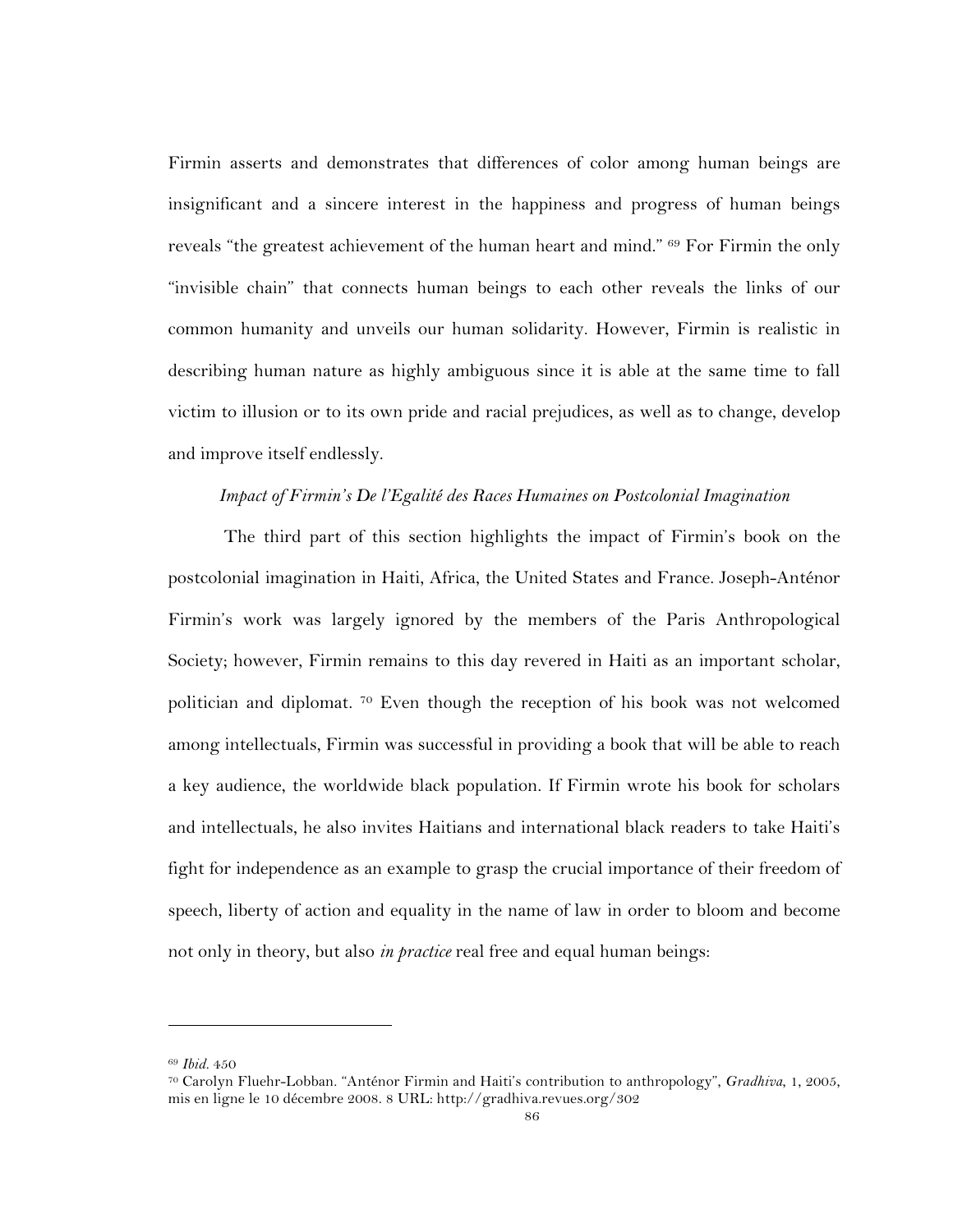En Haïti comme ailleurs, il faut à la race noire la liberté, une liberté réelle, effective, civile et politique, pour qu'elle s'épanouisse et progresse. Si l'esclavage lui fait horreur, horrible aussi doit lui paraître le despotisme. Car le despotsime n'est rien autre chose qu'un esclavage moral: il laisse la liberté du mouvement aux pieds et aux mains; mais il enchaîne et garrotte l'âme humaine, en étouffant la pensée. Or, il est indispensable qu'on se rappelle que c'est l'âme, c'est-à-dire la force de l'intelligence et de l'esprit qui opère intérieurement la transformation, la rédemption et le relèvement de toutes les races, sous l'impulsion de la volonté libre, éclairée, dégagée de toute contrainte tyrannique! (xxxix) <sup>71</sup>

This quotation from Firmin's "Préface" anticipates and echoes W.E.B DuBois *The Souls of Black Folk* (1903), and in another chapter on the "Rôle de la race noire dans l'histoire de la civilisation," Firmin pays tribute to Haiti's history for its role model in the abolition of slavery in the United States. He also provides a visionary statement regarding the important growing presence of the black population in US politics and the possibility for the US to be the first country to elect a black president:

Par les citations que nous avons déjà faites du discours de Wendell Philips, on peut se convaincre facilement de quelle importance a été l'exemple d'Haïti en faveur de la cause de l'abolition de l'esclavage aux Etats-Unis d'Amérique. Cette vaste contrée est destinée, malgré toutes les apparences contraires, à porter le dernier coup à la théorie de l'inégalité des races. Dès maintenant, en effet, les Noirs de la grande République fédérale ne commencent-ils pas à jouer le rôle le plus accentué dans la politique des divers Etats de l'Union américaine? N'est-il pas fort possible, avant cent ans, de voir un homme d'origine éthiopique appelé à présider le gouvernement de Washington (…)? (359-60) 72

Referring in his book to the speech on Toussaint Louverture made by the US abolishionist and renowned orator, Wendell Philips, on the eve of the American Civil War on December 1861 in Boston and New York, Firmin was inspired by Haiti's history to pave the way for subsequent discourses, speeches and writings to defend the

<sup>71</sup> Anténor Firmin. "Préface" in *De l'égalité des races humaines: Anthropologie positive*. Montréal: Mémoire d'encrier, 2005. xxxix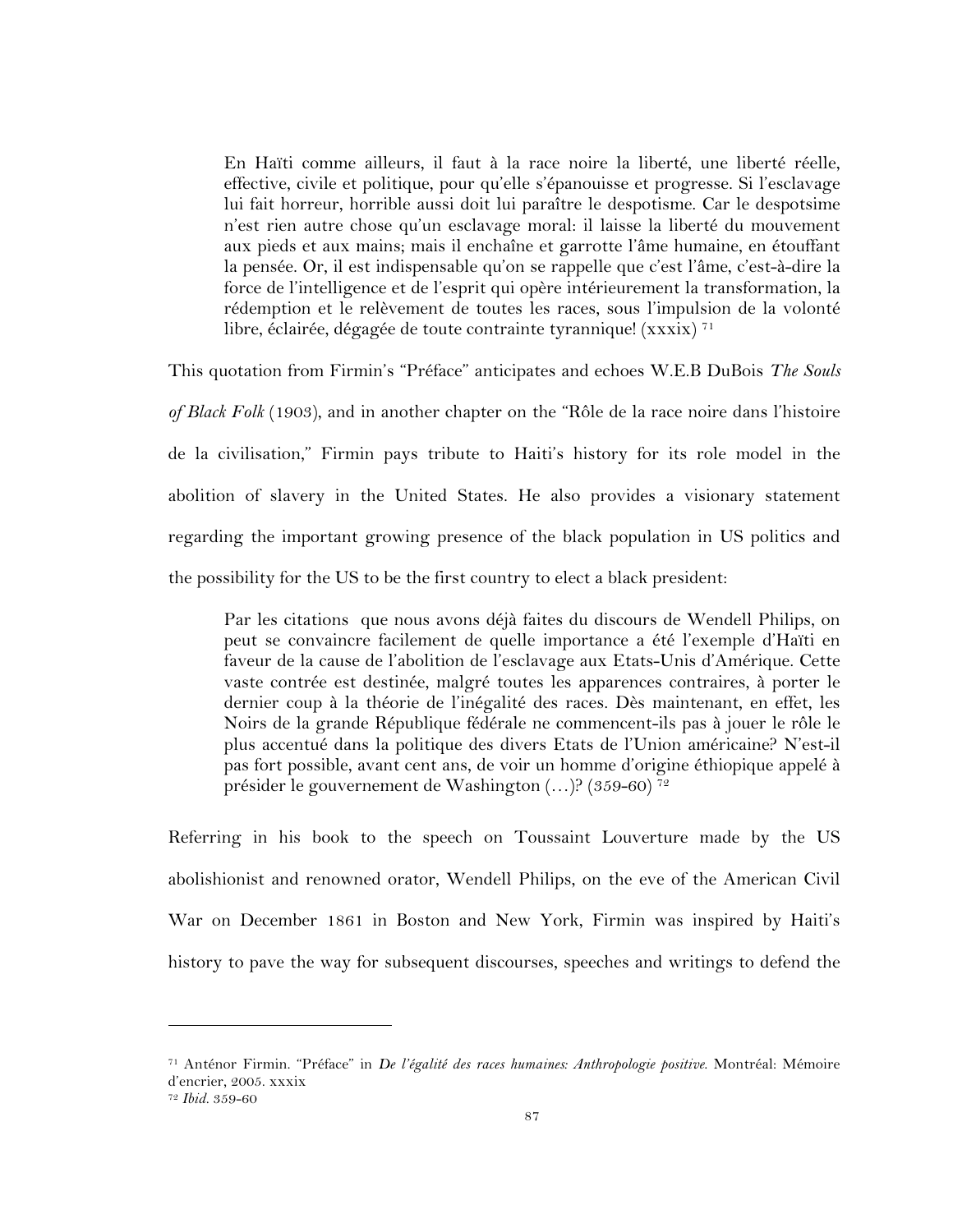rights and powers of a united black race on the international stage. <sup>73</sup> Even though, it took twenty three more years than predicted by Firmin to elect Barack Obama, the first black president of the United States, (he was not elected one hundred year after 1885 in 1985, but in 2008), Firmin's bold assertion and prediction remains with us today, just as his book.

Considered a pioneer and a role model, Firmin, along with Louis-Joseph Janvier and Hannibal Price, are still highly remembered and respected in Haiti. Firmin has influenced many Haitians including Jean-Price Mars, who became the founder of ethnology and folklore studies in Haiti and dedicated a book to him as a tribute. But Firmin's work has also influenced Caribbean scholars and Pan-Africanists. In 1900, Firmin attended as "ex-President Légitime from Haiti and (…) most important intellectual and statesman of Haiti" the First Pan-African Congress taking place in London, where he met W.E.B. Du Bois. <sup>74</sup> Firmin's work is also often depicted as an avant-garde version of the Négritude movement: "Writers like Anténor Firmin, Hannibal Price, Claude McKay, George Padmore, and Jean-Price Mars were in the vanguard of the revaluation of African culture long before the nationalist awakening in Africa and before the concept of "négritude" was developed in the Caribbean." <sup>75</sup> Both Firmin and Jean Price-Mars argued for a nuanced and thorough study of Africa. They also made an effort to rehabilitate Haitian culture in valorizing its folklore and

<sup>73</sup> Smart Bell, Madison. "The Image of Toussaint" in *Toussaint Louverture: A Biography*. New York: Pantheon Books, 2007. 291

<sup>74</sup> Carolyn Fluehr-Lobban and Asselin Charles Ed. Anténor Firmin. "Introduction" in *The Equality of Human Races.* New York: Garland publishing, 2000. xxxix

<sup>75</sup> Carolyn Fluehr-Lobban. "Anténor Firmin and Haiti's contribution to anthropology", *Gradhiva*, 1, 2005, mis en ligne le 10 décembre 2008. 8 URL: http://gradhiva.revues.org/302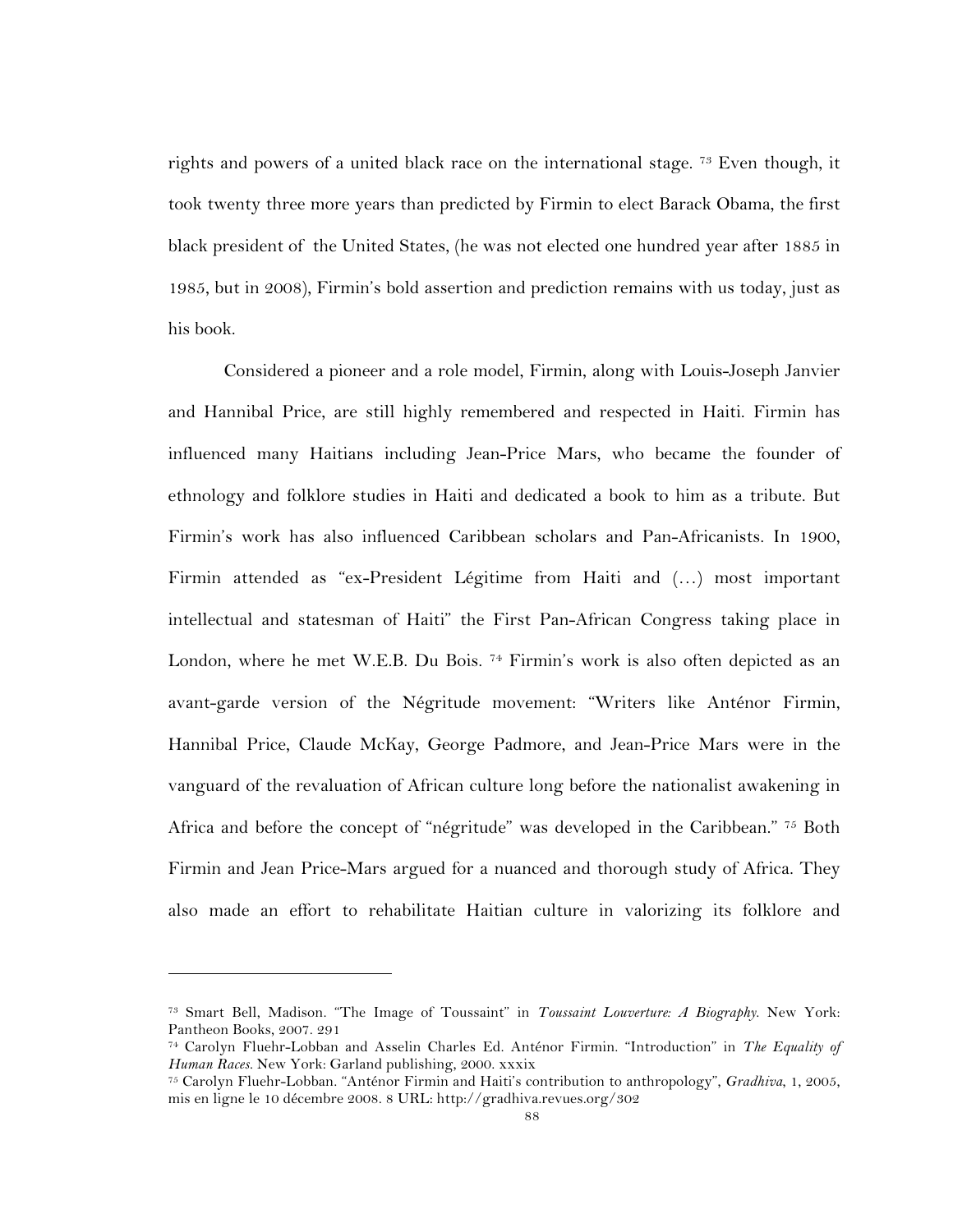intellectuals as well as the past and present glory of Africa. 76 Price-Mars saw Haiti as an African society in the New World and considered Firmin's work as the basis of modern Afrocentrism. The seeds of this pioneering root can be found according to Price-Mars in the works of Cheik Anta Diop and Basil Davidson. The former was a post-independence Senegalese scholar and the latter a European historian who deconstructed the idea that Africa had no history before the arrival of Europeans. 77

The legacy of Firmin's *The Equality of the Human Races* goes well beyond a simple contribution to the field of anthropology, and this, even though his work was not taken seriously by European anthropologists, who continued to focus on theories of racial differences and hierarchy until Franz Boas. <sup>i</sup> Since Firmin's book was introduced to the French language in 1885, and was only translated for an English audience in 2000, Firmin's legacy is still unfolding before our eyes. Its impact transcends continents, fields, languages, and time. One thing is certain: the influence of Firmin's book on the postcolonial imagination of the Haitians has been very strong, as the example of Jean Price-Mars confirms. But this work has also been essential in contributing to postcolonial discourses of racial resistance, including "Le Mouvement de la Négritude" in France and the Pan-African Movement in the United States. It was in Paris that the Négritude movement was born, thanks to the Martiniquan Aimé Césaire (1913-2008), the Senegalese Léopold Sédar Senghor (1906-2001), and the French Guyanese Léon-Gontran Damas (1912-1978). Firmin's foremost goal was to

<sup>76</sup> *Ibid.* 13

<sup>77</sup> Carolyn Fluehr-Lobban and Asselin Charles Ed. Anténor Firmin. "Introduction" in *The Equality of Human Races.* New York: Garland publishing, 2000. xxxvi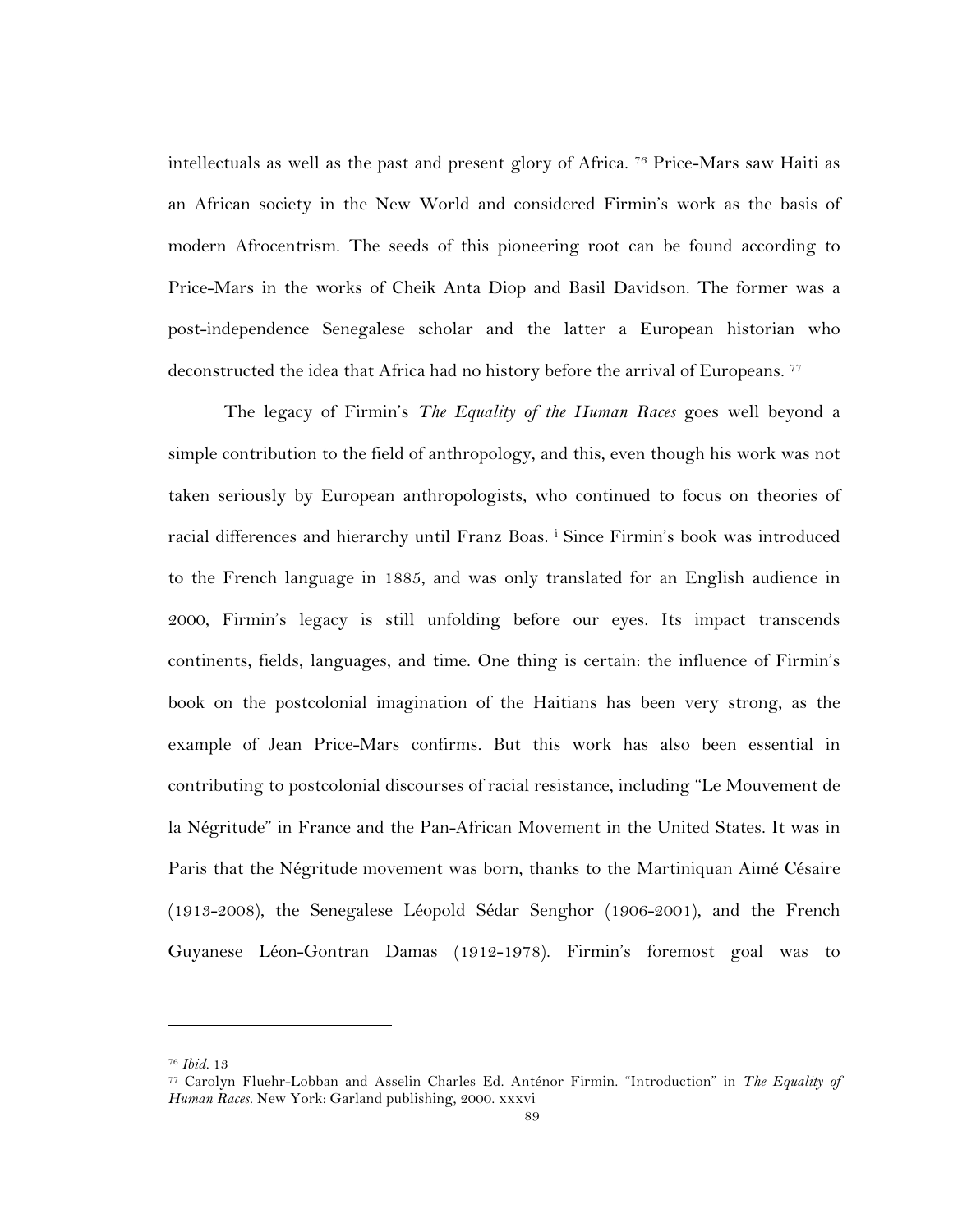deconstruct racial prejudices and to "inspire in all the children of the Black race around this big world the love of progress, justice, and liberty." 78

<sup>78</sup> Carolyn Fluehr-Lobban and Asselin Charles Ed. Anténor Firmin. "To Haiti" in *The Equality of Human Races.* New York: Garland publishing, 2000. li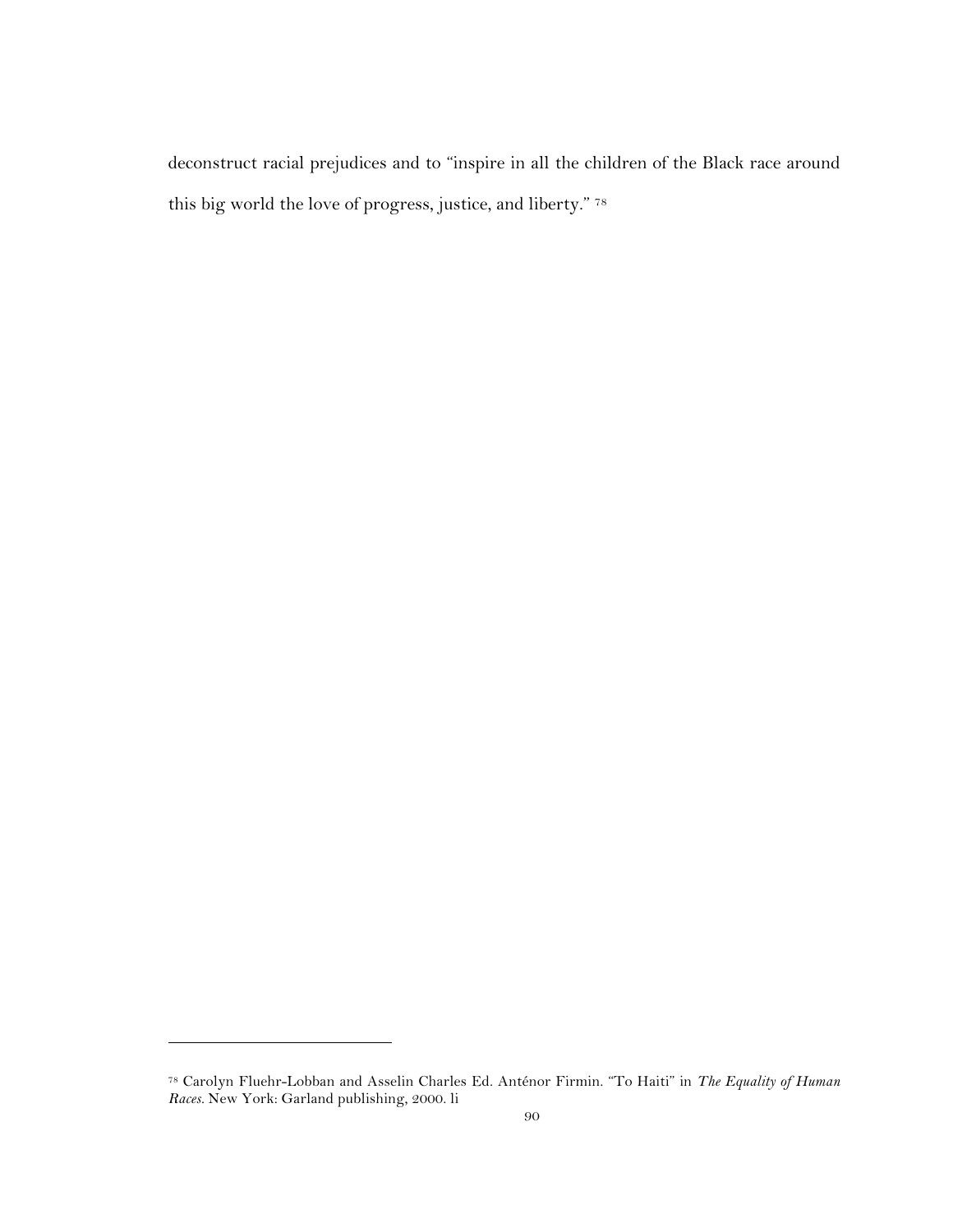## *2.3. Post-Colonial Resistance in Marie Vieux-Chauvet's*

*La Danse sur le Volcan (1957)*

# *Introduction*

The front and back covers of the 1959 American edition of *Danse sur le Volcan* (1957) indicate that this book is a novel written by Marie Vieux-Chauvet's (1916-1973), and which tells the story of a lady living in Haiti, thanks to the subtitle "Dance on the Volcano: A novel of Haiti". 79 The cover shows the portrait of a woman luxuriously attired in an evening dress, bejeweled and made-up, with her hair elegantly arranged in the back of her head. However, it is not possible to make out the color of the protagonist's skin since the book's cover is a combination of white and deep blue. To the right of her face, the reader distinguishes an island filled with colorful houses, palm trees, a volcano, a carriage and two sailing boats. The fact that it is impossible to guess if this woman is black or white or maybe both, is mirrored in the picture of Marie Vieux-Chauvet on the back cover. <sup>80</sup> The sepia portrait of the female writer accentuates this ambiguity, and because of the subtle contrast between the black and white colors of the picture, it is difficult for the reader to know whether Vieux-Chauvet is either black or white, or a mixed of the two colors. This uncertainty continues throughout Chauvet's novel itself since Minette manages thanks to her exceptionally gifted voice to cross the strict boundaries between the black and white worlds in Saint Domingue, ultimately creating her own world made of white, creole and people of color. In reality both

<sup>79</sup> See colored picture of the front and back covers of the book. Vieux-Chauvet, Marie. *Dance on the Volcano*. Trans. Salvator Attanasio. William Sloane Associates : New York, 1959. Print. 80 Werner Sollors. *Neither Black nor White, Yet Both: Thematic Explorations of Interracial Literature*. Oxford:

Oxford University Press, 1997. Print.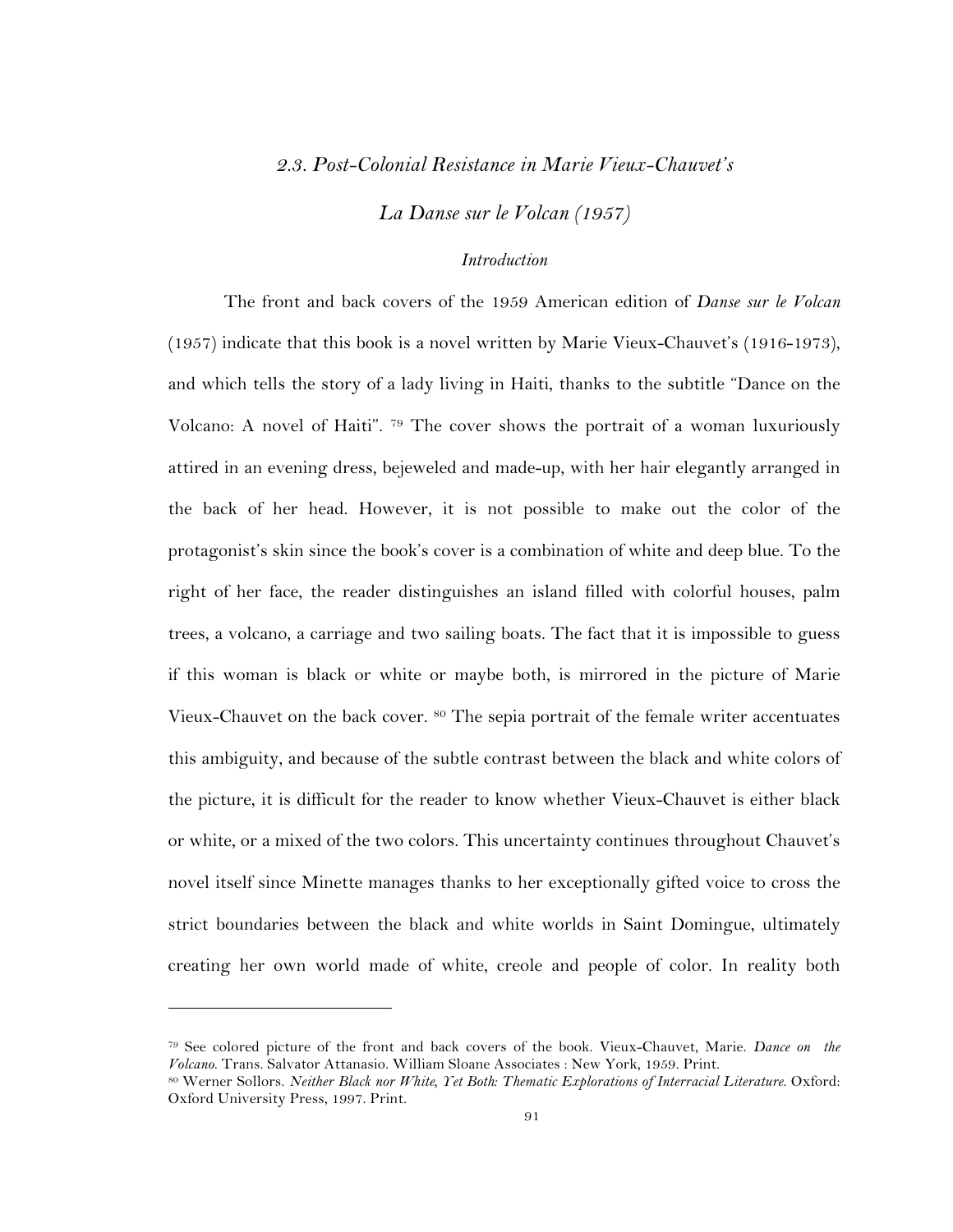Chauvet and Minette are mulattoes, of mixed color, who are divided between the two worlds of black and white, and fighting to create a third one, where both worlds can peacefully meet and interact with each other.

Taking Jean Fouchard's *Le Théâtre à Saint-Domingue* (1955) as a point of departure for her historical novel, Vieux-Chauvet offers in her book *La Danse sur le Volcan*, a rare female perspective regarding Saint Domingue's stark inequalities across gender, economic, social and racial lines. In doing so, the twentieth-century female Haitian writer provides an example of post-colonial resistance in revealing the historical and fictionalized trajectory of Minette in Saint-Domingue. In focusing on the story of this young woman of color who lives in Port-au-Prince and possesses a unique talent for singing plays and operas, the reader follows her journey from "the girl next door" to "la Jeune Personne," who was the first fourteen-year-old person of color allowed to perform at the prestigious venue reserved primarily for the elite white population called the Comédie in Port-au-Prince.<sup>81</sup> To what extent is the voice of Marie Vieux-Chauvet particularly distinct in this historical novel? How does she specifically portray the racial and social contexts in Saint-Domingue at the eve of the Haitian revolution? This section explores first of all the extent to which Vieux-Chauvet offers uncommon historical, literary and racial perspectives on Saint-Domingue based on real events. Secondly, it offers an in-depth analysis of Minette's metamorphosis as a metaphor for Saint Domingue's own internal transformation. Thirdly, this section puts into light the crucial significance of resistance and solidarity among Saint-Domingue's population in

<sup>81</sup> Fouchard, Jean. *Le Théâtre à Saint-Domingue*. Port-au-Prince: Imprimerie de l'Etat, 1955, Print. 320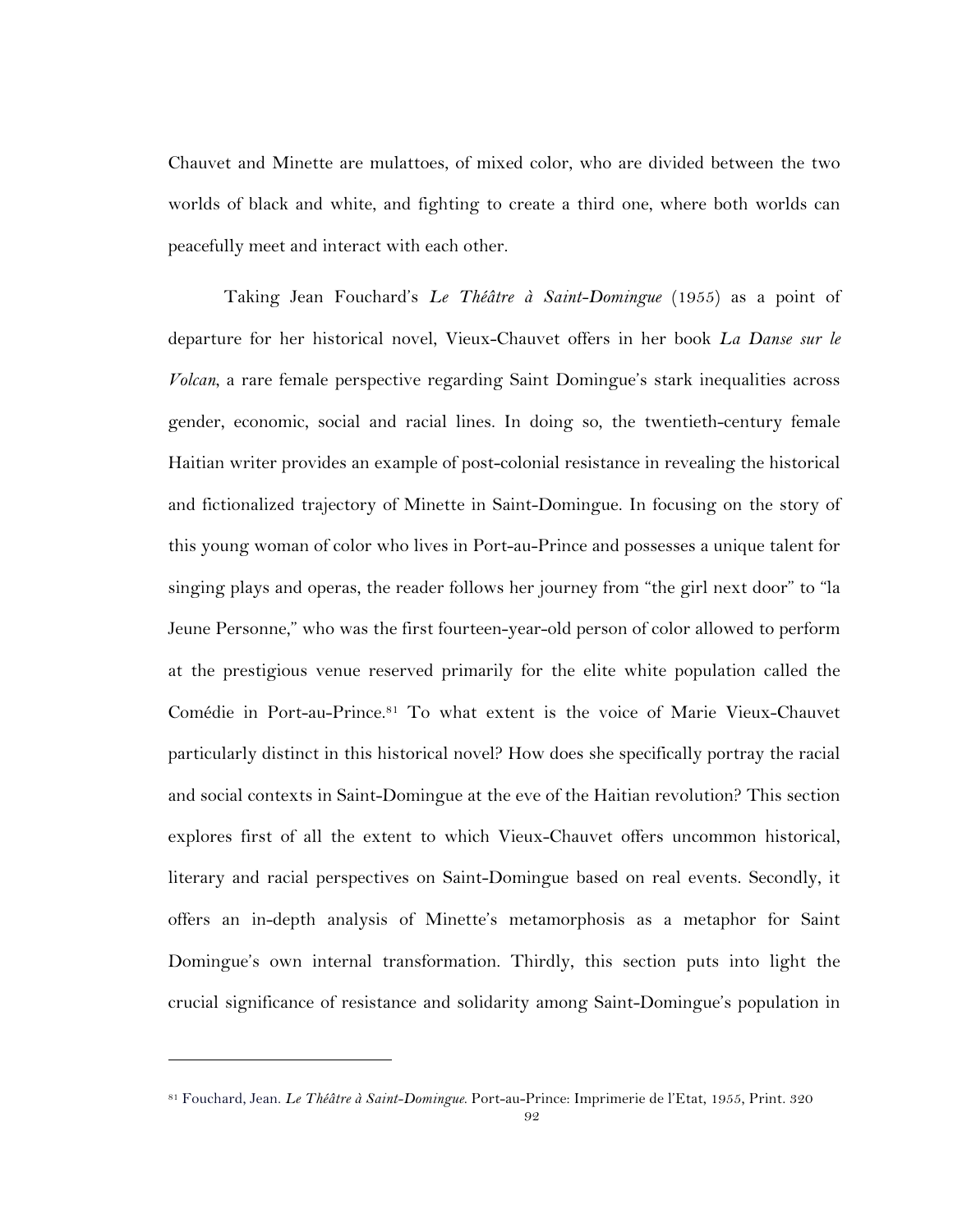order to organize and create the necessary revolution to win the fight for racial freedom, gender equality and social dignity in Haiti.

## *Plot of La Danse sur le Volcan*

Born in Port-au-Prince in 1916, Marie Vieux-Chauvet was the daughter of Constant Vieux, a Haitian senator and ambassador, and of Delia Nones, a Jewish mother originally from the Virgin Islands.82 The only woman in this dissertation's corpus, Chauvet is one of the pioneering female Haitian writers, who wrote and denounced the abuses against women and the poor from the colonial system in Saint-Domingue to the Duvalier dictatorship in Haiti. In *La Danse sur le Volcan*, Marie Vieux-Chauvet was inspired by the story of two sisters, Minette and Lise, who became the first young persons of color to perform on the stage in Saint Domingue's theaters. This historical novel based on true events is made explicit in the very first pages of her book where she pays tribute to the historical archives and research made by Jean Fouchard's *Le Théâtre à Saint-Domingue*. In this book, Fouchard dedicated a section to "Minette et Lise," and provided rare archival and historical documents from this time period regarding their pathbreaking experiences. The main protagonist, Minette, along with her sister Lise, were the daughters of a French planter and a previously enslaved woman, and had distinct trajectories according to their own affinities in Fouchard's and Chauvet's books. Their differences in terms of styles and values are explored in depth in Chauvet's book in particular. On the one hand there is Minette, who is fond of the French language and of French classic authors such as Jean-Jacques Rousseau, Racine and Bossuet. Minette

<sup>82</sup> http://www.lehman.cuny.edu/ile.en.ile/paroles/chauvet.html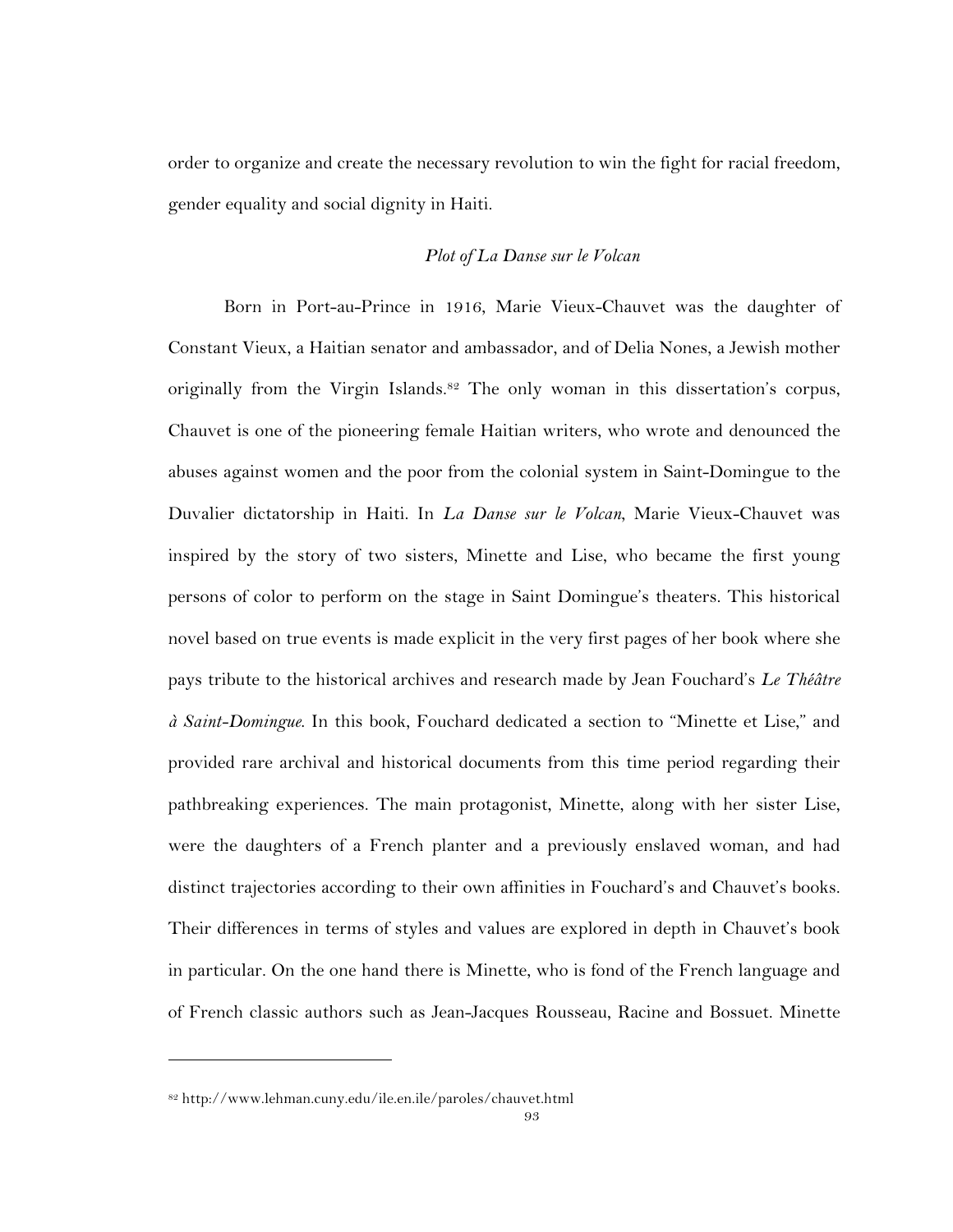only performs theatrical plays or operas in Saint Domingue's capital and shows an inclination for sophisticated clothes and French refinement and luxury:

Le français qu'elle [Minette] parlait était la langue du maître et symbolisait le bon ton et le raffinement d'éducation.

Leur mère, qui avait appris à parler français à la case des maîtres, les reprenait dix, vingt fois par jour. « Parlez français, parlez français. » Lise et Minette avaient entendu pendant toute leur enfance cette petite phrase. Dans les pièces locales le seul côté dégardant, d'après elle, était qu'on y parlât créole et dans le refus de Minette de les accepter il entrait aussi un peu de ce complexe. (163) <sup>83</sup>

Lise, on the other hand, enjoys performing popular plays written in Haitian Creole such as "Thérèse et Jeannot" in Cayes and Léogâne. <sup>84</sup> Both Fouchard and Chauvet explore these important distinctions between the two sisters and their preferences regarding language (French or Haitian creole), plays and music (Haitian versus French). 85 It is crucial to notice that the internalization of the inferiority complex that we find in Minette and her mother Jasmine regarding the use of Haitian Creole echoes the complex history and resistance embracing a language composed of both African dialects and French:

Minette a opté pour le grand classique. La jeune actrice née au Port-au-Prince, et condamnée par la couleur de sa peau, demeure opposée à la representation sur les scènes de comédies puisant leur intrigue dans la vie coloniale. Pareille inspiration lui semble pauvre (…) Ce style poissard l'effrayait moins que la vulgarité du patois de Saint-Domingue. Jamais elle ne se décidera à avaliser le créole. Ce parler signifiait à ses yeux la dégradation. Ce complexe encore persistant dans les élites haïtiennes, Minette en été affectée au plus haut point, ainsi d'ailleurs que nombre de noirs et mulâtres libres qui faisait du français, langue du maître, le symbole de bon ton, de la distinction et de l'élégance.

<sup>83</sup> Vieux-Chauvet, Marie. *La Danse sur le volcan*. Léchelle: Zellige, 2008. Print. 163

<sup>84</sup> Fouchard, Jean. *Le Théâtre à Saint-Domingue*. Port-au-Prince: Imprimerie de l'Etat, 1955, Print. 310 and Vieux-Chauvet, Marie. *La Danse sur le volcan*. Léchelle: Zellige, 2008. Print. 285

<sup>85</sup> Fouchard, Jean. *Le Théâtre à Saint-Domingue*. Port-au-Prince: Imprimerie de l'Etat, 1955, Print. 323 and Vieux-Chauvet, Marie. *La Danse sur le volcan*. Léchelle: Zellige, 2008. Print. 163-4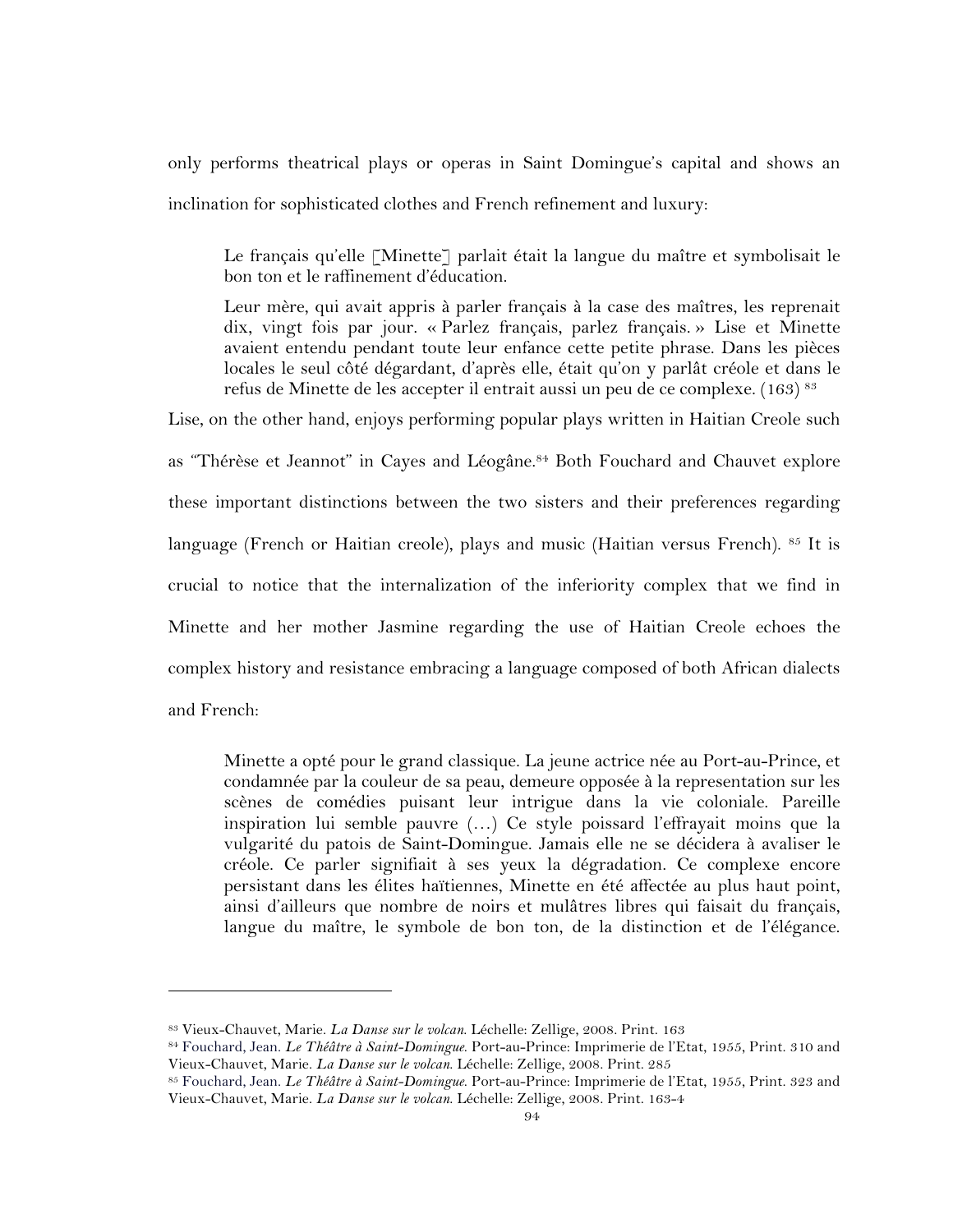(Fouchard 321-3) 86

 $\overline{a}$ 

The sense of shame that Minette feels regarding her mother tongue goes hand in hand with her denial of her colonial past (her mother Jasmine was previously enslaved by a white master who raped her; she gave birth to Minette and Lise before becoming free). It also accounts for her desire to wear refined pieces of clothing as a way to escape the strong racial, social and economic boundaries present in Saint Domingue.

### *Intertextuality between Marie Vieux-Chauvet & Pompée-Valentin de Vastey*

The intertextuality present in Chauvet's *Dance on the Volcano* offers one of the keys to understand the richness and significance of this work. After referring explicitly to Fouchard in the opening notes of her book, the very first pages of her novel wink at Pompée-Valentin de Vastey in *The Colonial System Unveiled* (1814). In his writing, Vastey mentioned in a footnote the discriminatory legal decree from February 9, 1779, which decreed that "people of color", dressed elegantly with luxurious clothing and adornments, were not in "the interests of the morals." Marie Vieux-Chauvet chooses for her opening scene precisely this proclamation. The rivalry and tension between the colored and black women and their white and European counterparts open the story and are then explored in more detail in the first three pages of the novel. Based on genuine historical documentation and events, the reader follows the challenging ascension of the protagonist, Minette. As the first colored Haitian young woman to sing on stage, who thanks to her resilience and vocal talent obtained not only the privilege to perform in Port-au-Prince in front of the white elite, but also determined to fight in order to obtain

<sup>86</sup> Fouchard, Jean. *Le Théâtre à Saint-Domingue*. Port-au-Prince: Imprimerie de l'Etat, 1955, Print. 321-3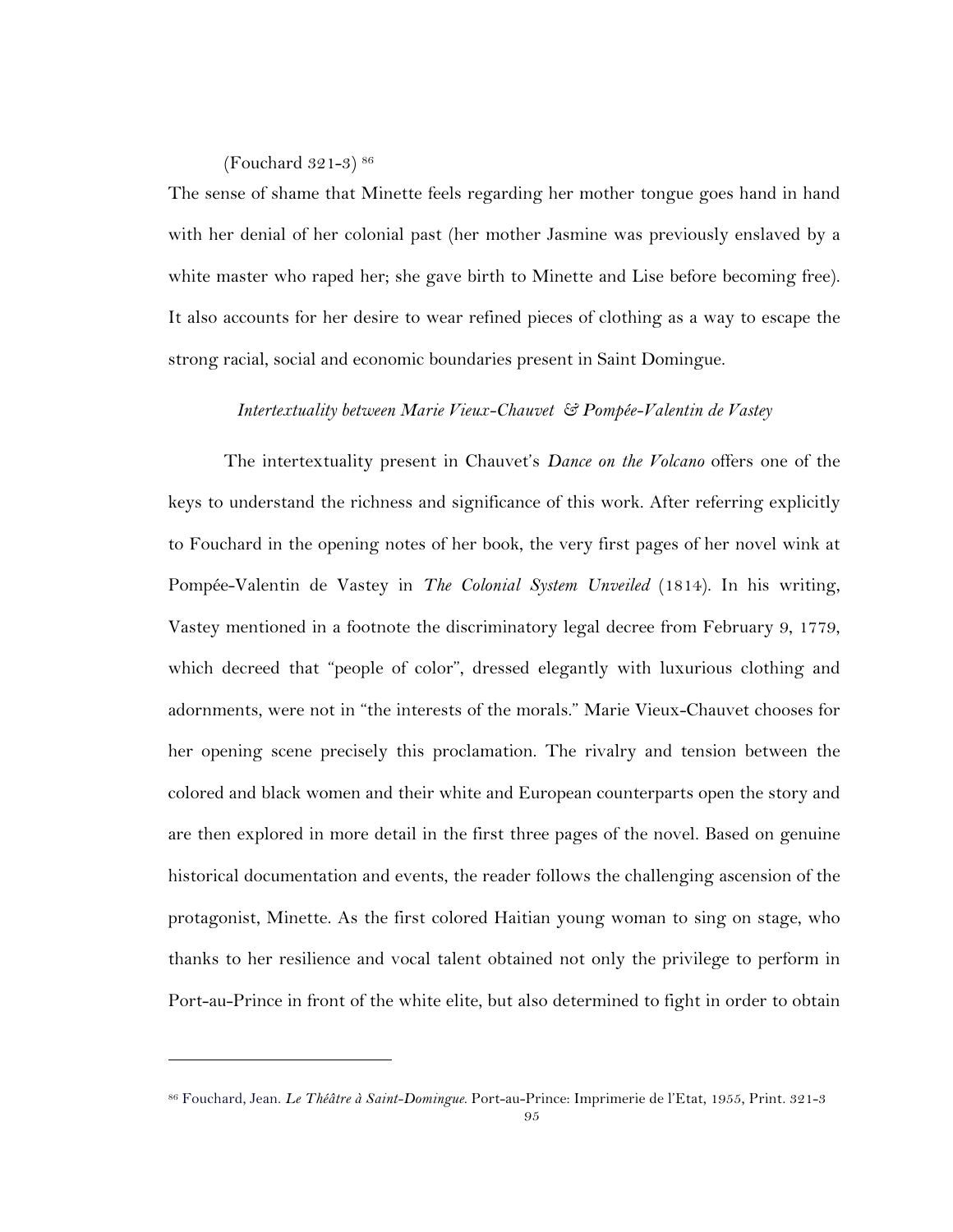rights for the *gens de couleurs*, *affranchis* and slaves. Vastey's subtle allusion to the slippery trope of racial constructions of difference and sexual rivalry is made more explicit in the first pages of Marie Vieux-Chauvet's *La danse sur le volcan*: "Les jupes de calicot, rayées ou fleuries, des affranchis frôlaient quelquefois avec ostentation les lourdes jupes de taffetas et les gaules de mousselines vaporeuses et transparentes des blanches. Les seins que voilaient à peine, de part et d'autre, de légers et transparents corsages, attiraient les regards heureux des hommes habillés (…)" <sup>87</sup> This tension regarding the sexual rivalry of black and creole with European women reflects the strong gender inequities present at this time in Saint-Domingue. It is worth noting that on the outside there seemed to be no conflict, when in fact these inequities represented only the tip of the iceberg of an extremely tensed situation that was on the verge of exploding. In addition to the novel's title and its metaphor of a volcano which is to be found throughout the book as a leitmotiv, this scene reveals the upcoming rebellion and revolution about to take place in Saint-Domingue:

Entres les femmes de Saint-Domingue, la rivalité avait soulevé une lutte à mort qui régnait d'ailleurs à cette époque au sein de toute chose; rivalité entre colons blancs et "petits blancs", entre les officiers et le Gouvernement, entre les nouveaux riches sans noms ni titres et ceux de la grande noblesse de France; rivalité encore entre les planteurs blancs et les planteurs affranchis, entre les esclaves domestiques et les esclaves cultivateurs. Cet état de choses ajouté au mécontentement des affranchis et à la muette protestation des nègres d'Afrique traités comme des bêtes, *créait une tension prepétuelle qui alourdissait étrangement l'atmosphère. A cause de tout cela, sans doute, on sentait, malgré l'animation, les rires, les toilettes et les perruques, planer dans l'air comme une sorte de menace. Pourtant, extérieurement, rien ne la révélait.* (2-3) 88

Both scenes are charged with repressed tensions between women, men and different

<sup>87</sup> Marie Vieux-Chauvet. *La Danse sur le volcan*. Léchelle: Zellige, 2008. 1

<sup>88</sup> *Ibid.* 2-3. Italics mine.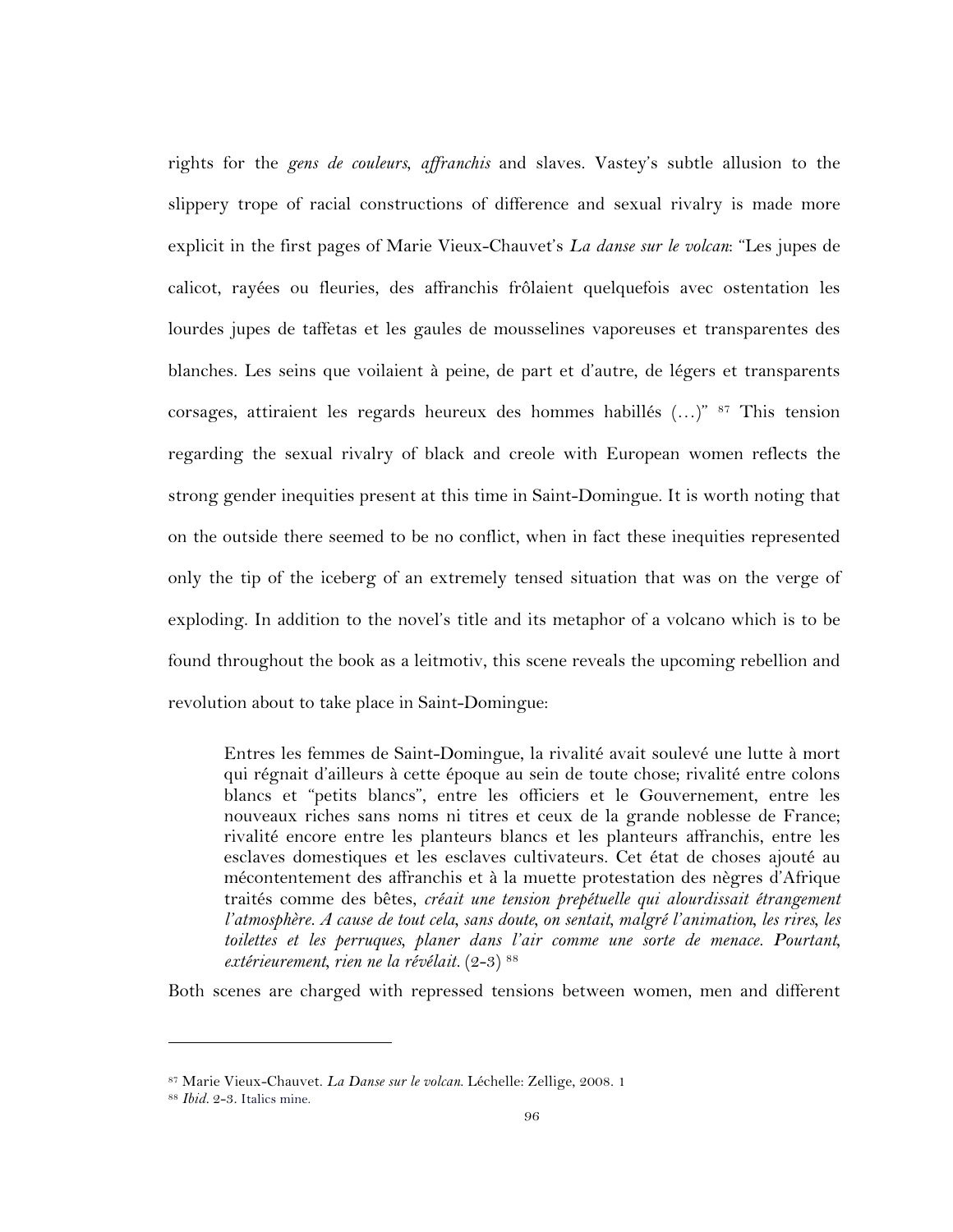hierarchical statuses living and co-existing in Saint Domingue. This apparent silence reveals the fierce animosities and the use of women's bodies, clothes and jewelry as forms of weapons in order to resist racial, social and economic distinctions among women living in Saint-Domingue. Minette distinguishes herself from this context, in using her talent and voice as weapon to resist the construction of racial segregation and differences.

Minette's metamorphosis from poor Haitian girl to respected young lady reflects Saint-Domingue's own transformation from an enslaved nation to a free and independent country. Minette's exceptionalism, bravery and strength encapsulates Saint Domingue's struggle for equality, dignity and respect in Chauvet's book. Minette becomes the allegory and personification of Saint-Domingue's *prise de conscience* and determination to change the current colonial situation based on slavery and on the instrumentalization of human beings and the exploitation of slaves. The first time that Minette becomes fully aware of the injustices and violence inherent in Saint-Domingue takes place in the streets of Port-au-Prince when a *nègre marron*, who has successfully escaped his master, tries to hide himself. During this scene, the slave is caught, tortured, and beaten to death by his white master in front of Minette and her family friend Joseph. Terrified, Minette screams out of fear as she makes eye contact with the slave. This moment encaspsulates a turning point for Minette since her own mother used to experience the same treatment as a female slave. This is the very first time that Minette becomes aware of what slavery *is* and *means*, and it subsequently changes her abstract conception of what slavery *does* and produces an internal transformation and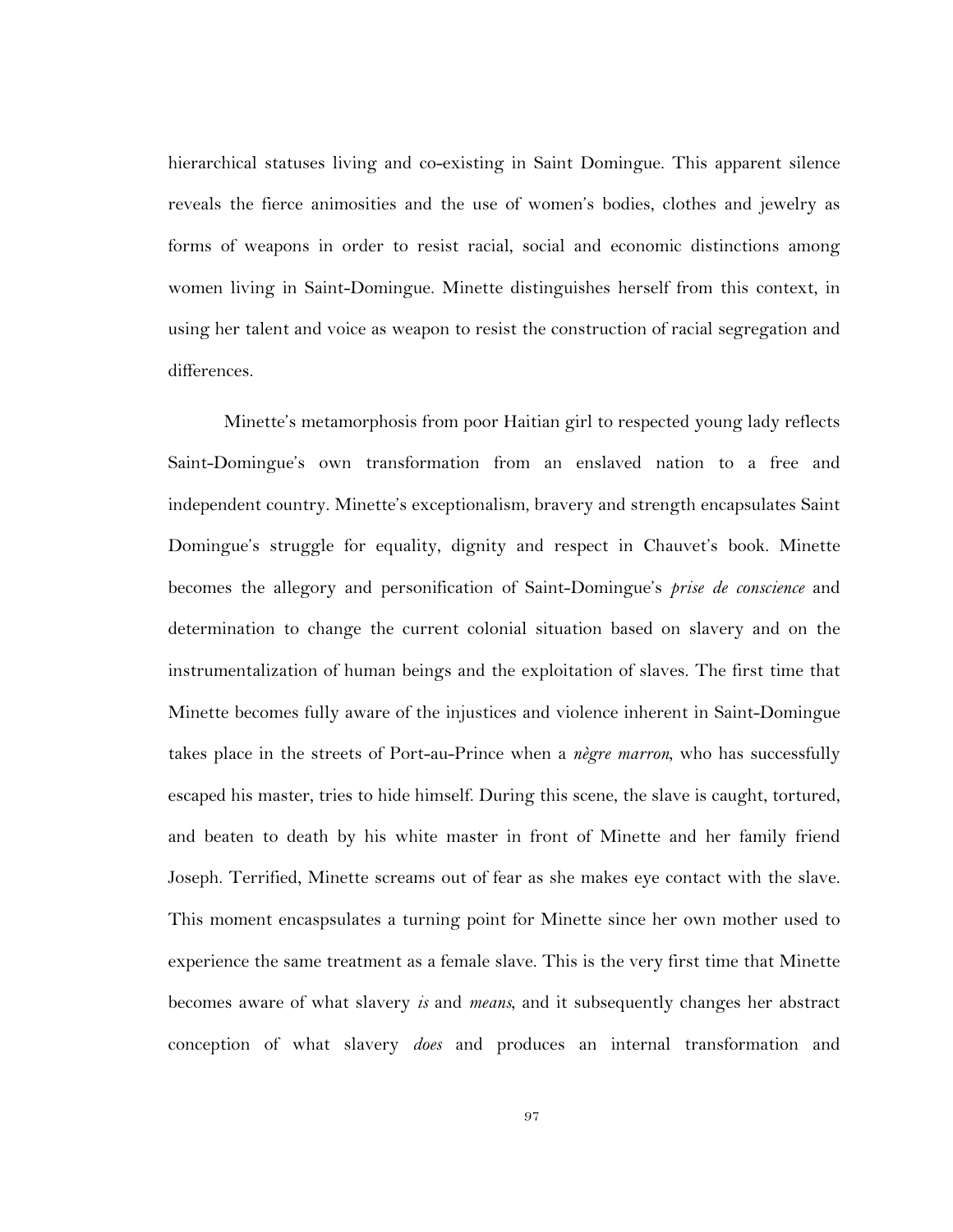commitment to use her talent to change the inequities and violences perpetuated against Saint-Domingue's slaves (37-8).

#### *Ambivalence of Minette's Exceptionalism*

Minette's exceptionalism is both a blessing and a curse in the sense that she has the rare ability of getting access to the world of the white elite, the artists and comedians with whom she works. However, she would set no precedent for women of color to emulate her afterwards nor would she be compensated for her talent and work. This ambivalence is demonstrated in both Fouchard's archival research and Chauvet's novel in the way Minette's talent is evaluated, and in the way she is treated differently regarding her financial remuneration. As a *mulâtresse affranchie* (free mulatta), Minette has the privilege of obtaining some rights such as singing at the Comédie and of officially not having a master, but at the same time in *Danse sur le Volcan* her relationship with François Mesplès, the shareholder who provides the funds for François Saint-Martin (who directs the Comédie and supervises the plays and operas performed at Port-au-Prince's theater), is close to a master-slave relationship. She is able to rehearse, perform on stage and participate in some prestigious receptions, but Minette is not actually remunerated for her work like the other artists. She receives some money to pay for her costumes and is allowed to organize some events for her benefit, but she does not have a contract or steady income. This precarious situation is illustrated in more detail in one key scene, in which Minette confronts François Mesplès, and the truth regarding her status is revealed: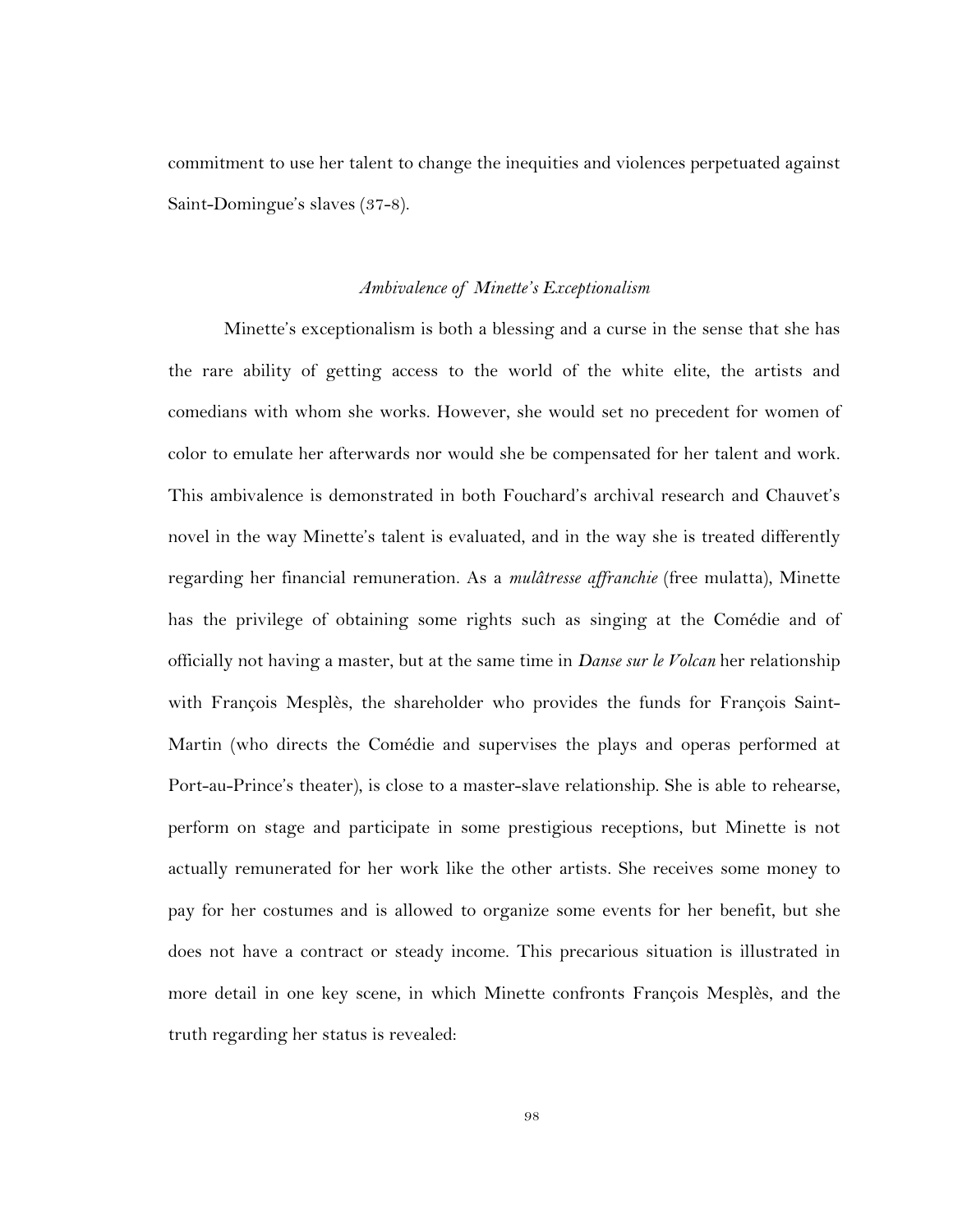Allez, viens. Ma parole, tu as l'air d'une dame. Qui t'as payé tous ces bijoux, hein, qui? Je ne sais ce qui vous prend ces jours-ci de vouloir imiter les blanches. Vous singez les gestes des autres comme des macaques et vous perdez tout avec ces falbalas. Qu'est-ce qui se passe, tu as peur?

Bien qu'elle tremblât devant lui et qu'elle se sentît mortifiée de cette réception, elle fit un effort pour parler (…)

- Je quitte la Comédie, monsieur, si je ne travaille pas d'après un contrat (...)
- Alors, c'était cela. Tu l'as sorti de ton sac, hein ? Je l'avais prédit à Saint-Martin que tu deviendrais prétentieuse (…) Tu ne fais partie d'aucune troupe, lui cria-t-il encore, on te laisse chanter, c'est tout. (111-3)<sup>89</sup>

After this conversation follows some violent verbal and physical exchanges where Minette is brutally slapped in the face several times and insulted until she manages to escape: "C'est ça, sauve-toi, si tu ne veux pas que je t'écrabouille, sale petite graine de négresse" (113). The fact that Minette is regarded from the beginning to the end of this conversation not as a human being but as a "filthy little Negress" speaks for itself. She is present in theory as part of the company, but absent and invisible in legal terms (109).90 More importantly, in the imagination she is yet another black *courtisane* who uses her talent to obtain favors and privileges otherwise out of reach. Minette's talent means that she is exceptional enough to break the rule of racial discrimination in an artistic setting thanks to her voice, but in reality her professional presence and natural expectations are forced to remain silent and unfulfilled.

Jean Fouchard confirms this discrimination and shows in detail how Minette worked during three years at the Comédie in Port-au-Prince without receiving her annual 8,000 livres from François Saint-Martin. This information is also certified by the fact that Saint-Martin, the director of the Comédie, mentioned in his will that he

<sup>89</sup> *Ibid.* 111-3

<sup>90</sup> Vieux-Chauvet, Marie. *Dance on the Volcano*. Trans. Salvator Attanasio. William Heinemann: London, 1959. Print. 109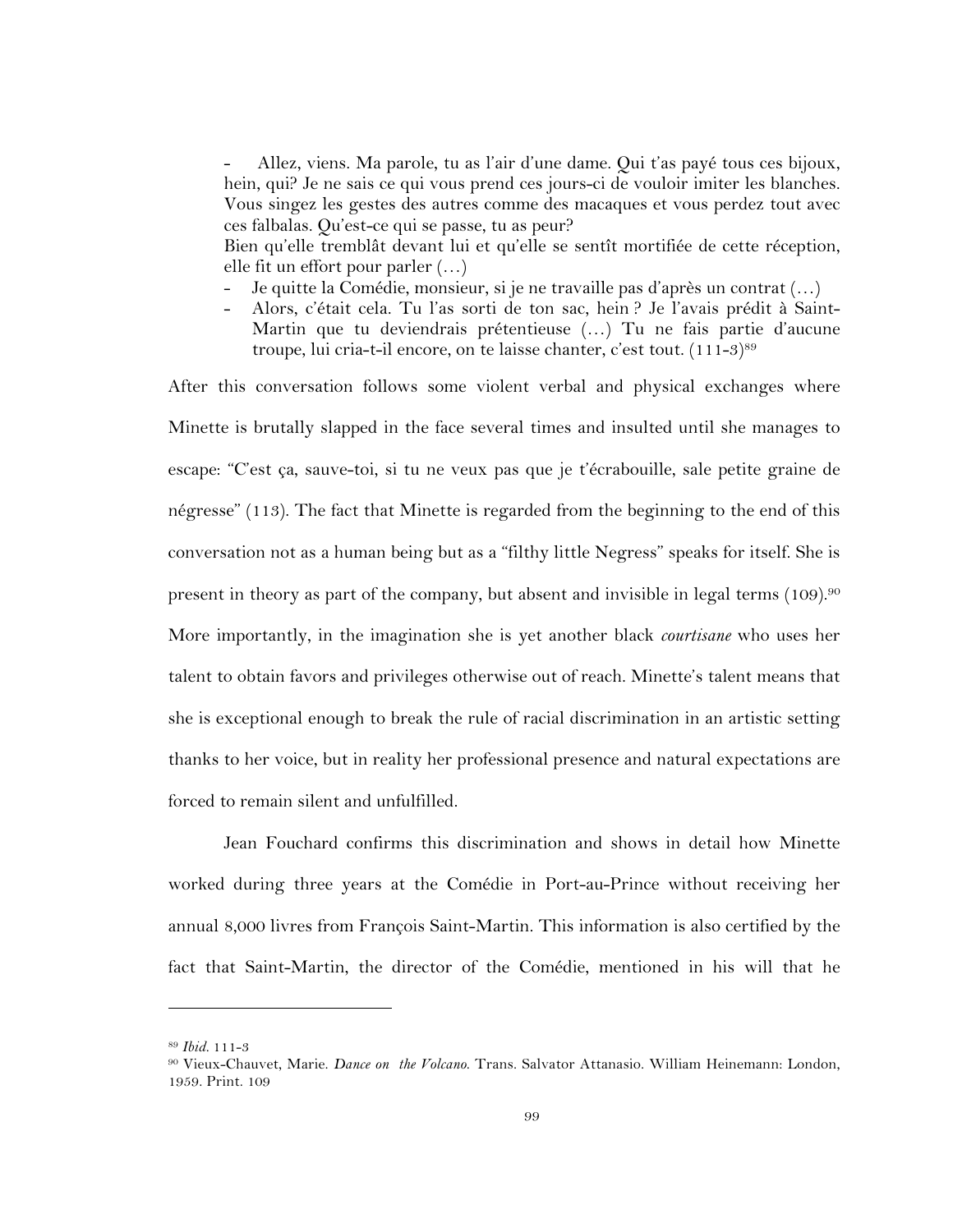planned on paying her but never actually did. He therefore chose to make this explicit in his will so as to ensure the amount would be given to Minette. According to Fouchard's research, however, there is no trace of such a payment to Minette, even though there is evidence that a house was given to François Mesplès, who was the person in charge of executing his will. According to Fouchard, it is highly possible that Minette worked in some ways figuratively *as a slave* for three years without receiving the compensation she deserved:

La principale créance, la dette d'honneur, celle qui représentait trois années de travail de la Jeune Personne ne semble pas avoir été acquittée. Pourtant, ces trois années avaient été emplies de triomphes, car Minette, en mûrissant ses talents, n'avait cessé de grandir dans l'admiration des fervents de la Comédie. Les longues répétitions, la fatigue d'une répétition soignée, la peine de retenir dans sa petite tête des pièces de vers, des tirades épuisantes, les essayages de costumes, tout cela avait été au bénéfice des autres. (319) 91

However, Minette's strength is exemplified in both Fouchard's book and Chauvet's novel as she represents a role model for her resilience and resistance to fight against injustices.

### *Minette's Resistance & Solidarity*

Minette's resistance and solidarity is exemplified throughout Chauvet's novel and Fouchard's research and it foreshadows the success of the Haitian population's eventual independence. Minette decides to fight for a real contract and to obtain the same freedom and respect as other artists in the company. In resisting this inequality, Minette faces gender, racial and economic injustices and in the process of this metamorphosis, opens her eyes and witnesses the injustices taking place around her. In chapter ten, during a serious discussion with the artists who discovered Minette's talent

<sup>91</sup> Fouchard, Jean. *Le Théâtre à Saint-Domingue*. Port-au-Prince: Imprimerie de l'Etat, 1955, Print. 319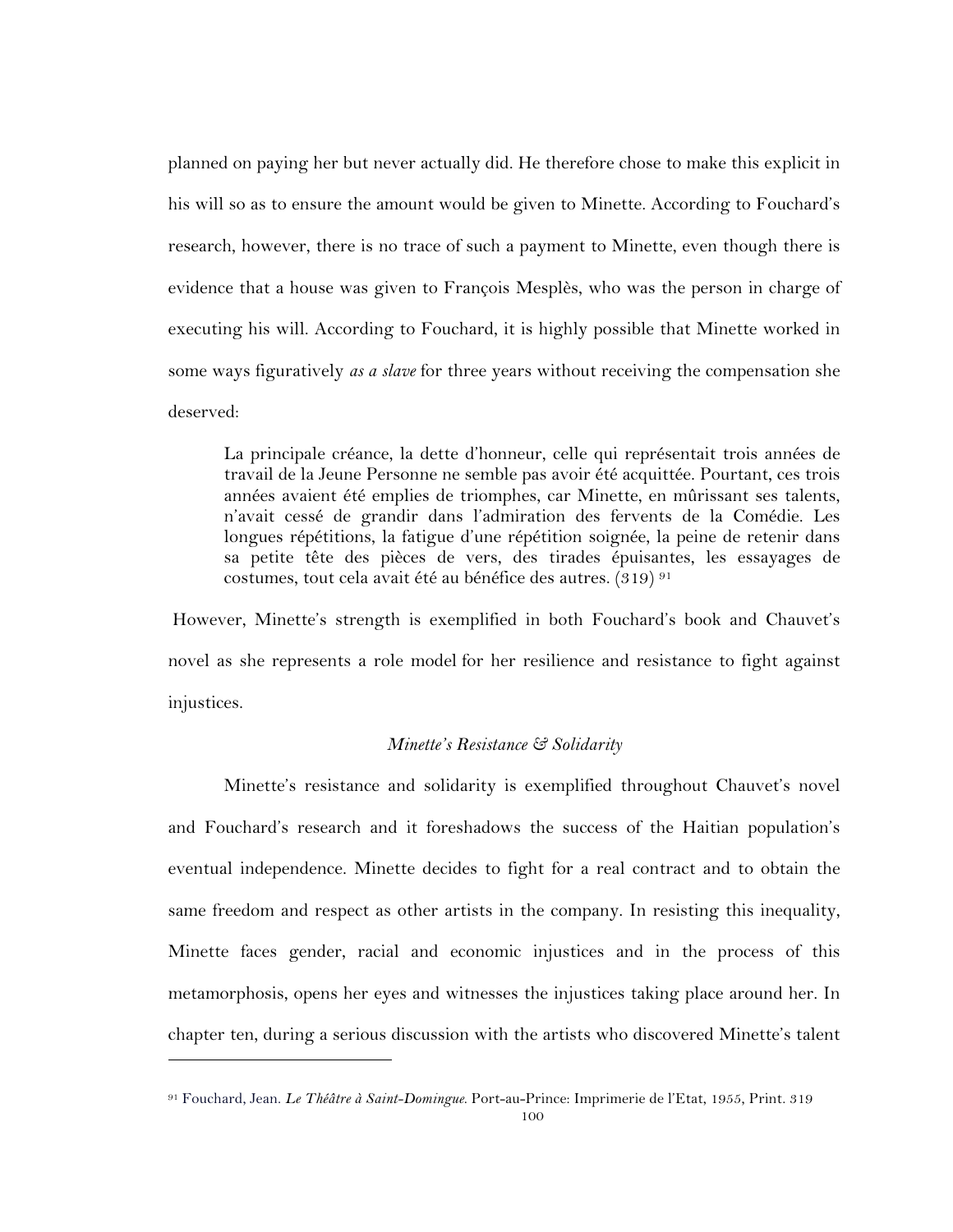and her mother Jasmine, Minette presents her condition. She refuses to continue to work for the company without receiving compensation and the same rights as her colleagues: "Je ne pourrai plus faire partie de la troupe sans réclamer le respect et la liberté d'action dont jouissent mes partenaires. Il est suffisant que l'on m'exploite" (95). <sup>92</sup> After this scene, in chapter eleven, another key moment happens that would be revelatory experience for Minette. As she is going to the market to pick up some vegetables for her family, Minette passes a crowd of people including a merchant with two young men and a woman who are slaves for sale. The young woman is asked to undress in front of the audience while the merchant exhibits her body, such as the firmness of her breasts, to convince potential buyers that they are making a good purchase. When one of them finally decides to buy the female slave for 1,500 livres, the merchant assures the new master, as the slave cries and dresses herself, that he made an excellent transaction since the woman is a virgin. Upon witnessing this scene, Minette is outraged and determines to change this infuriating situation. This scene recalls to Minette's mind the fact that her own mother had been a female slave who had also been bought, beaten, and humiliated in the past (14):

Minette, bouleversée, suivit des yeux la jeune esclave. Son cœur battait à se rompre car tandis qu'elle regardait la scène, elle voyait défiler le passé de sa mère, ce passé que Zoé avait évoqué avec une force si terrible qu'il l'avait marquée à jamais. Une affreuse révolte souleva en elle à cet instant une telle énergie qu'elle se sentit capable de tuer (…) Elle frissonna et se rendit compte que son regard deavit être aussi chargé de fièvre et de passion que celui des Lambert et comprit qu'une métamorphose était en train de s'accomplir en elle.  $(105-6)^{93}$ 

<sup>92</sup> Vieux-Chauvet, Marie. *Dance on the Volcano*. Trans. Salvator Attanasio. William Heinemann: London, 1959. Print. 95

<sup>93</sup> *Ibid.* 105-6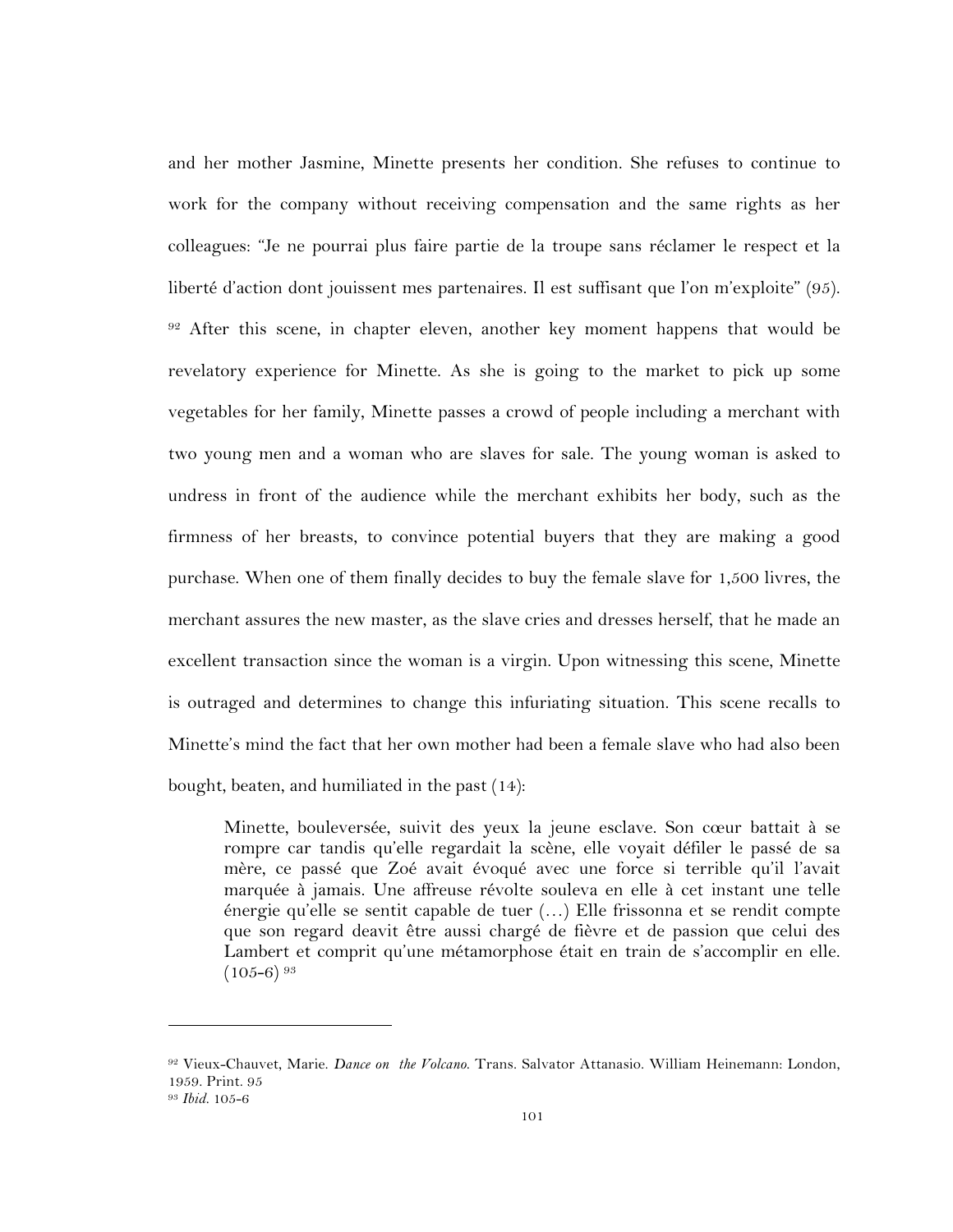This internal transformation in Minette reflects the transition from an innocent girl to a mature and resolute woman who takes into her own hands her destiny and puts into practice the changes she wants to see in her life.

The empowerment of Minette is apparent not only in her actions and her decisions, but also in her ability to stare back frankly at powerful white men. In doing so, Minette asserts her status as a free *affranchie* who has rights that she wants to see respected, an equal who desires to make a difference in the world around her beyond her age, class, gender, and race. This attitude makes a strong impression on everyone she meets, especially since such behavior was unusual during this time period and represented a direct confrontation and *remise en question* of the colonial and slave-trade systems. It also reveals an original way for Minette of convincing her audience of her ambition and determination while earning their respect in using her personality and boldness. Once again, Minette distinguishes herself from her female counterparts since in Chauvet's novel many female characters are using their beauty and sexuality for "obtaining material gain and social prestige" (Curtis Small 243). One of Minette's friends, Nicolette, sums up this sexual dynamic and strategy in a few words: "Nous couchons avec les blancs pour l'argent et la parade, mais nous allons chercher nos amants de cœur parmi les affranchis." 94 Twice Minette shows her courage with François Mesplès that she is not afraid of looking directly inot his eyes during particularly tense moments. The first time instance takes place during the key scene mentioned above when she is asking him for a legal contract to acknowledge her work:

<sup>94</sup> Small, Curtis. "The Ambiguities of Agency: Marie Vieux-Chauvet's *La Danse sur le Volcan*." *Journal of Haitian Studies*. Volume 15: No. 1 et 2, Spring 2009: 243-4. Print.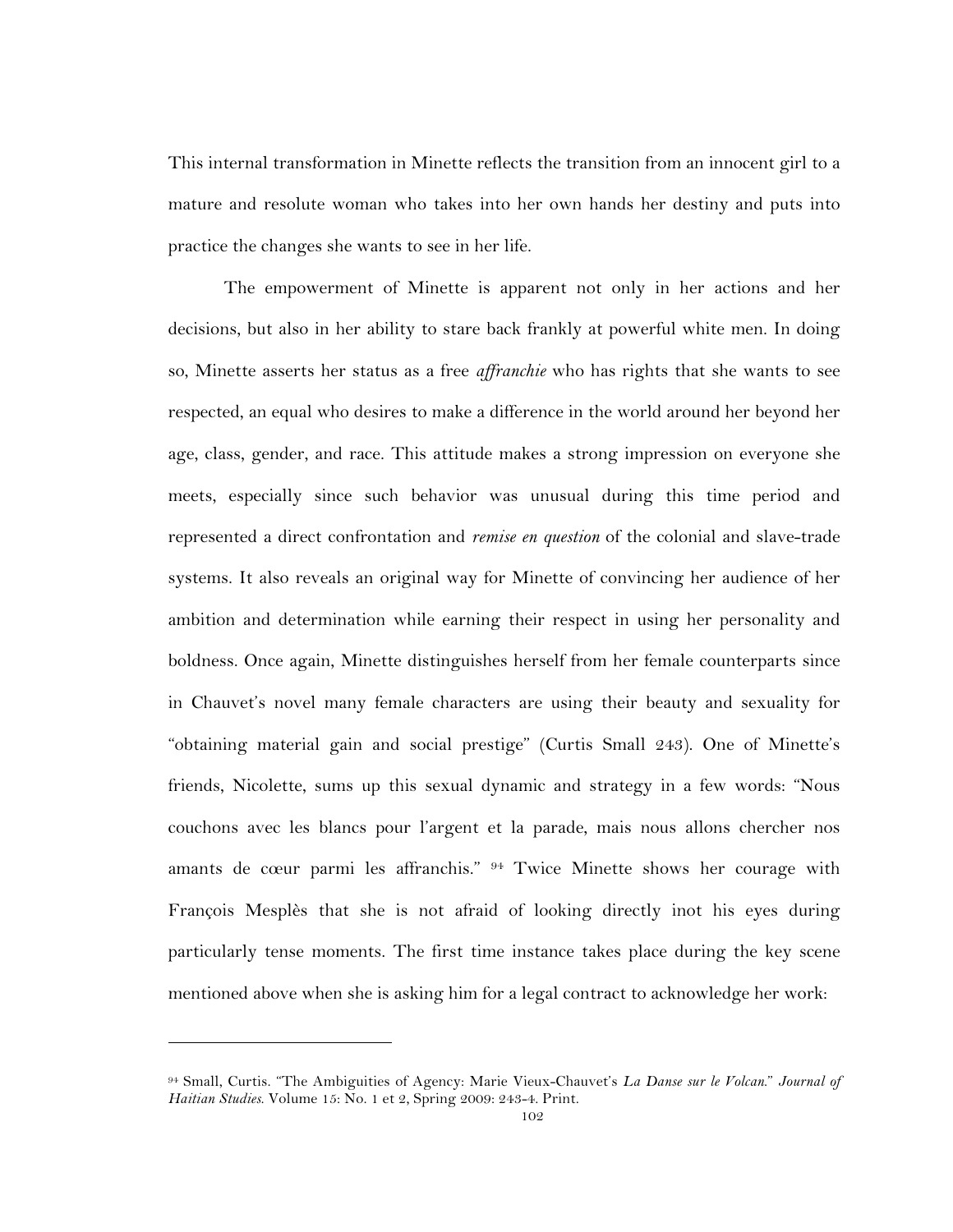- Alors, tais-toi, et viens ici. Oh ! Oh ! Tu me regards dans les yeux, tu fais la fière, tu es passablement effrontée.
	- Il se leva, mit ses mains dans ses poches et marcha jusqu'à elle.
- Qu'es-tu venue faire chez moi? Minette respira profondément. Tant pis pour ce qui allait arriver, elle était venue pour parler, elle parlerait. Il était accoutumé sans doute à recevoir des affranchis courtisanes flatteuses et cauteleuses qui lui parlaient à genoux. Mais, elle allait l'étonner en lui parlant d'égal à égal, sans honte, mais avec tout le respect qu'elle savait lui devoir. (112) 95

The impertinence of Minette strikes François Mesplès a second time after she decides to temporarily stop singing at the Comédie to show her disapproval and get compensated. The theatre at this time is facing a major financial crisis, the director François Saint-Martin was just passed away, and the audience wants to hear Minette on stage again. During this climactic moment, Mesplès notices once more the strength of Minette to reaffirm her position and decision: "C'est la plus belle petite peste d'affranchie que j'ai vue de ma vie, conclut-il; ça n'a pas honte de regarder un blanc dans les yeux… Ah ! Si elle n'avait pas cette voix !..." (238).<sup>96</sup> It is Minette's exceptional voice and personality that make her metamorphosis a difficult but powerful transformation, just as the Haitian revolution will successfully lead to the country's independence after years of rebellion, revolt and sacrifice.

The importance of resistance and solidarity is brought to light throughout Marie Vieux Chauvet's *La Danse sur le volcan*. In this book, the characters' instruction, understanding of voodoo represent key elements in the preparation and the implementation of Saint-Domingue's revolution. Minette, along with additional key characters in the novel such as her family tutor Joseph Ogé, her lover Jean-Baptiste

<sup>95</sup> Vieux-Chauvet, Marie. *Dance on the Volcano*. Trans. Salvator Attanasio. William Heinemann: London, 1959. Print. 112

<sup>96</sup> *Ibid.* 238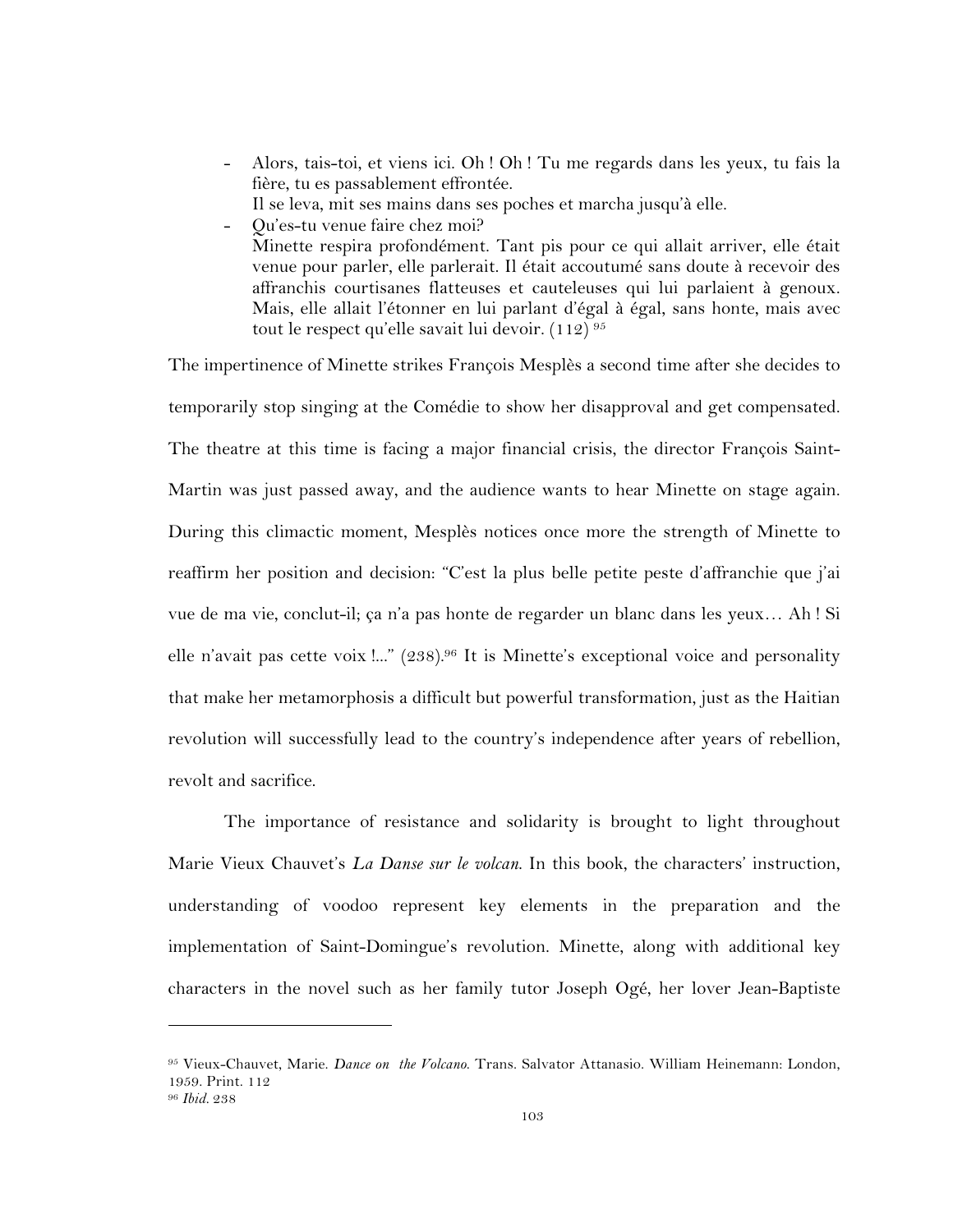Lapointe, and her black friend Zoé who is affranchie are motivated by the injustices present in Saint-Domingue to make a difference in their own respective ways. In chapter two of Chauvet's book, Joseph has a major influence on Minette in teaching her how to read and shares the fundamentals of French history and literature with Racine, Corneille, Molière, Jean-Jacques Rousseau and l'Abbé Raynal. After her instruction, when Jasmine and Joseph find out that Minette wishes to buy all the slaves so as to liberate them, Joseph is very understanding:

Le jeune homme alla s'agenouiller devant le lit où Minette, pelotonnée, sanglotait. Il lui releva la tête, sortit un mouchoir de sa poche et lui essuya les yeux. C'est bien, c'est très bien d'avoir eu de si belles et généreuses pensées lui dit-il. Ne pleure plus. Viens, j'ai apporté avec moi aujourd'hui un livre. C'est un abbé qui l'a écrit. Il s'appelle l'abbé Raynal. Viens entendre ce qu'il dit du droit à la

liberté et du sort des esclaves… (62) 97

In Chauvet's novel, Joseph Ogé is the half-brother of Vincent Ogé, and he illegally teaches young slaves how to read. He was himself taught how to read by a free mulatto called Labadie. For Joseph, the reason why the authorities are prohibiting slaves from learning how to read and write comes from the fact that: "(…) they are afraid to see us educated because education drives people to revolt. Ignorance breeds resignation" (12). <sup>98</sup> In chapter 13, quoting Bossuet, Joseph reads aloud to Minette and Lise a passage extracted from *Sermons* where the common origin of the human race is unveiled: "De quelque superbe distinction que se flattent les hommes, ils ont tous une même origine et cette origine est petite" (139). <sup>99</sup> Through the instruction and education of young slaves

<sup>97</sup> *Ibid.* 62

<sup>98</sup> *Ibid.* 12

<sup>99</sup> *Ibid.* 139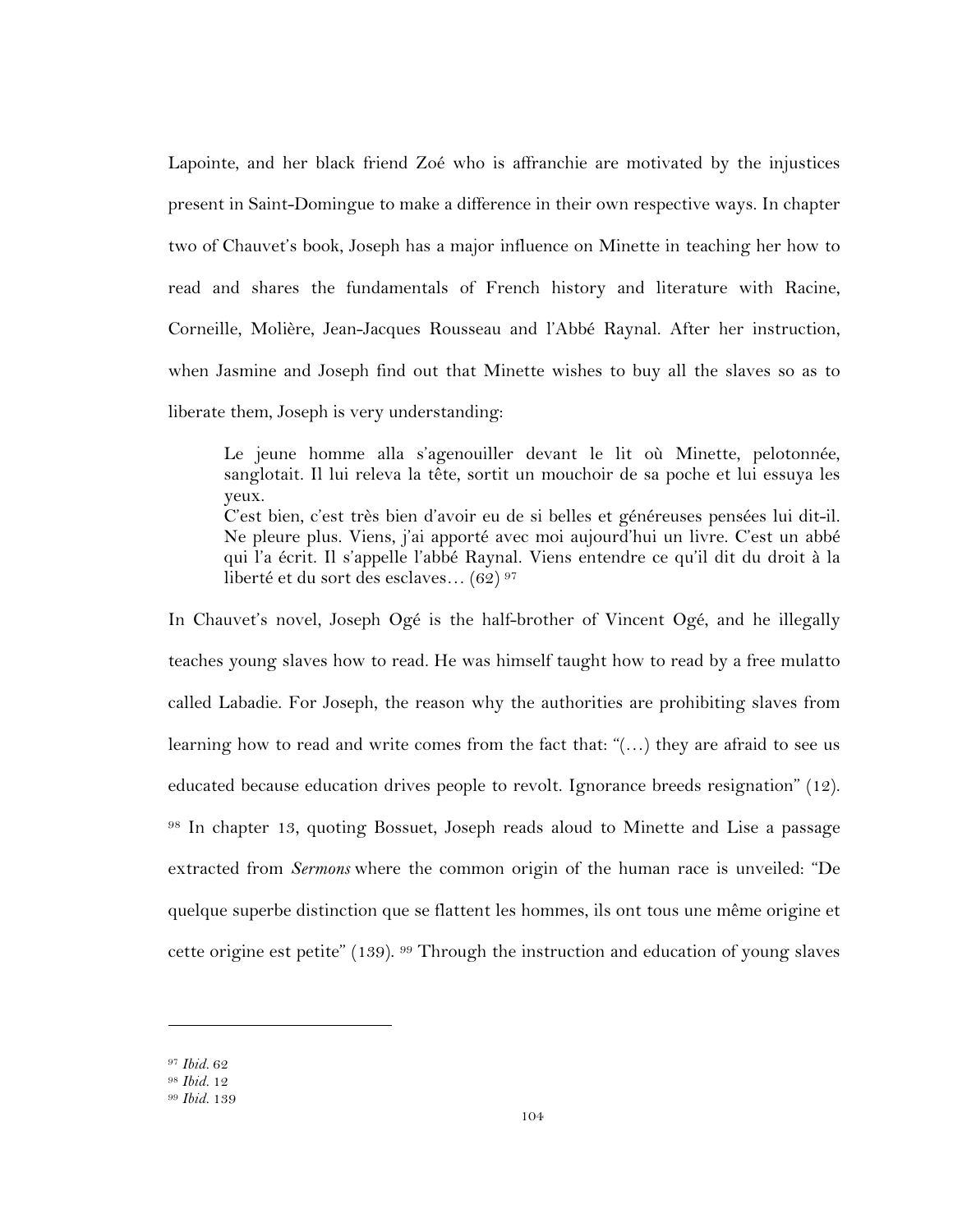and affranchis, Joseph desires to end ignorance, but he will later pay the price of his resistance by having his tongue cut out in chapter 23.

## *Abuse of the Law & Injustice*

The question of the law represent a central issue to understand the abuses in terms of the political rights of free people of color in Saint-Domingue and in France. As a young woman of color, Minette is actually prevented from singing and performing on the stage of the Comédie by law. Mr and Mrs Acquaire, the artistic couple who discovered Minette are taking this risk in order to reimburse their creditors:

- J'ai confiance, tu comprends, disait-elle à son mari quand celui-ci paraissait trop nerveux, j'ai confiance, et dans le talent et dans le charme de cette petite.
- Talent et charme n'empêchent qu'elle est une fille de couleur et que nous transgressons la loi.
- Elle est si peu fille de couleur que la loi pardonnera. (33)<sup>100</sup>

In this sense, Minette's vocal talent and physical beauty become the center of attention and the reason behind this legal experiment that may potentially change or alter the legal rights present in Saint Domingue or simply become the exception, which confirms a rule that will remain firmly in place. This racial discrimination is also reflected in the way the theater at the Comedie is divided between the whites and the elite population on the one hand, who are in front of the stage, and the people of color on the other, who sit in the boxes at the very high end of the theater. The result of Minette'es concert is a a huge success, yet the reaction of the governor of Saint Domingue speaks volumes:

- Vous avouerez avec moi, monsieur le Gouverneur, que cette jeune fille a un talent exceptionnel, dit le directeur de la Comédie.
- Mon cher monsieur Saint Martin, les gouverneurs sont des hommes et ils ont, croyez-moi, des yeux pour voir et des oreilles pour entendre. Cette

<sup>100</sup> *Ibid.* 33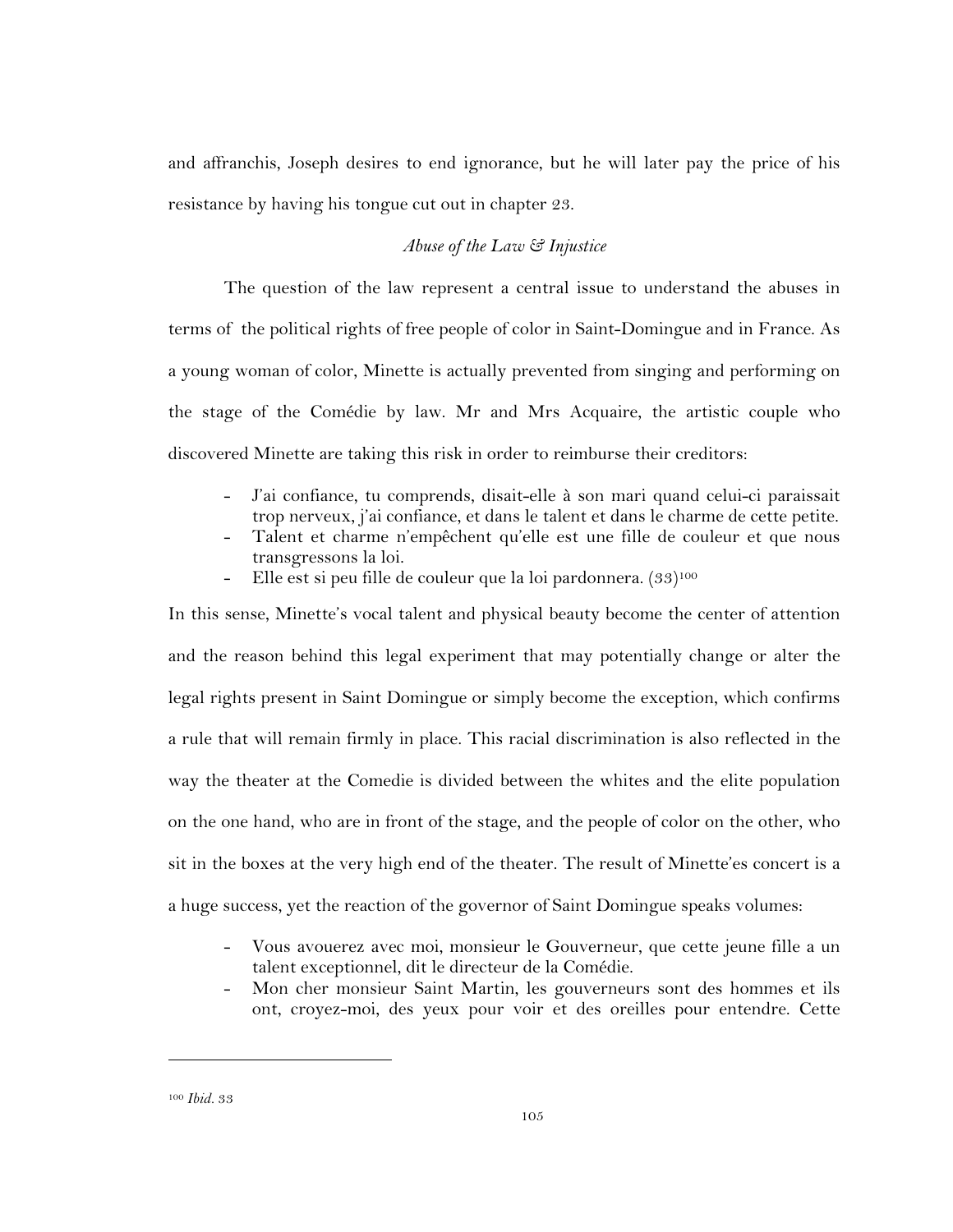"jeune personne**"** est belle à ravir et chante comme un ange. *Encouragez-là, mais de grâce, qu'elle soit la seule…* (59) 101

Minette is the very first and the last to break the strict rules against people of color in Saint-Domingue. Her case becomes an excellent argument for refuting the ambiguity and ambivalence regarding racial prejudices that are inscribed in the law. It is a case in point that it is not impossible to break the law, but this case will certainly not become a case law.

It is this injustice that Minette is determined to resist with the solidarity of Joseph, Jean-Bapstiste Lapointe, and Lambert who is the chief of the rebels and who hides runaway slaves and helps them to escape. In a crucial turning point in chapter nine, Minette meets Zoé, a black girl from Martinique. During her conversation, Minette encounters a word she has heard and felt before, but without truly understanding its meaning until this very moment:

- Mes parents ont été esclaves, esclaves à la Martinique, c'est un pays qui ressemble tout à fait à Saint-Domingue – sous l'angle de la souffrance et de l'injustice. Le dernier mot fut jeté avec tant d'âpreté que Minette eut l'impression qu'elle l'entendait pour la première fois. L'injustice! Qui avait dit cela avant Zoé? pensa-t-elle. Qui? L'injustice qui retenait les esclaves dans les fers, qui permettait de les battre, de les torturer, de les tuer. L'injustice envers les affranchis, cette même injustice qui lui défendait de jouer à la Comédie, d'aller au bal des blancs, de s'instruire, toutes ces lois injustes, tout cet ordre des choses, injuste, ce préjugé social, injuste… (87) 102

At this moment, Minette becomes fully aware of the internalization of her racial inferiority complex and of her aspiration to become similar to the white population through her talent, her clothes, linguistic preferences and types of performances. The

<sup>101</sup> *Ibid.* 59. Italics mine

<sup>102</sup> *Ibid.* 87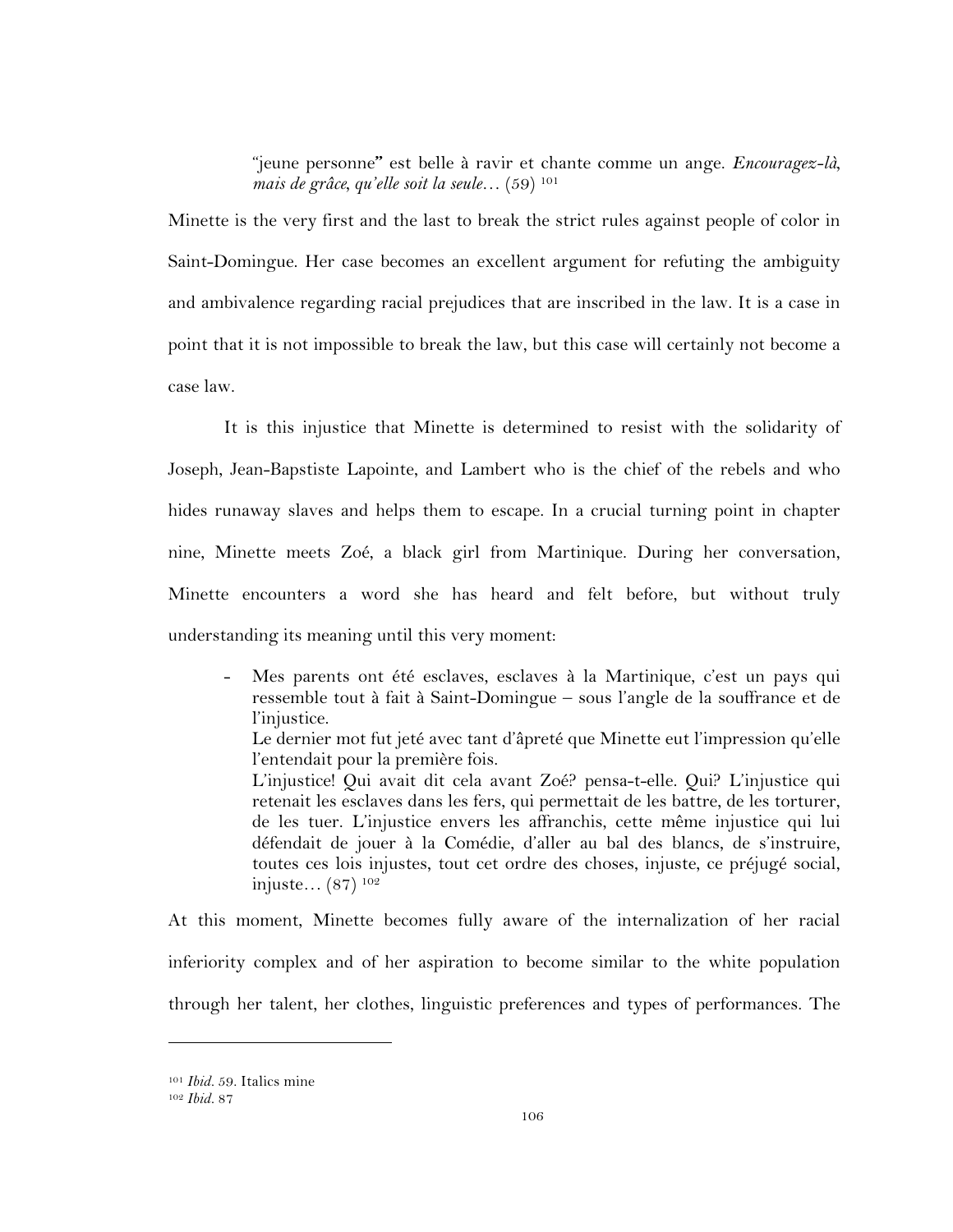word *injustice* strongly resonates with Minette and allows her to understand the reason

why she feels this word to be familiar to her:

Mais qui lui avait dit tout cela avant Zoé ? Joseph ? L'abbé Raynal ? Non, c'était une sensation pénible qu'elle avait senti se manifester dans tout ce qui l'entourait et qui lui avait été révélée, non parce qu'on le lui avait signalé mais parce qu'en elle-même, elle avait senti gronder une révolte sourde contre tant d'absurdité. Cette révolte datait de loin. Elle avait pris corps dès le jour où elle comprit qu'elle et Lise, parce qu'elles avaient dans le sang quelques gouttes de sang noir, étaient mise en quarantaine même par de petites filles blanches de leur âge. Seulement, elle avait continué à vivre avec sa révolte sans même se douter qu'elle était là et mangeait, dormait, enviait le sort des blancs comme faisaient généralement les gens de sa classe. *Mais en entendant parler Zoé, un voile venait de se déchirer, mettant à nu tout ce qui se cachait si bien en elle et qui lui avait inspiré sans*  doute ce besoin d'insulter les blancs, de leur cracher au visage et de les haïr. (87-8) <sup>103</sup>

This sensation was hidden deep in her mind and reminds her of a moment from her childhood. It also echoes W.E.B. DuBois' *prise de conscience* in the quotation mentioned in this dissertation's introduction.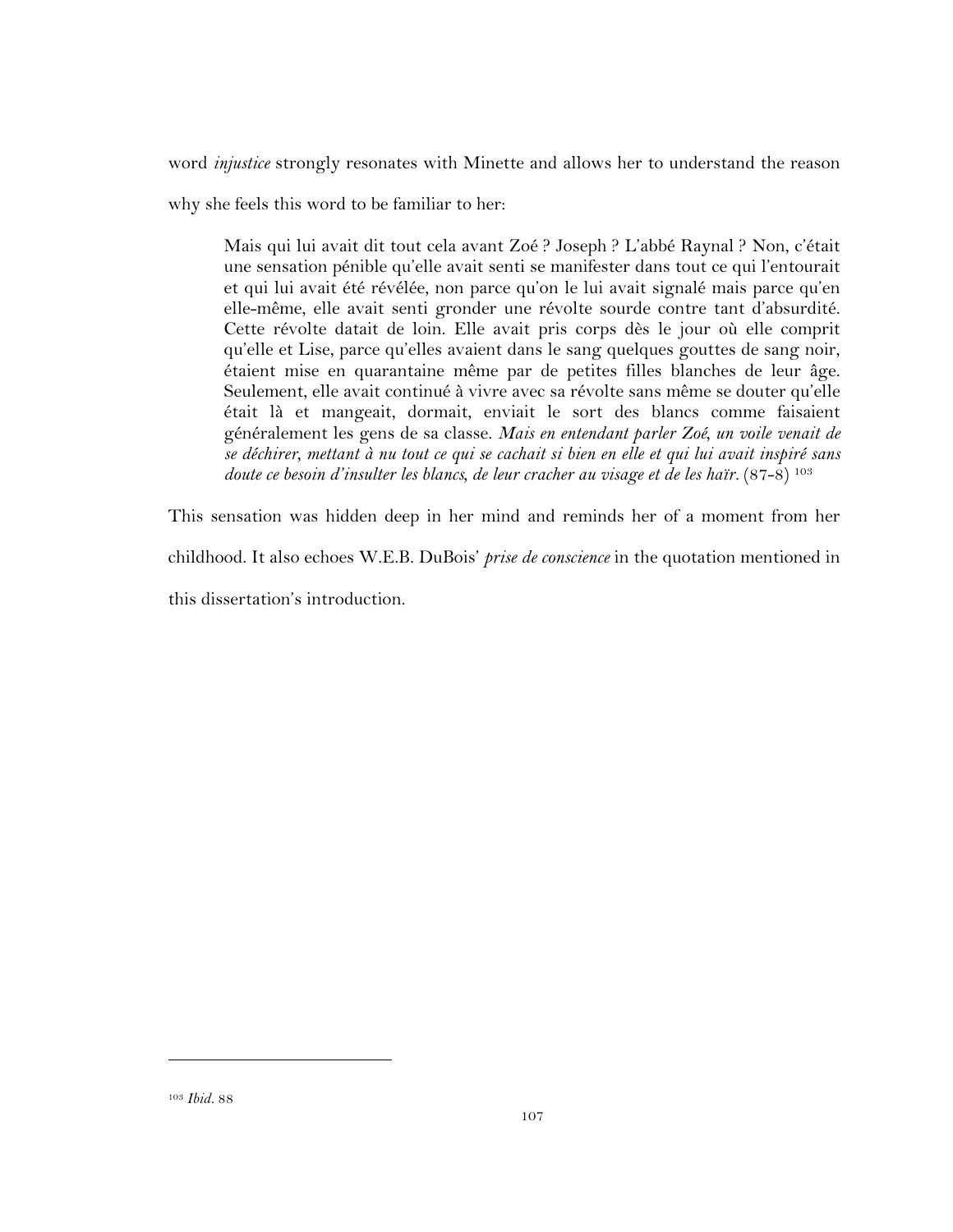# **Chapter Three**

## *Toussaint Louverture as the Personification of Haiti's legacies in*

*Aimé Césaire, Edouard Glissant, & Bernard Dadié*

#### **Abstract**

This dissertation's third chapter explores the legacy of Toussaint Louverture in a selection of plays and essays from 1961 to 1973. In "Toussaint Louverture as the Personification of Haiti's legacies in Aimé Césaire, Edouard Glissant and Bernard Dadié," I analyze the allegorical adaptation of the Haitian revolution to visions and revisions of African and Afro-diasporic statehood in the twentieth century. The three Francophone African and Caribbean authors in question frame Toussaint Louverture's roles and limitations during the transition from Saint-Domingue to Haiti as an exemplary case for their own evolving geopolitical identities. In *Toussaint Louverture: La Révolution Française et le Problème Colonial*, Aimé Césaire discusses Saint-Domingue's exceptionalism and Toussaint Louverture's pioneering role in harnessing the tensions between the different socio-economic and racial groups for the purposes of radical social change. Edouard Glissant offers in *Monsieur Toussaint* a portrait of Louverture as both a "charismatic hero and a tragic figure," playing the role of the prophet with a vision of the significance of the unfolding transformation in the *Perles des Antilles*. In his play *Iles de Tempête*, Bernard Dadié unveils Louverture's mimetic attitude vis-à-vis France and Napoléon Bonaparte using authentic archival letters and drawing a key parallel between Saint-Domingue and newly independent African countries. Ultimately, Césaire, Glissant, and Dadié offer a complex and human portrait of Louverture, putting into perspective the legacy of his accomplishments, errors and visions for subsequent generations of independence movements and accommodation of colonial legacies.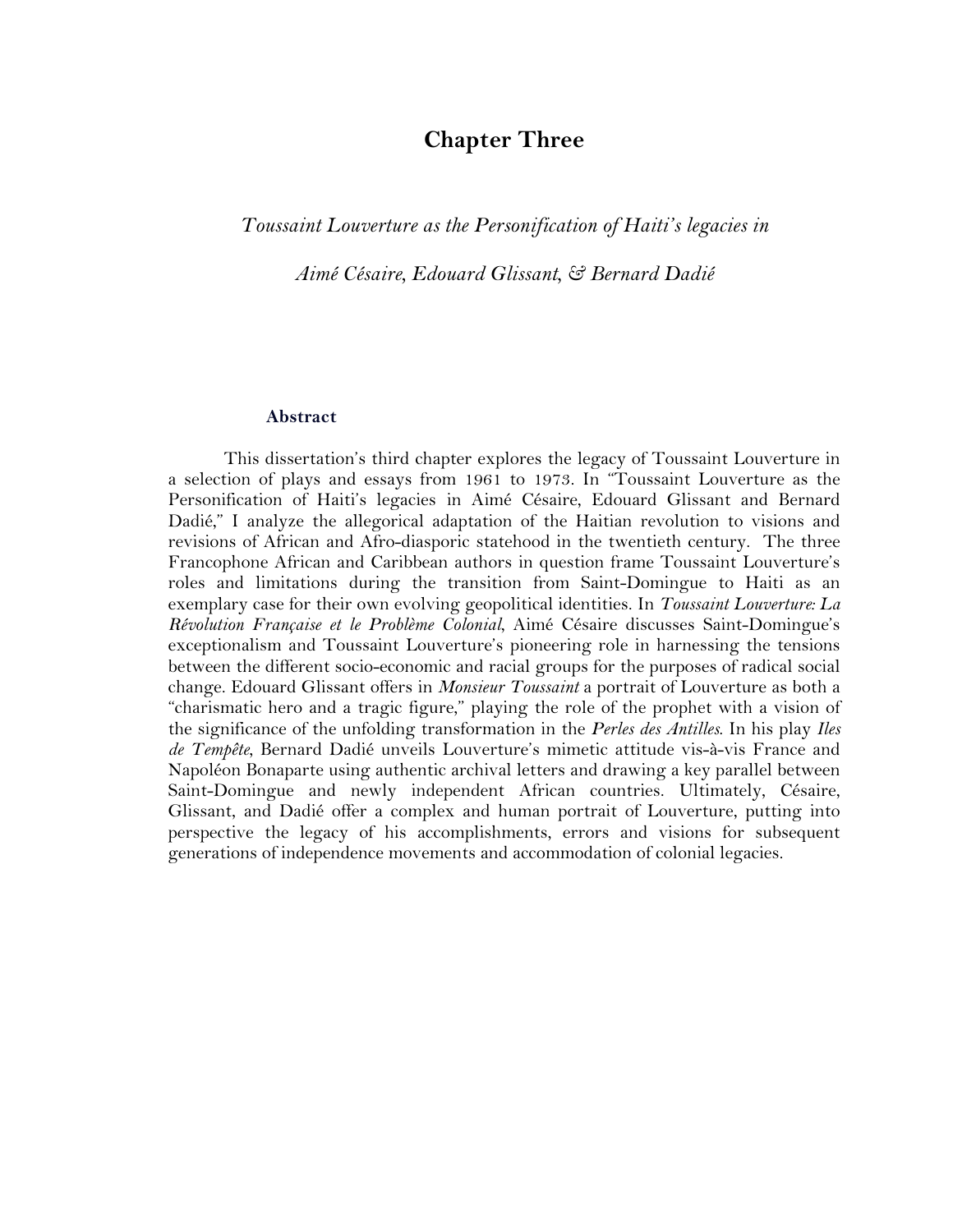## *3.1. Aimé Césaire's Toussaint Louverture: la Révolution Française &*

*le Problème Colonial (1961-2)*

## *Introduction*

The title of Aimé Césaire's *Toussaint Louverture: la Révolution française et le problème colonial* presents several intriguing problems. Why is Toussaint Louverture the figure for the entire Haitian revolution? Why is the Haitian revolution referred to in terms of the French Revolution? This chapter follows Césaire's model by considering Toussaint Louverture as the focal narrative consciousness for the literary description of the undoing of French Saint-Domingue from the perspective of a  $20<sup>th</sup>$  century period in which the idea of the "Haitian revolution" was slowly taking shape.

Among Aimé Césaire's masterpieces one text is quite often overlooked, and it is precisely this text that I would like to analyze in depth in this section. Beyond the fact that *Tousaint Louverture: la Révolution Française et le Problème Colonial* has received limited attention among general audiences, it is also rarely put into dialogue with the works on Saint-Domingue and Toussaint Louverture written by Vastey, Vieux-Chauvet, and Dadié. Césaire is mostly known for being one of the founders of the Négritude movement in France along with Léon Gontran Damas and Léopold Sédar Senghor: however, as Bancel, Blanchard, and Vergès note, it was Césaire's trip to Haiti in 1944 that constituted a life-changing experience regarding his historical perception and political vision of the Caribbean islands. Haiti's history and especially the trajectory of Saint-Domingue from a colonial state to an independent nation was a significant source of inspiration for Césaire and profoundly marked and shaped his anti-colonial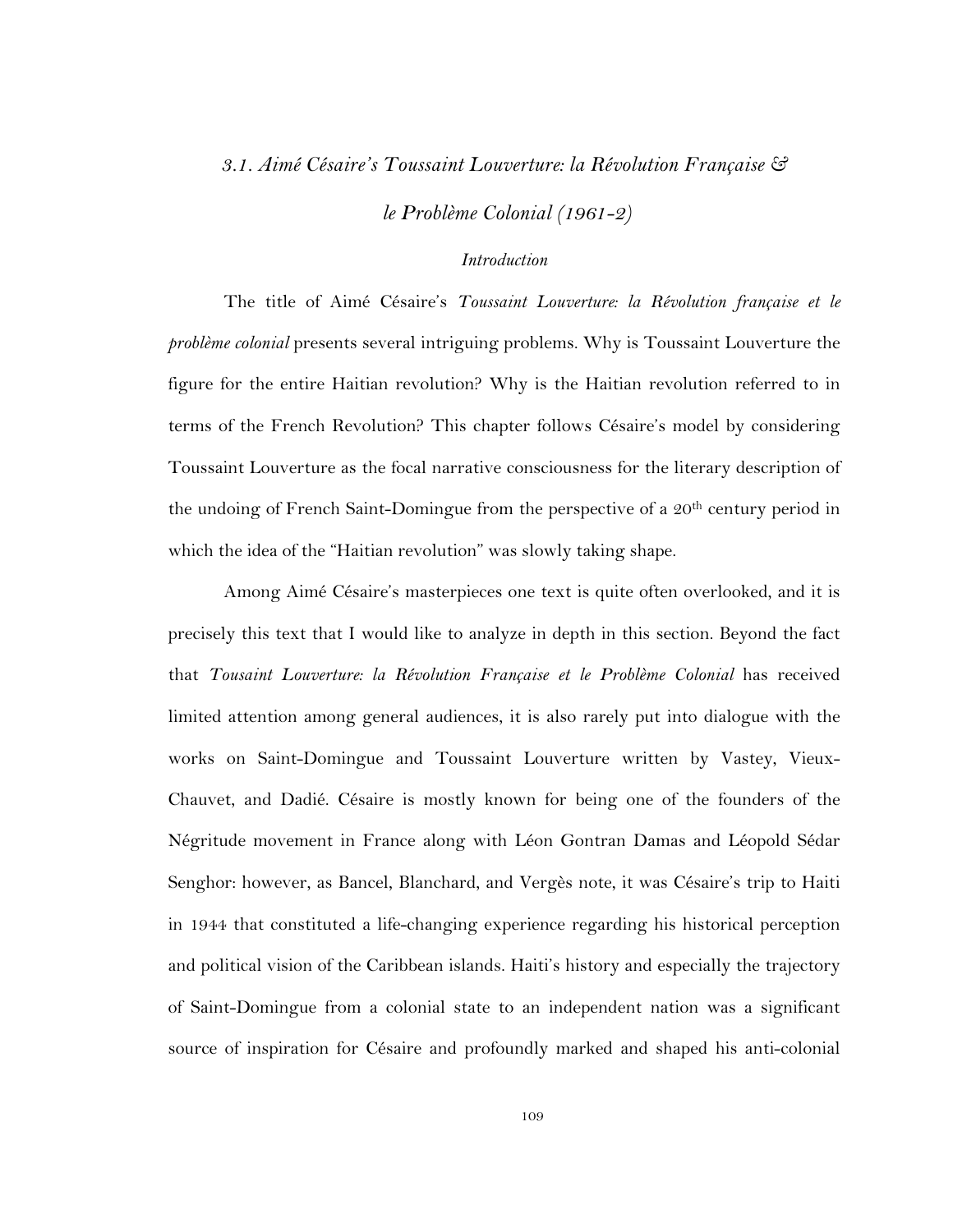reflections and thoughts (Bancel, Blanchard, Vergès, 34). 1 In this vein, the landmarks, accomplishments and failures of Toussaint Louverture play a major role in Césaire's conceptualization of a uniquely Haitian revolutionary process. (By contrast, *La Tragédie du roi Christophe* presents a dramatic portrait of the psychic life of the new Haitian state.) Basing his analysis on archival, historical and literary references, Aimé Césaire pays tribute to Louverture's genius, pioneering spirit, and ultimate sacrifice for his country. Why is Louverture a key precursor for Césaire and why does Césaire dedicate an entire book to understanding the process of the revolution, one that was initially led by whites, then by free people of color, and finally by the black population of Saint-Domingue? To what extent does this shed light on the uniqueness of the Haitian revolution, particularly as distinct from the French revolution?

#### *Toussaint Louverture & Saint-Domingue as Exemplary Role Models*

Within Césaire's portrait of Saint-Domingue, Toussaint Louverture and the black population serve as exceptional role models. Saint-Domingue is praised for being exemplary as "un modèle (…) de la colonie d'exploitation." Toussaint is considered a pioneering figure doing his best to enact the Declaration of the Rights of Man in Saint-Domingue. The third constitutes the secret weapon for the success of Haiti's independence after Toussaint Louverture has been arrested and sent to jail in Fort de Joux. The exemplary status of Saint-Domingue ("une colonie exemplaire," 21) is nevertheless ironic since it provided the French metropolis with a significant annual wealth of two hundred millions (22), thanks to Saint-Domingue's agriculture and

<sup>1</sup> Bancel, Nicolas, Pascal Blanchard and Françoise Vergès. *La Colonisation Française*. Toulouse : Editions Milan, 2007. Print. 34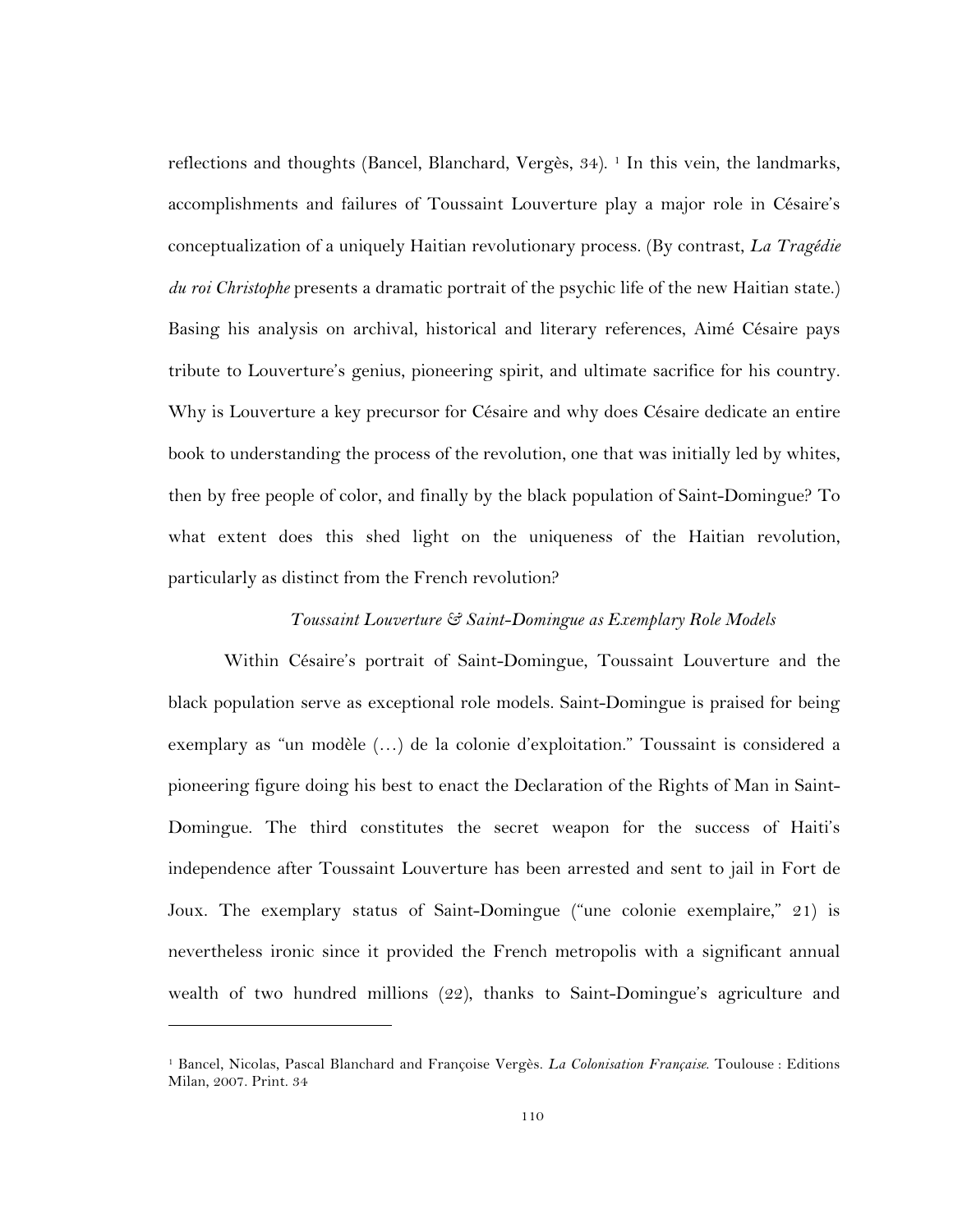priviledge trade system ("le commerce exclusif", 23). In this symbolic master-slave relationship, Saint-Domingue is depicted as "the pride of France" ("l'orgueil de la France," 21) exactly as if the ego and power of France were shown to the eyes of the world in the form of Saint-Domingue's exploitation. For Césaire, Saint-Domingue encapsulates the starting point to the question: how do we solve the complex issues related to the colonial system? How do we deconstruct or undo our status as a previously colonized country, and then work toward independence? What are the weapons, strategies, and marks of resistance available to make this revolution successfully take place?:

*Quand Toussaint-Louverture vint, ce fut pour prendre à la lettre la déclaration des droits de l'homme, ce fut pour montrer qu'il n'y a pas de race paria; qu'il n'y a pas de pays marginal; qu'il n'y a pas de peuple d'exception.* Ce fut pour incarner et particulariser un principe; autant dire le vivifier (…) Le combat de Toussaint-Louverture fut ce combat pour la transformation du droit formel en droit réel, le combat pour la *reconnaissance* de l'homme et c'est pourquoi il s'inscrit et inscrit la révolte des esclaves noirs de Saint-Domingue dans l'histoire de la civilisation universelle. (344)

For Césaire, Louverture embodies the consciousness or *the thought* ("la pensée", 343) behind the implementation of these universal rights of liberty and equality, while the revolution represents in itself the necessary catalyst, which accelerates the reaction and transformation of a country (343). The logic behind the importance of the model of Saint-Domingue lies in the fact that to free all social classes from the colonial system (all white, black and free people of color), one must precisely free them all, and in doing so, free Saint-Domingue as a whole (342).

Césaire argues in *Tousaint Louverture: la Révolution Française et le Problème Colonial* that Saint-Domingue is exceptional, but not for the same reasons that France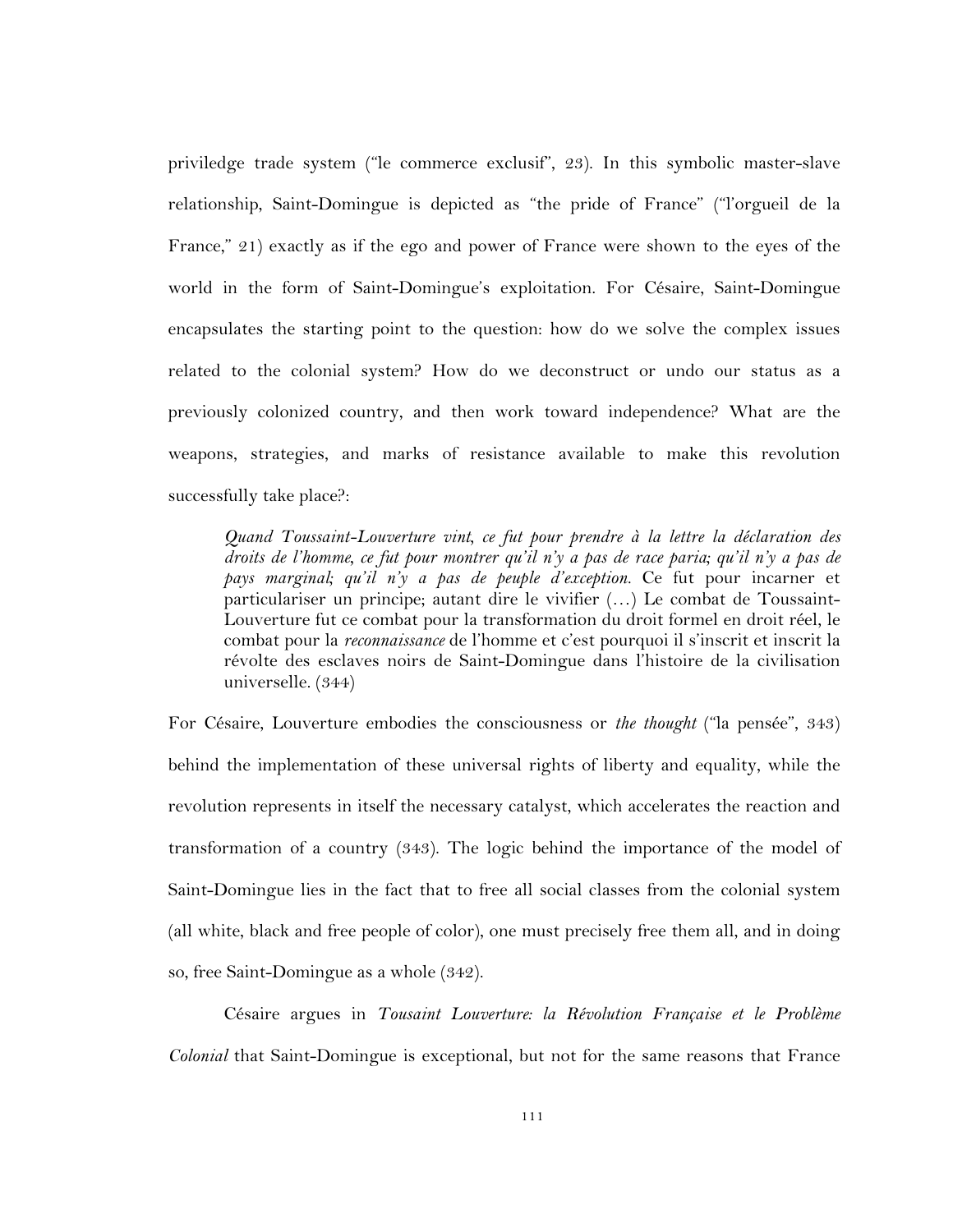contextualized it as an exemplary colony. For Césaire, if Saint-Domingue is unique it is because of its status as being the very first country in modern times to have asked and provided an answer to the complex economic, racial and social questions intertwined with the colonial problems that were so integrally relevant to Césaire's own political role in navigation the 20<sup>th</sup> century identity of Martinique:

Saint-Domingue est le premier pays des temps modernes à avoir posé dans la réalité et à avoir proposé à la réflexion des hommes, et cela dans toute sa complexité, sociale, économique, raciale, le grand problème que le XXe siècle s'essouffle à résoudre: le problème colonial. Le premier pays où s'est noué ce problème. Le premier pays où il s'est dénoué. Cela vaut sans doute la peine qu'on s'y arrête. (24)

Saint-Domingue' exceptionalism comes from the very fact that it was the pioneering country and nation to experience and address the colonial problem in all its complexity. This explains why Césaire wants to explore the distinct objectives behind the Haitian revolution, since according to him, every single revolution in every single French colony is unique.

Throughout *Tousaint Louverture: la Révolution Française et le Problème Colonial*, Césaire makes clear that the situation in Saint-Domingue is extremely tense and ready to explode from distinct economic, social, and racial classes. First the whites, then the free people of color, and ultimately the black population are successively attempting to implement changes in the complex relationship between France and its most wealthy colony. For each social class, even though the issues at stake are different, the tensions remain strongly present across Saint-Domingue. In their respective ways, the *mulattos* and the black population attempt to resist the natural order ("l'ordre naturel") to the social, political, racial and economic distinctions. Within this rigid colonial system, the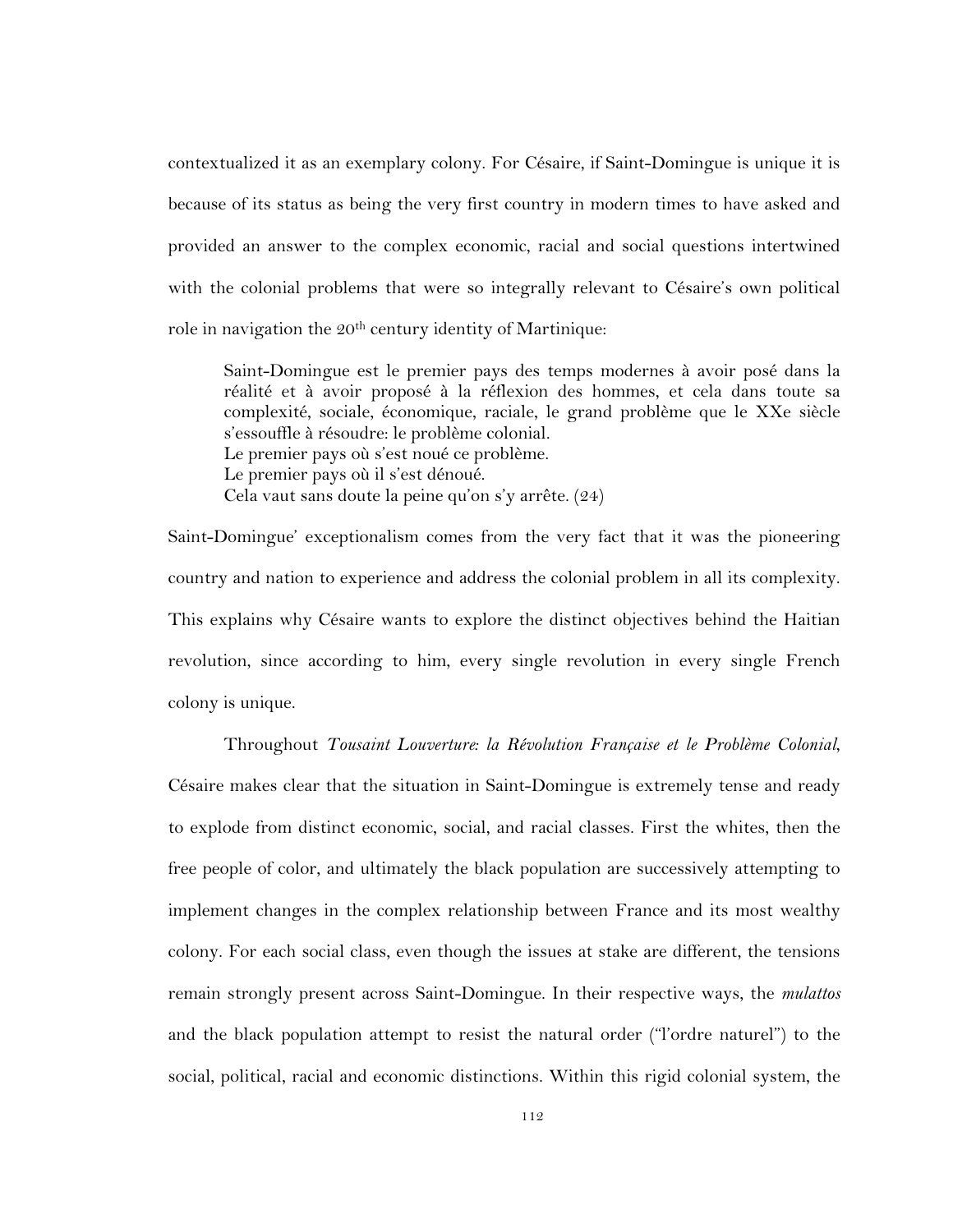different social classes try to transform the explosive situation and defy the fear of change, the noisy silence, and the denials surrounding the colonial question in the *Perles des Antilles*. This distinct situation makes the case of Saint-Domingue an exceptional one, and facing this rather unusual situation, Saint-Domingue is in need of an exceptional man, namely Toussaint Louverture.

Césaire presents Toussaint Louverture's exceptionalism right away and introduces him as a pioneering figure, providing a flattering and yet nuanced portrait of Louverture's accomplishments and failures. Depicted as a "man of transition", who encapsulates "an historical articulation" (331), Louverture represents in Césaire's book the first anti-colonial leader, who had the understanding and political vision to grasp the complexity of the task at hand. For Césaire, there was no ambiguity to the fact that he was the only one with the political mindset to fully appreciate the difficulty, but also the opportunity this occasion provided for the black population in implementing and fighting for what they truly believed in, namely freedom for all:

Alors Toussaint acheva de se convaincre de trois choses, trois choses qui précisément de Toussaint Bréda firent Toussaint-Louverture, c'est-à-dire le premier grand leader anti-colonialiste que l'histoire ait connu : d'abord que la conquête de la liberté générale serait une œuvre de longue haleine; ensuite que ce serait l'affaire du peuple, du peuple noir; que c'est dans sa tête et non dans la tête des colons qu'il fallait en faire mûrir l'idée; qu'enfin pour mener à terme le long combat commencé, fougue et bravoure ne suffiraient pas; qu'il y faudrait ce que ni Boukman ni Makendal n'avaient eu: une tête politique. (205)

Césaire makes explicit in this passage that Louverture is the only political leader with the acute perception of how one could learn from previous mistakes and manage the complex colonial system in Saint-Domingue. Aimé Césaire also makes clear in his book that Louverture stands out not only thanks to his political intuition and vision, but also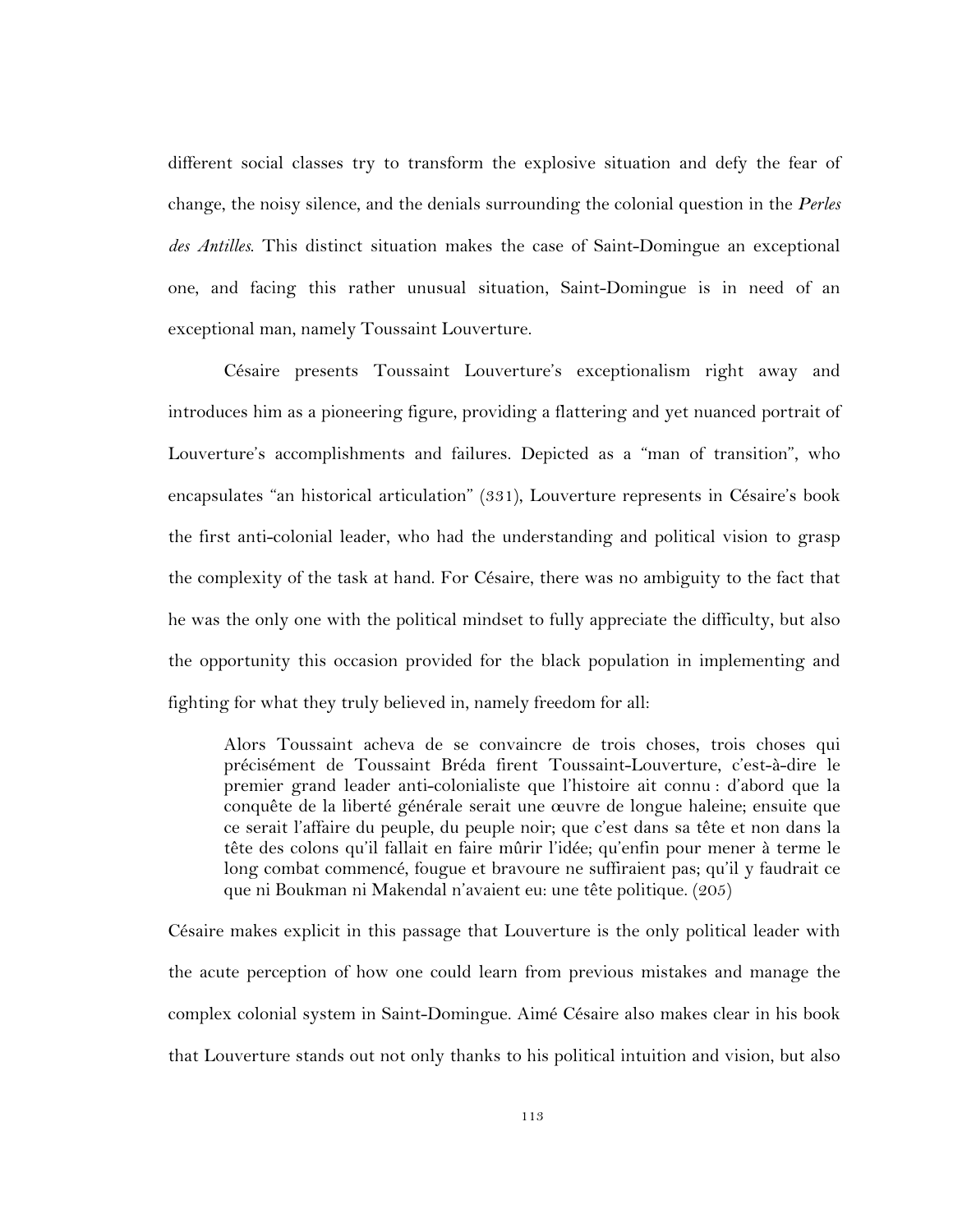thanks to his discrete ambition and strategic intelligence as well as his determination to

implement changes:

C'était le cocher d'un planteur, Bayon de Libertas, procureur de l'habitation Breda, appartenant au comte de Noé, d'où le nom sous lequel Toussaint fut désigné quelque temps: Toussaint Bréda, dit Louverture. Agé de quarante-huit ans, sachant lire et écrire, il jouissait parmi les siens d'un prestige certain, dû aussi bien à la fermeté de son caractère qu'à sa supériorité intellectuelle (…) Toussaint était homme de tact . Il sut s'insinuer dans la place et en prendre possession sans alarmer personne (…) dès que l'émeute, par sa persistance, eut gagné chance de se transformer en insurrection, Toussaint l'avait rejointe. Mais dès que Toussaint s'y fut engagé, il n'eut de cesse qu'elle ne s'élargit en révolution. Et cela signifiait essentiellement discipliner la révolte et l'élever. Elever son niveau militaire, bien sûr, mais plus encore son niveau politique. *Et d'abord la rendre consciente d'une chose: que, par-delà les hommes, c'était un système qu'il fallait détruire. Le but, le seul but valable, ce ne pouvait être que la liberté, la liberté générale.* (195-6)

In knowing that this perverse system is interrelated in many ways to the political, economic, social and racial issues, Louverture is aware of the necessity to transform this revolt into a revolution in order to deconstruct this entire system while putting into practice the principle of liberty for all in Saint-Domingue.

For Césaire, Louverture's exceptionalism is manifested in his pioneering actions such as for instance, when he became the precursor to the very first act of Haitian independence with the "traité de la Pointe Bourgeoise" (259). In deciding to sign this treaty of peace between the French colony of Saint-Domingue and France's rival England, Louverture enforces for the first time his desire to make Saint-Domingue independent from the French government. In addition, Louverture was in advance of his time in his idea of a French Commonwealth. Césaire salutes Louverture's act of choosing to apply local laws and a local Constitution in Saint-Domingue, which were made and agreed by Louverture rather than the French government: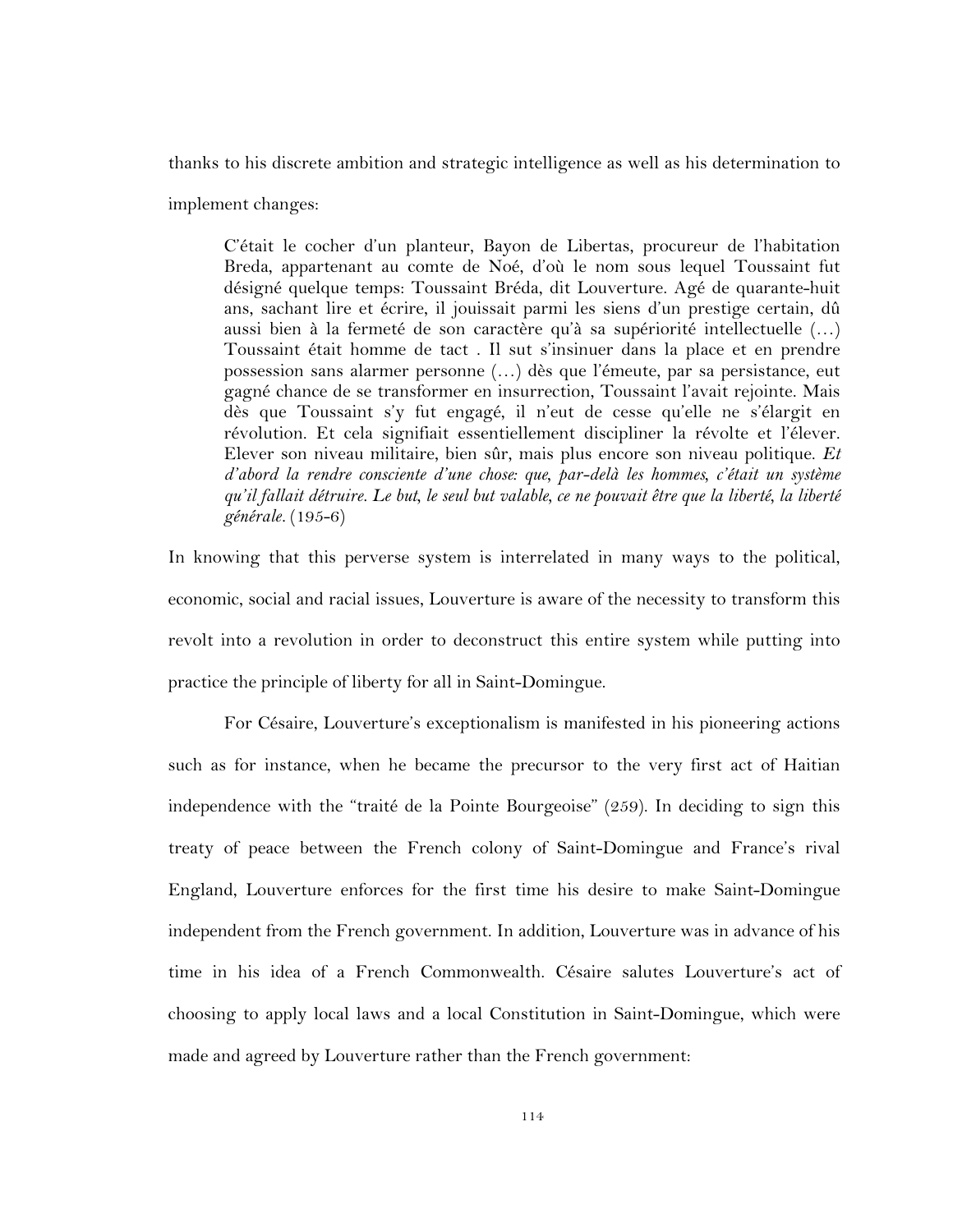Intuition géniale. L'idée d'un Commonwealth français était là en germe. Toussaint n'avait qu'un tort: d'être en avance sur son époque, et d'un bon siècle et demi. Son offre, c'était à l'Europe, c'était à la France, "offre du destin": la chance qui de longtemps ne se renouvelle pas et que nulle nation ne rejette impunément. Et c'était en effet pour la France une chance exceptionnelle de liquider dans de bonns conditions, sans pertes et avec surcroît de prestige, la mésaventure coloniale. On sait comment il y fut répondu. (283)

Using an impressive collection of archival documents throughout *Tousaint Louverture: la Révolution Française et le Problème Colonial*, Aimé Césaire quotes at length from the original constitutions, decrees, letters and speeches made by Toussaint Louverture, the general Kerversau, Napoléon Bonaparte as well as Robespierre, the Abbé Grégoire and Marat. In one of these proclamations, Louverture refers explicity to the Catholic religion and God in particular to justify his political ideas and actions. This strategy is used many times by Louverture as a way to persuade his audience of the good intentions of his acts since they follow the divine order. However, in doing so Louverture also puts himself in an exceptional intermediary position between God and the population of Saint-Domingue, producing a religious legitimization and sacralization of his political power and decisions. When the general Moïse is arrested and killed under the order of his uncle Toussaint Louverture, Louverture decides to share this news in a proclamation and to present the situation from a specific angle:

"Dans toutes les occasions, j'ai cherché à lui expliquer les saintes maximes de notre religion, à lui prouver que l'homme n'est rien sans la puissance et la volonté de Dieu, que lorsqu'un homme brave la Providence, il doit s'attendre à une fin terrible. Que n'ai-je fait pour le ramener à la vertu, à l'équité, à la bienfaisance, pour changer ses inclinations vicieuses, pour l'empêcher de se précipiter dans l'abîme? Dieu seul sait. Tel est le sort réservé à tous ceux qui voudront l'imiter. La justice du ciel est lente, mais elle est infaillible et tôt ou tard elle frappe les méchants et les chasse comme la foudre." (275)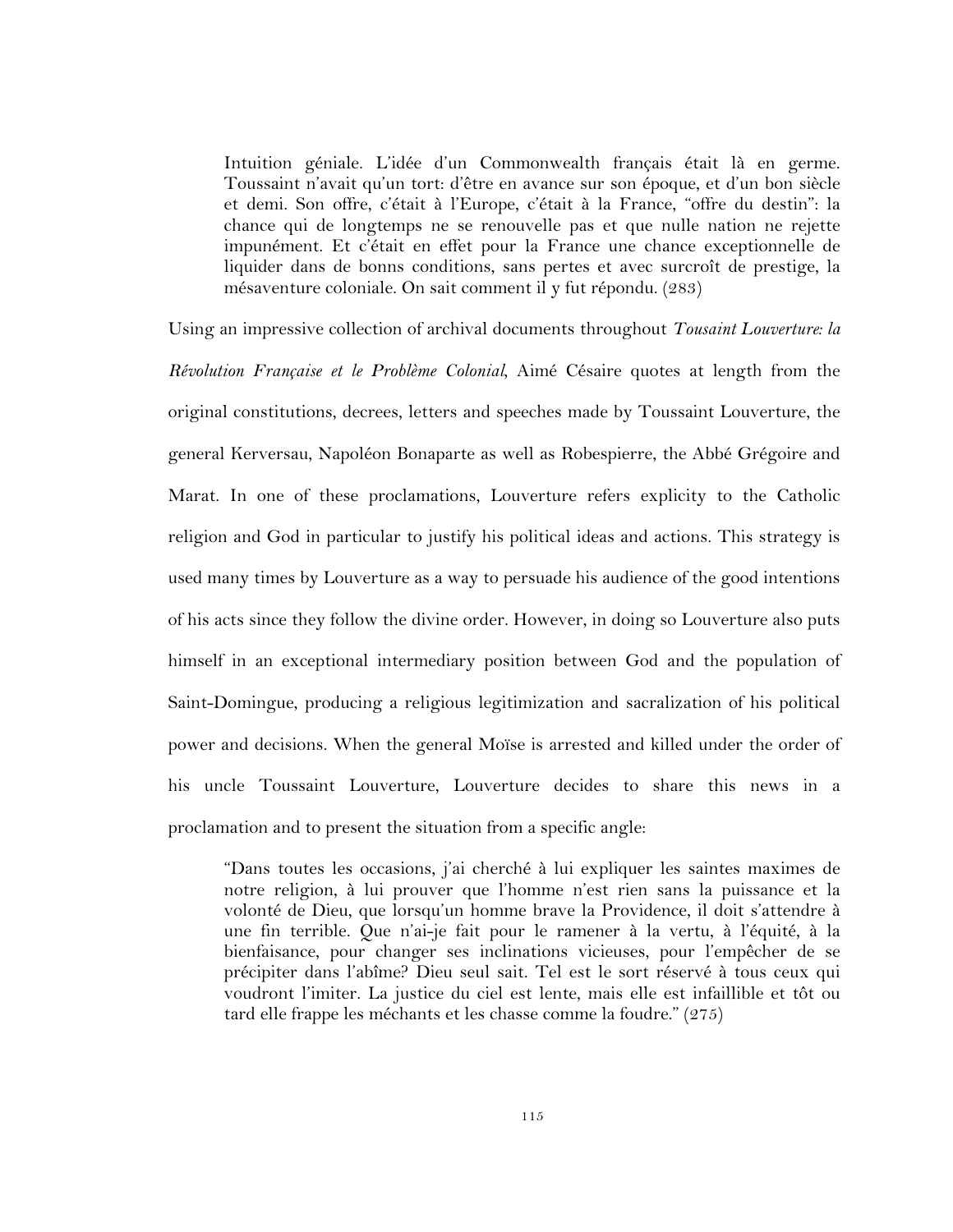With a strong paternalistic tone, this *mise en scene* clearly conveys the message that Louverture did his best to prevent his nephew from this tragic end, and subtly but firmly reinforces the idea that anyone will suffer the same fate if they challenge Louverture' authority. With Providence being defined and articulated by Louverture, one can very easily see the uneasy juxtaposition between Louverture's role as a generalin-chief of Saint-Domingue and his position as a religious figure acting *in the name of* God for Saint-Domingue's welfare. In so doing, it becomes almost impossible for the audience and reader to criticize or put into question the attitudes and decisions of Louverture.

#### *Unveiling Toussaint Louverture's Faux-Pas*

In a desire to appear more credible and nuanced for its readers, the exceptional portrait of Toussaint Louverture given through the eyes of Aimé Césaire also includes strong criticisms of his important *faux-pas*. In focusing his attention entirely on restoring the economic prosperity of Saint-Domingue, Louverture lost sight of the essential, namely to keep the mobilization of the population deeply engaged and to preserve their convictions being firmly rooted in his political actions. Blinded by his desire to show to the French government and Napoleon Bonaparte in particular that Saint-Domingue can successfully govern without France, Louverture's becomes more militant and condescending in his attitude, which creates and accentuates an economic and social chasm between him and Saint-Domingue's population and army. Because of this situation, Louverture has to violenty repress the women and men including his nephew Moïse, who did not agree with his actions and perspectives: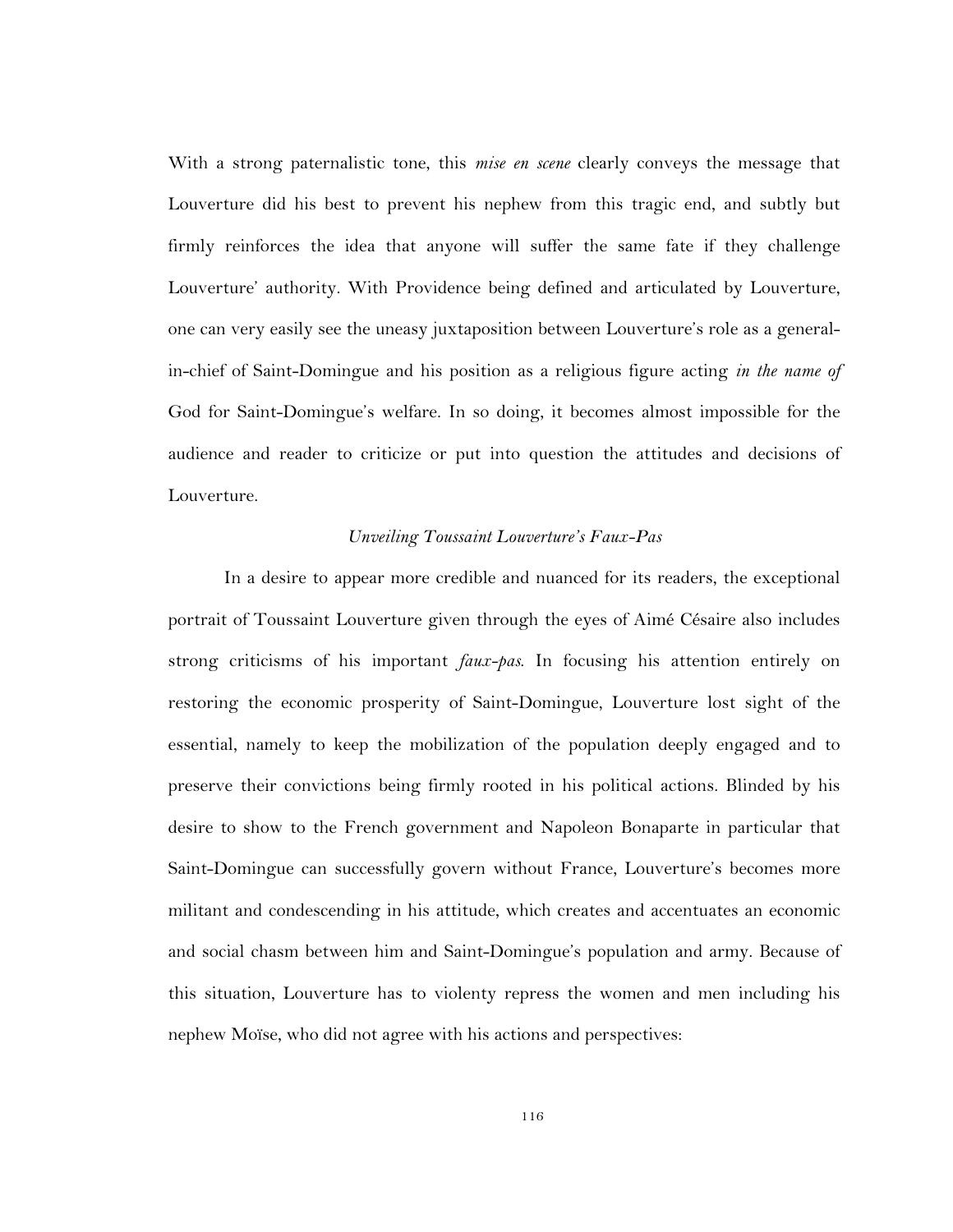Cependant, sur ce front économico-social, Toussaint connu un échec d'importance. Il ne suffit pas qu'un mot d'ordre soit juste. Et sans doute le souci de Toussaint du relèvement économique de Saint-Domingue était-il juste. Mais il faut réussir à en faire plus qu'un mot d'ordre. *Il faut réussir à le faire vivre dans la conscience des masses.* Bref la caporalisation compromit la mobilisation. Et c'est par là que Toussaint échoua. Le meilleur signe de cet échec est qu'il dut avoir recours à la répression. (274)

This rigidity and inability to compromise can also be seen in the lack of clear communication between Louverture and Saint-Domingue's population regarding the specific reasons for their sacrifices. In not unveiling the reasons behind his political actions and decisions and gathering his troops against a specific enemy, Louverture loses the support and trust of his supporters, who expect to understand the concrete motives behind his strict political plans:

La vérité est que la défaite de Toussaint ne fut pas d'ordre militaire, mais d'ordre politique. *L'échec de Toussaint, c'est qu'il ne réussit jamais à démasquer complètement l'ennemi aux yeux des masses* (…) Il y a un mot magique que Toussaint refusa toujours de prononcer: le mot *indépendance.* Autant dire qu'il manqua de *mot d'ordre*. *La notion de mot d'ordre n'a de sens que lié à la notion de structure. Le mot d'ordre digne de ce nom est celui qui dévoile aux yeux des masses la structure d'une situation embarassante et structure en même temps la lutte que mènent les masses pour sortir de cette situation.* (304-5)

The absence of the word "independence" reflects the frustration of Saint-Domingue's population, who feels disconnected from Louverture's political visions and objectives for his nation. Until Louverture's arrest by the French government, which Césaire considers a form of political act ("acte politique" 313) and sacrifice for his country, Césaire remains both appreciative and critical of his mistakes, thereby providing a nuanced portrait of Louverture.

Beyond Saint-Domingue and Toussaint Louverture's exceptionalism, Césaire acknowledges as well the bravery and resilience of Saint-Domingue's population, who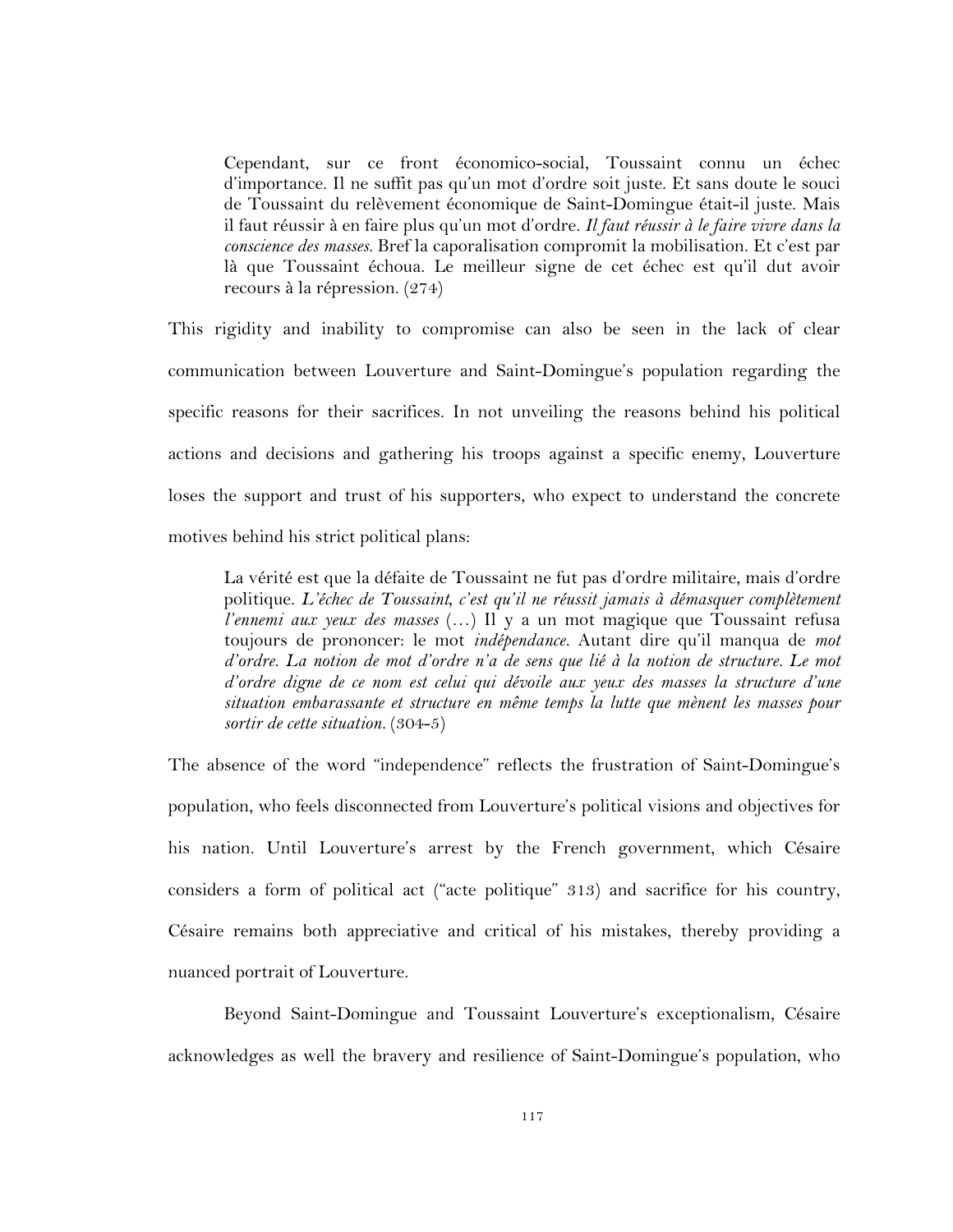understood early on the importance of taking into their own hands the future of their country. The very fact that the black people of saint-Domingue chose to fight for their own rights without waiting for any assistance from the bourgeois revolution, the French government or Paris reveals the exceptional strength of their engagement and *prise de conscience*:

Attendre l'abolition de l'esclavage d'un geste spontané de la bourgeoisie française, sous prétexte que cette abolition était dans la logique de la Révolution et plus précisémént de la Déclaration des Droits de l'Homme, c'était, à tout prendre, méconnaître que sa propre tâche historique, la révolution bourgeoise elle-même, la bourgeoisie ne l'avait accomplie que harcelée par le peuple et comme poussée l'épée dans les reins. *L'étonnant est que les masses nègres aient si vite compris qu'il n'y avait rien à attendre de Paris et qu'ils n'auraient en définitive que ce qu'ils auraient le courage de conquérir.* (171)

The black population of Saint-Domingue represents for Césaire the crucial element in a series of fights and revolts, which successfully challenged the French colonial system. Nick Nesbitt also agrees with this idea and claims that, "In fact, Haitians invented the process of decolonization that would only take hold in the majority of European colonies a century and a half later, and recent events have reconfirmed that imperialism was by no means ended by 1960, that it continues to haunt us today"  $(5)$ . <sup>2</sup> In one of his letters, Louverture asserts the determination of the black population to not be fooled by some veiled patriotism towards France, and their readiness to fight to the death in order to be recognized as free in their own country:

"Le discours impolitique et incendiaire de Vaublanc n'a pas affecté les noirs autant que la certitude des plans que projettent les propriétaires de Saint-Domingue: des déclarations insidieuses ne devraient avoir aucun effet des sages législateurs qui ont décrété la liberté des nations.

<sup>2</sup> Nesbitt, Nick. "Troping Toussaint, Reading Revolution." *Research in African Literatures*. 35.2, 2004: 18- 33. Ethnic NewsWatch. ProQuest Research Library. Web. 28 Jan. 2013. Print. 5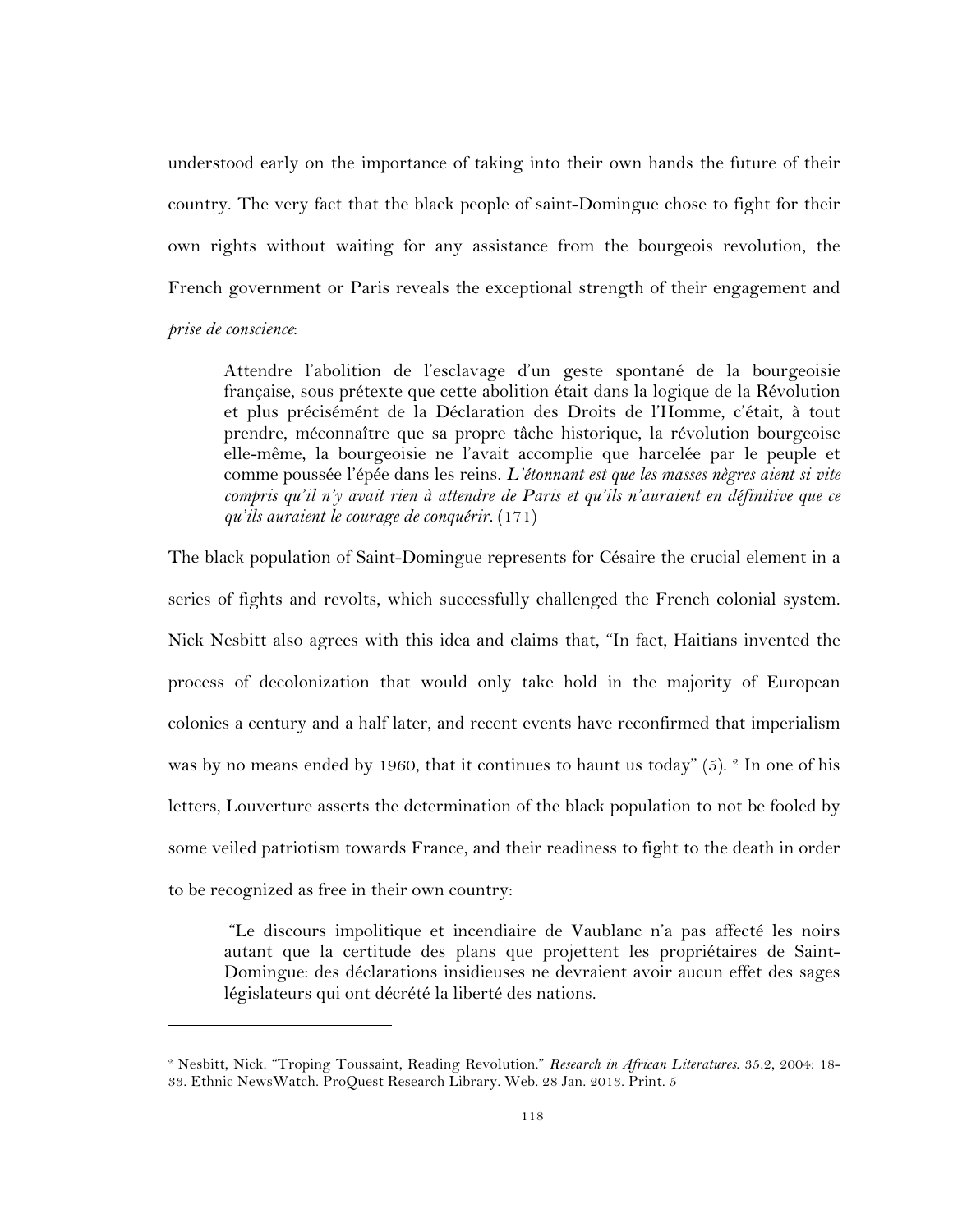*Mais les atteintes contre cette liberté que proposent les colons sont d'autant plus à craindre qu'ils recouvrent leur détestable projet du voile du patriotisme* (…) Mon attachement à la France, ma connaissance des noirs me font un devoir de ne pas vous laisser dans l'ignorance, ni des crimes qu'ils méditent, ni *du serment que nous renouvelons d'être enterrés sous les ruines d'un pays que la liberté a ressuscité, plutôt que de souffrir le retour à l'esclavage (…) nous avons su affronter les dangers pour obtenir notre liberté , nous saurons affronter la mort pour la maintenir*." (252-3)

The motivation and resistance of Saint-Domingue's population is also illustrated in its ability to resist interdictions and laws, such as the one prohibiting the free people of color to dress in luxurious clothes. After Vastey and Vieux Chauvet, Aimé Césaire refers specifically to this decree before concluding that this social class in Haiti will become twenty years later full of confidence and optimism for the future (36).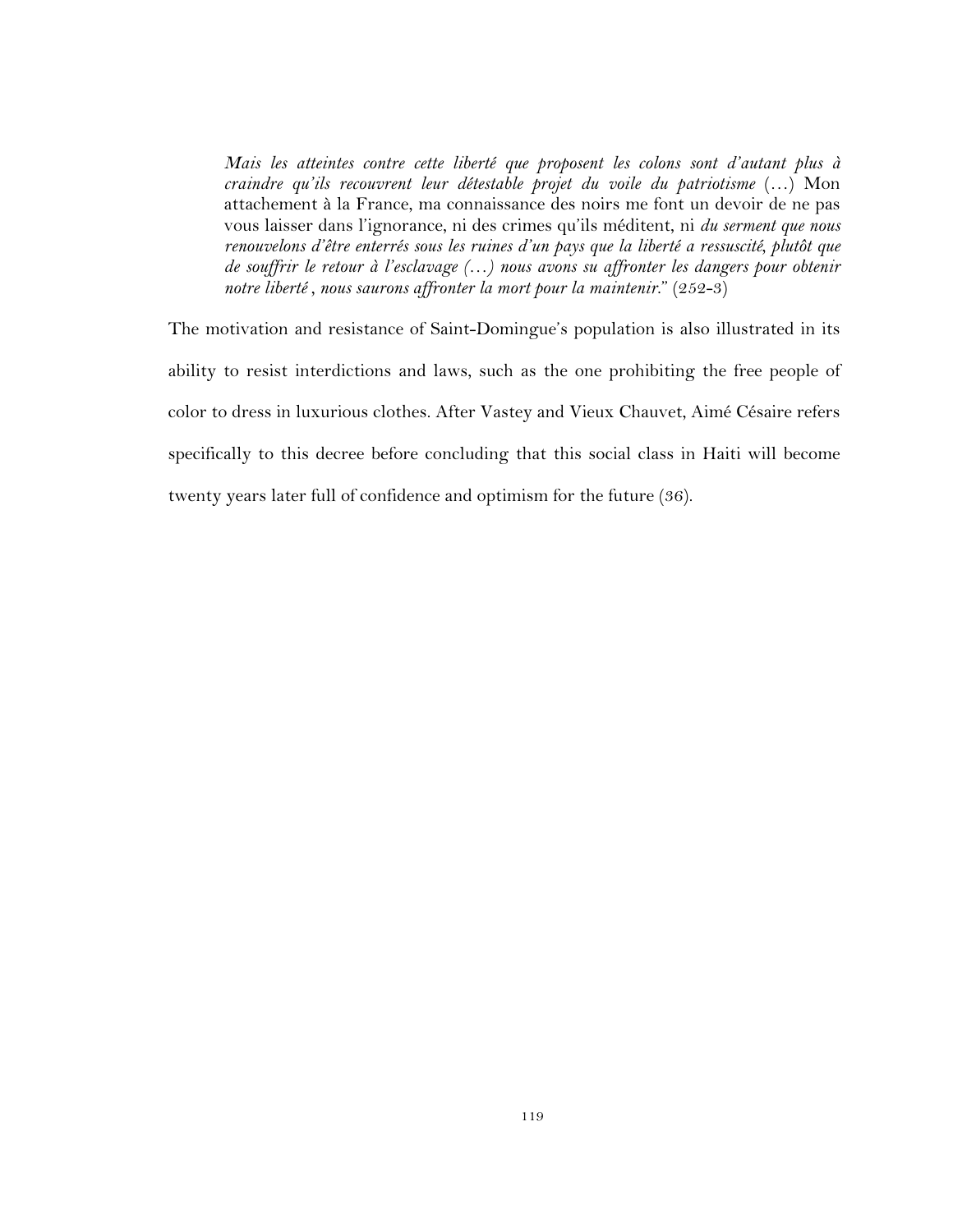## *3.2. Edouard Glissant's Monsieur Toussaint (1961)*

## *Introduction*

The uniqueness of Edouard Glissant's play *Monsieur Toussaint* lies in his ability to address the crucial questions surrounding the charismatic, enigmatic and tragic figure of Toussaint Louverture as a metaphor and a reflection for the Haitian revolution's decolonization. Behind the racial, social and political barrier, what were the motivations for Louverture? Why does he appear as an ambiguous character, and how can we explain the ambiguity regarding his actions, motives and visions at the end of his life? In this section, I analyze first the ambivalent portrait of Louverture, before focusing in depth on his ambiguity and finally putting into light Louverture's poetics of resistance.

In his portrait of Louverture, Glissant exposes Louverture's fatal flaw, namely that Louverture's worst enemy in his fight for Saint-Domingue's independence is his own self. In doing so, Glissant guides his reader through a series of reactions by his characters (alive or dead) in which Louverture's successes, but especially his failures, are commented upon. For instance, Louverture's inability to clearly communicate to his soldiers and population his political plans, reveal the fragility and ambiguity of his methology and strategy. In the second act of the play titled "Les morts" ("The dead"), the runaway black slave Mackandal reveals the confusion and tension in regards to Louverture's diplomacy and distant attitude:

Mackandal: Il y avait une lumière par-devant, nous avons marché sur elle. C'était simple: vaincre ou mourir. Voilà que d'autres mots sont dans ta bouche, que nous ne comprenons plus. Cette diplomatie, ton peuple ne la comprends pas, Toussaint. Explique-nous. Nous te suivons sur la route, mais nous trébuchons, nous tombons, et tu ne te retournes même pas. (81)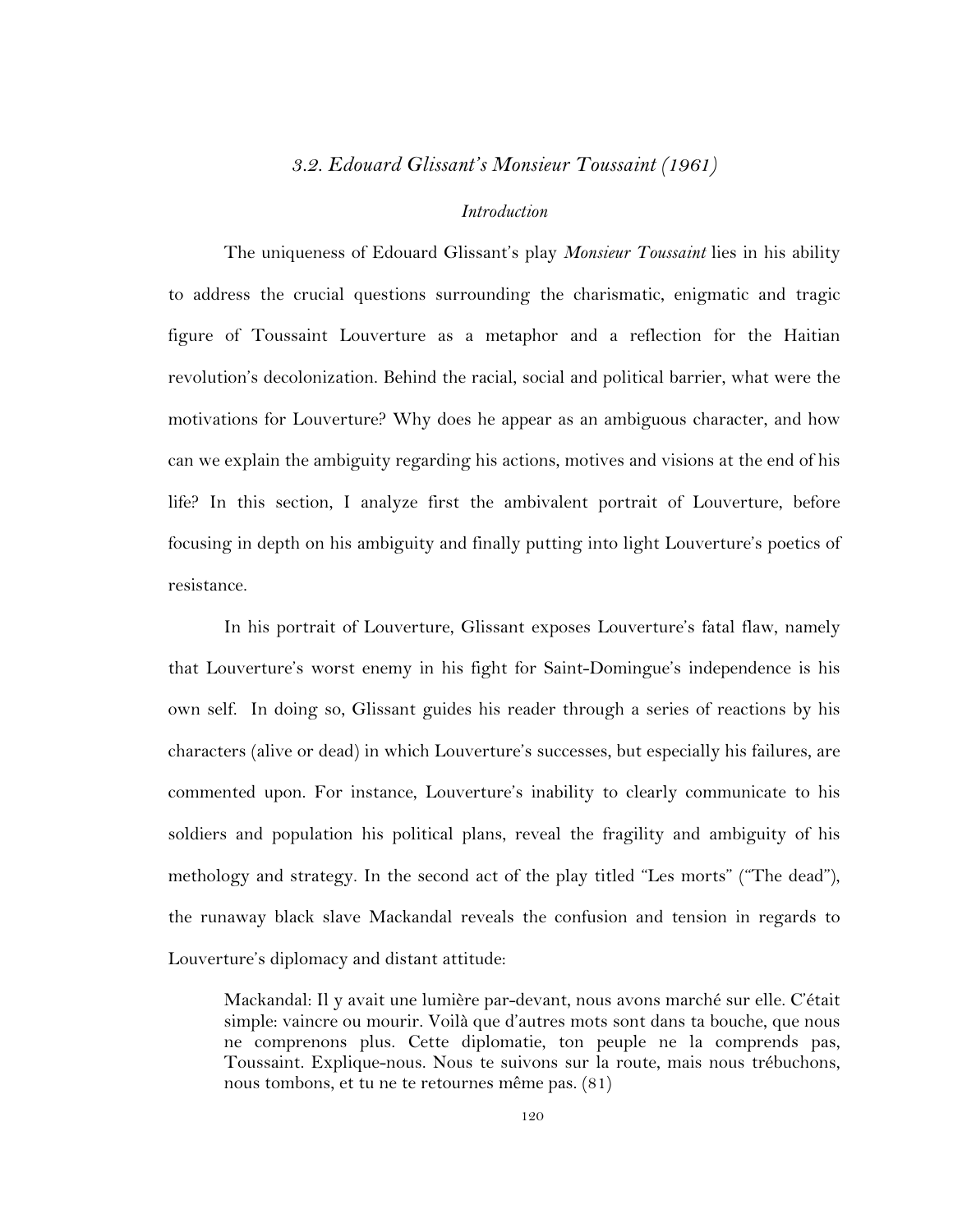Paradoxically, the more progress Louverture makes, the more isolated and disconnected he becomes, first from his wife, then from his children and his nephew Moyse, and finally from some of his most faithful soldiers and supporters including Christophe and Dessalines,. Louverture's success comes with a price, the inability to preserve the stability and unity around him. The tempest of Saint-Domingue, which includes the violence and death of many soldiers, creates a state of instability within Louverture himself, which separates him from his circle of trusted friends and family members:

Toussaint: Chaque fois que le sort me fut propice, l'avez-vous remarqué, je dus payer cher le prix de ses faveurs. Quand j'arrachai la liberté générale, quand je repoussai l'attaque des Anglais, ce fut la première séparation avec mon épouse. Quand je rétablis la prospérité, le gouverneur que j'étais vit s'éloigner ses enfants, ils allèrent en France où le Directoire tenta de leur apprendre à me hair. Quand j'ai réprimé les désordres de Rigaud, ce fut Moyse qui qui me quitta (…) Et quand j'ai occupé les terres de l'Espagnol, après mes plus brillantes compagnes, Dessalines se détacha de moi. (179)

This isolation is created in part because of his uncommunicativeness and his obsession with Saint-Domingue's liberty and recognition as a successful nation, which underlines the paradox of his situation. The more charismatic and victorious Louverture becomes, the more exposed and delicate his tragic figure becomes, to the point where his convictions and good intentions are disregarded. Louverture gradually loses the aura and trustworthiness on which his success relied.

With his sacrifice and final arrest, Louverture agrees to give his life for his country and experiences humiliation and privation as a result. As a Biblical or Greek tragic figure, Louverture after reaching the similar status of a God, and enjoying prestige and adulation in the eyes of his population, will go back to the simple life he used to live as a slave. In one scene from the third act, titled "Le peuple" ("The people"),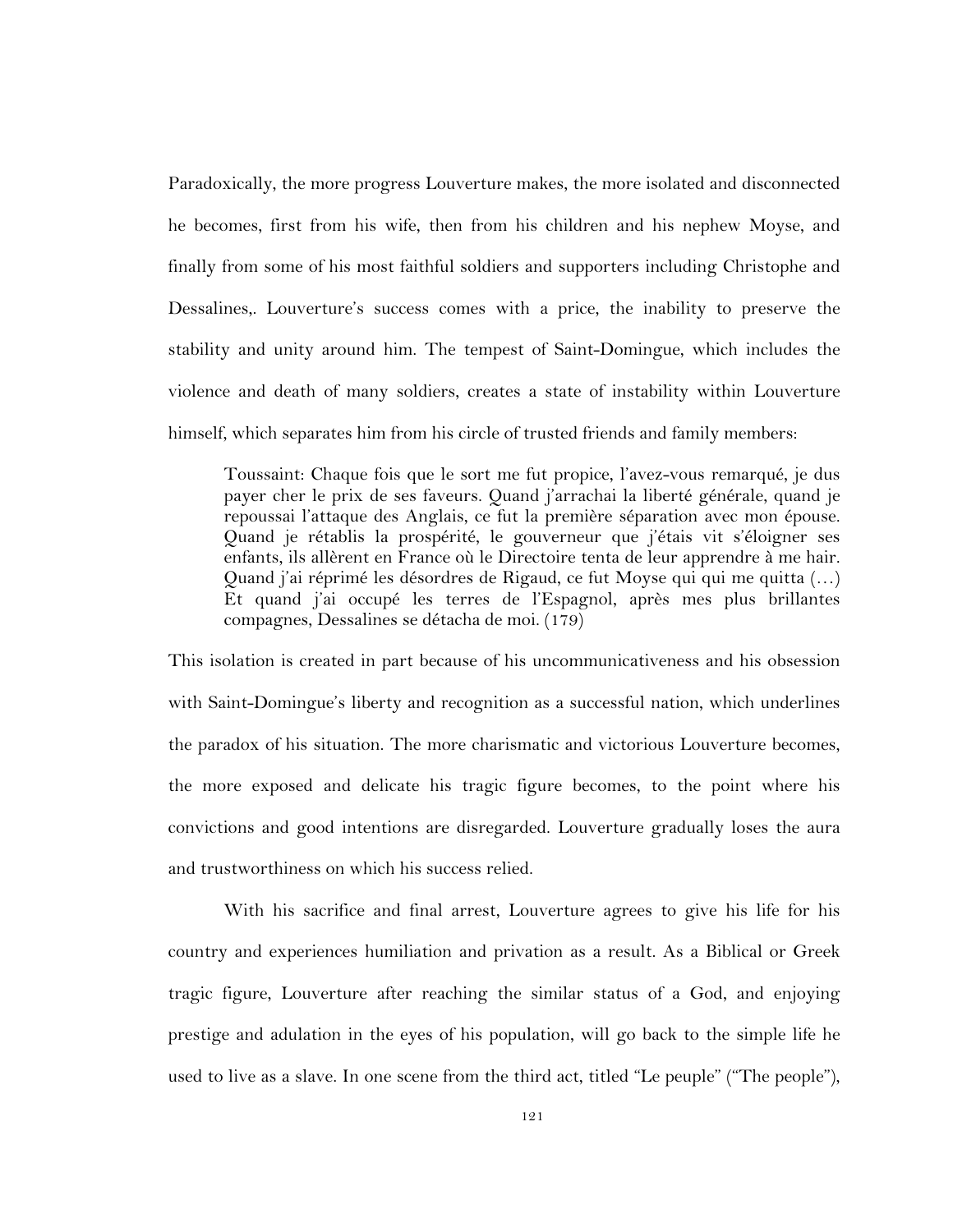Louverture reflects upon the foundations that he has laid for Saint-Domingue, on which Dessalines can then build the independence of the country: "Toussaint: (…) J'ai passé à travers Saint-Domingue, je ne l'ai pas élevée dans le ciel. Mais les fondations sont bâties: à Dessalines de construire!" (134-5) In other words, it is thanks to Louverture's fall and arrest that Dessalines can continue the pioneering work started by Louverture. In the same act, Louverture acknowledges and anticipates in a prophetic way that Saint-Domingue needs his absence to become truly successful: "Mes enfants, il faut nous séparer" (170). Similarly to a parent who will sacrifice himself for the wellbeing of his children, Louverture decides to separate and sacrifice himself for the future of Saint-Domingue's population. This sacrifice symbolizes Louverture's love and ultimate gift of his life for saving his country from the slave trade and colonial systems:

Toussaint: Ce que veut Dessalines est loin au-delà de ma vie. Ce que veut Dessalines, je ne pouvais le vouloir. Cependant, il a besoin de moi. Il faut que j'appelle sa trahison, pour que sa trahison devienne fidélité. Il faut que j'accepte son ingratitude, afin qu'elle soit ma récompense. Il faut que je tombe encore, et qu'il m'oublie encore, pour que ma victoire soit la sienne, et que ma défaite allume sa victoire (…) Mes yeux ne verront plus mon pays, et mon pays a besoin de mon absence. (181-2)

Beyond the uncertainty surrounding Louverture and his real plans regarding the political situation in Saint-Domingue, Louverture appears in Glissant's play as the triumphant but tragic figure who transcends the confusion to prove one last time his charisma and the dignity of his actions and sacrifice.

Louverture's final political sacrifice and inevitable fall leads to his final political achievement, meaning the delivery from slavery and the implementation of liberty for Saint-Domingue's population. In the fourth and last act of the play titled "Les héros" ("The heores"), Dessalines as he is deploying the independent flag of Haiti pays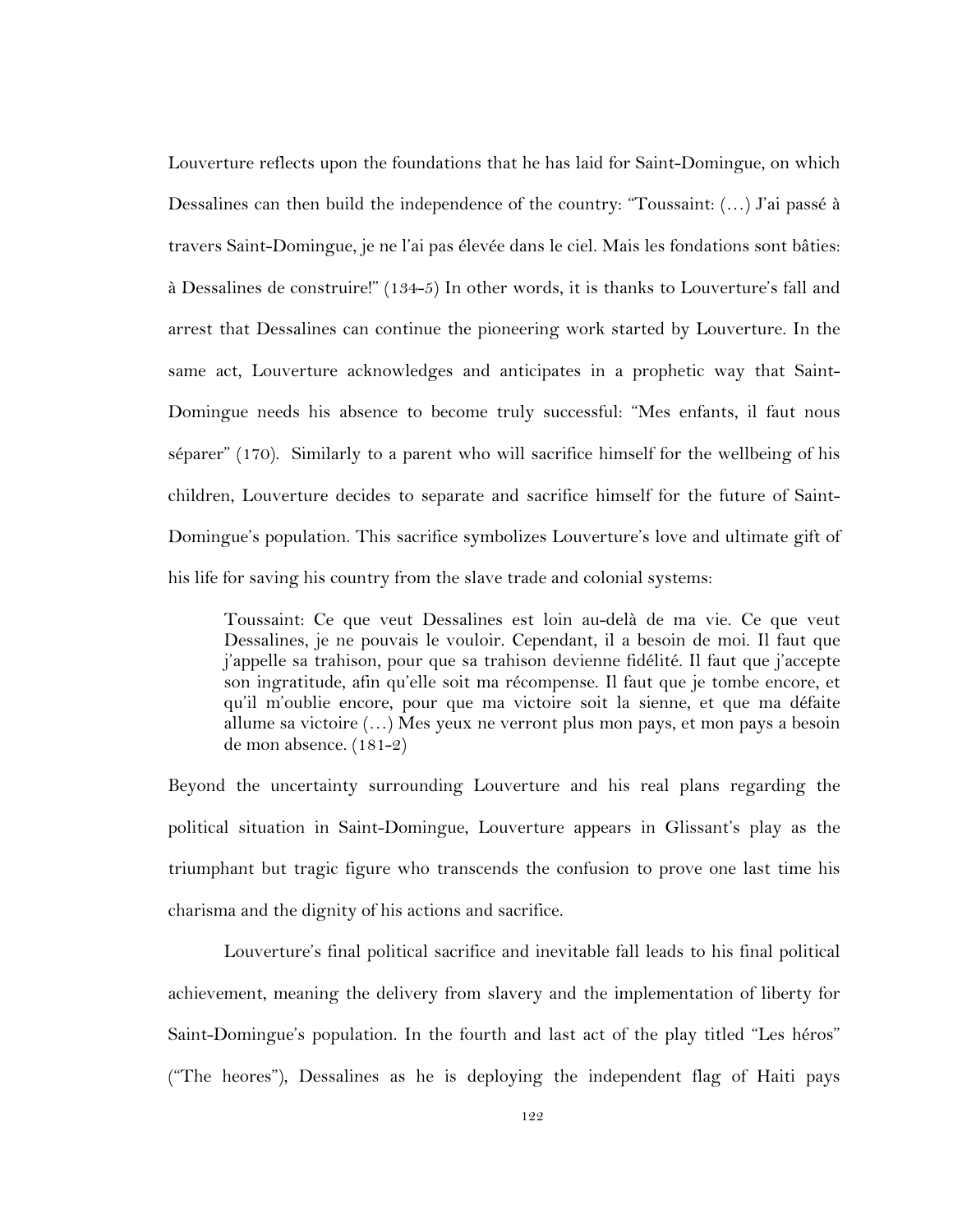immediate tribute to Louverture's legacy: "*Dessalines déploie le drapeau de Haïti. Il crie.*  Dessalines: La liberté ou la mort! C'est en l'honneur du général Toussaint, et pour la déliverance des hommes!" (214) As a tragic figure, the reader knows thanks to the clues spread throughout the play that Louverture's tragic end is unavoidable, which accuentuates the fascination in Louverture. In other words, it is his exemplary and uncommon trajectory combined with his very *human* and fragile nature, which makes Louverture's portrayal an excellent point of entry to understand the beauty of the Haitian revolution and the difficulty for becoming full post-colonial, free from the previous colonial systems and truly independent as a nation.

#### *Toussaint Louverture's Ambiguity*

In *Monsieur Toussaint*, the ambiguity of Louverture is unveiled in this play in a poetic and metaphorical way. Glissant portrays Louverture as a prophet who anticipates a reality that few can foresee or completely grasp. This clarity of vision that one can find in Louverture is brilliantly intertwined with his coolness in front of the exasperation and frustration of his wife, soldiers and surroundings, which reinforces the ambivalence of his character. It is precisely because Louverture understands the complexity of Saint-Domingue's situation all too well, that he acts and thinks in a way that seem to those around him illogical or absurd, when they are in fact only a different way of tackling the issue in a more opaque way. In one scene when Louverture, his wife along with Dessalines opens and reads the special inscription mentioned on the flags offered by Bonaparte, Louverture is very lucid about what this detail entails and means for his country and its population: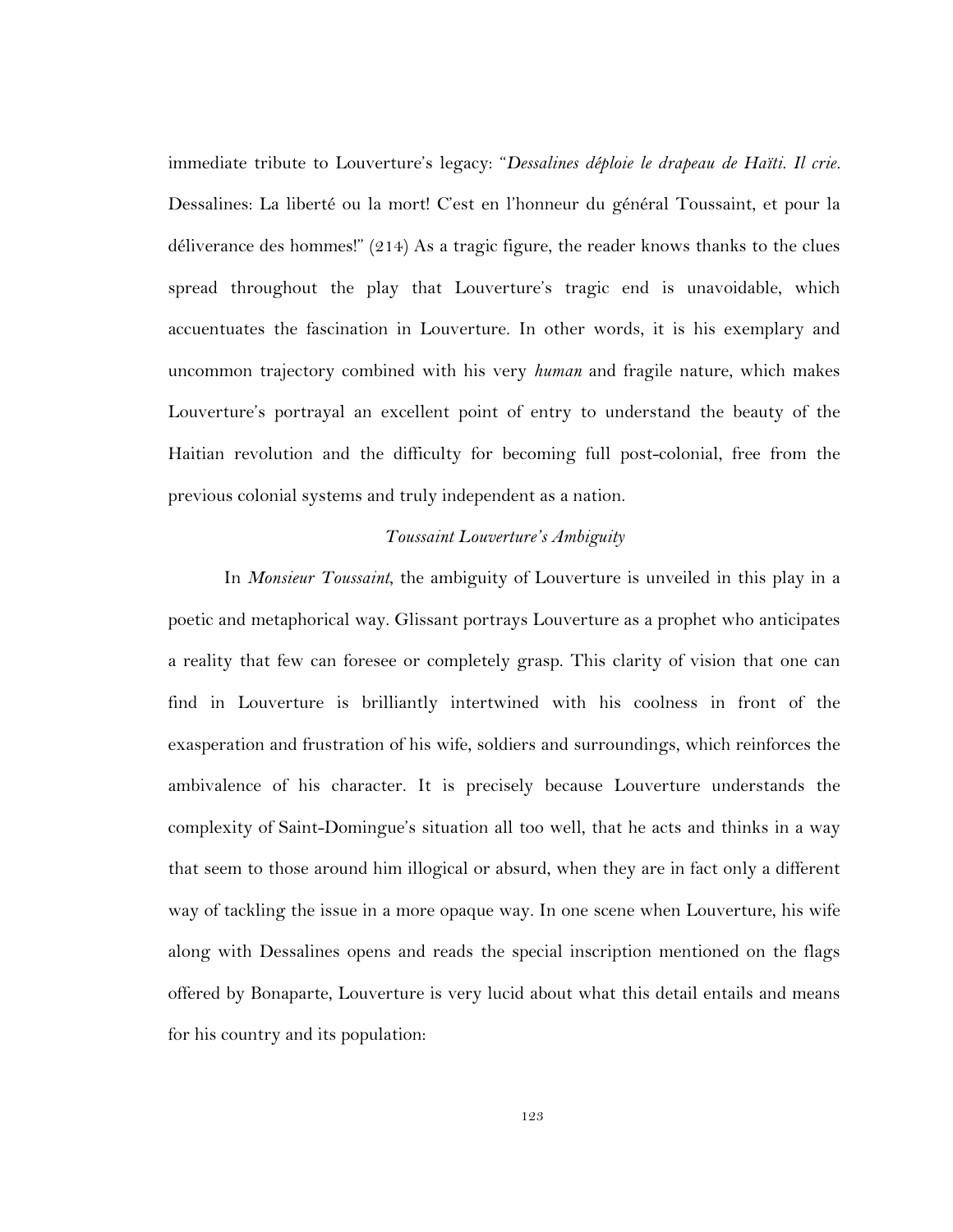*Un soldat apporte des drapeaux. Toussaint les étale sur la table. Madame Toussaint épelle lentement l'inscription sur les drapeaux.* 

Madame Toussaint: "Braves Noirs, souvenez-vous que le peuple français seul reconnaît votre liberté et l'égalité de vos droits."

Toussaint: "Braves Noirs!..." Ce n'est pas une liberté de circonstance concédée à nous seuls, que nous voulons, c'est l'adoption absolue du principe que tout homme né rouge, noir ou blanc, ne peut être la propriété de son semblable. (112)

What creates the uneasiness in Louverture's prophetic vision is that he is not very good at communicating his ideas, thereby creating a chasm between his world and theirs. In this context, the prophetic visions of Louverture are mixed with the disapproval and incomprehension of his supporters, once again highlighting the pioneering and charismatic, but at the same time, tragic figure of Louverture. His stubornness sometimes appears as an arrogant and insensitive gesture, when he actually does not mean to hurt anyone, but simply omits to disclose his sincere ideas with those around him. This discrepancy between what Louverture thinks, and ultimately wants to accomplish, with what he actually does, contributes to create a situation of confusion. Louverture's wife, Mme Toussaint finds herself in this state of bewilderment when Louverture decides to meet with general Brunet even though it is obvious that this is a political trap to arrest Louverture and deport him discreetly:

Madame Toussaint: Mon époux, les mots que tu emploies me font peur. Si Toussaint ne comprend pas qu'on doit l'arrêter sans éclat et le déporter aussitôt; si Toussaint ne comprend pas qu'en devenant un paisible campagnard il s'est rendu suspect, lui le soldat; alors c'est que Toussaint ne veut pas comprendre. (186)

This tension between the intelligence and vision of Louverture and the very concrete task at hand during the conflict with the French army encapsulates the paradoxical disconnect between Louverture and his supporters who used to believe in him and in his capacity to liberate his country.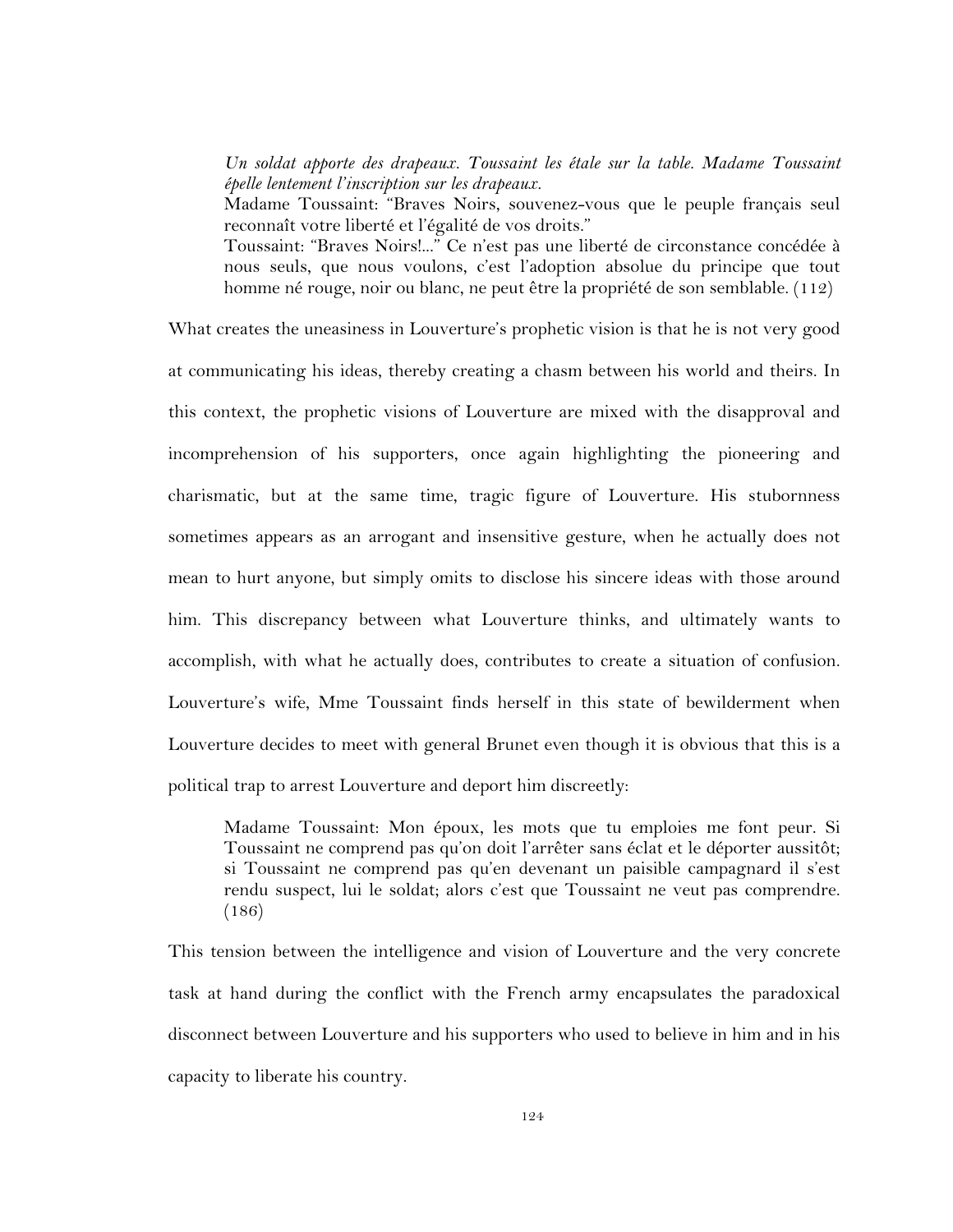This tension is explored in depth in all four acts. Glissant subtly refers to those tensions between Louverture and Christophe, Moyse, Mackandal and Macaïa allowing the reader to fully understand why the fall of Louverture is inevitable. The discordance between what Louverture wants to achieve and the way it is perceived by those around him, clearly exemplifies the discrepancy between Louverture's own consciousness and the way his actions reflect in other people's minds. An example of this can be found in the final and last act titled " Les héros":

Toussaint: (…) J'écris le mot "Toussaint", Macaïa se penche, il épelle "traître". J'écris le mot "République", Mackandal devine "mensonge". J'écris le mot "discipline" et Moyse, sans même jeter un regard sur la page, crie aussitôt "tyrannie". J'écris le mot "prospérité", Dessalines s'éloigne, il pense dans son coeur "faiblesse". (195-6)

Ironically speaking Louverture's own tragic end when he is arrested, deported and put on a boat called "The hero," unveils the complexity and ambivalence of his life and accomplishments as a tragic hero. Louverture's nephew Moyse shares in a very moving scene the injustice and sense of absurdity for the soldiers killing Moyse. The fact that Moyse also belongs to the same family as Louverture confirms that in ordering his death, Louverture is a line and starts to become less credible and respected as a commandant in chief and governor of Saint-Domingue:

Moyse: Cent fois je les portai à la victoire. Mes soldats. Ils demandaient: "Pourquoi notre commandant veut-il que nous tirions sur Moyse? Moyse n'est-il pas le premier après Toussaint? Le premier en courage et en amour pour la vérité?" Je me taisais, Gouverneur, pour ne pas avouer l'injustice. Et comme ils pleuraient doucement, je leur ai crié: "Feux, mes amis!" Comme si nous attaquions tous ensemble la mort, et que nous pointions une rafale avant de bondir les sabres et les coutelas. (140)

In a distinct way, Christophe justifies himself for deciding to join the troops of the enemies and defends his position convincingly by claiming it was not he who betrayed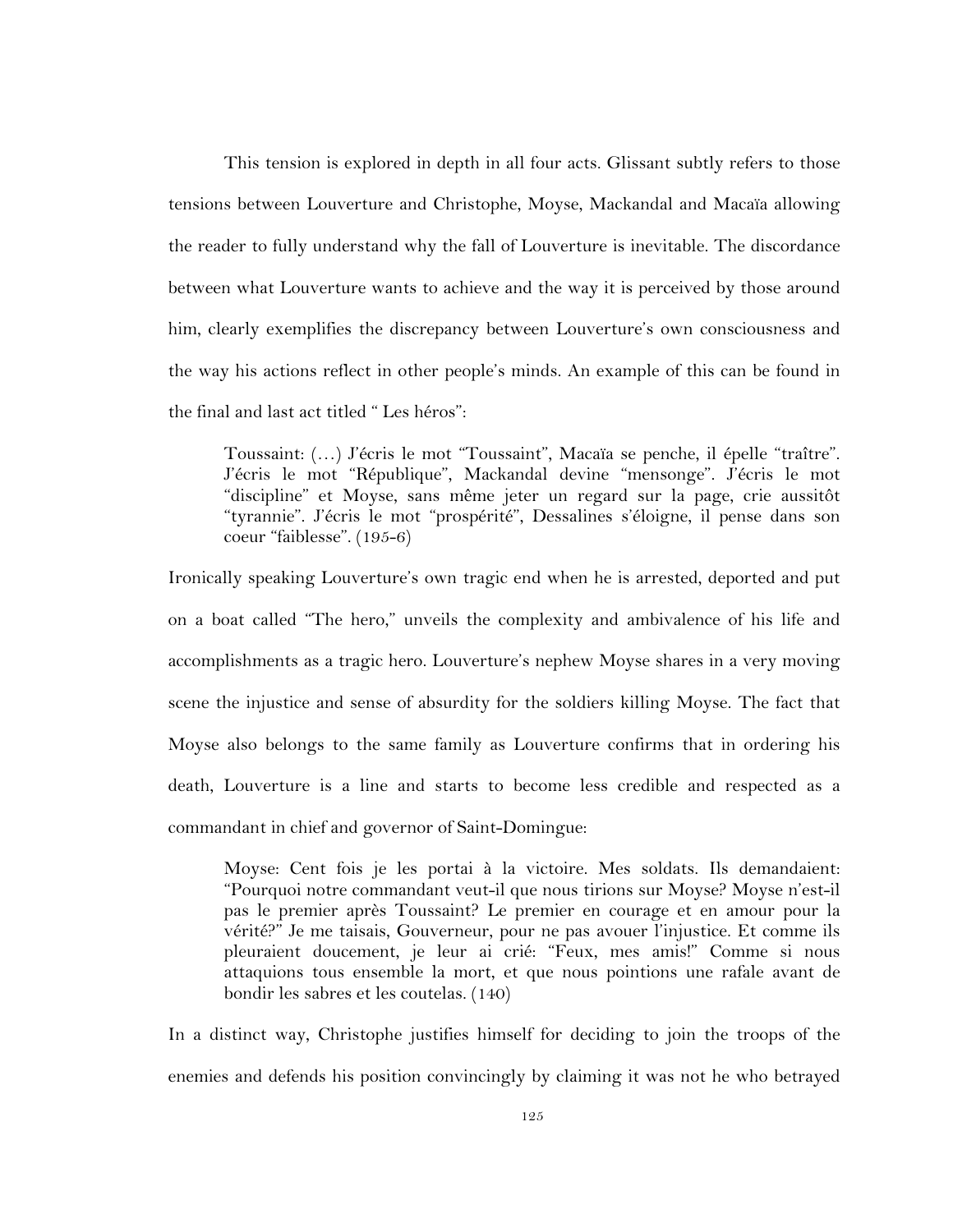Louverture, but rather Louverture who betrayed Christophe and the other military soldiers in not sharing his advice and strategies with them:

Christophe: On dit que Christophe s'est rendu avec ses troupes, qu'il sacrifia ainsi la cause de ses frères. Christophe doit se défendre contre une telle accusation (…) Auncun d'entre nous ne pénétrait les intentions du général. Nous ne lui portions plus cette confiance aveugle que le fils témoigne à son père. Les populations, irritées par son gouvernement n'auraient peut-être pas poursuivi jusqu'au bout l'effort de la bataille. Enfin, le capitaine général multipliait les proclamations, il affirmait que les libertés seraient préservées (…) Si Toussaint nous avait admis dans ses conseils, nous aurions peut-être gardé la terre. (176-7)

In reversing the blame and deconstructing the myth of Louverture as an ideal leader of Saint-Domingue, Christophe reveals the extent to which the charismatic figure of Toussaint Louverture attracted a lot of support, passion, and enthusiasm, but also created bitterness and the impression that one has been fooled for endorsing a political belief that one was ready to die for previously.

This feeling of disillusionment is produced by the distinction between what Louverture wants to accomplish in theory, namely the freedom and the independence of his country, and what he is doing in practice, namely staying faithful and trusting the French government. It is for this reason that Louverture's main soldiers such as Dessalines are becoming frustrated and unhappy with his diplomacy when the price to pay is an ever higher number of lost lives. Dessalines thus decides to end his support for Louverture for a valid cause and in order to finish the work that he started. Dessalines' bravery and resilience during the Haitian revolution are illustrated in a key scene, where he encourages his soldiers to persevere while emphasizing explicitly the importance of their efforts and sacrifice. This open and brave attitude contrasts sharply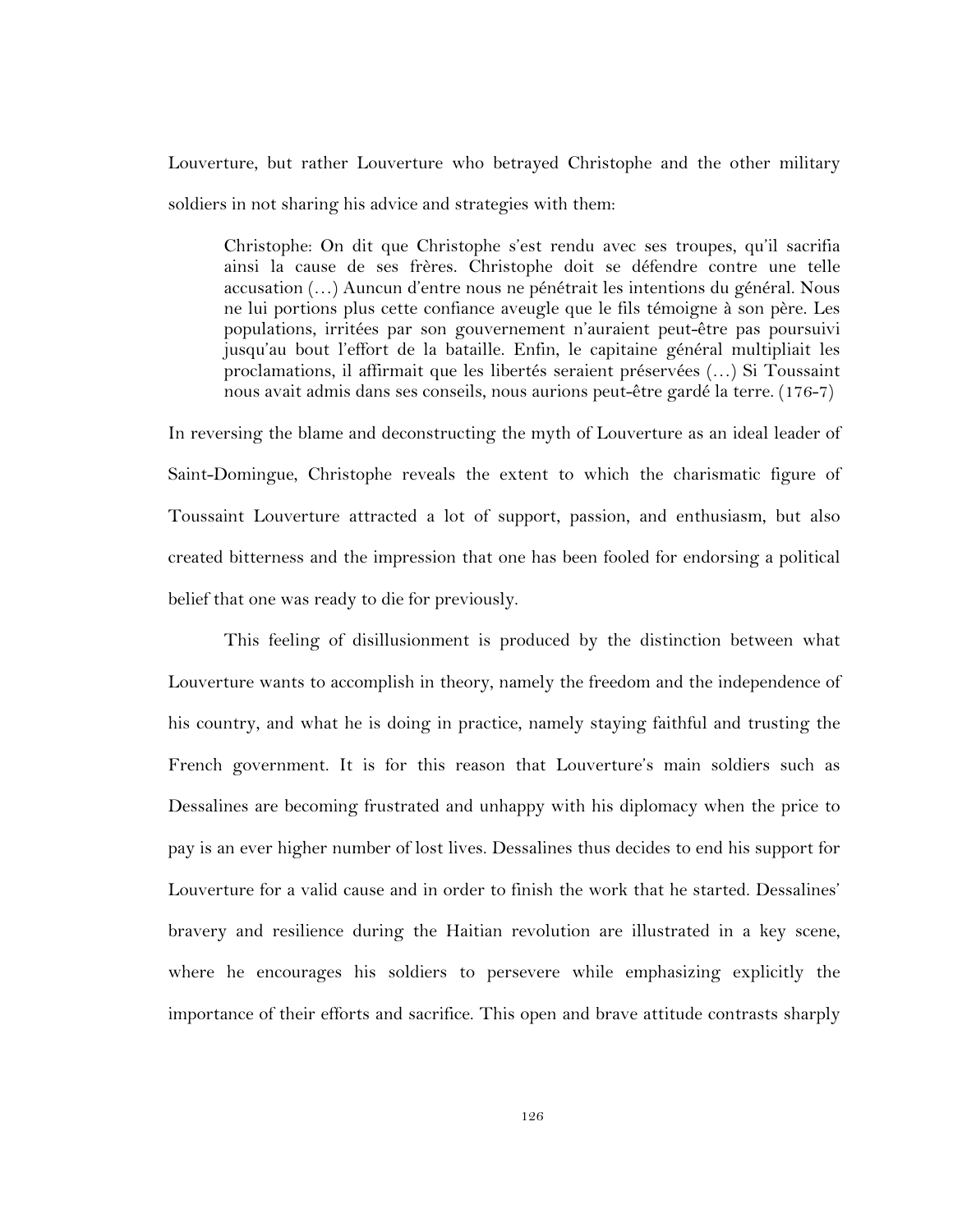with Louverture's opacity and inability to clearly convey his objectives as well as the outcomes of this sacrifice for the future of the soldier's country:

Dessalines: Courage, vous dis-je, courage. Ils ne serons pas capable de demeurer longtemps à Saint-Domingue. Bientôt ils vont tomber et mourir comme des mouches. Ecoutez-moi! Si Dessalines se rend à eux une centaine de fois, il les trompera cent fois. Je le répète, prenez courage, et vous verrez que nous les harcèleront, nous les battrons, nous brûlerons les récoltes, et nous nous retireront dans les montagnes. Ils seront incapables de tenir le pays et seront forcés de s'en aller. Alors je vous rendrai indépendants! (166-7)

Dessalines exemplifies the kind of leader that will successfully lead his country to victory in explaining clearly his military plans and focusing on the present, while keeping in mind and putting into perspective its relevance for the future. The fact that Louverture is shown mostly giving orders and primarily interested in convincing through words rather than actions exposes the different tactics and styles between Dessalines and Louverture. Dessalines is depicted as being very pragmatic, firmly grounded in implementing actions and committed to obtaining what he wants by force or violence. Louverture is more aloof and primarily tries to implement an idealized version of what Saint-Domingue should look like, at the expense of losing sight of the urgent priorities and the cost of the significant sacrifices from its people for his ideal political vision.

## *Toussaint Louverture's Poetics of Resistance*

The poetics of resistance endorsed by Louverture's political vision for Haiti unveils his desire to make Saint-Domingue's revolution part of the universal history of black resistance and. In the last pages of Glissant's play, the character Langles, who is the second in command at Fort de Joux in French Jura where Louverture is imprisoned, confirms the power of controlling and reshaping history according to the interests of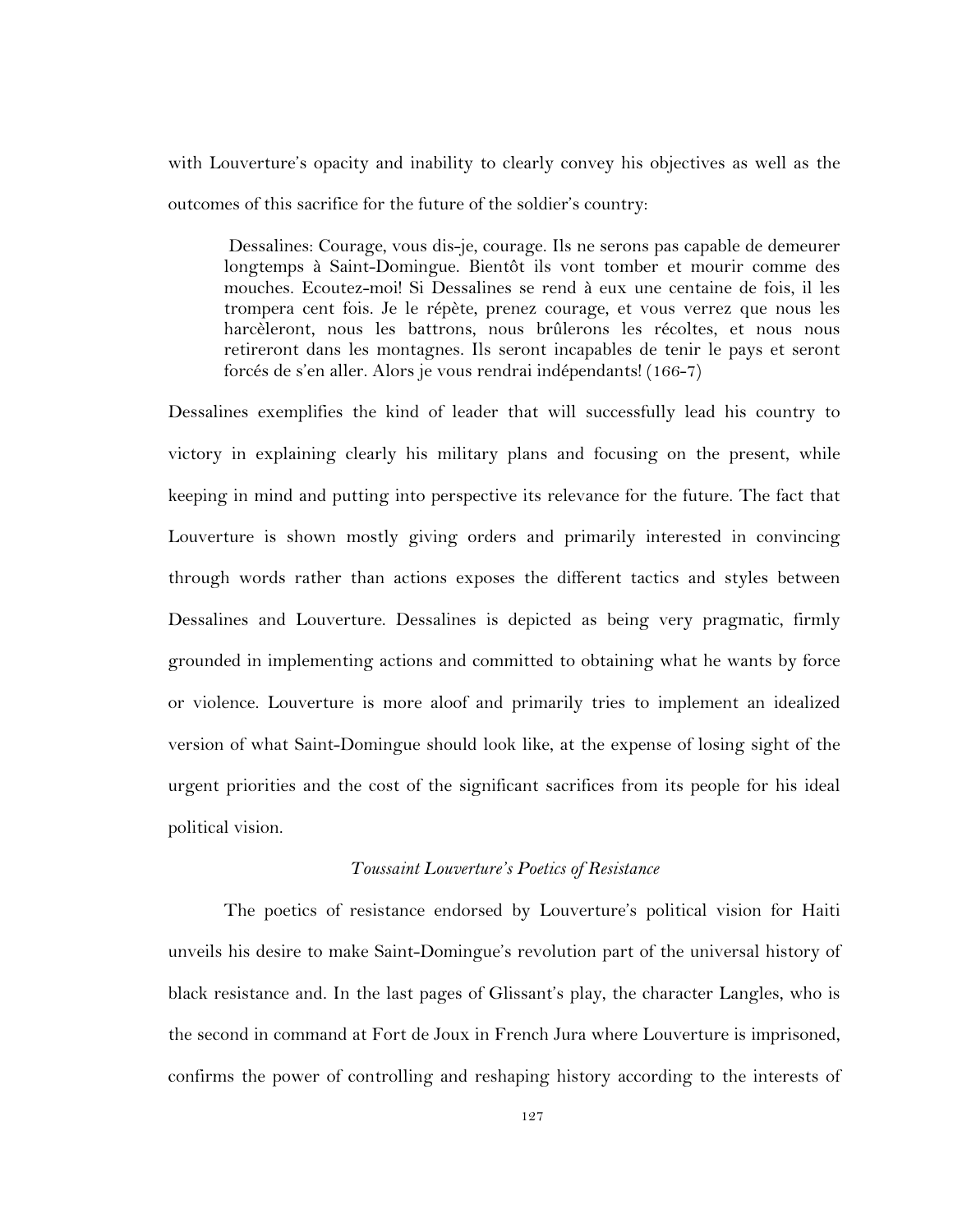those in power. In this passage, Langles not only confesses that the knowledge found in books and encyclopedias becomes a form of propaganda, while at the same time keeping secret some other taboo subject:

Langles: (…) Mais pour finir, les hommes t'effaceront comme ils effaceront Langles. Ils écriront: l'Expédition VICTORIEUSE de Saint-Domingue. Ils le publieront dans leurs ouvrages, ils l'inscriront dans leurs encyclopédies. Oui, nos descendants y veilleront, jusqu'à la troisième génération et au-delà. Ils tiennent pouvoir de décider sur le juste et le faux! Ils t'enfermeront dans un Fort plus terrible que Joux, dans une montagne plus abrupte que le Jura: c'est le silence public. (232)

It is exactly this kind of power and the possibility of making general audiences fully aware of Toussaint Louverture's life, mistakes and accomplishments that Glissant, Césaire and Dadié are exemplifying and putting into practice. In rewriting in their own words their perception of this important page of history, Glissant, Césaire and Dadié are creating a poetics of resistance thanks to a reappropriation of knowledge through writings.

Louverture's determination to fight the artificial barriers within human beings established by the slave trade and colonial systems, which were based on unfounded racial prejudices, illustrates his firm commitment to use military methods and orders. Such a discipline is a way for Louverture to show the strength and intelligence of his soldiers, who are no longer slaves, and are able to fight like any other human beings, with precision, strategy and logic: "Toussaint: (…) Je vous le dis, je vous donne une armée. Ne pillez pas, fusillez les voleurs, battons-nous avec la méthode. Si vous gagnez dans le désordre et la folie, vous êtes encore des esclaves." (37) However, this attitude also reveals Louverture's lack of confidence and his obsession with how his soldiers will be perceived in the eyes of the French army, and his inability to fully decolonize himself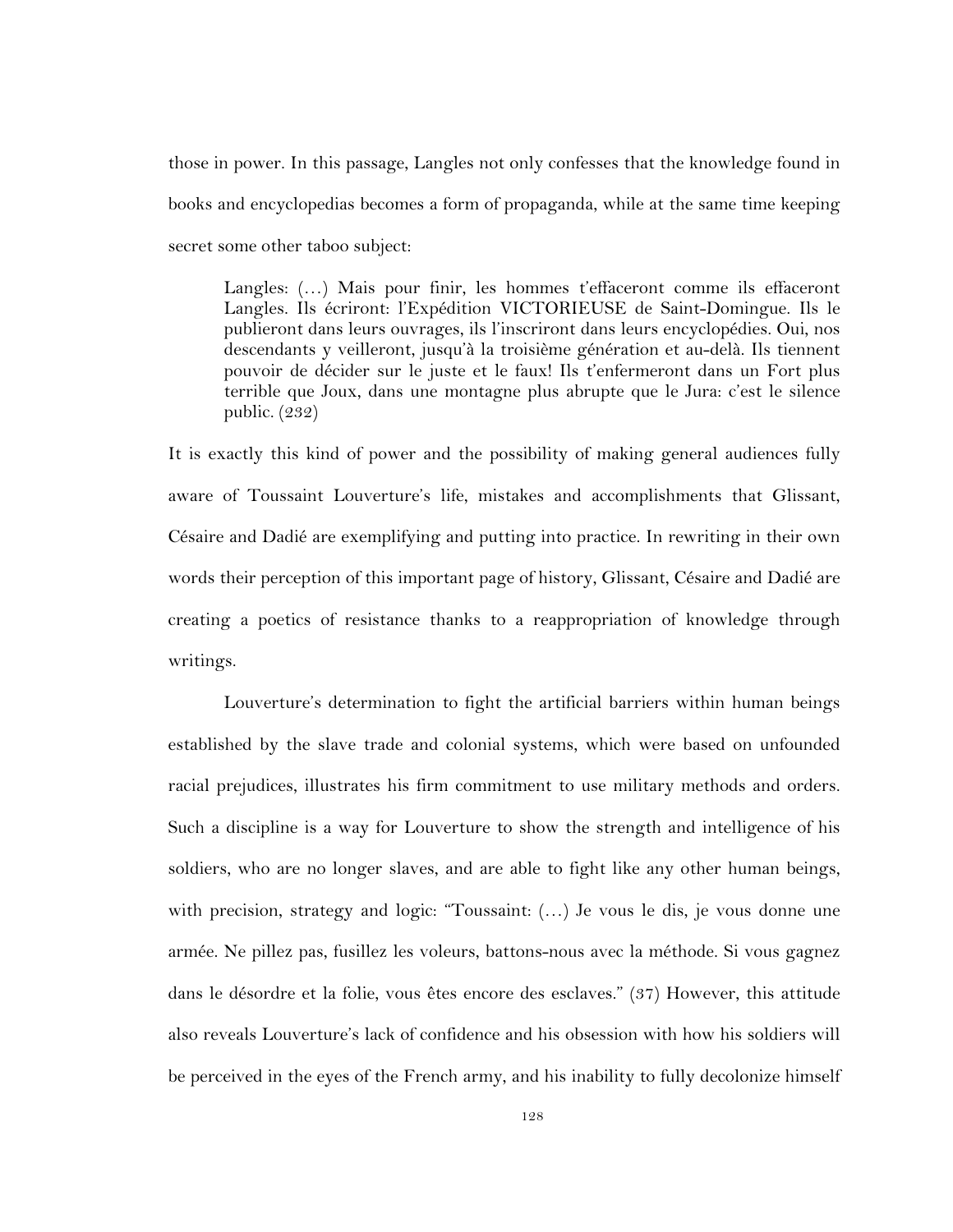from the gaze of white colonizers. Thankfully, Louverture is successful in reaching his objective of deconstructing the artificial barriers of colonial and racial difference with Deassalines' independence of Haiti on January 1, 1804:

Delgrès: Dans ton sommeil, Toussaint, général, ou dans ton agonie. Tu ramasses ta terre, et tu l'as labourée. Tu peux dormir parmi les étoiles, tu peux dormir (...) Et la barrière est tombée. Vois je pars durant ton sommeil, puisque le trou est comblé. Il y a devant nous un grand pays et des heures nouvelles. Ceux qui aiment, ceux qui haïssent, ceux qui pleurent, Nous ouvrirons pour eux le chemin malgré eux. Un pays de nouveauté. (220-1)

Louverture's obsession with equality and liberty for all translates itself in his commitment to see racial solidarity and brotherhood taking place in Saint-Domingue. In a last moment of resistance, as numerous soldiers defect, Louverture tries to recapture the momemtum of his past by finally explaining what is at stake in the Haitian revolution: "Toussaint: Ils vous promettent la liberté, ils comptent vous asservir. Ils ne daignent pas vous reconnaître comme leurs fils soumis, et si vous n'êtes pas leurs esclaves, vous êtes des rebelles. La mère patrie, égarée par le Consul, n'est plus pour vous qu'une marâtre…" (159) In one key scence, Louverture speaks in a monologue concern regarding the pernicious effect of the construction of racial differences: "Les hommes s'accepteront-ils enfin sans mesurer la couleur de leur peau ?" (111). In another crucial scene, Louverture speaks to God to justify his actions and legitimizes his sacrifice in the name of Saint-Domingue's population: "Toussaint: Je crie à la fraternité humaine. Elle tournera bientôt sur la terre. Seigneur, pardonnez-moi mes mauvaises actions, car je luttais pour mon peuple" (175). In exposing poetically the brighter as well as the darker sides of Louverture's life, Glissant offers different perspectives and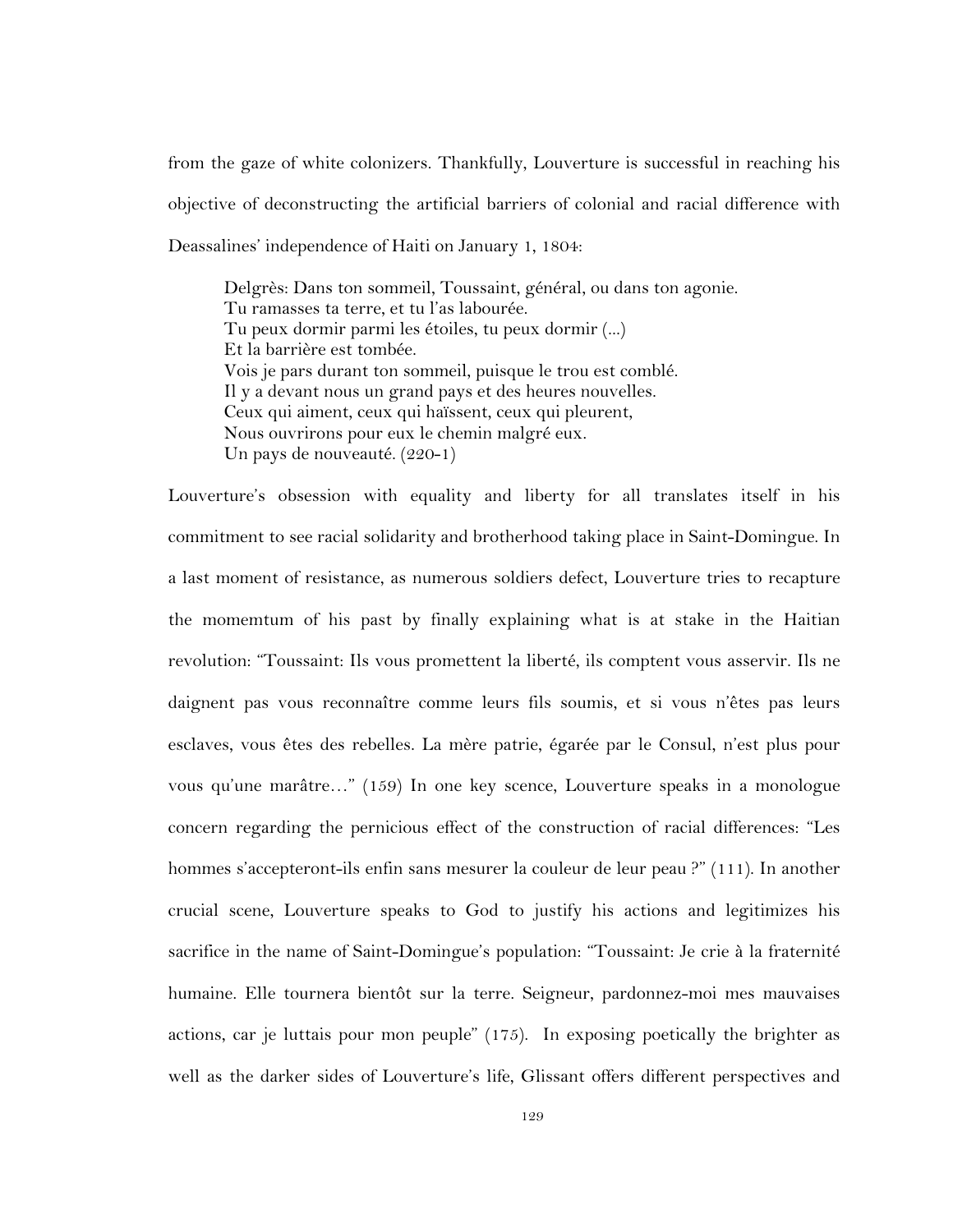voices regarding Louverture's accomplishments and sacrifices, leaving it to his readers to make their own judgments about Louverture's exemplary and yet ambiguous trajectory.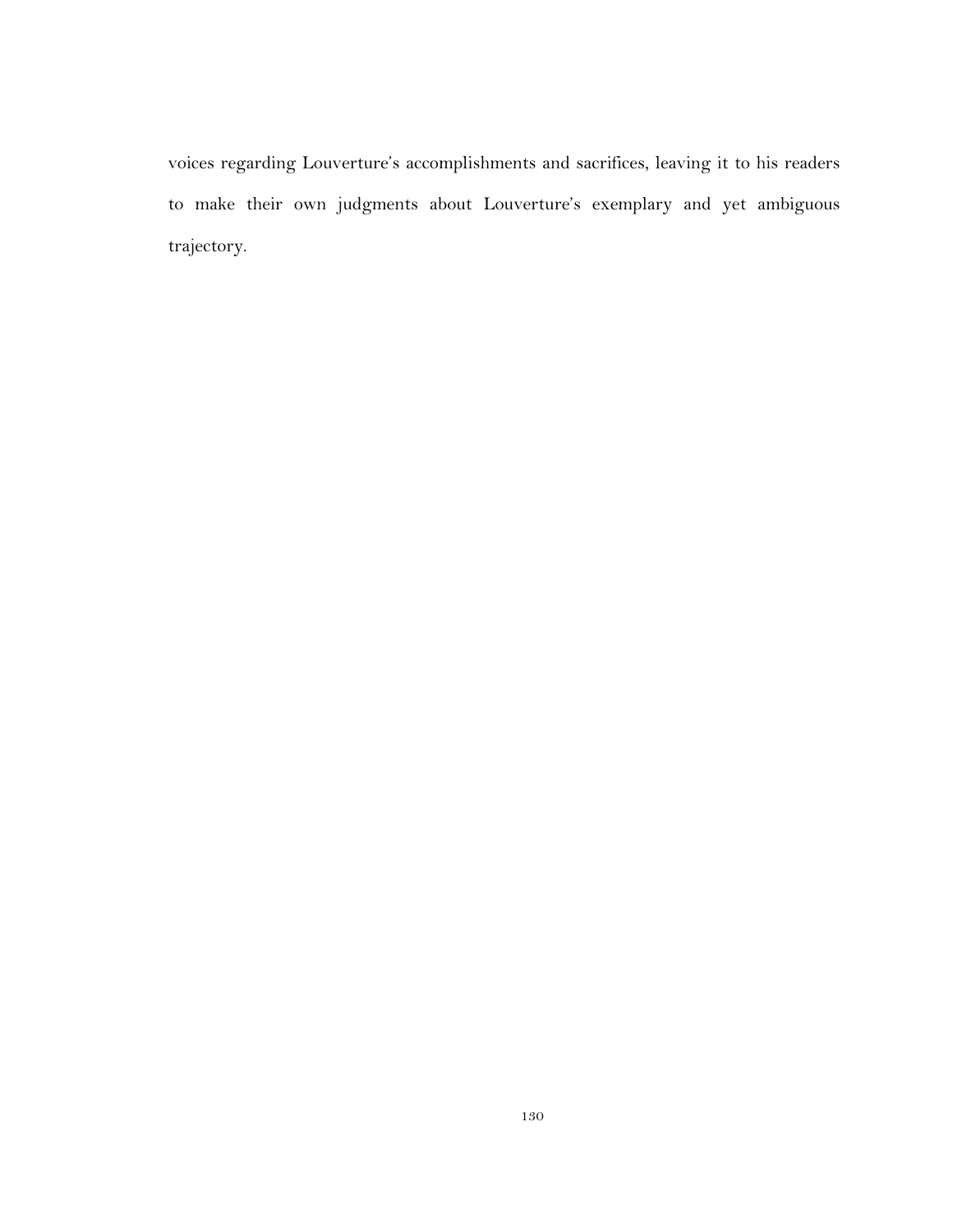## *3.3. Bernard Dadié's Iles de Tempêtes (1973)*

#### *Introduction*

Césaire's historical analysis and Glissant and Dadié's plays are complementary as they focus on distinct aspects of Toussaint Louverture's legacy for the coming into being of new postcolonial states. These three books also emphasize the uniqueness of Haiti's history and how the lessons learned from this historical moment can relate to the present. Dadié's *Iles de Tempêtes* attempts to put into perspective the current situation of previously colonized African countries, such as the Ivory Coast, to analyze their current relation with the former colonizers. Divided into seven chronicles (or "Tableaux"), Dadié's historical drama was written in 1971 before being published by Présence Africaine in 1973 and adapted to the stage only recently in 2007 (Vincileoni, 7).<sup>3</sup> Each *tableau* offers a different insight regarding the tense colonial interactions taking place between the French government and its wealthy colony, Saint-Domingue, as well as between its two representative figures, Napoléon Bonaparte and Toussaint Louverture. In his play, Dadié uses subtle irony and humor to unveil the comical aspect of the mimetism and rivalry taking place between "le Premier des Noirs" (Louverture) and "le Premier des Blancs" (Bonaparte). <sup>4</sup> The tension between the two protagonists gradually becomes a parody exposing Louverture as the representative figure of the colonized country blindly trying to imitate the colonizers. In revealing the inferiority complex and the helpless desire to be approved and noticed by Bonaparte, it is argued that Louverture is not fully decolonized and still acting in order to draw attention from the

<sup>3</sup> Dadié, Bernard. *Iles de Tempête: Pièce en Sept Tableaux*. Paris: Présence Africaine, 1973. Print. 7

<sup>4</sup> *Ibid.* 103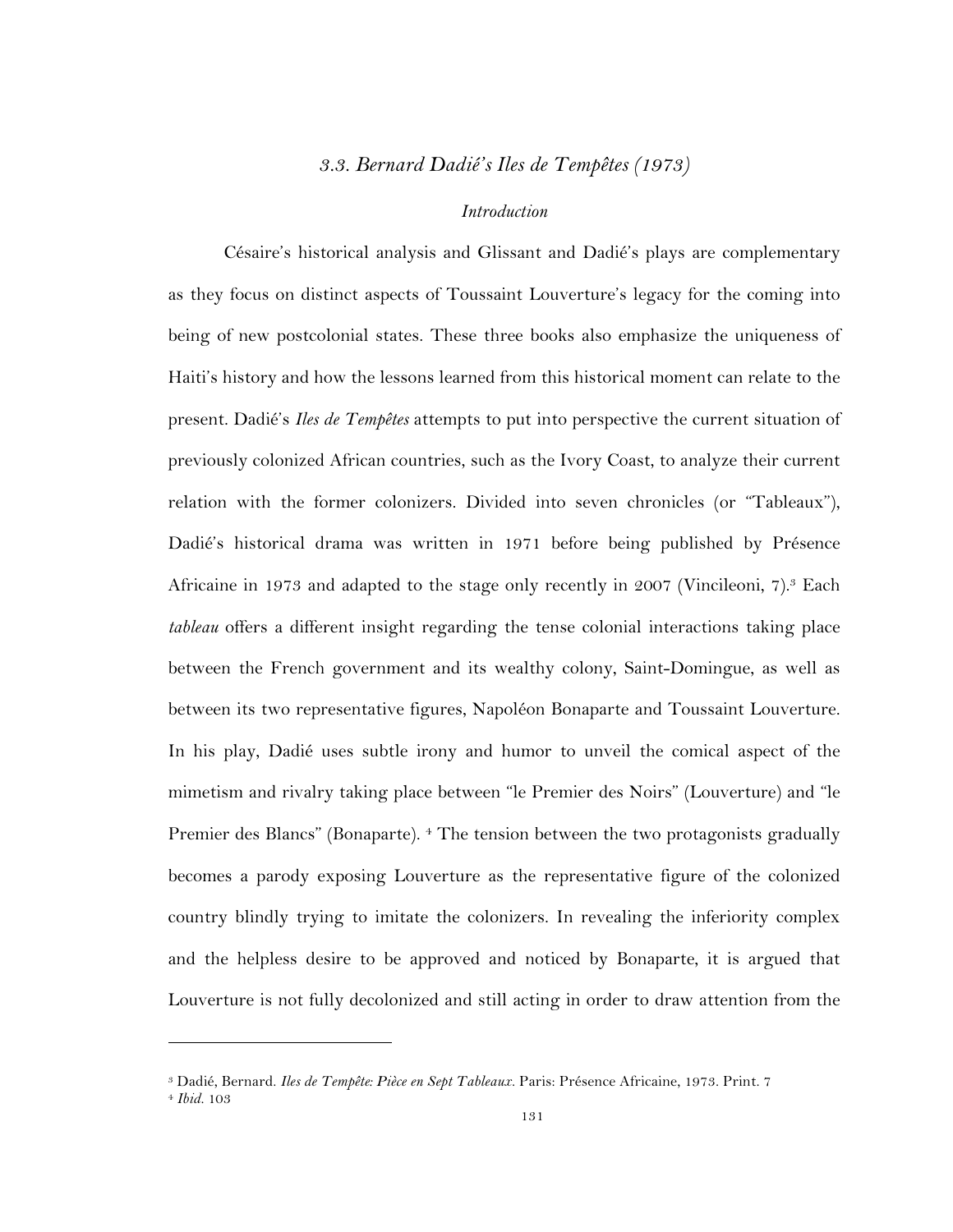mother country's key leaders. It is specifically this duality between the desire to become free and the desire to be accepted as an equal in the colonizer's gaze, that becomes the pivotal and dramatic turning point of this play. In attempting to gain the respect and appreciation of the previous colonizers, Louverture forgets the main objectives of his political vision. In making the argument that continuous resistance and radical rupture from the previous colonizers is inevitable, Dadié unveils the pernicious relationship deriving from (neo-) colonialism, *françafrique*, paternalism and racism. In this section, I analyze in detail Dadié's nuanced portrait of Louverture, before exploring the use of archival material in this play, and deconstructing the unhealthy ego relationship between Bonaparte and Louverture.

#### *Toussaint Louverture's Nuanced Portrait*

Providing a nuanced portrait of Toussaint Louverture, Dadié does an excellent job in providing a strong sense of his personality, strengths and weaknesses. Appearing for the first time in the middle of the play during the fourth chronicle titled "Toussaint Louverture bâtisseur," Louverture's naivity and blindness are demonstrated during his interactions with his general Dessalines and his nephew Moyse. Caught in a bovarystic attitude and mimetic relationship with Bonaparte, Louverture does not realize the need to establish a clear rupture between the French colonial system and the one put into practice after the abolition of slavery. The very fact that, although the enslavement of Saint-Domingue's population is officially abolished, a continuity regarding the system of exploitation remains, reveals the similarities between the slave-trade system and the dictatorial system under Louverture. In other words: "L'esclavage est aboli, mais le système demeure (76)", "Slavery is abolished, but the [colonial] system remains."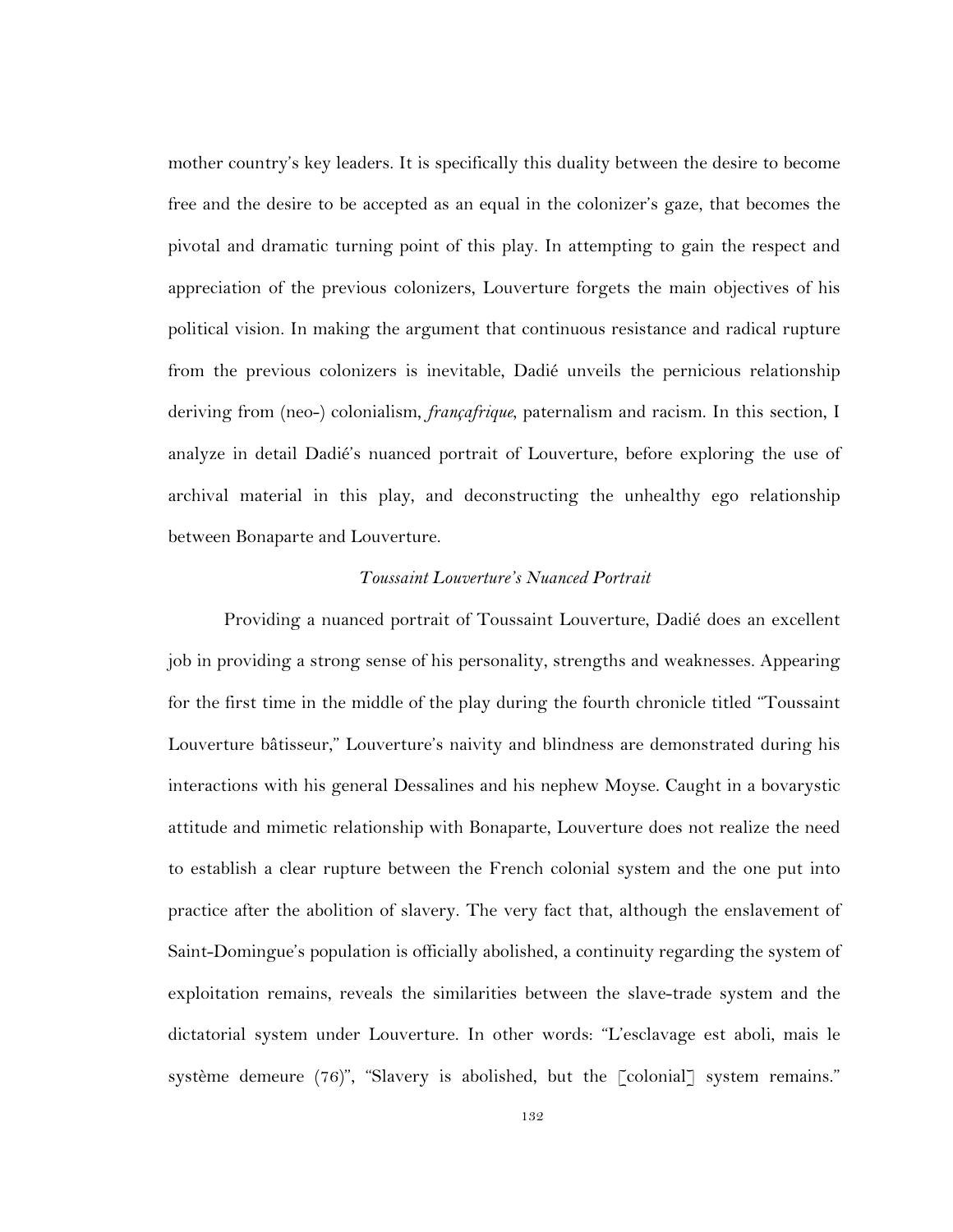During a very tense conversation with Louverture, Moyse reveals the mistakes of his uncle, who is obsessed by the idea of receiving some acknowledgement and letter from Bonaparte rather than by focusing on giving dignity and a sense of honor to his people. This scene is crucial, and in juxtaposing Moyse's thoughts, who as a prophet warns Louverture of his mistakes, one can understand how Moyse's convictions resonate strongly with Dadié's universal message regarding the political situation of his own country, the Ivory Coast, and some African countries:

**Moyse:** Général Toussaint Louverture, cesserons-nous jamais de vivre les yeux braqués sur l'Europe? (…) Il faut proclamer l'indépendance (…) Général Toussaint, ce qui compte, ce qui est essentiel, c'est de redonner à chaque homme le goût de vivre, c'est-à-dire le sens de la dignité et de l'honneur, de remettre debout tous ces hommes accroupis (…) Notre révolte doit balayer le passé, tout le passé; il nous faut une société nouvelle, d'hommes travaillant dans la joie, et non une caricature de société occidentale (…) (96-7)

In accentuating the different types of pressure put on an island and on a specific race, Dadié depicts the situation of his own continent, where the political choices made by the government mostly reflect the political choices dictated by the previous colonizer (Vincileoni, 13).

#### *Toussaint Louverture's Naivety*

The naivety of Louverture is also highlighted throughout the play and especially during his arrest in the sixth tableau titled "Resistance". As the chief of the policemen officially claims that Louverture is under arrest following the order of the General Brunet, Louverture initially think it is a mere error. Even though his mistress Mme Debelleville warns him that the invitation from Brunet is a masquerade and an ambush, Louverture out of pride refuses to be considered as a coward and decides to go alone to see General Brunet. In front of Louverture's credulity the chief of the policemen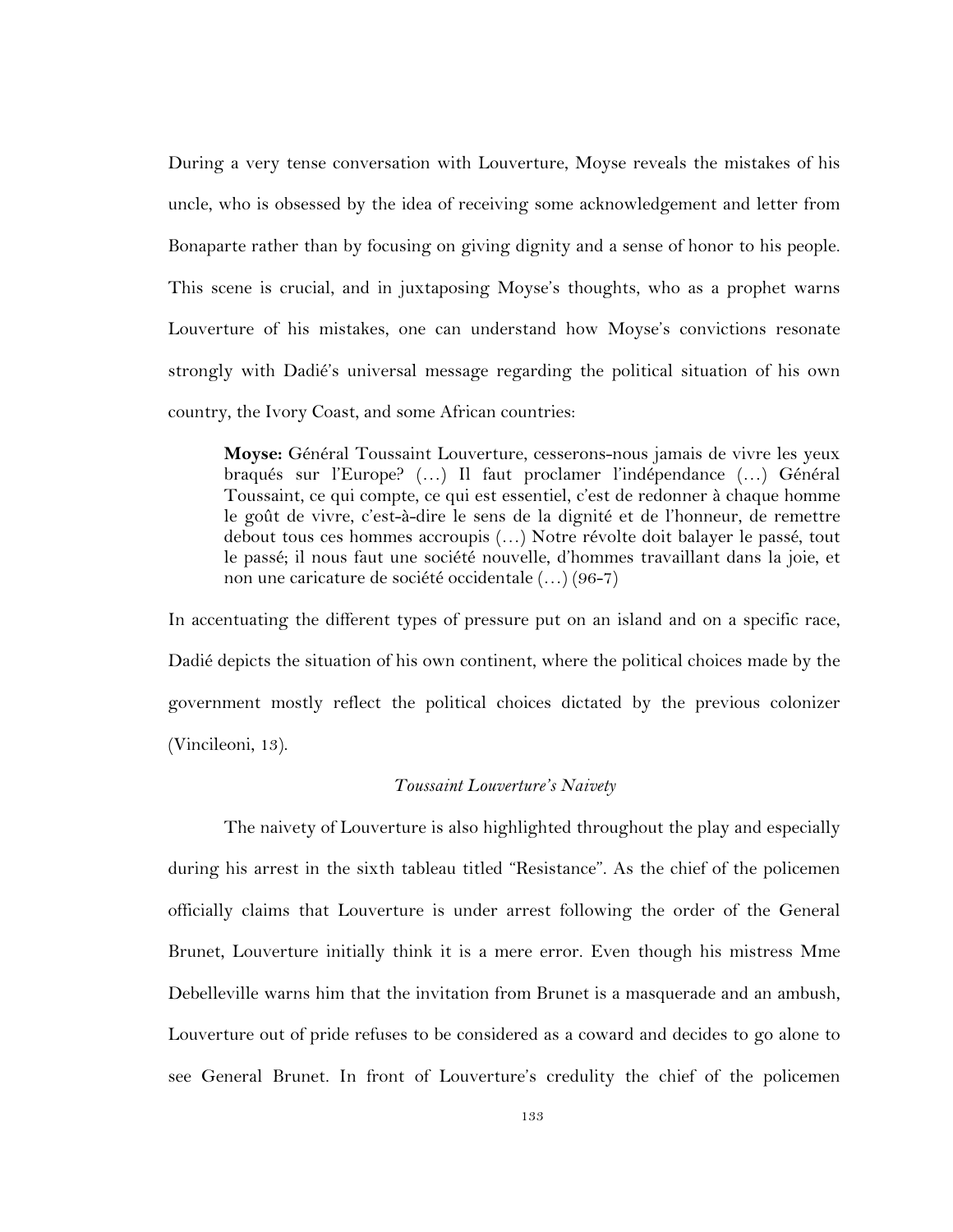confirms that in making this arrest he is following the precise order of Brunet himself and laughs at Louverture's reaction when Louverture ultimately realizes that he has been betrayed (136-7).

Louverture offers a dual image: on the one hand there is the leader who started the revolt in Saint-Domingue, and who metaphorically represents *la tempête pour les puissances coloniales* ("the tempest for the colonial powers" 150) agitating the island, which refers explicitly to the title of the play *Iles de tempête* (*Islands of tempests*). On the other hand, Louverture also represents the one who, once he becomes the leader of the *Perle des Antilles*, tries to calm its tempests but focuses his energy in the wrong direction. This disconnect and rupture between who he was, a previous slave, who he is, the commandant in chief, and who he ultimately aspires to become, the respected equivalent of Napoleon Bonaparte in Saint-Domingue, conflicts with the interests and vision of Saint-Domingue's population. In protesting and joining the French troops, the farmers, soldiers and women of Saint-Domingue express their disapproval and discontent regarding the absence of real change, and the lack of progress regarding the goals for which they are ready to fight to the death, such as freedom for all and Saint-Domingue's independence. In a moment of lucidity after condemning Moyse to death, Louverture addresses to his hypocritical right arm man: "Grand'Ville, un fossé s'est-il creusé entre moi et mon peuple?" (100) This chiasm first appears in a discussion between Louverture and Dessalines when Louvertures asserts that he wants the revolution in Saint-Domingue to take place with order, discipline and silence:

**Toussaint Louverture:** (…) Ce que je veux? Redonner des souvenirs et de l'orgueil aux miens! Que le nègre se respecte! Mais partout la resquille, la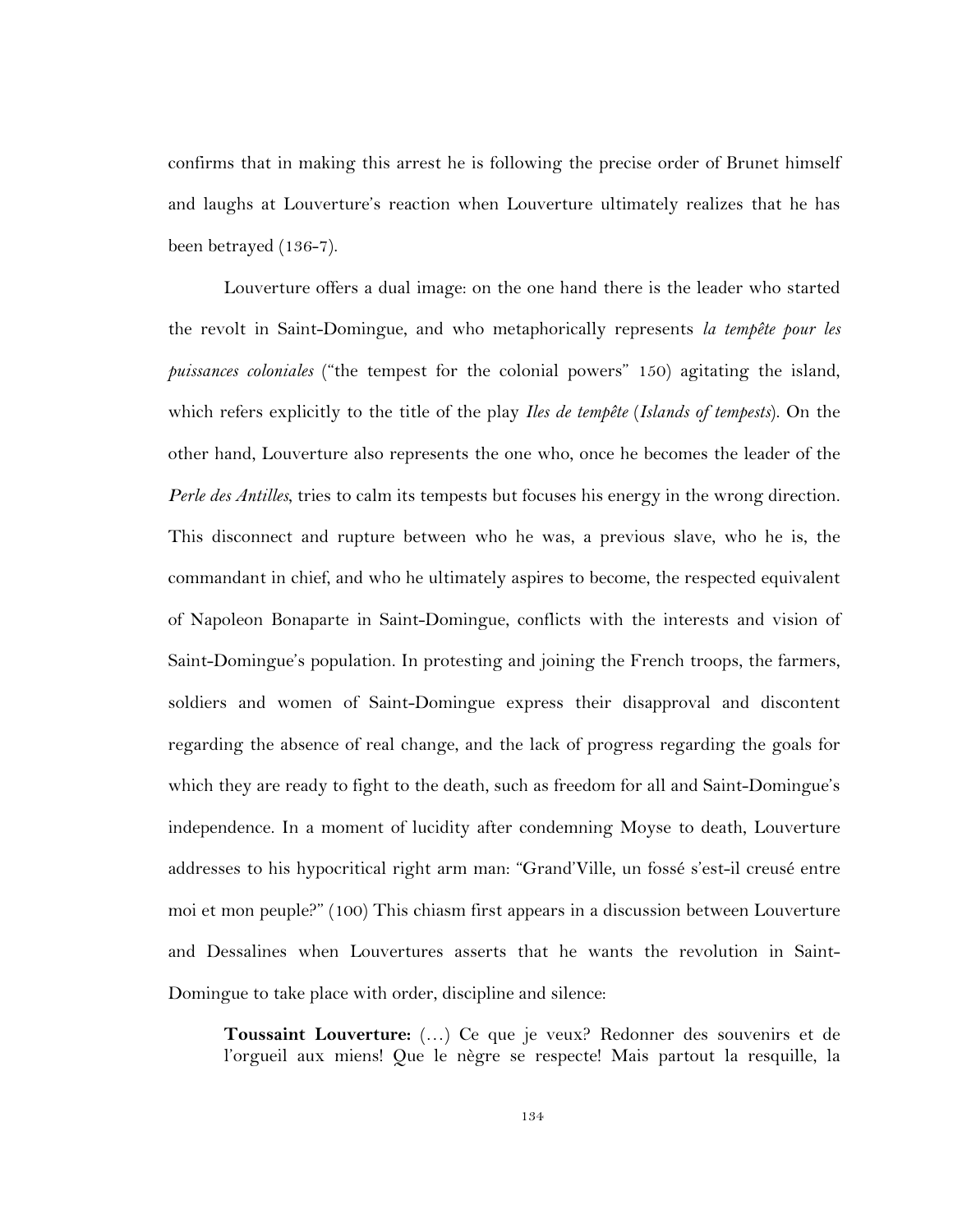concussion! Déjà incompris! Produire! Produire pour exporter et démontrer que nous sommes majeurs (…) **Dessalines:** Majeurs, nous l'avons toujours été. Sortons de leur histoire, Toussaint, de toutes leurs histoires (…) **Toussaint Louverture:** Dessalines, c'est encore et partout la tempête sur l'Ile… Il nous faut unir les classes et les couleurs (…) Que serais-je si je proclamais l'indépendance? Incompris ici, incompris en métropole! Et toujours constant, le silence hautain et sinistre de Bonaparte. (77-81)

While Louverture wants to work beyond the questions of class and race when uniting everyone in Saint-Domingue, Dessalines is more grounded and confirms to Louverture that declaring officially Saint-Domingue's independence from its previous colony is the only way to help unite and solve the colonial, economic and racial issues. In this key scene, Louverture is torn between two aspirations, on the one hand his idealized vision of how Saint-Domingue should look, namely a diverse but united population across gender, racial and social lines, and on the other, the real and urgent situation of tension, violence and frustration in the population. Stuck between these two conflicting scenarios, Louverture believes that in proclaiming the independence of Saint-Domingue, he would thereby be even more misunderstood by Saint-Domingue's population and the French metropolis. His hesitation reflects his lack of confidence as well as his constant need for approval and respect from the colonizing mother country, France.

#### *Toussaint Louverture's Vision for Saint-Domingue*

Once imprisoned, Louverture realizes that it is precisely because of this vision, namely to see the black and white populations alongside people of color from Saint-Domingue working together toward the strength and unity of their country, that he was arrested. In deconstructing the strict separation between class, gender, and race, and in altering *le vieil ordre des choses* ("the old natural order of things" 143), Louverture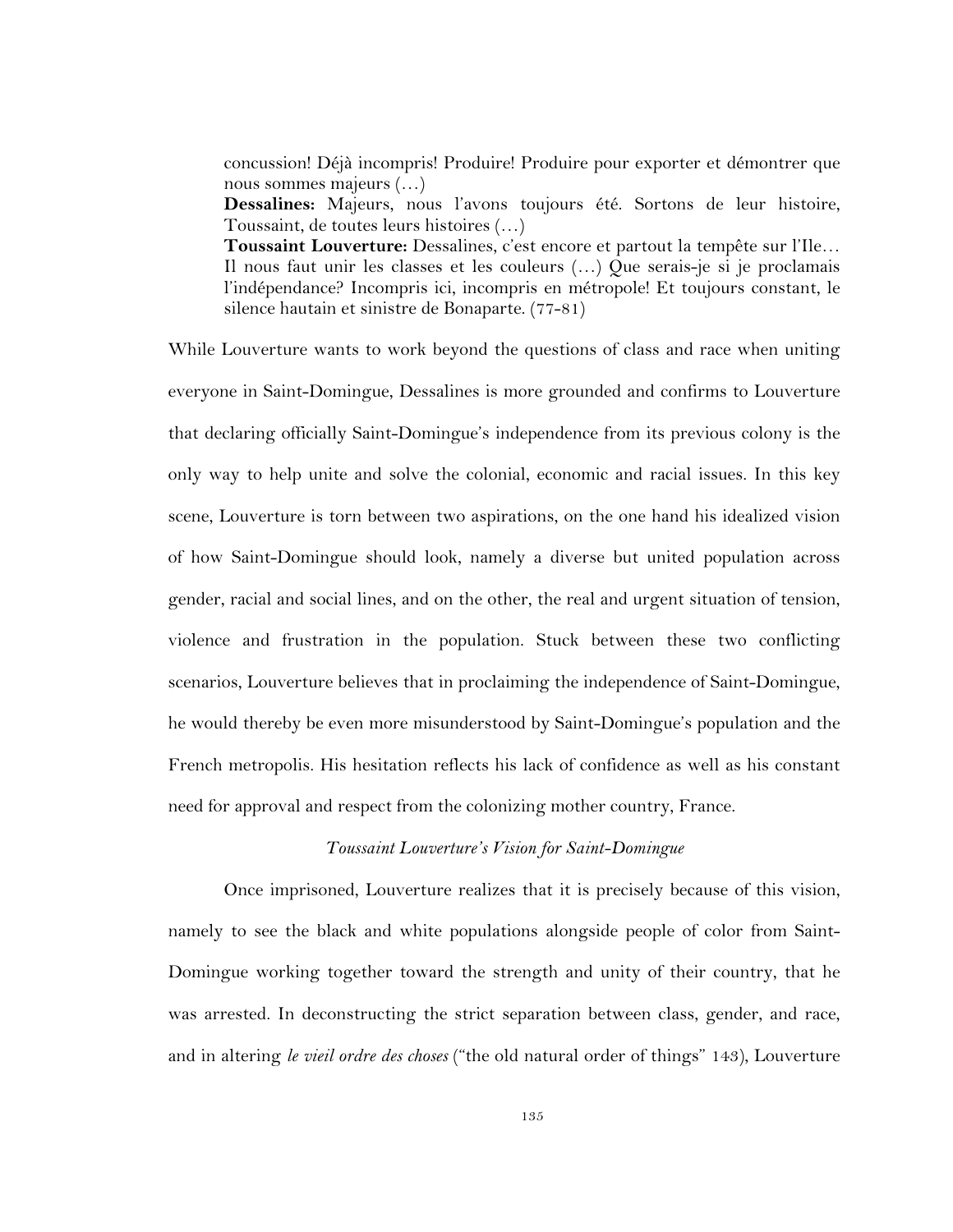goes too far, and Napoleon reacts by asking for him to be put in the Fort de Joux in France:

**Toussaint Louverture**: A qui peut-on reprocher d'aimer son pays ? En outre, est-ce un crime que de briser ses chaînes? (…) Mon principal chef d'accusation: avoir uni les blancs, les noirs et les mulâtres de Saint-Domingue, brisé le vieil ordre des choses. (142-3)

Dadié's play refers constantly to this obsession, namely restoring the order of things or putting things back to the way they used to be. This notion, "l'ancien ordre des choses," however is ambiguous, as it conveys different meanings depending on the speaker, the interlocutor, and the context. For instance, in the fifth tableau titled "La reconquête", Bonaparte asserts that the previous order of things, which means that the old colonial and slave trade systems must be re-established:

**Bonaparte** *(à Fauché)*: Il faut rétablir l'ordre **M. du Rocher**: L'ancien ordre des choses (…) **Fouché**: Des prêtres ont beaucoup et longtemps soufflé sur l'incendie qui a détruit Saint-Domingue. **M. du Rocher**: Les prêches, les baptèmes, la notion dangereuse d'être tous, blancs et noirs, esclaves et maîtres, des enfants de Dieu. **Bonaparte**: Il faut rétablir l'ordre.

**M. du Rocher**: L'ancien ordre des choses! Excellence, nous sommes accusés d'avoir édifié des fortunes sur le dos des nègres. Une certaine propagande s'ingénie à nous présenter comme des monstres. (110)

In this context, "l'ancien ordre des choses" means restoring the French supremacy, slavery, and colonial hegemony in Saint-Domingue. Later in this scene, Bonaparte confesses that economic inequality within a society cannot exist without the religious beliefs and certitudes spread within this society, and that this is the way things are supposed to be. The logic behind "the natural order of things" is encapsulated in the very fact that it justifies "pseudo-scientifically", thanks to religion, science and anthropology, the "natural" inequity among human races and consequently establishes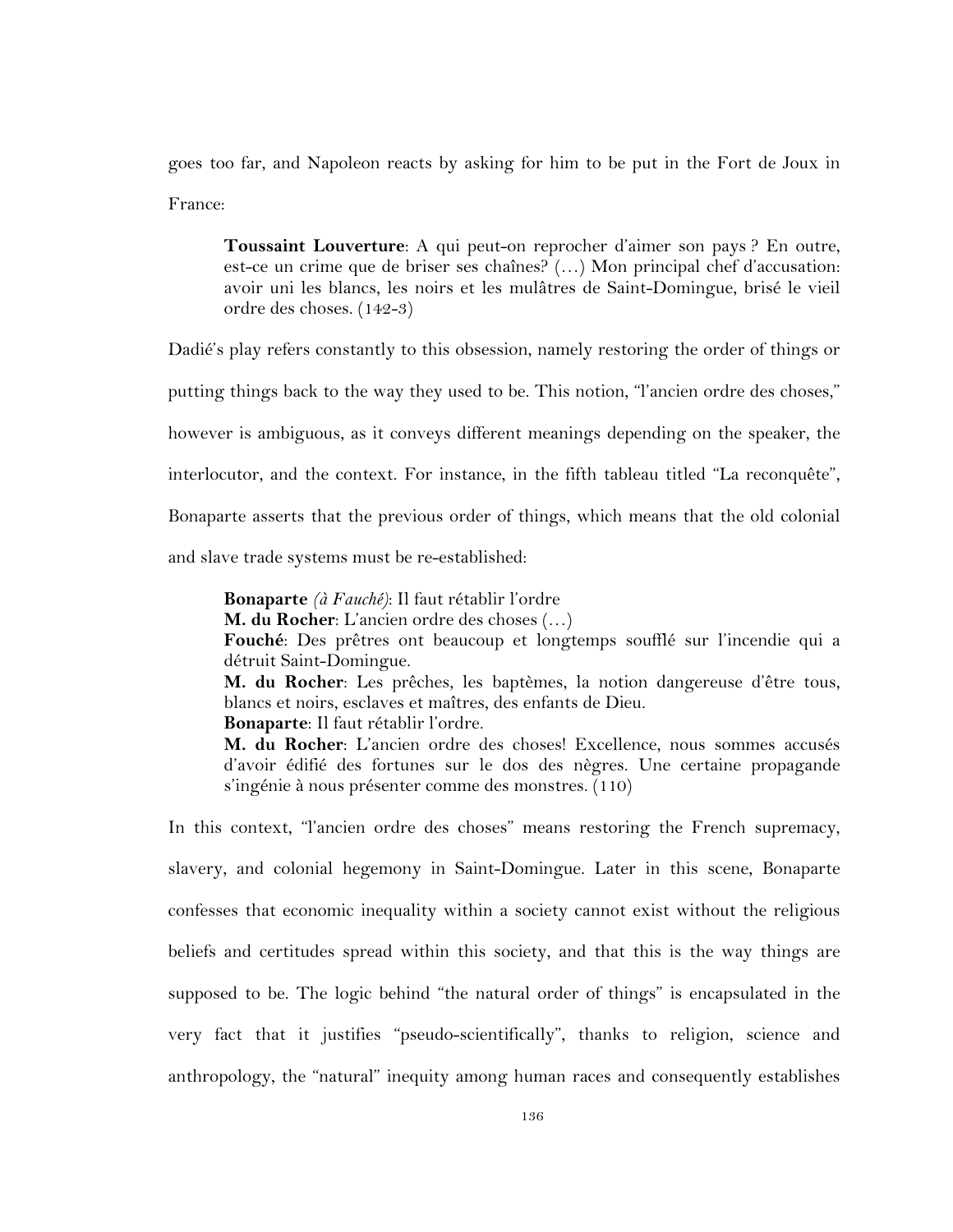strict economic, racial and social distinctions among Saint-Domingue's population (111). Ironically, Louverture himsel also refers to this notion of order, discipline and silence, which highlights the fact he has become without realizing it a parody of Bonaparte:

**Toussaint Louverture**: (…) Les paysans n'ont pas à manifester, mais à travailler. Dessalines, il faut remettre de l'ordre dans tout cela. Agis de telle sorte que l'envie ne revienne à personne de se croire en 89 *(1789)*. Notre révolution à nous se fera dans l'ordre et la discipline, dans le travail et le silence. Le silence! Les agents provocateurs n'auront pas raison de ma politique. J'ai, du reste, le soutien de la métropole. (78)

It is this so-called natural distance among human beings to which Mme du Rocher refers as an argument for the "natural" differences among human beings in the third tableau of the play titled "Un soir au Cap". In this passage, she is speaking with her husband, Mr du Rocher, and the police chief about the notion of brotherhood: "Fraternité! Je ne me vois pas la sœur d'un nègre. Je me sentirais mal dans cette peau… O Dieu, merci de m'avoir donné la couleur que j'ai, d'avoir mis entre moi et les autres la distance raisonnable" (64). Ironically, Mr and Mme du Rocher later find out that their own son is a fervent reader of the Abbé Grégoire and an active member of the Society *Amis des Noirs*. As they try to convince him of his "mistake" using God and the established order ("l'ordre établi" 71) as arguments, he very quietly deconstructs the idea of the so-called divine and natural order of things, which reinforces inequalities, racism and oppression:

**Le fils**: Oh! Pour moi, maintenant, nègres ou blancs, ce sont des mots sans valeur absolue. Je ne vois partout que des hommes qui veulent se diviser, se classifier.

**Mme du Rocher**: Voilà ce que nous avons récolté à le laisser trop longtemps se commettre avec les négrillons!

**M. du Rocher**: Savez-vous qu'en parlant de la sorte, vous vous élevez contre l'ordre établi?

**Mme du Rocher**: Contre Dieu? (…)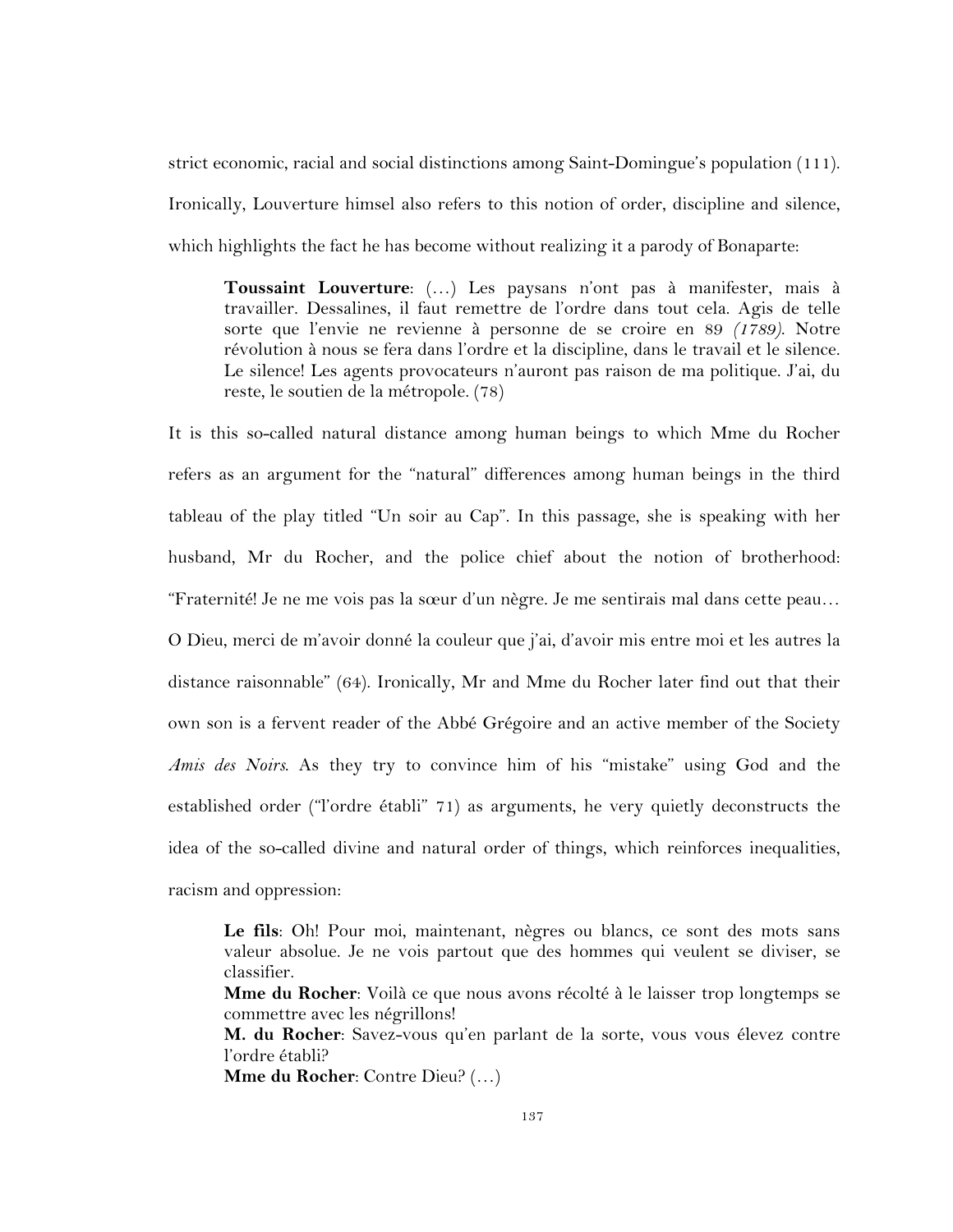**Le fils** *(calme)*: Nous nous battons pour le droit et la justice. (71-4)

Dadié is successful in providing strong and sharp insights into his characters' souls by distilling in a few sentences the essence of their philosophy and mindset. Capturing for instance a casual conversation between M. de Rocher and the chief of police, the reader gets a sense of the mentality, prejudices and racism of many white colonizers living in Saint-Domingue:

**M. du Rocher**: Que la métropole comprenne enfin qu'ici nous ne défendons que ses intérêts les plus vitaux. Quelque bombarde au cul d'un nègre, est-ce une raison valable pour qu'on mette le feu à Saint-Domingue? **Mme du Rocher**: De la folie!

**M. du Rocher**: Chez nous, n'a-t-on pas longtemps tiré sur des paysans, au seuil de leur masure? Le monde s'était-il écroulé? Nous ruiner? Jamais! Nous nous battrons jusqu'à la dernière cartouche, les soldats ne nous manqueront pas. Nous remuerons ciel et terre pour ramener l'ancien ordre des choses. (68)

In a similar vein, Dadié refers to and uses brilliantly authentic archival documents and letters in his play to provide a genuine sense to his readers of what was at stake.

Dadié makes sure that *Iles de tempête* is a play strongly anchored in its historical time in order to resonate with contemporary times of his readers. In order to do so, Dadié directy includes correspondence and genuine historical documents written by Bonaparte, General Brunet, and Louverture. In the sixth tableau for instance titled "La Résistance," after having sent many letters to Bonaparte without receiving any acknowledgements, Louverture finally receives an answer from the Abbé Coisnon as his sons return to Saint-Domingue from Paris. This letter creates an ultimatum, which for the first time convince Louverture of the fact that the French government wants to replace him in order to re-establish the old order of things: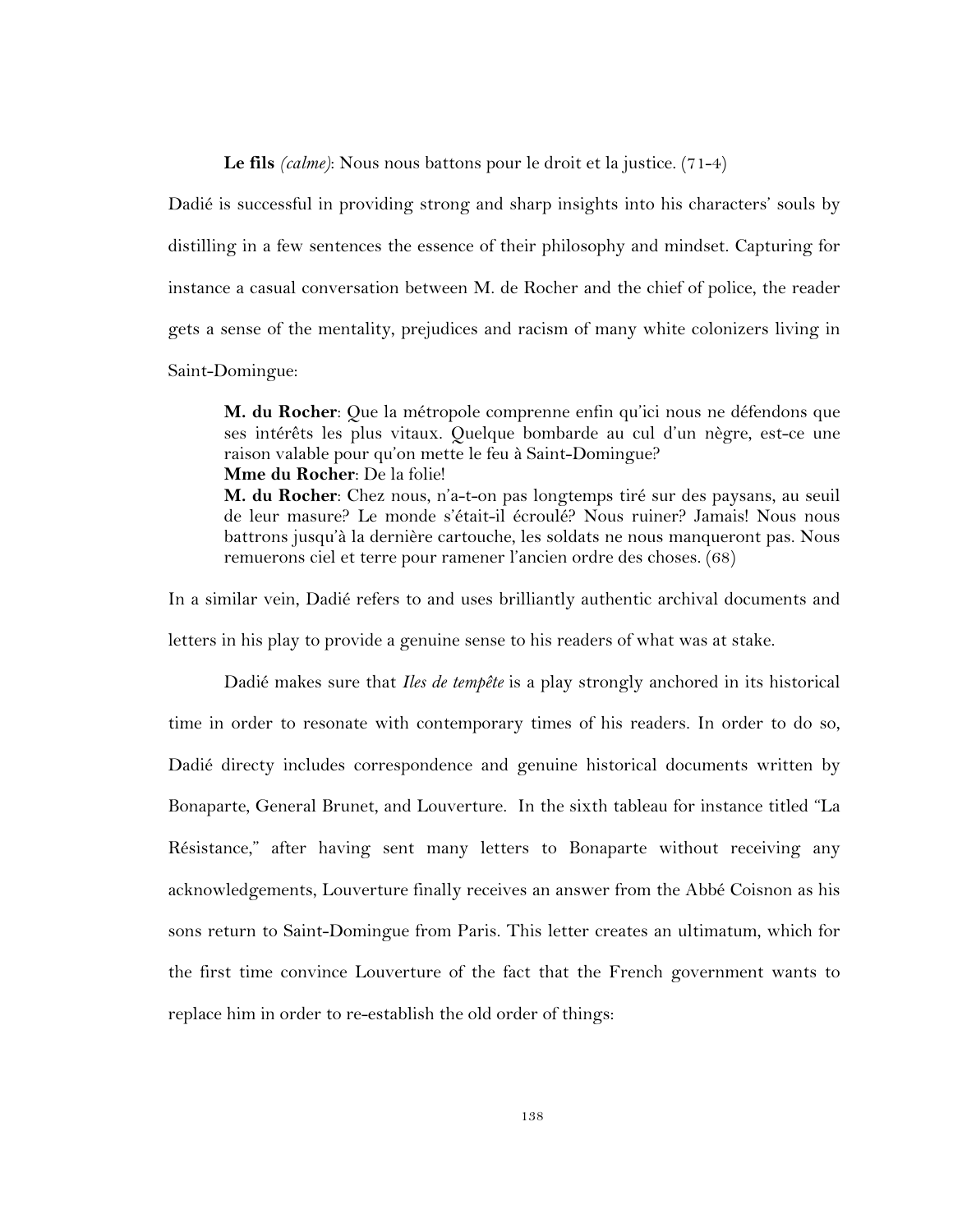**Toussaint Louverture**: Un ultimatum que m'apportent mes propres enfants. Ainsi donc mes enfants sont devenus les enfants de Bonaparte et reviennent à la conquête de leur père ? *(il les regarde…)*

**Placide:** Bonaparte est très puissant (…)

**Toussaint Louverture**: Nous aussi nous sommes riches et forts, mon fils! Riches de foi, de courage, d'abnégation, de détermination, et forts de notre droits de vivre libres et respectés (…) Ainsi donc, c'est vrai que des Français reviennent rétablir l'ancien ordre des choses? (130-1)

The original letter is very similar to the one mentioned in this play and the response from Louverture symbolizes another turning point in this situation, where Louverture and Bonaparte are official rivals fighting for the power of Saint-Domingue. Another correspondence would also be critical in the unfolding and dramatization of this historical plot, namely, the insincere letter from General Brunet, who will ultimately trap Louverture.

The use of authentic archival documents as well as music throughout the play offers another way for Dadié to convey his message. Resistance from different sides (colonizers, colonized and free people of color) is omnipresent in *Iles de tempête* through the actions of Dessalines and Louverture, their conversations and writings, and the slaves' music. The play for instance opens with the sound of music in the background, one that the reader at first can notice but not really distinguish from the interactions of the protagonists. However, during key moments in the play such as when the Abbé Raybal asks, "Où est-il ce grand homme pour lever l'étendard sacré de la Li-ber-té ?", the sounds of drums intensify, and alert the reader that the revolt is in preparation, and that the resistance is discreetly happening in the background of the play (38). Later in the play, when Louverture is arrested, this crucial scene ends with the sound of the policemen laughing aongside a song, softly played, called "Haïti chérie" (137). The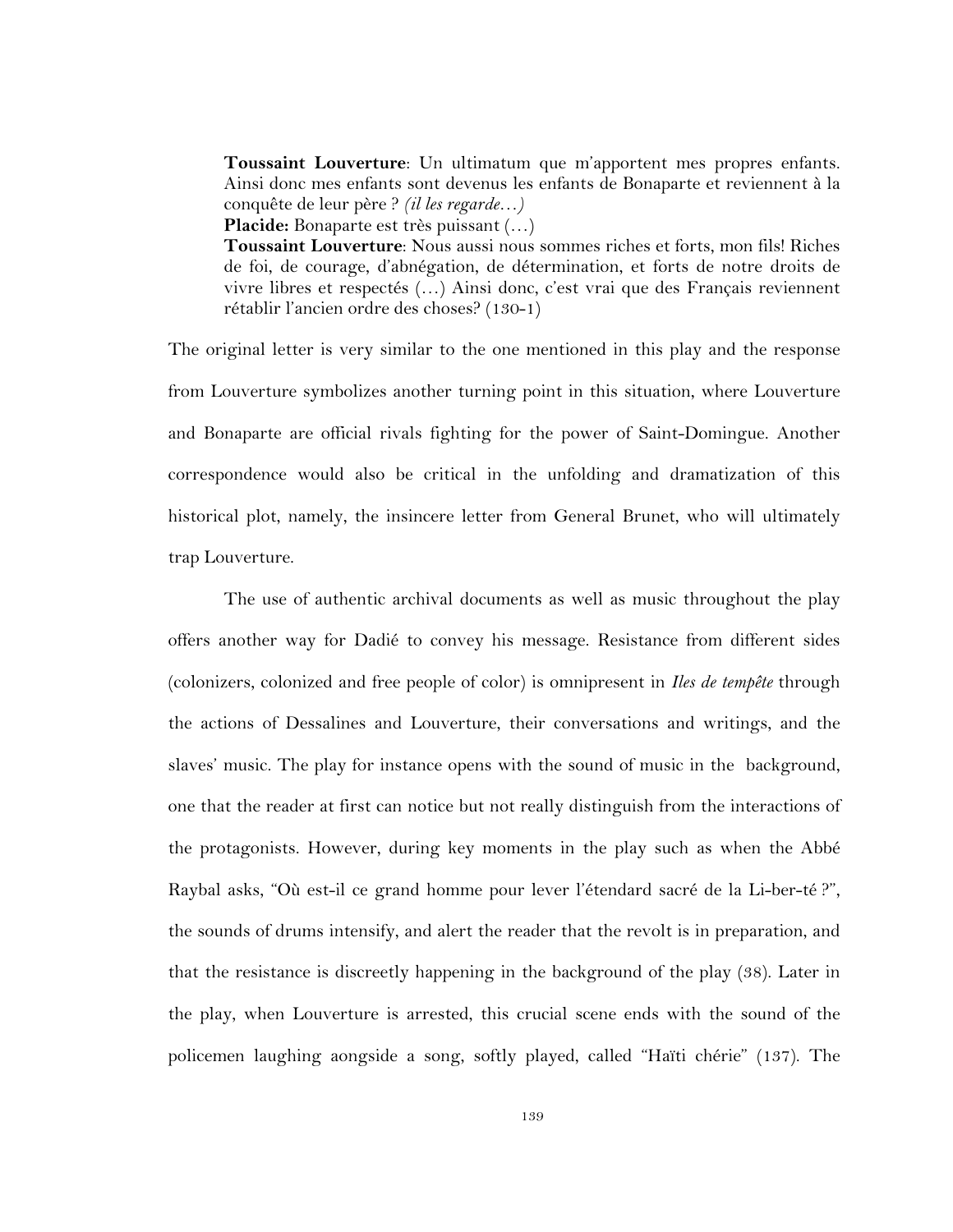persistence of this form of musical resistance takes place as Louverture warns the policemen that in taking him away from Saint-Domingue, the resistance will only continue and intensify until it is ultimately successful: "En m'arrêtant, vous avez seulement abattu le tronc de l'arbre de la Liberté de Saint-Domingue. Les racines repousseront car elles sont nombreuses et profondes" (137). The same song of resistance "Haïti chérie" will also come back and become stronger and stronger as Louverture collapses to death:

**Toussaint Louverture** (seul): Me traite-t-on ainsi parce que je suis noir? Qui, à sa naissance, choisit son pays, sa couleur? Pourquoi pourchasser les autres pour ce qu'ils sont? Exclusivité des droits et du bonheur! (…) A quel peuple appartient-il d'écrire l'histoire pour d'autres peuples? Haïti, Haïti, c'était le nom que prononçait … *(en sourdine on entend* "Haïti chérie!")… Moyse *(marchant les bras tendus comme s'il apercevait son île)* Haïti… Haïti… (149-50)

The combination of drums, music and songs during specific key moments in Dadié's pla, with the use of major archival materials contribute to strengthen the intensity of this historical drama.

#### *Bonaparte and Louverture's Unhealthy Ego Relationship*

The unhealthy ego relationship between Bonaparte and Louverture refects the master-slave dialectic, which is developed with humor and depth in *Iles de tempête*. The doubts and questions of Louverture regarding the situation taking place in Saint-Domingue strongly contrast with the contempt and indifference of Bonaparte. It is precisely this insulting silence of Bonaparte which persuades Louverture to write a Constitution for Saint-Domingue, which will later catch the attention of Boanaparte:

**Toussaint Louverture**: Rien! Pas un mot, pas une lettre. Quel sens faut-il donner à ce silence insultant? Bonaparte a tort de ne pas me répondre. Je lui tends la main et il la refuse. Ecrivez à tous nos amis en métropole. Grand'Ville, que penseriez-vous d'une Constitution (…) M'en voudrait-il, le Général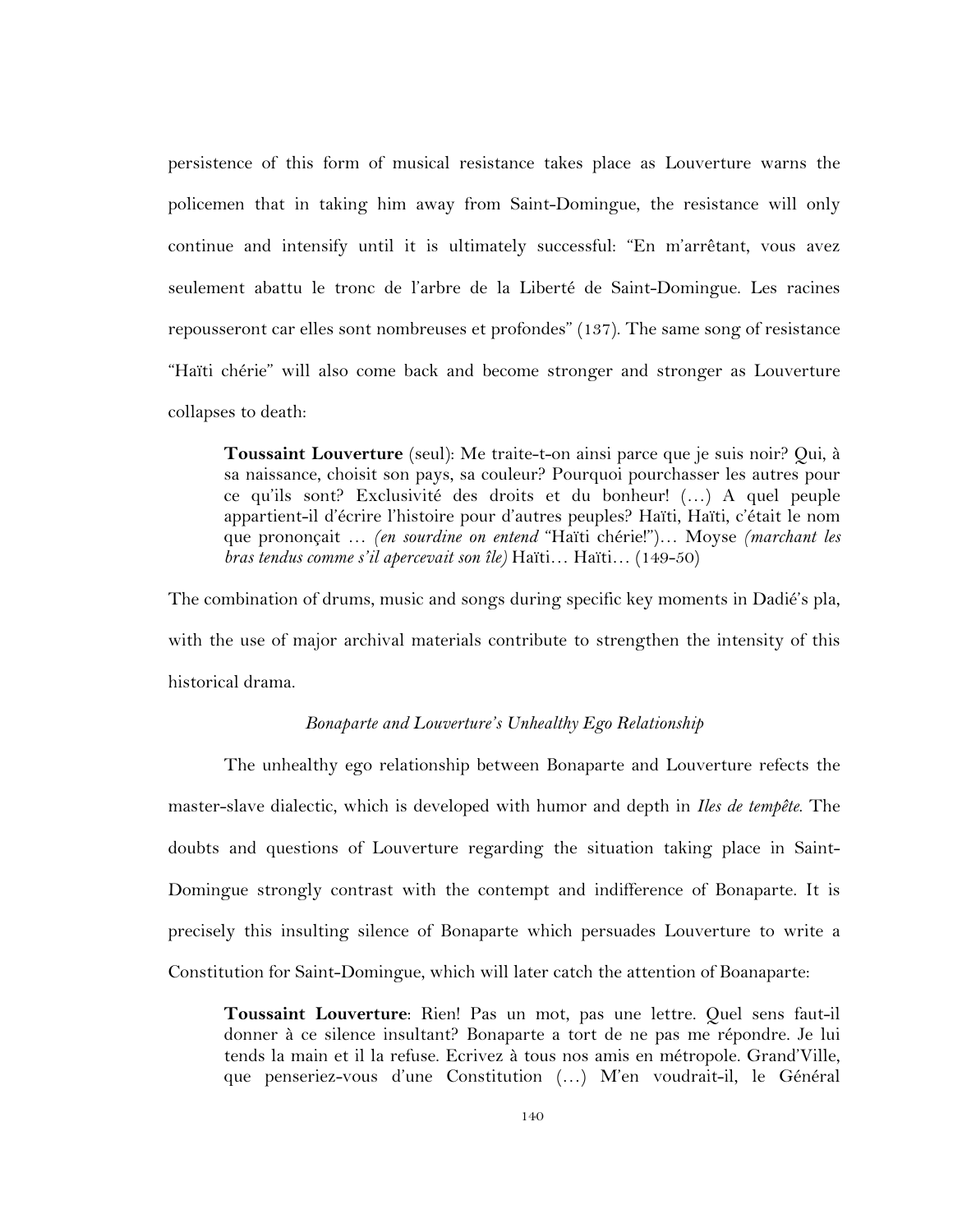Bonaparte, d'être dans l'histoire, tout comme lui, un repère? N'est-ce pas l'identité de notre destin? Ici, je brise les chaînes et là-bas, il brise les trônes. (83-4 and 101)

In many ways, Bonaparte and Louverture symbolize two doubles and two different facets of the same person in the sense that they both are very ambitious, authoritative and egocentric. They want to be the center of attention giving orders for other to follow. Their power provides their pleasure, and they particularly desire to lead and play a significant role in times of war. Ironically enough, their similarities brought them apart, since they are too proud to realize that they are in the end exactly the same. Louverture is fascinated by the idea of becoming the black version of Bonaparte, of living in the same luxury and of having the same lifestyle as he does. Bonaparte in turn is too proud to consider that someone else might be as powerful as he, and therefore takes pleasure in ignoring Louverture's attempt to get his attention while ridiculing him with racist remarks in public:

**Bonaparte**: Je ne veux pas de généraux noirs dans cette partie du monde (…) La République n'est pas un jeu pour enfants et encore moins un jeu pour nègres. Nous ne serons pas deux à écrire l'histoire de l'époque (…) Pensez-vous qu'il est dans mes intentions de partager le monde avec quelqu'un d'autre? Je suis l'arbitre. J'ai sifflé. Toussaint Louverture est donc hors-jeu. (112-4)

This rivalry and passive agressive interaction will result in the ultimate sacrifice of both Louverture and Leclerc, but by way of a twist in the play, Dadié draws a comical parallel in juxtaposing the end of their respective lives. Bonaparte and Louverture's outcomes are thus presented in the last and seventh tableau of the play titled "La détention" as if they were the two faces of the very same coin. Both of them are depicted alone, in exile, away from their beloved countries and families, feeling a sense of betrayal and injustice from France and Europe. They are prisoners, and as such they are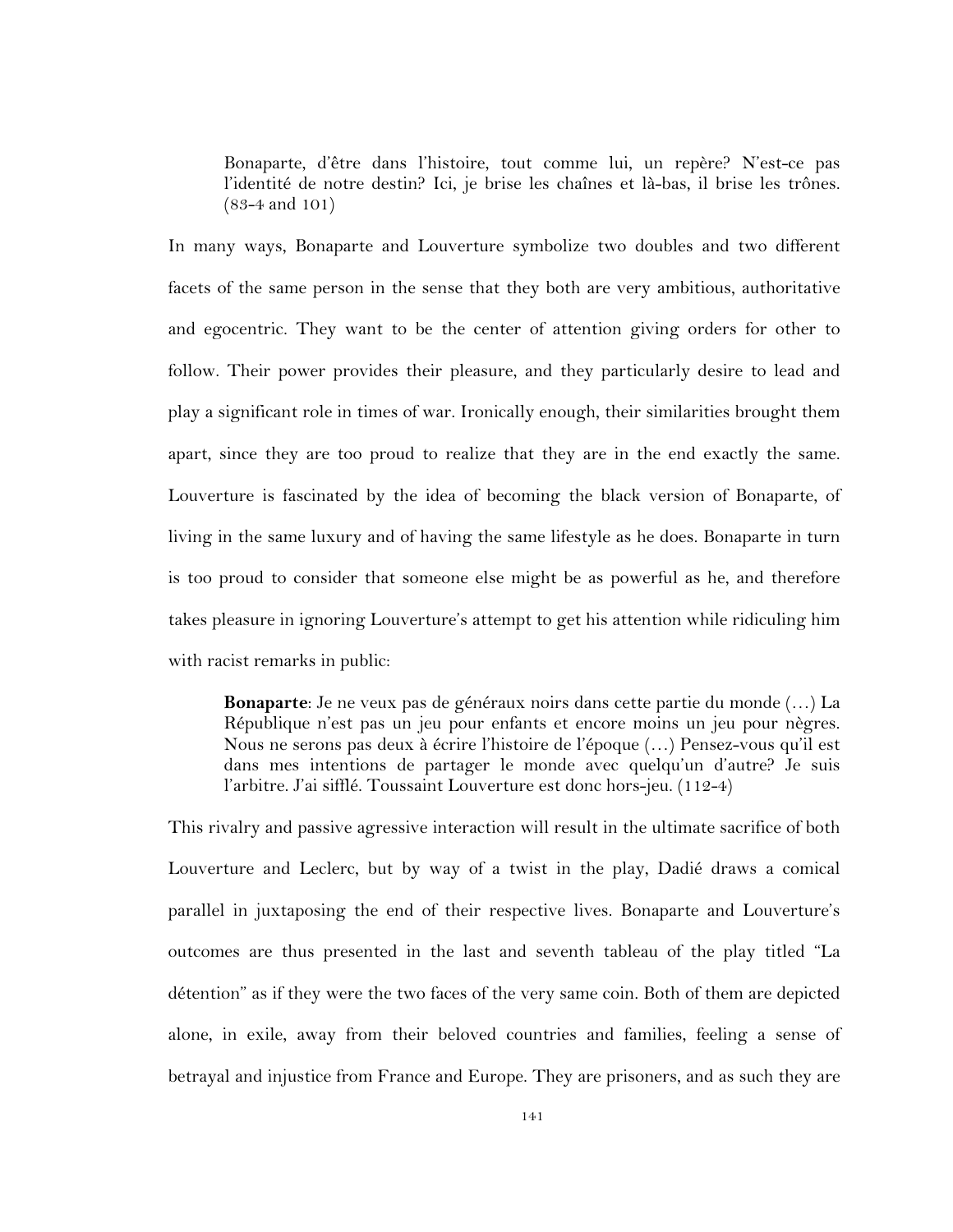both of them ashamed and sad by the lack of prestige and the neglect in which they are obliged to live out their respective days. Ironically, their monologues are not addressed to each other, but they are nonetheless juxtaposed, creating a dialogue composed of two distinct monologues. In doing so, Dadié produces the effect of reproducing fictionally an ultimate dialogue between the two rivals. To the initial racist comments that Bonaparte publicly expresses about Louverture, the play's last scene ends with Bonaparte asking to liberate Louverture, his wife and children. But it is already too late, and all of them are already dead. At this point and after a long silence, Bonaparte for the first time lets go of his pride and finally admits their common similarities and acknowledges the final victory of Louverture over himself, in having been able to die on the French continent when Bonaparte is stuck in the middle of the Atlantic Ocean in the island of Saint-Hélène:

**Napoléon** *(après un long silence)*: Nous étions tous deux des îles. Nous avons tous deux eu à lutter contre les mêmes puissances. Il est mort sur le continent. **Bertrand**: Il aura lui aussi été tempête pour les puissances coloniales. (150)

In his last moment of lucidity and just before dying, Bonaparte describes the importance of staying young in any circumstances, and in knowing how to sing as a choir sings before his death: "Je mourrai ici, Bertrand, parce que les souverains d'Europe qui sont pour un monde figé, pétrifié dans les calculs et les intérêts de castes et de cours, le veulent (…) La force du monde, c'est de demeurer jeune en toutes les circonstance, c'està-dire de savoir chanter" (150-1). In this play the message for the readers and future generations translates as follows: the world is stronger in staying away from unhealthy calculations, ego relationships and personal interests, but at the same time in staying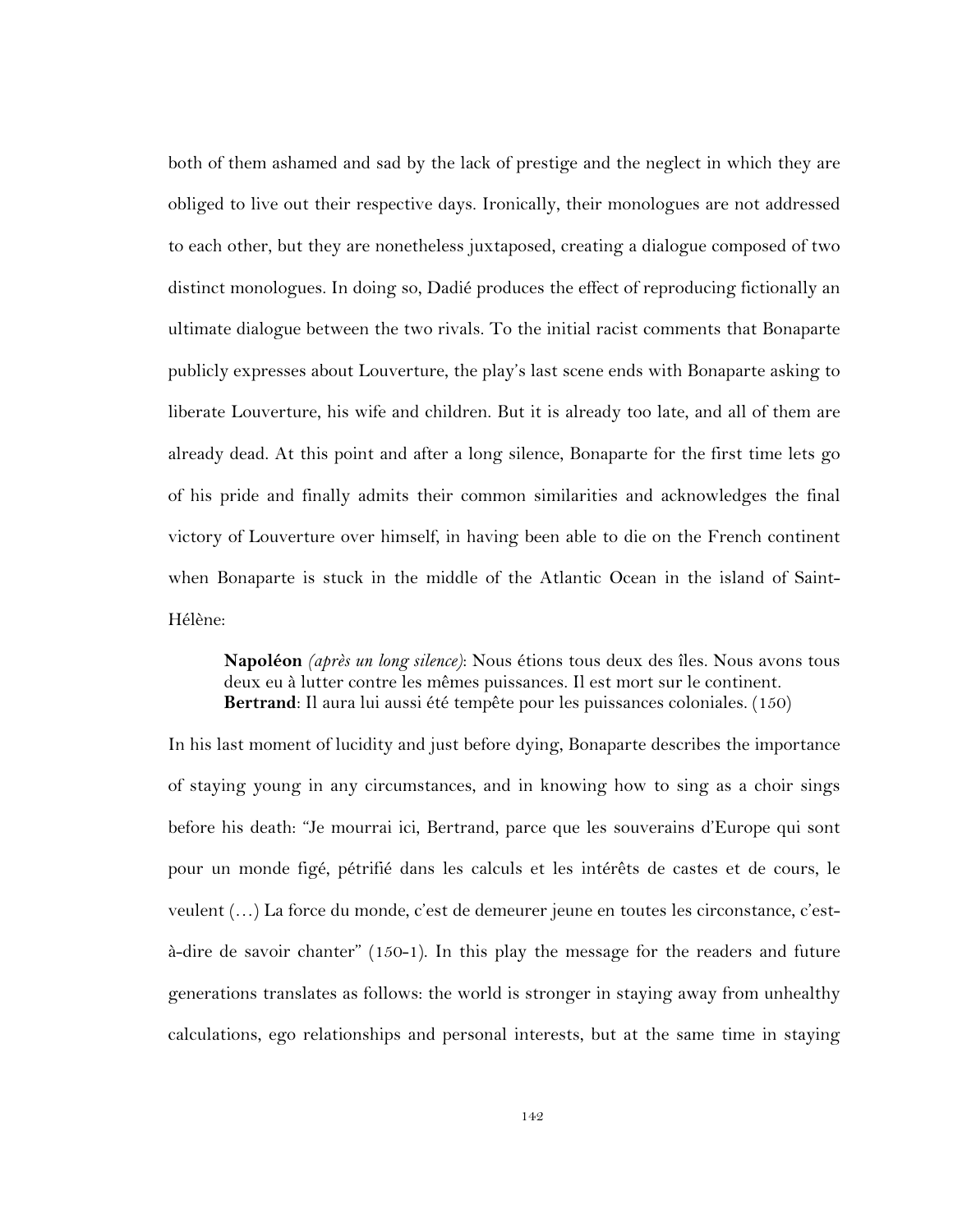firmly aware of the current and fragile situations at hand while being ready if necessary to fight for one's rights.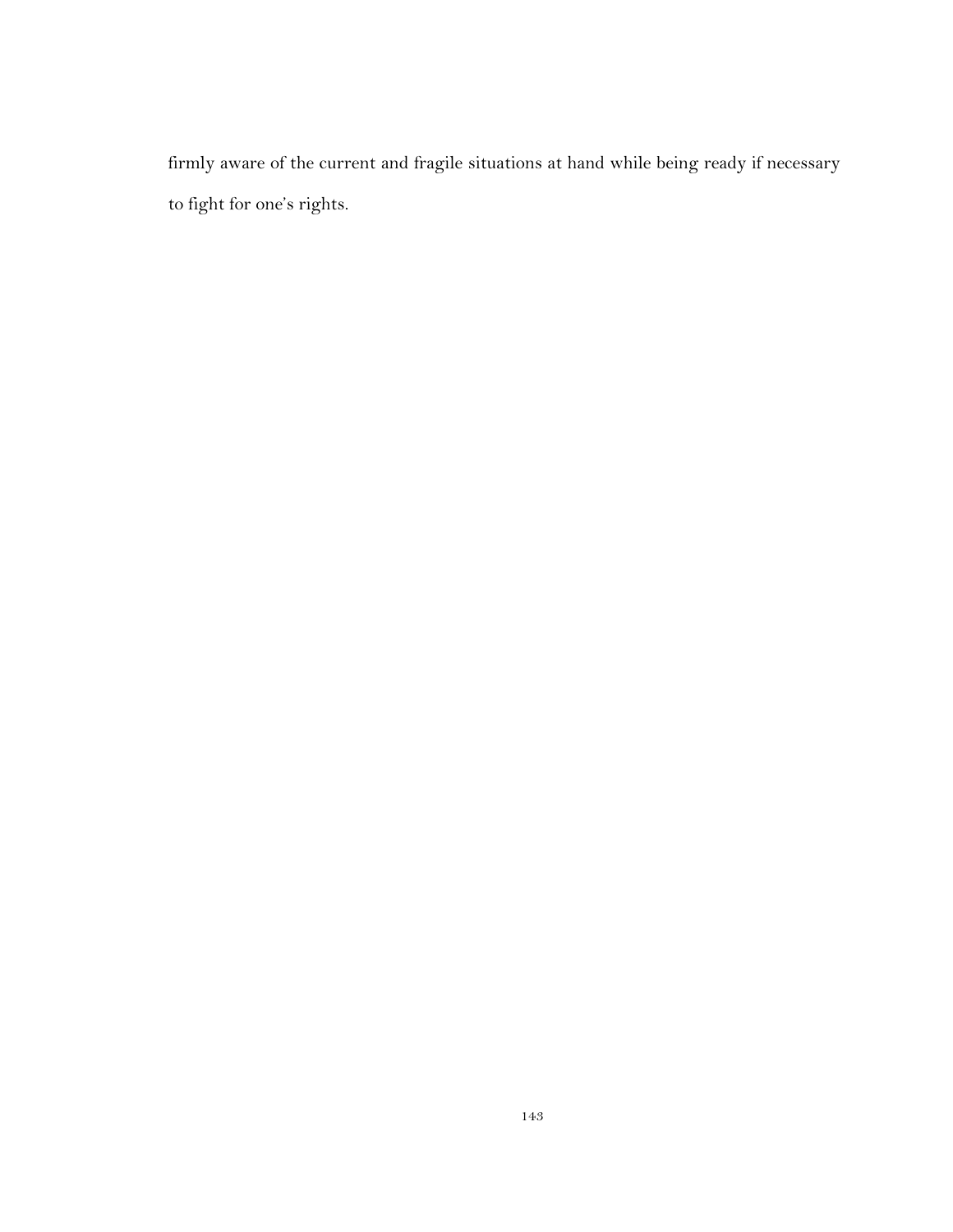#### **Afterword**

Summarizing in an afterword, my experience working on this dissertation is an impossible task, which I am not going to attempt. Since the process of completing such a research project is a complex and very subjective experience, I have decided to answer in detail three questions, which will give the reader a sense of the unique experience embarking on this intellectual journey. First, how did I end up working on this topic? Second, what is the significance of this research project? Third, to what extent did this dissertation contribute to my intellectual and professional lives? To answer fully and honestly the first question, I must go back in time and mention a translation workshop I took at Mount Holyoke College with Christopher Rivers, where we worked among others on Claire de Duras' *Ourika* (1823). The ambiguity regarding gender and race that were located at the heart of this novel piqued my attention immediately, and when I studied this book again at Duke University with Deborah Jenson, I was eager to explore this ambivalence in more depth. Ourika is an enigmatic figure for many reasons: at the age of two, out of pity as she is about to embark on a slave ship, the governor of Senegal bought this Senegalese baby and brought her to France, where she was raised in an aristocratic French family by his aunt. Ourika learns by accident that her fate is doomed to be more complicated than she thought because of her skin color, and during this turning point and *prise de conscience* regarding her distinct condition as a black woman living in France, she opens her eyes to racism for the first time, as well as to the colonial and slave trade systems:

Il me serait impossible de vous peindre l'effet que produisit en moi ce peu de paroles; l'éclair n'est pas plus prompt: je vis tout, je me vis négresse, dépendante, méprisée, sans fortune, sans appui, sans un être de mon espèce à qui unir mon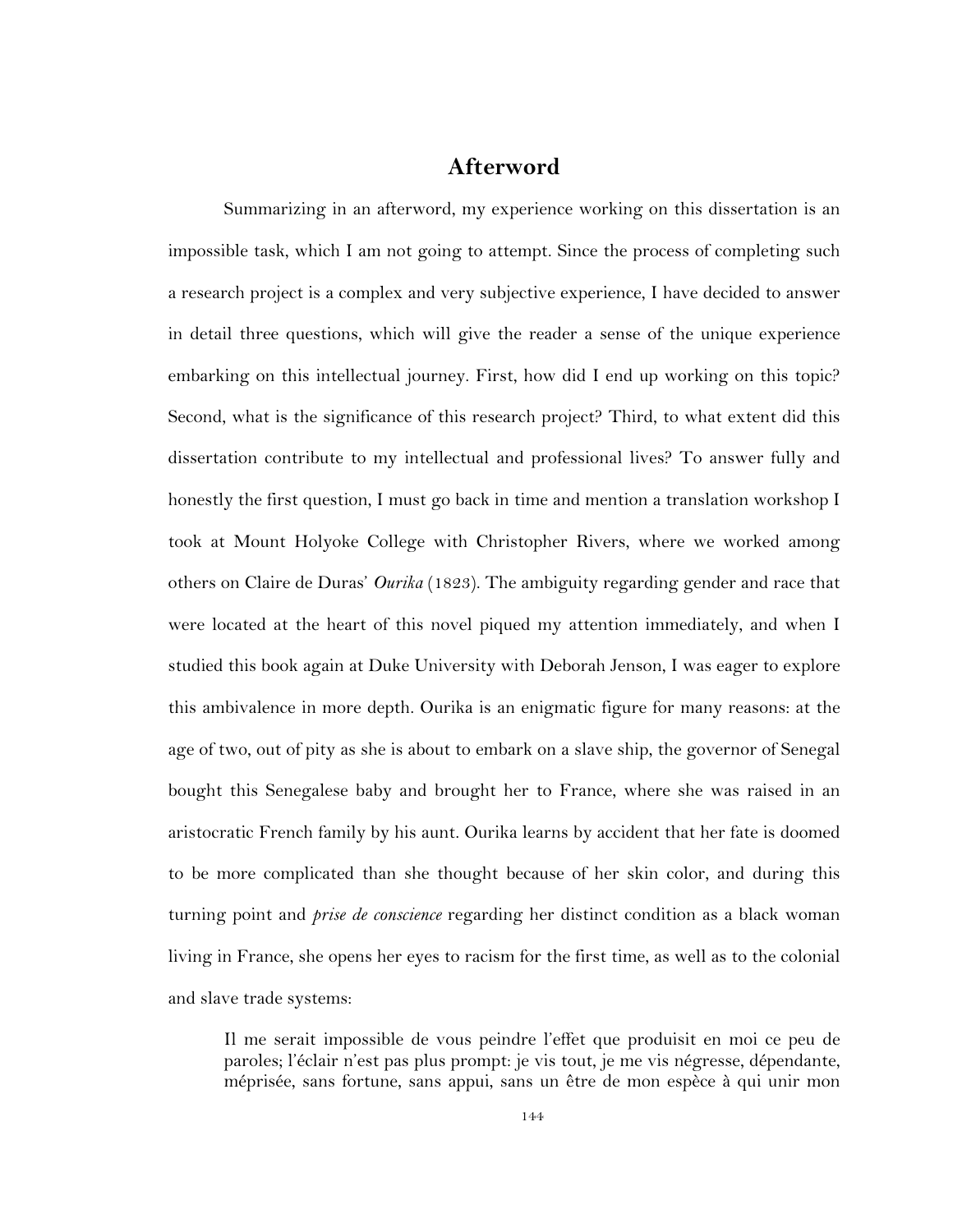sort, jusqu'ici un jouet, un amusement pour ma bienfaitrice, bientôt rejetée d'un monde où je n'étais pas faite pour être admise. (12)

In putting into dialogue her intimate experience with that of W.E.B. Du Bois that we find encapsulated in this dissertation's introduction, I started to explore in detail the question of racial difference and resistance in colonial and postcolonial francophone Carribean and African writings, including Toussaint Louverture, Pompée-Valentin de Vastey, Juste Chanlatte, Emeric Bergaud, Joseph-Anténor Firmin, Marie-Vieux Chauvet, Aimé Césaire, Edouard Glissant and Bernard Dadié.

The questions of the Haitian revolution and racial resistance are strongly and yet subtly mentioned in Claire de Duras' novel, and once again Ourika feels ambivalent and divided regarding how to interpret this revolt in Saint-Domingue. While at first she appears full of hope at the idea of belonging to a group of unfortunate but good-hearted people, she becomes quickly disenchanted and deeply ashamed when she hears about the massacres taking place in the *perles des Antilles,* as these actions confirm to her the fact that she does belong to a race of barbarians and murderers:

On commençait à parler de la liberté des nègres : il était impossible que cette question ne me touchât pas vivement; c'était une illusion que j'aimais encore à me faire, qu'ailleurs, du moins, j'avais des semblables: comme ils étaient malheureux, je les croyais bons, et je m'intéressais à leur sort. Hélas! je fus promptement détrompée! Les massacres de Saint-Domingue me causèrent une douleur nouvelle et déchirante: jusqu'ici je m'étais affligée d'appartenir à une race proscrite; maintenant j'avais honte d'appartenir à une race de barbares et d'assassins. (20)

The internalization of such racial contructions and racist prejudices regarding the "black savages" (118) are also present in C.L.R. James's play *Toussaint Louverture: The Story of the Only Successful Slave Revolt in History* (1934). In one key scene, Louverture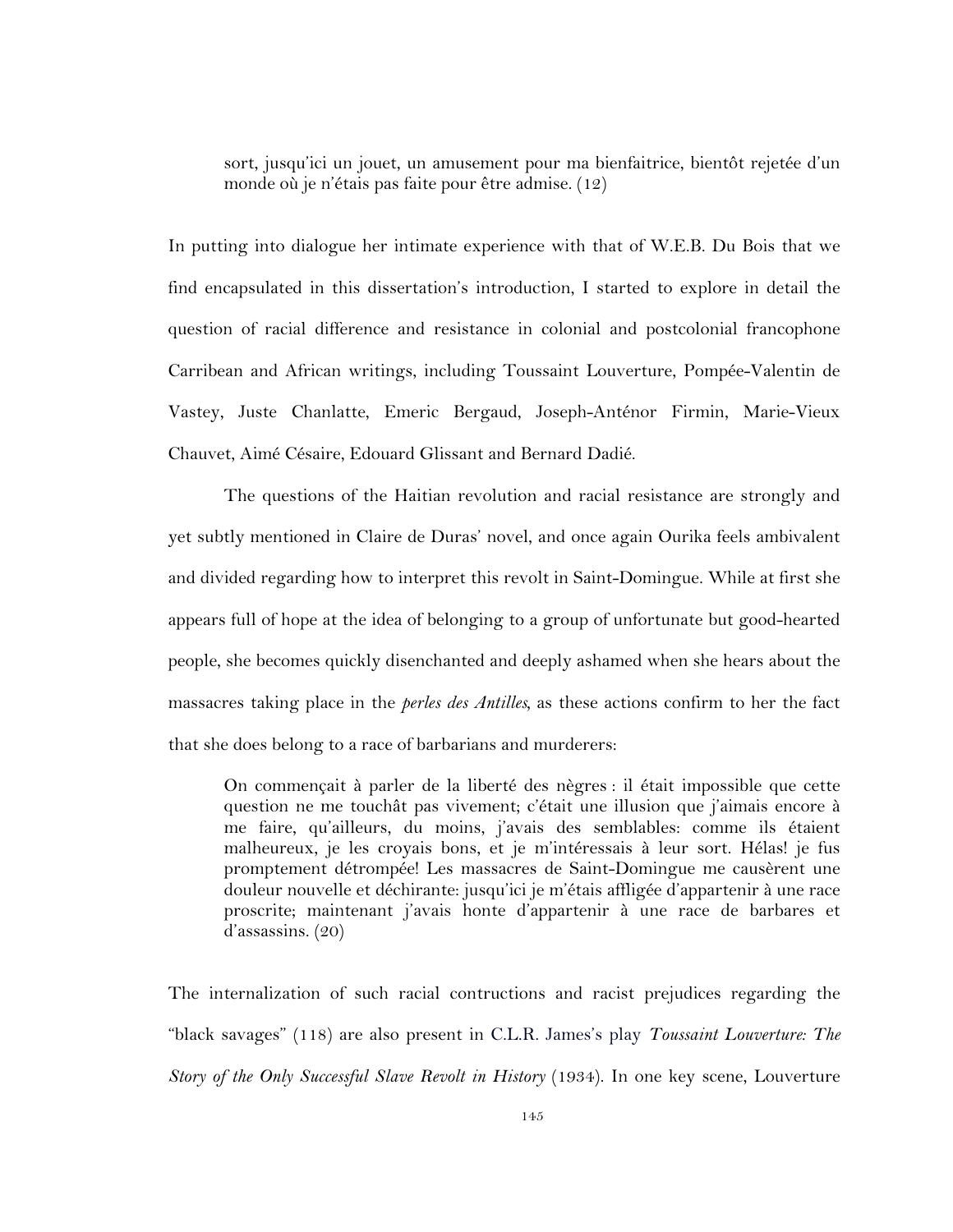unveils his perspective regarding his own race during a crucial discussion with Dessalines: "Of the half million Negroes in this country three hundred thousand were born in Africa. They can fight, but apart from that they are barbarous savages. We must stick with the French as long as possible" (94). This passage reveals the significance of my research project, namely to shed light on the ambiguity inherent in Louverture's actions and ideals as a metaphor for the difficulty of fully decolonizing oneself from the pernicious colonial and slave trade systems. In deconstructing the extent to which Louverture becomes an archetype for Haiti's fight for resistance while providing an excellent example and key for understanding the perversity of racial constructions of difference in the imaginations of colonizers and the colonized population. Yet at the same time, Louverture is a role model with a story that made a strong impression in the imagination and is a paragon of a black leader inspiring a rich literary legacy in Caribbean and African postcolonial resistance across languages, eras and continents. Another common point between Ourika and Louverture lies in the fact that they challenged and broke the natural order of things. Both of them are defying *l'ordre naturel* and exemplify the resistance to what society, religion and "nature" had already established as "the norm". Louverture and Ourika both represent figures of exception to a rule that becomes challenged over time and deconstructed in the writings of many Caribbean and African writers analyzed in this dissertation.

Similarly to the colorful series of portraits of Toussaint Louverture painted by the Haitian artist Edouard Duval-Carrié, which provides distinct and complementary insights to Louverture, his life and vision, this research project offers different perspectives and stories about Louverture and the history of Saint-Domingue to give a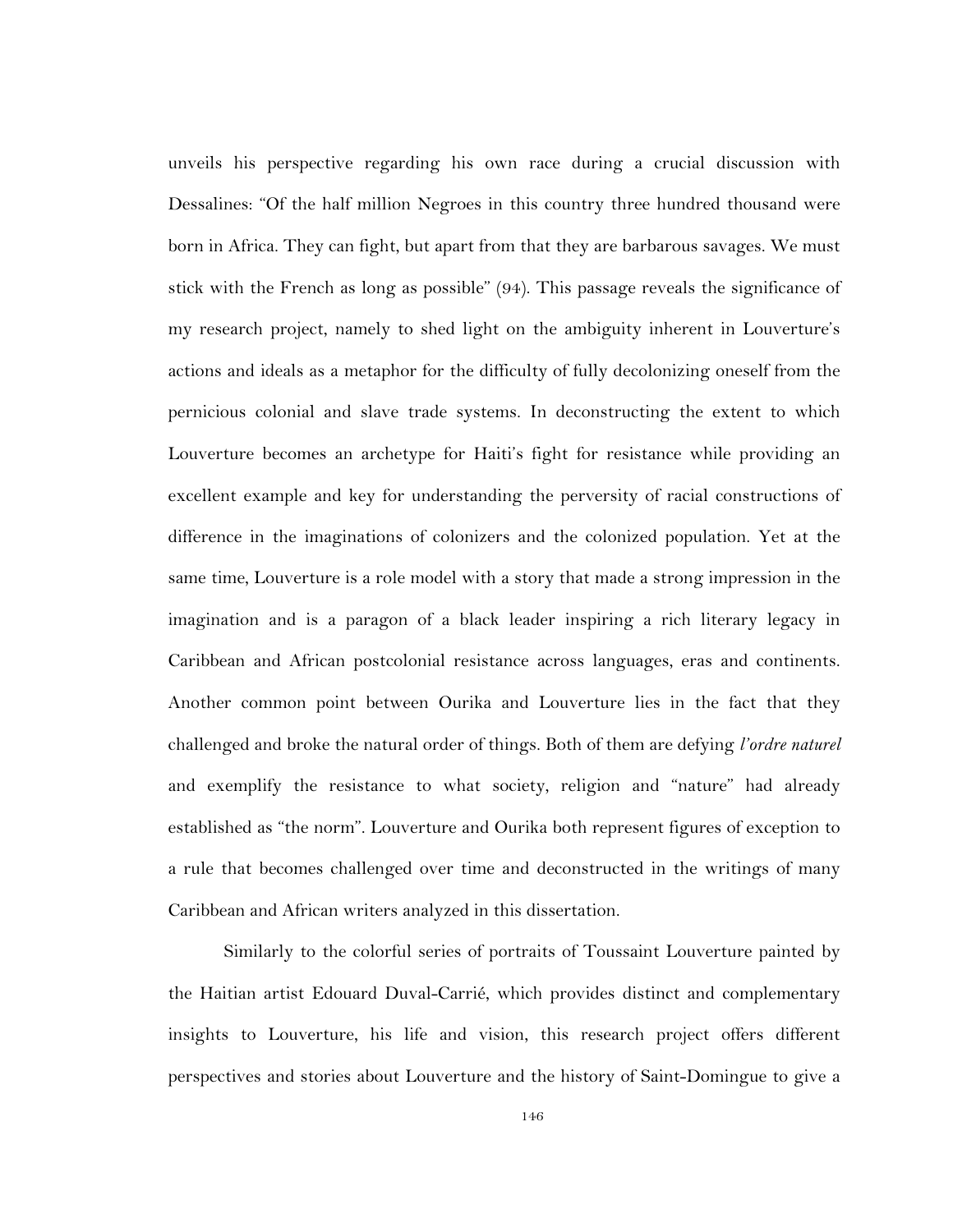more complex and nuanced understanding of Haiti. In this dissertation, the authors, men and women, use the same medium to resist, challenge and debate Louverture's writings, actions and visions, and through their writings pave the way to new directions and understandings of the legacy of Louverture and the Haitian revolution. In a similar way, Edouard Duval-Carrié uses an identical format, a painting of Louverture framed in a medaillon; however the distinct colors, frames and details regarding his facial expression, clothes and hat reflects a new interpretation of the same image through different lenses. In paintings just as in writings, the new perceptions and visions of Louverture and the history of Saint-Domingue are infinite, and the more we juxtapose distinct voices and stories, the better we understand the significance of Louverture and his legacy in all its ambiguity.

Before embarking on this research project, I had never experienced conducting archival research, but also writing and presenting my findings in international conferences and workshops in both English and French. During this process, I have learned a lot, met a lot of colleagues and new friends, and discovered a lot about myself in a way I would not have imagined before. Finding my way at the Nationales Archives and the Bibliothèque Nationale de France in Paris, as well as feeling at home at the Institut Mémoires de l'Edition Contemporaine (IMEC) in Caen, along with the Archives Nationales d'Outre-Mer (ANOM) in Aix-en-Provence, I became fully aware of the pleasures of stepping out of my comfort zone to take a calculated intellectual risk to conduct research. During the academic year I spent at the Ecole Normale Supérieure I had the chance to meet and connect with additional writers, researchers, and students whose perspectives were distinct and complementary with my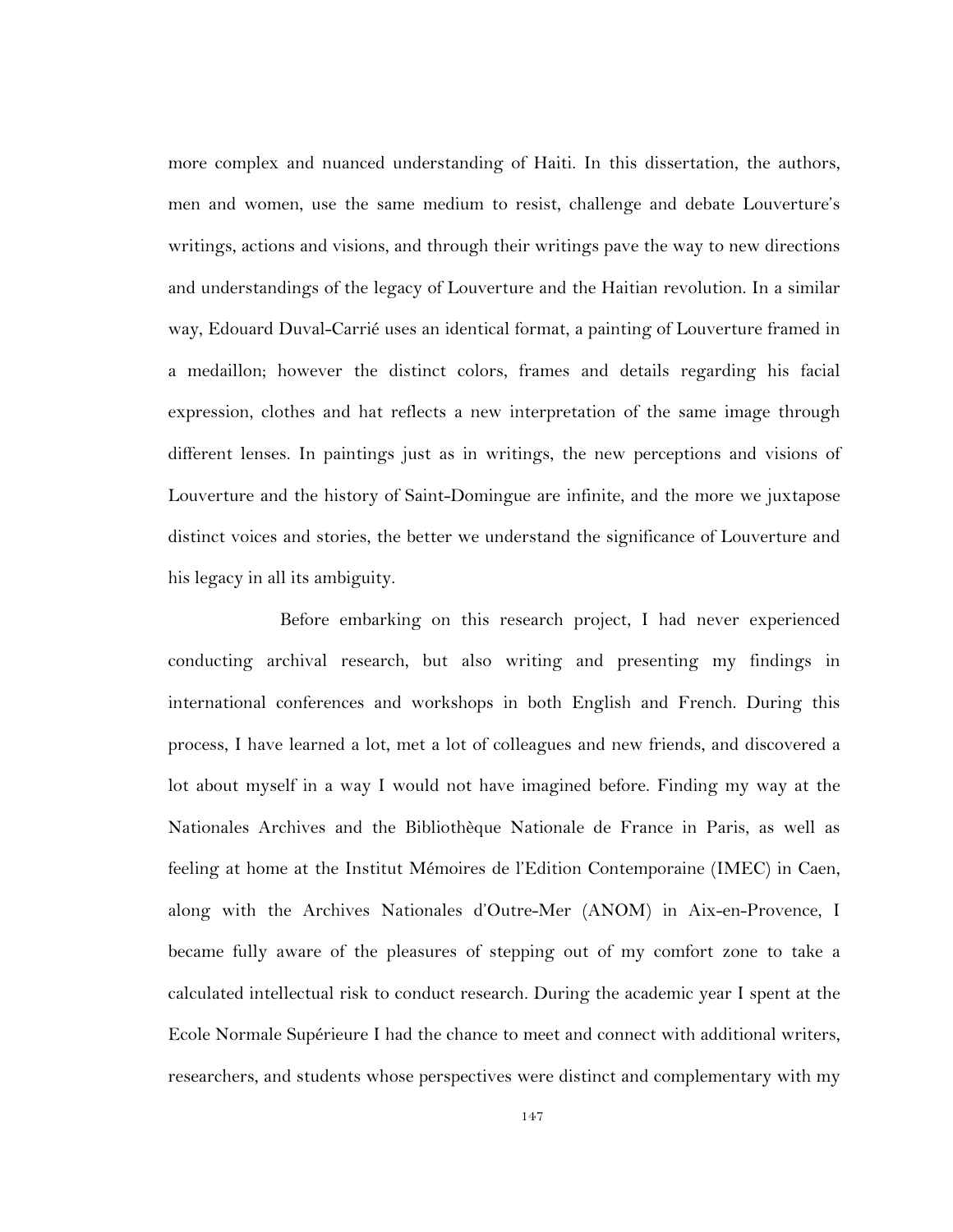approach to conducting research individually and in teams, teaching to a specific audience, before writing and sharing knowledge to a larger audience. The direct connection between my research project and my experiences participating in cultural events during the "Année des Outre-Mer" in Paris in 2011, put into perspective in a concrete and direct way my research interest with the world around me. To the extent that on April 6, 2011 during a warm afternoon, we were standing for hours with a graduate student in literature from Yale next to the city hall of the  $5<sup>th</sup>$  arrondissement in Paris to watch on a huge screen the inauguration of Aimé Césaire's commemorative plaque within the Pantheon. Around us a large crowd of people also made the effort to witness during a sunny warm day the ceremony organized by Daniel Maximin and with the presence of then French president Nicolas Sarkozy. The Pantheon represents the ultimate place of collective memory to honor key French men and women who have profoundly shaped French history. Césaire's body was not present within the Pantheon per se since it remains according to his wish in the island in which he was born, Martinique, however there was a formal ceremony to honor his legacy and political and literary accomplishments. A few days later, visiting the inside of the Pantheon I noticed that the plaque commemorating Césaire was located next to two key historical figures: Toussaint Louverture and Louis Delgrès. Written in gold letters on the wall, the visitor can read: "To the memory of Toussaint Louverture: fighter for freedom, architect of the abolition of slavery, Haitian hero, who passed away as he was deported in the Fort-de-Joux in 1803." Even though I must confess that between the fact of standing up for hours, combined with the sun, the heat and the large number of people, I nearly fainted at the end of the ceremony, I must say that this experience reflects in a nutshell how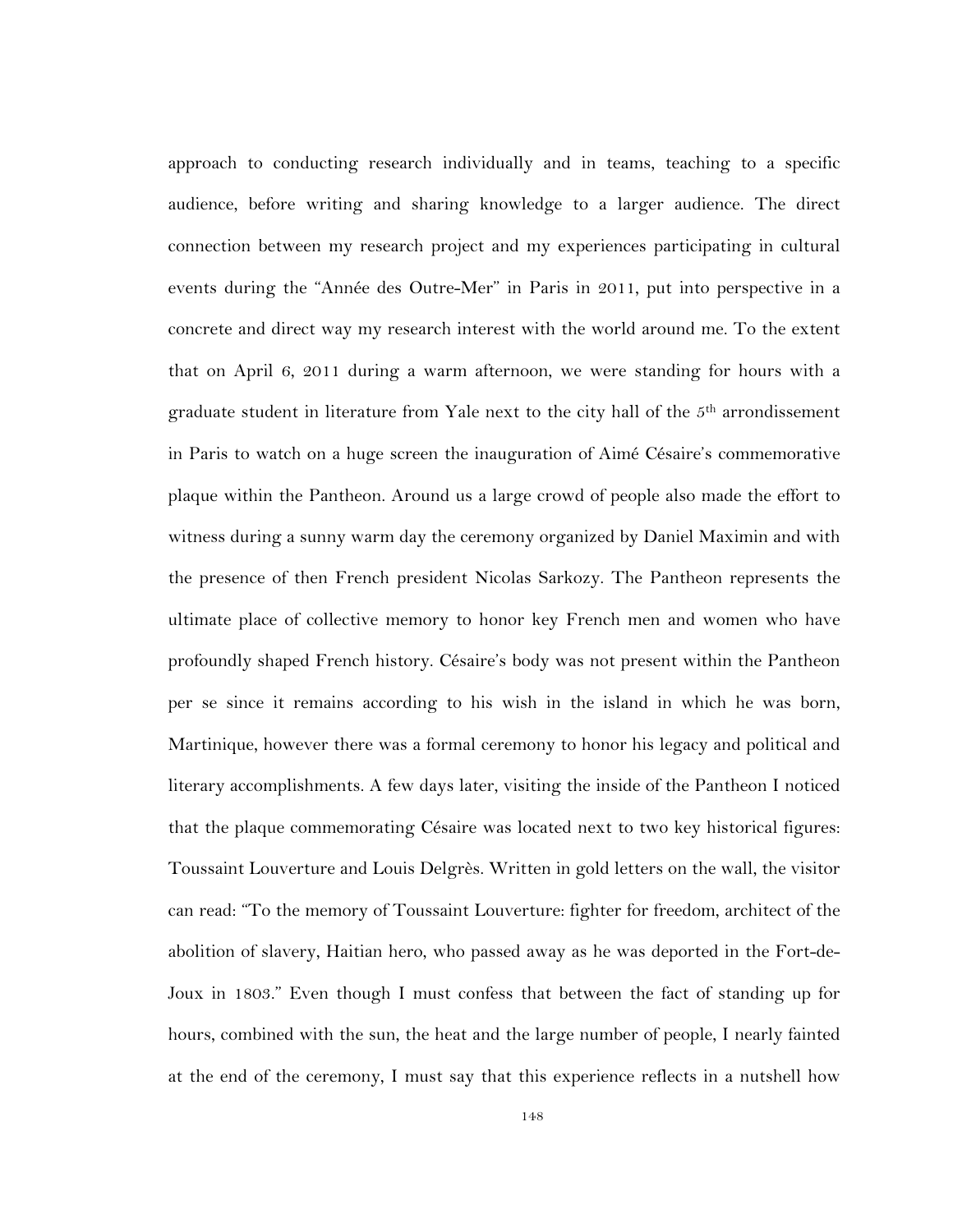embarking on this dissertation profoundly shaped my intellectual and professional lives and put into perspective the importance of legacy among African and Caribbean writers regarding Louverture and the Haitian revolution. Ironically speaking, as I am completing this dissertation, it is now my turn to teach Claire de Duras' *Ourika*, Césaire's *Discourse on Colonialism* and *Discourse on Negritude*, as well as Louverture and Fanon's letters in my seminar titled "Black France: an Unveiled Story," and it is difficult to convey in words the pleasure and humbling experience to see these texts continuing to make a strong impact and profoundly shaping new generations.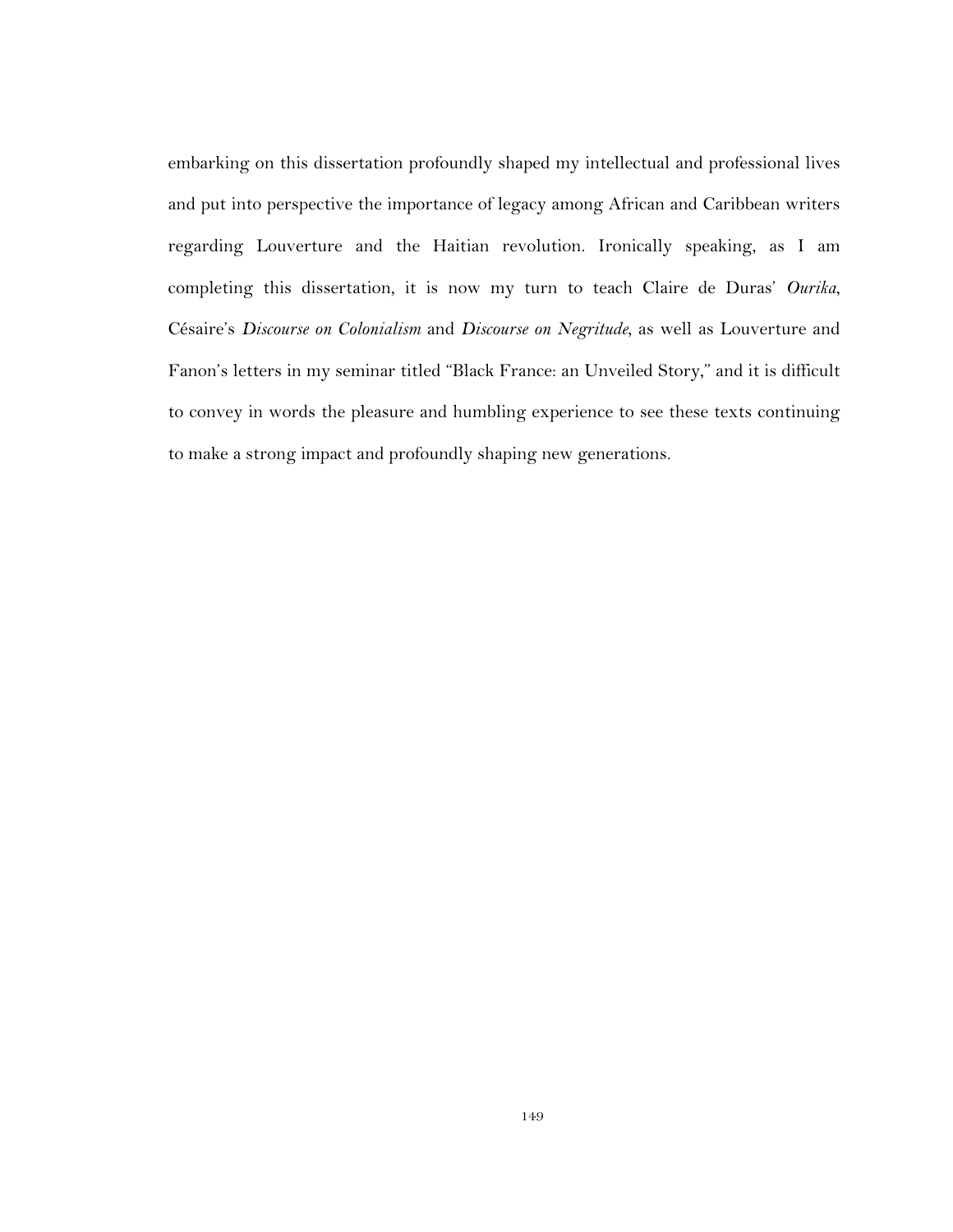## **Appendix**

#### **Key Quotations in French and English**

A bord du héro le premier Thermidor an dix [20 Juillet 1802] Le Général Toussaint Louverture Au Général Bonaparte, Premier Consul de la République Française Citoyen Premier Consul,

Je ne vous dissimulerai point mes fautes, j'[en] ai fait quelques-unes, quel homme en est exempt? Je suis tout prêt à les avouer -après la parole d'honneur du Capitaine général qui représente le gouvernement français [Général Leclerc], après une proclamation promulguée à la face de la colonie dans laquelle il promettait de jeter *le voile de l'oubli* sur les évènements qui ont eu lieu à Saint-Domingue, comme vous avez fait le 18 Brumaire; je me suis retiré sur mon habitation au sein de ma famille.<sup>5</sup>

Toussaint Louverture's correspondence to Napoléon Bonaparte

Vous nous calomniez, vous nous dégradez, et vous osez même nous mettre au rang des animaux, en nous refusant des facultés intellectuelles; après avoir été nos bourreaux, vous calomniez encore vos victimes. Mais le temps approche où le flambeau de la vérité va dissiper les épaisses ténèbres dont l'avarice et le mensonge avaient enveloppés l'Afrique; *le voile de l'erreur* va se déchirer; les marchands de chair humaine et les odieux colons, leurs misérables argumens et leur infâme traffic vont rentrer dans le néant dont ils n'auraient jamais dû sortir. 6

Pompée-Valentin de Vastey's *Le Système Colonial Dévoilé* (1814)

C'en est fait, hommes blancs, qui nous avez si souvent trompés et si long-temps immolés! *le voile de la crédulité* est tombé; le règne d'une tyrannie étrangère a cessé pour nous! Le dernier Haïtien aura rendu le dernier soupir avant qu'on vous voie de nouveau arborer sur cette terre le drapeau de l'esclavage! Ce n'est qu'en nous traitant en homme libres, qu'en nous faisant oublier, à force de vertus, vos erreurs passées, que vous pourrez espérer de partager avec nous les trésors de cette île par des échanges réciproques. 7

Juste Chanlatte's *Histoire de la Catastrophe de Saint-Domingue* (1824)

 $\overline{a}$ 

<sup>5</sup> Correspondance of Toussaint Louverture to the General Bonaparte on July 20, 1802. CARAN: Archives Nationales. Paris: France, AF IV 1213. My deepest thank to Deborah Jenson for sharing this quotation. Italics mine.

<sup>6</sup> Vastey de, Pompée-Valentin. *Le Système Colonial Dévoilé* (1814). La Vergne: Nabu Press, 2010. 22. Italics mine.

<sup>7</sup> Chanlatte, Juste. *Histoire de la Catastrophe de Saint- Domingue* (1824). Breinigsville: Nabu Press, 2010. 83- 4. Italics mine.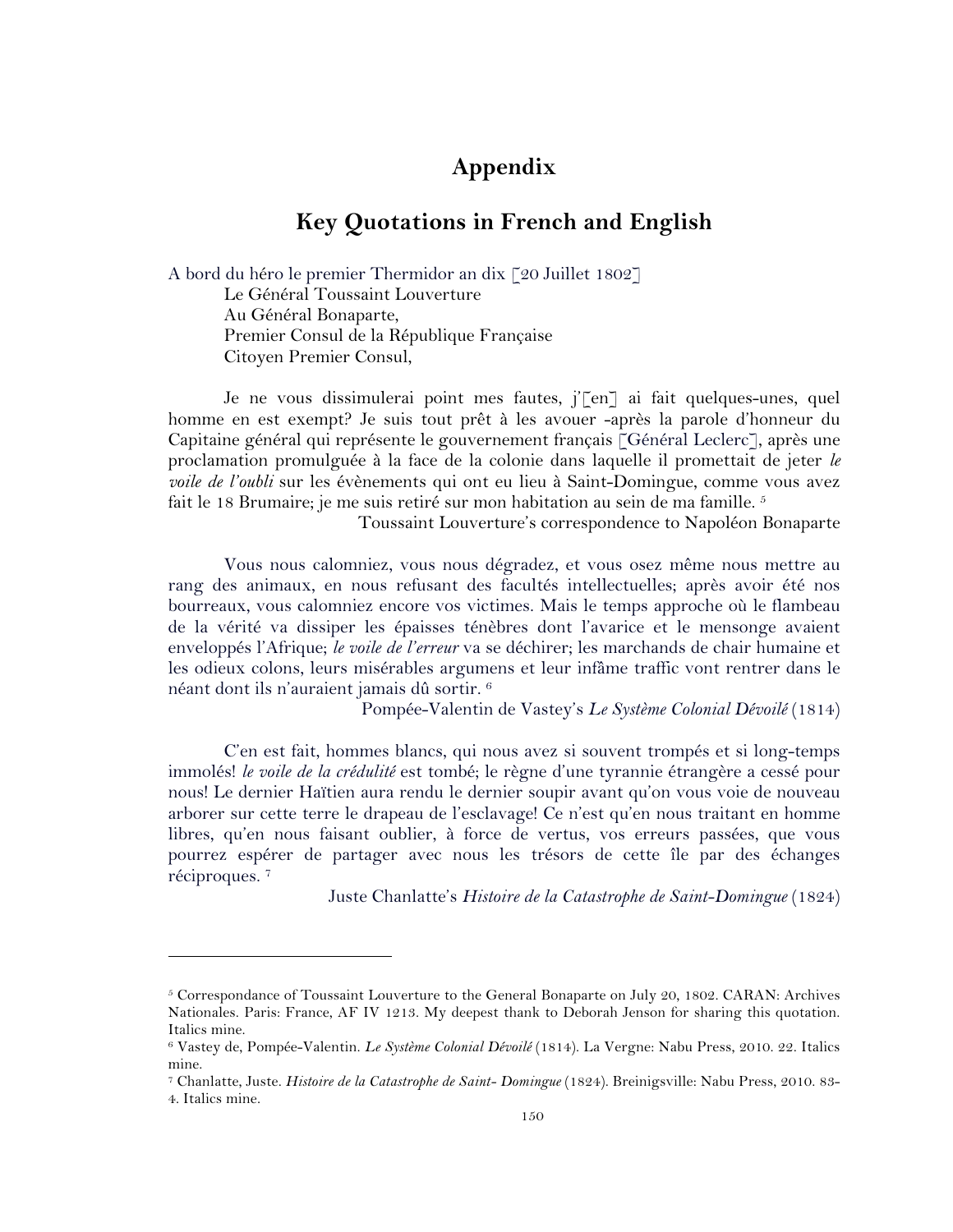Onboard the boat Hero on July 20, 1802 From General Toussaint Louverture To General Bonaparte, First Consul to the French Republic Citizen First Consul,

I will not hide my faults from you, I have committed some, what man has not? I am ready to admit them -after the word of honor of the Captain General representing the French Government [General Leclerc], after a proclamation issued in the face of the colony in which he promised to cast a *veil of amnesia* over the events that had taken place in Saint-Domingue, as you had done on the 18 Brumaire; I retired to the bosom of my family on my plantation; barely a month had passed, when malicious intriguers cast me in a negative light to the general in chief, inspiring his distrust in me. I received a letter from him ordering me to consult with General Brunet for the public good; I obeyed, (…) 8

Toussaint Louverture's correspondence to Napoléon Bonaparte

You slander us, you degrade us, and even dare to put us on the same rank as animals in denying us any intellectual faculties. After being our torturers, you still slander your victims. But the time comes, when the torch of truth will dispel the thick darkness, whose greediness and lies had surrounded Africa. *The veil of error* will tear off; the merchants of human flesh and odious colonizers with their miserable arguments and their loathsome traffic will sink back into oblivion from where they should have never left.

Pompée-Valentin de Vastey's *The Colonial System Unveiled* (1814)

That is enough, white men, who have so often deceived us and for so long sacrificed us! *The veil of credulity* has fallen, the reign of a foreign tyranny has come to an end for us!

The last Haitian will have died before we would see you again display on this land the flag of slavery! It is only in considering us as free men, only in making us forget, thanks to many virtues, your past errors, that you could hope to share with us the treasures of this island thanks to reciprocal exchanges.

Juste Chanlatte's *History of the Catastrophe of Saint-Domingue* (1824

 $\overline{a}$ 

<sup>8</sup> All the translations into English are mine, unless indicated otherwise.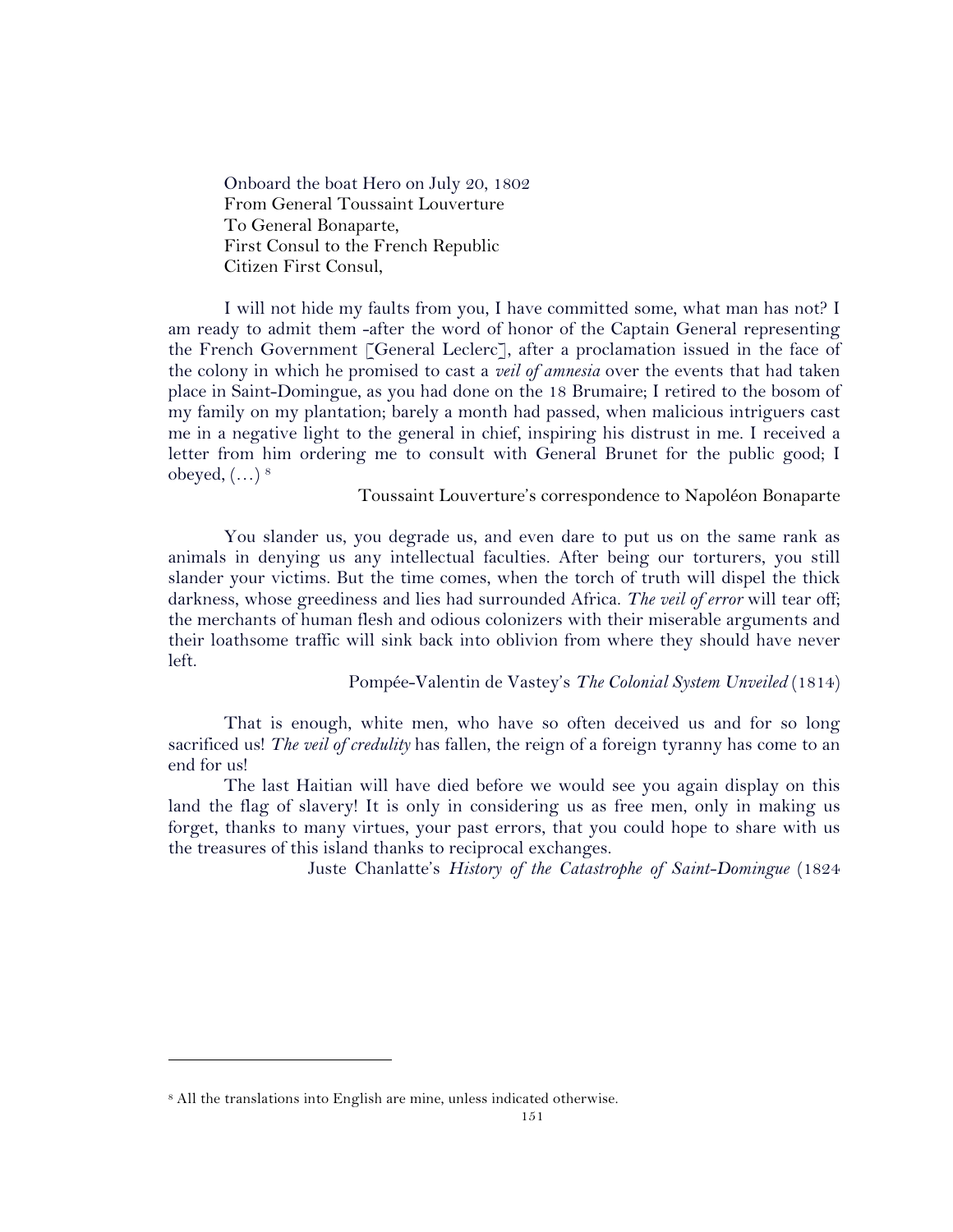# **Bibliography**

Aravamudan, Srinivas. *Tropicopolitans: Colonialism and Agency, 1688-1804*. Durham: Duke University Press, 1999. Print.

Arthur, Charles, and Michael Dash, eds. *A Haiti Anthology: Libète*. London: The Latin American Bureau, 1999. Print.

Bancel, Nicolas, Pascal Blanchard and Françoise Vergès. *La Colonisation Française*. Toulouse : Editions Milan, 2007. Print.

Bandau, Anja. "La Représentation de la Révolution Haïtienne en tant que Conflit Civil: *La Danse sur le Volcan* de Marie Vieux-Chauvet." *Journal of Haitian Studies*. Volume 15: No. 1 & 2, Spring 2009: 218-238. Print.

Baptismal Certificate, Jean Louis Vastey, 29 mars 1788, Paroisse de Plaisance, Saint-Domingue, Haiti. Aix-en-Provence: Archives Nationales d'Outre Mer. Micro Film, 85 MIOM 75. January 4, 2012.

Baucom, Ian. *Specters of the Atlantic: Finance Capital, Slavery, and the Philosophy of History*. Durham: Duke University Press, 2005. Print.

\_\_\_\_\_\_\_\_\_\_, ed. *Shades of Black: Assembling Black Arts in 1980's Britain*. Durham: Duke University Press, 2005. Print.

\_\_\_\_\_\_\_\_\_\_ *Out of Place : Englishness, Empire and the Location of Identity*. Princeton: Princeton University Press, 1999. Print.

Bergeaud, Emeric. *Stella* (1859)*.* Carouge-Genêve: Editions Zoé et Les Classiques du Monde, 2009. Print.

Berrou, Raphaël et Pradel Pompilus. *L'Histoire de la littérature haïtienne illustrée par les textes: Tome I*. Port-au-Prince: Editions Caraïbes, 1975. Print.

Bertrand de Moleville, Antoine-François. *Annals of the French Revolution or, a chronological account of its principal events with a variety of anecdotes and characters*. Volume 4. London: Sampson Low, 1800. Print.

Boisrond Tonnerre, Louis Félix Mathurin. *Mémoires pour Servir à l'Histoire d'Haiti.*  Port-au-Prince: Editions des Antilles, 1991. Print.

Bongie, Chris. *Friends and Enemies: The Scribal Politics of Post/Colonial Literature*. Liverpool: Liverpool University Press, 2008. Print.

\_\_\_\_\_\_\_\_\_\_\_\_ ed. *The Colonial System Unmasked*. Liverpool: Liverpool University Press: 2013. Print.

Bonnet, Véronique, Guillaume Bridet, and Yolaine Parisot, eds. *Caraïbe et Océan Indien: Questions d'Histoire*. Paris: L'Harmattan, 2009. Print.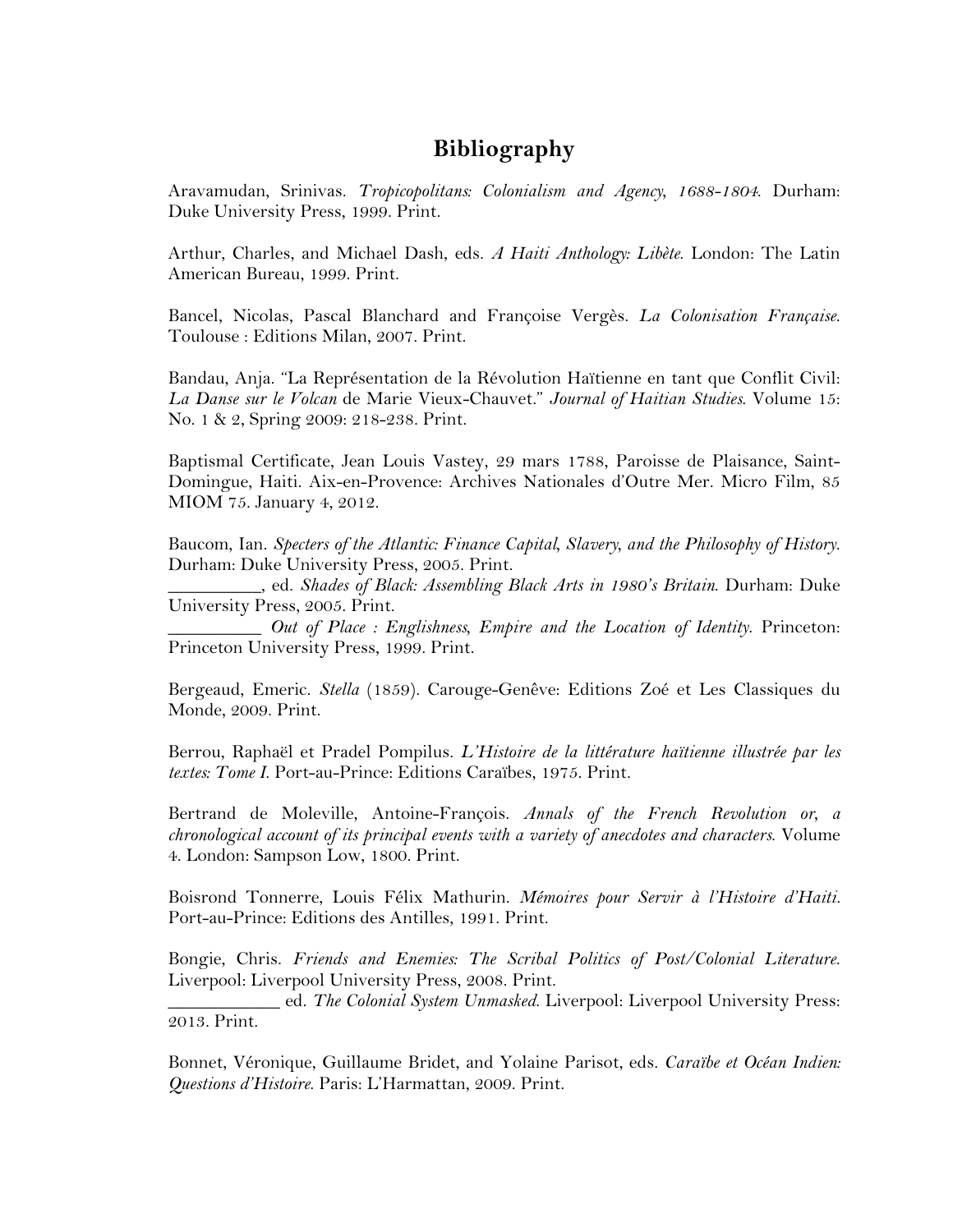Bouvet de Cressé, Auguste Jean-Baptiste, ed. *Histoire de la catastrophe de Saint-Domingue*. Paris: Librairie de Peytieux, 1824. Print.

Bouvier, Pierre. *Aimé Césaire, Frantz Fanon : Portraits de Décolonisés*. Paris : Les Belles Lettres, 2010. Print.

Britton, Celia M. *Edouard Glissant and Postcolonial Theory: Strategies of Language and Resistance*. Charlottesville: University Press of Virginia, 1999. Print.

Callahan, F John, ed. Ellison, Ralph. "Mister Toussan" (1941) in *Flying Home and Other Stories*. New York: Randam House, 1998. Print.

Carpentier, Alejo. *Le Siècle des Lumières*. Paris: Gallimard, 1962. Print.

Castera, Justin Emmanuel. *Bref Coup d'Oeil sur les Origines de la Presse Haïtienne: 1764- 1850*. Port-au-Prince: Imprimerie Henri Deschamps, 1986. Print.

Césaire, Aimé. *La Tragédie du Roi Christophe*. Paris: Présence Africaine, 1963. Print. \_\_\_\_\_\_\_\_\_\_\_\_ *Toussaint Louverture: La Révolution Française et le Problème Colonial*. Paris: Présence Africaine, 1981. Print.

Chanlatte, Juste. *Histoire de la Catastrophe de Saint- Domingue* (1824). Breinigsville: Nabu Press, 2010. Print.

Charles, Christophe Philippe. *Les pionniers de la littérature haïtienne : textes choisis*. Haiti: Editions Choucoune, 1999. Print.

Cheesman, Clive, ed. *The Armorial of Haiti: Symbols of Nobility in the Reign of Henry Christophe*. College of Arms Manuscript JP 177. London: College of Arms, 2007. Print.

Cixous, Hélène and Derrida, Jacques. *Voiles*. Paris: Galilée, 1998. Print.

Conna, Jacques de, ed. *Mémoires du Général Toussaint Louverture.* Guitalens-L'albarede: Editions la Girandole, 2009. Print.

Correspondance of Toussaint Louverture to the General Bonaparte on July 20, 1802. CARAN: Archives Nationales. Paris: France, AF IV 1213. Print.

Crowley, Patrick. "Édouard Glissant: Resistance and *Opacité*." *Romance Studies*, Volume 24, Number 2, July 2006. Print. 105-115

Dadié, Bernard. *Iles de Tempête: Pièce en Sept Tableaux*. Paris: Présence Africaine, 1973. Print.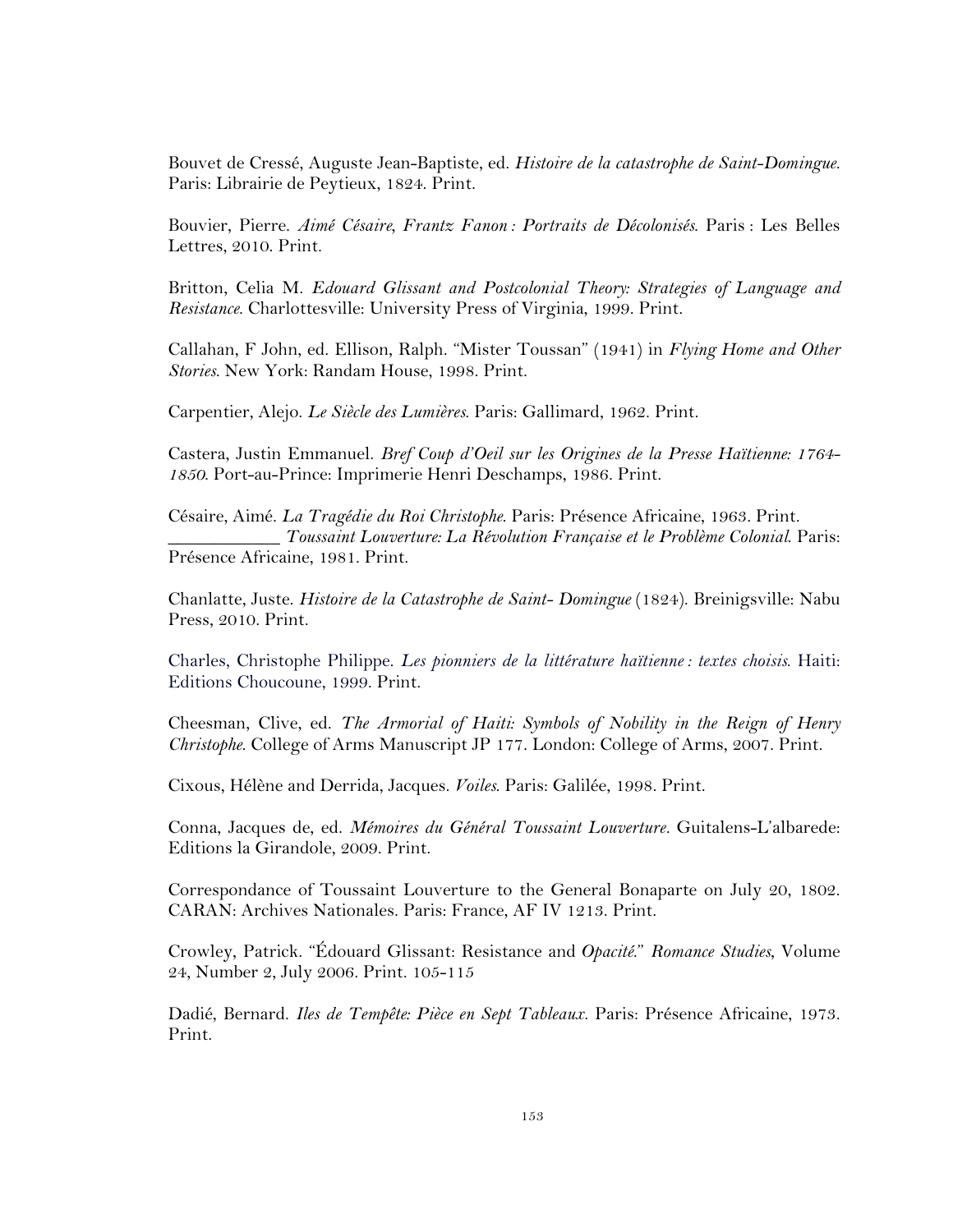Dalembert, Louis-Philippe, and Lyonel Trouillot, eds. *Haïti: Une Traversée Littéraire*. Port-au-Prince: Presses Nationales d'Haïti, 2010. Print.

Danticat, Edwige, ed. *Haiti noir*. New York: Akashic Books, 2011. Print.

Dash, Michael. J. *The Other America: Caribbean Literature in a New World Context*. Charlottesville: University Press of Virginia, 1998. Print.

Daut, Marlene L. "From Classical French Poet to Militant Haitian Statesman: The Early Years and Poetry of the Baron de Vastey." *Research in African Literatures*, Vol. 43, No.1, Spring 2012: 35-57. Print.

\_\_\_\_\_\_\_\_\_\_\_\_\_\_\_\_ Dissertation: *Science of Desire: Race and Representations of the Haitian Revolution in the Atlantic World, 1790-1865*. Indiana: Notre Dame, 2008. Print.

Delas, Daniel. *Littératures des Caraïbes de la Langue Française*. Paris: Nathan Universités, 1999. Print.

Depestre, René. *Le Métier à Métisser*, Paris: Stock, 1998. Print.

Desormeaux, Daniel, ed. *Mémoires du Général Toussaint Louverture*. Paris: Classique Garnier, 2011. Print.

Dubois, Laurent. *Haiti: The Aftershocks of History*. New York: Metropolitan Books, 2012. Print.

\_\_\_\_\_\_\_\_\_\_\_\_\_\_ *Les Vengeurs du Nouveau-Monde: Histoire de la Révolution Haïtienne*. Rennes: Les Perséides, 2005. Print.

\_\_\_\_\_\_\_\_\_\_\_\_\_\_ *Avengers of the New World: The Story of the Haitian Revolution*. Cambridge and London: Harvard University Press, 2004. Print.

\_\_\_\_\_\_\_\_\_\_\_\_\_\_ *A Colony of Citizens: revolution and Slave Emancipation in the French Caribbean 1787-1804*. Chapel Hill: University of North Carolina Press, 2004. Print.

Dubroca. *La Vie de Toussaint-Louverture, Chef des Noirs Insurgés de Saint-Domingue*. Paris: Dubroca, 1802. Print.

Ellison, Ralph. *Flying Home and Other Stories.* New York: Random House, 1996. Print.

Faithful-Velayoudom, Francesca. Dissertation, *Réalité Historique et Fiction Littéraire : Le Passage de l'Histoire au Mythe Louis Delgrès et Toussaint Louverture, Deux Figures Emblématiques.* Lille : Atelier National de Reproduction des Thèses, 2007. Print.

Fanon, Frantz. *Peau Noire, Masques Blancs*. Paris: Seuil, 1952. Print.

Firmin, Joseph-Anténor. *De l'égalité des races humaines (anthropologie positive)*. Paris: Librairie Cotillon, 1885. Print.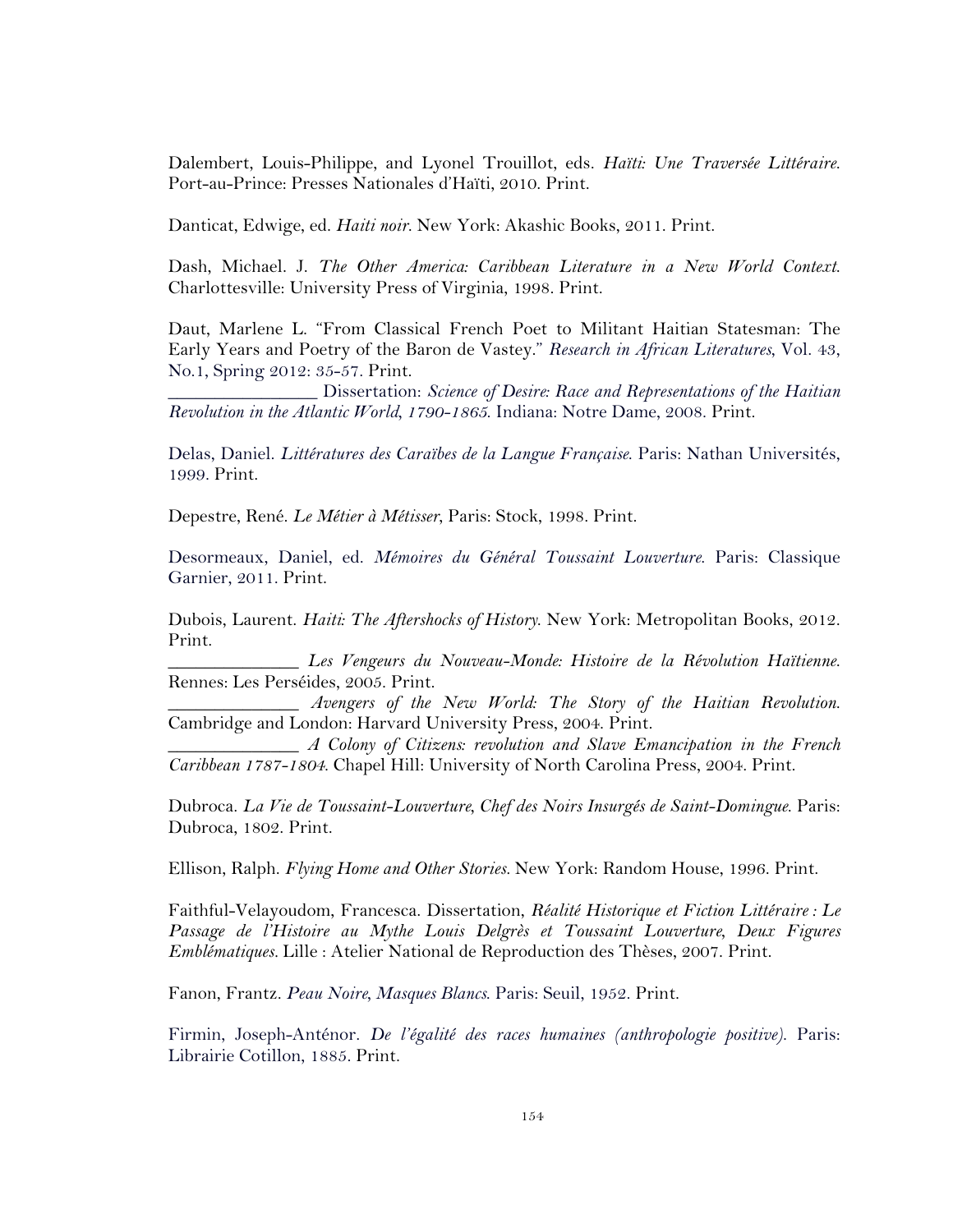\_\_\_\_\_\_\_\_\_\_\_\_\_\_\_\_\_\_\_\_ *The Equality of Human Races (Positivist Anthropology)*. Trans. Asselin Charles. New York: Garland Pubishing Inc, 2000. Print.

Fischer, Sibylle. *Modernity Disavowed: Haiti and the Cultures of Slavery in the Age of Revolution*. Durham and London: Duke University Press, 2004. Print.

Fouchard, Jean. *Le Théâtre à Saint-Domingue*. Port-au-Prince: Imprimerie de l'Etat, 1955, Print.

Gates Jr., Henry Louis and Terri Hime Olivier, eds. Du Bois, W. E. Burghardt. *The Souls of Black Folk: Essays and Sketches* (1903). New York: Norton, 1999. Print.

Geggus, David Patrick, ed. *The Impact of the Haitian Revolutionin the Atlantic World*. Columbia: The University of South Carolina Press, 2001. Print.

Geggus, David Patrick. *Haitian Revolutionary Studies*. Bloomington & Indianapolis: Indiana University Press, 2002. Print.

Genet, Jean. *Les nègres pour jouer les nègres: clownerie* (1958). Paris: L'Arbalète, 1963. Print.

Gilles, Jean-Elie. Dissertation, *Patriotism, Humanism and Modernity: Three European Concepts as a Basis for the Investigation and Affirmation of the Negro Soul in the Francophone Literature of Haiti from the Nineteenth through the late Twentieth Century*. Washington: University of Washington, 2002. Print.

Gilroy, Paul. *L'Atlantique noir: modernité et double conscience.* Paris: Editions Amsterdam, 2010. Print.

Girollet, Anne. *Contre le préjugé de couleur: le legs de l'abbé Grégoire*. Paris: Editions du C.T.H.S., 2001. Print.

Glissant, Edouard. *Monsieur Toussaint* (1961). Paris: Gallimard, 1998. Print.

Gobineau, Arthur de. *Essai sur l'inégalité des races humaines*. Paris: Editions Pierre Belofnd, 1967. Print.

Gouraige, Ghislain. *Histoire de la literature haïtienne: de l'indépendance à nos jours* (1960). Genêve: Slatkine Reprints, 2003. Print.

Haiti-Référence: Notables et Personnalités d'Haiti. "Juste Chanlatte". Web. January 16, 2012, <http://www.haitireference.com/notables/getperson.php?personID=I76&tree=ecrivains>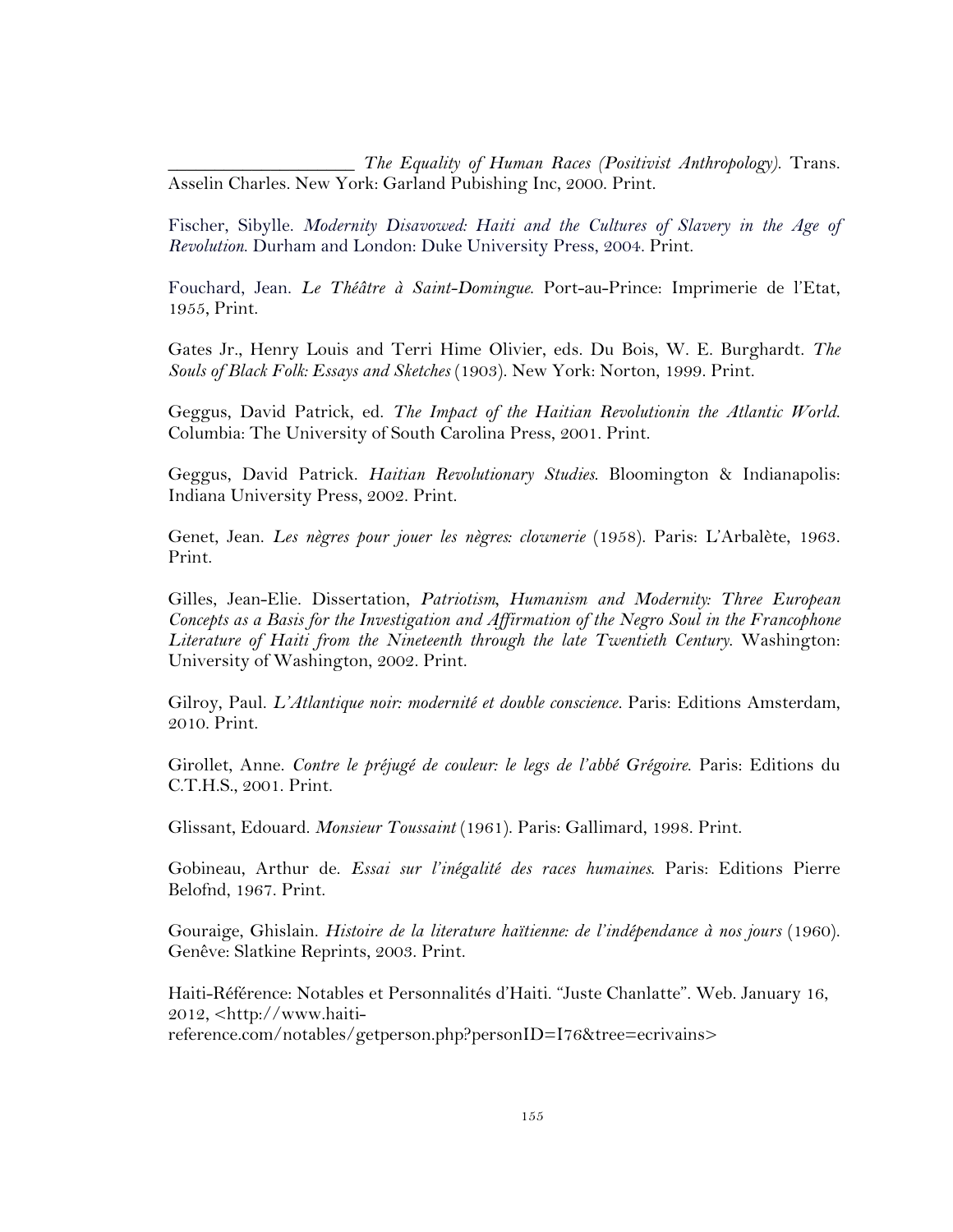Hoffmann, Léon-François. *Essays on Haitian Literature.* Washington: Three Continents Press, 1984. Print.

\_\_\_\_\_\_\_\_\_\_\_\_\_\_\_\_\_\_\_\_ *Haïti : Lettres et l'être.* Toronto : Editions du Gref, 1992. Print. \_\_\_\_\_\_\_\_\_\_\_\_\_\_\_\_\_\_\_\_, ed. *Jacques Roumain : Œuvres Complètes.* Madrid : Collection Archivos, 2003. Print.

Hogsberg, Christian, ed. *Toussaint Louverture: The Story of the Only Successful Slave Revolt in History*. Durham: Duke University Press, 2013. Print.

Hugo, Victor. *Bug-Jargal: Première Version*. Saint-Pourçain-sur-Sioule: Bleu Autour, 2006. Print.

Hurley, E. Anthony. *Through a Black Veil: Readings in French Caribbean Poetry*. Asmara: Africa World Press, 2000. Print.

James, C.L.R. *The Black Jacobins: Toussaint Louverture and the San Domingo Revolution*. New York: Vintage, 1989. Print.

Jean, Arnold Eddy. *La Pensée Politique Haïtienne (XIXe siècle)*. Port-au-Prince : Editions Haïti-Demain, 2001. Print.

Jenson, Deborah. *Beyond the Slave Narrative: Politics, Sex and Manuscripts in the Haitian Revolution*. Liverpool: Liverpool University Press, 2011. Print.

\_\_\_\_\_\_\_\_\_\_\_\_\_, Warwick Anderson, Richard C. Keller. *Unconscious Dominions : Psychoanalysis, Colonial Trauma, and Global Sovereignities*. Durham : Duke University Press, 2011. Print.

\_\_\_\_\_\_\_\_\_\_\_\_\_, ed. *The Haiti Issue*. New Haven: Yale University, 2005. Print.

Kadish, Doris Y. and Françoise Massardier-Kenney. *Translating Slavery Volume I: Gender and Race in French Abolitionist Writing, 1780-1830*. Kent: The Kent State University Press, 2009. Print.

Khanna, Ranjana. "Racial France, or the Melancholic Alterity of Postcolonial Studies" in *Public Culture: Racial France*. Durham: Institute for Public Knowledge. Volume 23, Number 1, Winter 2011. 191-9. Print.

\_\_\_\_\_\_\_\_\_\_\_\_\_\_ *Algeria Cuts: Woman and Representation, 1830 to the present*. Stanford: Stanford University Press, 2007. Print.

\_\_\_\_\_\_\_\_\_\_\_\_\_\_ *Dark Continents: Psychoanalysis and Colonialism*. Durham: Duke University Press, 2009. Print.

Kleist, Heinrich von. *Fiançailles à Saint-Domingue, L'enfant trouvé: Die Verlobung in St. Domingo, Der Findling*. Paris: Collection Folio Bilingue, 2001. Print.

Lacroix de, François Joseph Pamphile. *Mémoires pour servir à l'histoire de la révolution de Saint-Domingue*. Paris: Pillet, 1819. Print.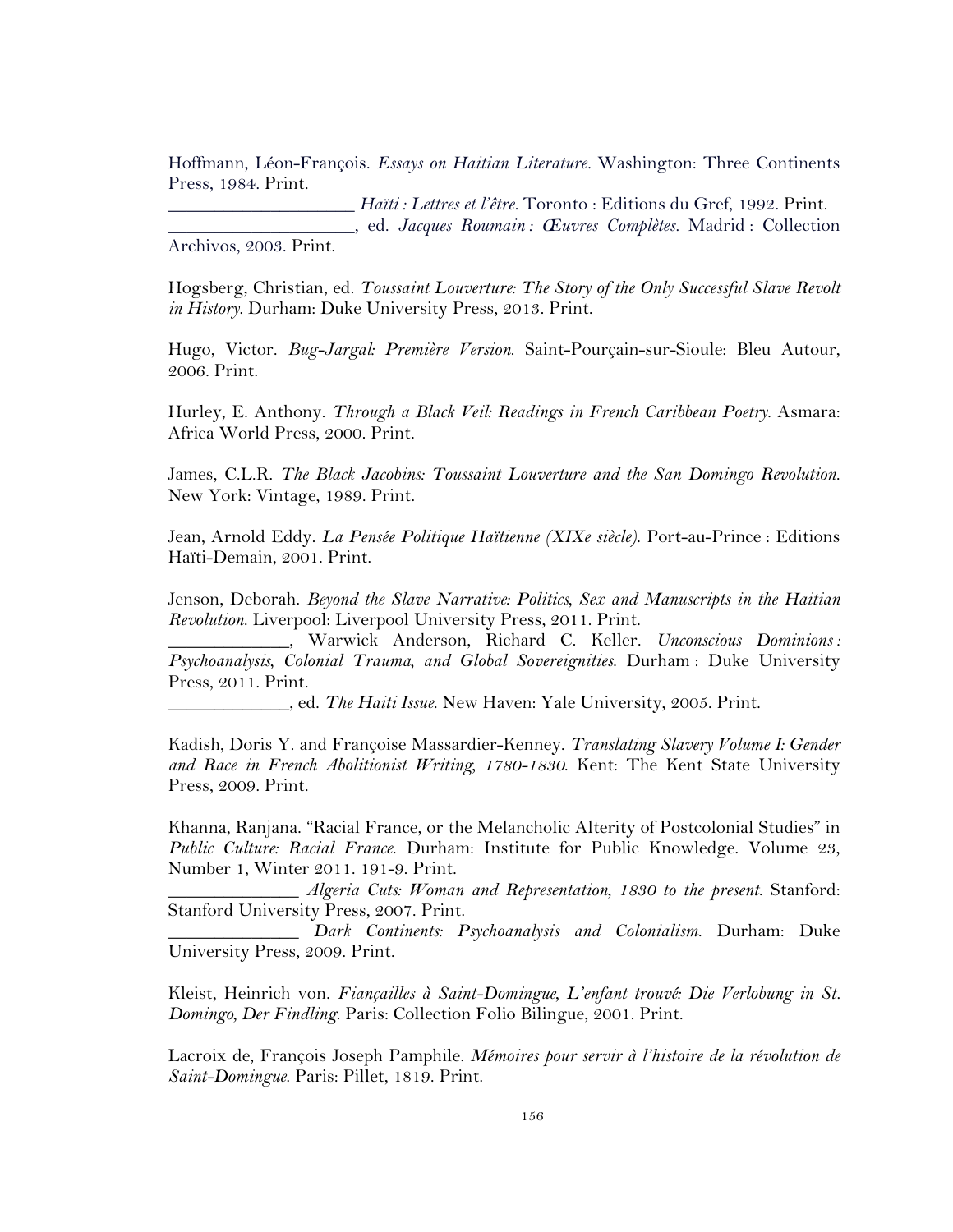Lamartine, Alphonse de. *Toussaint Louverture*. Exeter: University of Exeter Press, 1998. Print.

\_\_\_\_\_\_\_\_\_\_\_\_\_\_\_\_\_\_\_\_ *De l'émancipation des esclaves: discours prononcé à divers époques*. Paris: Imprimerie Simon Racou et Comp, 23 avril 1835. Print.

Laurent, Gérard M. *Toussaint Louverture à travers sa correspondance (1794-1798)*. Madrid [No publisher], 1953. Print.

Louverture, Toussaint. *Lettre inédite qu'on pourrait appeler testament politique*. Paris: 1855. Print.

Mbembe, Achille. *Sortir de la Grande Nuit: Essai sur l'Afrique décolonisée*. Paris: La Découverte, 2010. Print.

\_\_\_\_\_\_\_\_\_\_\_\_\_\_ *De la Postcolonie: Essai sur l'imagination politique dans l'Afrique contemporaine*. Paris: Karthala, 2000. Print.

\_\_\_\_\_\_\_\_\_\_\_\_\_\_\_ *On the Postcolony*. Berkeley: University of California Press, 2001. Print.

\_\_\_\_\_\_\_\_\_\_\_\_\_\_\_ "Provincializing France?" in *Public Culture: Racial France*. Durham: Institute for Public Knowledge. Volume 23, Number 1, Winter 2011. 85-119. Print.

Memmi, Albert. *Le racisme.* Paris: Gallimard, 1994. Print.

Métellus, Jean. *Toussaint Louverture ou Les Racines de la liberté*. Paris: Hatier, 2003. Print.

Miller, Christopher. *The French Atlantic Triangle: Literature and Culture of the Slave Trade*. Durham: Duke University Press, 2008. Print.

\_\_\_\_\_\_\_\_\_\_\_\_\_\_\_\_ "The Slave Trade, *La Françafrique*, and the Globalization of French." *French Global: a New Approach to Literary History*. New York: Columbia University Press, 2010. 240-256. Print.

Munro, Martin, ed. *Haiti Rising: Haitian History, Culture, and the Earthquake of 2010*. Liverpool: Liverpool University Press, 2010. Print.

Nesbitt, Nick. *Toussaint Louverture: The Haitian Revolution*. London: Verso, 2008. Print.

\_\_\_\_\_\_\_\_\_\_\_ "Troping Toussaint, Reading Revolution." *Research in African Literatures*. 35.2, 2004: 18-33. Ethnic NewsWatch. ProQuest Research Library. Web. 28 Jan. 2013. Print.

\_\_\_\_\_\_\_\_\_\_\_ *Voicing Memory: History and Subjectivity in French Caribbean Literature*. Charlottesville and London: University of Virginia Press, 2003. Print.

Nicholls, David. "Pompée-Valentin Vastey: Royalist and Revolutionary." *Revista de Historia de América*. No. 109, Jan.-June 1990: 129-143. Print.

Pompilus, Pradel. *Manuel Illustré d'Histoire de la Littérature* Haïtienne. Editions Henri Deschamps: Port-au-Prince, 1961. Print.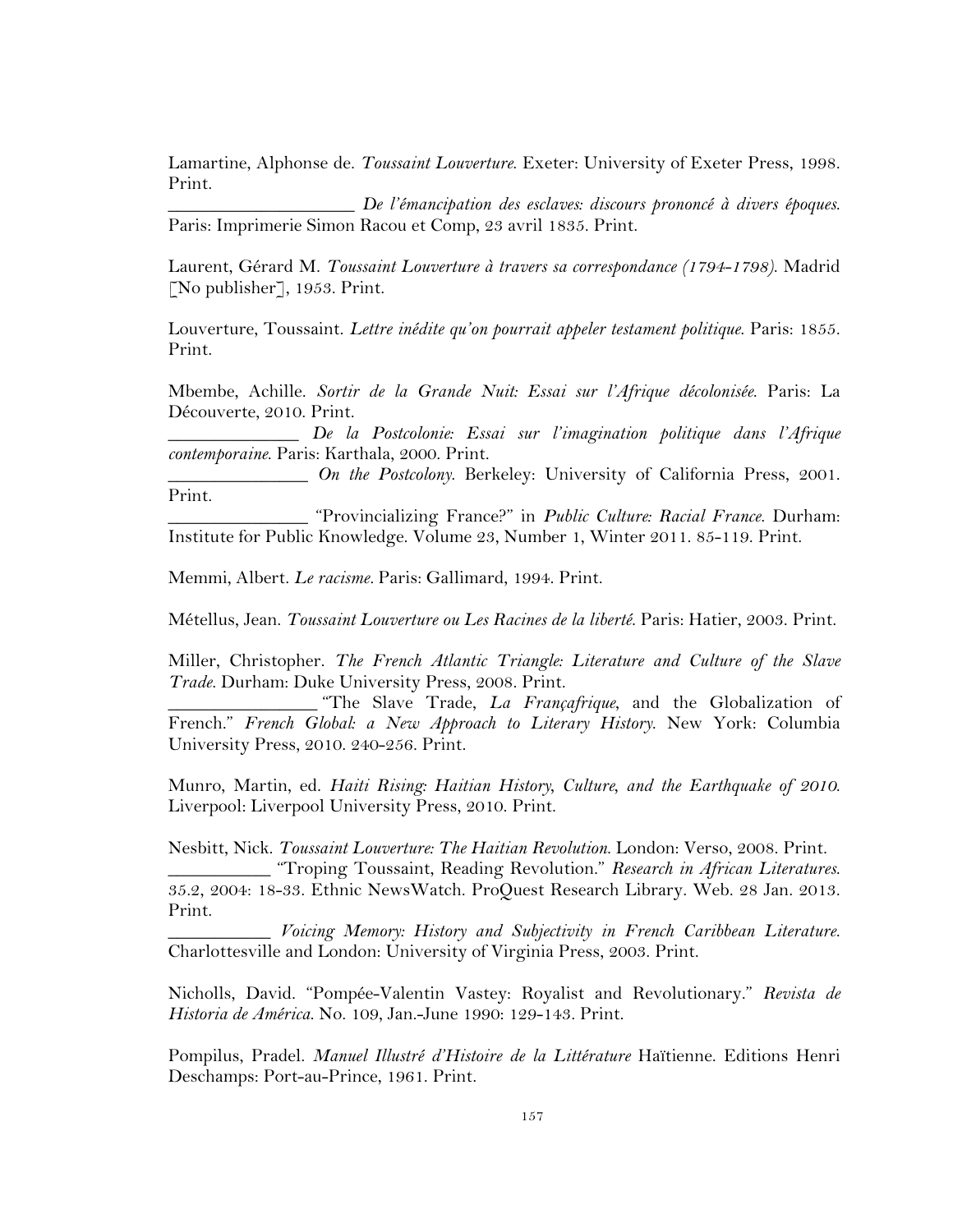Ramsey, Kate. *The Spirits and the Law: Vodou and Power in Haiti*. Chicago: The University of Chicago Press, 2011. Print.

Saint-Aubin, Arthur F. "Editing Toussaint Louverture's Memoir: Representing Racial Difference." *The French Review*, Vol. 85, No. 4, March 2012: 658-669. Print.

Saint-Rémy, Joseph, ed. *Mémoires du général Toussaint L'Ouverture, écrits par lui-même ... précédés d'une étude historique et critique avec un appendice contenant les opinions de l'empéreur Napoléon Ier sur les événements de Saint-Domingue*. Paris: Pagnerre, 1853. Print.

Saint-Rémy des Cayes. *Vie de Toussaint Louverture*. Paris: Moquet libraire-éditeur, 1850. Print.

Schoelcher, Victor. *Vie de Toussaint Louverture* (1889). Paris: Editions Karthala, 1982. Print.

Small, Curtis. "The Ambiguities of Agency: Marie Vieux-Chauvet's *La Danse sur le Volcan*." *Journal of Haitian Studies*. Volume 15: No. 1 et 2, Spring 2009: 239-255. Print.

Smart Bell, Madison. *Toussaint Louverture: A Biography*. New York: Pantheon Books, 2007. Print.

Sollors, Werner. *Neither Black nor White, Yet Both: Thematic Explorations of Interracial Literature*. Oxford: Oxford University Press, 1997. Print.

Tardieu, Patrick D. "Pierre Roux et Leméry: Imprimeurs de Saint-Domingue à Haïti." *Revue de la Société Haïtienne d'histoire et de géographie*. Volume 218. Port-au-Prince: Juillet-Septembre 2004. Print.

Trouillot, Henock. *Les origines sociales de la littérature haïtienne*. Port-au-Prince: Imprimerie N. A. Théodore, 1962. Print.

Tyson Jr, George F., ed. *Toussaint Louverture*. New Jersey, Prentice-Hall, 1973. Print.

Ulysse, Gina. "Sibylle Fischer" in "Bomb". New York: Issue 90, Winter 2005. Web. January 25, 2012, http://bombsite.com/issues/90/articles/2712.

Vastey de, Pompée-Valentin. *Le Système Colonial Dévoilé* (1814). La Vergne: Nabu Press, 2010. Print.

Vaval, Duraciné. *Histoire de la littérature haïtienne ou* "*l'âme noire*"*.* Nendeln: Kraus Reprint, 1971. Print.

Vieux-Chauvet, Marie. *La Danse sur le volcan*. Léchelle: Zellige, 2008. Print.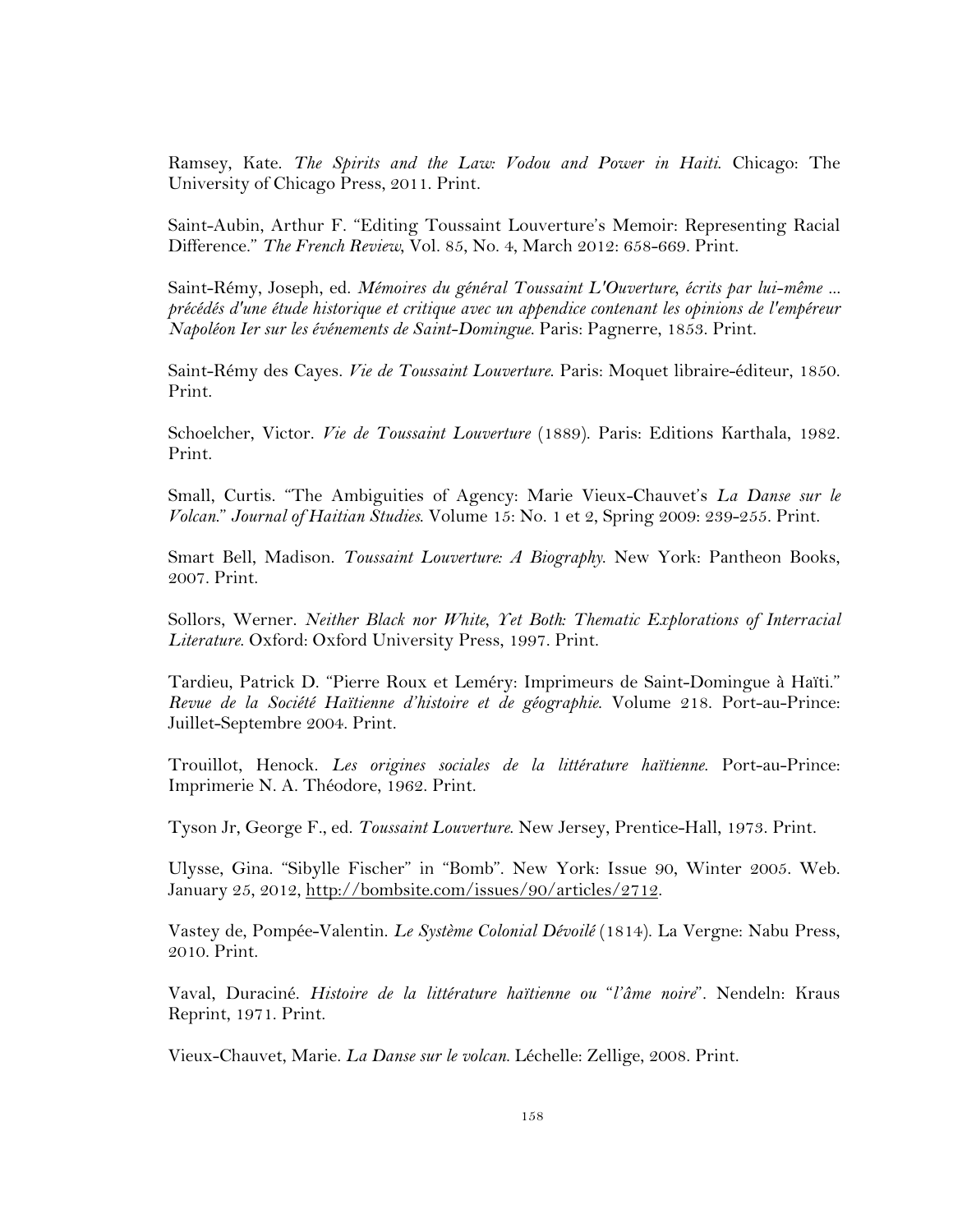\_\_\_\_\_\_\_\_\_\_\_\_\_\_\_\_\_\_ *Dance on the Volcano*. Trans. Salvator Attanasio. William Sloane Associates : New York, 1959. Print.

\_\_\_\_\_\_\_\_\_\_\_\_\_\_\_\_\_\_ *Dance on the Volcano*. Trans. Salvator Attanasio. William Heinemann: London, 1959. Print.

Walcott, Derek. *The Haitian Trilogy: Henri Christophe, Drums and Colours, The Haitian Earth*. New York: Farrar, Straus and Giroux, 2002. Print.